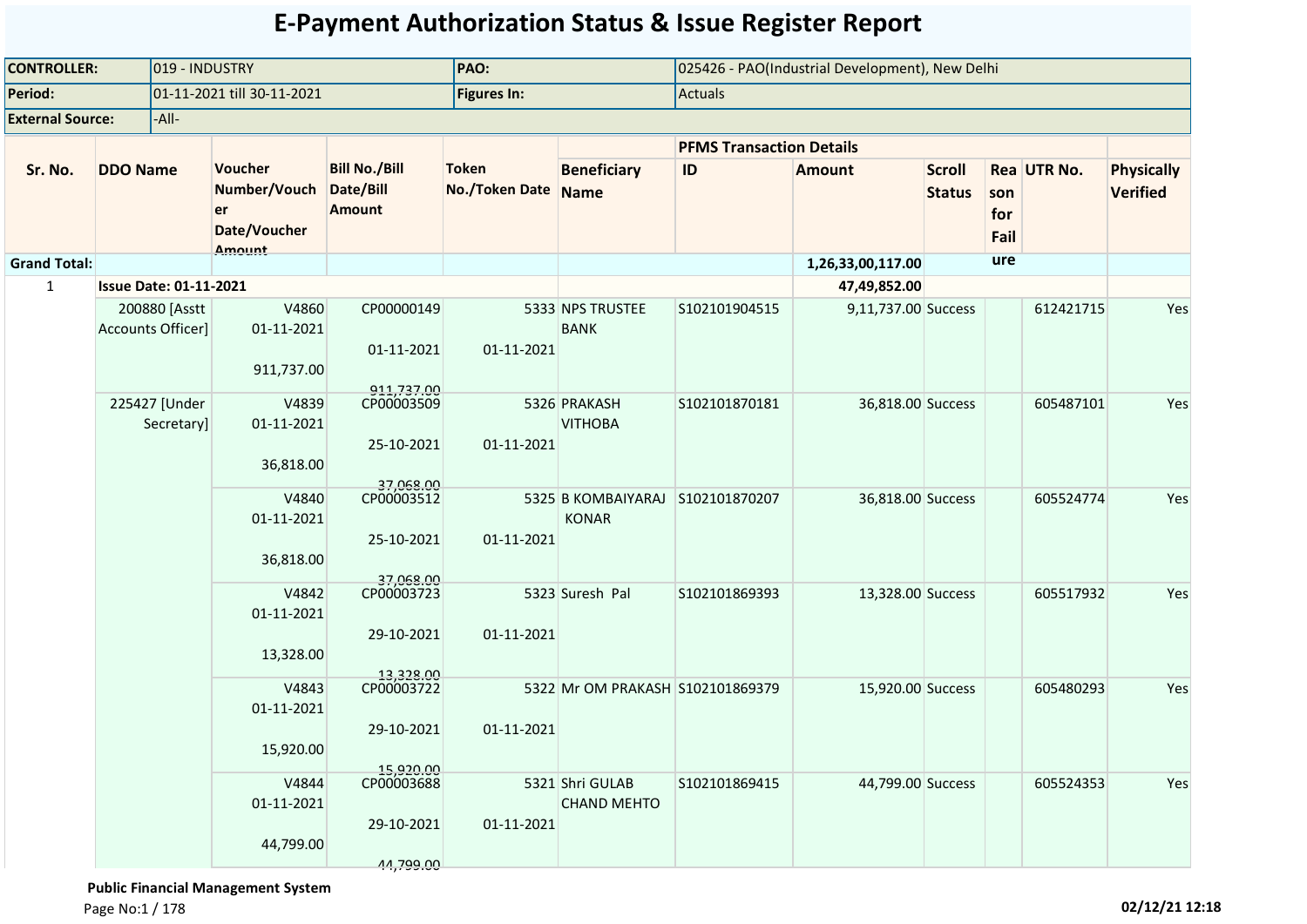| V4845<br>01-11-2021 | CP00003778 |                 | 5341 KANISHKA<br><b>CHANA</b> | S102101915401 | 54,000.00 Success | 612427693 | Yes |
|---------------------|------------|-----------------|-------------------------------|---------------|-------------------|-----------|-----|
| 540,000.00          | 01-11-2021 | 01-11-2021 Neha |                               | S102101915402 | 54,000.00 Success | 612427707 | Yes |
|                     | 600,000.00 |                 | Ashtami Nellayi               | S102101915403 | 54,000.00 Success | 612427708 | Yes |
|                     |            |                 | Arpit Gupta                   | S102101915404 | 54,000.00 Success | 612427713 | Yes |
|                     |            |                 | Sunidhi Rai                   | S102101915405 | 54,000.00 Success | 612427723 | Yes |
|                     |            |                 | DIKSHA KUMAR                  | S102101915406 | 54,000.00 Success | 612427749 | Yes |
|                     |            |                 | Supriya Singh                 | S102101915407 | 54,000.00 Success | 612427753 | Yes |
|                     |            |                 | Ms. Shilpa                    | S102101915408 | 54,000.00 Success | 612427761 | Yes |
|                     |            |                 | Ashmita<br>Chandela           | S102101915409 | 54,000.00 Success | 612427763 | Yes |
|                     |            |                 | Akansha Jain                  | S102101915410 | 54,000.00 Success | 612427772 | Yes |
| V4846<br>01-11-2021 | CP00003774 |                 | 5339 Ram Vinayak              | S102101915463 | 59,400.00 Success | 612427829 | Yes |
| 712,800.00          | 01-11-2021 |                 | 01-11-2021 Derick Haokip      | S102101915464 | 59,400.00 Success | 612427832 | Yes |
|                     | 792,000.00 |                 | Eram Tafsir                   | S102101915465 | 59,400.00 Success | 612427859 | Yes |
|                     |            |                 | Mr.<br>Shribhagawan           | S102101915466 | 59,400.00 Success | 612427884 | Yes |
|                     |            |                 | Ms. Ankita Bali               | S102101915467 | 59,400.00 Success | 612427887 | Yes |
|                     |            |                 | Ms. Pooja Vohra               | S102101915468 | 59,400.00 Success | 612427889 | Yes |
|                     |            |                 | Mr. Hasan Ayaz                | S102101915469 | 59,400.00 Success | 612427898 | Yes |
|                     |            |                 | Sumedha                       | S102101915470 | 59,400.00 Success | 612427904 | Yes |
|                     |            |                 | Ridhi Singh                   | S102101915471 | 59,400.00 Success | 612427916 | Yes |
|                     |            |                 | Shivam Yadav                  | S102101915472 | 59,400.00 Success | 612427927 | Yes |
|                     |            |                 | Saurabh Singh                 | S102101915473 | 59,400.00 Success | 612427935 | Yes |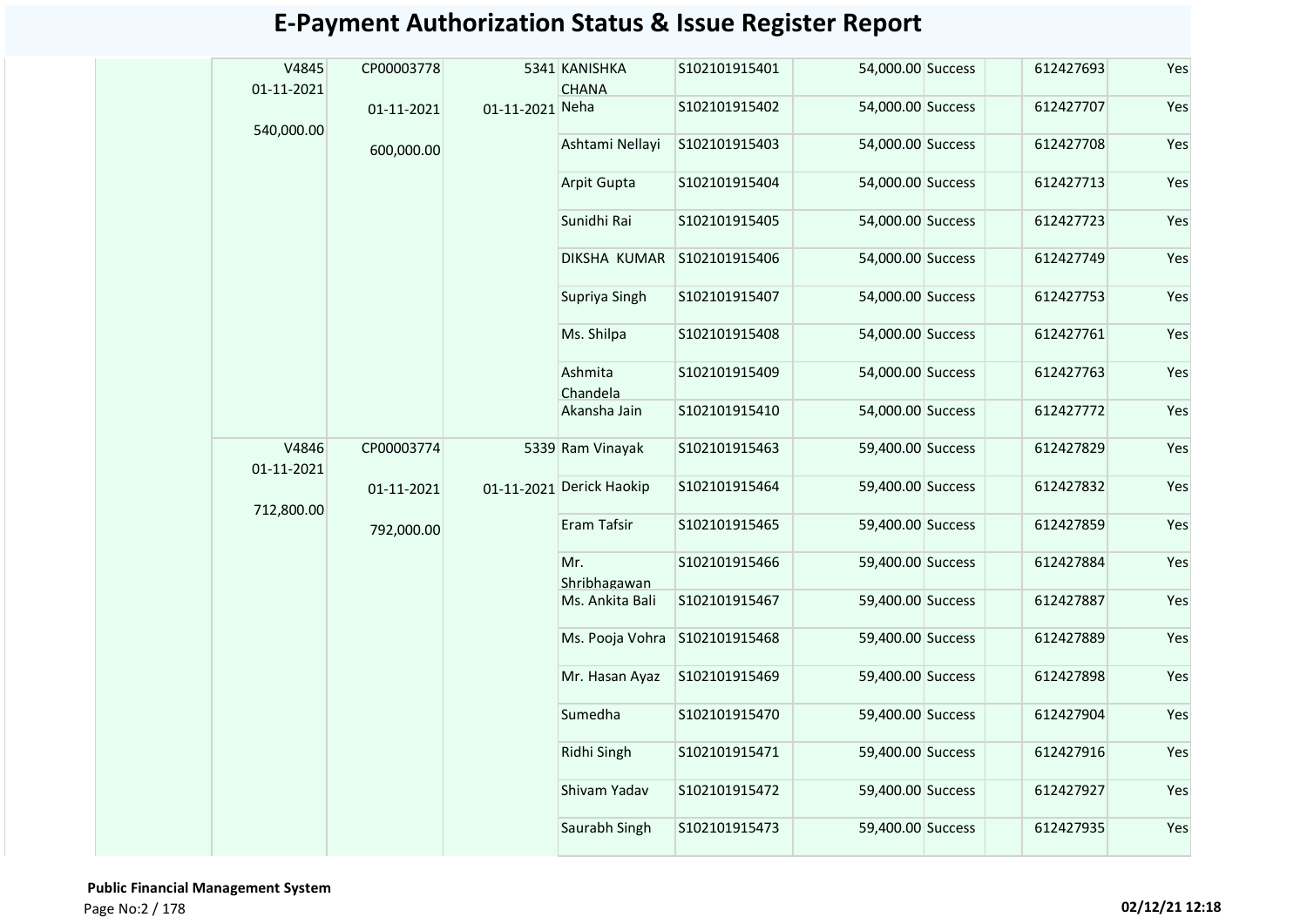|                     |                         |            | Mamta                               | S102101915474 | 59,400.00 Success | 612427939 | Yes |
|---------------------|-------------------------|------------|-------------------------------------|---------------|-------------------|-----------|-----|
| V4847<br>01-11-2021 | CP00003776              |            | 5340 Mr. Samarth<br>Krishna         | S102101908320 | 39,600.00 Success | 612444294 | Yes |
|                     | 01-11-2021              |            | 01-11-2021 ASHOK KUMAR              | S102101908321 | 43,965.00 Success | 612444304 | Yes |
| 265,995.00          | 295,550.00              |            | Shri<br>Bibekananda Pal             | S102101908322 | 31,500.00 Success | 612444309 | Yes |
|                     |                         |            | Gobinda<br>Chandra Dash             | S102101908323 | 34,965.00 Success | 612444319 | Yes |
|                     |                         |            | Om Prakash                          | S102101908324 | 21,150.00 Success | 612444322 | Yes |
|                     |                         |            | Kailash Chandra<br>Agarwal          | S102101908325 | 52,740.00 Success | 612444325 | Yes |
|                     |                         |            | Mr. Mohit<br>Khandelwal             | S102101908326 | 42,075.00 Success | 612444340 | Yes |
| V4848<br>01-11-2021 | CP00003749              |            | 5328 Mr SUNIL<br><b>KUMAR VERMA</b> | S102101904447 | 49,947.00 Success | 612421599 | Yes |
| 49,947.00           | 01-11-2021              | 01-11-2021 |                                     |               |                   |           |     |
| V4849               | 49,947.00<br>CP00003780 |            | 5342 Rachit                         | S102101912492 | 54,000.00 Success | 612444404 | Yes |
| 01-11-2021          |                         |            | Manchanda                           |               |                   |           |     |
| 653,400.00          | 01-11-2021              |            | 01-11-2021 Ankita Chitkara          | S102101912493 | 54,000.00 Success | 612444408 | Yes |
|                     | 726,000.00              |            | Priyanka Singh                      | S102101912494 | 54,000.00 Success | 612444409 | Yes |
|                     |                         |            | Ankita Kalia                        | S102101912495 | 54,000.00 Success | 612444413 | Yes |
|                     |                         |            | Pooja Nagpal                        | S102101912496 | 54,000.00 Success | 612444423 | Yes |
|                     |                         |            | Kunal Sharma                        | S102101912497 | 54,000.00 Success | 612444429 | Yes |
|                     |                         |            | Surbhi Garg                         | S102101912498 | 54,000.00 Success | 612444431 | Yes |
|                     |                         |            | shivalika Bakshi                    | S102101912499 | 59,400.00 Success | 612444455 | Yes |
|                     |                         |            | Ambika Purohit                      | S102101912500 | 54,000.00 Success | 612444459 | Yes |
|                     |                         |            | Aditi Sharma                        | S102101912501 | 54,000.00 Success | 612444473 | Yes |
|                     |                         |            | Upasna Sharma                       | S102101912502 | 54,000.00 Success | 612444479 | Yes |

 **Public Financial Management System**  Page No:3 / 178 **02/12/21 12:18**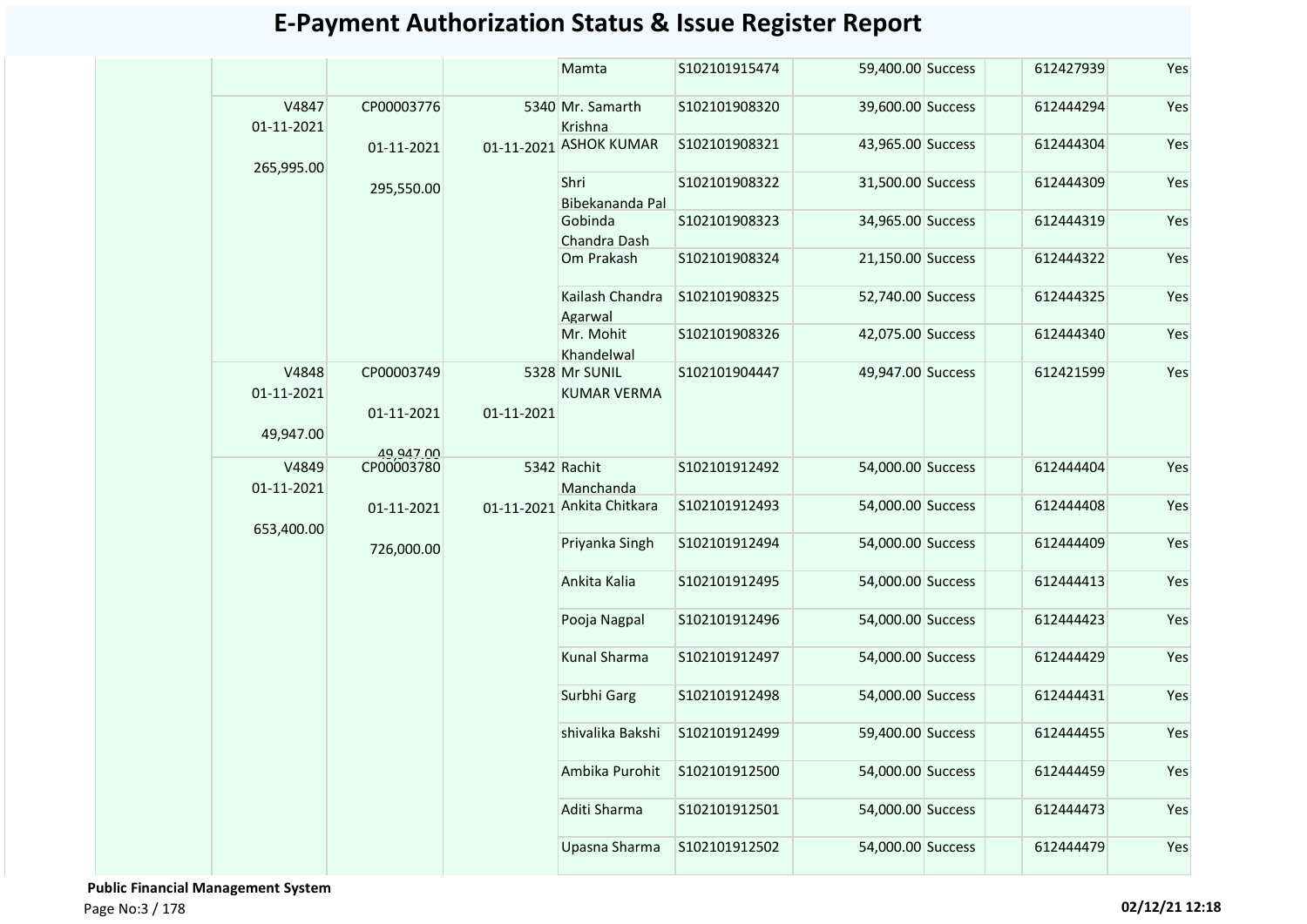|                                 |                                                                                 |            | Priya Keshari                | S102101912503 | 54,000.00 Success   |                | 612444481 | Yes |
|---------------------------------|---------------------------------------------------------------------------------|------------|------------------------------|---------------|---------------------|----------------|-----------|-----|
| 01-11-2021<br>54,000.00         | V4850 CP00003767(EFR<br>2021110001)<br>01-11-2021                               | 01-11-2021 | 5327 Mahkar Singh            | S102101904357 | 54,000.00 Success   |                | 612421433 | Yes |
| V4851<br>01-11-2021<br>375.00   | 54,000.00<br>CP00003769<br>01-11-2021<br>375.00                                 | 01-11-2021 | 5331 Rajinder Das            | S102101904563 |                     | 375.00 Success | 612421798 | Yes |
| 01-11-2021<br>110,000.00        | V4852 CP00003768(GPF<br>$_202111131)$<br>01-11-2021                             | 01-11-2021 | 5329 Thota<br>Hanumantha Rao | S102101904190 | 1,10,000.00 Success |                | 612421243 | Yes |
| V4853<br>01-11-2021<br>8,380.00 | 110,000.00<br>CP00003770<br>01-11-2021                                          | 01-11-2021 | 5330 Rajinder Das            | S102101904621 | 8,380.00 Success    |                | 612421890 | Yes |
| 01-11-2021<br>450,000.00        | 8,380.00<br>V4859 CP00003771(GPF<br>$-202111132)$<br>01-11-2021<br>450.000.00   | 01-11-2021 | 5332 Pankaj Kumar            | S102101904299 | 4,50,000.00 Success |                | 612421332 | Yes |
| 01-11-2021<br>300,000.00        | V4861 CP00003775(GPF<br>$-202111133$<br>01-11-2021                              | 01-11-2021 | 5345 Shish Pal               | S102101913709 | 3,00,000.00 Success |                | 612427537 | Yes |
| 01-11-2021<br>200,000.00        | 300,000.00<br>V4862 CP00003777(GPF<br>$-202111134)$<br>01-11-2021<br>200,000.00 | 01-11-2021 | 5344 Mariamma<br>Poulose     | S102101914007 | 2,00,000.00 Success |                | 612427615 | Yes |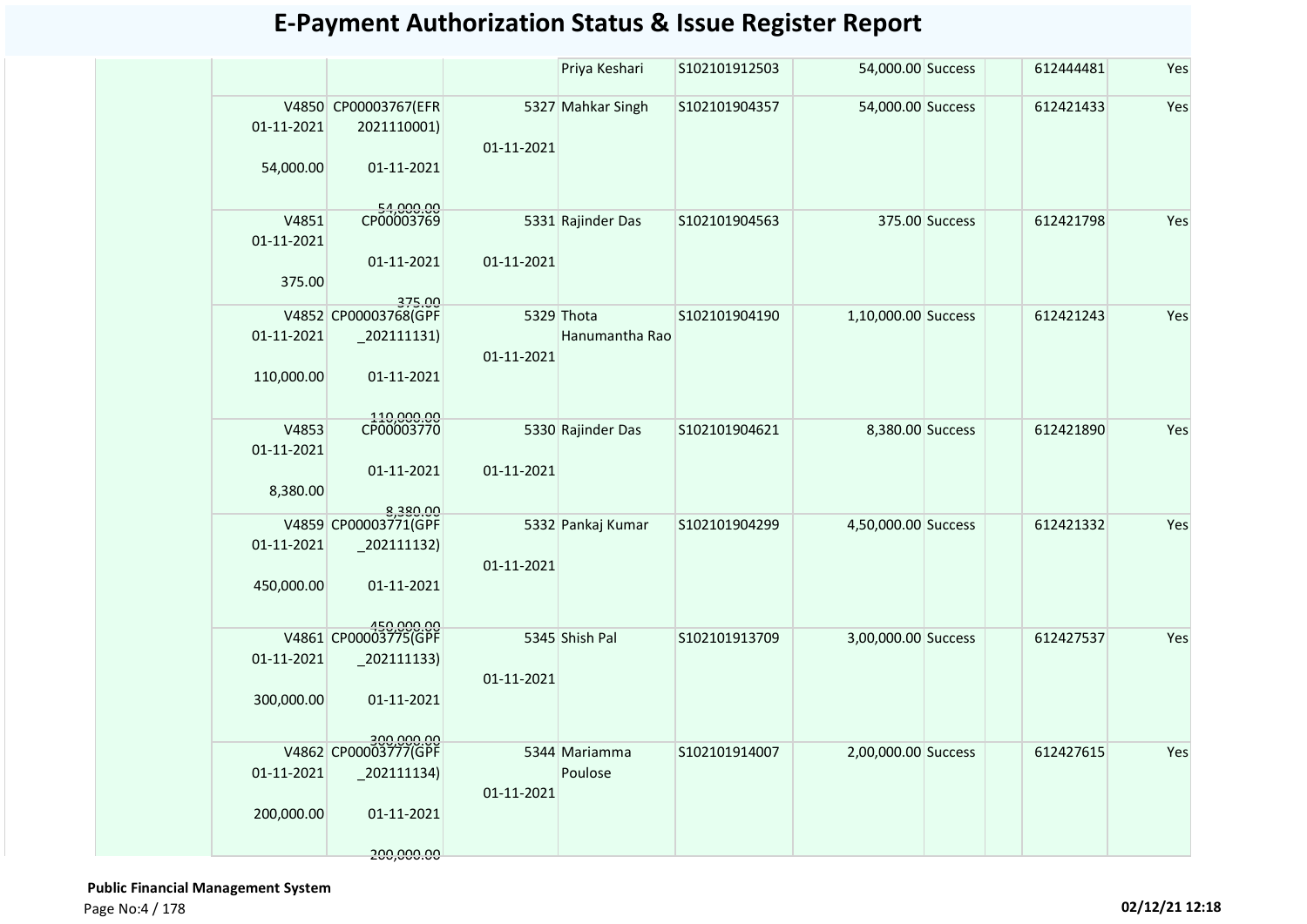|                             | V4863<br>01-11-2021<br>2,500.00 | CP00003779<br>01-11-2021<br>2,500,00     | 01-11-2021 | 5343 Mr RAJ KUMAR                 | S102101904436 | 2,500.00 Success  | 612421508 | Yes |
|-----------------------------|---------------------------------|------------------------------------------|------------|-----------------------------------|---------------|-------------------|-----------|-----|
| 225428 [Section<br>Officer] | 01-11-2021                      | V4854 CP00000237(202<br>111005)          |            | 5336 Parvesh Gupta                | S102101907972 | 6,312.00 Success  | 612444024 | Yes |
|                             |                                 |                                          |            | 01-11-2021 Kulwant singh          | S102101907973 | 6,864.00 Success  | 612444027 | Yes |
|                             | 13,176.00                       | $01 - 11 - 2021$<br>V4855 CP00000238(202 |            | 5334 Arun Kumar                   | S102101908197 | 13,572.00 Success | 612444094 | Yes |
|                             | 01-11-2021                      | 111001)                                  |            | Diwan                             |               |                   |           |     |
|                             | 200,854.00                      | 01-11-2021                               |            | 01-11-2021 Chitra Wadhwa          | S102101908198 | 11,052.00 Success | 612444098 | Yes |
|                             |                                 |                                          |            | Manmohan<br>Sachdeva              | S102101908199 | 20,804.00 Success | 612444113 | Yes |
|                             |                                 | 200,854.00                               |            | Swapan kumar<br>Mondal            | S102101908200 | 25,148.00 Success | 612444117 | Yes |
|                             |                                 |                                          |            | Chetan Swaroop<br>Jayant          | S102101908201 | 12,930.00 Success | 612444126 | Yes |
|                             |                                 |                                          |            | Shalini Prasad                    | S102101908202 | 27,000.00 Success | 612444132 | Yes |
|                             |                                 |                                          |            | Manoj Kumar                       | S102101908203 | 11,160.00 Success | 612444157 | Yes |
|                             |                                 |                                          |            | Niranjan Babu<br>Gupta            | S102101908204 | 11,472.00 Success | 612444165 | Yes |
|                             |                                 |                                          |            | Mukta makar                       | S102101908205 | 12,120.00 Success | 612444181 | Yes |
|                             |                                 |                                          |            | Poonam Chugh                      | S102101908206 | 12,120.00 Success | 612444187 | Yes |
|                             |                                 |                                          |            | Amar Dev<br>Bahlwal               | S102101908207 | 10,860.00 Success | 612444202 | Yes |
|                             |                                 |                                          |            | <b>Amarpal Singh</b><br>Sawhney   | S102101908208 | 19,776.00 Success | 612444206 | Yes |
|                             |                                 |                                          |            | Magan Lal<br>Meena                | S102101908209 | 12,840.00 Success | 612444209 | Yes |
|                             | 01-11-2021                      | V4856 CP00000239(202<br>111002)          |            | 5337 Ramkumar<br>Suryabali Pandey | S102101908177 | 9,892.00 Success  | 612427289 | Yes |
|                             | 56,537.00                       | 01-11-2021                               |            | 01-11-2021 Harish Kabeer          | S102101908178 | 4,554.00 Success  | 612427298 | Yes |
|                             |                                 |                                          |            | Sonu Verma                        | S102101908179 | 7,676.00 Success  | 612427310 | Yes |
|                             |                                 | 62,212.00                                |            | Subhadra Kumari S102101908180     |               | 4,252.00 Success  | 612427335 | Yes |

 **Public Financial Management System**  Page No:5 / 178 **02/12/21 12:18**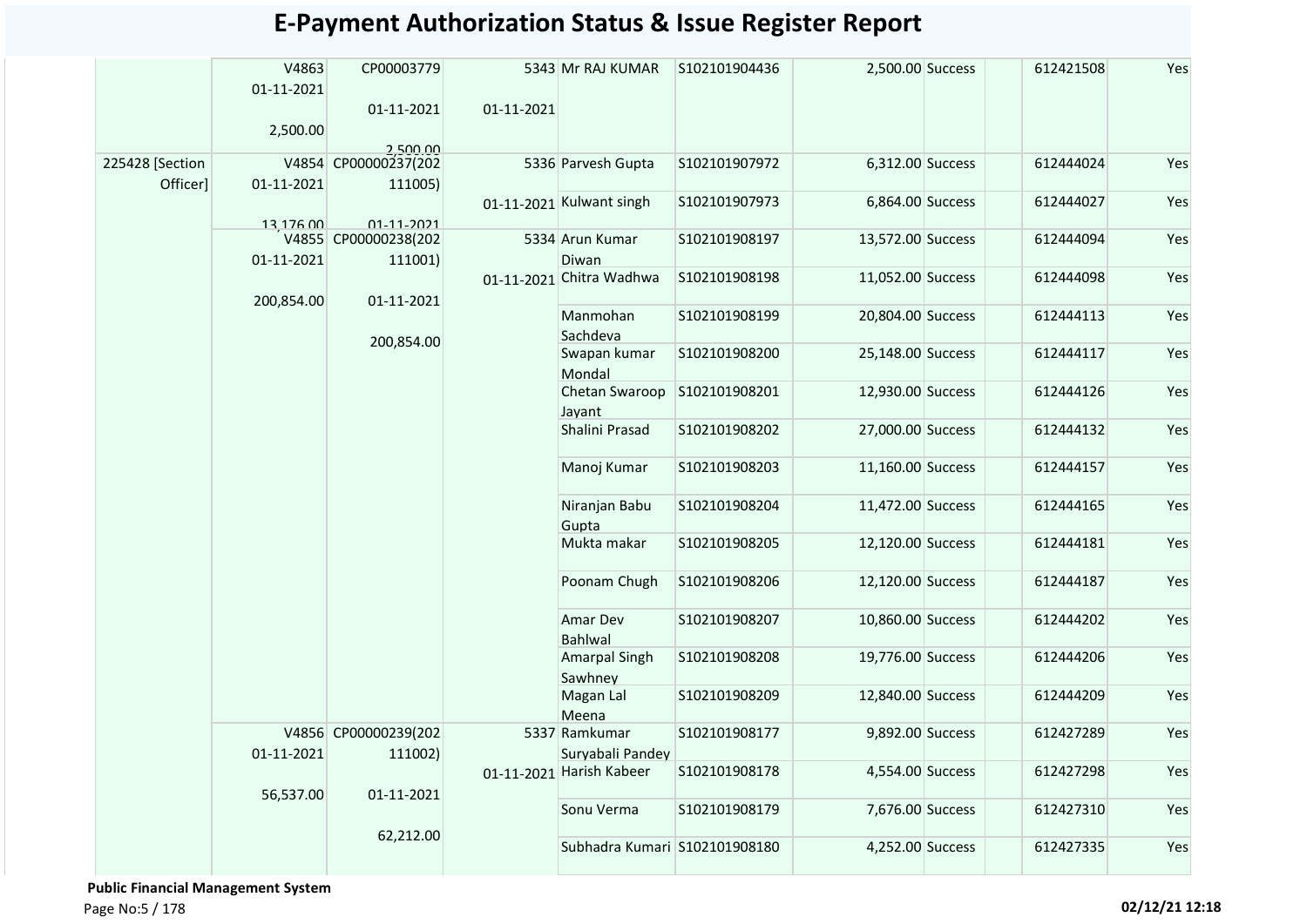|                |                                    |                     |                                 |            | Pankaj Paliwal                    | S102101908181  | 3,184.00 Success  | 612427338 | Yes |
|----------------|------------------------------------|---------------------|---------------------------------|------------|-----------------------------------|----------------|-------------------|-----------|-----|
|                |                                    |                     |                                 |            | Deboshri Das                      | S102101908182  | 5,884.00 Success  | 612427356 | Yes |
|                |                                    |                     |                                 |            | Neeraj Kumar                      | S102101908183  | 4,627.00 Success  | 612427381 | Yes |
|                |                                    |                     |                                 |            | Ravi singh                        | \$102101908184 | 3,724.00 Success  | 612427406 | Yes |
|                |                                    |                     |                                 |            | Girish Kandpal                    | S102101908185  | 3,888.00 Success  | 612427432 | Yes |
|                |                                    |                     |                                 |            | <b>Baljit Singh</b>               | S102101908186  | 8,856.00 Success  | 612427457 | Yes |
|                |                                    | 01-11-2021          | V4857 CP00000240(202<br>111003) |            | 5338 Subhash Chand                | S102101907992  | 10,464.00 Success | 612421988 | Yes |
|                |                                    | 23,160,00           | 01-11-2021                      |            | 01-11-2021 Vidya Charan<br>Prasad | S102101907993  | 12,696.00 Success | 612427005 | Yes |
|                |                                    | 01-11-2021          | V4858 CP00000241(202<br>111004) |            | 5335 Dinesh Ram                   | S102101908056  | 5,064.00 Success  | 612427095 | Yes |
|                |                                    | 43,428.00           | 01-11-2021                      |            | 01-11-2021 Yashoda Devi           | S102101908057  | 4,164.00 Success  | 612427100 | Yes |
|                |                                    |                     |                                 |            | <b>Fakir Chand</b>                | S102101908058  | 5,568.00 Success  | 612427103 | Yes |
|                |                                    |                     | 43,428.00                       |            | Jitendra Paswan                   | S102101908059  | 4,764.00 Success  | 612427143 | Yes |
|                |                                    |                     |                                 |            | <b>Karan Singh</b>                | S102101908060  | 5,064.00 Success  | 612427151 | Yes |
|                |                                    |                     |                                 |            | Rampal                            | S102101908061  | 4,896.00 Success  | 612427159 | Yes |
|                |                                    |                     |                                 |            | Shambhu                           | S102101908062  | 4,764.00 Success  | 612427161 | Yes |
|                |                                    |                     |                                 |            | Umesh Paswan                      | S102101908063  | 4,512.00 Success  | 612427191 | Yes |
|                |                                    |                     |                                 |            | <b>Suresh Chand</b>               | S102101908064  | 4,632.00 Success  | 612427209 | Yes |
|                | 225438 [Asstt<br>Accounts Officer] | V4841<br>01-11-2021 | CP00000353                      |            | 5324 Rakesh Electric<br>Wala      | S102101869436  | 5,880.00 Success  | 605480682 | Yes |
|                |                                    | 5,880.00            | 26-10-2021                      | 01-11-2021 |                                   |                |                   |           |     |
| $\overline{2}$ | <b>Issue Date: 03-11-2021</b>      |                     | 6,000.00                        |            |                                   |                |                   |           |     |
|                |                                    |                     |                                 |            |                                   |                | 5,52,68,615.00    |           |     |
|                | 200880 [Asstt                      |                     | V4930 CP00000150(202            |            | 5515 Mahesh Kumar                 | S102102066545  | 8,064.00 Success  | 643687670 | Yes |
|                | Accounts Officer]                  | 03-11-2021          | 111001)                         |            |                                   |                |                   |           |     |

 **Public Financial Management System**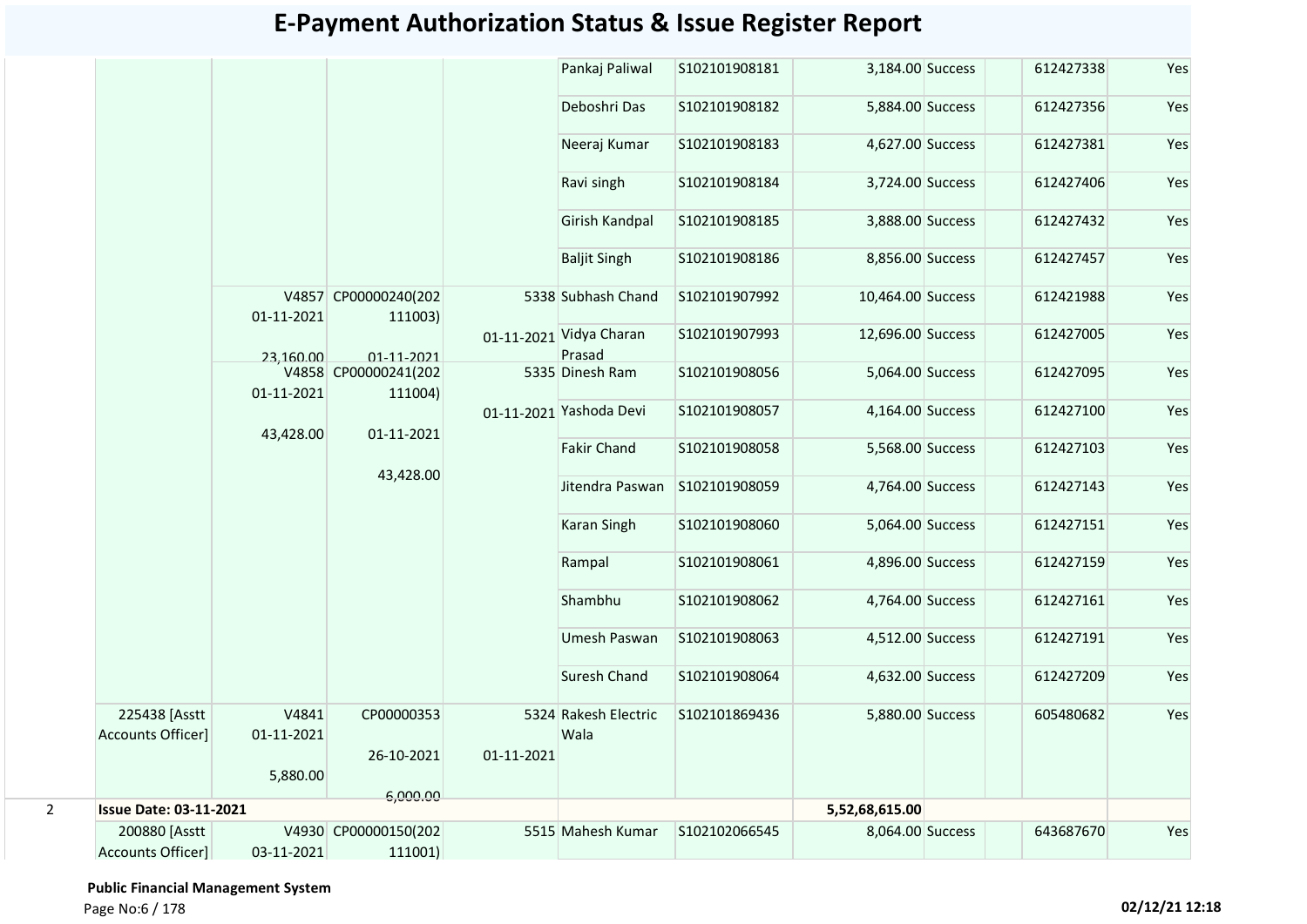|                             |            |                                               |            |                                  | E-Payment Authorization Status & ISSUE Register Report |                  |           |     |
|-----------------------------|------------|-----------------------------------------------|------------|----------------------------------|--------------------------------------------------------|------------------|-----------|-----|
| Accounts Officer]           | 03-11-2021 | 111001)                                       |            |                                  |                                                        |                  |           |     |
|                             | 14,760.00  | 03-11-2021                                    |            | 03-11-2021 Dinesh Kumar          | S102102066546                                          | 6,696.00 Success | 643687685 | Yes |
|                             | 03-11-2021 | V4931 CP00000151(202<br>111002)               |            | 5514 Dharam Pal                  | S102102066607                                          | 4,734.00 Success | 643687867 | Yes |
|                             |            |                                               |            | 03-11-2021 Manoj Kumar           | S102102066608                                          | 6,444.00 Success | 643687877 | Yes |
|                             | 15,309.00  | 03-11-2021                                    |            | Ajit Singh                       | S102102066609                                          | 4,131.00 Success | 643687913 | Yes |
|                             | 03-11-2021 | 15,309.00<br>V4932 CP00000152(202<br>111003)  |            | 5513 Kiran Sharma                | S102102066630                                          | 3,456.00 Success | 643691044 | Yes |
|                             | 25,554.00  | 03-11-2021                                    |            | 03-11-2021 Ashish Kumar<br>Verma | S102102066631                                          | 2,907.00 Success | 643691056 | Yes |
|                             |            |                                               |            | Ajay Sharma                      | S102102066632                                          | 1,782.00 Success | 643691067 | Yes |
|                             |            | 28,140.00                                     |            | Prabhudayal<br>Banduji           | S102102066633                                          | 2,841.00 Success | 643691076 | Yes |
|                             |            |                                               |            | Ankur Kumar Jain S102102066634   |                                                        | 3,960.00 Success | 643691087 | Yes |
|                             |            |                                               |            | Neeraj Kumar                     | S102102066635                                          | 2,688.00 Success | 643691093 | Yes |
|                             |            |                                               |            | Neerala Shankar<br>Kumar         | S102102066636                                          | 3,960.00 Success | 643691105 | Yes |
|                             |            |                                               |            | Rekha Sharma                     | S102102066637                                          | 3,960.00 Success | 643691115 | Yes |
| 225427 [Under<br>Secretary] | 03-11-2021 | V4865 CP00003718(511<br>687761686352-<br>1B1) | 02-11-2021 | 5350 Loop Computer               | S102102896531                                          | 1,475.00 Success | 639828359 | Yes |
|                             | 1,475.00   | 29-10-2021                                    |            |                                  |                                                        |                  |           |     |
|                             | 03-11-2021 | V4866 CP00003719(511<br>687750758566-         |            | 5349 Loop Computer               | S102102896552                                          | 1,471.00 Success | 639828511 | Yes |
|                             | 1,471.00   | 1B1)<br>29-10-2021                            | 02-11-2021 |                                  |                                                        |                  |           |     |
|                             |            | 1,500.00                                      |            |                                  |                                                        |                  |           |     |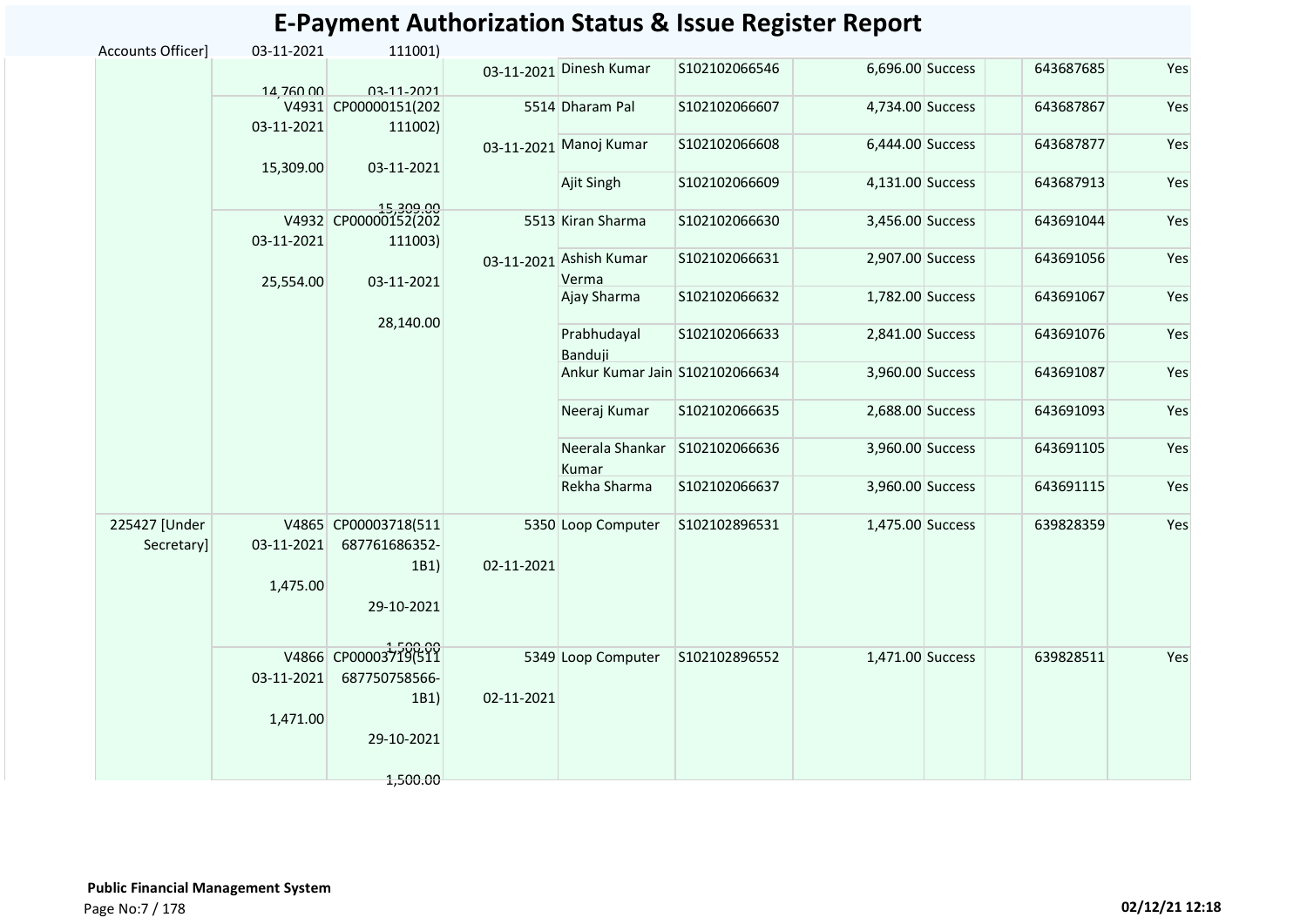|            | V4867 CP00003721(511                  |            | 5348 Harman India                             | S102102896606 | 37,847.00 Success | 639828662 | Yes |
|------------|---------------------------------------|------------|-----------------------------------------------|---------------|-------------------|-----------|-----|
| 03-11-2021 | 687764019737-                         |            |                                               |               |                   |           |     |
| 37,847.00  | 1B1)                                  | 02-11-2021 |                                               |               |                   |           |     |
|            | 29-10-2021                            |            |                                               |               |                   |           |     |
|            |                                       |            |                                               |               |                   |           |     |
|            | V4874 CP00003738(511                  |            | 5481 BHUPATI                                  | S102102001174 | 23,592.00 Success | 641873209 | Yes |
| 03-11-2021 | 687711853712-                         |            | <b>ENTERPRISES</b>                            |               |                   |           |     |
|            | 1B1)                                  | 03-11-2021 |                                               |               |                   |           |     |
| 23,592.00  | 01-11-2021                            |            |                                               |               |                   |           |     |
|            |                                       |            |                                               |               |                   |           |     |
|            | V4875 CP000037396500                  |            | 5502 BHUPATI                                  | S102102003096 | 16,206.00 Success | 641873774 | Yes |
| 03-11-2021 | 687719018139-                         |            | <b>ENTERPRISES</b>                            |               |                   |           |     |
|            | 1B1)                                  | 03-11-2021 |                                               |               |                   |           |     |
| 16,206.00  |                                       |            |                                               |               |                   |           |     |
|            | 01-11-2021                            |            |                                               |               |                   |           |     |
|            |                                       |            |                                               |               |                   |           |     |
| 03-11-2021 | V4876 CP00003741(511<br>687706829915- |            | 5480 KAMAL NAYAN                              | S102102001175 | 5,898.00 Success  | 641873384 | Yes |
|            | 1B1)                                  |            | <b>MARKETING</b><br>03-11-2021 ASSOCIATES PVT |               |                   |           |     |
| 5,898.00   |                                       |            | <b>LTD</b>                                    |               |                   |           |     |
|            | 01-11-2021                            |            |                                               |               |                   |           |     |
|            |                                       |            |                                               |               |                   |           |     |
|            | V4877 CP00003746(511                  |            | 5479 KAMAL NAYAN                              | S102102001775 | 7,858.00 Success  | 641873588 | Yes |
| 03-11-2021 | 687702404390-<br>1B1)                 |            | <b>MARKETING</b><br>03-11-2021 ASSOCIATES PVT |               |                   |           |     |
| 7,858.00   |                                       |            | LTD                                           |               |                   |           |     |
|            | 01-11-2021                            |            |                                               |               |                   |           |     |
|            |                                       |            |                                               |               |                   |           |     |
|            | 000.00<br>V4878 CP00003867(511        |            | 5476 SANTOSH SALES S102102003116              |               | 4,420.00 Success  | 641873949 | Yes |
| 03-11-2021 | 687776845169-<br>1B1)                 | 03-11-2021 | <b>AGENCY</b>                                 |               |                   |           |     |
| 4,420.00   |                                       |            |                                               |               |                   |           |     |
|            | 02-11-2021                            |            |                                               |               |                   |           |     |
|            |                                       |            |                                               |               |                   |           |     |
|            | 4,500.00                              |            |                                               |               |                   |           |     |

 **Public Financial Management System**  Page No:8 / 178 **02/12/21 12:18**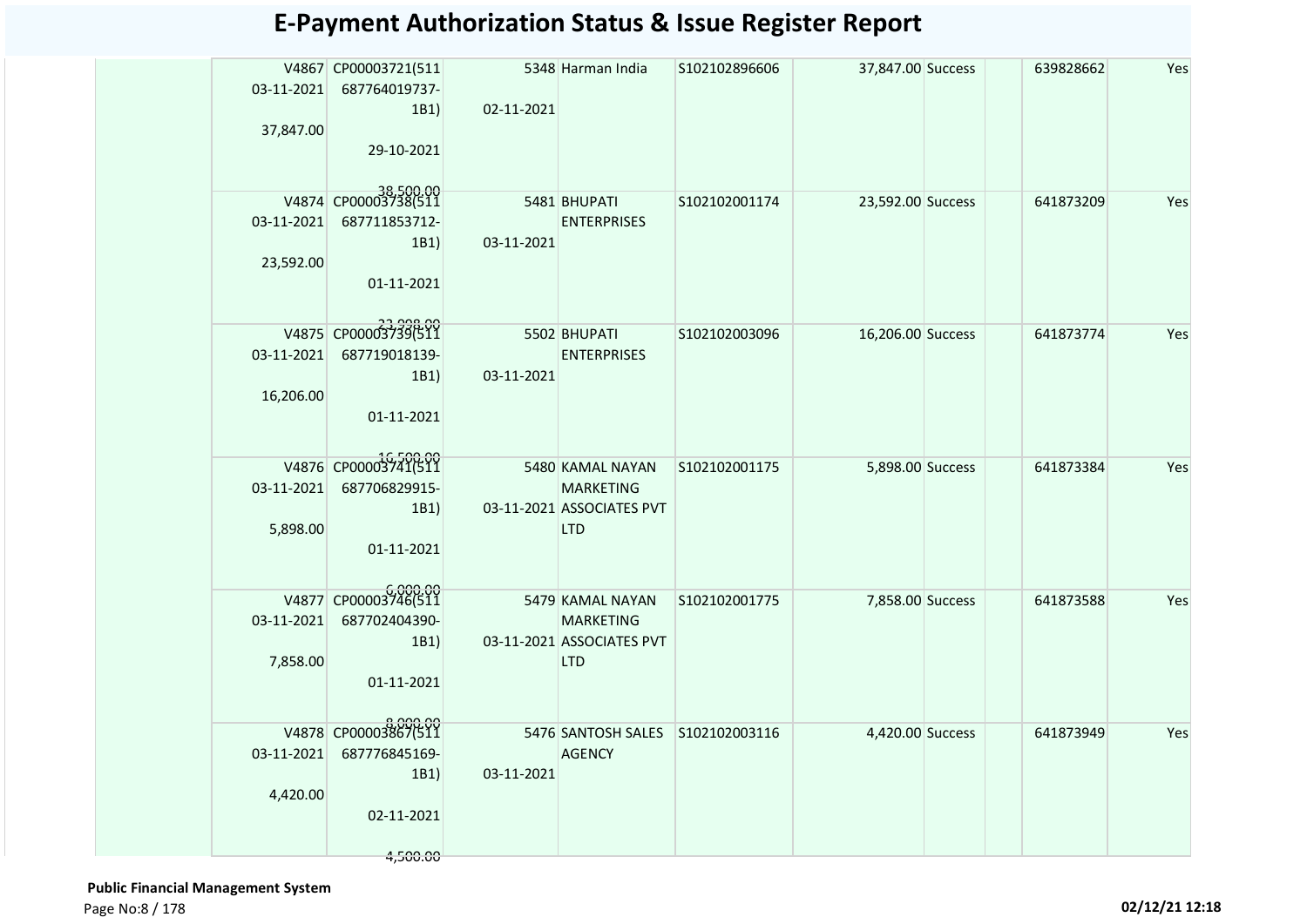| 03-11-2021<br>576.00     | V4879 CP00003869(511<br>687752650930-<br>1B1)<br>02-11-2021               | 03-11-2021 | 5477 SANTOSH SALES<br><b>AGENCY</b> | S102102003104 |                     | 576.00 Success | 641884486 | Yes |
|--------------------------|---------------------------------------------------------------------------|------------|-------------------------------------|---------------|---------------------|----------------|-----------|-----|
| 03-11-2021<br>12,779.00  | V4880 CP00003870(511<br>687719167548-<br>1B1)<br>02-11-2021               | 03-11-2021 | 5478 BHUPATI<br><b>ENTERPRISES</b>  | S102102001133 | 12,779.00 Success   |                | 641870538 | Yes |
| 03-11-2021<br>150,000.00 | V4881 CP00003871(GPF<br>$_2$ 02111135)<br>02-11-2021                      | 02-11-2021 | 5413 Kundan Singh                   | S102102000834 | 1,50,000.00 Success |                | 641884289 | Yes |
| 03-11-2021<br>500,000.00 | 150,000.00<br>V4882 CP00003872(GPF<br>$_2$ 02111136)<br>02-11-2021        | 02-11-2021 | 5414 Suraj Singh                    | S102102000896 | 5,00,000.00 Success |                | 641870355 | Yes |
| 03-11-2021<br>8,258.00   | 500,000.00<br>V4883 CP00003823(511<br>687726360930-<br>1B1)<br>02-11-2021 | 03-11-2021 | 5451 Harman India                   | S102102064962 | 8,258.00 Success    |                | 643659756 | Yes |
| 03-11-2021<br>1,570.00   | V4884 CP00003824(511<br>687781136609-<br>1B1)<br>02-11-2021               | 03-11-2021 | 5452 Harman India                   | S102102064885 | 1,570.00 Success    |                | 643520158 | Yes |
|                          | 1,600.00                                                                  |            |                                     |               |                     |                |           |     |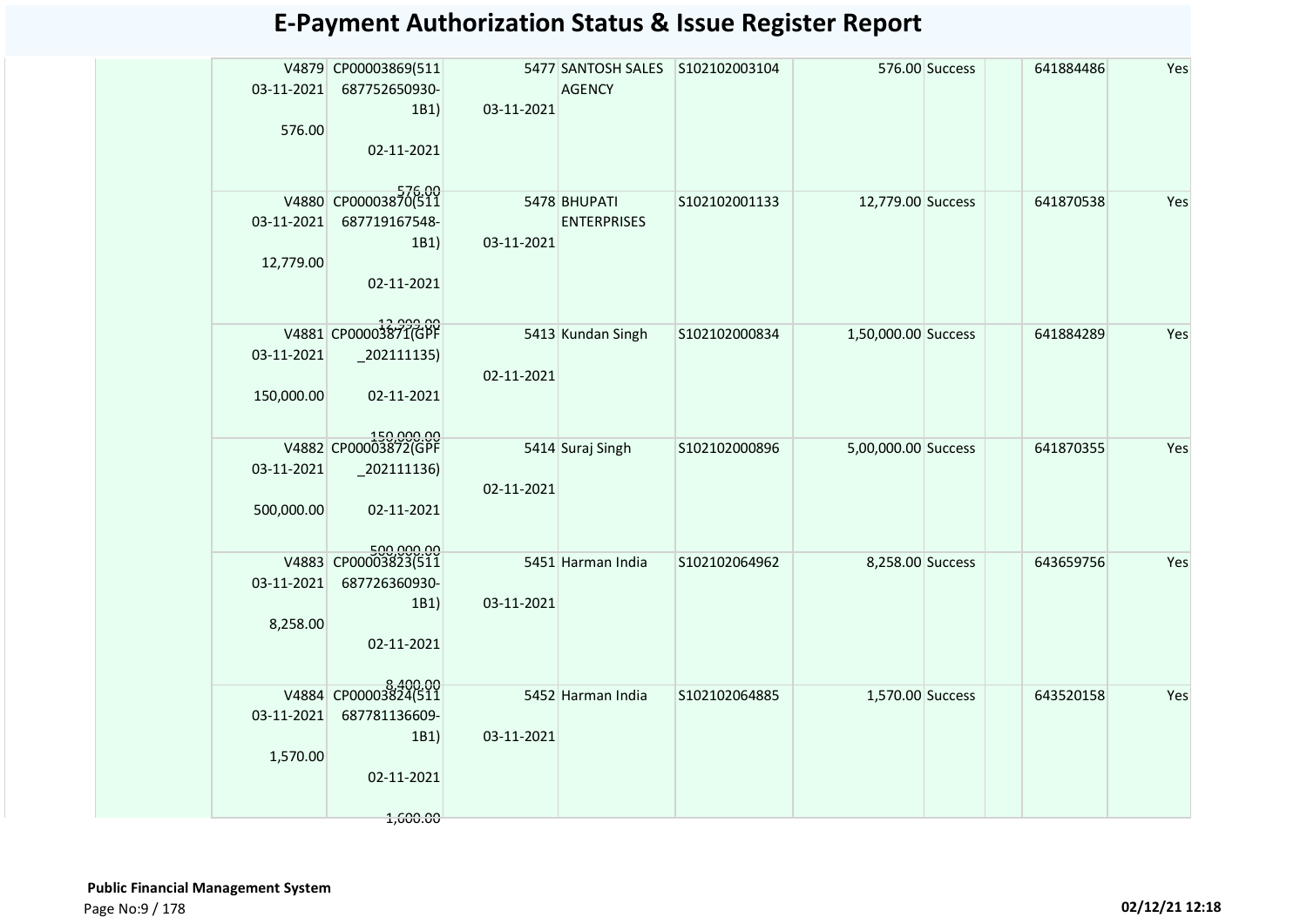| 03-11-2021<br>836.00   | V4885 CP00003825(511<br>687728657620-<br>1B1)<br>02-11-2021             | 03-11-2021                 | 5453 Harman India                                                                             | S102102064812 |                  | 836.00 Success | 643659409 | Yes |
|------------------------|-------------------------------------------------------------------------|----------------------------|-----------------------------------------------------------------------------------------------|---------------|------------------|----------------|-----------|-----|
| 99.00                  | V4886 CP00003826(511<br>03-11-2021 687764390366-<br>1B1)<br>02-11-2021  |                            | 5454 KAMAL NAYAN S102102064196<br><b>MARKETING</b><br>03-11-2021 ASSOCIATES PVT<br><b>LTD</b> |               |                  | 99.00 Success  | 643514407 | Yes |
| 943.00                 | V4887 CP00003827(511<br>03-11-2021 687744822158-<br>1B1)<br>02-11-2021  |                            | 5455 KAMAL NAYAN<br><b>MARKETING</b><br>03-11-2021 ASSOCIATES PVT<br><b>LTD</b>               | S102102064865 |                  | 943.00 Success | 643517948 | Yes |
| 03-11-2021<br>3,933.00 | V4888 CP00003828(511<br>687749556174-<br>1B1)<br>02-11-2021             |                            | 5456 KAMAL NAYAN<br><b>MARKETING</b><br>03-11-2021 ASSOCIATES PVT<br><b>LTD</b>               | S102102064664 | 3,933.00 Success |                | 643517727 | Yes |
| 03-11-2021<br>2,950.00 | V4889 CP00003829(511<br>687745854887-<br>1B1)<br>02-11-2021             | 5457 BHUPATI<br>03-11-2021 | <b>ENTERPRISES</b>                                                                            | S102102064963 | 2,950.00 Success |                | 643659571 | Yes |
| 03-11-2021<br>3,933.00 | V4890 CP00003830(511<br>687767294499-<br>1B1)<br>02-11-2021<br>4,000.00 | 03-11-2021                 | 5458 SANTOSH SALES S102102064964<br><b>AGENCY</b>                                             |               | 3,933.00 Success |                | 643520360 | Yes |

 **Public Financial Management System**  Page No:10 / 178 **02/12/21 12:18**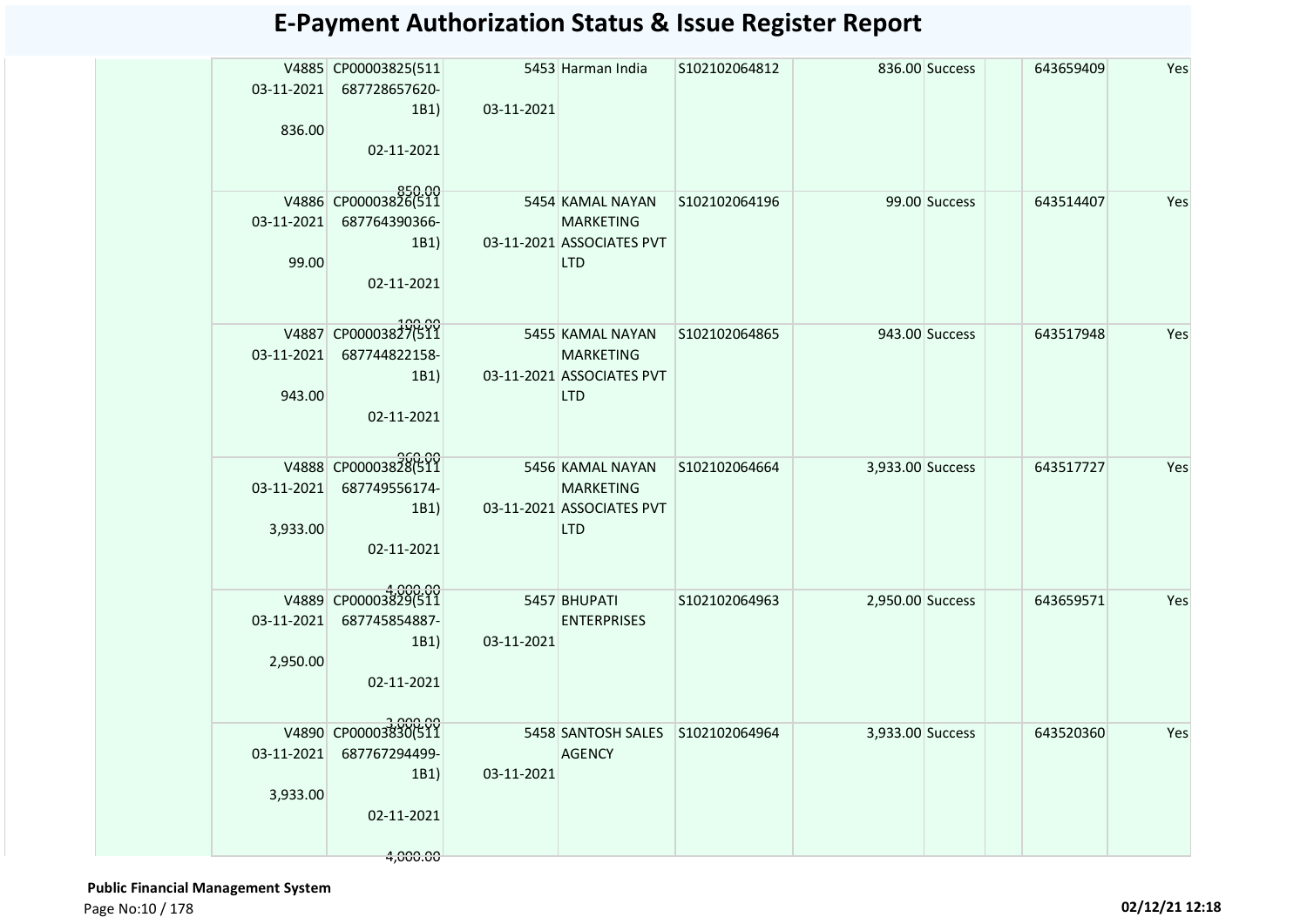| 5,899.00             | V4891 CP00003831(511<br>03-11-2021 687712816079-<br>1B1)<br>02-11-2021             | 03-11-2021                          | 5459 SANTOSH SALES S102102064965<br>AGENCY                                      |               | 5,899.00 Success  |                | 643520536 | Yes |
|----------------------|------------------------------------------------------------------------------------|-------------------------------------|---------------------------------------------------------------------------------|---------------|-------------------|----------------|-----------|-----|
| 26,540.00            | V4892 CP00003833(511<br>03-11-2021 687765680456-<br>1B1)<br>02-11-2021             | 03-11-2021 GRAPHICS                 | 5461 DOLPHIN<br><b>PRINTO</b>                                                   | S102102064155 | 26,540.00 Success |                | 643514131 | Yes |
| 1,129.00             | V4893 CP00003834(511<br>03-11-2021 687799197637-<br>1B1)<br>02-11-2021             | 5462 DOLPHIN<br>03-11-2021 GRAPHICS | PRINTO                                                                          | S102102064665 | 1,129.00 Success  |                | 643517090 | Yes |
| 03-11-2021<br>148.00 | V4894 CP00003835(511<br>687711561400-<br>1B1)<br>02-11-2021                        |                                     | 5463 KAMAL NAYAN<br><b>MARKETING</b><br>03-11-2021 ASSOCIATES PVT<br><b>LTD</b> | S102102064287 |                   | 148.00 Success | 643514621 | Yes |
| 03-11-2021<br>885.00 | V4895 CP00003836(511<br>687779611825-<br>1B1)<br>02-11-2021                        | 03-11-2021                          | 5464 Harman India                                                               | S102102064597 |                   | 885.00 Success | 643610330 | Yes |
| 4,916.00             | V4896 CP00003868(511<br>03-11-2021 687704988221-<br>1B1)<br>02-11-2021<br>5,000.00 | 03-11-2021                          | 5475 SANTOSH SALES S102102064153<br><b>AGENCY</b>                               |               | 4,916.00 Success  |                | 643511902 | Yes |

 **Public Financial Management System**  Page No:11 / 178 **02/12/21 12:18**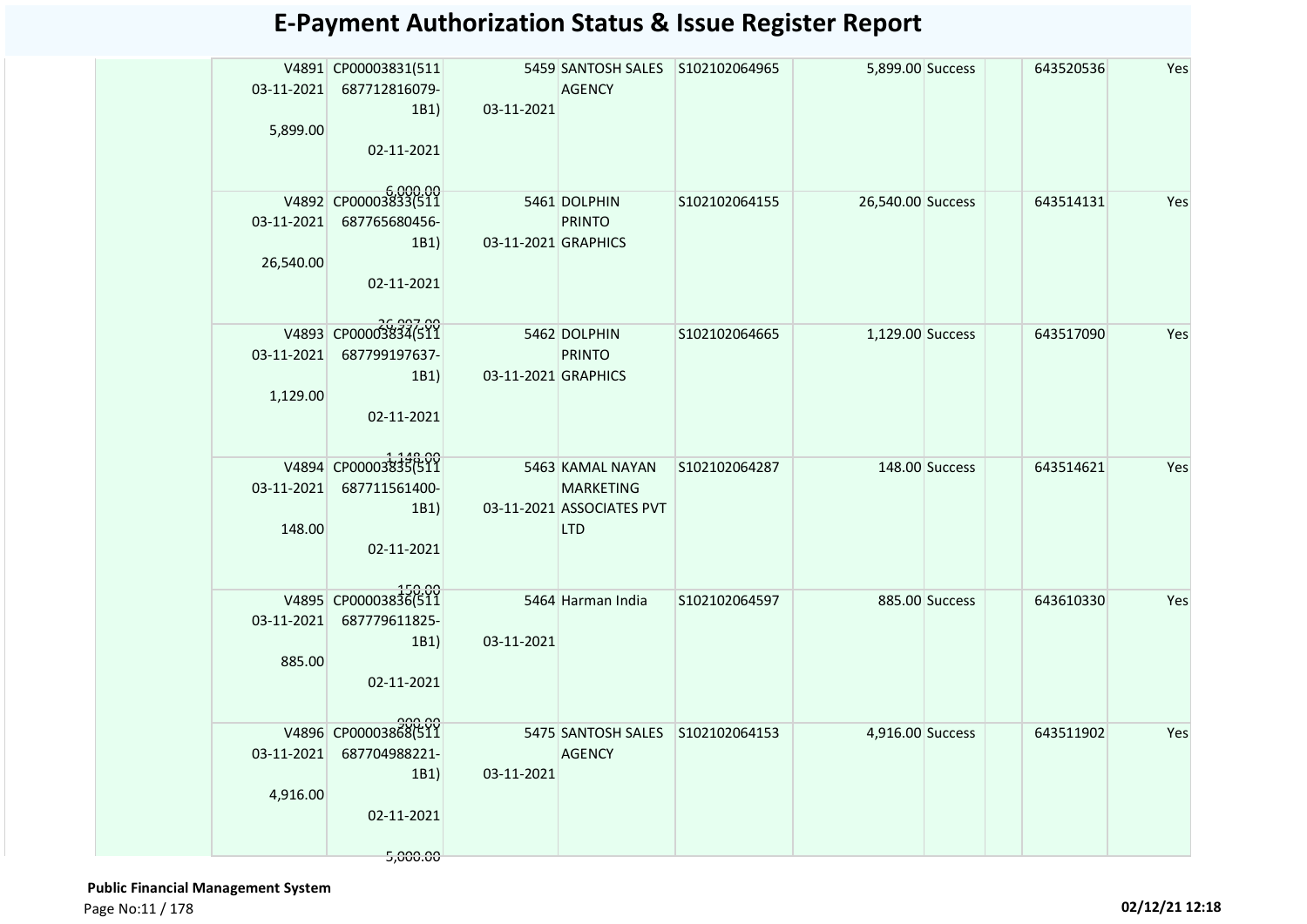| 03-11-2021 | V4897 CP00003934(GPF<br>$\left  \frac{202111137}{200111137} \right $ |            | 5521 Arun Kumar                  | S102102072719 | 10,000.00 Success |                | 643691261 | Yes |
|------------|----------------------------------------------------------------------|------------|----------------------------------|---------------|-------------------|----------------|-----------|-----|
|            |                                                                      | 03-11-2021 |                                  |               |                   |                |           |     |
| 10,000.00  | 03-11-2021                                                           |            |                                  |               |                   |                |           |     |
|            | 10,000.00<br>V4898 CP00003935(GPF                                    |            | 5520 Dinesh Singh                | S102102072876 | 30,000.00 Success |                | 643691415 | Yes |
| 03-11-2021 |                                                                      | 03-11-2021 | Rawat                            |               |                   |                |           |     |
| 30,000.00  | 03-11-2021                                                           |            |                                  |               |                   |                |           |     |
|            | 30,000.00<br>V4899 CP00003728(511                                    |            | 5488 SANTOSH SALES S102102064655 |               | 3,933.00 Success  |                | 643517514 | Yes |
| 03-11-2021 | 687772597453-<br>1B1                                                 | 03-11-2021 | <b>AGENCY</b>                    |               |                   |                |           |     |
| 3,933.00   | 01-11-2021                                                           |            |                                  |               |                   |                |           |     |
|            |                                                                      |            |                                  |               |                   |                |           |     |
| 03-11-2021 | V4900 CP00003729(511                                                 |            | 5497 SANTOSH SALES S102102064385 |               |                   | 551.00 Success | 643514858 | Yes |
|            | 687764146340-<br>1B1                                                 | 03-11-2021 | <b>AGENCY</b>                    |               |                   |                |           |     |
| 551.00     | 01-11-2021                                                           |            |                                  |               |                   |                |           |     |
|            |                                                                      |            |                                  |               |                   |                |           |     |
|            | V4901 CP00003730(511                                                 |            | 5487 SANTOSH SALES S102102066220 |               |                   | 295.00 Success | 643524816 | Yes |
| 03-11-2021 | 687772635994-<br>1B1)                                                | 03-11-2021 | <b>AGENCY</b>                    |               |                   |                |           |     |
| 295.00     | 01-11-2021                                                           |            |                                  |               |                   |                |           |     |
|            |                                                                      |            |                                  |               |                   |                |           |     |
|            | V4902 CP00003731(511                                                 |            | 5486 SANTOSH SALES S102102065196 |               | 2,212.00 Success  |                | 643520745 | Yes |
| 03-11-2021 | 687777459703-<br>1B1)                                                | 03-11-2021 | <b>AGENCY</b>                    |               |                   |                |           |     |
| 2,212.00   | 01-11-2021                                                           |            |                                  |               |                   |                |           |     |
|            |                                                                      |            |                                  |               |                   |                |           |     |
|            | 2,250.00                                                             |            |                                  |               |                   |                |           |     |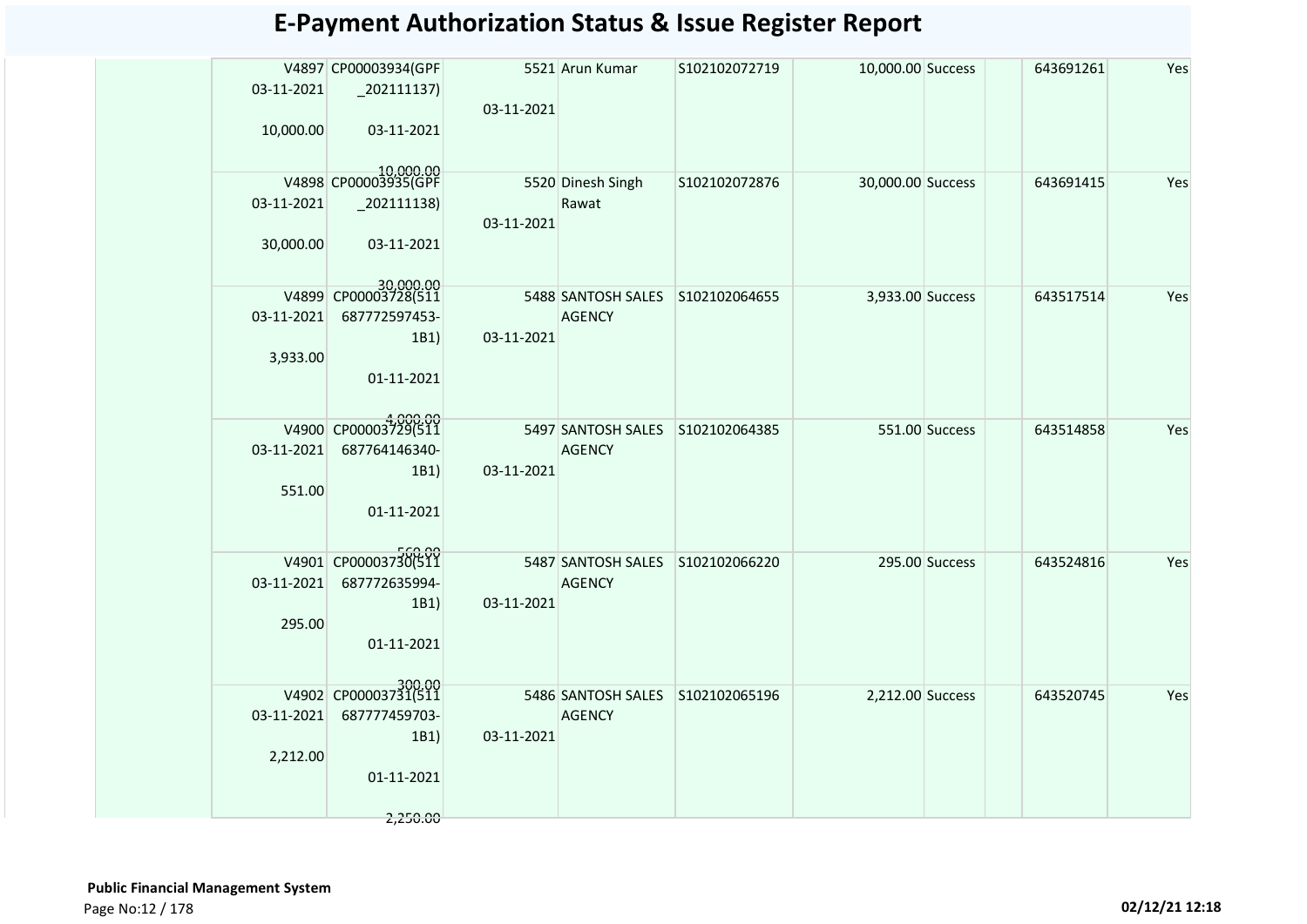| 5485 Harman India<br>V4903 CP00003732(511<br>S102102064643<br>960.00 Success<br>03-11-2021<br>687700417886-<br>03-11-2021<br>1B1) | 643659205<br>Yes |
|-----------------------------------------------------------------------------------------------------------------------------------|------------------|
|                                                                                                                                   |                  |
|                                                                                                                                   |                  |
|                                                                                                                                   |                  |
| 960.00                                                                                                                            |                  |
| 01-11-2021                                                                                                                        |                  |
|                                                                                                                                   |                  |
| V4904 CP00003733(511                                                                                                              |                  |
| 5498 Harman India<br>S102102064656<br>1,900.00 Success                                                                            | 643517288<br>Yes |
| 03-11-2021 687707643655-                                                                                                          |                  |
| 03-11-2021<br>1B1)                                                                                                                |                  |
| 1,900.00                                                                                                                          |                  |
| 01-11-2021                                                                                                                        |                  |
|                                                                                                                                   |                  |
| V4905 CP00003734(511<br>5484 Harman India<br>1,770.00 Success<br>S102102066382                                                    | 643527262<br>Yes |
| 03-11-2021 687747336247-                                                                                                          |                  |
| 03-11-2021<br>1B1)                                                                                                                |                  |
| 1,770.00                                                                                                                          |                  |
| 01-11-2021                                                                                                                        |                  |
|                                                                                                                                   |                  |
|                                                                                                                                   |                  |
| V4906 CP00003735(511<br>5499 KAMAL NAYAN<br>S102102066332<br>885.00 Success                                                       | 643527030<br>Yes |
| 03-11-2021<br>687713720109-<br><b>MARKETING</b>                                                                                   |                  |
| 03-11-2021 ASSOCIATES PVT<br>1B1                                                                                                  |                  |
| 885.00<br><b>LTD</b>                                                                                                              |                  |
| 01-11-2021                                                                                                                        |                  |
|                                                                                                                                   |                  |
| V4907 CP00003736(511                                                                                                              |                  |
| 5500 BHUPATI<br>S102102064541<br>787.00 Success                                                                                   | Yes<br>643610101 |
| 03-11-2021<br>687788547982-<br><b>ENTERPRISES</b>                                                                                 |                  |
| 03-11-2021<br>1B1                                                                                                                 |                  |
| 787.00                                                                                                                            |                  |
| 01-11-2021                                                                                                                        |                  |
|                                                                                                                                   |                  |
| 800.00<br>V4908 CP00003842(511<br>5441 KAMAL NAYAN<br>9,042.00 Success<br>S102102066160                                           | 643610515<br>Yes |
| 03-11-2021 687783167825-<br><b>MARKETING</b>                                                                                      |                  |
| 1B1<br>03-11-2021 ASSOCIATES PVT                                                                                                  |                  |
| 9,042.00<br><b>LTD</b>                                                                                                            |                  |
| 02-11-2021                                                                                                                        |                  |
|                                                                                                                                   |                  |
| 9,198.00                                                                                                                          |                  |

 **Public Financial Management System**  Page No:13 / 178 **02/12/21 12:18**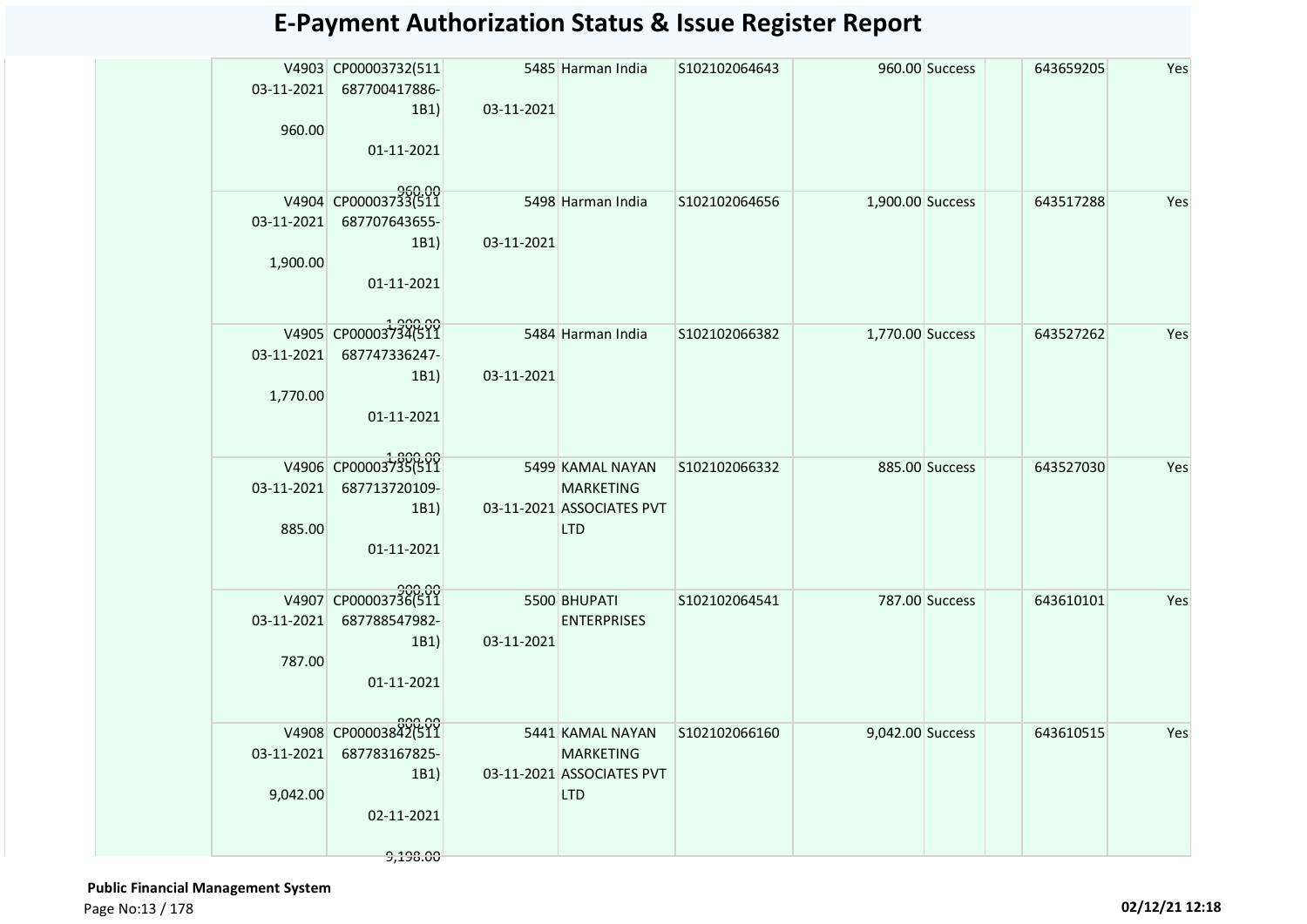|                  | V4909 CP00003843(511<br>03-11-2021 687784840123-<br>1B1)<br>4,358.00<br>02-11-2021             |            | 5442 KAMAL NAYAN S102102065551<br><b>MARKETING</b><br>03-11-2021 ASSOCIATES PVT<br><b>LTD</b> |               | 4,358.00 Success | 643524396 | Yes |
|------------------|------------------------------------------------------------------------------------------------|------------|-----------------------------------------------------------------------------------------------|---------------|------------------|-----------|-----|
|                  | V4910 CP00003846(511<br>03-11-2021 687710087808-<br>1B1)<br>5,884.00<br>02-11-2021             |            | 5445 KAMAL NAYAN<br><b>MARKETING</b><br>03-11-2021 ASSOCIATES PVT<br><b>LTD</b>               | S102102065520 | 5,884.00 Success | 643524119 | Yes |
| $03 - 11 - 2021$ | V4911 CP00003847(511<br>687760520033-<br>1B1)<br>5,136.00<br>02-11-2021                        |            | 5446 KAMAL NAYAN<br><b>MARKETING</b><br>03-11-2021 ASSOCIATES PVT<br><b>LTD</b>               | S102102065230 | 5,136.00 Success | 643520923 | Yes |
| 03-11-2021       | V4912 CP00003848(511<br>687755090664-<br>1B1)<br>5,136.00<br>02-11-2021                        |            | 5447 KAMAL NAYAN<br><b>MARKETING</b><br>03-11-2021 ASSOCIATES PVT<br><b>LTD</b>               | S102102065284 | 5,136.00 Success | 643659931 | Yes |
| $03 - 11 - 2021$ | V4913 CP00003854(511<br>687717918683-<br>1B1)<br>5,884.00<br>02-11-2021                        |            | 5450 KAMAL NAYAN<br><b>MARKETING</b><br>03-11-2021 ASSOCIATES PVT<br><b>LTD</b>               | S102102066155 | 5,884.00 Success | 643524608 | Yes |
|                  | V4914 CP00003863(511<br>03-11-2021 687735640647-<br>1B1)<br>2,144.00<br>02-11-2021<br>2,180.00 | 03-11-2021 | 5471 SANTOSH SALES S102102066477<br><b>AGENCY</b>                                             |               | 2,144.00 Success | 643527702 | Yes |

 **Public Financial Management System**  Page No:14 / 178 **02/12/21 12:18**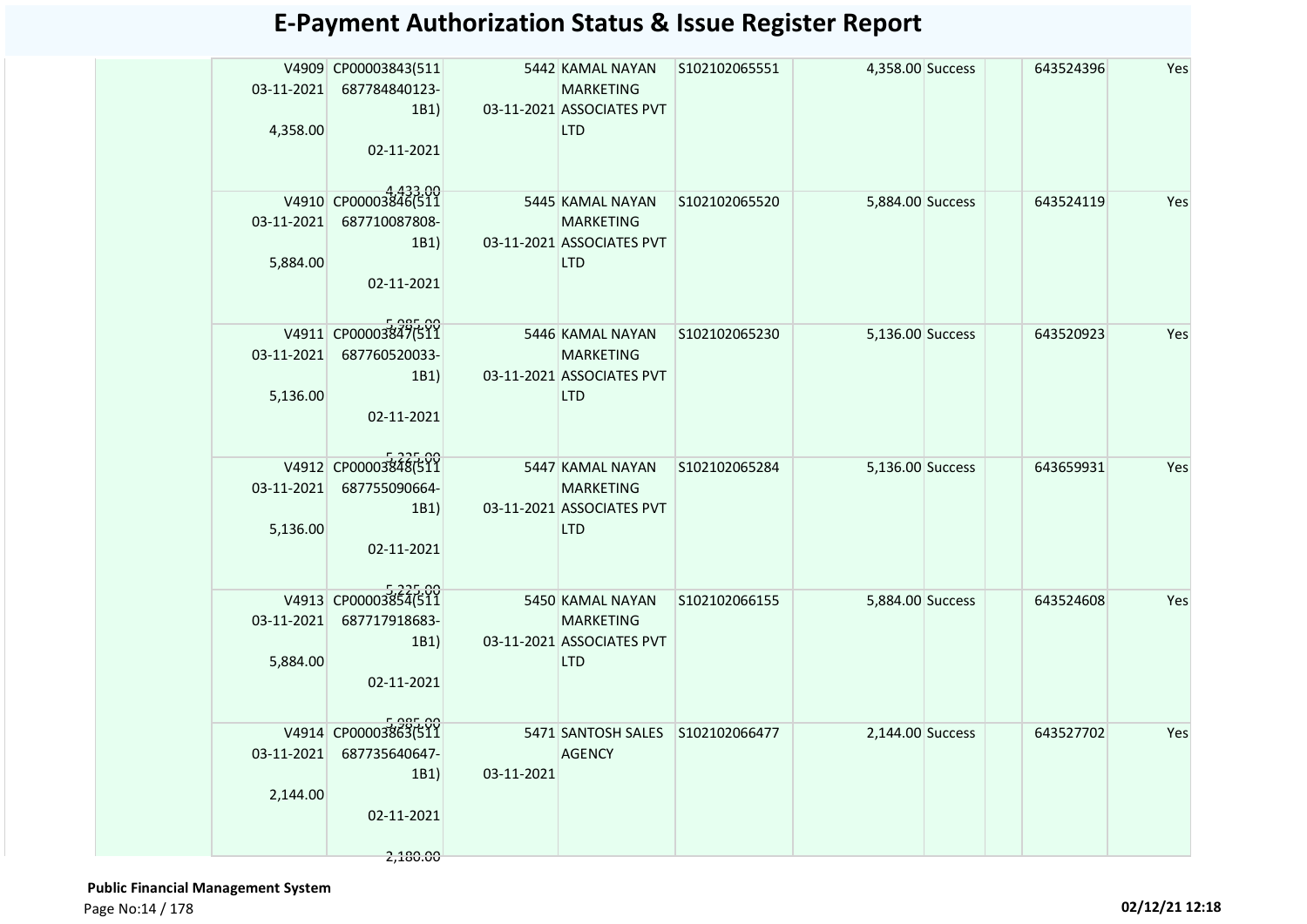| 03-11-2021<br>10,814.00 | V4915 CP00003737(511<br>687754575147-<br>1B1 | 03-11-2021 | 5501 BHUPATI<br><b>ENTERPRISES</b>            | S102102066466 | 10,814.00 Success | 643527911 | Yes |
|-------------------------|----------------------------------------------|------------|-----------------------------------------------|---------------|-------------------|-----------|-----|
|                         | 01-11-2021                                   |            |                                               |               |                   |           |     |
|                         | V4916 CP00003740(511                         |            | 5503 BHUPATI                                  | S102102067175 | 23,594.00 Success | 643530642 | Yes |
| 03-11-2021              | 687763095221-                                |            | <b>ENTERPRISES</b>                            |               |                   |           |     |
|                         | 1B1)                                         | 03-11-2021 |                                               |               |                   |           |     |
| 23,594.00               |                                              |            |                                               |               |                   |           |     |
|                         | 01-11-2021                                   |            |                                               |               |                   |           |     |
|                         | V4917 CP00003742(511                         |            | 5504 KAMAL NAYAN                              | S102102068475 | 1,475.00 Success  | 643638378 | Yes |
| 03-11-2021              | 687702719302-                                |            | <b>MARKETING</b>                              |               |                   |           |     |
|                         | 1B1)                                         |            | 03-11-2021 ASSOCIATES PVT                     |               |                   |           |     |
| 1,475.00                |                                              |            | <b>LTD</b>                                    |               |                   |           |     |
|                         | 01-11-2021                                   |            |                                               |               |                   |           |     |
|                         |                                              |            |                                               |               |                   |           |     |
|                         | V4918 CP00003743(511                         |            | 5505 KAMAL NAYAN                              | S102102068766 | 22,119.00 Success | 643664086 | Yes |
| 03-11-2021              | 687718032699-<br>1B1)                        |            | <b>MARKETING</b><br>03-11-2021 ASSOCIATES PVT |               |                   |           |     |
| 22,119.00               |                                              |            | <b>LTD</b>                                    |               |                   |           |     |
|                         | 01-11-2021                                   |            |                                               |               |                   |           |     |
|                         |                                              |            |                                               |               |                   |           |     |
|                         | V4919 CP00003744(511                         |            | 5506 KAMAL NAYAN                              | S102102068772 | 13,761.00 Success | 643533374 | Yes |
| 03-11-2021              | 687793535792-                                |            | <b>MARKETING</b>                              |               |                   |           |     |
|                         | 1B1                                          |            | 03-11-2021 ASSOCIATES PVT                     |               |                   |           |     |
| 13,761.00               | 01-11-2021                                   |            | <b>LTD</b>                                    |               |                   |           |     |
|                         |                                              |            |                                               |               |                   |           |     |
|                         | V4920 CP00003745(511                         |            | 5507 KAMAL NAYAN                              | S102102073145 | 3,933.00 Success  | 643664449 | Yes |
| 03-11-2021              | 687736690801-                                |            | <b>MARKETING</b>                              |               |                   |           |     |
|                         | 1B1)                                         |            | 03-11-2021 ASSOCIATES PVT                     |               |                   |           |     |
| 3,933.00                |                                              |            | <b>LTD</b>                                    |               |                   |           |     |
|                         | 01-11-2021                                   |            |                                               |               |                   |           |     |
|                         | 4,000.00                                     |            |                                               |               |                   |           |     |
|                         |                                              |            |                                               |               |                   |           |     |

 **Public Financial Management System**  Page No:15 / 178 **02/12/21 12:18**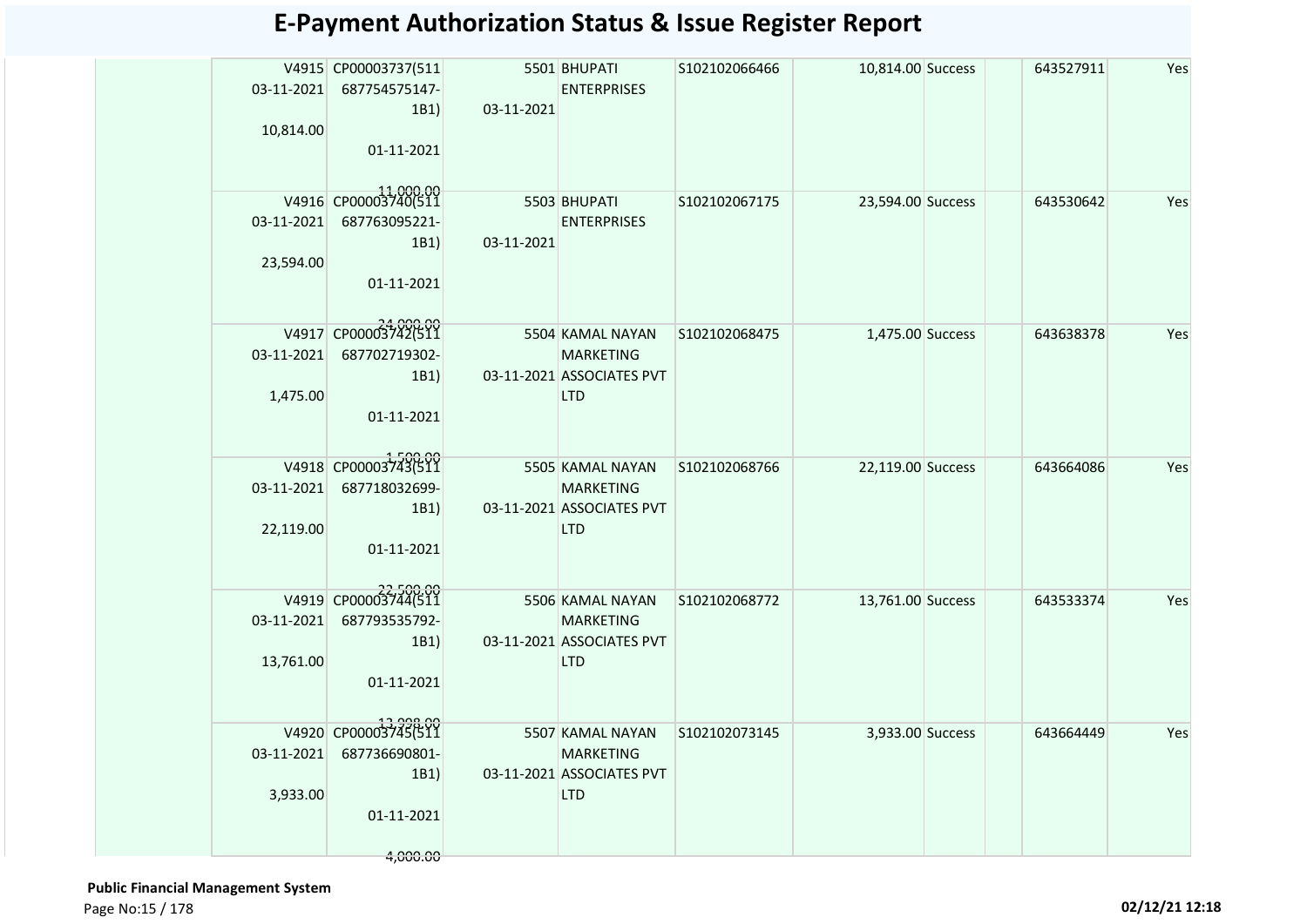|            | V4921 CP00003766(511             |                   | 5510 Harman India  | S102102072969 | 2,950.00 Success  |                | 643533621 | Yes |
|------------|----------------------------------|-------------------|--------------------|---------------|-------------------|----------------|-----------|-----|
|            | 03-11-2021 687739632440-         |                   |                    |               |                   |                |           |     |
|            | 1B1)                             | 03-11-2021        |                    |               |                   |                |           |     |
| 2,950.00   | 01-11-2021                       |                   |                    |               |                   |                |           |     |
|            |                                  |                   |                    |               |                   |                |           |     |
|            | V4922 CP00003772(511             |                   |                    |               |                   |                |           |     |
|            |                                  |                   | 5511 BHUPATI       | S102102073152 | 5,309.00 Success  |                | 643614293 | Yes |
|            | 03-11-2021 687765483900-<br>1B1) | 03-11-2021        | <b>ENTERPRISES</b> |               |                   |                |           |     |
| 5,309.00   |                                  |                   |                    |               |                   |                |           |     |
|            | 01-11-2021                       |                   |                    |               |                   |                |           |     |
|            |                                  |                   |                    |               |                   |                |           |     |
|            | V4923 CP00003773(511             |                   | 5512 Harman India  | S102102073137 | 17,434.00 Success |                | 643664280 | Yes |
|            | 03-11-2021 687721025196-         |                   |                    |               |                   |                |           |     |
|            | 1B1)                             | 03-11-2021        |                    |               |                   |                |           |     |
| 17,434.00  |                                  |                   |                    |               |                   |                |           |     |
|            | 01-11-2021                       |                   |                    |               |                   |                |           |     |
|            |                                  |                   |                    |               |                   |                |           |     |
|            | V4924 CP00003855(511             | 5465 Harman India |                    | S102102066474 |                   | 737.00 Success | 643530428 | Yes |
| 03-11-2021 | 687723469701-                    |                   |                    |               |                   |                |           |     |
|            | 1B1)                             | 03-11-2021        |                    |               |                   |                |           |     |
| 737.00     |                                  |                   |                    |               |                   |                |           |     |
|            | 02-11-2021                       |                   |                    |               |                   |                |           |     |
|            |                                  |                   |                    |               |                   |                |           |     |
|            | V4925 CP00003856(511             |                   | 5466 Harman India  | S102102066617 | 9,192.00 Success  |                | 643610675 | Yes |
| 03-11-2021 | 687725332935-                    | 03-11-2021        |                    |               |                   |                |           |     |
| 9,192.00   | 1B1)                             |                   |                    |               |                   |                |           |     |
|            | 02-11-2021                       |                   |                    |               |                   |                |           |     |
|            |                                  |                   |                    |               |                   |                |           |     |
|            | V4926 CP00003858(511             |                   | 5467 Harman India  | S102102066819 |                   | 590.00 Success | 643530943 | Yes |
| 03-11-2021 | 687792430106-                    |                   |                    |               |                   |                |           |     |
|            | 1B1)                             | 03-11-2021        |                    |               |                   |                |           |     |
| 590.00     |                                  |                   |                    |               |                   |                |           |     |
|            | 02-11-2021                       |                   |                    |               |                   |                |           |     |
|            |                                  |                   |                    |               |                   |                |           |     |
|            | 600.00                           |                   |                    |               |                   |                |           |     |

 **Public Financial Management System**  Page No:16 / 178 **02/12/21 12:18**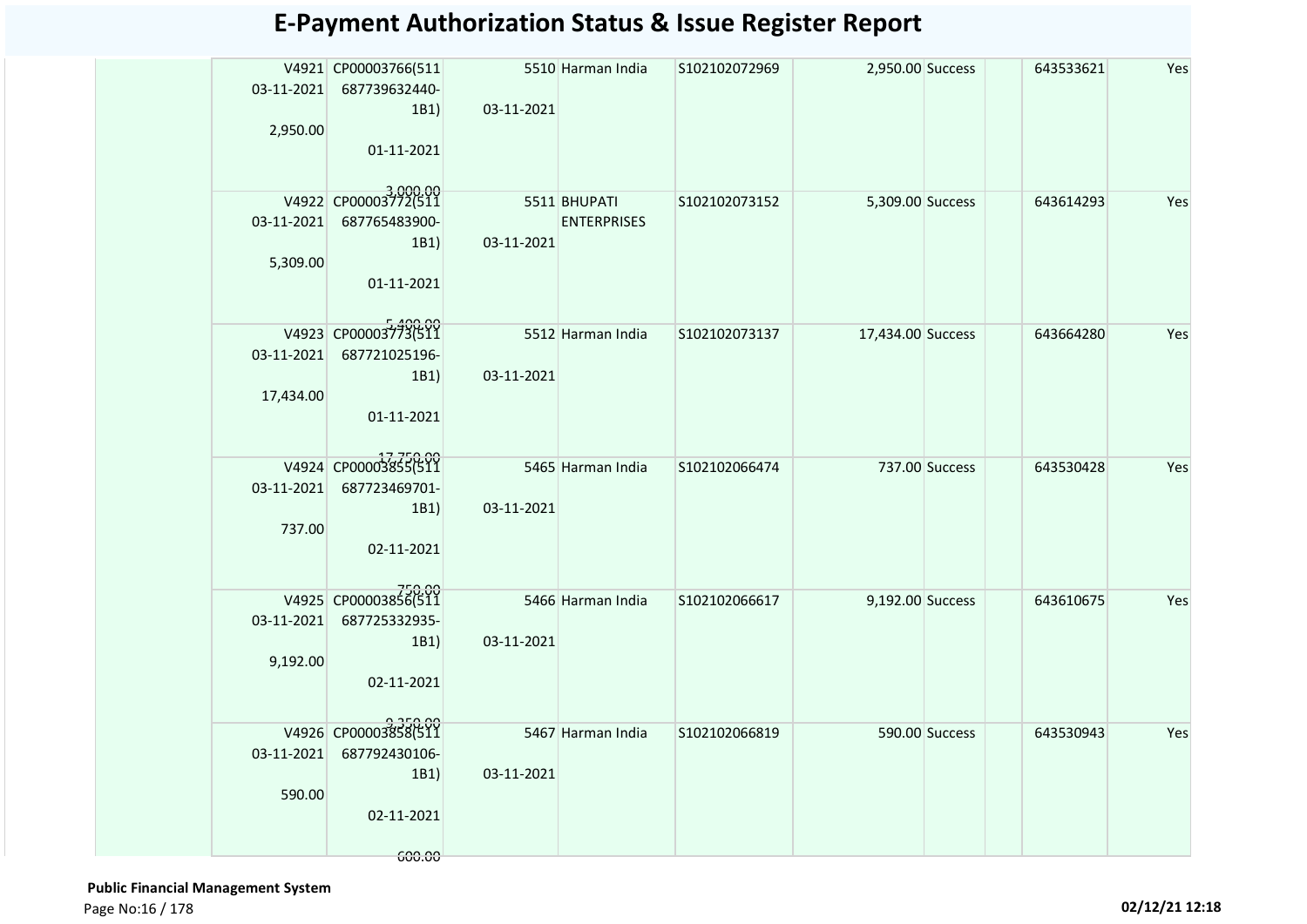| 03-11-2021<br>9,339.00           | V4927 CP00003859(511<br>687751843406-<br>1B1)<br>02-11-2021 |                     | 5468 KAMAL NAYAN<br><b>MARKETING</b><br>03-11-2021 ASSOCIATES PVT<br><b>LTD</b> | S102102067261                  | 9,339.00 Success                     |                | 643533166              | Yes        |
|----------------------------------|-------------------------------------------------------------|---------------------|---------------------------------------------------------------------------------|--------------------------------|--------------------------------------|----------------|------------------------|------------|
| 03-11-2021<br>984.00             | V4928 CP00003861(511<br>687724249176-<br>1B1)<br>02-11-2021 |                     | 5469 KAMAL NAYAN<br><b>MARKETING</b><br>03-11-2021 ASSOCIATES PVT<br><b>LTD</b> | S102102066413                  |                                      | 984.00 Success | 643527477              | Yes        |
| 03-11-2021<br>8,848.00           | V4929 CP00003862(511<br>687712753755-<br>1B1)<br>02-11-2021 |                     | 5470 KAMAL NAYAN<br><b>MARKETING</b><br>03-11-2021 ASSOCIATES PVT<br><b>LTD</b> | S102102066475                  | 8,848.00 Success                     |                | 643530203              | Yes        |
| 03-11-2021<br>10,814.00          | V4933 CP00003747(511<br>687778323402-<br>1B1)<br>01-11-2021 |                     | 5508 KAMAL NAYAN<br><b>MARKETING</b><br>03-11-2021 ASSOCIATES PVT<br><b>LTD</b> | S102102072991                  | 10,814.00 Success                    |                | 643876703              | Yes        |
| V4934<br>03-11-2021              | CP00003822                                                  |                     | 5482 Mr MANOJ<br><b>MADHUKAR</b>                                                | S102102068361                  | 6,000.00 Success                     |                | 643876552              | Yes        |
| 12,000.00                        | 02-11-2021                                                  | 03-11-2021 JITENDRA | <b>KUMAR</b><br>PREM BAHADUR                                                    | S102102068362<br>S102102068363 | 3,000.00 Success<br>3,000.00 Success |                | 643876556<br>643876566 | Yes<br>Yes |
|                                  | 12,000.00                                                   |                     |                                                                                 |                                |                                      |                |                        |            |
| V4935<br>03-11-2021<br>11,360.00 | CP00003820<br>02-11-2021                                    | 03-11-2021          | 5509 Rana Motors<br>Pvt. Ltd                                                    | S102102073870                  | 11,360.00 Success                    |                | 643913355              | Yes        |
|                                  | 11,555.00                                                   |                     |                                                                                 |                                |                                      |                |                        |            |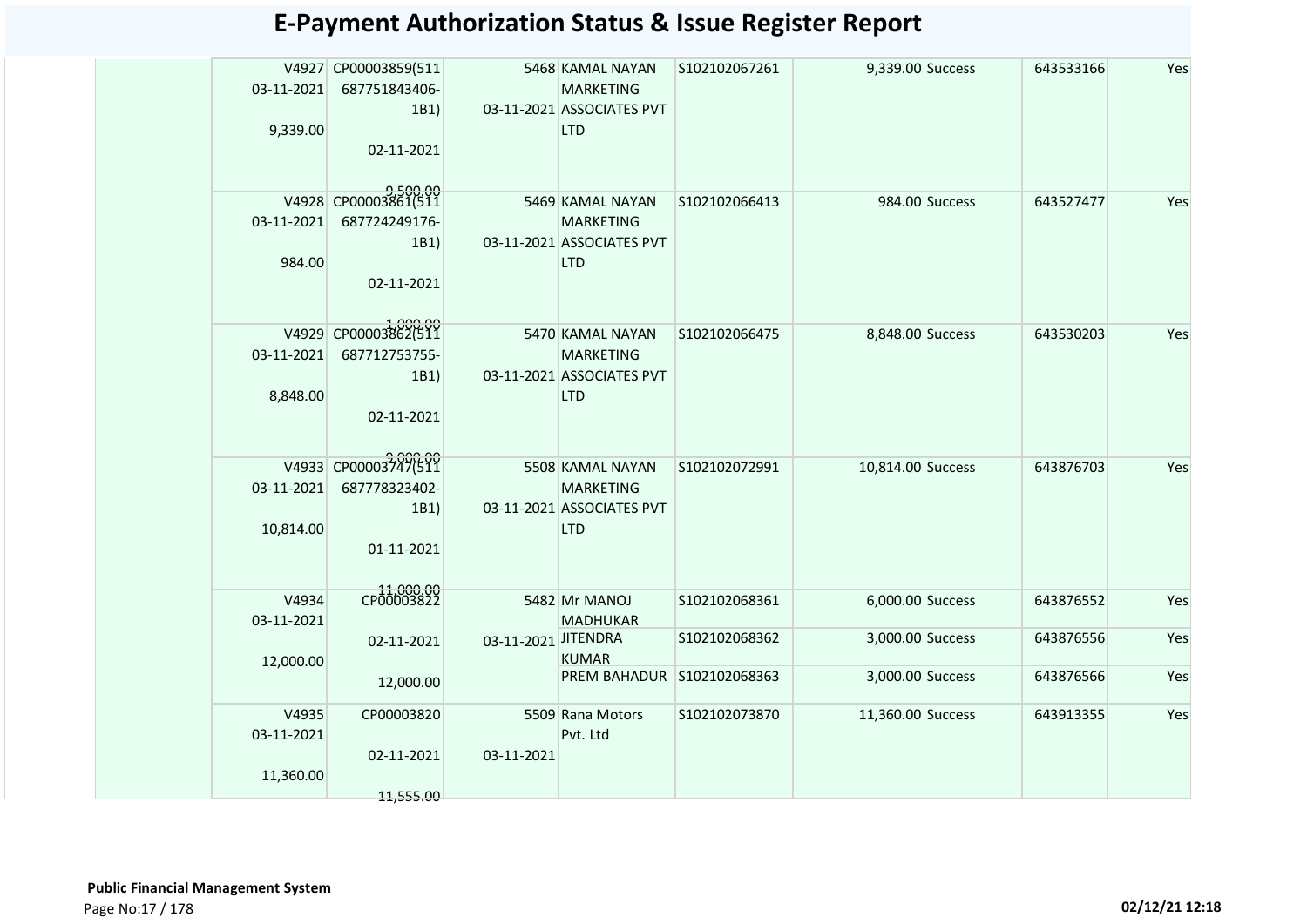| V4936<br>03-11-2021 | CP00003877                        |                 | 5430 Prabhat News<br>Agency        | S102102066815 | 1,87,170.00 Success | 643929416 | Yes |
|---------------------|-----------------------------------|-----------------|------------------------------------|---------------|---------------------|-----------|-----|
|                     | 02-11-2021                        | 03-11-2021      |                                    |               |                     |           |     |
| 187,170.00          |                                   |                 |                                    |               |                     |           |     |
|                     | 187,170.00                        |                 |                                    |               |                     |           |     |
| V4938               | CP00003874                        |                 | 5425 Singh News                    | S102102066816 | 68,681.00 Success   | 643910000 | Yes |
| 03-11-2021          |                                   |                 | Agency                             |               |                     |           |     |
|                     | 02-11-2021                        | 03-11-2021      |                                    |               |                     |           |     |
| 68,681.00           | 68,681.00                         |                 |                                    |               |                     |           |     |
| V4939               | CP00003876                        |                 | 5428 Rajendra                      | S102102066817 | 9,684.00 Success    | 643909765 | Yes |
| 03-11-2021          |                                   |                 | Upadhaya News                      |               |                     |           |     |
|                     | 02-11-2021                        |                 | 03-11-2021 Paper Agent             |               |                     |           |     |
| 9,684.00            |                                   |                 |                                    |               |                     |           |     |
|                     | 9.684.00                          |                 |                                    |               |                     |           |     |
| V4940               | CP00003832(511                    |                 | 5460 SANTOSH SALES                 | S102102064802 | 4,424.00 Success    | 643900592 | Yes |
| 03-11-2021          | 687715896501-                     | 03-11-2021      | <b>AGENCY</b>                      |               |                     |           |     |
| 4,424.00            | 1B1)                              |                 |                                    |               |                     |           |     |
|                     | 02-11-2021                        |                 |                                    |               |                     |           |     |
|                     |                                   |                 |                                    |               |                     |           |     |
|                     |                                   |                 |                                    |               |                     |           |     |
| V4941               | CP00003875                        |                 | 5427 CENTRAL NEWS                  | S102102066818 | 16,755.00 Success   | 643909884 | Yes |
| 03-11-2021          |                                   |                 | <b>AGENCY PVT.</b>                 |               |                     |           |     |
|                     | 02-11-2021                        | 03-11-2021 LTD. |                                    |               |                     |           |     |
| 16,755.00           |                                   |                 |                                    |               |                     |           |     |
|                     | 16,755.00<br>V4942 CP00003837(511 |                 | 5433 IMAGE                         | S102102066471 | 40,183.00 Success   | 643904521 | Yes |
| 03-11-2021          | 687749189575-                     |                 | <b>AUTOMATION</b>                  |               |                     |           |     |
|                     | 1B1)                              |                 | 03-11-2021 SOLUTIONS               |               |                     |           |     |
| 40,183.00           |                                   |                 |                                    |               |                     |           |     |
|                     | 02-11-2021                        |                 |                                    |               |                     |           |     |
|                     |                                   |                 |                                    |               |                     |           |     |
|                     | V4943 CP00003838(511              |                 | 5435 D G ENTERPRISES S102102066472 |               | 15,336.00 Success   | 643904371 | Yes |
| 03-11-2021          | 687771973739-                     |                 |                                    |               |                     |           |     |
|                     | 1B1)                              | 03-11-2021      |                                    |               |                     |           |     |
| 15,336.00           |                                   |                 |                                    |               |                     |           |     |
|                     | 02-11-2021                        |                 |                                    |               |                     |           |     |
|                     |                                   |                 |                                    |               |                     |           |     |
|                     | 15,600.00                         |                 |                                    |               |                     |           |     |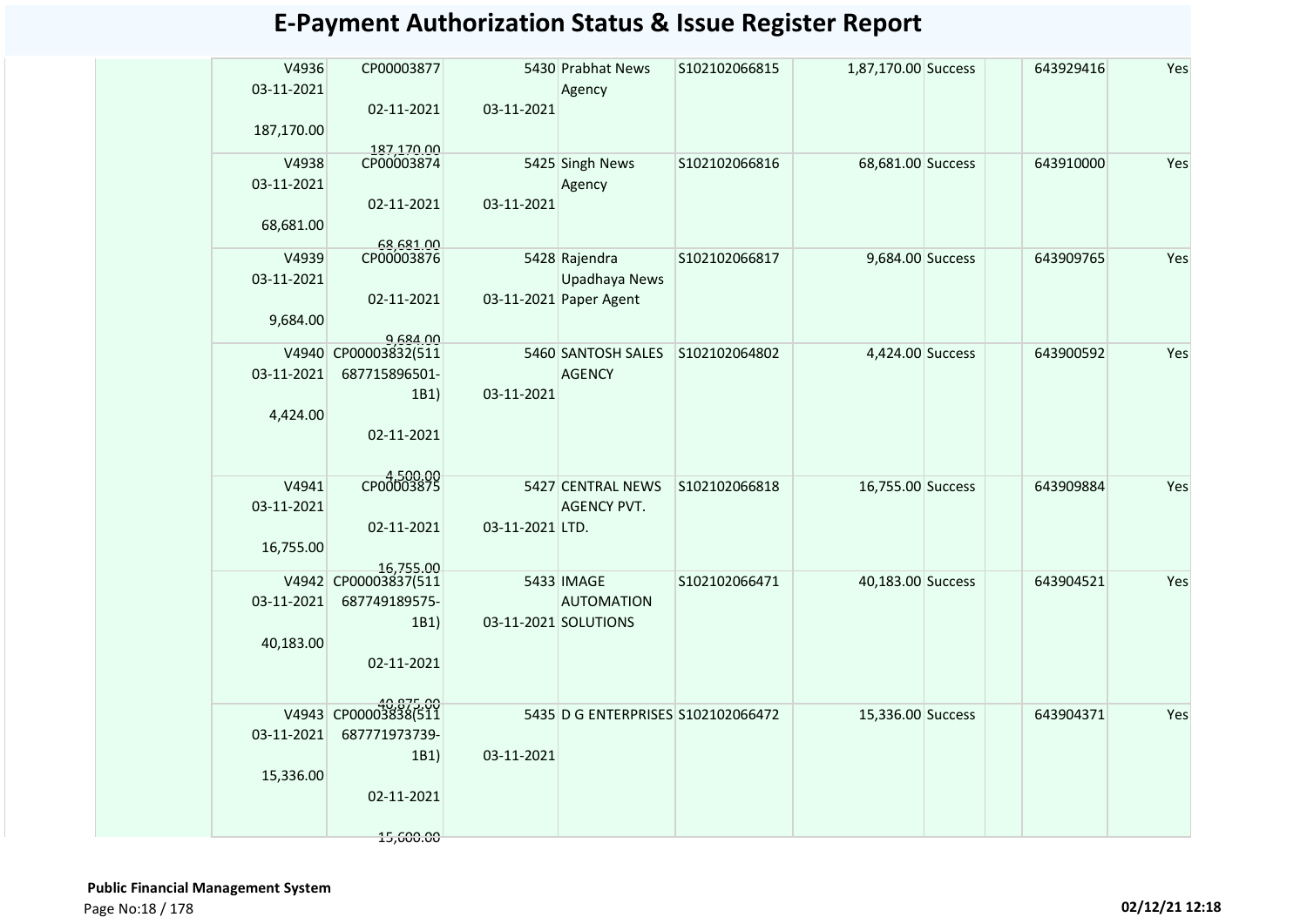| 4,892.00                | V4944 CP00003839(511<br>03-11-2021 687740991892-<br>1B1<br>02-11-2021   |            | 5437 KAMAL NAYAN<br><b>MARKETING</b><br>03-11-2021 ASSOCIATES PVT<br><b>LTD</b> | S102102066473 | 4,892.00 Success  | 643904223 | Yes |
|-------------------------|-------------------------------------------------------------------------|------------|---------------------------------------------------------------------------------|---------------|-------------------|-----------|-----|
| 03-11-2021<br>18,477.00 | V4945 CP00003841(511<br>687711588966-<br>1B1)<br>02-11-2021             | 03-11-2021 | 5438 Harman India                                                               | S102102065082 | 18,477.00 Success | 643900722 | Yes |
| 5,136.00                | V4946 CP00003850(511<br>03-11-2021 687730857636-<br>1B1<br>02-11-2021   |            | 5449 KAMAL NAYAN<br><b>MARKETING</b><br>03-11-2021 ASSOCIATES PVT<br><b>LTD</b> | S102102065405 | 5,136.00 Success  | 643929127 | Yes |
| 03-11-2021<br>21,581.00 | V4947 CP00003864(511<br>687793004375-<br>1B1)<br>02-11-2021             | 03-11-2021 | 5472 SANTOSH SALES S102102066478<br><b>AGENCY</b>                               |               | 21,581.00 Success | 643900979 | Yes |
| 03-11-2021<br>21,581.00 | V4948 CP00003865(511<br>687756367564-<br>1B1)<br>02-11-2021             | 03-11-2021 | 5473 SANTOSH SALES S102102066481<br><b>AGENCY</b>                               |               | 21,581.00 Success | 643904103 | Yes |
| 03-11-2021<br>4,670.00  | V4949 CP00003866(511<br>687792821841-<br>1B1)<br>02-11-2021<br>4,750.00 | 03-11-2021 | 5474 SANTOSH SALES S102102066482<br><b>AGENCY</b>                               |               | 4,670.00 Success  | 643900835 | Yes |

 **Public Financial Management System**  Page No:19 / 178 **02/12/21 12:18**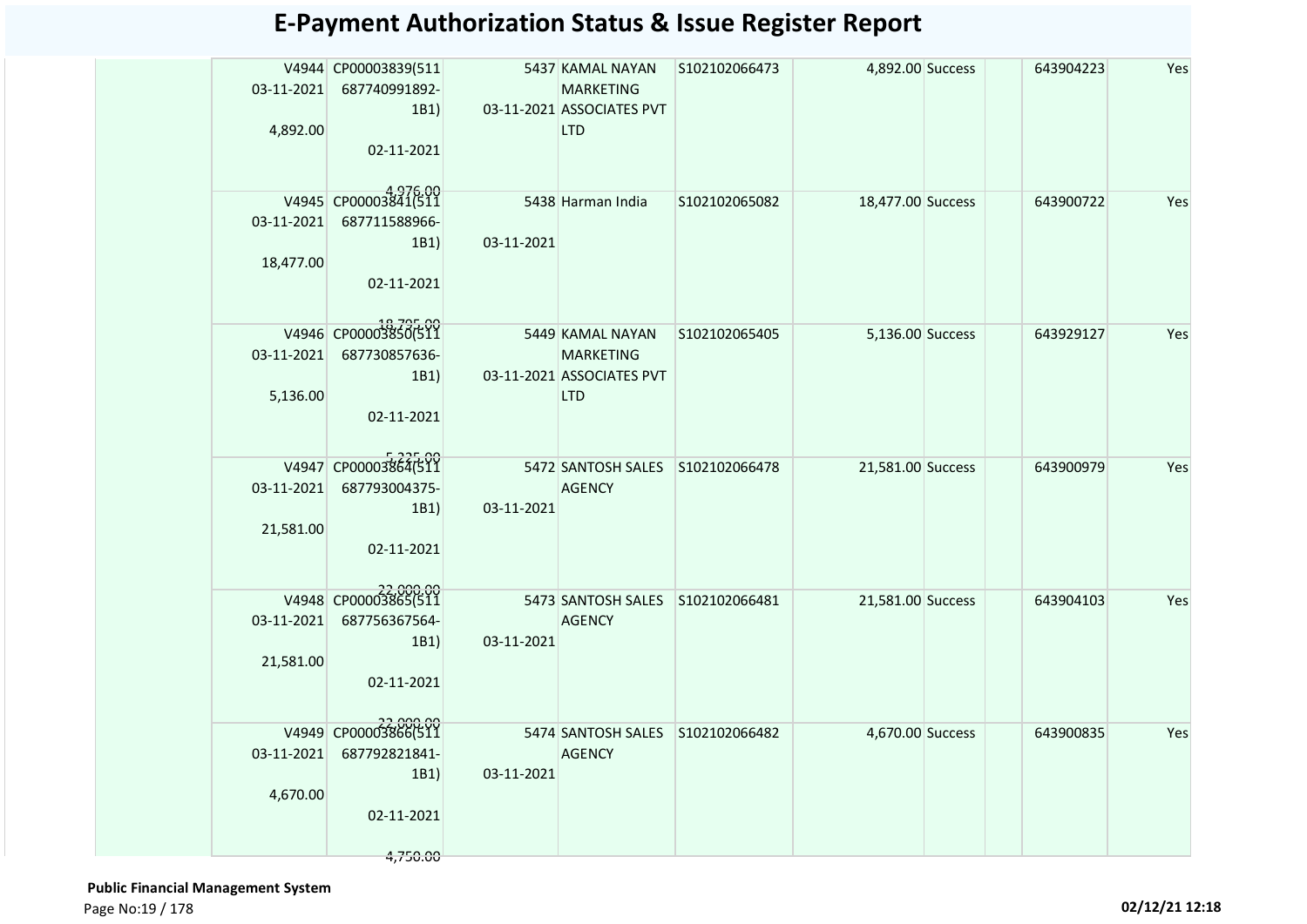| V4959<br>CP00003873<br>5554 QUALITY<br>S102102121676<br>4,53,68,469.00 Success<br>646439915<br>03-11-2021<br><b>COUNCIL OF</b><br>02-11-2021<br>03-11-2021 INDIA<br>45,368,469.00 | Yes<br>Yes |
|-----------------------------------------------------------------------------------------------------------------------------------------------------------------------------------|------------|
|                                                                                                                                                                                   |            |
|                                                                                                                                                                                   |            |
| 50,356,619.00<br>V4961 CP00003475(511<br>5398 SANTOSH SALES<br>S102102097960<br>7,668.00 Success<br>644994271                                                                     |            |
| 03-11-2021<br>687708199834-<br><b>AGENCY</b>                                                                                                                                      |            |
| 02-11-2021<br>1B1)                                                                                                                                                                |            |
| 7,668.00<br>25-10-2021                                                                                                                                                            |            |
| V4962 CP00003748(511<br>5400 SANTOSH SALES S102102095713<br>3,932.00 Success<br>646422628                                                                                         | Yes        |
| 03-11-2021<br>687743267972-<br><b>AGENCY</b>                                                                                                                                      |            |
| 1B1)<br>02-11-2021                                                                                                                                                                |            |
| 3,932.00                                                                                                                                                                          |            |
| 01-11-2021                                                                                                                                                                        |            |
| V4963 CP00003750(511                                                                                                                                                              |            |
| 5401 SANTOSH SALES S102102092577<br>6,390.00 Success<br>646422509<br>03-11-2021<br>687788113107-<br><b>AGENCY</b>                                                                 | Yes        |
| 02-11-2021<br>1B1)                                                                                                                                                                |            |
| 6,390.00                                                                                                                                                                          |            |
| 01-11-2021                                                                                                                                                                        |            |
|                                                                                                                                                                                   |            |
| V4964 CP00003751(511<br>5402 SANTOSH SALES S102102092376<br>6,292.00 Success<br>646422395                                                                                         | Yes        |
| 03-11-2021<br>687776531036-<br><b>AGENCY</b>                                                                                                                                      |            |
| 02-11-2021<br>1B1)                                                                                                                                                                |            |
| 6,292.00                                                                                                                                                                          |            |
| 01-11-2021                                                                                                                                                                        |            |
|                                                                                                                                                                                   |            |
| V4965 CP00003753(511<br>5404 SANTOSH SALES S102102092062<br>9,585.00 Success<br>646422026                                                                                         | Yes        |
| 03-11-2021<br>687770164574-<br><b>AGENCY</b>                                                                                                                                      |            |
| 02-11-2021<br>1B1)                                                                                                                                                                |            |
| 9,585.00                                                                                                                                                                          |            |
| 01-11-2021                                                                                                                                                                        |            |
| 9,750.00                                                                                                                                                                          |            |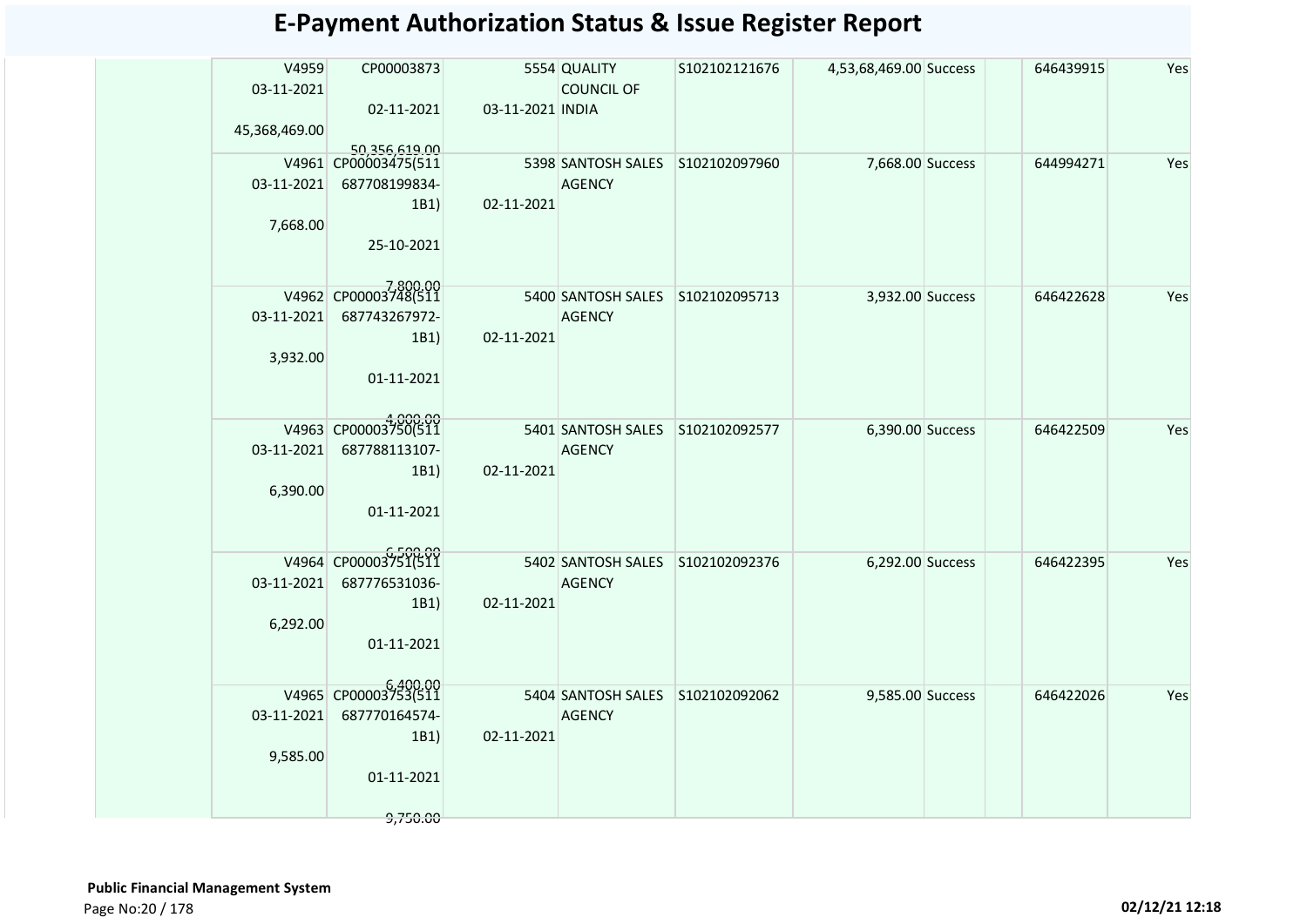| 2,456.00                 | V4966 CP00003754(511<br>03-11-2021 687744121089-<br>1B1)<br>01-11-2021              | 02-11-2021                      | 5405 SANTOSH SALES S102102092330<br>AGENCY        |               | 2,456.00 Success  | 646422291 | Yes |
|--------------------------|-------------------------------------------------------------------------------------|---------------------------------|---------------------------------------------------|---------------|-------------------|-----------|-----|
| 3,933.00                 | V4967 CP00003755(511<br>03-11-2021 687766610201-<br>1B1)<br>01-11-2021              | 02-11-2021                      | 5406 SANTOSH SALES S102102088160<br><b>AGENCY</b> |               | 3,933.00 Success  | 646412350 | Yes |
| 22,119.00                | V4968 CP00003756(511<br>03-11-2021 687742398664-<br>1B1)<br>01-11-2021              | 5407 Harman India<br>02-11-2021 |                                                   | S102102087904 | 22,119.00 Success | 646410981 | Yes |
| $03-11-2021$<br>3,441.00 | V4969 CP00003758(511<br>687705436423-<br>1B1)<br>01-11-2021                         | 02-11-2021                      | 5412 Harman India                                 | S102102087723 | 3,441.00 Success  | 646410415 | Yes |
| $03-11-2021$<br>5,309.00 | V4970 CP00003759(511<br>687736261946-<br>1B1)<br>01-11-2021                         | 02-11-2021                      | 5409 Harman India                                 | S102102087727 | 5,309.00 Success  | 646410526 | Yes |
| 9,831.00                 | V4971 CP00003761(511<br>03-11-2021 687757461215-<br>1B1)<br>01-11-2021<br>10,000.00 | 02-11-2021                      | 5395 Harman India                                 | S102102103076 | 9,831.00 Success  | 646426563 | Yes |

 **Public Financial Management System**  Page No:21 / 178 **02/12/21 12:18**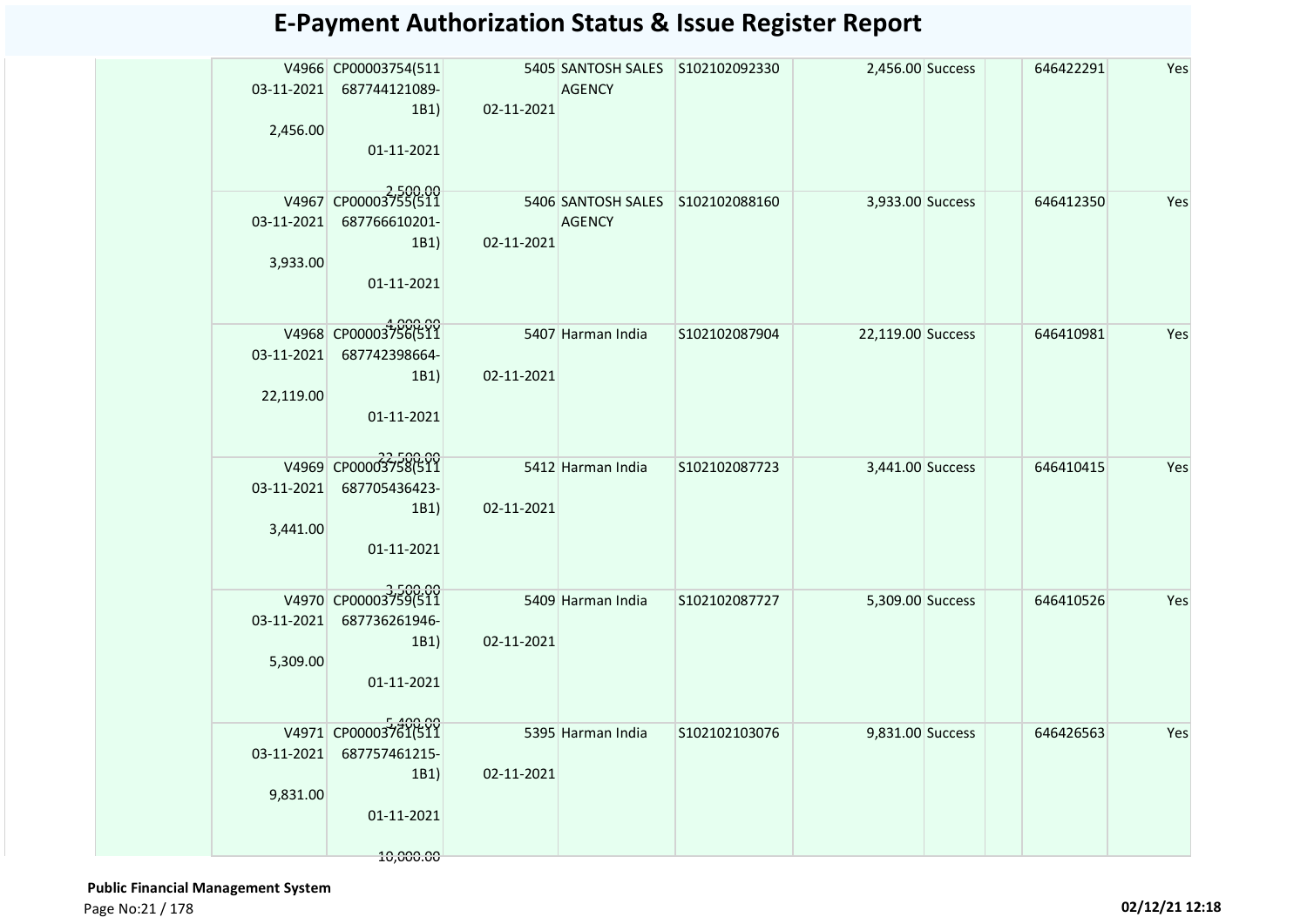| 03-11-2021<br>16,909.00 | V4972 CP00003764(511<br>687789652084-<br>1B1)<br>01-11-2021 | 02-11-2021         | 5410 Harman India      | S102102087674  | 16,909.00 Success |                | 646410191 | Yes |
|-------------------------|-------------------------------------------------------------|--------------------|------------------------|----------------|-------------------|----------------|-----------|-----|
|                         | V4973 CP00003885(202                                        |                    | 5518 Hardeep           | S102102110427  | 1,291.00 Success  |                | 646430985 | Yes |
| 03-11-2021              | 111031)                                                     |                    |                        |                |                   |                |           |     |
| 26,699.00               | 02-11-2021                                                  | 03-11-2021 Manisha |                        | S102102110428  | 1,291.00 Success  |                | 646430991 | Yes |
|                         |                                                             |                    | Pooja                  | S102102110429  | 1,308.00 Success  |                | 646430999 | Yes |
|                         | 29,434.00                                                   |                    | Somveer                | S102102110430  | 1,291.00 Success  |                | 646434005 | Yes |
|                         |                                                             |                    | Anjali                 | S102102110431  | 1,291.00 Success  |                | 646434011 | Yes |
|                         |                                                             |                    | Dev Vart               | S102102110432  | 1,326.00 Success  |                | 646434018 | Yes |
|                         |                                                             |                    | Lokesh Kumar<br>Sharma | S102102110433  | 1,326.00 Success  |                | 646434025 | Yes |
|                         |                                                             |                    | Jyoti                  | \$102102110434 | 1,189.00 Success  |                | 646434031 | Yes |
|                         |                                                             |                    | Kiran                  | S102102110435  | 1,326.00 Success  |                | 646434038 | Yes |
|                         |                                                             |                    | Gaurav Kumar<br>Jareda | S102102110436  | 1,326.00 Success  |                | 646434045 | Yes |
|                         |                                                             |                    | Suraj Meena            | S102102110437  | 1,250.00 Success  |                | 646434053 | Yes |
|                         |                                                             |                    | Roshan Kumar           | S102102110438  | 1,481.00 Success  |                | 646434060 | Yes |
|                         |                                                             |                    | Ajeet Singh            | S102102110439  | 1,376.00 Success  |                | 646434067 | Yes |
|                         |                                                             |                    | Nishant                | S102102110440  | 1,393.00 Success  |                | 646434073 | Yes |
|                         |                                                             |                    | Ashwani                | S102102110441  | 1,326.00 Success  |                | 646434080 | Yes |
|                         |                                                             |                    | Sumit                  | S102102110442  | 1,139.00 Success  |                | 646434087 | Yes |
|                         |                                                             |                    | Annu                   | S102102110443  | 1,291.00 Success  |                | 646434093 | Yes |
|                         |                                                             |                    | Meenu Malik            | S102102110444  |                   | 842.00 Success | 646434100 | Yes |

 **Public Financial Management System**  Page No:22 / 178 **02/12/21 12:18**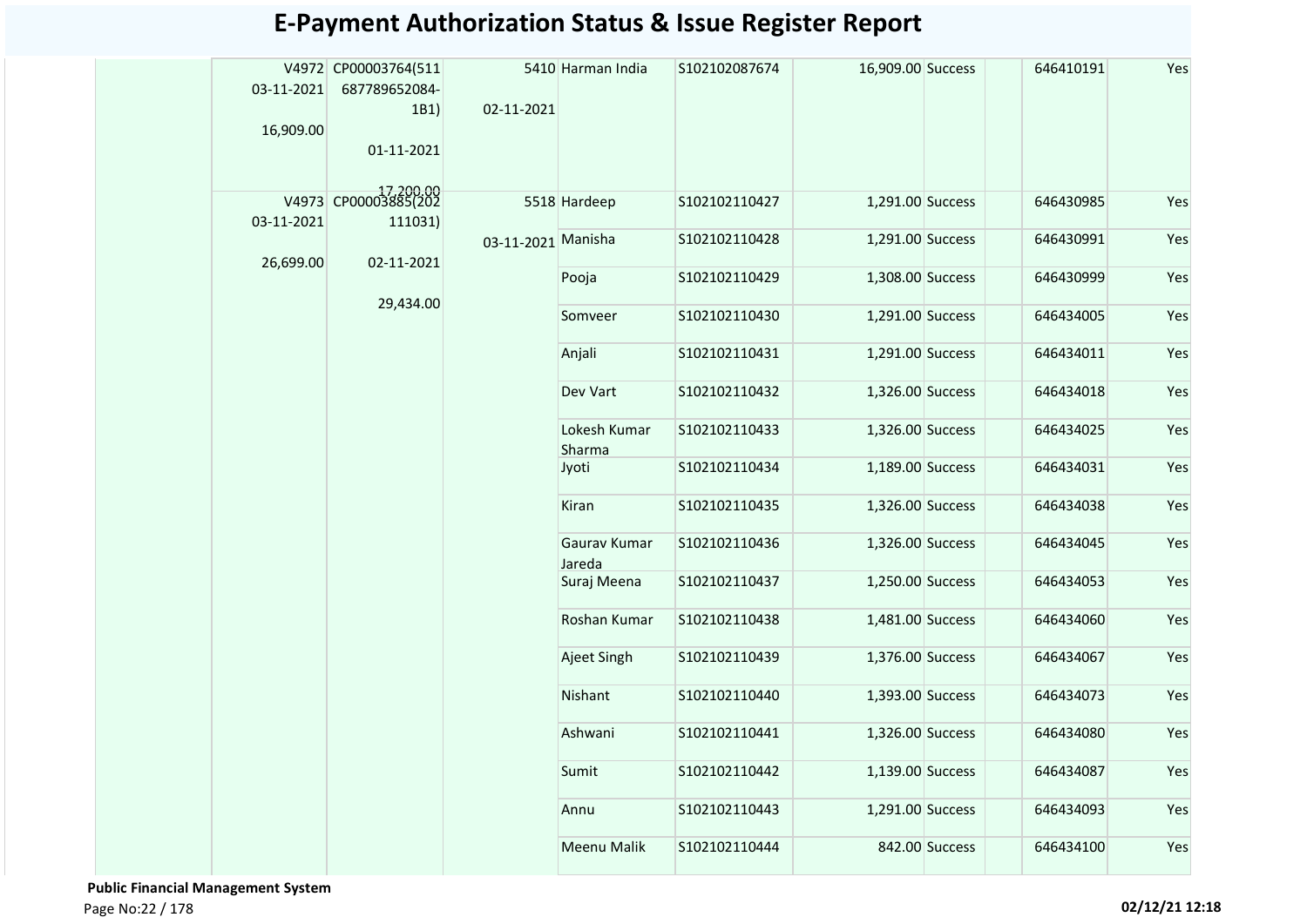|                         |                                               |                      | Narendra Kumar S102102110445 |               |                   | 596.00 Success | 646434106 | Yes |
|-------------------------|-----------------------------------------------|----------------------|------------------------------|---------------|-------------------|----------------|-----------|-----|
|                         |                                               |                      | Ram Ratan                    | S102102110446 |                   | 825.00 Success | 646434113 | Yes |
|                         |                                               |                      | Vikas Kumar<br><b>Bharti</b> | S102102110447 |                   | 720.00 Success | 646434119 | Yes |
|                         |                                               |                      | <b>Mohd Asim</b>             | S102102110448 |                   | 775.00 Success | 646434127 | Yes |
|                         |                                               |                      | Neha Kumari                  | S102102110449 |                   | 720.00 Success | 646434135 | Yes |
| 03-11-2021<br>21,608.00 | V4978 CP00003760(511<br>687712008841-<br>1B1) | 02-11-2021           | 5394 Harman India            | S102102103253 | 21,608.00 Success |                | 646430003 | Yes |
|                         | 01-11-2021                                    |                      |                              |               |                   |                |           |     |
| 03-11-2021              | V4979 CP00003762(511<br>687745800578-         |                      | 5396 Harman India            | S102102103175 | 13,272.00 Success |                | 646426788 | Yes |
| 13,272.00               | 1B1)<br>01-11-2021                            | 02-11-2021           |                              |               |                   |                |           |     |
|                         | V4980 CP00003763(511                          |                      | 5397 Harman India            | S102102097969 | 22,021.00 Success |                | 646422875 | Yes |
| 03-11-2021              | 687712260106-<br>1B1)                         | 02-11-2021           |                              |               |                   |                |           |     |
| 22,021.00               | 01-11-2021                                    |                      |                              |               |                   |                |           |     |
|                         | V4981 CP00003765(511                          |                      | 5411 Harman India            | S102102103094 | 10,814.00 Success |                | 646426673 | Yes |
| 03-11-2021              | 687783187428-<br>1B1)                         | 02-11-2021           |                              |               |                   |                |           |     |
| 10,814.00               | 01-11-2021                                    |                      |                              |               |                   |                |           |     |
|                         | V4982 CP00003809(202                          |                      | 5353 T Saravanan             | S102102125646 | 3,496.00 Success  |                | 646452029 | Yes |
| 03-11-2021              | 111025)                                       | 02-11-2021 N Rukmani |                              | S102102125647 | 3,496.00 Success  |                | 646452036 | Yes |
| 13,040.00               | 01-11-2021                                    |                      |                              |               |                   |                |           |     |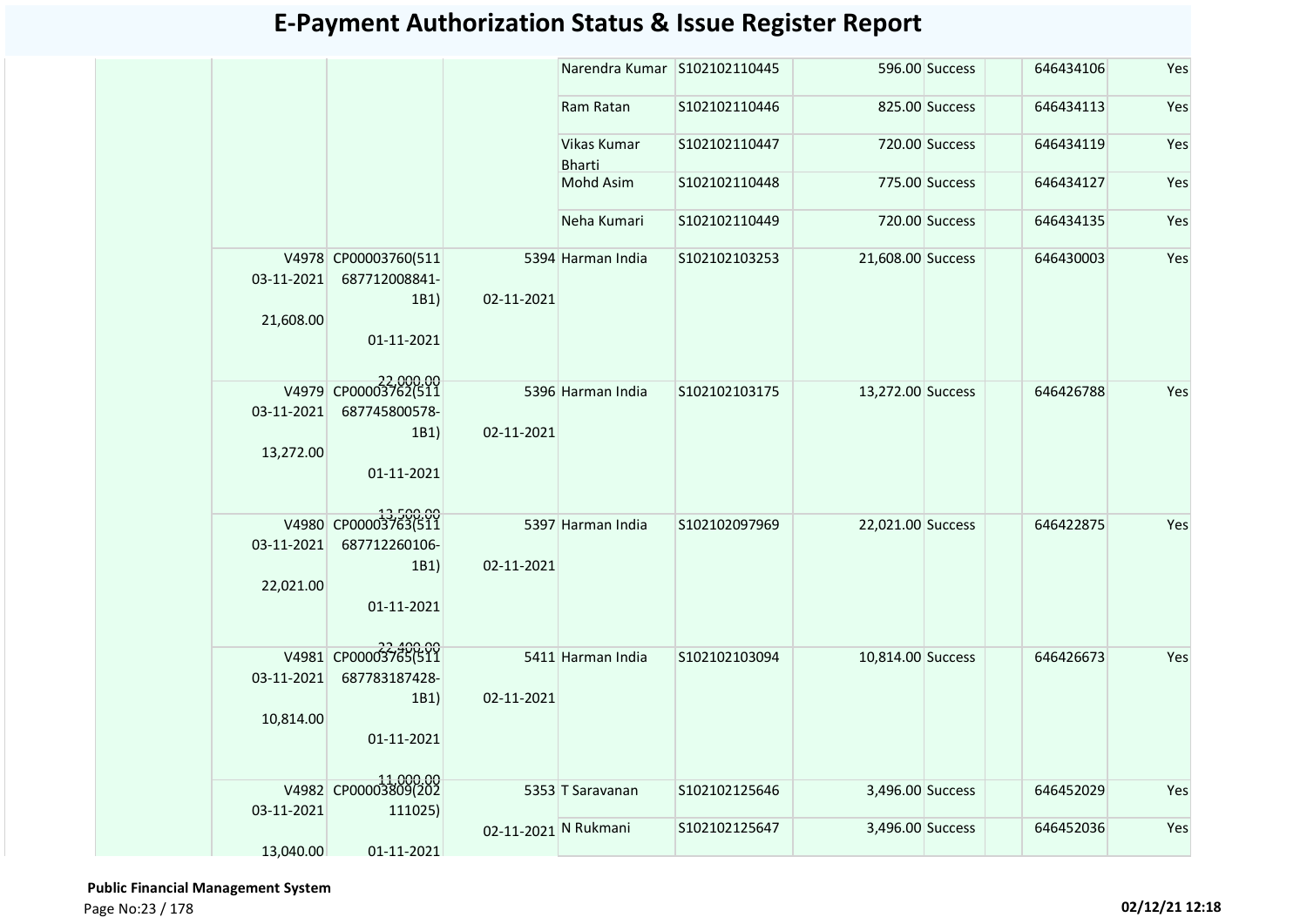| 13,040.00               | 01-11-2021                                                               |            |                                                   |               |                   |                  |           |     |
|-------------------------|--------------------------------------------------------------------------|------------|---------------------------------------------------|---------------|-------------------|------------------|-----------|-----|
|                         |                                                                          |            | <b>Tarun Sharma</b>                               | S102102125648 |                   | 6,048.00 Success | 646452046 | Yes |
| 03-11-2021<br>6,384.00  | 14,352.00<br>V4990 CP00003906(511<br>687718352781-<br>1B1)<br>03-11-2021 | 03-11-2021 | 5529 Harman India                                 | S102102103029 | 6,384.00 Success  |                  | 646426271 | Yes |
| 03-11-2021<br>19,268.00 | V4991 CP00003907(511<br>687727786230-<br>1B1)<br>03-11-2021              | 03-11-2021 | 5530 SANTOSH SALES<br><b>AGENCY</b>               | S102102103210 | 19,268.00 Success |                  | 646426894 | Yes |
| 03-11-2021<br>885.00    | V4992 CP00003909(511<br>687740198983-<br>1B1)<br>03-11-2021              | 03-11-2021 | 5532 SANTOSH SALES S102102102356<br><b>AGENCY</b> |               |                   | 885.00 Success   | 646426101 | Yes |
| 03-11-2021<br>2,947.00  | V4993 CP00003910(511<br>687716604212-<br>1B1)<br>03-11-2021              | 03-11-2021 | 5533 BHUPATI<br><b>ENTERPRISES</b>                | S102102103020 | 2,947.00 Success  |                  | 646426182 | Yes |
| 03-11-2021<br>11,796.00 | V4994 CP00003911(511<br>687731441142-<br>1B1)<br>03-11-2021<br>11,999.00 | 03-11-2021 | 5534 BHUPATI<br><b>ENTERPRISES</b>                | S102102103041 | 11,796.00 Success |                  | 646426467 | Yes |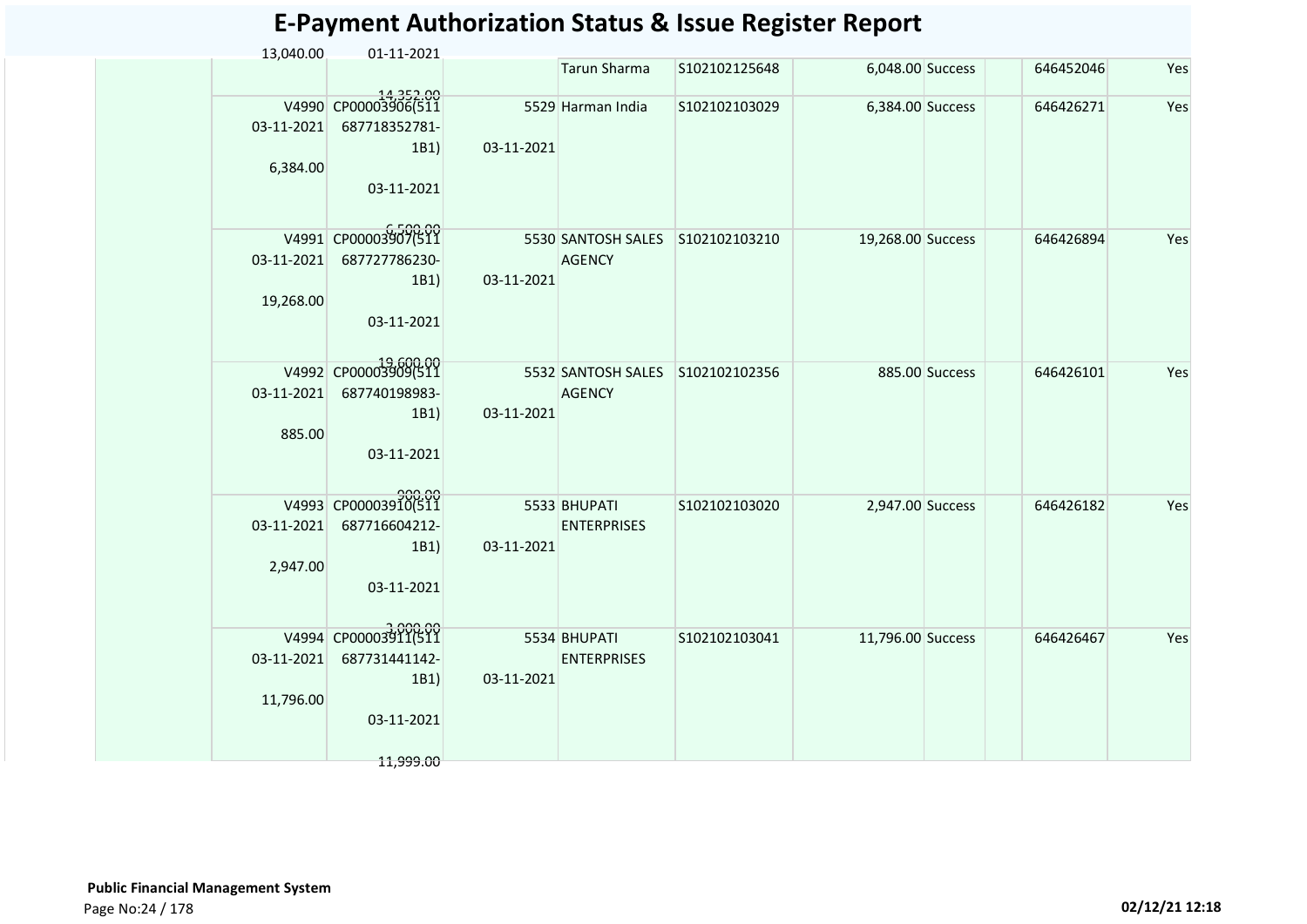|            | V4995 CP00003913(511 |            | 5535 SANTOSH SALES S102102103034 |                | 7,372.00 Success  | 646426357 | Yes |
|------------|----------------------|------------|----------------------------------|----------------|-------------------|-----------|-----|
| 03-11-2021 | 687787462290-        |            | <b>AGENCY</b>                    |                |                   |           |     |
|            | 1B1)                 | 03-11-2021 |                                  |                |                   |           |     |
| 7,372.00   |                      |            |                                  |                |                   |           |     |
|            | 03-11-2021           |            |                                  |                |                   |           |     |
|            |                      |            |                                  |                |                   |           |     |
|            | V4996 CP00003752(511 |            |                                  |                |                   |           |     |
|            |                      |            | 5403 SANTOSH SALES S102102092247 |                | 13,763.00 Success | 646422177 | Yes |
| 03-11-2021 | 687715604624-        |            | <b>AGENCY</b>                    |                |                   |           |     |
|            | 1B1)                 | 02-11-2021 |                                  |                |                   |           |     |
| 13,763.00  |                      |            |                                  |                |                   |           |     |
|            | 01-11-2021           |            |                                  |                |                   |           |     |
|            |                      |            |                                  |                |                   |           |     |
|            | V4997 CP00003785(202 |            | 5362 Mata Prasad                 | S102102131037  | 5,076.00 Success  | 646482873 | Yes |
| 03-11-2021 | 111001)              |            | <b>Bhatt</b>                     |                |                   |           |     |
|            |                      |            | 02-11-2021 Lal Bihari Gupta      | S102102131038  | 5,076.00 Success  | 646482879 | Yes |
| 55,428.00  | 01-11-2021           |            |                                  |                |                   |           |     |
|            |                      |            | Sunil Kumar                      | S102102131039  | 5,508.00 Success  | 646482884 | Yes |
|            | 55,428.00            |            | Verma                            |                |                   |           |     |
|            |                      |            | Rakesh Chander                   | S102102131040  | 4,800.00 Success  | 646482888 | Yes |
|            |                      |            | Thapliyal                        |                |                   |           |     |
|            |                      |            | Sandeep Kumar                    | S102102131041  | 5,076.00 Success  | 646482893 | Yes |
|            |                      |            |                                  |                |                   |           |     |
|            |                      |            | <b>Bhagwan Singh</b>             | S102102131042  | 5,076.00 Success  | 646482899 | Yes |
|            |                      |            |                                  |                |                   |           |     |
|            |                      |            | Vinod Singh                      | \$102102131043 | 4,932.00 Success  | 646482903 | Yes |
|            |                      |            | Gosain                           | S102102131044  |                   | 646482908 |     |
|            |                      |            | Sant Lal                         |                | 5,076.00 Success  |           | Yes |
|            |                      |            | Shrikishan                       | S102102131045  | 4,800.00 Success  | 646482912 | Yes |
|            |                      |            |                                  |                |                   |           |     |
|            |                      |            | <b>Tara Chand</b>                | S102102131046  | 5,076.00 Success  | 646482916 | Yes |
|            |                      |            |                                  |                |                   |           |     |
|            |                      |            | Satish Kumar                     | S102102131047  | 4,932.00 Success  | 646482921 | Yes |
|            |                      |            | Singh                            |                |                   |           |     |
|            | V4998 CP00003786(202 |            | 5363 Lalita Bisht                | S102102131148  | 7,260.00 Success  | 646485173 | Yes |
| 03-11-2021 | 111004)              |            |                                  |                |                   |           |     |
|            |                      |            | 02-11-2021 Sudhish Negi          | S102102131149  | 7,464.00 Success  | 646485176 | Yes |
| 116,808.00 | 01-11-2021           |            |                                  |                |                   |           |     |
|            |                      |            | Goldey Kaur                      | S102102131150  | 7,692.00 Success  | 646485180 | Yes |
|            | 116,808.00           |            |                                  |                |                   |           |     |

 **Public Financial Management System**  Page No:25 / 178 **02/12/21 12:18**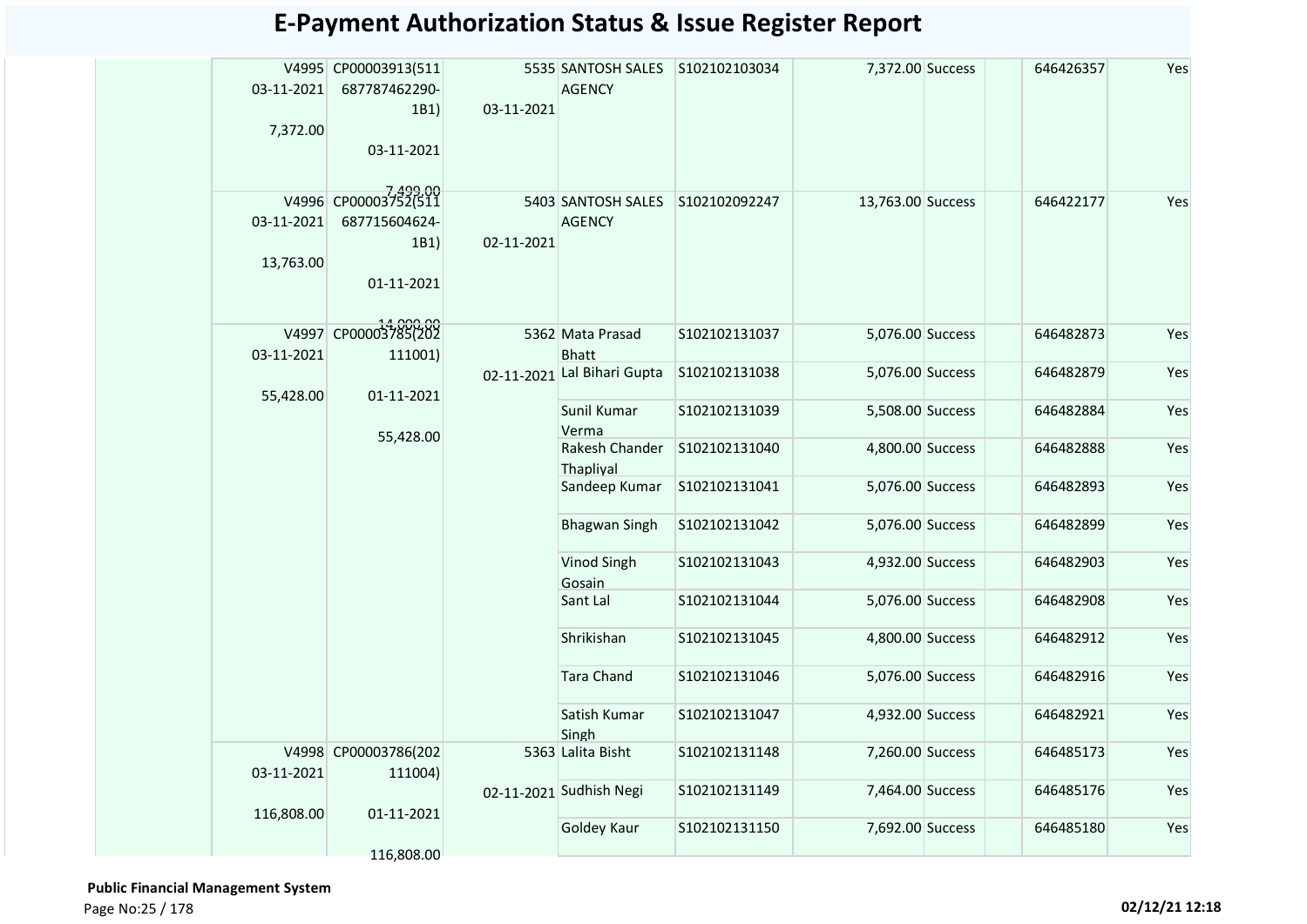|            | 116,808.00                      |                         |               |                   |           |     |
|------------|---------------------------------|-------------------------|---------------|-------------------|-----------|-----|
|            |                                 | Sudha Verma             | S102102131151 | 11,352.00 Success | 646485185 | Yes |
|            |                                 | <b>Gurdeep Anand</b>    | S102102131152 | 11,640.00 Success | 646485189 | Yes |
|            |                                 | Jasvinder Singh<br>Mann | S102102131153 | 9,888.00 Success  | 646485194 | Yes |
|            |                                 | Mariamma<br>Poulose     | S102102131154 | 10,776.00 Success | 646485198 | Yes |
|            |                                 | Charninder<br>Kumar     | S102102131155 | 10,776.00 Success | 646485203 | Yes |
|            |                                 | <b>Bimal Kapoor</b>     | S102102131156 | 8,220.00 Success  | 646485208 | Yes |
|            |                                 | Desh Raj Kapoor         | S102102131157 | 9,612.00 Success  | 646485212 | Yes |
|            |                                 | Avinder Kaur            | S102102131158 | 10,776.00 Success | 646485217 | Yes |
|            |                                 | Madhu Sharma            | S102102131159 | 11,352.00 Success | 646485222 | Yes |
| 03-11-2021 | V4999 CP00003787(202<br>111023) | 5366 Surat Singh        | S102102131086 | 4,764.00 Success  | 646482991 | Yes |
| 41,592.00  | 01-11-2021                      | 02-11-2021 Suresh Chand | S102102131087 | 5,208.00 Success  | 646482997 | Yes |
|            |                                 | Ganesh Singh<br>Bankoti | S102102131088 | 5,496.00 Success  | 646483000 | Yes |
|            | 41,592.00                       | Nand Kishore<br>Prasad  | S102102131089 | 5,064.00 Success  | 646485005 | Yes |
|            |                                 | Shiv Ram                | S102102131090 | 5,352.00 Success  | 646485009 | Yes |
|            |                                 | Kuldip Singh            | S102102131091 | 5,652.00 Success  | 646485016 | Yes |
|            |                                 | Jaswant Singh           | S102102131092 | 5,664.00 Success  | 646485019 | Yes |
|            |                                 | Ram Mehar               | S102102131093 | 4,392.00 Success  | 646485023 | Yes |
| 03-11-2021 | V5000 CP00003788(202<br>111008) | 5368 Nidhi Malhotra     | S102102131512 | 11,160.00 Success | 646485759 | Yes |
| 244,466.00 | 01-11-2021                      | 02-11-2021 Anju Mohan   | S102102131513 | 9,012.00 Success  | 646485762 | Yes |
|            |                                 | Gulshan                 | S102102131514 | 10,572.00 Success | 646485767 | Yes |
|            | 244,466.00                      | Monika Vig              | S102102131515 | 10,572.00 Success | 646485772 | Yes |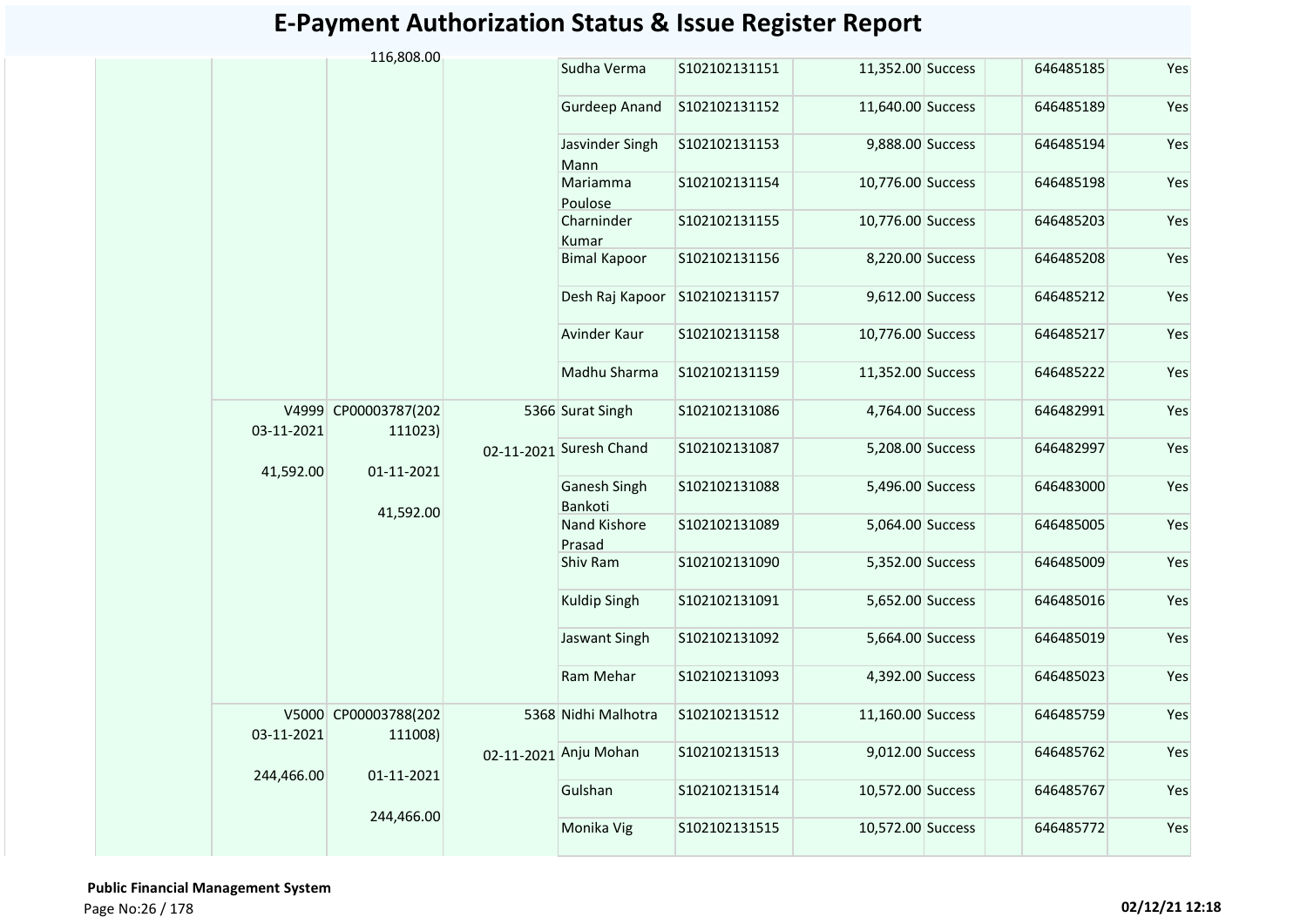|            |                                 | Neeraj Kumar<br>Sharma        | S102102131516 | 9,912.00 Success  | 646485775 | Yes |
|------------|---------------------------------|-------------------------------|---------------|-------------------|-----------|-----|
|            |                                 | Rajesh Kumar                  | S102102131517 | 21,956.00 Success | 646485780 | Yes |
|            |                                 | Sharma                        |               |                   |           |     |
|            |                                 | Gajraj Singh                  | S102102131518 | 13,200.00 Success | 646485784 | Yes |
|            |                                 | Jai Bhagwan<br>Chopra         | S102102131519 | 11,472.00 Success | 646485788 | Yes |
|            |                                 | Babu Lal Meena                | S102102131520 | 9,396.00 Success  | 646485793 | Yes |
|            |                                 | Tharmar<br>Navaneetha         | S102102131521 | 11,160.00 Success | 646485797 | Yes |
|            |                                 | Rajesh Joshi                  | S102102131522 | 11,160.00 Success | 646485801 | Yes |
|            |                                 | Meenakshi<br>Bhandari         | S102102131523 | 10,572.00 Success | 646485807 | Yes |
|            |                                 | Shahid Rasool                 | S102102131524 | 11,052.00 Success | 646485810 | Yes |
|            |                                 | Anupama P                     | S102102131525 | 11,796.00 Success | 646485813 | Yes |
|            |                                 | Neelesh Mishra                | S102102131526 | 12,804.00 Success | 646485818 | Yes |
|            |                                 | Tanjore<br>Singaram           | S102102131527 | 25,356.00 Success | 646485823 | Yes |
|            |                                 | Brij Mohan                    | S102102131528 | 11,160.00 Success | 646485829 | Yes |
|            |                                 | Romesh Kumar<br>Puri          | S102102131529 | 12,840.00 Success | 646485833 | Yes |
|            |                                 | Shubhashish<br>Kumar Banerjee | S102102131530 | 10,944.00 Success | 646485837 | Yes |
|            |                                 | Rajender<br>Khurana           | S102102131531 | 8,370.00 Success  | 646485841 | Yes |
| 03-11-2021 | V5001 CP00003789(202<br>111009) | 5359 Vibhor Kumar<br>Sharma   | S102102088365 | 7,148.00 Success  | 646415408 | Yes |
| 171,016.00 | 01-11-2021                      | 02-11-2021 Anshul Nigam       | S102102088366 | 7,148.00 Success  | 646415413 | Yes |
|            | 189,048.00                      | Paras Kain                    | S102102088367 | 7,560.00 Success  | 646415420 | Yes |
|            |                                 | Aasim                         | S102102088368 | 7,560.00 Success  | 646415427 | Yes |
|            |                                 | Madhu Yadav                   | S102102088369 | 7,352.00 Success  | 646415440 | Yes |

 **Public Financial Management System**  Page No:27 / 178 **02/12/21 12:18**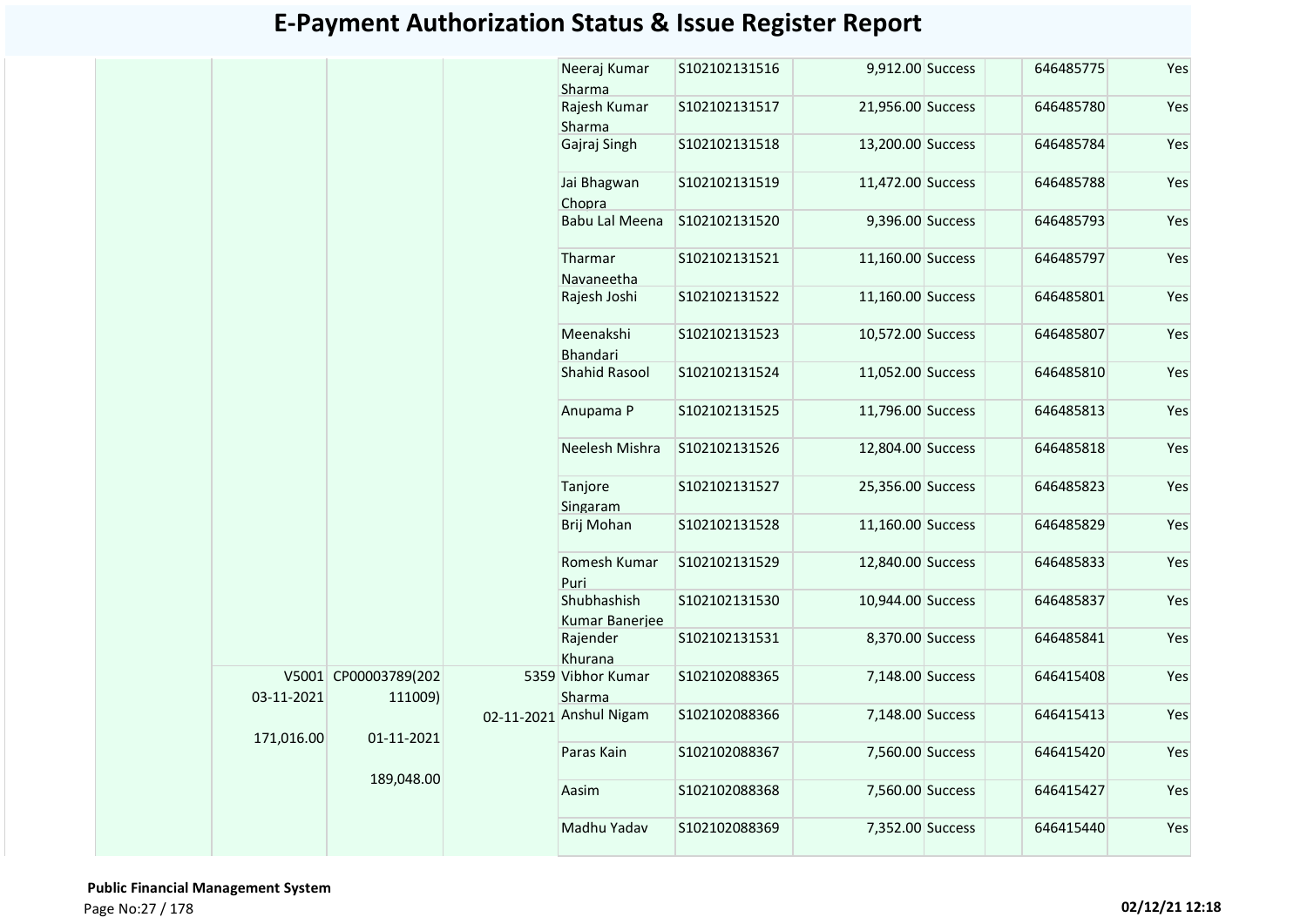|            |                                 | Prachi Mishra                                 | S102102088370 | 5,616.00 Success  | 646415449 | Yes |
|------------|---------------------------------|-----------------------------------------------|---------------|-------------------|-----------|-----|
|            |                                 | Pradeep Khatri                                | S102102088371 | 7,148.00 Success  | 646415457 | Yes |
|            |                                 | Praveen Kumar                                 | S102102088372 | 7,148.00 Success  | 646415464 | Yes |
|            |                                 | <b>Vikas Gupta</b>                            | S102102088373 | 7,148.00 Success  | 646415474 | Yes |
|            |                                 | Rahul Saini                                   | S102102088374 | 7,148.00 Success  | 646415481 | Yes |
|            |                                 | Manish Kumar                                  | S102102088375 | 7,148.00 Success  | 646415491 | Yes |
|            |                                 | Zahida Khatoon                                | S102102088376 | 7,148.00 Success  | 646415498 | Yes |
|            |                                 | Deepesh Kumar<br>Gupta                        | S102102088377 | 7,148.00 Success  | 646415504 | Yes |
|            |                                 | Pushkar Chandra S102102088378<br><b>Bhatt</b> |               | 7,148.00 Success  | 646415512 | Yes |
|            |                                 | Sarath<br>Somarajan Pillai                    | S102102088379 | 7,148.00 Success  | 646415520 | Yes |
|            |                                 | Vikram jeet<br>Singh Tomar                    | S102102088380 | 7,148.00 Success  | 646415525 | Yes |
|            |                                 | Jyoti Dalal                                   | S102102088381 | 6,520.00 Success  | 646415531 | Yes |
|            |                                 | Devesh Lamba                                  | S102102088382 | 7,148.00 Success  | 646415538 | Yes |
|            |                                 | Bhuvan Khurana                                | S102102088383 | 7,148.00 Success  | 646415543 | Yes |
|            |                                 | Alka Chopra                                   | S102102088384 | 6,920.00 Success  | 646415550 | Yes |
|            |                                 | Kamal Kishore<br>Aswani                       | S102102088385 | 7,560.00 Success  | 646415557 | Yes |
|            |                                 | Ashok<br>Madabhushi                           | S102102088386 | 7,148.00 Success  | 646415562 | Yes |
|            |                                 | Niraj Kumar                                   | S102102088387 | 7,148.00 Success  | 646415571 | Yes |
|            |                                 | Diwakar Sharma                                | S102102088388 | 7,560.00 Success  | 646415577 | Yes |
| 03-11-2021 | V5002 CP00003790(202<br>111010) | 5364 Shantiswaroop<br>Gupta                   | S102102131112 | 17,004.00 Success | 646485093 | Yes |
|            |                                 | 02-11-2021 Sushil Kumar Jain S102102131113    |               | 16,536.00 Success | 646485097 | Yes |
| 69,012.00  | 01-11-2021                      |                                               |               |                   |           |     |

 **Public Financial Management System**  Page No:28 / 178 **02/12/21 12:18**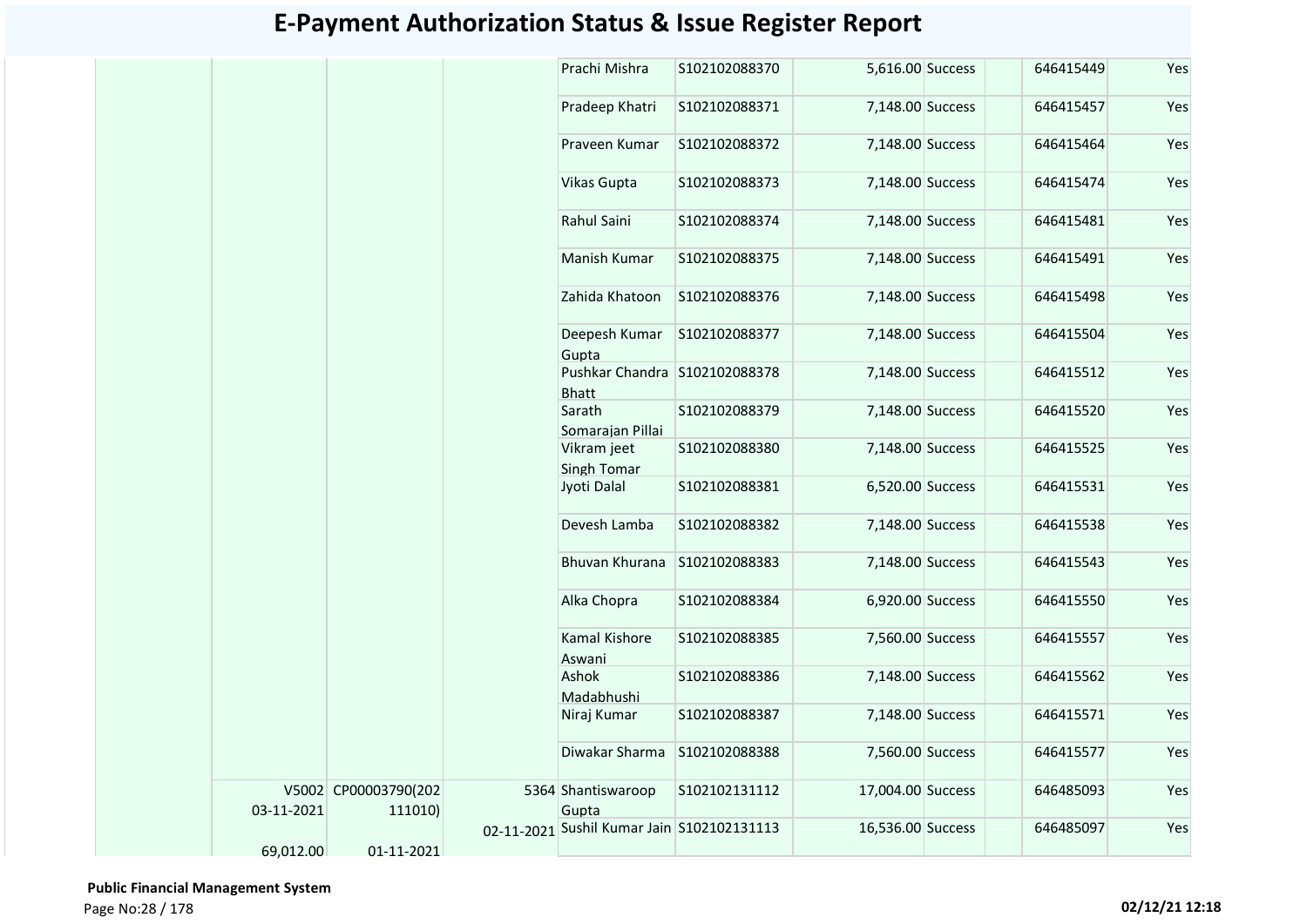| 69,012.00  | 01-11-2021           |                            |                |                   |           |     |
|------------|----------------------|----------------------------|----------------|-------------------|-----------|-----|
|            |                      | M Zakaria khan             | S102102131114  | 17,988.00 Success | 646485101 | Yes |
|            | 69,012.00            | Yusuf zai                  |                |                   |           |     |
|            |                      | Arun Mahendru<br>Balraj    | S102102131115  | 17,484.00 Success | 646485105 | Yes |
|            | V5003 CP00003791(202 | 5369 Pradeep Toppo         | S102102131437  | 11,160.00 Success | 646485602 | Yes |
| 03-11-2021 | 111014)              | 02-11-2021 Ganesh Hiralal  | S102102131438  | 11,796.00 Success | 646485608 | Yes |
| 244,200.00 | 01-11-2021           | <b>Nikhare</b>             |                |                   |           |     |
|            | 244,200.00           | Brijesh Kumar<br>Sharma    | \$102102131439 | 11,160.00 Success | 646485611 | Yes |
|            |                      | Biaypat Kumari<br>Sethi    | S102102131440  | 11,796.00 Success | 646485617 | Yes |
|            |                      | Shambhu Datt<br>Sati       | S102102131441  | 11,472.00 Success | 646485621 | Yes |
|            |                      | Rohtas Singh               | S102102131442  | 11,796.00 Success | 646485625 | Yes |
|            |                      | Ashwani Kumar<br>Sabharwal | S102102131443  | 11,796.00 Success | 646485629 | Yes |
|            |                      | Sushil Kumar               | S102102131444  | 11,160.00 Success | 646485634 | Yes |
|            |                      | Rajinder Kumar<br>Punia    | S102102131445  | 11,796.00 Success | 646485638 | Yes |
|            |                      | Ram Naresh                 | S102102131446  | 11,472.00 Success | 646485643 | Yes |
|            |                      | Rajesh Ranjan              | S102102131447  | 11,472.00 Success | 646485648 | Yes |
|            |                      | Raj Kumar Soni             | S102102131448  | 11,796.00 Success | 646485651 | Yes |
|            |                      | Kamlesh Kumar              | S102102131449  | 11,472.00 Success | 646485656 | Yes |
|            |                      | Bimla Rawat                | S102102131450  | 11,796.00 Success | 646485660 | Yes |
|            |                      | Kundan Kumar               | S102102131451  | 11,796.00 Success | 646485663 | Yes |
|            |                      | <b>Gokul Chand</b>         | S102102131452  | 11,160.00 Success | 646485669 | Yes |
|            |                      | <b>Binod Kumar</b>         | S102102131453  | 12,120.00 Success | 646485673 | Yes |
|            |                      | Arun Kumar                 | S102102131454  | 11,796.00 Success | 646485678 | Yes |
|            |                      | Anuj Kumar                 | S102102131455  | 11,796.00 Success | 646485682 | Yes |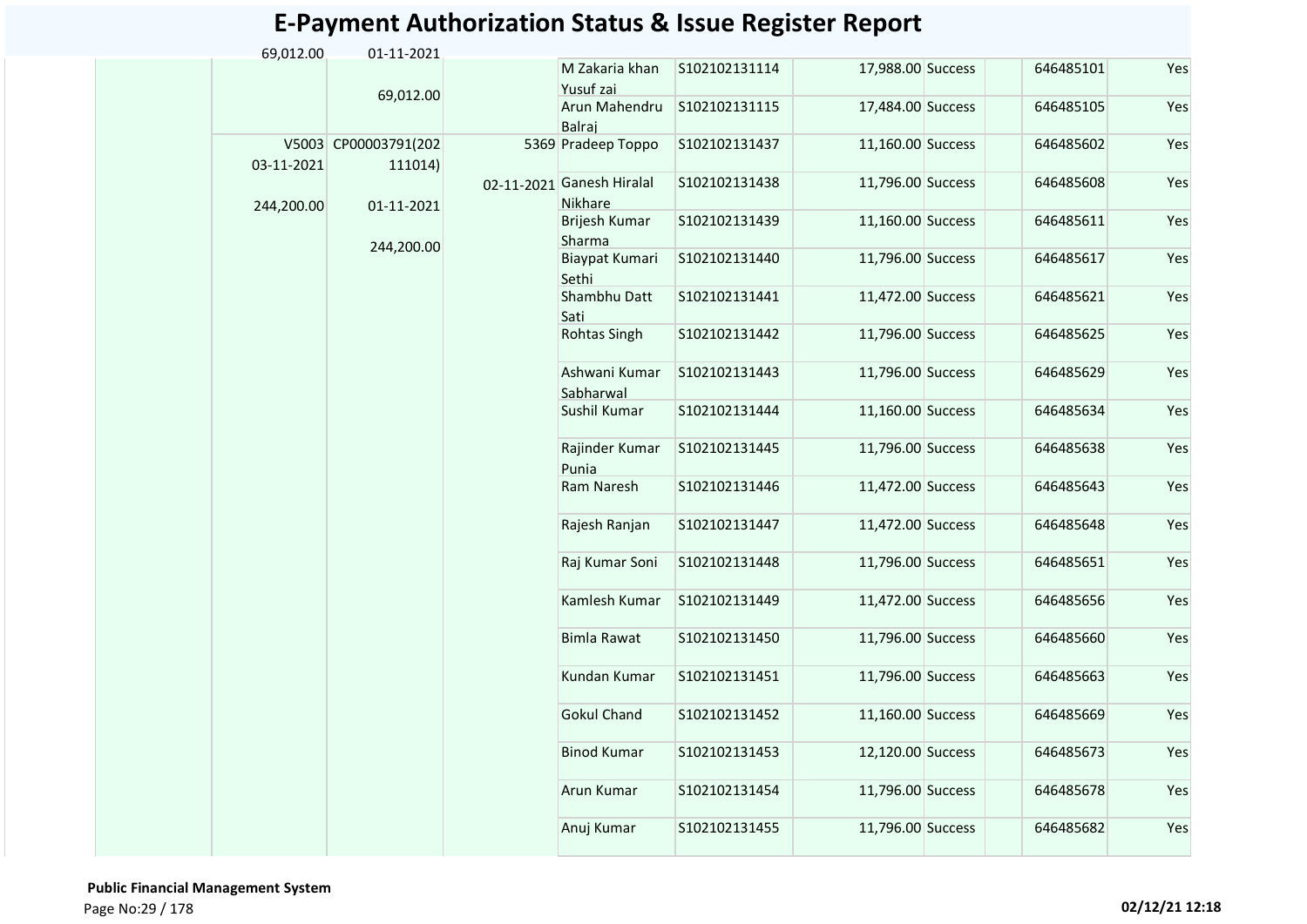|            |                                 | Rajesh Kumar<br>Kanaujia               | S102102131456  | 11,796.00 Success | 646485685 | Yes |
|------------|---------------------------------|----------------------------------------|----------------|-------------------|-----------|-----|
|            |                                 | Pramod Kumar<br>Samal                  | S102102131457  | 11,796.00 Success | 646485690 | Yes |
| 03-11-2021 | V5004 CP00003792(202<br>111017) | 5365 Chandra<br><b>Bhushan Maurva</b>  | S102102130319  | 8,592.00 Success  | 646482787 | Yes |
| 34,680.00  | 01-11-2021                      | 02-11-2021 Lalit Mohan<br><b>Bhatt</b> | S102102130320  | 8,124.00 Success  | 646482793 | Yes |
|            | 34,680.00                       | Mukesh Kumar                           | \$102102130321 | 8,352.00 Success  | 646482797 | Yes |
|            |                                 | Ashadipta Rawat S102102130322          |                | 9,612.00 Success  | 646482803 | Yes |
| 03-11-2021 | V5005 CP00003793(202<br>111002) | 5370 Rajendra Ratnoo S102102131538     |                | 20,064.00 Success | 646485907 | Yes |
| 477,367.00 | 01-11-2021                      | 02-11-2021 Nikhil Kumar<br>Kanodia     | S102102131539  | 19,272.00 Success | 646485913 | Yes |
|            | 477,367.00                      | Supriya<br>Devasthali                  | S102102131540  | 18,168.00 Success | 646485916 | Yes |
|            |                                 | Rajesh Kumar<br>Singh                  | S102102131541  | 20,664.00 Success | 646485921 | Yes |
|            |                                 | Sumita Dawra                           | S102102131542  | 26,892.00 Success | 646485924 | Yes |
|            |                                 | Narender Kumar                         | S102102131543  | 16,080.00 Success | 646485929 | Yes |
|            |                                 | Sushil K Satpute                       | S102102131544  | 18,168.00 Success | 646485934 | Yes |
|            |                                 | P K Pattnaik                           | S102102131545  | 12,840.00 Success | 646485938 | Yes |
|            |                                 | Pijush Dasgupta                        | S102102131546  | 16,080.00 Success | 646485943 | Yes |
|            |                                 | Anshu Mauli<br>Kumar                   | S102102131547  | 12,492.00 Success | 646485949 | Yes |
|            |                                 | Rajesh Gupta                           | S102102131548  | 22,152.00 Success | 646485953 | Yes |
|            |                                 | Rakesh Kumar                           | S102102131549  | 20,928.00 Success | 646485957 | Yes |
|            |                                 | Asha Sota                              | S102102131550  | 13,956.00 Success | 646485960 | Yes |
|            |                                 | Vandana Kumar                          | S102102131551  | 24,672.00 Success | 646485965 | Yes |
|            |                                 | Uday Singh Mina S102102131552          |                | 23,880.00 Success | 646485969 | Yes |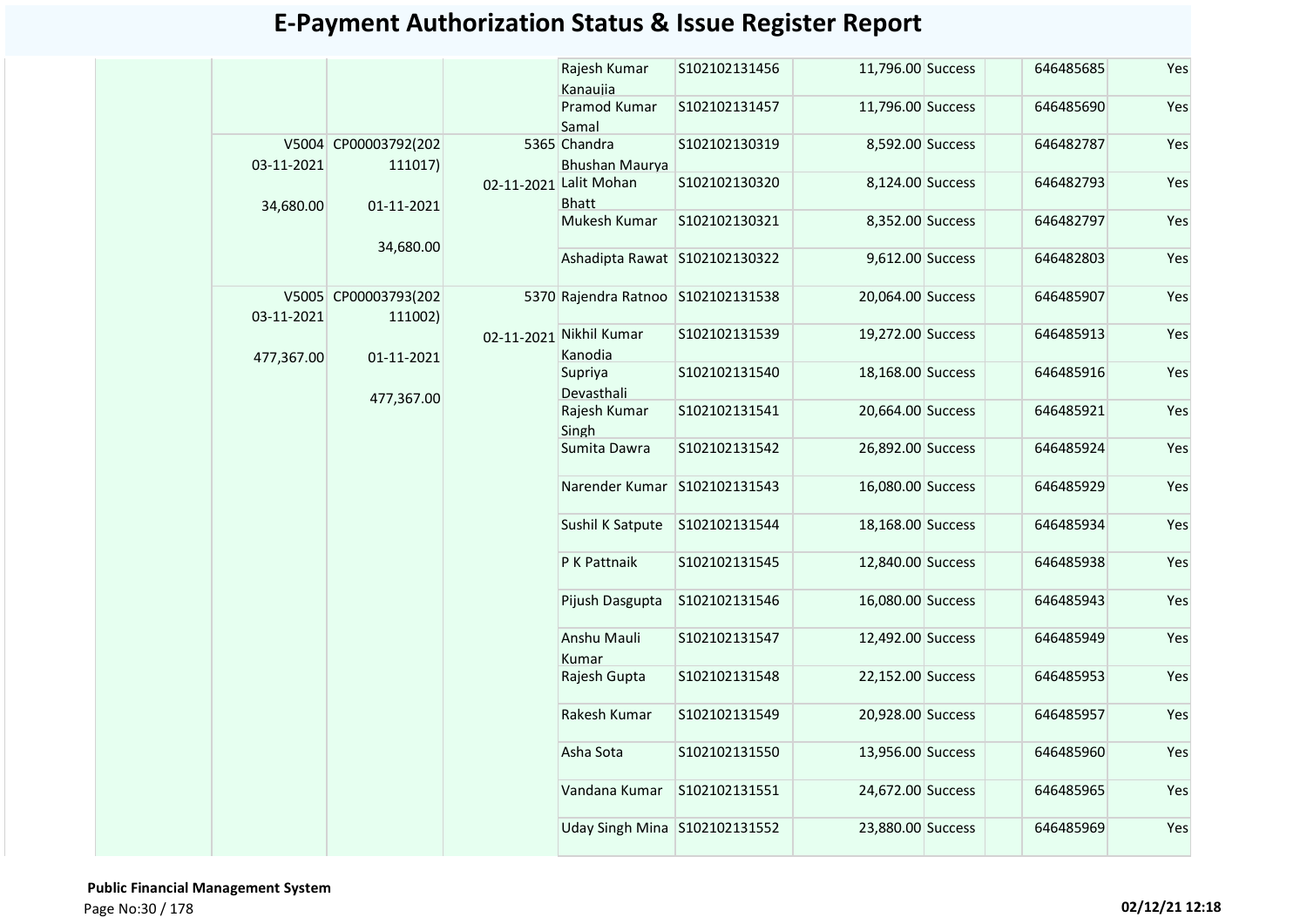|            |                                 | Anil Kumar<br>Agrawal   | S102102131553 | 26,892.00 Success | 646485974 | Yes |
|------------|---------------------------------|-------------------------|---------------|-------------------|-----------|-----|
|            |                                 | Raman Kant<br>Sood      | S102102131554 | 15,636.00 Success | 646485979 | Yes |
|            |                                 | Akhilesh Kumar          | S102102131555 | 24,120.00 Success | 646485982 | Yes |
|            |                                 | Shashank Priya          | S102102131556 | 26,892.00 Success | 646485987 | Yes |
|            |                                 | V Radha                 | S102102131557 | 26,112.00 Success | 646485992 | Yes |
|            |                                 | Sampa Saha              | S102102131558 | 24,420.00 Success | 646485997 | Yes |
|            |                                 | Manmeet Kaur<br>Nanda   | S102102131559 | 20,064.00 Success | 646486000 | Yes |
|            |                                 | Anurag Jain             | S102102131560 | 26,923.00 Success | 646489005 | Yes |
| 03-11-2021 | V5006 CP00003794(202<br>111007) | 5355 Mukesh Kumar       | S102102088258 | 9,092.00 Success  | 646412858 | Yes |
|            |                                 | 02-11-2021 Shruti Singh | S102102088259 | 16,821.00 Success | 646412866 | Yes |
| 86,125.00  | 01-11-2021                      | Santosh Prasad          | S102102088260 | 9,092.00 Success  | 646412876 | Yes |
|            | 95,324.00                       | Surendra Singh          | S102102088261 | 9,092.00 Success  | 646412883 | Yes |
|            |                                 | Sachin Dhania           | S102102088262 | 9,028.00 Success  | 646412887 | Yes |
|            |                                 | Karan Thapar            | S102102088263 | 9,296.00 Success  | 646412894 | Yes |
|            |                                 | Pooja Swaroop           | S102102088264 | 14,104.00 Success | 646412903 | Yes |
|            |                                 | Pritam Kumar            | S102102088265 | 9,600.00 Success  | 646412911 | Yes |
| 03-11-2021 | V5007 CP00003796(202<br>111011) | 5360 Rahul Handa        | S102102131166 | 8,216.00 Success  | 646485292 | Yes |
|            |                                 | 02-11-2021 Madhu Singh  | S102102131167 | 6,220.00 Success  | 646485297 | Yes |
| 206,078.00 | 01-11-2021                      | Vyomendra               | S102102131168 | 7,722.00 Success  | 646485301 | Yes |
|            | 226,260.00                      | <b>Sushant Sudan</b>    | S102102131169 | 9,092.00 Success  | 646485307 | Yes |
|            |                                 | <b>Bikram Nath</b>      | S102102131170 | 8,616.00 Success  | 646485311 | Yes |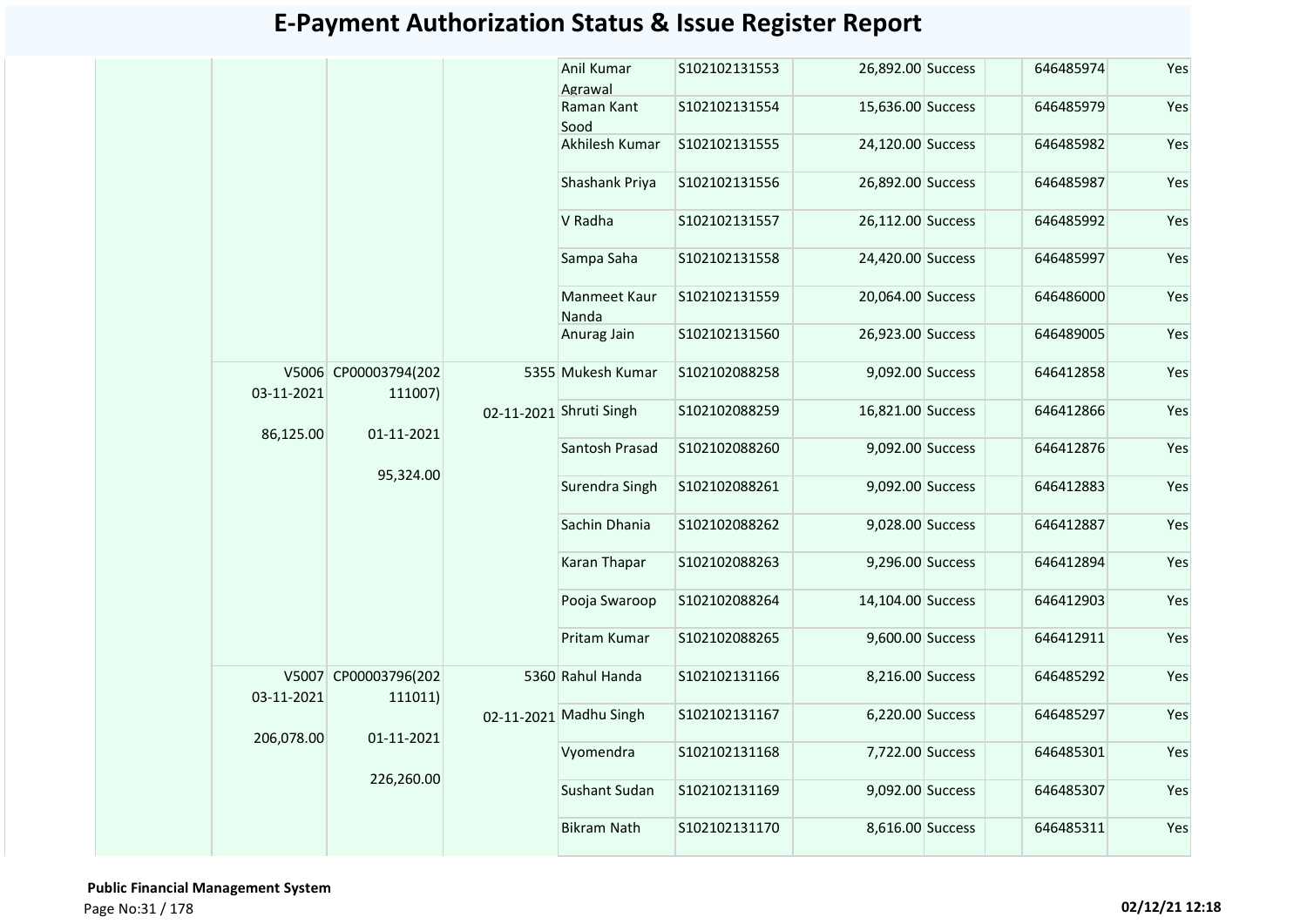|            |                                 |                        | Gaurav Kumar             | S102102131171 | 8,768.00 Success  | 646485316 | Yes |
|------------|---------------------------------|------------------------|--------------------------|---------------|-------------------|-----------|-----|
|            |                                 |                        | Abhinandan               | S102102131172 | 6,904.00 Success  | 646485321 | Yes |
|            |                                 |                        | Gauray Kumar<br>Tripathi | S102102131173 | 14,209.00 Success | 646485326 | Yes |
|            |                                 |                        | Ashwani Kumar            | S102102131174 | 7,938.00 Success  | 646485334 | Yes |
|            |                                 |                        | Suman Kumar              | S102102131175 | 9,252.00 Success  | 646485339 | Yes |
|            |                                 |                        | Naveen Kumar             | S102102131176 | 8,100.00 Success  | 646485344 | Yes |
|            |                                 |                        | <b>Kumar Gaurav</b>      | S102102131177 | 8,216.00 Success  | 646485347 | Yes |
|            |                                 |                        | Prashant Rana            | S102102131178 | 7,938.00 Success  | 646485350 | Yes |
|            |                                 |                        | Jitendra Kumar           | S102102131179 | 7,938.00 Success  | 646485356 | Yes |
|            |                                 |                        | Mukul Kumar<br>Gupta     | S102102131180 | 13,011.00 Success | 646485363 | Yes |
|            |                                 |                        | Prem Bahadur             | S102102131181 | 7,938.00 Success  | 646485366 | Yes |
|            |                                 |                        | Arunesh Kumar<br>Singh   | S102102131182 | 8,216.00 Success  | 646485371 | Yes |
|            |                                 |                        | Nitesh Ranjan            | S102102131183 | 8,316.00 Success  | 646485376 | Yes |
|            |                                 |                        | Joginder                 | S102102131184 | 8,616.00 Success  | 646485378 | Yes |
|            |                                 |                        | Ravi Singh               | S102102131185 | 9,340.00 Success  | 646485381 | Yes |
|            |                                 |                        | Deepak Kumar             | S102102131186 | 7,484.00 Success  | 646485383 | Yes |
|            |                                 |                        | Saswati Halder           | S102102131187 | 7,288.00 Success  | 646485385 | Yes |
|            |                                 |                        | <b>Basant Garg</b>       | S102102131188 | 16,740.00 Success | 646485388 | Yes |
| 03-11-2021 | V5008 CP00003798(202<br>111006) |                        | 5367 S Balaji            | S102102131226 | 7,680.00 Success  | 646485444 | Yes |
|            |                                 | 02-11-2021 Ajay Kansal |                          | S102102131227 | 10,464.00 Success | 646485450 | Yes |
| 247,968.00 | 01-11-2021                      |                        | Saji P Augustine         | S102102131228 | 14,901.00 Success | 646485453 | Yes |
|            | 247,968.00                      |                        |                          |               |                   |           |     |

 **Public Financial Management System**  Page No:32 / 178 **02/12/21 12:18**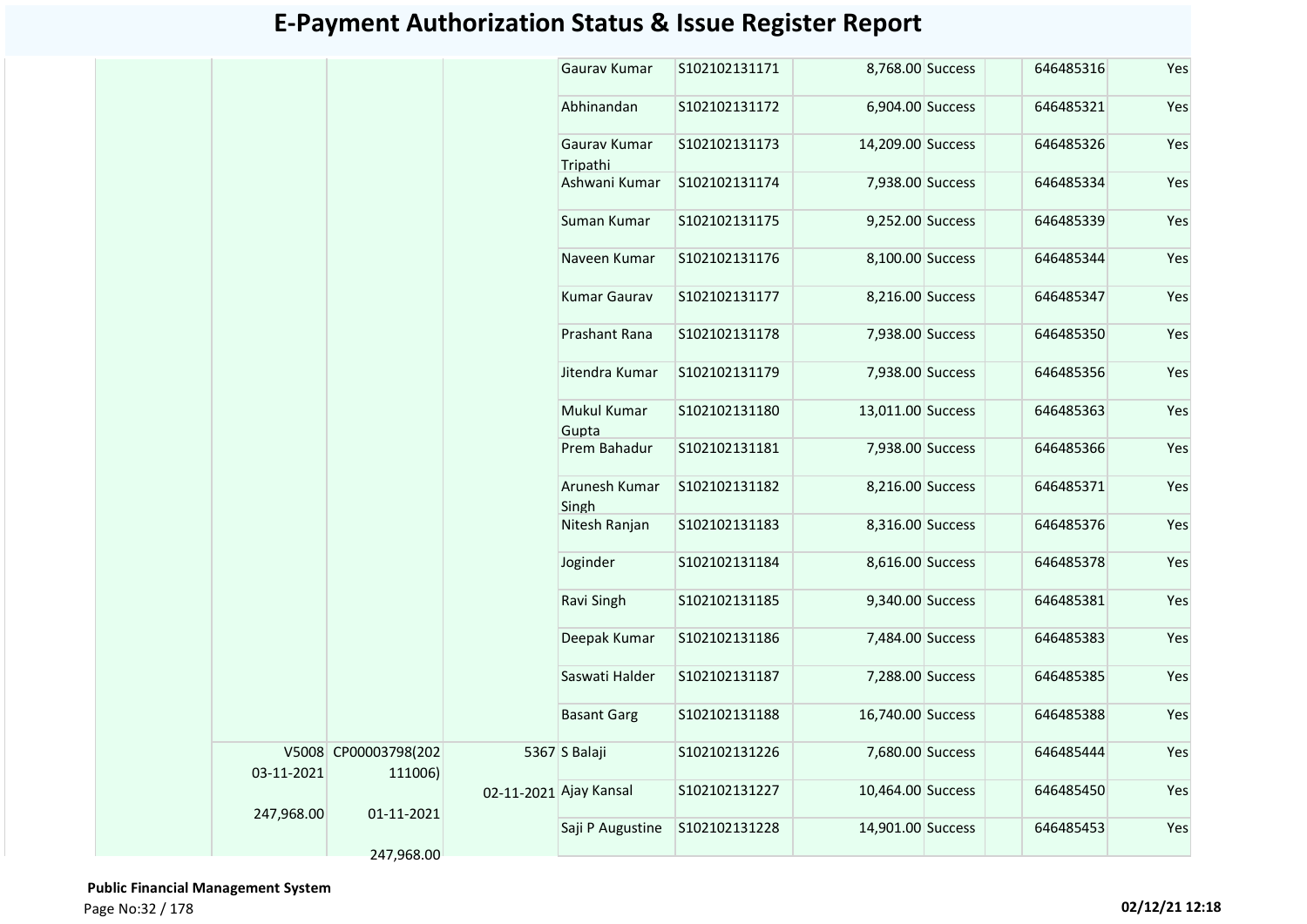| 247,968.00<br><b>Nutan Sangal</b><br>S102102131229<br>15,183.00 Success<br>646485458<br>Asha Rani<br>8,832.00 Success<br>646485464<br>S102102131230<br>Puran Chandra<br>S102102131231<br>13,851.00 Success<br>646485470<br>Joshi<br>Pardeep Kumar<br>S102102131232<br>10,464.00 Success<br>646485474<br>Kher<br>Yogesh Taneja<br>13,605.00 Success<br>646485477<br>S102102131233 | Yes<br>Yes<br>Yes |
|----------------------------------------------------------------------------------------------------------------------------------------------------------------------------------------------------------------------------------------------------------------------------------------------------------------------------------------------------------------------------------|-------------------|
|                                                                                                                                                                                                                                                                                                                                                                                  |                   |
|                                                                                                                                                                                                                                                                                                                                                                                  |                   |
|                                                                                                                                                                                                                                                                                                                                                                                  |                   |
|                                                                                                                                                                                                                                                                                                                                                                                  | Yes               |
|                                                                                                                                                                                                                                                                                                                                                                                  | Yes               |
| Suresh chauhan<br>11,052.00 Success<br>S102102131234<br>646485482                                                                                                                                                                                                                                                                                                                | Yes               |
| Uma Vijayan<br>S102102131235<br>13,605.00 Success<br>646485486                                                                                                                                                                                                                                                                                                                   | Yes               |
| Saikat Das<br>S102102131236<br>11,052.00 Success<br>646485491                                                                                                                                                                                                                                                                                                                    | Yes               |
| R S Rathi<br>S102102131237<br>8,124.00 Success<br>646485496                                                                                                                                                                                                                                                                                                                      | Yes               |
| Nishi Sharma<br>S102102131238<br>8,124.00 Success<br>646485501                                                                                                                                                                                                                                                                                                                   | Yes               |
| Rajender Prasad<br>S102102131239<br>19,680.00 Success<br>646485504                                                                                                                                                                                                                                                                                                               | Yes               |
| Thota<br>S102102131240<br>11,052.00 Success<br>646485509<br>Hanumantha Rao                                                                                                                                                                                                                                                                                                       | Yes               |
| Latha Jerish<br>S102102131241<br>9,348.00 Success<br>646485514                                                                                                                                                                                                                                                                                                                   | Yes               |
| Sushil Bhalla<br>S102102131242<br>8,124.00 Success<br>646485519                                                                                                                                                                                                                                                                                                                  | Yes               |
| Ngulkhosat<br>S102102131243<br>8,904.00 Success<br>646485524                                                                                                                                                                                                                                                                                                                     | Yes               |
| S102102131244<br>10,188.00 Success<br>646485528<br>Rooma<br>Manchanda                                                                                                                                                                                                                                                                                                            | Yes               |
| S102102131245<br>8,832.00 Success<br>646485534<br>Sanjay Bhatt                                                                                                                                                                                                                                                                                                                   | Yes               |
| Geeta Sakhuja<br>13,851.00 Success<br>646485537<br>S102102131246                                                                                                                                                                                                                                                                                                                 | Yes               |
| Ajay Priyadarshy<br>S102102131247<br>11,052.00 Success<br>646485542                                                                                                                                                                                                                                                                                                              | Yes               |
| V5009 CP00003800(202<br>5361 Arun Kumar<br>S102102130290<br>5,496.00 Success<br>646482700<br>03-11-2021<br>111019)                                                                                                                                                                                                                                                               | Yes               |
| 02-11-2021 Navneesh Gupta S102102130291<br>646482704<br>5,808.00 Success<br>11,304.00<br>01-11-2021                                                                                                                                                                                                                                                                              | Yes               |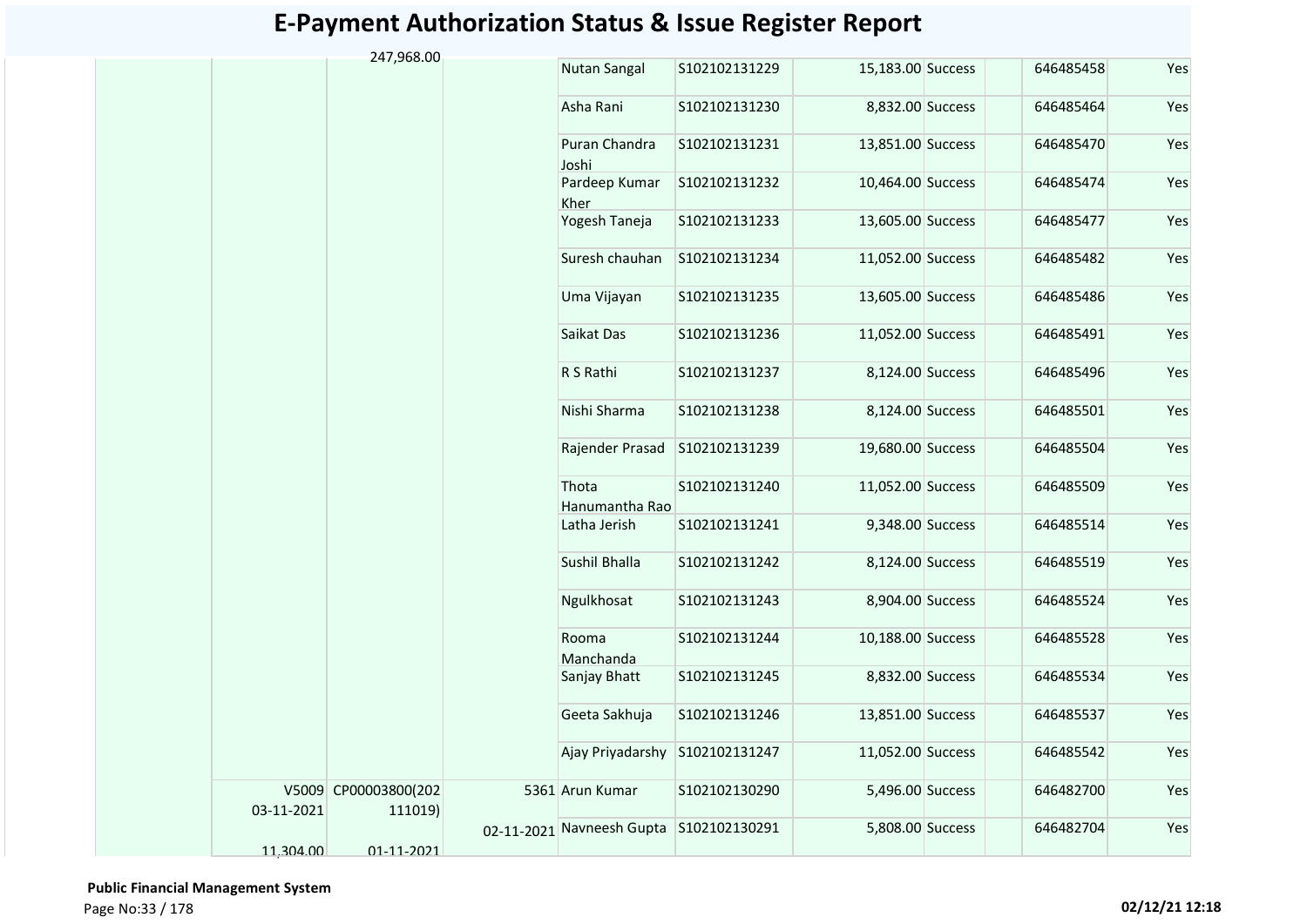|  | 03-11-2021 | V5010 CP00003803(202<br>111021) |                   | 5352 Mohit Kumar              | S102102123152 | 2,288.00 Success | 646447997 | Yes |
|--|------------|---------------------------------|-------------------|-------------------------------|---------------|------------------|-----------|-----|
|  |            |                                 | 02-11-2021 Savita |                               | S102102123153 | 2,288.00 Success | 646449006 | Yes |
|  | 72,540.00  | 01-11-2021                      |                   | <b>Mohit Dabas</b>            | S102102123154 | 2,288.00 Success | 646449013 | Yes |
|  |            | 80,156.00                       |                   | Pankaj                        | S102102123155 | 2,288.00 Success | 646449024 | Yes |
|  |            |                                 |                   | Parveen Joshi                 | S102102123156 | 2,288.00 Success | 646449031 | Yes |
|  |            |                                 |                   | Praveen Kumar                 | S102102123157 | 2,288.00 Success | 646449040 | Yes |
|  |            |                                 |                   | <b>Anchal Kumar</b><br>Mishra | S102102123158 | 2,288.00 Success | 646449049 | Yes |
|  |            |                                 |                   | Parmod Kumar                  | S102102123159 | 2,288.00 Success | 646449057 | Yes |
|  |            |                                 |                   | Rohit                         | S102102123160 | 2,288.00 Success | 646449067 | Yes |
|  |            |                                 |                   | Sagar Verma                   | S102102123161 | 2,288.00 Success | 646449074 | Yes |
|  |            |                                 |                   | Vipin Kumar                   | S102102123162 | 2,288.00 Success | 646449083 | Yes |
|  |            |                                 |                   | Vijender Kumar<br>Meena       | S102102123163 | 2,288.00 Success | 646449092 | Yes |
|  |            |                                 |                   | Rahul Kumar                   | S102102123164 | 2,288.00 Success | 646449100 | Yes |
|  |            |                                 |                   | <b>Bheem Singh</b><br>Meena   | S102102123165 | 2,288.00 Success | 646449110 | Yes |
|  |            |                                 |                   | <b>Gaurav Anand</b>           | S102102123166 | 2,288.00 Success | 646449118 | Yes |
|  |            |                                 |                   | Shekhar Chand<br>Meena        | S102102123167 | 2,288.00 Success | 646449127 | Yes |
|  |            |                                 |                   | Abhay Kumar                   | S102102123168 | 2,288.00 Success | 646449136 | Yes |
|  |            |                                 |                   | Bhagyashree<br>Swami          | S102102123169 | 2,288.00 Success | 646449144 | Yes |
|  |            |                                 |                   | Amrish Kumar                  | S102102123170 | 2,288.00 Success | 646449153 | Yes |
|  |            |                                 |                   | Mahendra<br>Meena             | S102102123171 | 2,288.00 Success | 646449161 | Yes |
|  |            |                                 |                   | Abhay Kedia                   | S102102123172 | 2,288.00 Success | 646449170 | Yes |
|  |            |                                 |                   |                               |               |                  |           |     |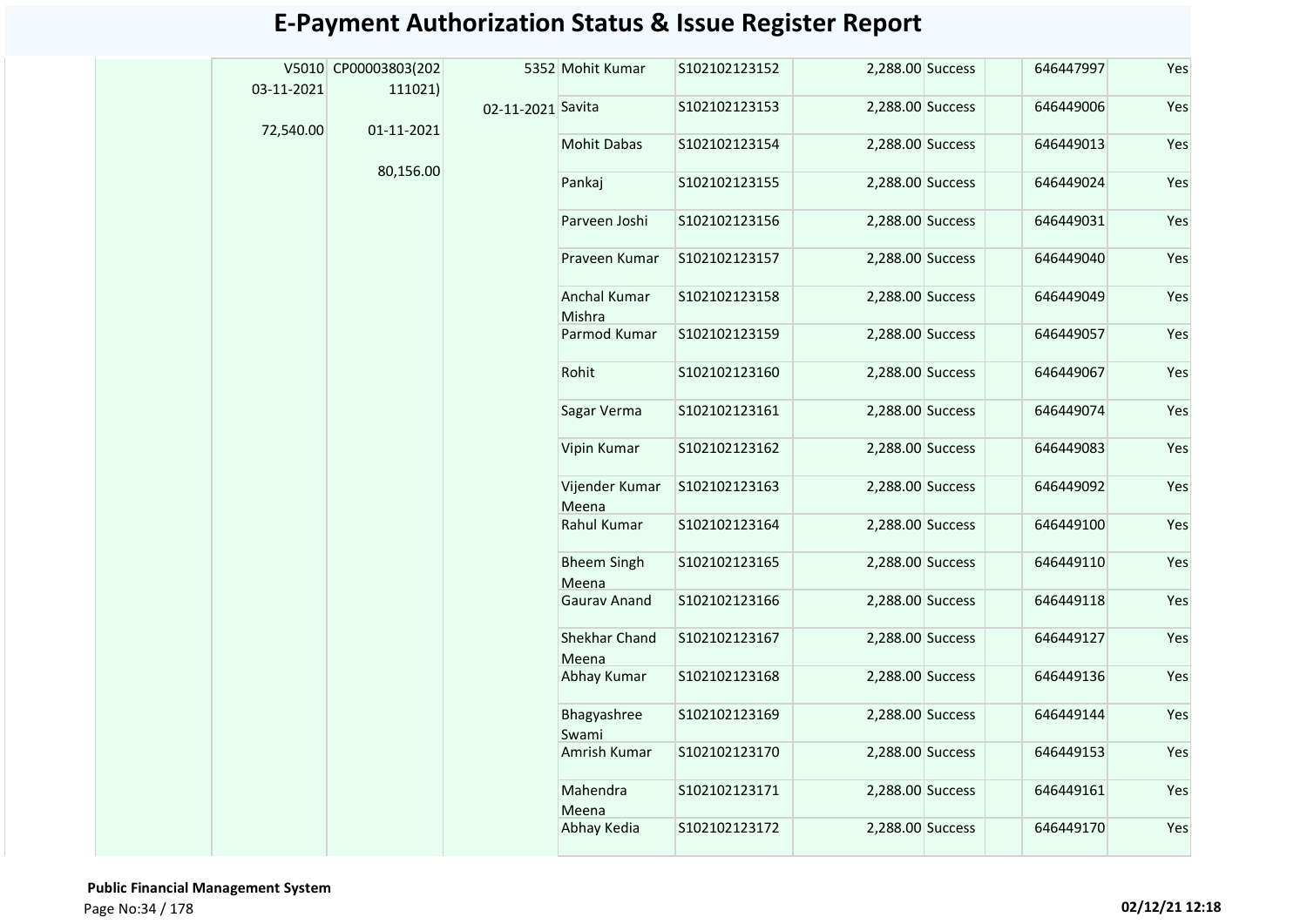|            |                                 |                  | Pooja                          | S102102123173    | 2,060.00 Success |                  | 646449178 | Yes |
|------------|---------------------------------|------------------|--------------------------------|------------------|------------------|------------------|-----------|-----|
|            |                                 |                  | Rohit Verma                    | S102102123174    | 2,288.00 Success |                  | 646449185 | Yes |
|            |                                 |                  | Seema                          | S102102123175    | 2,288.00 Success |                  | 646449191 | Yes |
|            |                                 |                  | Subodh Kumar                   | S102102123176    | 2,288.00 Success |                  | 646449198 | Yes |
|            |                                 |                  | Sunil Prasad<br>Chamola        | S102102123177    | 2,224.00 Success |                  | 646449204 | Yes |
|            |                                 |                  | Ajay Singh Mahar S102102123178 |                  | 2,288.00 Success |                  | 646449210 | Yes |
|            |                                 |                  | Priyanka                       | S102102123179    | 2,224.00 Success |                  | 646449215 | Yes |
|            |                                 |                  | Sunita                         | S102102123180    | 2,224.00 Success |                  | 646449221 | Yes |
|            |                                 |                  | Karan Singh                    | S102102123181    | 2,288.00 Success |                  | 646449228 | Yes |
|            |                                 |                  | Priyanka                       | S102102123182    | 2,160.00 Success |                  | 646449236 | Yes |
|            |                                 |                  | Sunita Meena                   | S102102123183    | 2,160.00 Success |                  | 646449243 | Yes |
| 03-11-2021 | V5011 CP00003810(202<br>111020) |                  | 5351 Sanjay                    | S102102088272    | 2,580.00 Success |                  | 646415022 | Yes |
| 100,500.00 | 01-11-2021                      | 02-11-2021 Kamal |                                | S102102088273    |                  | 2,548.00 Success | 646415030 | Yes |
|            |                                 |                  | Pawan Kumar                    | S102102088274    | 2,548.00 Success |                  | 646415038 | Yes |
|            | 110,768.00                      |                  | Sumit s                        | S102102088275    | 2,420.00 Success |                  | 646415047 | Yes |
|            |                                 |                  | Madhu                          | S102102088276    | 3,596.00 Success |                  | 646415053 | Yes |
|            |                                 |                  | Ombir Singh                    | S102102088277    | 3,496.00 Success |                  | 646415063 | Yes |
|            |                                 |                  | Ramkishan                      | S102102088278    | 3,496.00 Success |                  | 646415071 | Yes |
|            |                                 |                  | Sanjay                         | S102102088279    | 3,496.00 Success |                  | 646415078 | Yes |
|            |                                 | Ramanand         | S102102088280                  | 3,496.00 Success |                  | 646415086        | Yes       |     |
|            |                                 |                  | Suman Kumar                    | S102102088281    | 2,548.00 Success |                  | 646415094 | Yes |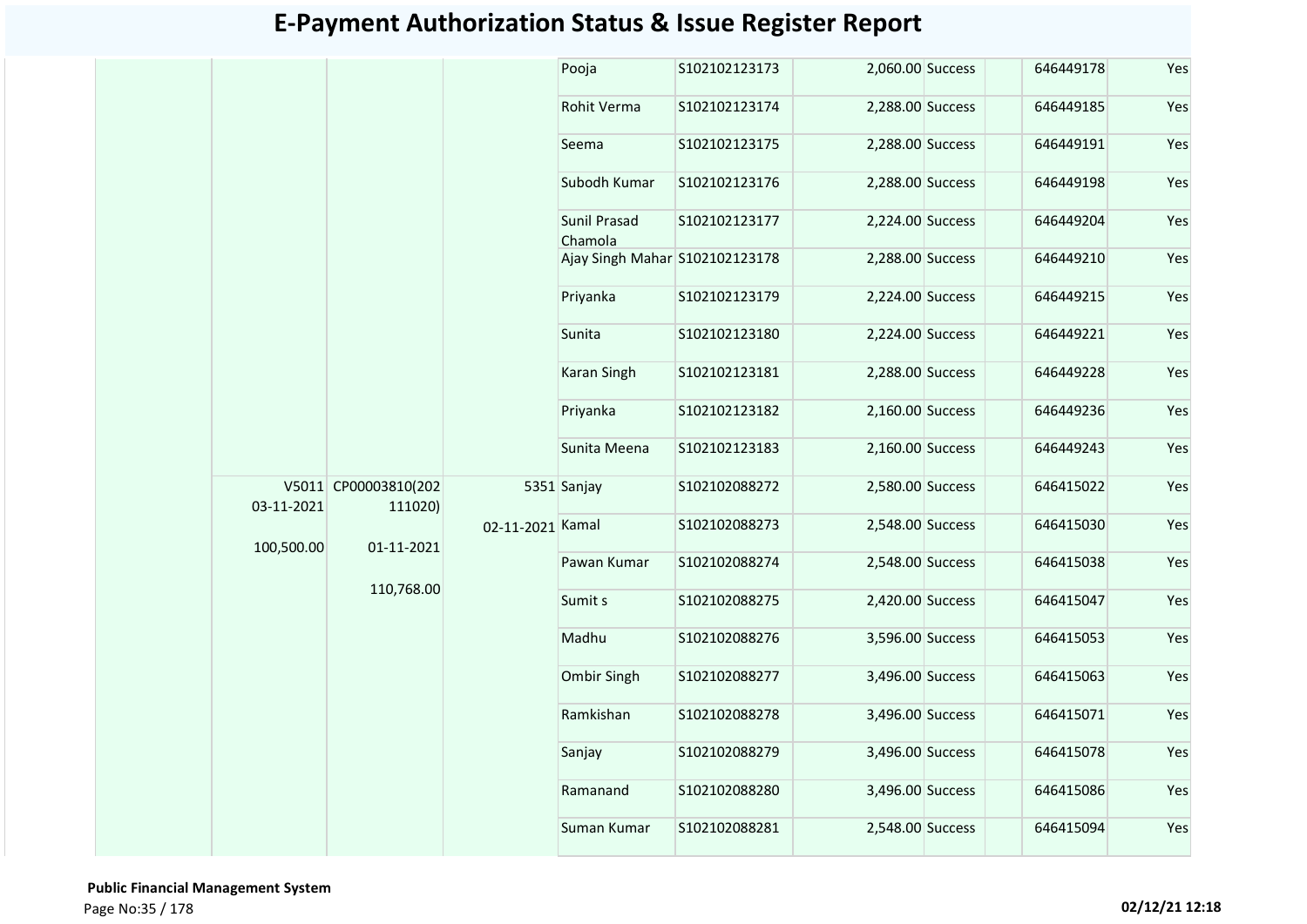| Vikash Yadav                  | S102102088282 | 2,548.00 Success | 646415103 | Yes |
|-------------------------------|---------------|------------------|-----------|-----|
| Lokesh Lohchab                | S102102088283 | 2,548.00 Success | 646415108 | Yes |
| Narender<br>Chikkara          | S102102088284 | 2,708.00 Success | 646415115 | Yes |
| Sumit                         | S102102088285 | 2,548.00 Success | 646415120 | Yes |
| Rakesh                        | S102102088286 | 2,548.00 Success | 646415128 | Yes |
| <b>Bahadur Singh</b><br>Meena | S102102088287 | 2,548.00 Success | 646415135 | Yes |
| <b>Bablu Kumar</b>            | S102102088288 | 2,548.00 Success | 646415145 | Yes |
| Shivlash                      | S102102088289 | 2,288.00 Success | 646415151 | Yes |
| Pooja Rani                    | S102102088290 | 2,548.00 Success | 646415161 | Yes |
| Geeta                         | S102102088291 | 2,548.00 Success | 646415167 | Yes |
| Suraj Kumar                   | S102102088292 | 2,548.00 Success | 646415176 | Yes |
| Janardan Yadav                | S102102088293 | 2,548.00 Success | 646415181 | Yes |
| Priya Kumari                  | S102102088294 | 2,548.00 Success | 646415187 | Yes |
| <b>Bhanu Pratap</b>           | S102102088295 | 2,548.00 Success | 646415195 | Yes |
| Prabhat Kumar                 | S102102088296 | 2,548.00 Success | 646415201 | Yes |
| Manoj Kumar<br>Yadav          | S102102088297 | 2,484.00 Success | 646415208 | Yes |
| <b>Shahid Hussain</b>         | S102102088298 | 2,548.00 Success | 646415214 | Yes |
| Kuldeep                       | S102102088299 | 2,548.00 Success | 646415220 | Yes |
| Deepak Kumar                  | S102102088300 | 2,548.00 Success | 646415228 | Yes |
| Utkarsh<br>Chaudharv          | S102102088301 | 2,516.00 Success | 646415237 | Yes |
| Rajni                         | S102102088302 | 2,548.00 Success | 646415245 | Yes |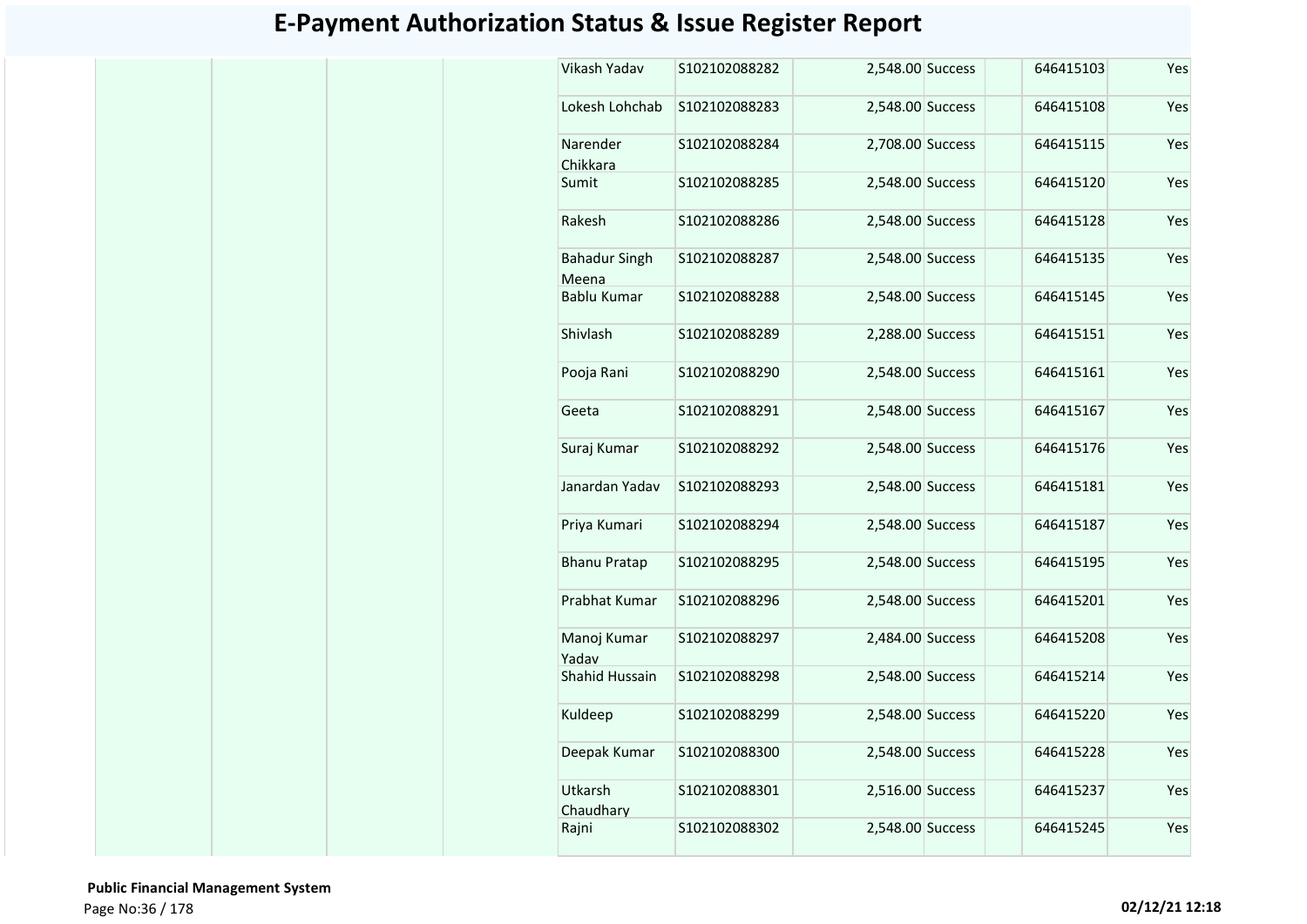|            |                                 | Vinod Kumar                              | S102102088303 | 3,496.00 Success | 646415254 | Yes |
|------------|---------------------------------|------------------------------------------|---------------|------------------|-----------|-----|
|            |                                 | Kushal Chandar<br>Kerketta               | S102102088304 | 3,496.00 Success | 646415262 | Yes |
|            |                                 | Dinesh Kumar                             | S102102088305 | 3,496.00 Success | 646415270 | Yes |
|            |                                 | Dinesh                                   | S102102088306 | 2,548.00 Success | 646415278 | Yes |
|            |                                 | Ajit Mandal                              | S102102088307 | 3,928.00 Success | 646415285 | Yes |
| 03-11-2021 | V5012 CP00003811(202<br>111029) | 5375 Veer Sain                           | S102102122276 | 4,632.00 Success | 646444080 | Yes |
| 33,753.00  | 01-11-2021                      | 02-11-2021 Kishan Singh<br>Nayal         | S102102122277 | 5,496.00 Success | 646444121 | Yes |
|            | 33,753.00                       | Manoj Kumar                              | S102102122278 | 4,512.00 Success | 646444128 | Yes |
|            |                                 | Mritunjay Kumar S102102122279            |               | 4,512.00 Success | 646444135 | Yes |
|            |                                 | Joginder Ram                             | S102102122280 | 4,632.00 Success | 646444168 | Yes |
|            |                                 | Vijay Pal Singh                          | S102102122281 | 5,054.00 Success | 646444171 | Yes |
|            |                                 | Sehdev Singh                             | S102102122282 | 4,915.00 Success | 646444196 | Yes |
| 03-11-2021 | V5013 CP00003812(202<br>111024) | 5379 Sunder Shashi                       | S102102122216 | 4,392.00 Success | 646442828 | Yes |
| 70,428.00  | 01-11-2021                      | 02-11-2021 Abhay Dev Gupta S102102122217 |               | 6,672.00 Success | 646442834 | Yes |
|            | 70,428.00                       | <b>Ashok Kumar</b>                       | S102102122218 | 5,352.00 Success | 646442843 | Yes |
|            |                                 | N Pallani Appan                          | S102102122219 | 5,352.00 Success | 646442853 | Yes |
|            |                                 | Yesh Pal Sharma                          | S102102122220 | 5,496.00 Success | 646442860 | Yes |
|            |                                 | Prakash Chand                            | S102102122221 | 5,064.00 Success | 646442869 | Yes |
|            |                                 | Siya Ram                                 | S102102122222 | 6,144.00 Success | 646442877 | Yes |
|            |                                 | Vijender Singh                           | S102102122223 | 5,064.00 Success | 646442885 | Yes |
|            |                                 | Sanjay Singh                             | S102102122224 | 4,272.00 Success | 646442894 | Yes |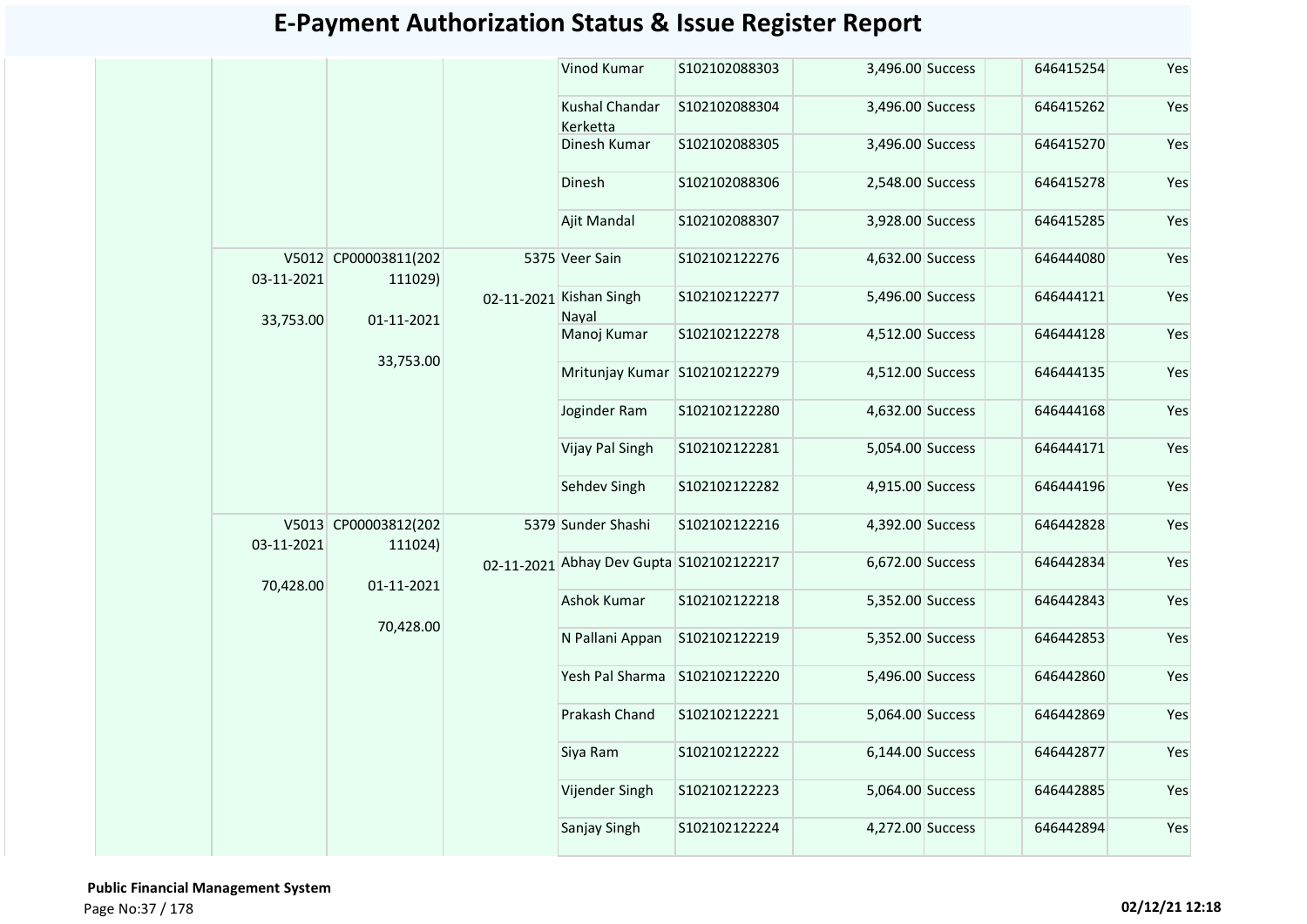|            |                                              | <b>Akhil Mandal</b>     | S102102122225 | 4,164.00 Success | 646442903 | Yes |
|------------|----------------------------------------------|-------------------------|---------------|------------------|-----------|-----|
|            |                                              | Kundan Singh            | S102102122226 | 5,064.00 Success | 646442912 | Yes |
|            |                                              | Mahkar Singh            | S102102122227 | 4,164.00 Success | 646442921 | Yes |
|            |                                              | <b>Bache Singh</b>      | S102102122228 | 5,064.00 Success | 646442929 | Yes |
|            |                                              | Ratan Mandal            | S102102122229 | 4,164.00 Success | 646442936 | Yes |
| 03-11-2021 | V5014 CP00003813(202<br>111028)              | 5382 Vinay Kumar        | S102102121701 | 2,224.00 Success | 646442023 | Yes |
|            |                                              | 02-11-2021 Manish Kumar | S102102121702 | 2,548.00 Success | 646442030 | Yes |
| 12,416.00  | 01-11-2021                                   | Srikant                 | S102102121703 | 2,548.00 Success | 646442037 | Yes |
|            | 13,720.00                                    | Vinay<br>Gandhewar      | S102102121704 | 2,548.00 Success | 646442043 | Yes |
|            |                                              | Sanjay Singh            | S102102121705 | 2,548.00 Success | 646442049 | Yes |
| 03-11-2021 | V5015 CP00003814(202<br>111027)              | 5373 Joginder Meena     | S102102122771 | 3,788.00 Success | 646447517 | Yes |
|            | 01-11-2021                                   | 02-11-2021 Devesh Kumar | S102102122772 | 3,596.00 Success | 646447526 | Yes |
| 10,708.00  |                                              | Nupur                   | S102102122773 | 3,324.00 Success | 646447532 | Yes |
| 03-11-2021 | 11,760.00<br>V5016 CP00003815(202<br>111026) | 5380 Rakesh Kumar       | S102102122297 | 4,764.00 Success | 646444330 | Yes |
|            |                                              | 02-11-2021 Gyan Chand   | S102102122298 | 5,064.00 Success | 646444338 | Yes |
| 181,536.00 | 01-11-2021                                   | Kamal Ram               | S102102122299 | 4,764.00 Success | 646444347 | Yes |
|            | 181,536.00                                   | Sita Ram Shah           | S102102122300 | 5,208.00 Success | 646444354 | Yes |
|            |                                              | Ramesh Chand            | S102102122301 | 5,208.00 Success | 646444362 | Yes |
|            |                                              | Jai Bhagwan             | S102102122302 | 5,208.00 Success | 646444371 | Yes |
|            |                                              | Nand Kumar              | S102102122303 | 5,208.00 Success | 646444379 | Yes |
|            |                                              | Jagdesh Prasad          | S102102122304 | 5,208.00 Success | 646444389 | Yes |
|            |                                              |                         |               |                  |           |     |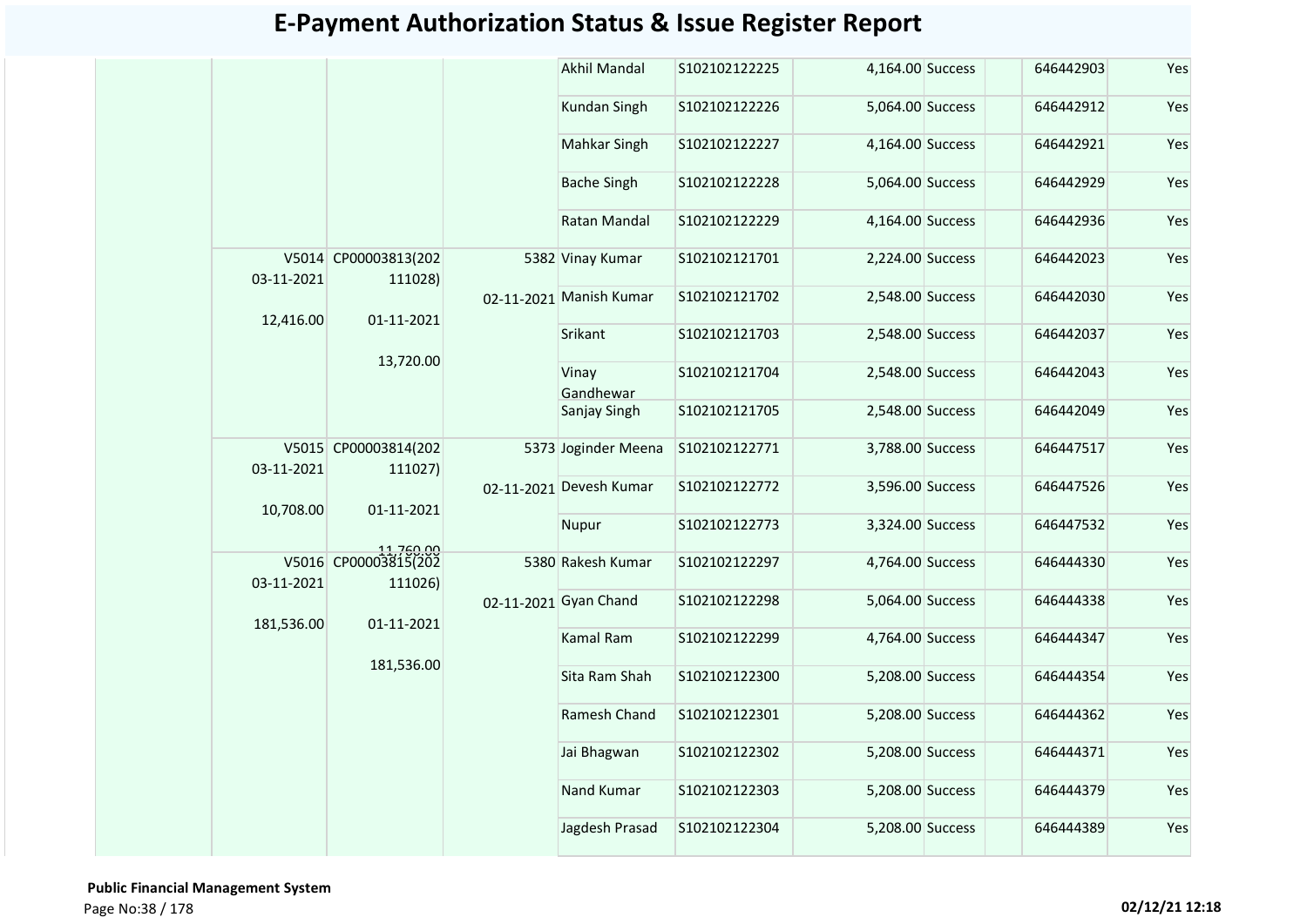| Amar Singh<br>Meena    | S102102122305 | 5,064.00 Success | 646444396 | Yes |
|------------------------|---------------|------------------|-----------|-----|
| Dinesh Singh<br>Rawat  | S102102122306 | 4,896.00 Success | 646444402 | Yes |
| Vir Bhan               | S102102122307 | 4,764.00 Success | 646444411 | Yes |
| Chander Kali           | S102102122308 | 4,764.00 Success | 646444419 | Yes |
| <b>Bhopal Singh</b>    | S102102122309 | 4,764.00 Success | 646444436 | Yes |
| Parmod Kumar           | S102102122310 | 4,764.00 Success | 646444442 | Yes |
| Kehar Singh            | S102102122311 | 5,064.00 Success | 646444448 | Yes |
| Dinesh Kumar           | S102102122312 | 4,764.00 Success | 646444455 | Yes |
| Vidya Devi             | S102102122313 | 4,764.00 Success | 646444464 | Yes |
| Raj Karan Singh        | S102102122314 | 4,764.00 Success | 646444472 | Yes |
| <b>Tari Prasad</b>     | S102102122315 | 4,764.00 Success | 646444480 | Yes |
| Babli Tyagi            | S102102122316 | 4,632.00 Success | 646444488 | Yes |
| Sukhpal Singh          | S102102122317 | 4,764.00 Success | 646444495 | Yes |
| <b>Surender Das</b>    | S102102122318 | 4,764.00 Success | 646444505 | Yes |
| Mohd Khalid            | S102102122319 | 4,764.00 Success | 646444512 | Yes |
| Rajendra Prasad        | S102102122320 | 4,896.00 Success | 646444522 | Yes |
| Ram Mehar<br>Singh     | S102102122321 | 4,896.00 Success | 646444530 | Yes |
| Hare Krishan<br>Sharma | S102102122322 | 4,764.00 Success | 646444537 | Yes |
| <b>Ved Prakash</b>     | S102102122323 | 5,352.00 Success | 646444547 | Yes |
| Rajinder Das           | S102102122324 | 4,764.00 Success | 646444554 | Yes |
| <b>Budhi Singh</b>     | S102102122325 | 4,764.00 Success | 646444560 | Yes |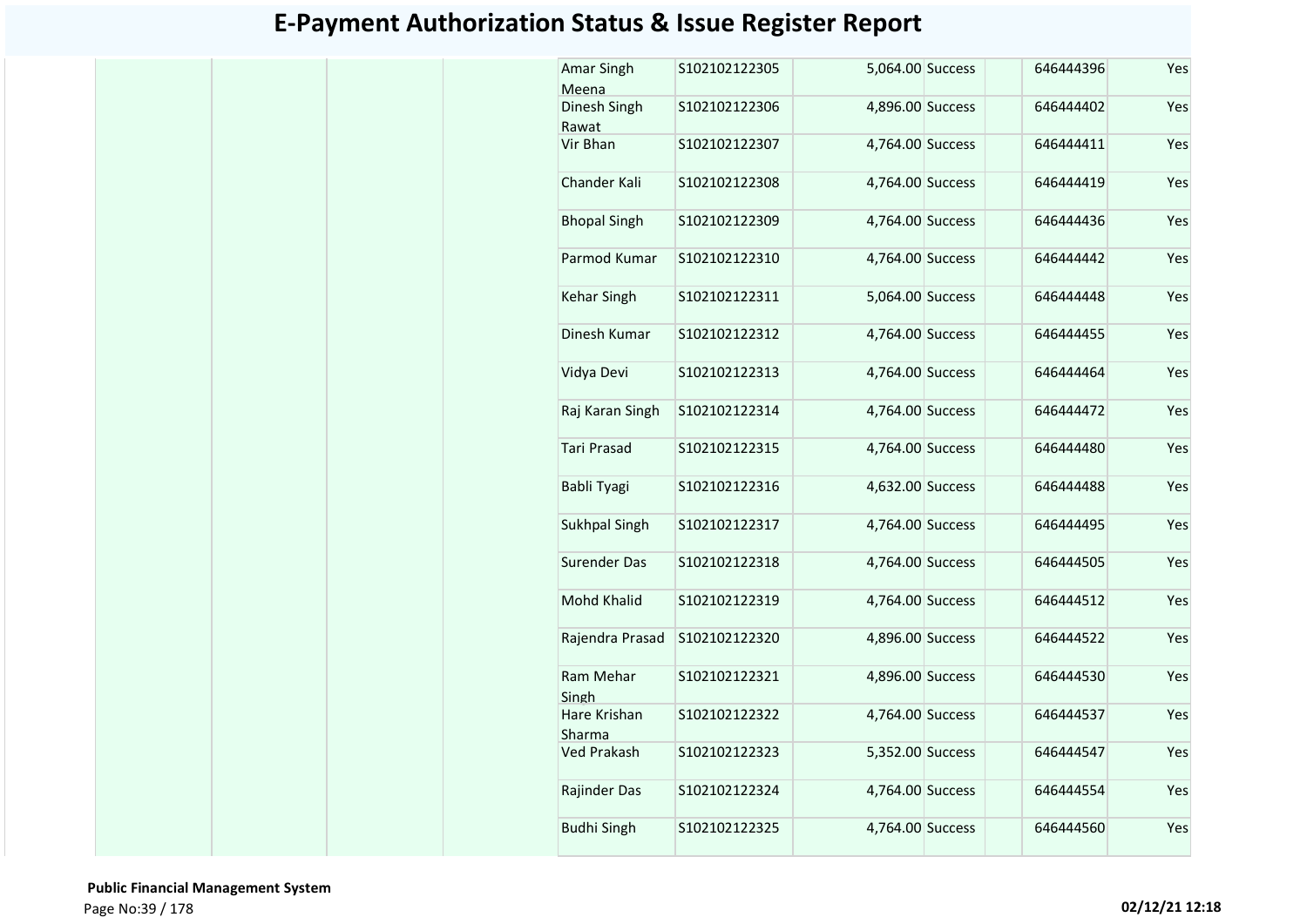|            |                                 |                   | Shobha Devi                     | S102102122326 | 4,764.00 Success  | 646444568 | Yes |
|------------|---------------------------------|-------------------|---------------------------------|---------------|-------------------|-----------|-----|
|            |                                 |                   | <b>Shakeel Ahmed</b>            | S102102122327 | 4,764.00 Success  | 646444574 | Yes |
|            |                                 |                   | Raj Kumar                       | S102102122328 | 4,896.00 Success  | 646444578 | Yes |
|            |                                 |                   | Raj Pal Singh                   | S102102122329 | 4,764.00 Success  | 646444585 | Yes |
|            |                                 |                   | Avdesh Paswan                   | S102102122330 | 4,896.00 Success  | 646444591 | Yes |
|            |                                 |                   | <b>Brind Paswan</b>             | S102102122331 | 5,064.00 Success  | 646444595 | Yes |
|            |                                 |                   | Ramesh Kumar                    | S102102122332 | 5,064.00 Success  | 646444602 | Yes |
|            |                                 |                   | Ranvir Singh                    | S102102122333 | 5,196.00 Success  | 646444610 | Yes |
| 03-11-2021 | V5017 CP00003816(202<br>111012) |                   | 5381 Anuj Gupta                 | S102102122145 | 16,536.00 Success | 646442603 | Yes |
| 59,212.00  | 01-11-2021                      |                   | 02-11-2021 Rahul Sharma         | S102102122146 | 2,696.00 Success  | 646442611 | Yes |
|            |                                 |                   | Manjit<br>Dharamshot            | S102102122147 | 4,944.00 Success  | 646442620 | Yes |
|            | 59,212.00                       |                   | Pawan Raghav                    | S102102122148 | 2,456.00 Success  | 646442629 | Yes |
|            |                                 |                   | Harmesh<br>Chander              | S102102122149 | 6,492.00 Success  | 646442639 | Yes |
|            |                                 |                   | Som Parkash                     | S102102122150 | 2,624.00 Success  | 646442646 | Yes |
|            |                                 |                   | Samkit Shah                     | S102102122151 | 6,144.00 Success  | 646442655 | Yes |
|            |                                 |                   | Vinod                           | S102102122152 | 2,324.00 Success  | 646442662 | Yes |
|            |                                 |                   | Anjani Kumar Jha S102102122153  |               | 5,976.00 Success  | 646442674 | Yes |
|            |                                 |                   | Abhimanu<br><b>Kumar Sakral</b> | S102102122154 | 2,528.00 Success  | 646442682 | Yes |
|            |                                 |                   | Manoj<br>Madhukar               | S102102122155 | 6,492.00 Success  | 646442690 | Yes |
| 03-11-2021 | V5018 CP00003817(202<br>111018) |                   | 5374 A Vaidyanathan             | S102102122463 | 8,592.00 Success  | 646444834 | Yes |
| 77,184.00  | 01-11-2021                      | 02-11-2021 P Ravi |                                 | S102102122464 | 4,764.00 Success  | 646444843 | Yes |
|            |                                 |                   |                                 |               |                   |           |     |

 **Public Financial Management System**  Page No:40 / 178 **02/12/21 12:18**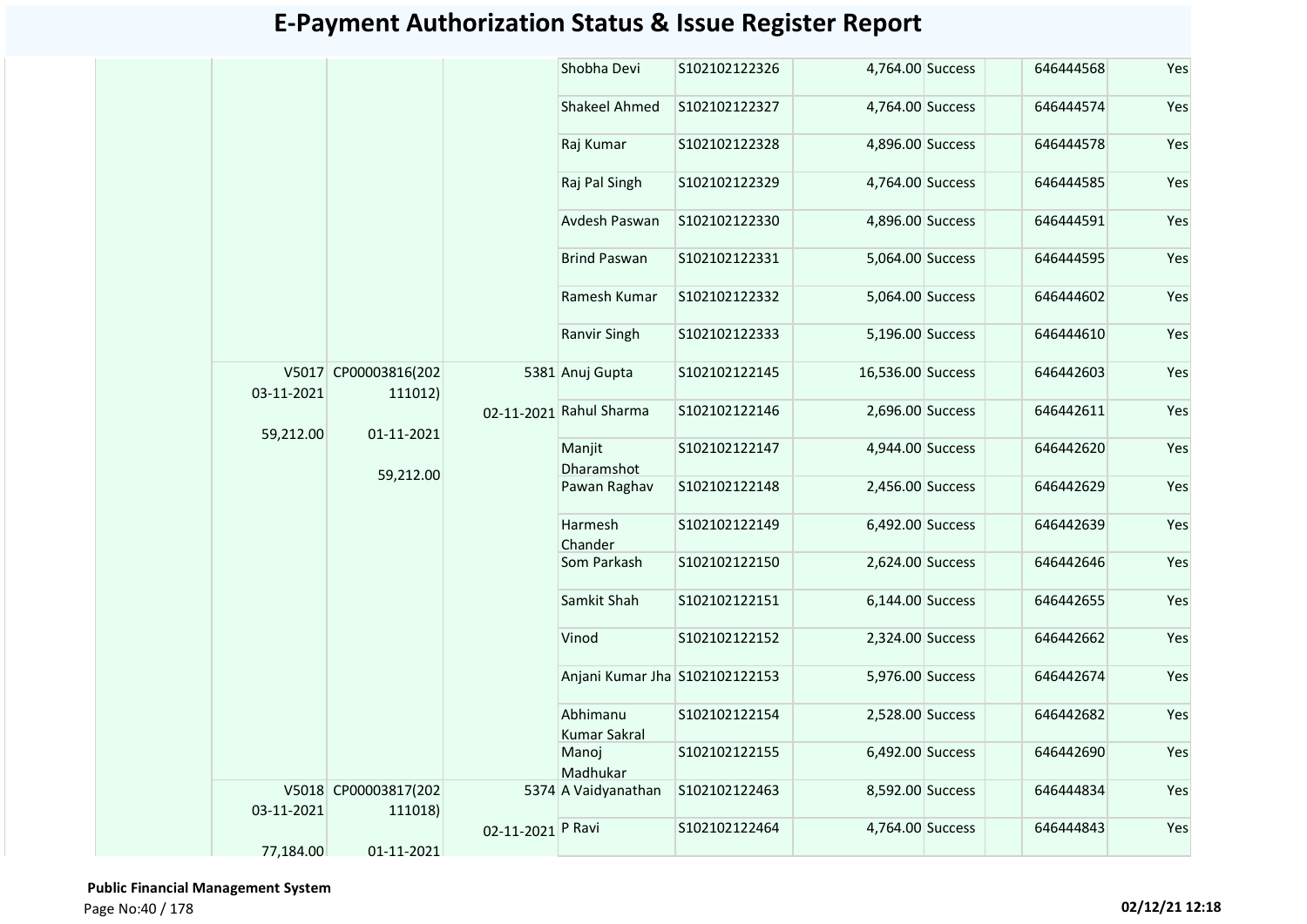| 77,184.00  | 01-11-2021                      |                               |                |                   |           |     |
|------------|---------------------------------|-------------------------------|----------------|-------------------|-----------|-----|
|            |                                 | K Kishore Kumar S102102122465 |                | 6,048.00 Success  | 646444851 | Yes |
|            | 77,184.00                       | S Rajkumar                    | S102102122466  | 11,076.00 Success | 646444855 | Yes |
|            |                                 | P L Bindu                     | S102102122467  | 8,352.00 Success  | 646444863 | Yes |
|            |                                 | N K Ramesh                    | S102102122468  | 11,160.00 Success | 646444871 | Yes |
|            |                                 | R Sunitha                     | S102102122469  | 8,124.00 Success  | 646444876 | Yes |
|            |                                 | M Sankari Iyer                | S102102122470  | 9,672.00 Success  | 646444883 | Yes |
|            |                                 | S Sankara<br>Sathguru         | S102102122471  | 4,764.00 Success  | 646444888 | Yes |
|            |                                 | K Baranitharan                | S102102122472  | 4,632.00 Success  | 646444893 | Yes |
| 03-11-2021 | V5019 CP00003882(202<br>111030) | 5516 Medha Thakur             | S102102110133  | 3,184.00 Success  | 646430307 | Yes |
| 180,686.00 | 02-11-2021                      | 03-11-2021 Manoj Pandey       | S102102110134  | 4,868.00 Success  | 646430314 | Yes |
|            |                                 | Anjana Meena                  | S102102110135  | 5,000.00 Success  | 646430330 | Yes |
|            | 198,780.00                      | Rahul Kumar<br>Gond           | \$102102110136 | 3,444.00 Success  | 646430337 | Yes |
|            |                                 | Swati Jain                    | S102102110137  | 3,876.00 Success  | 646430344 | Yes |
|            |                                 | Ravindra                      | S102102110138  | 3,528.00 Success  | 646430351 | Yes |
|            |                                 | Sukhdev Vashist               | S102102110139  | 6,392.00 Success  | 646430358 | Yes |
|            |                                 | Monika                        | S102102110140  | 4,372.00 Success  | 646430370 | Yes |
|            |                                 | Durvesh Kumar<br>Singh        | S102102110141  | 4,252.00 Success  | 646430374 | Yes |
|            |                                 | Seema                         | S102102110142  | 4,252.00 Success  | 646430379 | Yes |
|            |                                 | Manoj Kumar<br>Meena          | S102102110143  | 4,372.00 Success  | 646430396 | Yes |
|            |                                 | Rahul Bhai<br>Mandal          | S102102110144  | 3,184.00 Success  | 646430401 | Yes |
|            |                                 | Sameer Singh                  | S102102110145  | 3,184.00 Success  | 646430405 | Yes |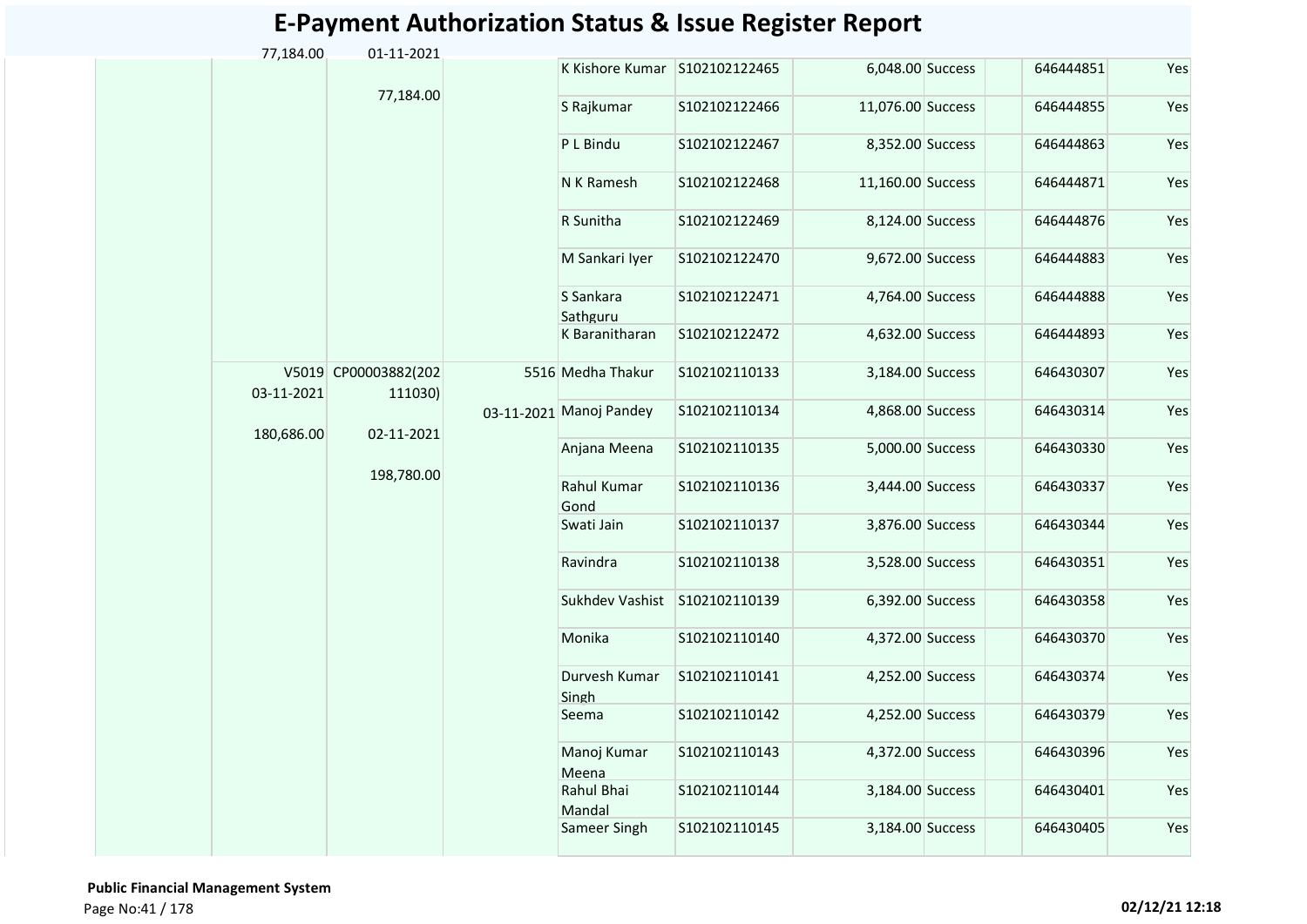| Mukesh Solanki                | S102102110146 | 5,140.00 Success | 646430428 | Yes |
|-------------------------------|---------------|------------------|-----------|-----|
| Pankaj Kumar<br>Vishwakarma   | S102102110147 | 3,920.00 Success | 646430434 | Yes |
| Mukta Rosalia<br><b>Tigga</b> | S102102110148 | 3,820.00 Success | 646430440 | Yes |
| Farman                        | S102102110149 | 4,252.00 Success | 646430449 | Yes |
| Shobhna Mathur                | S102102110150 | 6,392.00 Success | 646430468 | Yes |
| Rima Priyadarshi              | S102102110151 | 6,392.00 Success | 646430473 | Yes |
| Sumit Bankoti                 | S102102110152 | 4,740.00 Success | 646430479 | Yes |
| Javed                         | S102102110153 | 4,740.00 Success | 646430486 | Yes |
| Dharamveer<br>Yadav           | S102102110154 | 4,740.00 Success | 646430505 | Yes |
| Uma Misra                     | S102102110155 | 5,572.00 Success | 646430514 | Yes |
| Seema Rani                    | S102102110156 | 4,608.00 Success | 646430520 | Yes |
| Pooja Sharma                  | S102102110157 | 3,920.00 Success | 646430526 | Yes |
| Neeraj Kumar                  | S102102110158 | 3,920.00 Success | 646430532 | Yes |
| Ankita                        | S102102110159 | 3,822.00 Success | 646430550 | Yes |
| Puja Singh                    | S102102110160 | 5,572.00 Success | 646430555 | Yes |
| Yogesh Kumar                  | S102102110161 | 3,820.00 Success | 646430562 | Yes |
| Aparna                        | S102102110162 | 5,432.00 Success | 646430569 | Yes |
| Indrajeet Tudu                | S102102110163 | 6,048.00 Success | 646430577 | Yes |
| Vinay Kumar                   | S102102110164 | 3,528.00 Success | 646430584 | Yes |
| Yogesh Kumar                  | S102102110165 | 3,528.00 Success | 646430590 | Yes |
| Deepak Kumar                  | S102102110166 | 3,528.00 Success | 646430596 | Yes |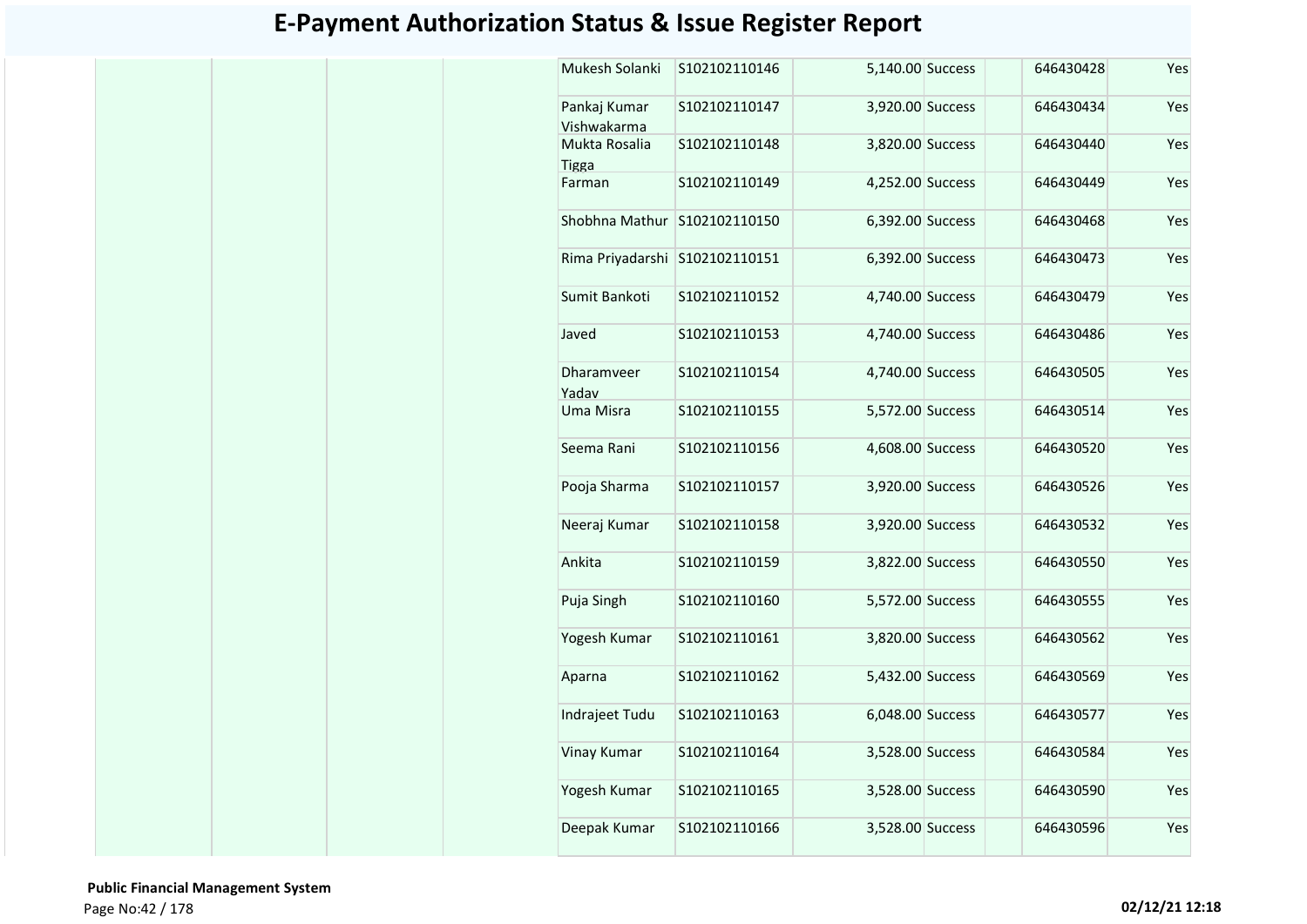|                                   |                                                               |            | Preeti Verma                                    | S102102110167 | 3,528.00 Success    | 646430600 | Yes |
|-----------------------------------|---------------------------------------------------------------|------------|-------------------------------------------------|---------------|---------------------|-----------|-----|
|                                   |                                                               |            | <b>Tapan Meena</b>                              | S102102110168 | 3,444.00 Success    | 646430608 | Yes |
|                                   |                                                               |            | Neeraj Kumar                                    | S102102110169 | 5,140.00 Success    | 646430628 | Yes |
|                                   |                                                               |            | Kamal Kumar<br>Verma                            | S102102110170 | 3,920.00 Success    | 646430635 | Yes |
|                                   |                                                               |            | Sunil                                           | S102102110171 | 6,048.00 Success    | 646430642 | Yes |
|                                   |                                                               |            | Naveen Kumar                                    | S102102110172 | 3,820.00 Success    | 646430648 | Yes |
|                                   |                                                               |            | Rahul                                           | S102102110173 | 3,444.00 Success    | 646430657 | Yes |
| 03-11-2021<br>6,908.00            | V5020 CP00003883(EBO<br>2021100040)<br>02-11-2021             | 03-11-2021 | 5519 Satinder                                   | S102102110603 | 6,908.00 Success    | 646434244 | Yes |
| 03-11-2021<br>2,747.00            | 6,908.00<br>V5021 CP00003884(202<br>111032)<br>02-11-2021     | 03-11-2021 | 5517 Ritu Solanki                               | S102102110189 | 2,747.00 Success    | 646430775 | Yes |
| 03-11-2021<br>55,369.00           | 3,013.00<br>V5022 CP00003938(ELE<br>2021110004)<br>03-11-2021 | 03-11-2021 | 5531 Narender Kumar S102102120848               |               | 55,369.00 Success   | 646437660 | Yes |
| V5023<br>03-11-2021<br>146,436.00 | 55,369.00<br>CP00003807<br>01-11-2021                         | 03-11-2021 | 5494 BANGLA PASTRY S102102089522<br><b>SHOP</b> |               | 1,46,436.00 Success | 646418373 | Yes |
| V5024<br>03-11-2021<br>2,161.00   | 146,436.00<br>CP00003781<br>01-11-2021<br>2,161.00            | 02-11-2021 | 5377 Mukesh<br>Bhargava                         | S102102123103 | 2,161.00 Success    | 646447859 | Yes |
|                                   |                                                               |            |                                                 |               |                     |           |     |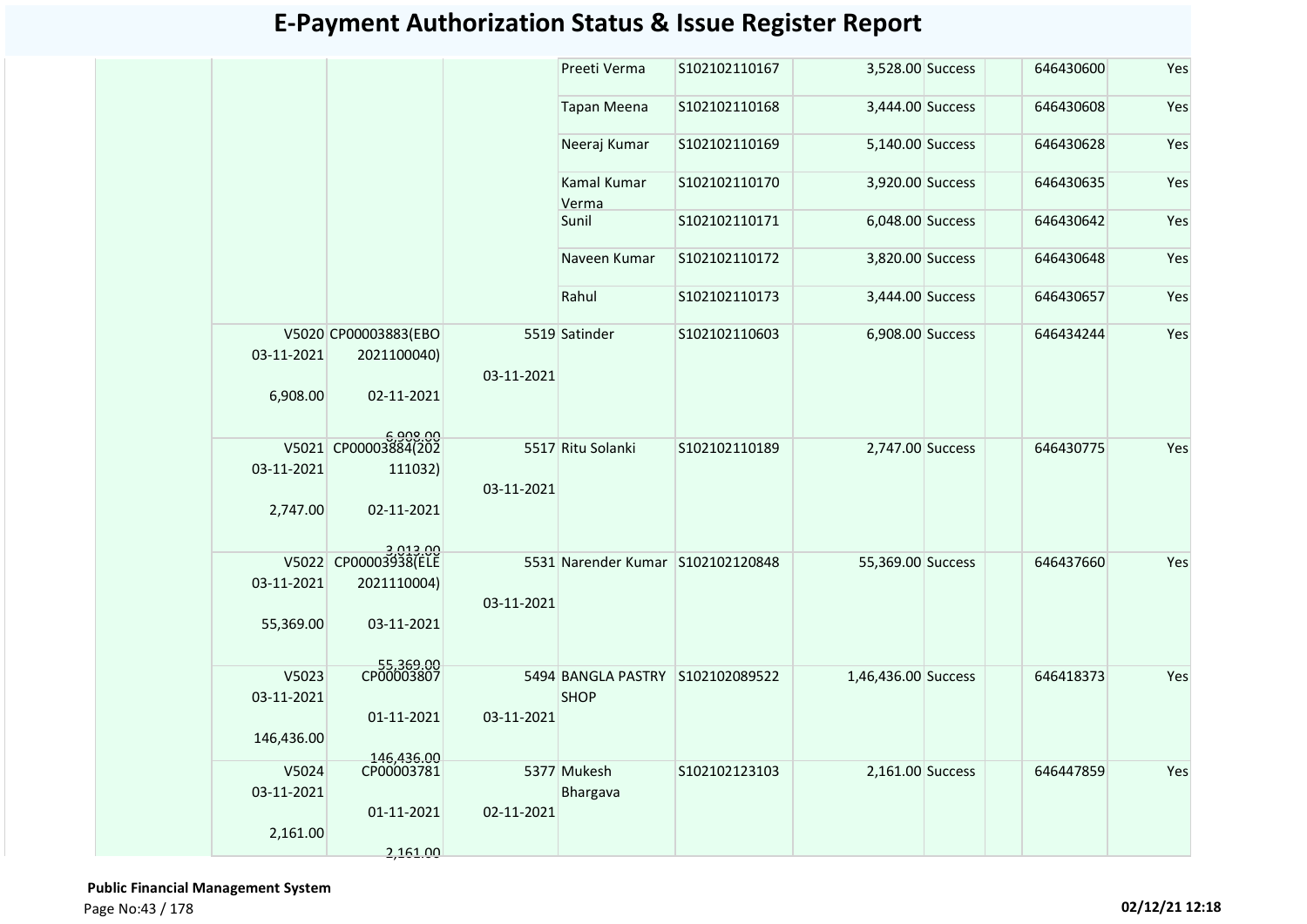| V5025<br>03-11-2021 | CP00003860             |                    | 5420 Mr GANESHI<br><b>DUTT</b>     | S102102089478 | 3,501.00 Success  | 646418267 | Yes |
|---------------------|------------------------|--------------------|------------------------------------|---------------|-------------------|-----------|-----|
| 3,501.00            | 02-11-2021<br>3,501.00 | 02-11-2021         |                                    |               |                   |           |     |
| V5026               | CP00003851             |                    | 5416 Mr MANOJ                      | S102102089451 | 3,013.00 Success  | 646418152 | Yes |
| 03-11-2021          |                        |                    | <b>KUMAR YADAV</b>                 |               |                   |           |     |
|                     | 02-11-2021             | 02-11-2021         |                                    |               |                   |           |     |
| 3,013.00            |                        |                    |                                    |               |                   |           |     |
|                     | 3,013.00               |                    |                                    |               |                   |           |     |
| V5027               | CP00003783             |                    | 5376 Shambhu Sharan S102102122531  |               | 17,427.00 Success | 646447104 | Yes |
| 03-11-2021          |                        |                    | Sinha                              |               |                   |           |     |
|                     | 01-11-2021             | 02-11-2021         |                                    |               |                   |           |     |
| 17,427.00           |                        |                    |                                    |               |                   |           |     |
|                     | 17.427.00              |                    |                                    |               |                   |           |     |
| V5028               | CP00003782             |                    | 5378 Mr SHAHBAZ                    | S102102122428 | 6,269.00 Success  | 646444727 | Yes |
| 03-11-2021          |                        |                    | <b>AHMAD</b>                       |               |                   |           |     |
|                     | 01-11-2021             | 02-11-2021         |                                    |               |                   |           |     |
| 6,269.00            |                        |                    |                                    |               |                   |           |     |
|                     | 6,269.00               |                    |                                    |               |                   |           |     |
| V5029               | CP00003806             |                    | 5493 MPR Enterprises S102102121816 |               | 4,691.00 Success  | 646442383 | Yes |
| 03-11-2021          |                        |                    |                                    |               |                   |           |     |
|                     | 01-11-2021             | 03-11-2021         |                                    |               |                   |           |     |
| 4,691.00            |                        |                    |                                    |               |                   |           |     |
| V5030               | 4,772.00<br>CP00003802 |                    | 5491 MOETS                         | S102102122718 | 53,560.00 Success | 646447205 | Yes |
| 03-11-2021          |                        |                    | <b>CATERING</b>                    |               |                   |           |     |
|                     | 01-11-2021             | 03-11-2021 SERVICE |                                    |               |                   |           |     |
|                     |                        |                    |                                    |               |                   |           |     |
| 53,560.00           | 54,600.00              |                    |                                    |               |                   |           |     |
| V5031               | CP00003797             |                    | 5489 Bangla Sweet                  | S102102122490 | 15,642.00 Success | 646444999 | Yes |
| 03-11-2021          |                        |                    | House                              |               |                   |           |     |
|                     | 01-11-2021             | 03-11-2021         |                                    |               |                   |           |     |
| 15,642.00           |                        |                    |                                    |               |                   |           |     |
|                     | 15,642.00              |                    |                                    |               |                   |           |     |
| V5032               | CP00003801             |                    | 5490 Bangla Sweet N S102102121752  |               | 2,321.00 Success  | 646442279 | Yes |
| 03-11-2021          |                        |                    | Spice                              |               |                   |           |     |
|                     | 01-11-2021             | 03-11-2021         |                                    |               |                   |           |     |
| 2,321.00            |                        |                    |                                    |               |                   |           |     |
|                     | 2.321.00               |                    |                                    |               |                   |           |     |
|                     | V5033 CP00003784(202   |                    | 5358 Parvin ii                     | S102102125804 | 6,048.00 Success  | 646476895 | Yes |
| 03-11-2021          | 111015)                |                    |                                    |               |                   |           |     |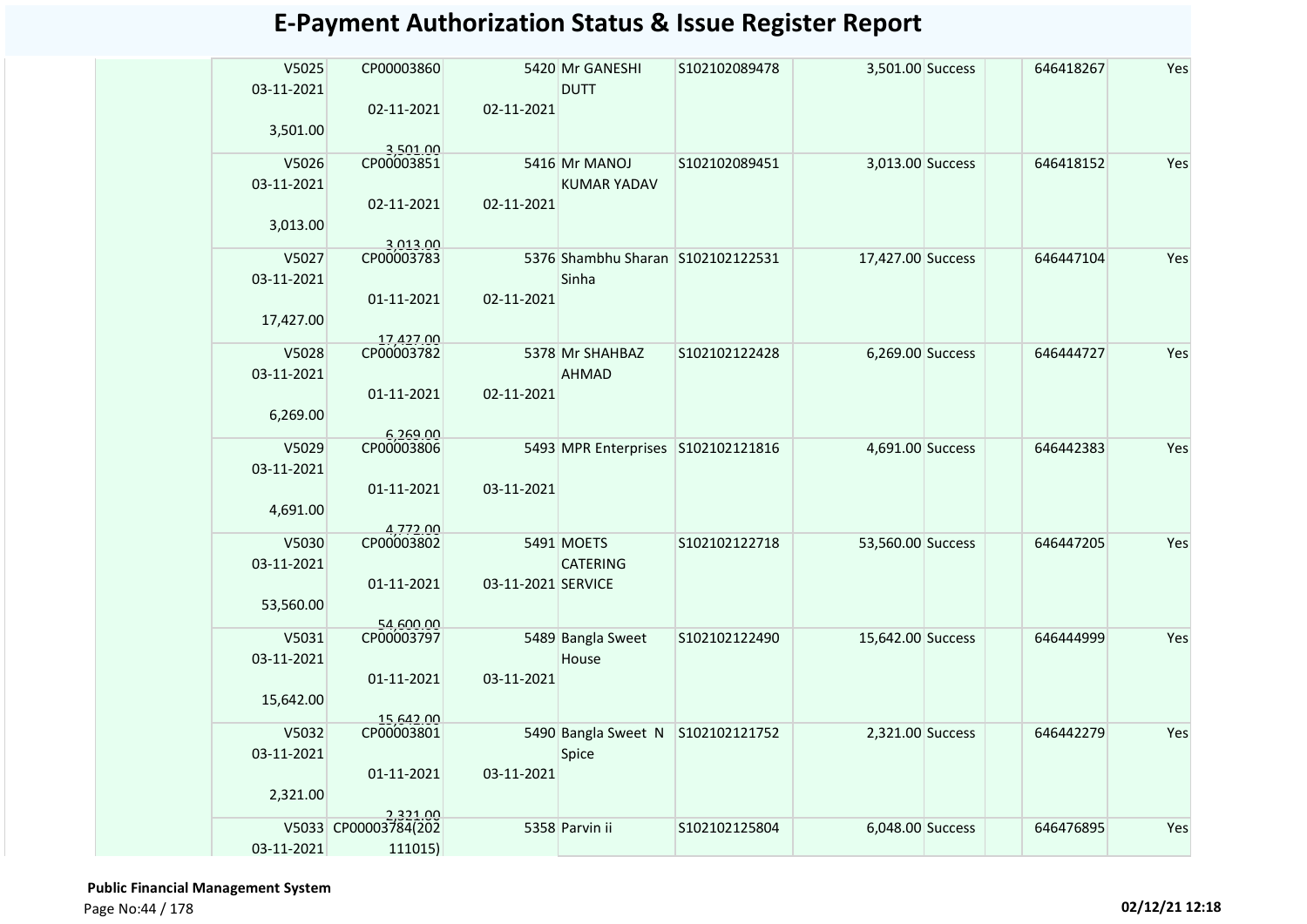| 03-11-2021 | 111015)    |                           |               |                  |           |     |
|------------|------------|---------------------------|---------------|------------------|-----------|-----|
|            | 01-11-2021 | 02-11-2021 Yogesh Sahu    | S102102125805 | 5,724.00 Success | 646476899 | Yes |
| 237,869.00 |            | Saurabh                   | S102102125806 | 5,724.00 Success | 646476904 | Yes |
|            | 262,501.00 | Mahesh Kumar<br>Meena     | S102102125807 | 5,724.00 Success | 646476909 | Yes |
|            |            | Yogender                  | S102102125808 | 3,022.00 Success | 646476912 | Yes |
|            |            | Vishal                    | S102102125809 | 5,420.00 Success | 646476917 | Yes |
|            |            | Abhishek<br>Chowdharv     | S102102125810 | 5,420.00 Success | 646476923 | Yes |
|            |            | Amit Kumar                | S102102125811 | 5,420.00 Success | 646476926 | Yes |
|            |            | Vishal Kumar              | S102102125812 | 3,278.00 Success | 646476931 | Yes |
|            |            | Rishabh<br>Chaurasia      | S102102125813 | 3,789.00 Success | 646476936 | Yes |
|            |            | Aastha Singh              | S102102125814 | 3,748.00 Success | 646476941 | Yes |
|            |            | <b>Akarsh Nath</b>        | S102102125815 | 3,278.00 Success | 646476947 | Yes |
|            |            | Priyanka<br>Priyadarshini | S102102125816 | 3,533.00 Success | 646476951 | Yes |
|            |            | Praveen Poonia            | S102102125817 | 3,533.00 Success | 646476956 | Yes |
|            |            | Rajesh Kumar<br>Bajiya    | S102102125818 | 3,321.00 Success | 646476960 | Yes |
|            |            | Pawan Kumar               | S102102125819 | 3,577.00 Success | 646476965 | Yes |
|            |            | Dinesh Yadav              | S102102125820 | 2,640.00 Success | 646476970 | Yes |
|            |            | Naveen Kumar              | S102102125821 | 3,193.00 Success | 646476974 | Yes |
|            |            | Shailender<br>Kumar       | S102102125822 | 6,220.00 Success | 646476978 | Yes |
|            |            | Parvesh Sandhu            | S102102125823 | 7,148.00 Success | 646476983 | Yes |
|            |            | Gaurav Dayal              | S102102125824 | 7,148.00 Success | 646476987 | Yes |
|            |            | <b>Manoneet Singh</b>     | S102102125825 | 7,148.00 Success | 646476992 | Yes |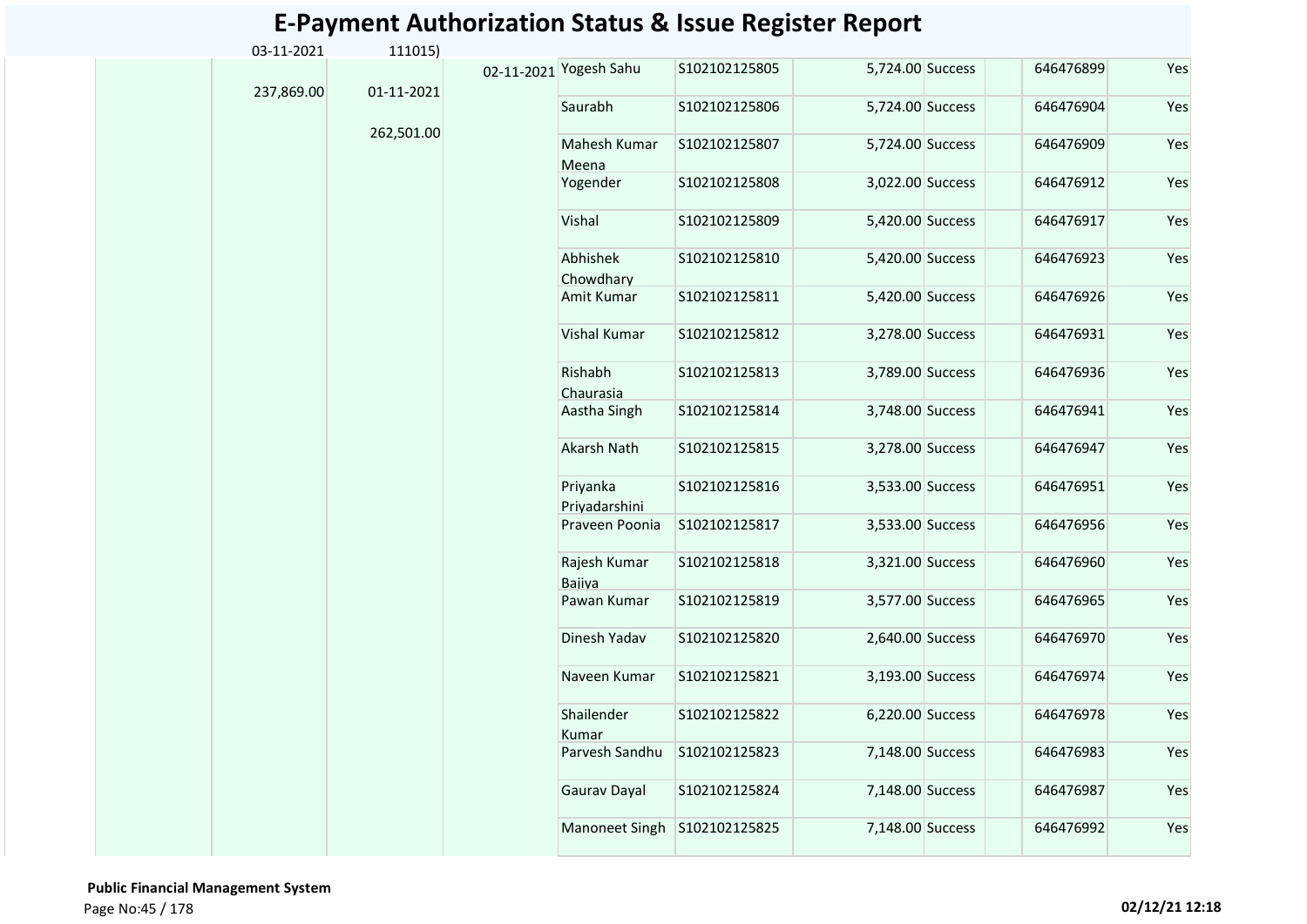| Sohel Raza             | S102102125826 | 7,148.00 Success | 646476995 | Yes |
|------------------------|---------------|------------------|-----------|-----|
| Varun Prakash          | S102102125827 | 7,148.00 Success | 646477000 | Yes |
| Vikas Yadav            | S102102125828 | 7,148.00 Success | 646479004 | Yes |
| Manisha Rani           | S102102125829 | 7,148.00 Success | 646479008 | Yes |
| Shahbaz Ahmad          | S102102125830 | 7,148.00 Success | 646479013 | Yes |
| Deepak Kumar           | S102102125831 | 7,148.00 Success | 646479022 | Yes |
| Sonia                  | S102102125832 | 5,616.00 Success | 646479025 | Yes |
| <b>Vikrant Ahlawat</b> | S102102125833 | 6,048.00 Success | 646479030 | Yes |
| Upasana Goyal          | S102102125834 | 6,048.00 Success | 646479035 | Yes |
| Ravinder Dalal         | S102102125835 | 6,048.00 Success | 646479038 | Yes |
| <b>Sumit Dalal</b>     | S102102125836 | 6,048.00 Success | 646479043 | Yes |
| Karun Parihar          | S102102125837 | 6,048.00 Success | 646479048 | Yes |
| Manbir Singh           | S102102125838 | 6,048.00 Success | 646479053 | Yes |
| Mohit Saini            | S102102125839 | 6,048.00 Success | 646479058 | Yes |
| Nitin Kumar            | S102102125840 | 6,048.00 Success | 646479062 | Yes |
| Prashant Kumar         | S102102125841 | 6,048.00 Success | 646479066 | Yes |
| Rahul Sharma           | S102102125842 | 6,048.00 Success | 646479072 | Yes |
| Renu Yadav             | S102102125843 | 6,048.00 Success | 646479075 | Yes |
| Shradha                | S102102125844 | 6,048.00 Success | 646479079 | Yes |
| <b>Tushar Chauhan</b>  | S102102125845 | 6,048.00 Success | 646479083 | Yes |
| Lalit Kumar            | S102102125846 | 3,193.00 Success | 646479087 | Yes |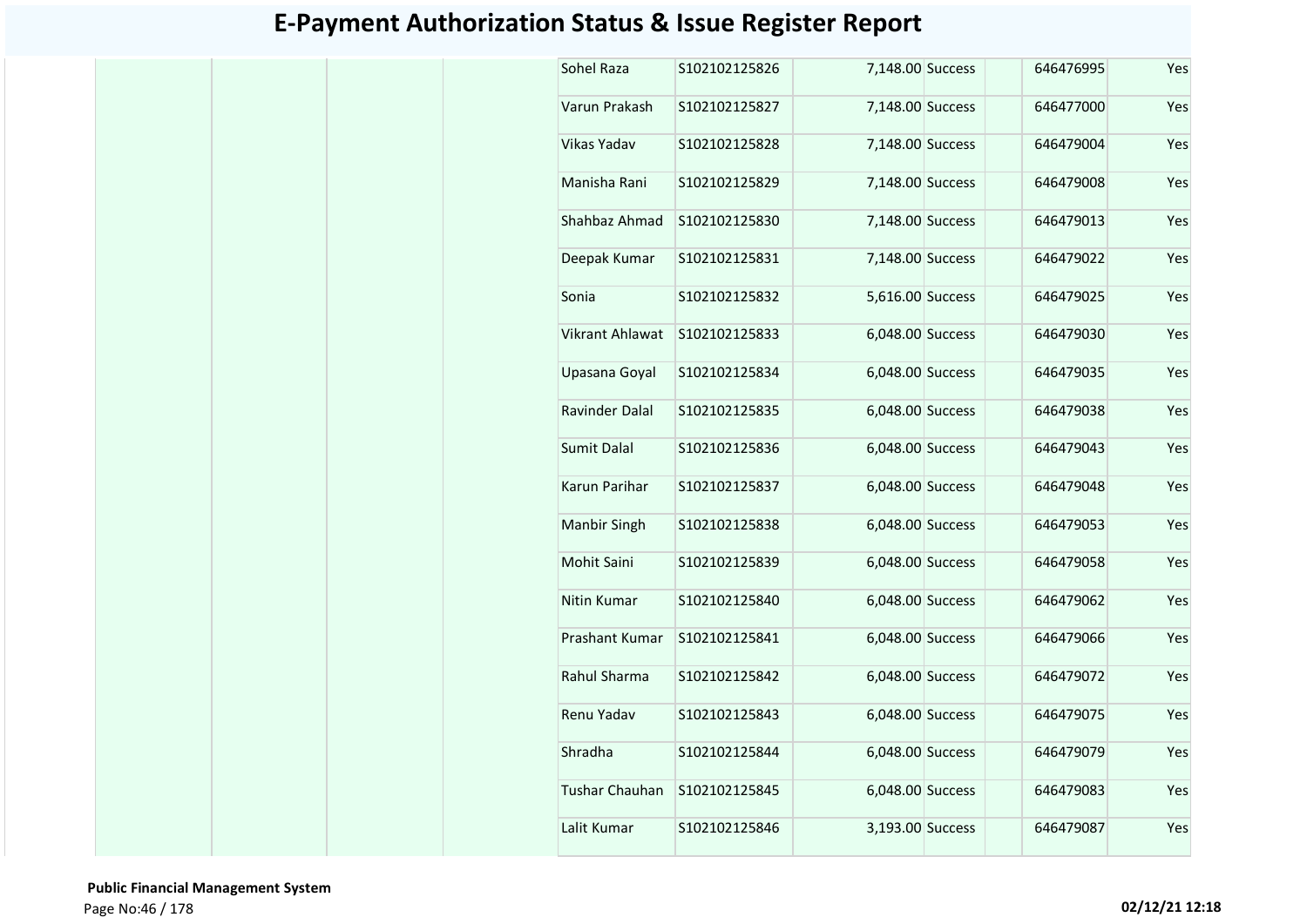|            |                                 | Pankaj Kumar                          | S102102125847 | 3,492.00 Success | 646479092 | Yes |
|------------|---------------------------------|---------------------------------------|---------------|------------------|-----------|-----|
| 03-11-2021 | V5034 CP00003795(202<br>111016) | 5354 Deepak Singh<br>Rawat            | S102102125945 | 6,864.00 Success | 646479160 | Yes |
| 272,776.00 | 01-11-2021                      | 02-11-2021 Aradhana Saraff            | S102102125946 | 6,312.00 Success | 646479166 | Yes |
|            |                                 | Promila<br>Marwaha                    | S102102125947 | 8,556.00 Success | 646479170 | Yes |
|            | 272,776.00                      | Jeewan Pandey                         | S102102125948 | 7,680.00 Success | 646479175 | Yes |
|            |                                 | Geeta Verma                           | S102102125949 | 7,464.00 Success | 646479180 | Yes |
|            |                                 | Pankaj Sehgal                         | S102102125950 | 7,464.00 Success | 646479185 | Yes |
|            |                                 | Ajay Kumar                            | S102102125951 | 6,864.00 Success | 646479189 | Yes |
|            |                                 | Taruna                                | S102102125952 | 7,260.00 Success | 646479193 | Yes |
|            |                                 | Shambhu Sharan S102102125953<br>Sinha |               | 6,864.00 Success | 646479198 | Yes |
|            |                                 | R P Kharwar                           | S102102125954 | 6,864.00 Success | 646479203 | Yes |
|            |                                 | Sanjeev Kumar<br>Jha                  | S102102125955 | 7,056.00 Success | 646479207 | Yes |
|            |                                 | Pawan Yadav                           | S102102125956 | 7,056.00 Success | 646479211 | Yes |
|            |                                 | Deepak Kumar                          | S102102125957 | 6,864.00 Success | 646479214 | Yes |
|            |                                 | Madan Gopal<br>Sharma                 | S102102125958 | 7,896.00 Success | 646479219 | Yes |
|            |                                 | Onkar Singh                           | S102102125959 | 6,312.00 Success | 646479224 | Yes |
|            |                                 | Shashi Ranjan                         | S102102125960 | 6,312.00 Success | 646479227 | Yes |
|            |                                 | Vinita Dhawan                         | S102102125961 | 7,260.00 Success | 646479232 | Yes |
|            |                                 | A S Narayanan                         | S102102125962 | 8,328.00 Success | 646479236 | Yes |
|            |                                 | <b>Bir Singh</b>                      | S102102125963 | 6,312.00 Success | 646479241 | Yes |
|            |                                 | Naresh Kumar                          | S102102125964 | 6,864.00 Success | 646479245 | Yes |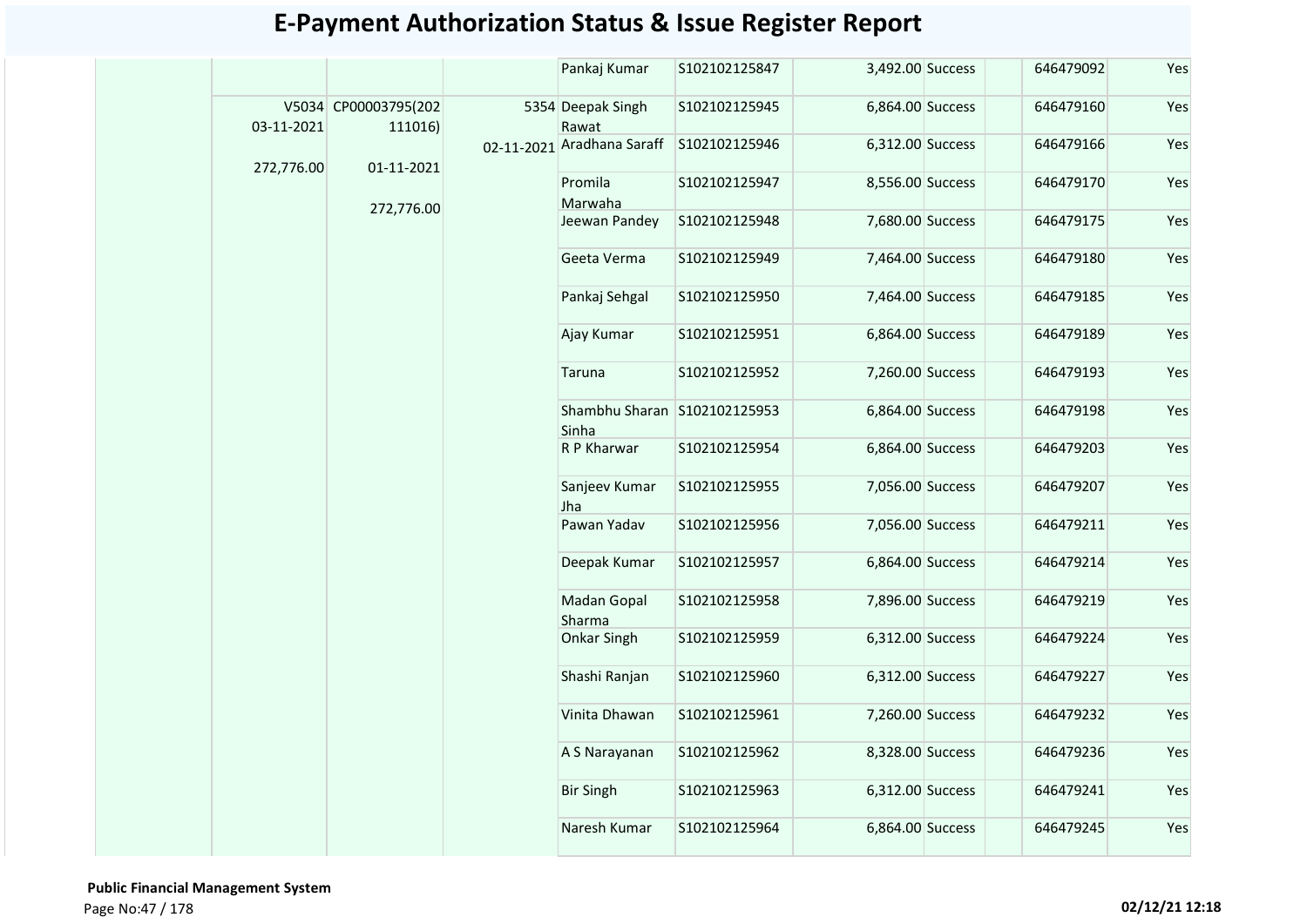|            |                                 | Sanjay Singh            | S102102125965 | 7,464.00 Success | 646479248 | Yes |
|------------|---------------------------------|-------------------------|---------------|------------------|-----------|-----|
|            |                                 | R S Meena               | S102102125966 | 6,144.00 Success | 646479251 | Yes |
|            |                                 | Deepak Johnd<br>cruze   | S102102125967 | 7,464.00 Success | 646479256 | Yes |
|            |                                 | Anil Kumar<br>Mahto     | S102102125968 | 7,260.00 Success | 646479259 | Yes |
|            |                                 | Mukesh<br>Bhargava      | S102102125969 | 5,416.00 Success | 646479264 | Yes |
|            |                                 | Rachna Chandra          | S102102125970 | 7,464.00 Success | 646479267 | Yes |
|            |                                 | Jitender Kumar          | S102102125971 | 7,464.00 Success | 646479274 | Yes |
|            |                                 | Puneet Mann             | S102102125972 | 6,864.00 Success | 646479279 | Yes |
|            |                                 | Anita Khakha            | S102102125973 | 7,896.00 Success | 646479282 | Yes |
|            |                                 | Pankaj Kumar            | S102102125974 | 7,260.00 Success | 646479287 | Yes |
|            |                                 | Pawan Kumar             | S102102125975 | 7,056.00 Success | 646479292 | Yes |
|            |                                 | Sanjeev Kumar           | S102102125976 | 7,056.00 Success | 646479298 | Yes |
|            |                                 | <b>B S Rawat</b>        | S102102125977 | 6,864.00 Success | 646479302 | Yes |
|            |                                 | Sushil Kumar            | S102102125978 | 8,124.00 Success | 646479307 | Yes |
|            |                                 | Sanjay Kumar<br>Gautam  | S102102125979 | 6,312.00 Success | 646479312 | Yes |
|            |                                 | <b>Bidur Prasad</b>     | S102102125980 | 9,888.00 Success | 646479316 | Yes |
|            |                                 | Yash Pal Singh          | S102102125981 | 6,864.00 Success | 646479321 | Yes |
|            |                                 | Uma Lohani              | S102102125982 | 7,464.00 Success | 646479325 | Yes |
| 03-11-2021 | V5035 CP00003804(202<br>111013) | 5356 Ishwar Singh       | S102102125690 | 5,640.00 Success | 646476598 | Yes |
|            |                                 | 02-11-2021 Ramesh Chand | S102102125691 | 5,208.00 Success | 646476603 | Yes |
| 57,408.00  | 01-11-2021                      | Inder Pal               | S102102125692 | 5,064.00 Success | 646476608 | Yes |
|            | 57,408.00                       |                         |               |                  |           |     |

 **Public Financial Management System**  Page No:48 / 178 **02/12/21 12:18**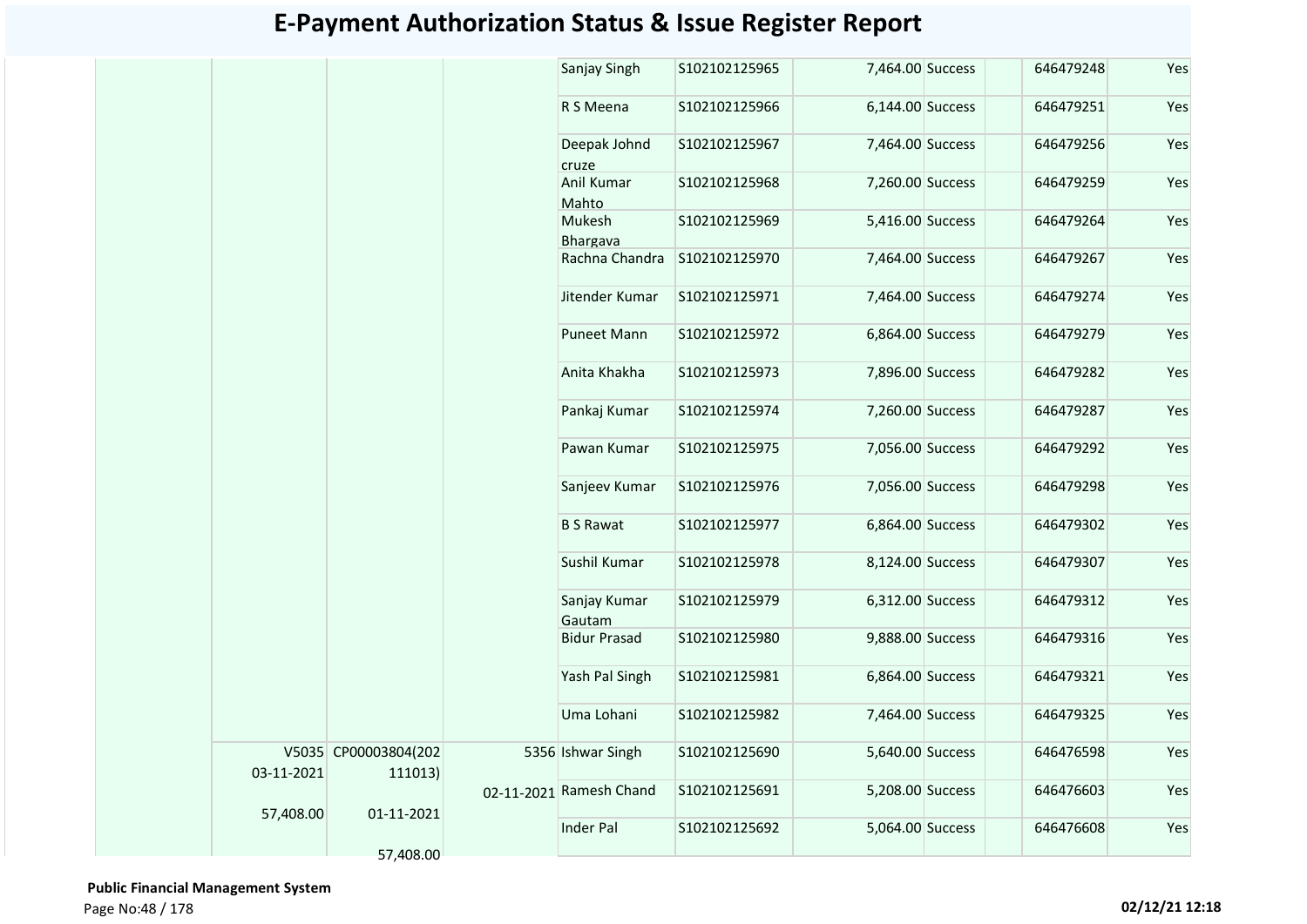|                                  | 57,408.00                |                                                                         |               |                   |           |     |
|----------------------------------|--------------------------|-------------------------------------------------------------------------|---------------|-------------------|-----------|-----|
|                                  |                          | Dharm vir                                                               | S102102125693 | 4,632.00 Success  | 646476614 | Yes |
|                                  |                          | Satpal                                                                  | S102102125694 | 4,764.00 Success  | 646476621 | Yes |
|                                  |                          | Joseph John                                                             | S102102125695 | 4,764.00 Success  | 646476627 | Yes |
|                                  |                          | Rajbir Singh                                                            | S102102125696 | 4,512.00 Success  | 646476632 | Yes |
|                                  |                          | Jai Ram Maurya                                                          | S102102125697 | 4,512.00 Success  | 646476636 | Yes |
|                                  |                          | Suraj Singh                                                             | S102102125698 | 4,392.00 Success  | 646476641 | Yes |
|                                  |                          | Kundan Singh                                                            | S102102125699 | 4,392.00 Success  | 646476646 | Yes |
|                                  |                          | Brij raj Singh                                                          | S102102125700 | 4,764.00 Success  | 646476651 | Yes |
|                                  |                          | Ashok Kumar                                                             | S102102125701 | 4,764.00 Success  | 646476656 | Yes |
| V5036<br>03-11-2021<br>99,287.00 | CP00003808<br>01-11-2021 | 5399 SONI<br>MANAGEMENT<br>02-11-2021 AND ALLIED<br><b>SERVICES PVT</b> | S102102097441 | 99,287.00 Success | 646422753 | Yes |
| V5037<br>03-11-2021              | 100.999.00<br>CP00003821 | LTD.<br>5483 THANIGAI<br><b>MURUGAN</b>                                 | S102102121746 | 2,000.00 Success  | 646442174 | Yes |
| 2,000.00                         | 02-11-2021               | 03-11-2021 RESTAURANTS P<br><b>LTD</b>                                  |               |                   |           |     |
| V5038<br>03-11-2021              | 2,000.00<br>CP00003818   | 5422 Shri S DHANA<br><b>SHEKAR</b>                                      | S102102122734 | 26,129.00 Success | 646447326 | Yes |
|                                  | 02-11-2021               | 02-11-2021 Mr. Krishan Kant S102102122735                               |               | 31,500.00 Success | 646447335 | Yes |
| 397,917.00                       | 442,129.00               | NARAYANAN P E S102102122736                                             |               | 40,500.00 Success | 646447343 | Yes |
|                                  |                          | Swastik Tyagi                                                           | S102102122737 | 54,000.00 Success | 646447348 | Yes |
|                                  |                          | <b>ABHAY SARIN</b>                                                      | S102102122738 | 59,400.00 Success | 646447356 | Yes |
|                                  |                          | Nikita Sharma                                                           | S102102122739 | 24,388.00 Success | 646447364 | Yes |
|                                  |                          | Richa Chaturvedi S102102122740                                          |               | 54,000.00 Success | 646447370 | Yes |
|                                  |                          |                                                                         |               |                   |           |     |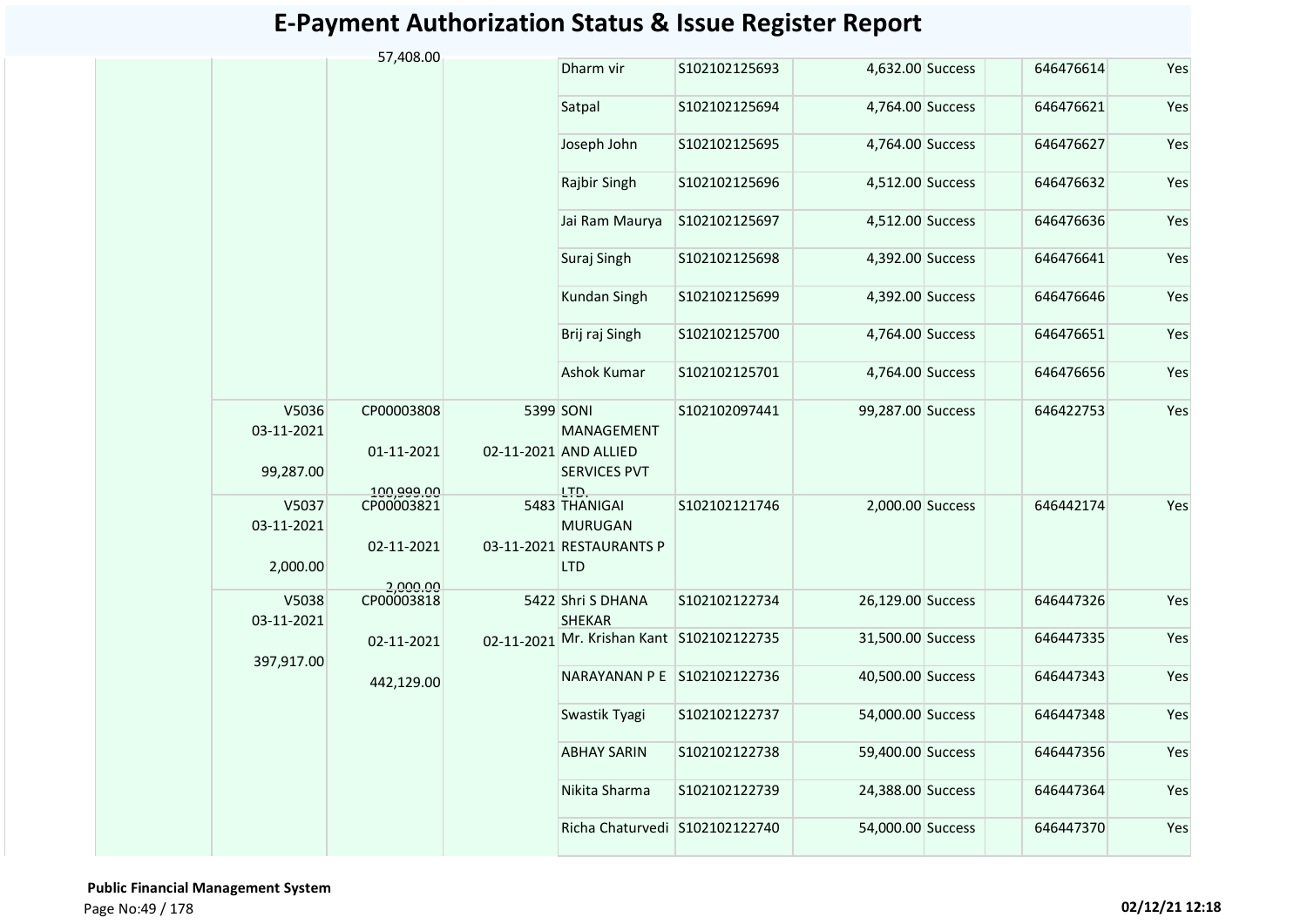|                                   |                                       |                       | <b>B.</b> Rekha                          | S102102122741 | 54,000.00 Success   | 646447377 | Yes |
|-----------------------------------|---------------------------------------|-----------------------|------------------------------------------|---------------|---------------------|-----------|-----|
|                                   |                                       |                       | Amit Yadav                               | S102102122742 | 54,000.00 Success   | 646447385 | Yes |
| V5039<br>03-11-2021<br>50,000.00  | CP00003845<br>02-11-2021<br>50,000.00 | 03-11-2021            | 5495 Anil Kumar<br>Mahto                 | S102102088659 | 50,000.00 Success   | 646415923 | Yes |
| V5040<br>03-11-2021<br>6,960.00   | CP00003916<br>03-11-2021<br>7.080.00  | 03-11-2021 PVT LTD    | 5526 M/S SKA<br><b>TECHNOLOGY</b>        | S102102121546 | 6,960.00 Success    | 646439699 | Yes |
| V5041<br>03-11-2021<br>29,936.00  | CP00003915<br>03-11-2021<br>29,936.00 | 03-11-2021            | 5527 A.K. Book Agency S102102088513      |               | 29,936.00 Success   | 646415810 | Yes |
| V5042<br>03-11-2021<br>204,227.00 | CP00003893<br>03-11-2021              | 03-11-2021            | 5424 Ram Narsh                           | S102102089332 | 2,04,227.00 Success | 646418034 | Yes |
| V5043<br>03-11-2021               | 204,227.00                            |                       | 5524 Mr. Mohammad S102102111412<br>Arshi |               | 59,400.00 Success   | 646434840 | Yes |
| 561,465.00                        | 03-11-2021                            | 03-11-2021 K.P. Singh |                                          | S102102111413 | 43,560.00 Success   | 646434861 | Yes |
|                                   | 623,850.00                            |                       | <b>Bal Kishan</b>                        | S102102111414 | 25,965.00 Success   | 646434868 | Yes |
|                                   |                                       |                       | Shivali                                  | S102102111415 | 54,000.00 Success   | 646434875 | Yes |
|                                   |                                       |                       | <b>Rahul Pathak</b>                      | S102102111416 | 54,000.00 Success   | 646434882 | Yes |
|                                   |                                       |                       | MR. ANURAG                               | S102102111417 | 54,000.00 Success   | 646434888 | Yes |
|                                   |                                       |                       | Ms. Sangeeta<br>Choudhary                | S102102111418 | 59,400.00 Success   | 646434894 | Yes |
|                                   |                                       |                       | Rajbir Singh<br>Nehra                    | S102102111419 | 39,600.00 Success   | 646434900 | Yes |
|                                   |                                       |                       | Dharmender<br>Kumar                      | S102102111420 | 59,400.00 Success   | 646434907 | Yes |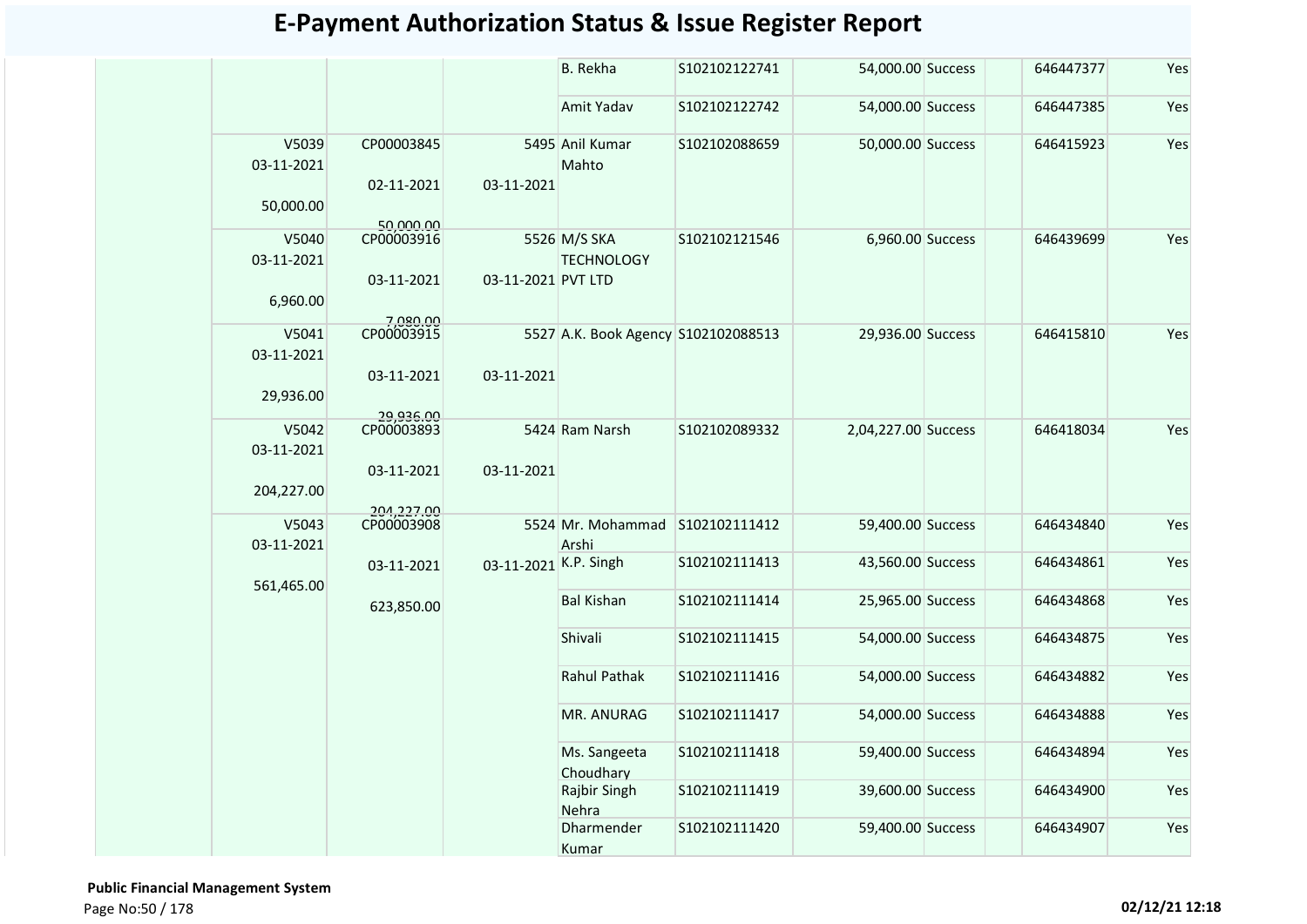|                     |            |                     | Brahma Jeet<br>Gahlot          | S102102111421 | 52,740.00 Success | 646434913 | Yes |
|---------------------|------------|---------------------|--------------------------------|---------------|-------------------|-----------|-----|
|                     |            |                     | Mr. Ashish Singh S102102111422 |               | 59,400.00 Success | 646434930 | Yes |
| V5044<br>03-11-2021 | CP00003912 |                     | 5525 Shravan Kumar<br>Yammanur | S102102110679 | 57,750.00 Success | 646434387 | Yes |
| 426,938.00          | 03-11-2021 | 03-11-2021 LAL BABU | <b>MANJHI</b>                  | S102102110680 | 18,900.00 Success | 646434393 | Yes |
|                     | 474,377.00 |                     | Mr RAJENDRA<br><b>KUMAR</b>    | S102102110681 | 18,900.00 Success | 646434402 | Yes |
|                     |            |                     | Pooja Sharma                   | S102102110682 | 54,000.00 Success | 646434407 | Yes |
|                     |            |                     | <b>MANSI</b><br>DHINGRA, F.I.  | S102102110683 | 47,903.00 Success | 646434414 | Yes |
|                     |            |                     | RAJENDRA<br><b>PIPLONIA</b>    | S102102110684 | 63,000.00 Success | 646434419 | Yes |
|                     |            |                     | Shloka Mathur                  | S102102110685 | 17,419.00 Success | 646434423 | Yes |
|                     |            |                     | Amit Naryal                    | S102102110686 | 10,452.00 Success | 646434429 | Yes |
|                     |            |                     | Tanujit Raha                   | S102102110687 | 44,550.00 Success | 646434434 | Yes |
|                     |            |                     | Sagarika Nath                  | S102102110688 | 29,613.00 Success | 646434440 | Yes |
|                     |            |                     | Shikha Tripathi                | S102102110689 | 12,193.00 Success | 646434446 | Yes |
|                     |            |                     | Aishwarya<br>Jaiswal           | S102102110690 | 52,258.00 Success | 646434452 | Yes |
| V5045<br>03-11-2021 | CP00003894 |                     | 5522 Anju Rawat                | S102102110276 | 39,600.00 Success | 646430849 | Yes |
| 151,085.00          | 03-11-2021 | 03-11-2021 Vartika  | Chaturvedi                     | S102102110277 | 39,600.00 Success | 646430856 | Yes |
|                     | 167,872.00 |                     | BHAVIKA VOHRA S102102110278    |               | 37,046.00 Success | 646430863 | Yes |
|                     |            |                     | Sahil Wadhwa                   | S102102110279 | 34,839.00 Success | 646430873 | Yes |
| V5046<br>03-11-2021 | CP00003936 |                     | 5528 Sumita Dawra              | S102102088487 | 64,507.00 Success | 646415697 | Yes |
| 64,507.00           | 03-11-2021 | 03-11-2021          |                                |               |                   |           |     |
|                     | 64,507.00  |                     |                                |               |                   |           |     |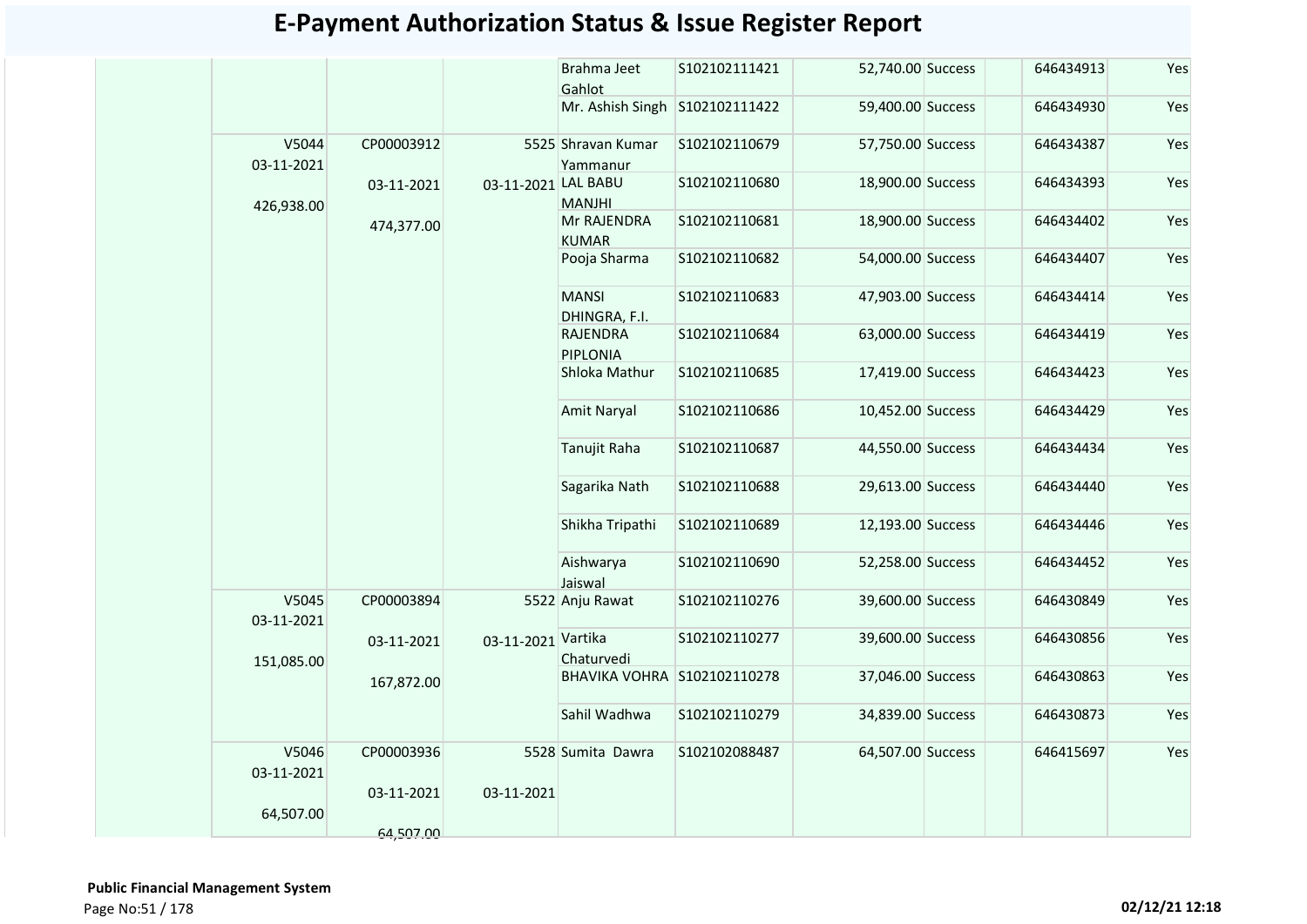| V5047<br>03-11-2021 | CP00003653              |            | 5496 D V S P VARMA      | S102102089643 | 76,676.00 Success | 646418599 | Yes |
|---------------------|-------------------------|------------|-------------------------|---------------|-------------------|-----------|-----|
| 76,676.00           | 28-10-2021              | 03-11-2021 |                         |               |                   |           |     |
| V5048               | 76,676.00<br>CP00003857 |            | 5419 MRITUNJAY          | S102102089573 | 10,547.00 Success | 646418483 | Yes |
| 03-11-2021          |                         |            | <b>KUMAR</b>            |               |                   |           |     |
|                     | 02-11-2021              | 02-11-2021 |                         |               |                   |           |     |
| 10,547.00           |                         |            |                         |               |                   |           |     |
| V5049               | 10,547.00<br>CP00003853 |            | 5418 Joginder Ram       | S102102089646 | 2,720.00 Success  | 646418713 | Yes |
| 03-11-2021          |                         |            |                         |               |                   |           |     |
|                     | 02-11-2021              | 02-11-2021 |                         |               |                   |           |     |
| 2,720.00            |                         |            |                         |               |                   |           |     |
|                     | 2.720.00                |            |                         |               |                   |           |     |
|                     | V5050 CP00003757(511    |            | 5408 Harman India       | S102102087703 | 22,119.00 Success | 646410300 | Yes |
| 03-11-2021          | 687793090431-           |            |                         |               |                   |           |     |
|                     | 1B1)                    | 02-11-2021 |                         |               |                   |           |     |
| 22,119.00           |                         |            |                         |               |                   |           |     |
|                     | 01-11-2021              |            |                         |               |                   |           |     |
|                     |                         |            |                         |               |                   |           |     |
| V5051               | CP00003805              |            | 5492 Jagdish Aggarwa    | S102102103313 | 53,769.00 Success | 646430108 | Yes |
| 03-11-2021          |                         |            |                         |               |                   |           |     |
|                     | 01-11-2021              | 03-11-2021 |                         |               |                   |           |     |
| 53,769.00           |                         |            |                         |               |                   |           |     |
|                     | 53,769.00               |            |                         |               |                   |           |     |
|                     | V5052 CP00003799(202    |            | 5357 Rajender Kumar     | S102102125784 | 4,392.00 Success  | 646476737 | Yes |
| 03-11-2021          | 111022)                 |            |                         |               |                   |           |     |
|                     |                         |            | 02-11-2021 Om Bir Singh | S102102125785 | 4,764.00 Success  | 646476742 | Yes |
| 79,179.00           | 01-11-2021              |            | Ram Avtar               | S102102125786 | 4,455.00 Success  | 646476746 | Yes |
|                     |                         |            |                         |               |                   |           |     |
|                     | 79,179.00               |            | Satish Kumar            | S102102125787 | 4,896.00 Success  | 646476753 | Yes |
|                     |                         |            |                         |               |                   |           |     |
|                     |                         |            | Vijay Kumar             | S102102125788 | 4,896.00 Success  | 646476759 | Yes |
|                     |                         |            |                         |               |                   |           |     |
|                     |                         |            | Raj Kumar               | S102102125789 | 4,764.00 Success  | 646476764 | Yes |
|                     |                         |            |                         |               |                   |           |     |
|                     |                         |            | Rakesh Kumar            | S102102125790 | 4,632.00 Success  | 646476770 | Yes |
|                     |                         |            |                         |               |                   |           |     |
|                     |                         |            | Rajender Singh          | S102102125791 | 4,512.00 Success  | 646476775 | Yes |
|                     |                         |            |                         |               |                   |           |     |

 **Public Financial Management System**  Page No:52 / 178 **02/12/21 12:18**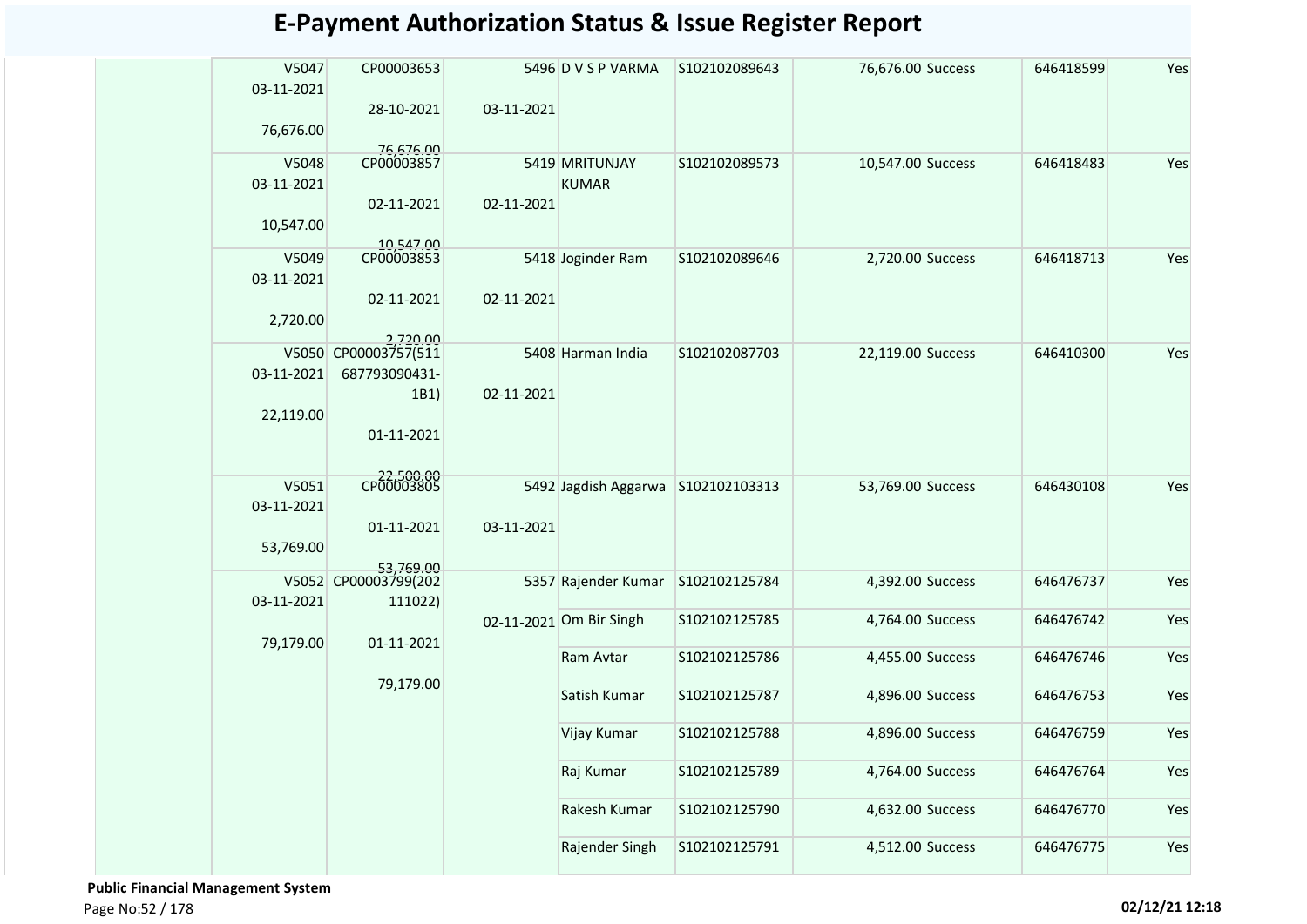|                     |            |                     | Rajender Kumar                     | S102102125792  | 4,512.00 Success  | 646476779 | Yes |
|---------------------|------------|---------------------|------------------------------------|----------------|-------------------|-----------|-----|
|                     |            |                     | Subhash                            | S102102125793  | 4,512.00 Success  | 646476784 | Yes |
|                     |            |                     | Bramjeet                           | S102102125794  | 4,512.00 Success  | 646476789 | Yes |
|                     |            |                     | Vinod                              | S102102125795  | 4,392.00 Success  | 646476795 | Yes |
|                     |            |                     | Sunil Kumar                        | S102102125796  | 4,512.00 Success  | 646476800 | Yes |
|                     |            |                     | Lokesh                             | S102102125797  | 4,392.00 Success  | 646476804 | Yes |
|                     |            |                     | Ajay Kumar                         | S102102125798  | 5,064.00 Success  | 646476811 | Yes |
|                     |            |                     | Shish Pal                          | S102102125799  | 5,208.00 Success  | 646476816 | Yes |
|                     |            |                     | <b>Ved Prakash</b>                 | \$102102125800 | 4,764.00 Success  | 646476821 | Yes |
| V5053<br>03-11-2021 | CP00003819 |                     | 5423 Mr. Krishan<br>Kumar          | S102102123064  | 59,400.00 Success | 646447662 | Yes |
|                     | 02-11-2021 | 02-11-2021 Ashutosh | shekhar                            | S102102123065  | 59,400.00 Success | 646447670 | Yes |
| 554,691.00          | 616,323.00 |                     | Saptrishi Das<br>Gupta             | S102102123066  | 59,400.00 Success | 646447678 | Yes |
|                     |            |                     | Shravan Kumar<br>Yammanur          | S102102123067  | 69,300.00 Success | 646447686 | Yes |
|                     |            |                     | Prateek Sharma                     | S102102123068  | 45,291.00 Success | 646447694 | Yes |
|                     |            |                     | Ms. Naha Jain                      | S102102123069  | 44,550.00 Success | 646447701 | Yes |
|                     |            |                     | Saumya Singh                       | S102102123070  | 54,000.00 Success | 646447711 | Yes |
|                     |            |                     | Ms. Nancy<br>Chopra                | S102102123071  | 44,550.00 Success | 646447718 | Yes |
|                     |            |                     | Mr. Subhendu<br><b>Kumar Singh</b> | S102102123072  | 59,400.00 Success | 646447726 | Yes |
|                     |            |                     | Varun Dhawan                       | S102102123073  | 59,400.00 Success | 646447736 | Yes |
| V5054<br>03-11-2021 | CP00003840 |                     | 5415 Pramod Kumar<br>Samal         | S102102089671  | 1,159.00 Success  | 646418820 | Yes |
| 1,159.00            | 02-11-2021 | 02-11-2021          |                                    |                |                   |           |     |
|                     | 1,159.00   |                     |                                    |                |                   |           |     |

 **Public Financial Management System**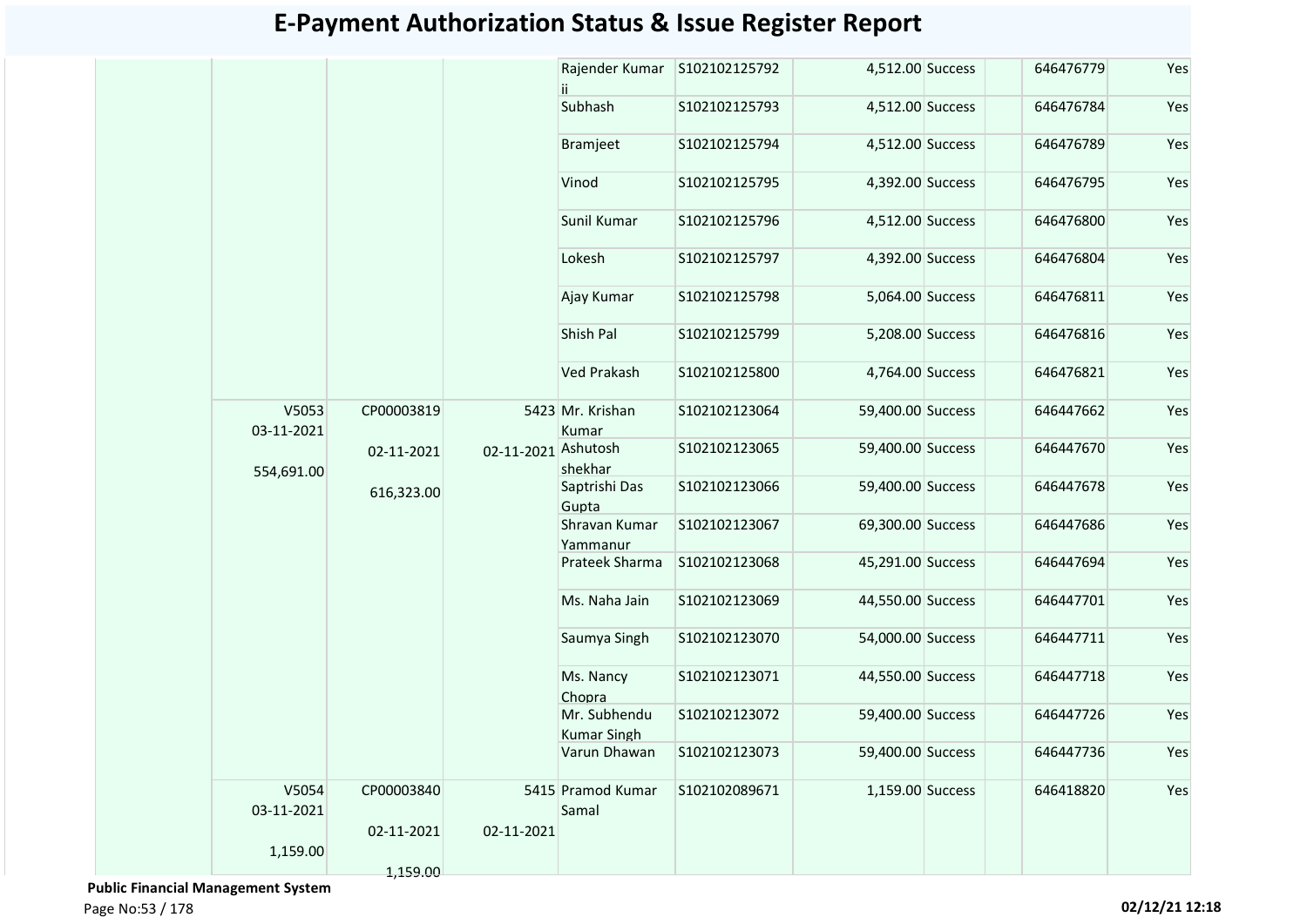|                 | V5055<br>03-11-2021 | CP00003852              |                  | 5417 Rajesh Ranjan        | S102102089691 | 2,000.00 Success  | 646418927 | Yes |
|-----------------|---------------------|-------------------------|------------------|---------------------------|---------------|-------------------|-----------|-----|
|                 |                     | 02-11-2021              | 02-11-2021       |                           |               |                   |           |     |
|                 | 2,000.00            |                         |                  |                           |               |                   |           |     |
|                 | V5057               | 2,000.00<br>CP00003880  |                  | 5523 Mr VED               | S102102126036 | 10,962.00 Success | 646479392 | Yes |
|                 | 03-11-2021          |                         |                  | <b>PRAKASH</b>            |               |                   |           |     |
|                 |                     | 02-11-2021              | 03-11-2021       |                           |               |                   |           |     |
|                 | 10,962.00           |                         |                  |                           |               |                   |           |     |
|                 |                     |                         |                  |                           |               |                   |           |     |
| 225429 [Section | V4864               | 10,962.00<br>CP00000362 |                  | 5371 The Pay &            | S102102912493 | 25,225.00 Success | 639839978 | Yes |
| Officer]        | 03-11-2021          |                         |                  | <b>Accounts Officer</b>   |               |                   |           |     |
|                 |                     | 20-10-2021              |                  | 02-11-2021 (Ptg.), M/o UD |               |                   |           |     |
|                 | 25,225.00           |                         |                  |                           |               |                   |           |     |
|                 |                     | 25,225.00<br>CP00000381 |                  |                           |               |                   |           |     |
|                 | V4868               |                         | 5347 Shri        |                           | S102102912362 | 1,725.00 Success  | 639769731 | Yes |
|                 | 03-11-2021          |                         |                  | <b>MOHAMMED</b>           |               |                   |           |     |
|                 |                     | 01-11-2021              | 02-11-2021 SAVED |                           |               |                   |           |     |
|                 | 1,725.00            |                         |                  |                           |               |                   |           |     |
|                 | V4869               | 1,725.00<br>CP00000380  |                  | 5346 Shri KAMAL JIT       | S102102912344 | 1,440.00 Success  | 639839820 | Yes |
|                 | 03-11-2021          |                         |                  | <b>SINGH</b>              |               |                   |           |     |
|                 |                     | 01-11-2021              | 02-11-2021       |                           |               |                   |           |     |
|                 | 1,440.00            |                         |                  |                           |               |                   |           |     |
|                 |                     | 1,440.00                |                  |                           |               |                   |           |     |
|                 | V4870               |                         |                  | 5390 Divya                | S102102896713 | 72,000.00 Success | 639839138 | Yes |
|                 | 03-11-2021          |                         |                  |                           |               |                   |           |     |
|                 |                     | 02-11-2021              | 02-11-2021       |                           |               |                   |           |     |
|                 | 72,000.00           |                         |                  |                           |               |                   |           |     |
|                 | V4871               | 80,000.00<br>CP00000383 |                  | 5391 KAVITA               | S102102908635 | 72,000.00 Success | 639839602 | Yes |
|                 | 03-11-2021          |                         |                  | <b>SACHDEVA</b>           |               |                   |           |     |
|                 |                     | 02-11-2021              | 02-11-2021       |                           |               |                   |           |     |
|                 | 72,000.00           |                         |                  |                           |               |                   |           |     |
|                 |                     | 80,000,00               |                  |                           |               |                   |           |     |
|                 | V4872               | CP00000384              |                  | 5392 Ajay Jain            | S102102896649 | 38,925.00 Success | 639828804 | Yes |
|                 | 03-11-2021          |                         |                  |                           |               |                   |           |     |
|                 |                     | 02-11-2021              | 02-11-2021       |                           |               |                   |           |     |
|                 | 38,925.00           |                         |                  |                           |               |                   |           |     |
|                 |                     | 43,250.00               |                  |                           |               |                   |           |     |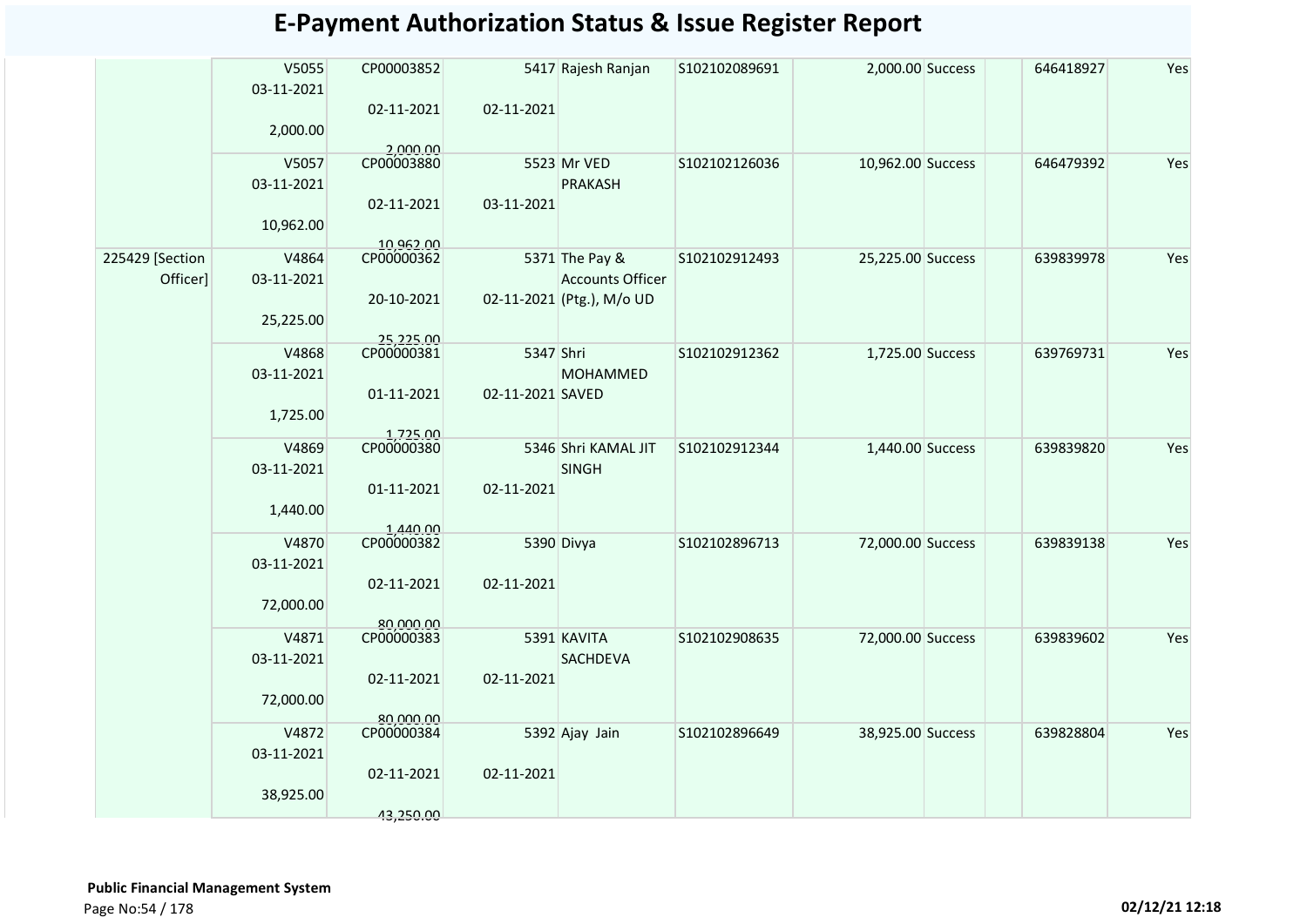| V4937<br>03-11-2021 | CP00000385              |            | 5429 K.R.SINHA      | S102102067259 | 42,028.00 Success   | 643929525 | Yes |
|---------------------|-------------------------|------------|---------------------|---------------|---------------------|-----------|-----|
| 42,028.00           | 02-11-2021              | 03-11-2021 |                     |               |                     |           |     |
| V4950               | 46,698.00<br>CP00000392 | 5440 GST   |                     | S102102066832 | 9,924.00 Success    | 643913119 | Yes |
| 03-11-2021          |                         |            |                     |               |                     |           |     |
|                     | 02-11-2021              | 03-11-2021 |                     |               |                     |           |     |
| 9,924.00            |                         |            |                     |               |                     |           |     |
| V4951               | 9,924.00<br>CP00000389  |            | 5434 Saurabh Rajput | S102102067267 | 72,000.00 Success   | 643929268 | Yes |
| 03-11-2021          |                         |            |                     |               |                     |           |     |
|                     | 02-11-2021              | 03-11-2021 |                     |               |                     |           |     |
| 72,000.00           |                         |            |                     |               |                     |           |     |
| V4952               | 80,000,00<br>CP00000390 |            | 5436 Imran Ahmad    | S102102067268 | 72,000.00 Success   | 643904835 | Yes |
| 03-11-2021          |                         |            |                     |               |                     |           |     |
|                     | 02-11-2021              | 03-11-2021 |                     |               |                     |           |     |
| 72,000.00           |                         |            |                     |               |                     |           |     |
|                     | 80,000.00               |            |                     |               |                     |           |     |
| V4953               | CP00000387              |            | 5431 RAHUL RANJAN   | S102102067269 | 72,000.00 Success   | 643909113 | Yes |
| 03-11-2021          |                         |            |                     |               |                     |           |     |
|                     | 02-11-2021              | 03-11-2021 |                     |               |                     |           |     |
| 72,000.00           |                         |            |                     |               |                     |           |     |
|                     | 80,000,00               |            |                     |               |                     |           |     |
| V4954               | CP00000388              |            | 5432 Hana Sayyed    | S102102067270 | 72,000.00 Success   | 643909247 | Yes |
| 03-11-2021          |                         |            |                     |               |                     |           |     |
|                     | 02-11-2021              | 03-11-2021 |                     |               |                     |           |     |
| 72,000.00           |                         |            |                     |               |                     |           |     |
| V4955               | 80.000.00<br>CP00000391 |            | 5439 Abbas Raza Beg | S102102067271 | 59,400.00 Success   | 643913242 | Yes |
| 03-11-2021          |                         |            |                     |               |                     |           |     |
|                     | 02-11-2021              | 03-11-2021 |                     |               |                     |           |     |
| 59,400.00           |                         |            |                     |               |                     |           |     |
|                     | 66,000.00               |            |                     |               |                     |           |     |
| V4957               | CP00000386              |            | 5426 DEEPAK         | S102102067281 | 4,26,487.00 Success | 643904683 | Yes |
| 03-11-2021          |                         |            | <b>ENTERPRISES</b>  |               |                     |           |     |
|                     | 02-11-2021              | 03-11-2021 |                     |               |                     |           |     |
| 426,487.00          |                         |            |                     |               |                     |           |     |
|                     | 433.839.00              |            |                     |               |                     |           |     |
|                     | V4958 CP00000393(202    |            | 5443 Brijesh Kumar  | S102102067078 | 5,757.00 Success    | 643909383 | Yes |
| 03-11-2021          | 111006)                 |            | Patel               |               |                     |           |     |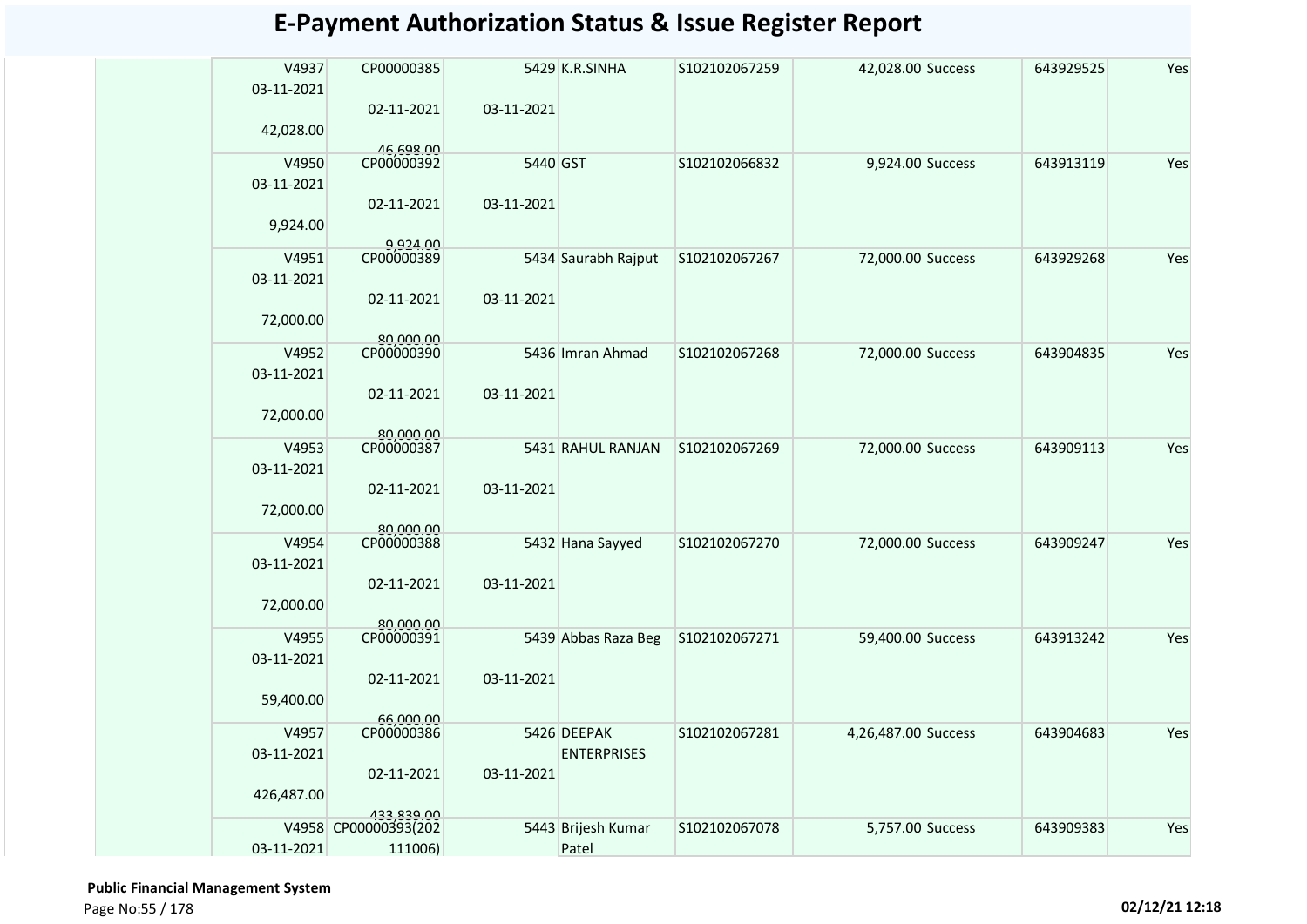| 03-11-2021 | 111006)                         |            |                                   |               |                  |           |     |
|------------|---------------------------------|------------|-----------------------------------|---------------|------------------|-----------|-----|
| 92,163.00  | 03-11-2021                      |            | 03-11-2021 Aarti Mahawar          | S102102067079 | 5,757.00 Success | 643909411 | Yes |
|            |                                 |            | Krishna Kumar<br>Patel            | S102102067080 | 4,065.00 Success | 643909413 | Yes |
|            | 101,457.00                      |            | Grishma Goyal                     | S102102067081 | 5,190.00 Success | 643909421 | Yes |
|            |                                 |            | Karamjeet Kaur                    | S102102067082 | 4,794.00 Success | 643909427 | Yes |
|            |                                 |            | Abu Huzaifa                       | S102102067083 | 7,110.00 Success | 643909455 | Yes |
|            |                                 |            | Jagdish Kumar                     | S102102067084 | 6,642.00 Success | 643909466 | Yes |
|            |                                 |            | Safeer Ahmed<br>Usmani            | S102102067085 | 4,932.00 Success | 643909473 | Yes |
|            |                                 |            | Mira Sethi                        | S102102067086 | 6,291.00 Success | 643909489 | Yes |
|            |                                 |            | Apeksha<br>Agrawal Jain           | S102102067087 | 6,291.00 Success | 643909497 | Yes |
|            |                                 |            | Aditya Singh<br>Kushwaha          | S102102067088 | 4,179.00 Success | 643909507 | Yes |
|            |                                 |            | Md Abdul Aleem                    | S102102067089 | 4,293.00 Success | 643909541 | Yes |
|            |                                 |            | Ram Singh                         | S102102067090 | 6,291.00 Success | 643909551 | Yes |
|            |                                 |            | Usha                              | S102102067091 | 4,794.00 Success | 643909595 | Yes |
|            |                                 |            | Puja Rustagi                      | S102102067092 | 7,419.00 Success | 643909606 | Yes |
|            |                                 |            | <b>Sushant Kumar</b><br>Bajaj     | S102102067093 | 4,065.00 Success | 643909630 | Yes |
|            |                                 |            | Ankush Chugh                      | S102102067094 | 4,293.00 Success | 643909634 | Yes |
| 03-11-2021 | V4974 CP00000394(202<br>111003) |            | 5549 Banwari Lal<br>Meena         | S102102121047 | 5,922.00 Success | 646437963 | Yes |
| 30,600.00  | 03-11-2021                      | 03-11-2021 | <b>Bhagwat Shiv</b><br>Hari Ranga | S102102121048 | 6,093.00 Success | 646437971 | Yes |
|            |                                 |            | Dinesh Mehto                      | S102102121049 | 6,813.00 Success | 646437980 | Yes |
|            | 30,600.00                       |            | Vinod Kumar                       | S102102121050 | 5,148.00 Success | 646437988 | Yes |
|            |                                 |            | Amarjeet Singh                    | S102102121051 | 6,624.00 Success | 646437995 | Yes |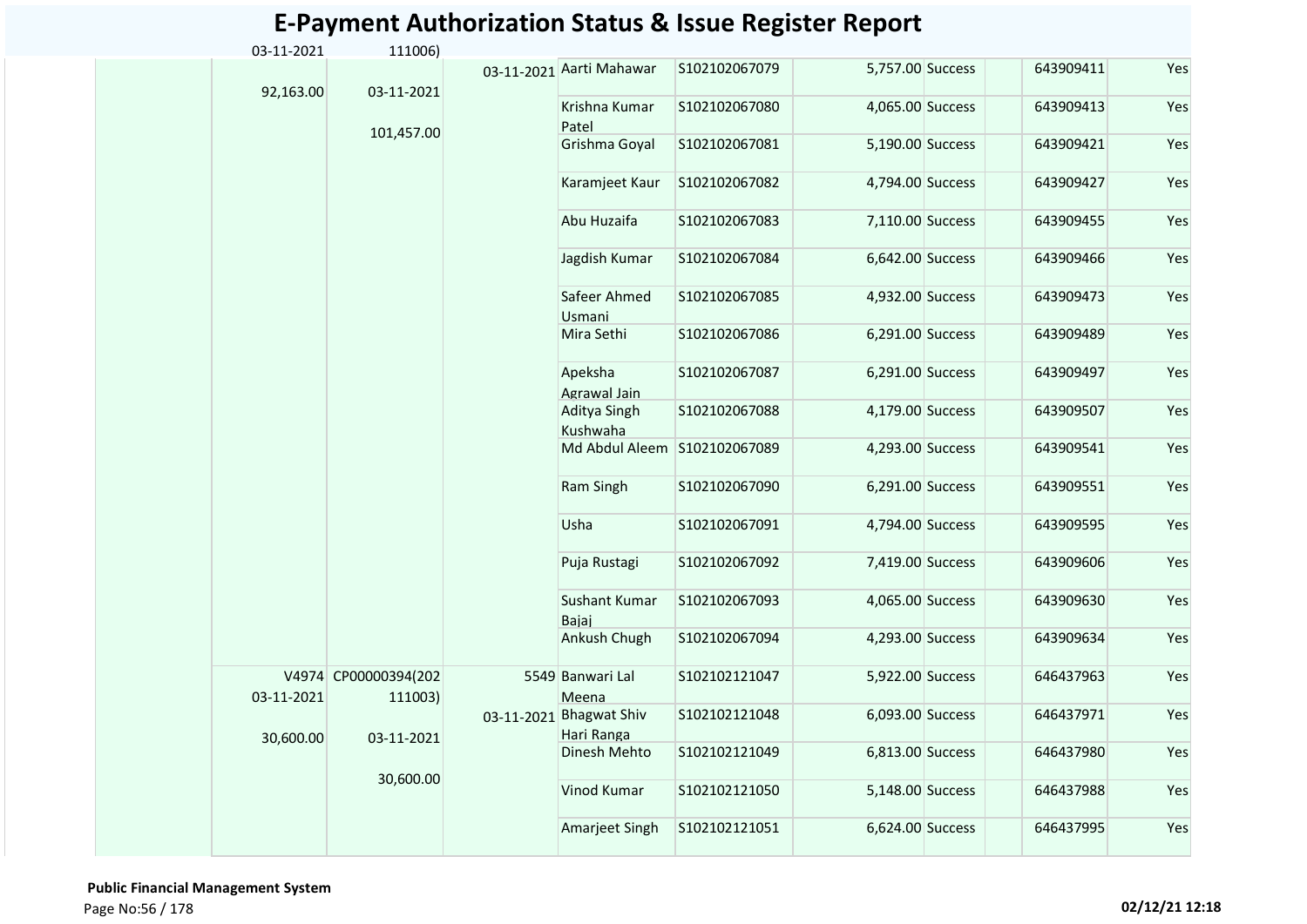|            | V4975 CP00000395(202            |                   | 5550 Jagdish Chand            | S102102120889 | 3,798.00 Success | 646437814 | Yes |
|------------|---------------------------------|-------------------|-------------------------------|---------------|------------------|-----------|-----|
| 03-11-2021 | 111004)                         |                   | 03-11-2021 Brahm Singh        | S102102120890 | 3,798.00 Success | 646437829 | Yes |
| 18,864.00  | 03-11-2021                      |                   | Mohammad<br>Ahmed             | S102102120891 | 3,798.00 Success | 646437836 | Yes |
|            | 18,864.00                       |                   | Meena Massey                  | S102102120892 | 3,798.00 Success | 646437843 | Yes |
|            |                                 |                   | <b>Birender Singh</b>         | S102102120893 | 3,672.00 Success | 646437849 | Yes |
| 03-11-2021 | V4976 CP00000396(202<br>111005) |                   | 5551 Piyush Mishra            | S102102121084 | 3,651.00 Success | 646439109 | Yes |
|            |                                 | 03-11-2021 Monika |                               | S102102121085 | 1,716.00 Success | 646439116 | Yes |
| 47,335.00  | 03-11-2021                      |                   | Manjeet                       | S102102121086 | 1,716.00 Success | 646439123 | Yes |
|            | 52,231.00                       |                   | Monika                        | S102102121087 | 1,716.00 Success | 646439138 | Yes |
|            |                                 |                   | Neeraj                        | S102102121088 | 1,668.00 Success | 646439147 | Yes |
|            |                                 |                   | Hemaraj Meena                 | S102102121089 | 2,388.00 Success | 646439152 | Yes |
|            |                                 |                   | Chandan Kumar                 | S102102121090 | 1,716.00 Success | 646439159 | Yes |
|            |                                 |                   | Ekta Rauthan                  | S102102121091 | 1,620.00 Success | 646439164 | Yes |
|            |                                 |                   | Jal Singh Meena               | S102102121092 | 4,293.00 Success | 646439170 | Yes |
|            |                                 |                   | Priyank Agrawal               | S102102121093 | 3,651.00 Success | 646439177 | Yes |
|            |                                 |                   | Greeshma TP                   | S102102121094 | 3,231.00 Success | 646439182 | Yes |
|            |                                 |                   | Heena Gulati                  | S102102121095 | 3,651.00 Success | 646439188 | Yes |
|            |                                 |                   | Mohammad<br>Saved             | S102102121096 | 2,646.00 Success | 646439195 | Yes |
|            |                                 |                   | <b>Basant Sharma</b>          | S102102121097 | 1,767.00 Success | 646439201 | Yes |
|            |                                 |                   | Vipin Kumar                   | S102102121098 | 2,559.00 Success | 646439207 | Yes |
|            |                                 |                   | Greeshma S Nair S102102121099 |               | 3,327.00 Success | 646439223 | Yes |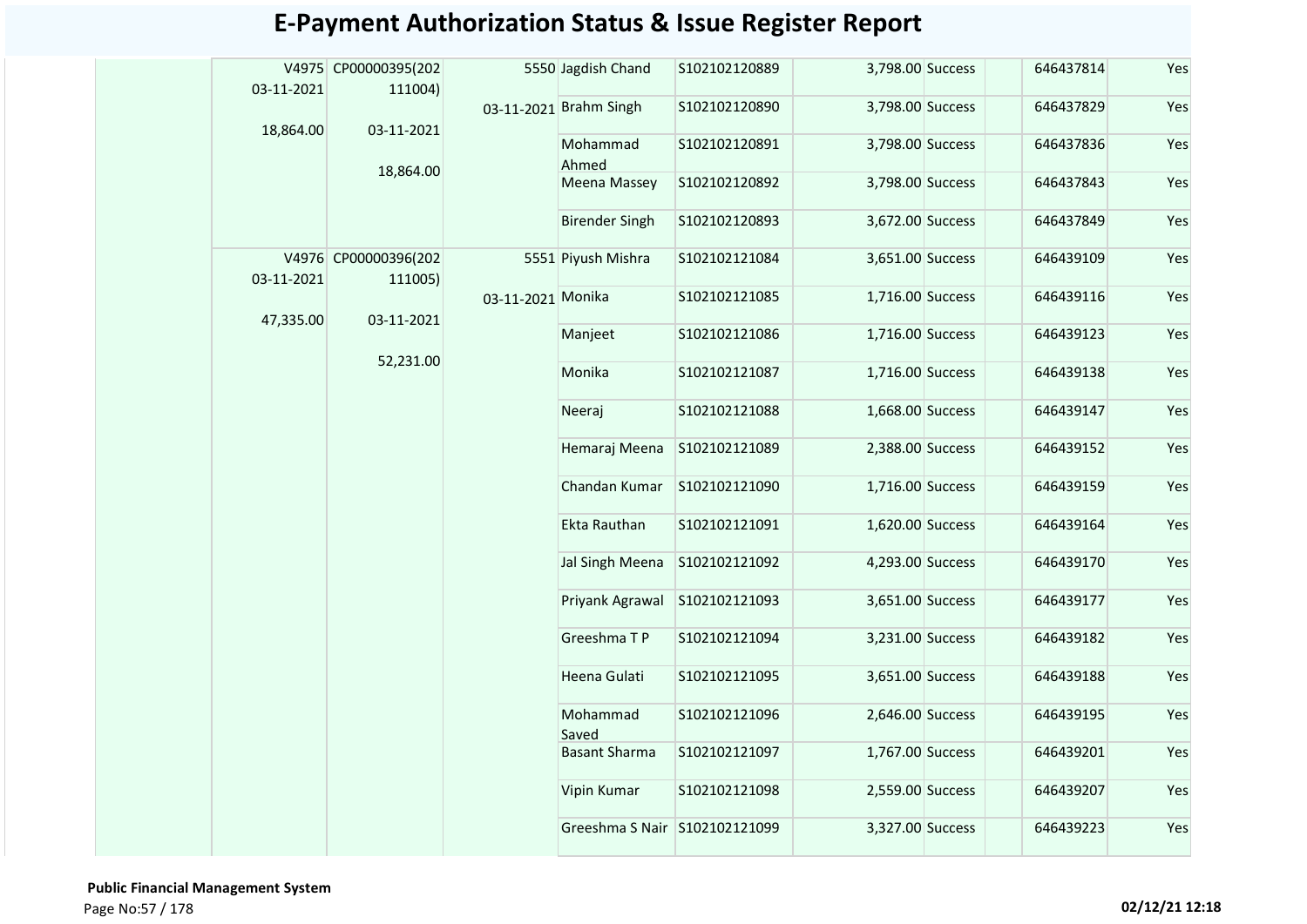|                                           |                     |                                   |                       | Rattan Kaur            | S102102121100 | 1,968.00 Success  | 646439231 | Yes |
|-------------------------------------------|---------------------|-----------------------------------|-----------------------|------------------------|---------------|-------------------|-----------|-----|
|                                           |                     |                                   |                       | Akshita Bhatia         | S102102121101 | 2,434.00 Success  | 646439236 | Yes |
|                                           |                     |                                   |                       | Om Prakash<br>Kumar    | S102102121102 | 1,617.00 Success  | 646439242 | Yes |
|                                           | 03-11-2021          | V4977 CP00000397(202<br>111001)   |                       | 5552 Jitender Kumar    | S102102121136 | 4,846.00 Success  | 646439346 | Yes |
|                                           |                     |                                   | 03-11-2021 Rupa Dutta |                        | S102102121137 | 20,183.00 Success | 646439352 | Yes |
|                                           | 88,632.00           | 03-11-2021                        |                       | Pooja Duggal           | S102102121138 | 8,847.00 Success  | 646439358 | Yes |
|                                           |                     | 88,632.00                         |                       | Kitty                  | S102102121139 | 8,847.00 Success  | 646439366 | Yes |
|                                           |                     |                                   |                       | Shilpa Taneja          | S102102121140 | 7,047.00 Success  | 646439373 | Yes |
|                                           |                     |                                   |                       | Sunita Yadav           | S102102121141 | 15,255.00 Success | 646439380 | Yes |
|                                           |                     |                                   |                       | Sudhansu<br>Sekhar Das | S102102121142 | 15,966.00 Success | 646439385 | Yes |
|                                           |                     |                                   |                       | Kamal Jit Singh        | S102102121143 | 7,641.00 Success  | 646439391 | Yes |
| 225438 [Asstt<br><b>Accounts Officer]</b> | V4956<br>03-11-2021 | CP00000369                        |                       | 5421 NILAM KUMARI      | S102102067273 | 2,680.00 Success  | 643904982 | Yes |
|                                           |                     | 02-11-2021                        | 02-11-2021            |                        |               |                   |           |     |
|                                           | 2,680.00            | 2,680.00                          |                       |                        |               |                   |           |     |
|                                           |                     | V4983 CP00000362(EBO              |                       | 5389 Jaipal Singh      | S102102087778 | 6,908.00 Success  | 646410638 | Yes |
|                                           | 03-11-2021          | 2021110001)                       |                       |                        |               |                   |           |     |
|                                           | 6,908.00            | 02-11-2021                        | 02-11-2021            |                        |               |                   |           |     |
|                                           |                     | 6,908.00<br>V4984 CP00000363(202  |                       | 5383 Rajesh Kumar      | S102102087817 | 23,952.00 Success | 646410751 | Yes |
|                                           | 03-11-2021          | 111003)                           |                       |                        |               |                   |           |     |
|                                           |                     |                                   | 02-11-2021            |                        |               |                   |           |     |
|                                           | 23,952.00           | 02-11-2021                        |                       |                        |               |                   |           |     |
|                                           |                     | 23,952.00<br>V4985 CP00000364(202 |                       | 5384 Anil Kumar        | S102102088116 | 11,988.00 Success | 646412224 | Yes |
|                                           | 03-11-2021          | 111005)                           |                       |                        |               |                   |           |     |
|                                           |                     |                                   |                       | 02-11-2021 Jyoti Mehta | S102102088117 | 12,324.00 Success | 646412232 | Yes |
|                                           | 37,344.00           | 02-11-2021                        |                       |                        |               |                   |           |     |

 **Public Financial Management System**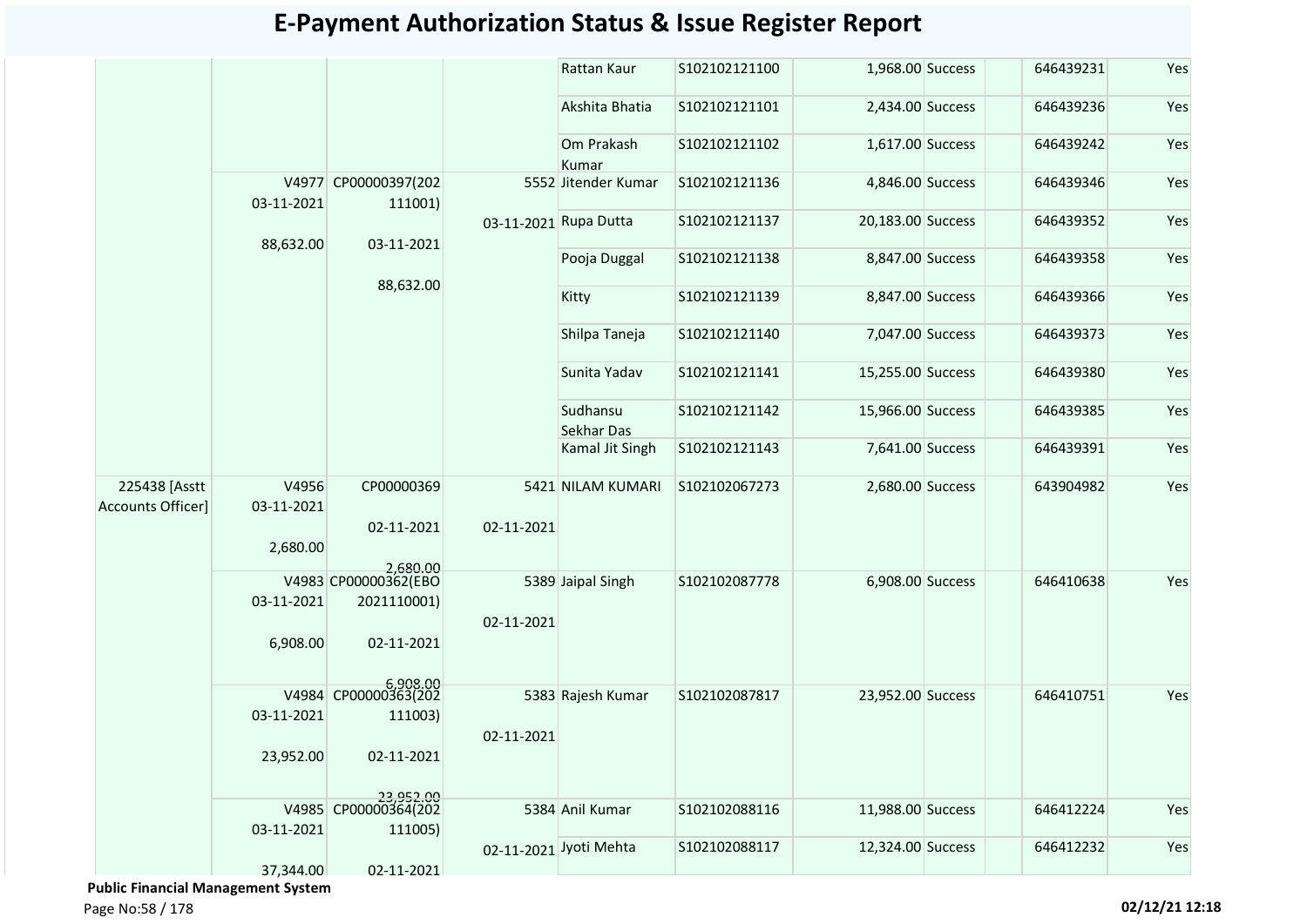| 02-11-2021                        | Jai Krishan Uniyal S102102088118                                                                             |                                                                                                                                                                                                                | 13,032.00 Success                  | 646412239                                                                                                                                                                                                                                                                                                                                                                                                      | Yes |
|-----------------------------------|--------------------------------------------------------------------------------------------------------------|----------------------------------------------------------------------------------------------------------------------------------------------------------------------------------------------------------------|------------------------------------|----------------------------------------------------------------------------------------------------------------------------------------------------------------------------------------------------------------------------------------------------------------------------------------------------------------------------------------------------------------------------------------------------------------|-----|
|                                   |                                                                                                              |                                                                                                                                                                                                                |                                    |                                                                                                                                                                                                                                                                                                                                                                                                                |     |
| 37,344.00<br>V4986 CP00000365(202 |                                                                                                              | S102102088023                                                                                                                                                                                                  |                                    | 646412104                                                                                                                                                                                                                                                                                                                                                                                                      | Yes |
|                                   |                                                                                                              | S102102088024                                                                                                                                                                                                  |                                    | 646412111                                                                                                                                                                                                                                                                                                                                                                                                      | Yes |
|                                   | Sudhir Kumar                                                                                                 | S102102088025                                                                                                                                                                                                  |                                    | 646412117                                                                                                                                                                                                                                                                                                                                                                                                      | Yes |
| V4987 CP00000366(202              |                                                                                                              | S102102088218                                                                                                                                                                                                  |                                    | 646412682                                                                                                                                                                                                                                                                                                                                                                                                      | Yes |
|                                   |                                                                                                              | S102102088219                                                                                                                                                                                                  |                                    | 646412688                                                                                                                                                                                                                                                                                                                                                                                                      | Yes |
|                                   | Ashwani Kumar                                                                                                | S102102088220                                                                                                                                                                                                  |                                    | 646412694                                                                                                                                                                                                                                                                                                                                                                                                      | Yes |
|                                   | David<br>Rambiellien                                                                                         | S102102088221                                                                                                                                                                                                  |                                    | 646412700                                                                                                                                                                                                                                                                                                                                                                                                      | Yes |
|                                   | Neelam Kumari                                                                                                | S102102088222                                                                                                                                                                                                  |                                    | 646412708                                                                                                                                                                                                                                                                                                                                                                                                      | Yes |
|                                   | Mange Ram                                                                                                    | S102102088223                                                                                                                                                                                                  |                                    | 646412715                                                                                                                                                                                                                                                                                                                                                                                                      | Yes |
|                                   | Vijay Chander                                                                                                | S102102088224                                                                                                                                                                                                  |                                    | 646412721                                                                                                                                                                                                                                                                                                                                                                                                      | Yes |
|                                   | Jaipal Singh                                                                                                 | S102102088225                                                                                                                                                                                                  |                                    | 646412727                                                                                                                                                                                                                                                                                                                                                                                                      | Yes |
|                                   | Man Singh                                                                                                    | S102102088226                                                                                                                                                                                                  |                                    | 646412733                                                                                                                                                                                                                                                                                                                                                                                                      | Yes |
|                                   | Pradeep Singh<br>Negi                                                                                        | S102102088227                                                                                                                                                                                                  |                                    | 646412743                                                                                                                                                                                                                                                                                                                                                                                                      | Yes |
|                                   | Ramanand<br>Paswan                                                                                           | S102102088228                                                                                                                                                                                                  |                                    | 646412751                                                                                                                                                                                                                                                                                                                                                                                                      | Yes |
| V4988 CP00000367(202              |                                                                                                              |                                                                                                                                                                                                                |                                    | 646410858                                                                                                                                                                                                                                                                                                                                                                                                      | Yes |
|                                   |                                                                                                              | S102102087870                                                                                                                                                                                                  |                                    | 646410865                                                                                                                                                                                                                                                                                                                                                                                                      | Yes |
| V4989 CP00000368(202              |                                                                                                              | S102102088168                                                                                                                                                                                                  |                                    | 646412463                                                                                                                                                                                                                                                                                                                                                                                                      | Yes |
|                                   |                                                                                                              | S102102088169                                                                                                                                                                                                  |                                    | 646412472                                                                                                                                                                                                                                                                                                                                                                                                      | Yes |
| 02-11-2021                        | Abhishek Rana                                                                                                | S102102088170                                                                                                                                                                                                  |                                    | 646412480                                                                                                                                                                                                                                                                                                                                                                                                      | Yes |
| 65,480.00                         | Nekhita Talwar                                                                                               | S102102088171                                                                                                                                                                                                  |                                    | 646412488                                                                                                                                                                                                                                                                                                                                                                                                      | Yes |
|                                   | 111004)<br>02-11-2021<br>28,908,00<br>111001)<br>02-11-2021<br>66,276.00<br>111006)<br>02-11-2021<br>111002) | 5385 Sundeep Hira<br>02-11-2021 Archna Atwal<br>5386 Suman Bala<br>02-11-2021 Manoj Kumar<br>Mishra<br>Sharma<br>02-11-2021 Ismeet Kaur<br><b>Bhasin</b><br>5388 Dharmendra<br>Kumar<br>02-11-2021 Puja Kumari | 5387 Subhash Chandra S102102087869 | 9,612.00 Success<br>9,084.00 Success<br>10,212.00 Success<br>6,312.00 Success<br>6,312.00 Success<br>5,976.00 Success<br>8,832.00 Success<br>9,612.00 Success<br>5,364.00 Success<br>5,364.00 Success<br>4,572.00 Success<br>4,164.00 Success<br>4,272.00 Success<br>5,496.00 Success<br>16,272.00 Success<br>6,048.00 Success<br>5,280.00 Success<br>3,876.00 Success<br>3,876.00 Success<br>2,504.00 Success |     |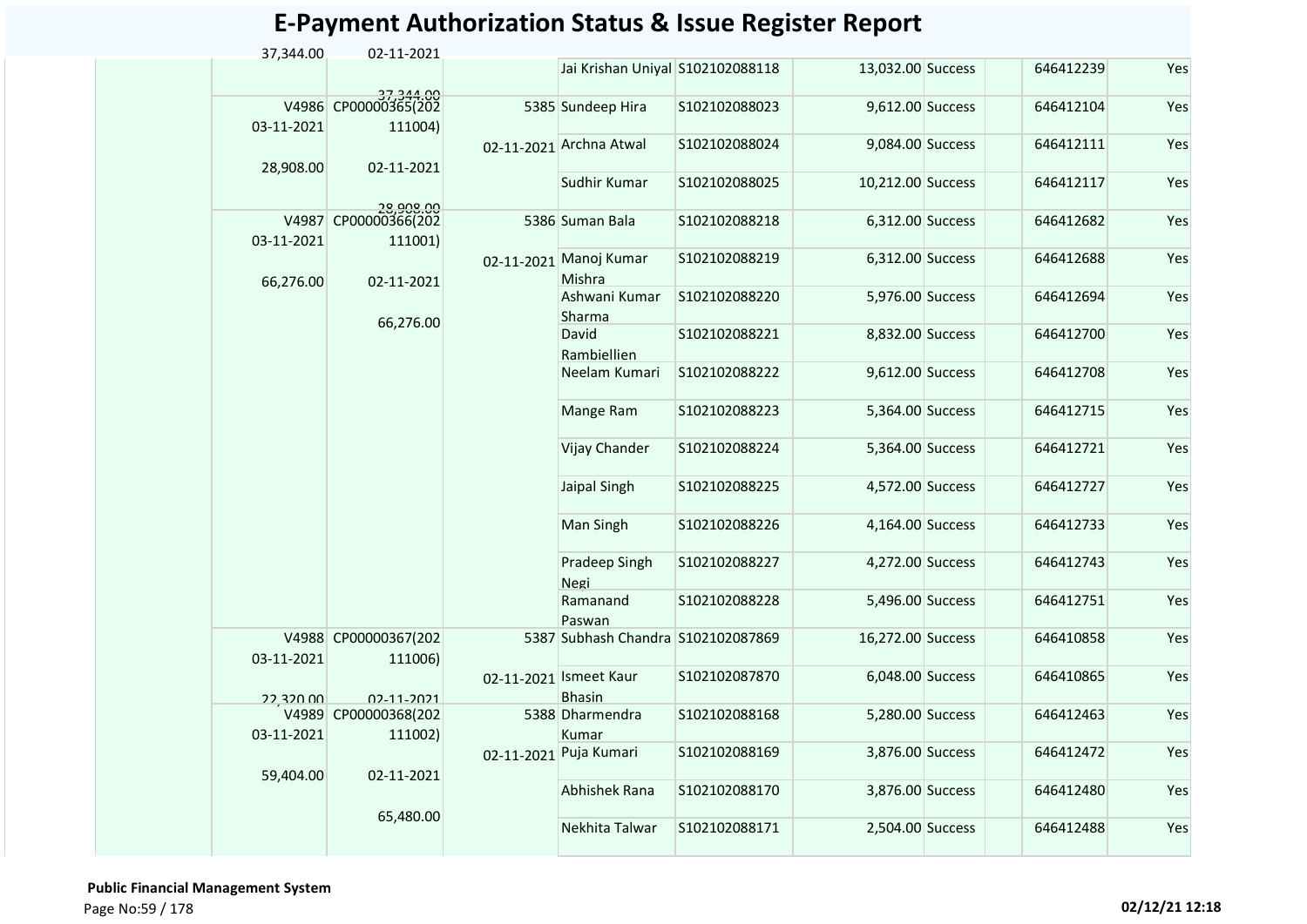|              |                               |                     |                            |            | Pradeep Chandra S102102088172      |               | 2,504.00 Success     | 646412495 | Yes |
|--------------|-------------------------------|---------------------|----------------------------|------------|------------------------------------|---------------|----------------------|-----------|-----|
|              |                               |                     |                            |            | Gaurav Solanki                     | S102102088173 | 2,288.00 Success     | 646412502 | Yes |
|              |                               |                     |                            |            | Ayu Raj                            | S102102088174 | 2,288.00 Success     | 646412510 | Yes |
|              |                               |                     |                            |            | Sachin Kumar                       | S102102088175 | 2,504.00 Success     | 646412515 | Yes |
|              |                               |                     |                            |            | Tanuj Kumar                        | S102102088176 | 2,376.00 Success     | 646412521 | Yes |
|              |                               |                     |                            |            | Vinit Kumar                        | S102102088177 | 2,376.00 Success     | 646412530 | Yes |
|              |                               |                     |                            |            | Prashant<br>Srivastava             | S102102088178 | 5,280.00 Success     | 646412540 | Yes |
|              |                               |                     |                            |            | Auchitya Kumar<br>Singh            | S102102088179 | 4,492.00 Success     | 646412550 | Yes |
|              |                               |                     |                            |            | Ajit Kumar Singh                   | S102102088180 | 5,420.00 Success     | 646412557 | Yes |
|              |                               |                     |                            |            | Pravin Kumar                       | S102102088181 | 5,280.00 Success     | 646412565 | Yes |
|              |                               |                     |                            |            | Sanjay Shokeen                     | S102102088182 | 3,780.00 Success     | 646412572 | Yes |
|              |                               |                     |                            |            | Pawan Kumar                        | S102102088183 | 5,280.00 Success     | 646412580 | Yes |
|              |                               | V5056<br>03-11-2021 | CP00000361                 |            | 5393 RESERVE BANK<br>OF INDIA (Y)  | S102102121596 | 14,139.00 Success    | 646439804 | Yes |
|              |                               | 14,139.00           | 02-11-2021                 | 02-11-2021 |                                    |               |                      |           |     |
|              |                               |                     | 14,139.00                  |            |                                    |               |                      |           |     |
| $\mathbf{3}$ | <b>Issue Date: 08-11-2021</b> |                     |                            |            |                                    |               | 75,50,491.00         |           |     |
|              | 200880 [Asstt                 | V5080               | CP00000154                 |            | 5608 NPS TRUSTEE                   | S102102303189 | 28,92,755.00 Success | 697271008 | Yes |
|              | <b>Accounts Officer]</b>      | 08-11-2021          |                            |            | <b>BANK</b>                        |               |                      |           |     |
|              |                               | 2,892,755.00        | 08-11-2021                 | 08-11-2021 |                                    |               |                      |           |     |
|              | 225427 [Under                 | V5062               | 2,892,755.00<br>CP00003917 |            |                                    |               |                      |           |     |
|              | Secretary]                    | 08-11-2021          |                            |            | 5537 J S ENTERPRISES S102102304539 |               | 91,899.00 Success    | 697052642 | Yes |
|              |                               |                     | 03-11-2021                 | 03-11-2021 |                                    |               |                      |           |     |
|              |                               | 91,899.00           |                            |            |                                    |               |                      |           |     |
|              |                               |                     | 95,123.00                  |            |                                    |               |                      |           |     |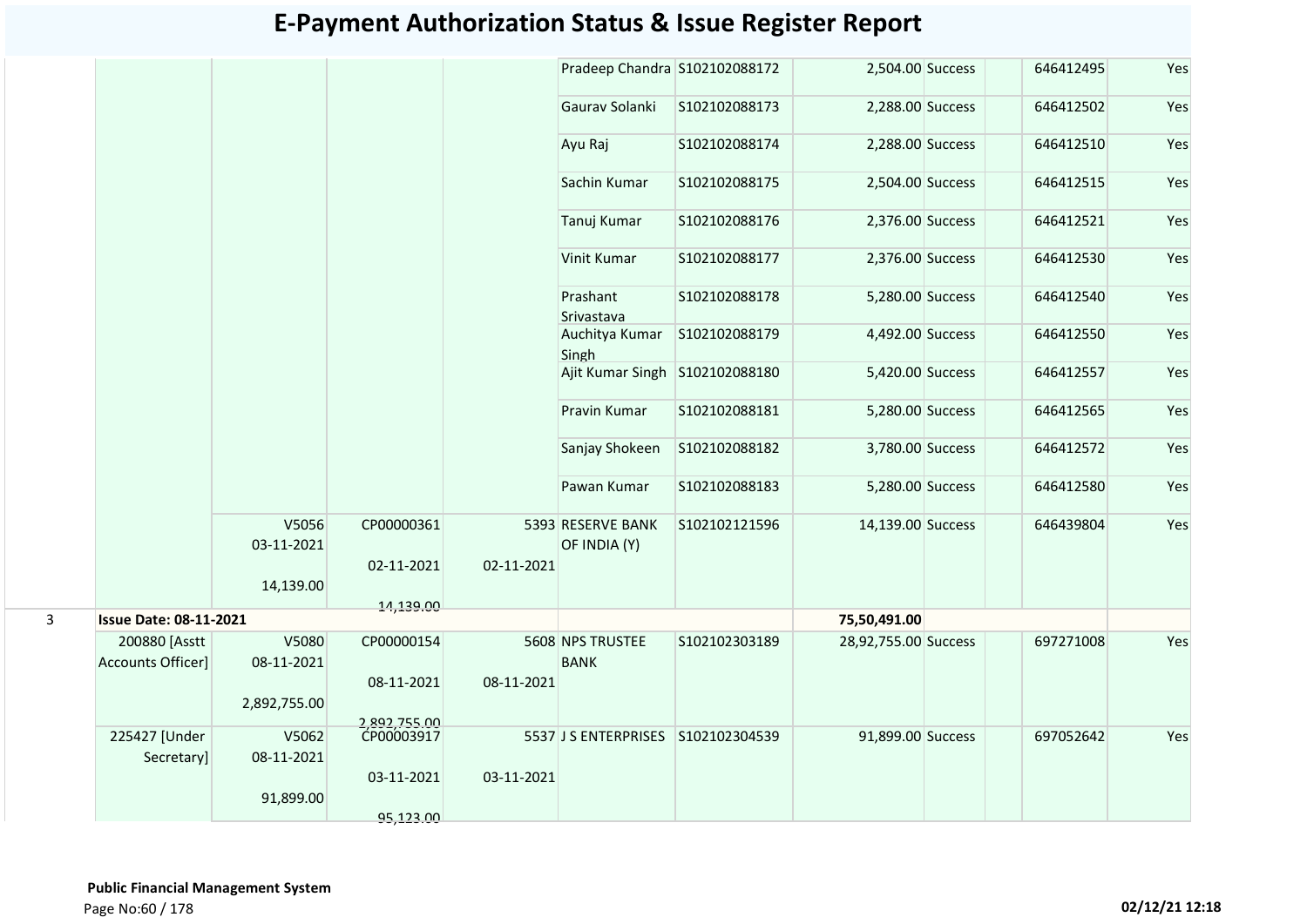|            | V5063 CP00003878(511     |            | 5539 Harman India                 | S102102298458 | 7,668.00 Success  | 697076430 | Yes |
|------------|--------------------------|------------|-----------------------------------|---------------|-------------------|-----------|-----|
| 08-11-2021 | 687795138632-            |            |                                   |               |                   |           |     |
|            | 1B1)                     | 03-11-2021 |                                   |               |                   |           |     |
| 7,668.00   |                          |            |                                   |               |                   |           |     |
|            | 02-11-2021               |            |                                   |               |                   |           |     |
|            |                          |            |                                   |               |                   |           |     |
|            | V5064 CP00003895(511     |            | 5540 KHUSHI                       | S102102298462 | 17,656.00 Success | 697049983 | Yes |
|            | 08-11-2021 687718615209- |            | <b>ENTERPRISES</b>                |               |                   |           |     |
| 17,656.00  | 1B1)                     | 03-11-2021 |                                   |               |                   |           |     |
|            | 03-11-2021               |            |                                   |               |                   |           |     |
|            |                          |            |                                   |               |                   |           |     |
|            | V5065 CP00003896(511     |            |                                   |               |                   |           |     |
| 08-11-2021 | 687783605849-            |            | 5541 KHUSHI<br><b>ENTERPRISES</b> | S102102303062 | 24,537.00 Success | 697082243 | Yes |
|            | 1B1)                     | 03-11-2021 |                                   |               |                   |           |     |
| 24,537.00  |                          |            |                                   |               |                   |           |     |
|            | 03-11-2021               |            |                                   |               |                   |           |     |
|            |                          |            |                                   |               |                   |           |     |
|            | V5066 CP00003897(511     |            | 5538 KHUSHI                       | S102102298499 | 4,031.00 Success  | 697076606 | Yes |
| 08-11-2021 | 687721436584-            |            | <b>ENTERPRISES</b>                |               |                   |           |     |
|            | 1B1)                     | 03-11-2021 |                                   |               |                   |           |     |
| 4,031.00   |                          |            |                                   |               |                   |           |     |
|            | 03-11-2021               |            |                                   |               |                   |           |     |
|            |                          |            |                                   |               |                   |           |     |
|            | V5067 CP00003898(511     |            | 5569 Vashist Electric             | S102102303034 | 11,740.00 Success | 697082013 | Yes |
| 08-11-2021 | 687727715395-            |            | Works                             |               |                   |           |     |
| 11,740.00  | 1B1)                     | 08-11-2021 |                                   |               |                   |           |     |
|            | 03-11-2021               |            |                                   |               |                   |           |     |
|            |                          |            |                                   |               |                   |           |     |
|            | V5068 CP00003899(511     |            | 5570 KAMAL NAYAN                  | S102102302979 | 1,967.00 Success  | 697052192 | Yes |
| 08-11-2021 | 687785916722-            |            | <b>MARKETING</b>                  |               |                   |           |     |
|            | 1B1)                     |            | 08-11-2021 ASSOCIATES PVT         |               |                   |           |     |
| 1,967.00   |                          |            | <b>LTD</b>                        |               |                   |           |     |
|            | 03-11-2021               |            |                                   |               |                   |           |     |
|            |                          |            |                                   |               |                   |           |     |
|            | 2,000.00                 |            |                                   |               |                   |           |     |

 **Public Financial Management System**  Page No:61 / 178 **02/12/21 12:18**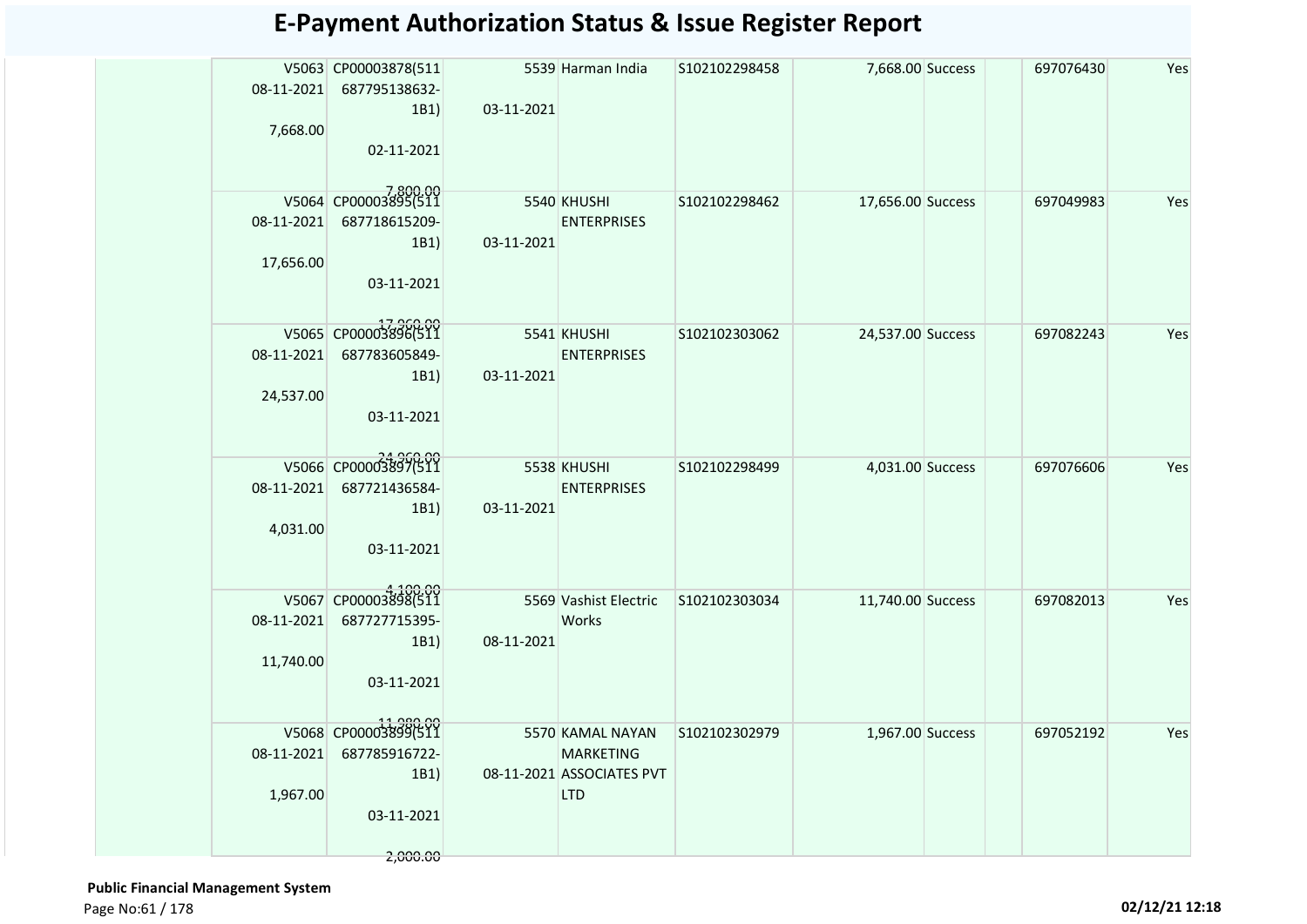| 983.00                  | V5069 CP00003900(511<br>08-11-2021 687756717936-<br>1B1)<br>03-11-2021             | 03-11-2021                                 | 5547 BHUPATI<br><b>ENTERPRISES</b> | S102102302978 |                   | 983.00 Success | 697076836 | Yes |
|-------------------------|------------------------------------------------------------------------------------|--------------------------------------------|------------------------------------|---------------|-------------------|----------------|-----------|-----|
| 22,119.00               | V5070 CP00003901(511<br>08-11-2021 687722685708-<br>1B1)<br>03-11-2021             | 03-11-2021                                 | 5546 BHUPATI<br><b>ENTERPRISES</b> | S102102303031 | 22,119.00 Success |                | 697079550 | Yes |
| 08-11-2021<br>6,489.00  | V5071 CP000033902(511<br>687753478864-<br>1B1)<br>03-11-2021                       | <b>Example 15545 BHUPATI</b><br>03-11-2021 | <b>ENTERPRISES</b>                 | S102102303033 | 6,489.00 Success  |                | 697079787 | Yes |
| 08-11-2021<br>13,763.00 | V5072 CP00003903(511<br>687791139551-<br>1B1)<br>03-11-2021                        | 03-11-2021                                 | 5544 Harman India                  | S102102303011 | 13,763.00 Success |                | 697052433 | Yes |
| 08-11-2021<br>6,384.00  | V5073 CP00003904(511<br>687745411042-<br>1B1)<br>03-11-2021                        | 03-11-2021                                 | 5543 Harman India                  | S102102302994 | 6,384.00 Success  |                | 697079087 | Yes |
| 8,848.00                | V5074 CP00003905(511<br>08-11-2021 687765832506-<br>1B1)<br>03-11-2021<br>9,000.00 | 03-11-2021                                 | 5542 Harman India                  | S102102302998 | 8,848.00 Success  |                | 697079324 | Yes |

 **Public Financial Management System**  Page No:62 / 178 **02/12/21 12:18**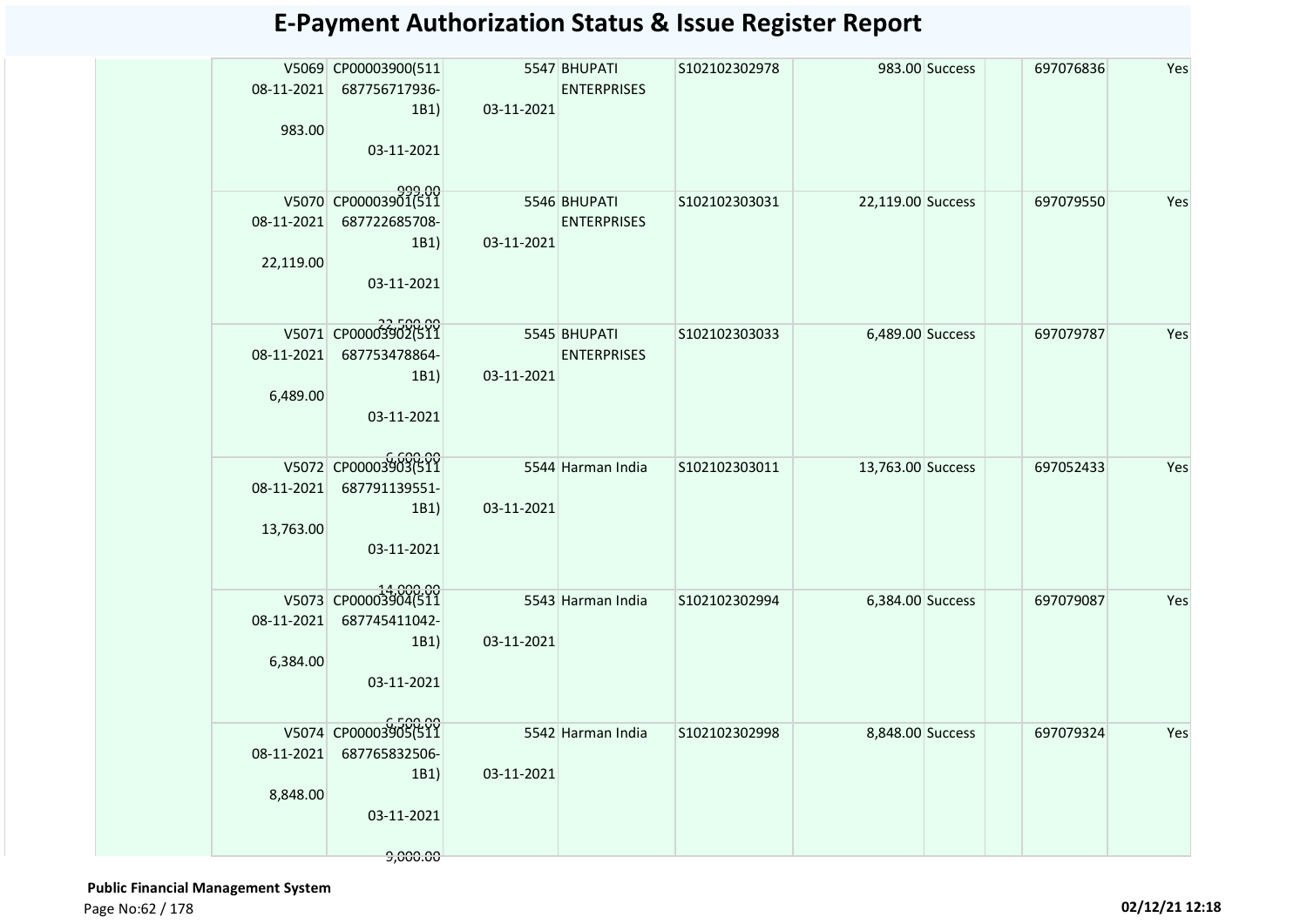|            | V5075 CP00003914(511     |                    | 5536 Harman India                 | S102102298441 |                     | 895.00 Success | 697076191 | Yes |
|------------|--------------------------|--------------------|-----------------------------------|---------------|---------------------|----------------|-----------|-----|
| 08-11-2021 | 687783684336-            |                    |                                   |               |                     |                |           |     |
|            | 1B1)                     | 03-11-2021         |                                   |               |                     |                |           |     |
| 895.00     |                          |                    |                                   |               |                     |                |           |     |
|            | 03-11-2021               |                    |                                   |               |                     |                |           |     |
|            |                          |                    |                                   |               |                     |                |           |     |
|            | CP00003922               |                    |                                   |               |                     |                |           |     |
| V5081      |                          |                    | 5577 JJ ENTERPRISES S102102322026 |               | 2,57,262.00 Success |                | 697877896 | Yes |
| 08-11-2021 |                          |                    |                                   |               |                     |                |           |     |
|            | 03-11-2021               | 08-11-2021         |                                   |               |                     |                |           |     |
| 257,262.00 |                          |                    |                                   |               |                     |                |           |     |
| V5082      | 261,698.00<br>CP00003920 |                    | 5575 M/S SKA                      | S102102321876 | 12,644.00 Success   |                | 697877492 | Yes |
| 08-11-2021 |                          |                    | <b>TECHNOLOGY</b>                 |               |                     |                |           |     |
|            | 03-11-2021               | 08-11-2021 PVT LTD |                                   |               |                     |                |           |     |
| 12,644.00  |                          |                    |                                   |               |                     |                |           |     |
|            |                          |                    |                                   |               |                     |                |           |     |
| V5083      | 12,862.00<br>CP00003928  |                    | 5582 AAKASH                       | S102102324044 | 21,168.00 Success   |                | 697839322 | Yes |
| 08-11-2021 |                          |                    | <b>NURSERY</b>                    |               |                     |                |           |     |
|            | 03-11-2021               | 08-11-2021         |                                   |               |                     |                |           |     |
| 21,168.00  |                          |                    |                                   |               |                     |                |           |     |
|            | 21,600.00<br>CP00003931  |                    |                                   |               |                     |                |           |     |
| V5084      |                          |                    | 5580 AAKASH                       | S102102324247 | 21,168.00 Success   |                | 697880283 | Yes |
| 08-11-2021 |                          |                    | <b>NURSERY</b>                    |               |                     |                |           |     |
|            | 03-11-2021               | 08-11-2021         |                                   |               |                     |                |           |     |
| 21,168.00  |                          |                    |                                   |               |                     |                |           |     |
| V5085      | 21,600.00<br>CP00003932  |                    | 5581 AAKASH                       | S102102324202 | 21,168.00 Success   |                | 697924451 | Yes |
| 08-11-2021 |                          |                    | <b>NURSERY</b>                    |               |                     |                |           |     |
|            | 03-11-2021               |                    |                                   |               |                     |                |           |     |
|            |                          | 08-11-2021         |                                   |               |                     |                |           |     |
| 21,168.00  | 21,600.00                |                    |                                   |               |                     |                |           |     |
| V5086      | CP00003929               |                    | 5578 AAKASH                       | S102102321891 | 10,584.00 Success   |                | 697877699 | Yes |
| 08-11-2021 |                          |                    | <b>NURSERY</b>                    |               |                     |                |           |     |
|            | 03-11-2021               | 08-11-2021         |                                   |               |                     |                |           |     |
| 10,584.00  |                          |                    |                                   |               |                     |                |           |     |
|            | 10.800.00                |                    |                                   |               |                     |                |           |     |
| V5087      | CP00003919               |                    | 5572 HIND                         | S102102321359 | 16,820.00 Success   |                | 697835047 | Yes |
| 08-11-2021 |                          |                    | <b>ELECTRONICS</b>                |               |                     |                |           |     |
|            | 03-11-2021               | 08-11-2021         |                                   |               |                     |                |           |     |
| 16,820.00  |                          |                    |                                   |               |                     |                |           |     |
|            | 17,110.00                |                    |                                   |               |                     |                |           |     |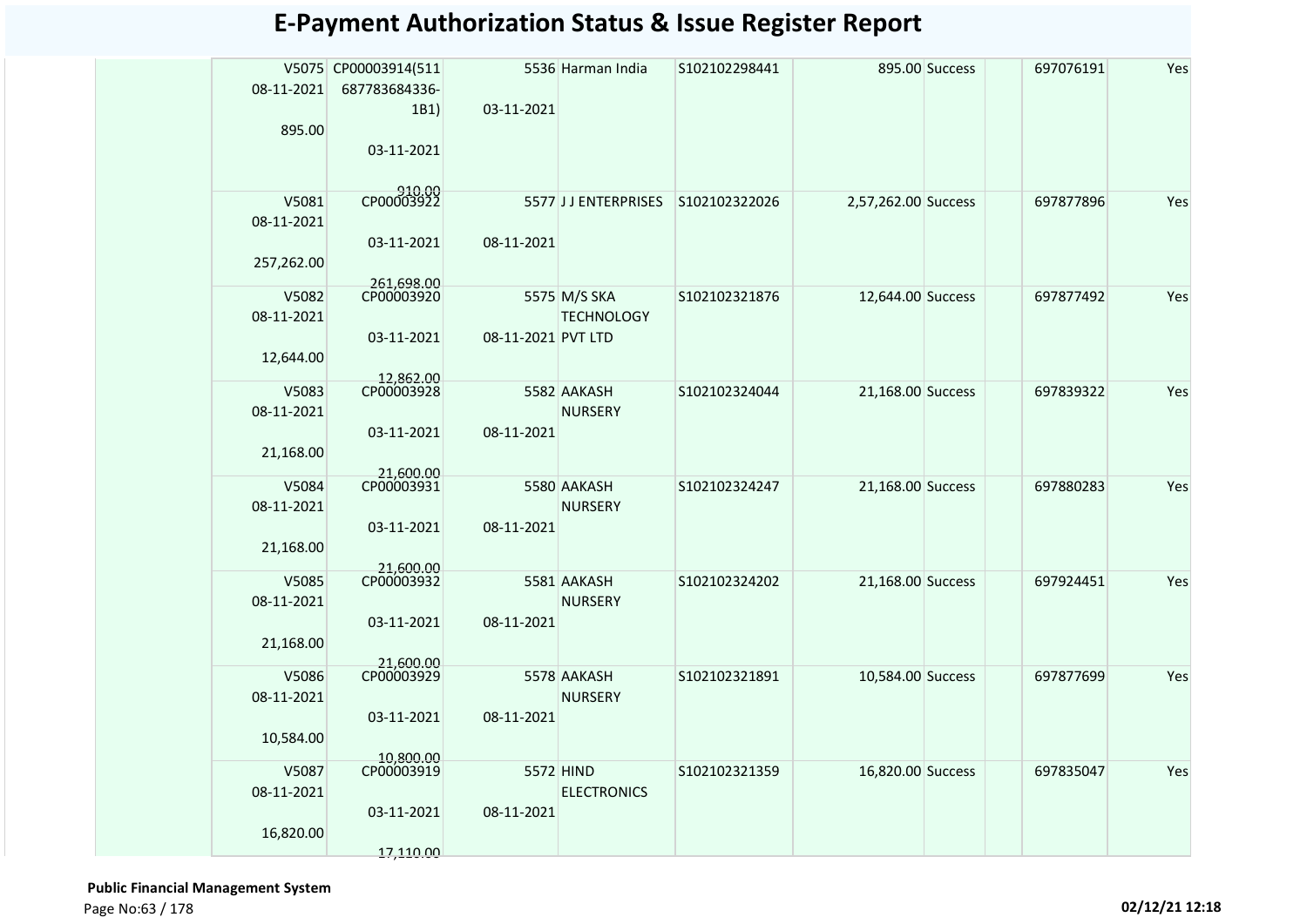| V5088      | CP00003930              |                   | 5579 SONI               | S102102325590 | 11,953.00 Success   |                | 697884300 | Yes |
|------------|-------------------------|-------------------|-------------------------|---------------|---------------------|----------------|-----------|-----|
| 08-11-2021 |                         |                   | MANAGEMENT              |               |                     |                |           |     |
|            | 03-11-2021              |                   | 08-11-2021 AND ALLIED   |               |                     |                |           |     |
| 11,953.00  |                         |                   | <b>SERVICES PVT</b>     |               |                     |                |           |     |
|            | 12.159.00               |                   | LTD.                    |               |                     |                |           |     |
| V5089      | CP00003940              |                   | 5573 GOLDEN             | S102102321596 | 92,009.00 Success   |                | 697877111 | Yes |
| 08-11-2021 | 03-11-2021              | 08-11-2021 GUARDS | <b>SECURITY</b>         |               |                     |                |           |     |
| 92,009.00  |                         |                   |                         |               |                     |                |           |     |
|            | 94,409,00               |                   |                         |               |                     |                |           |     |
| V5090      | CP00003918              |                   | 5571 PAO/DEITY,         | S102102321507 | 1,37,500.00 Success |                | 697835256 | Yes |
| 08-11-2021 |                         |                   | <b>NEW DELHI</b>        |               |                     |                |           |     |
|            | 03-11-2021              | 08-11-2021        |                         |               |                     |                |           |     |
| 137,500.00 |                         |                   |                         |               |                     |                |           |     |
|            | 137500.00               |                   |                         |               |                     |                |           |     |
| V5091      | CP00003957              |                   | 5607 Mr GANESHI         | S102102329394 | 5,52,820.00 Success |                | 697908076 | Yes |
| 08-11-2021 |                         |                   | <b>DUTT</b>             |               |                     |                |           |     |
|            | 05-11-2021              | 08-11-2021        |                         |               |                     |                |           |     |
| 552,820.00 | 552.820.00              |                   |                         |               |                     |                |           |     |
| V5092      | CP00003933              |                   | 5583 ATRIA              | S102102323930 | 10,540.00 Success   |                | 697839095 | Yes |
| 08-11-2021 |                         |                   | CONVERGENCE             |               |                     |                |           |     |
|            | 03-11-2021              |                   | 08-11-2021 TECHNOLOGIES |               |                     |                |           |     |
| 10,540.00  |                         |                   | LIMITED                 |               |                     |                |           |     |
| V5093      | 10,754.00<br>CP00003923 |                   | 5567 N.K. RAMESH        | S102102321541 |                     |                | 697874898 | Yes |
| 08-11-2021 |                         |                   |                         |               |                     | 392.00 Success |           |     |
|            | 03-11-2021              | 08-11-2021        |                         |               |                     |                |           |     |
| 392.00     |                         |                   |                         |               |                     |                |           |     |
|            | 400.00                  |                   |                         |               |                     |                |           |     |
| V5094      | CP00003924              |                   | 5568 N.K. RAMESH        | S102102321446 | 2,940.00 Success    |                | 697874707 | Yes |
| 08-11-2021 |                         |                   |                         |               |                     |                |           |     |
|            | 03-11-2021              | 08-11-2021        |                         |               |                     |                |           |     |
| 2,940.00   |                         |                   |                         |               |                     |                |           |     |
| V5095      | 3.000.00<br>CP00003921  |                   | 5576 N.K. RAMESH        | S102102321851 |                     | 971.00 Success | 697877316 | Yes |
| 08-11-2021 |                         |                   |                         |               |                     |                |           |     |
|            | 03-11-2021              | 08-11-2021        |                         |               |                     |                |           |     |
| 971.00     |                         |                   |                         |               |                     |                |           |     |
|            | 990.00                  |                   |                         |               |                     |                |           |     |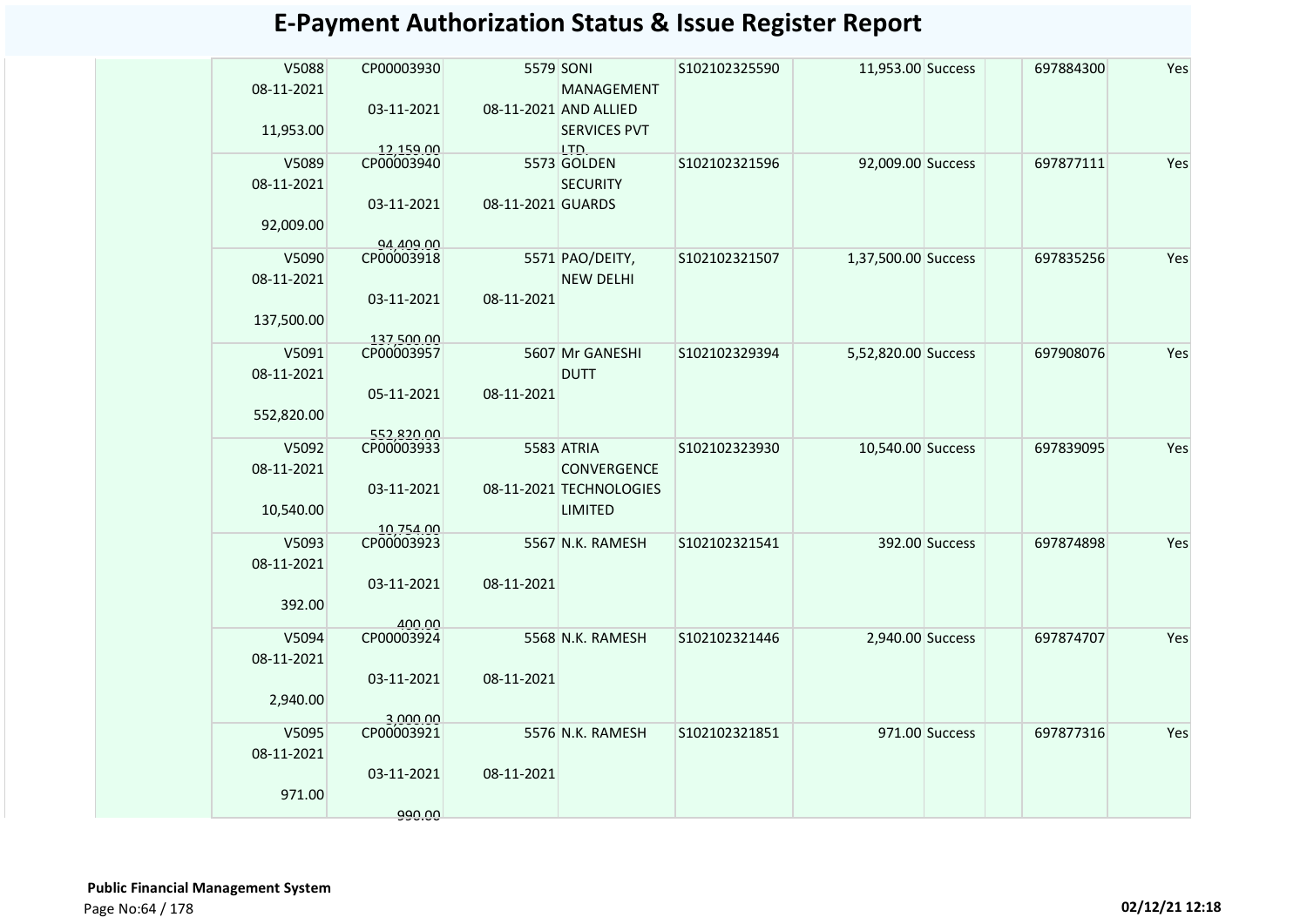| V5096<br>08-11-2021 | CP00003925              |            | 5574 N.K. RAMESH         | S102102321548 | 5,537.00 Success     | 697835476 | Yes |
|---------------------|-------------------------|------------|--------------------------|---------------|----------------------|-----------|-----|
|                     | 03-11-2021              | 08-11-2021 |                          |               |                      |           |     |
| 5,537.00            |                         |            |                          |               |                      |           |     |
|                     | 5,650.00                |            |                          |               |                      |           |     |
| V5097               | CP00003926              |            | 5586 N.K. RAMESH         | S102102323617 | 2,793.00 Success     | 697880092 | Yes |
| 08-11-2021          |                         |            |                          |               |                      |           |     |
|                     | 03-11-2021              | 08-11-2021 |                          |               |                      |           |     |
| 2,793.00            |                         |            |                          |               |                      |           |     |
| V5098               | 2.850.00<br>CP00003927  |            | 5585 Abhishek            | S102102323796 | 1,680.00 Success     | 697835899 | Yes |
| 08-11-2021          |                         |            | Enterprises              |               |                      |           |     |
|                     | 03-11-2021              | 08-11-2021 |                          |               |                      |           |     |
| 1,680.00            |                         |            |                          |               |                      |           |     |
|                     | 1,710.00                |            |                          |               |                      |           |     |
| V5099               | CP00003959              |            | 5615 MAHANAGAR           | S102102323526 | 16,116.00 Success    | 697835686 | Yes |
| 08-11-2021          |                         |            | <b>TELEPHONE</b>         |               |                      |           |     |
| 16,116.00           | 05-11-2021              |            | 08-11-2021 NIGAM LTD     |               |                      |           |     |
|                     | 16,116.00               |            |                          |               |                      |           |     |
| V5100               | CP00003960              | 5617 AIR   |                          | S102102325499 | 46,231.00 Success    | 697880918 | Yes |
| 08-11-2021          |                         |            | <b>CONDITIONING</b>      |               |                      |           |     |
|                     | 05-11-2021              |            | 08-11-2021 REFRIGERATION |               |                      |           |     |
| 46,231.00           |                         |            | <b>CORPORATION</b>       |               |                      |           |     |
| V5101               | 47.174.00<br>CP00003958 |            | 5616 T.NAVANEETHA        | S102102325480 | 2,610.00 Success     | 697880681 | Yes |
| 08-11-2021          |                         |            | <b>KRISHNAN</b>          |               |                      |           |     |
|                     | 05-11-2021              | 08-11-2021 |                          |               |                      |           |     |
| 2,610.00            |                         |            |                          |               |                      |           |     |
|                     | 2,610.00                |            |                          |               |                      |           |     |
| V5102               | CP00003961              | 5618 AIR   |                          | S102102325503 | 56,761.00 Success    | 697884119 | Yes |
| 08-11-2021          |                         |            | <b>CONDITIONING</b>      |               |                      |           |     |
|                     | 05-11-2021              |            | 08-11-2021 REFRIGERATION |               |                      |           |     |
| 56,761.00           | 57.919.00               |            | <b>CORPORATION</b>       |               |                      |           |     |
| V5113               | CP00003937              |            | 5556 Yogesh Gupta        | S102102331332 | 14,72,440.00 Success | 698147103 | Yes |
| 08-11-2021          |                         |            |                          |               |                      |           |     |
|                     | 03-11-2021              | 08-11-2021 |                          |               |                      |           |     |
| 1,472,440.00        |                         |            |                          |               |                      |           |     |
|                     | 1,472,440.00            |            |                          |               |                      |           |     |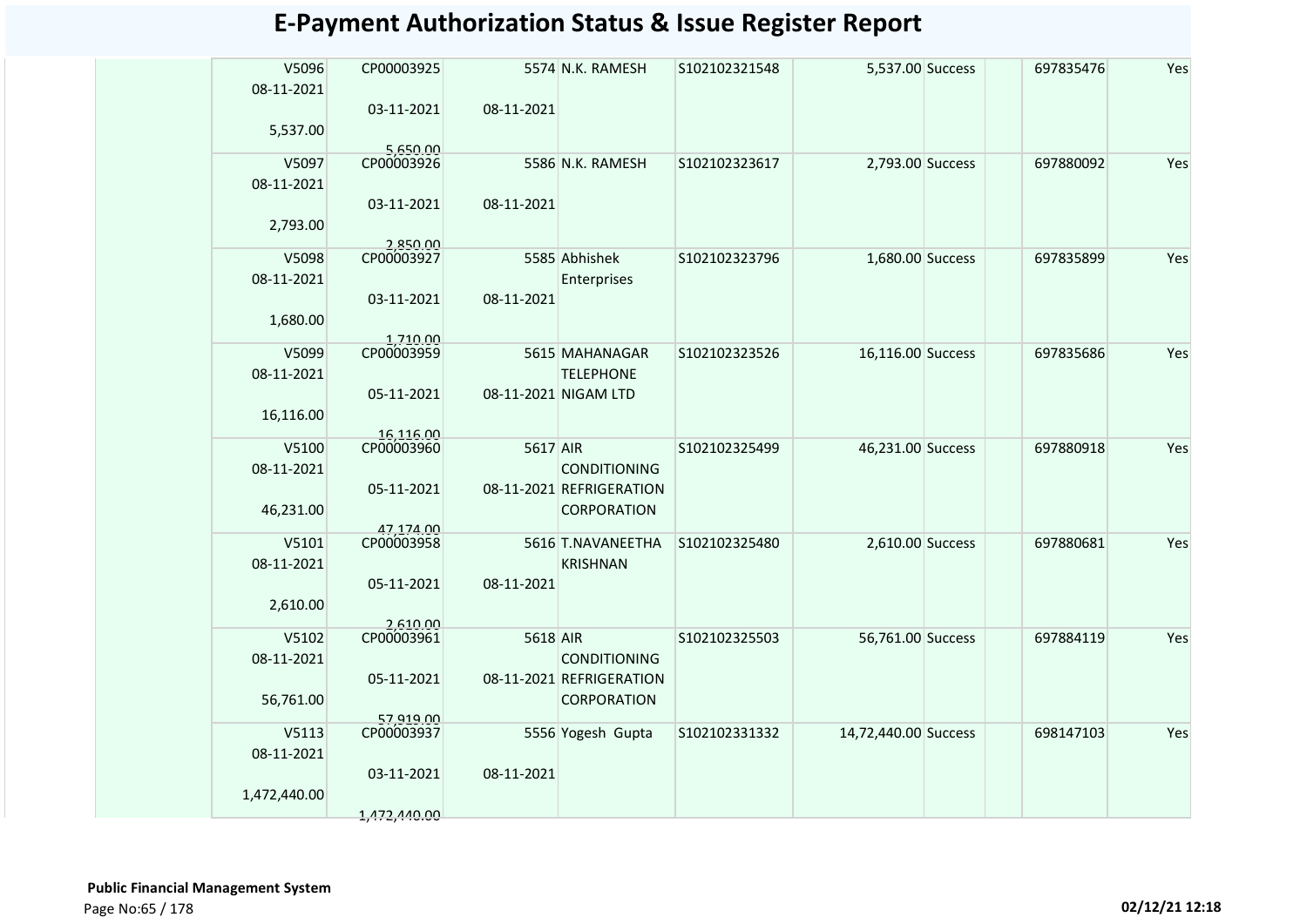| V5115<br>08-11-2021 | CP00003954                        |                      | 5610 Rima Arora         | S102102349273 | 72,000.00 Success |     | 698548066 | Yes |
|---------------------|-----------------------------------|----------------------|-------------------------|---------------|-------------------|-----|-----------|-----|
|                     | 05-11-2021                        | 08-11-2021           |                         |               |                   |     |           |     |
| 72,000.00           |                                   |                      |                         |               |                   |     |           |     |
| V5116               | 80,000.00<br>CP00003955           |                      | 5612 RUCHI SINGH        | S102102349280 | 72,000.00 Success |     | 698548309 | Yes |
| 08-11-2021          |                                   |                      |                         |               |                   |     |           |     |
|                     | 05-11-2021                        | 08-11-2021           |                         |               |                   |     |           |     |
| 72,000.00           |                                   |                      |                         |               |                   |     |           |     |
|                     | 80,000.00                         |                      |                         |               |                   |     |           |     |
| V5117               | CP00003956                        |                      | 5611 Vartika            | S102102349301 | 72,000.00 Success |     | 698548496 | Yes |
| 08-11-2021          |                                   |                      |                         |               |                   |     |           |     |
|                     | 05-11-2021                        | 08-11-2021           |                         |               |                   |     |           |     |
| 72,000.00           |                                   |                      |                         |               |                   |     |           |     |
|                     | 80.000.00                         |                      |                         |               |                   |     |           |     |
| V5118               | CP00003942(ELE                    |                      | 5559 Rakesh Kumar       | S102102346998 | 15,764.00 Success |     | 698544873 | Yes |
| 08-11-2021          | 2021110002)                       | 08-11-2021 Kamal Ram |                         | S102102346999 | 15,764.00 Success |     | 698544884 | Yes |
| 31,528.00           | 03-11-2021                        |                      |                         |               |                   |     |           |     |
| V5119               | CP00003963(ELE                    |                      | 5561 Sumita Dawra       | S102102343700 | 97,857.00 Success |     | 698544654 | Yes |
| 08-11-2021          | 2021110005)                       |                      |                         |               |                   |     |           |     |
|                     |                                   | 08-11-2021           |                         |               |                   |     |           |     |
| 97,857.00           | 05-11-2021                        |                      |                         |               |                   |     |           |     |
|                     |                                   |                      |                         |               |                   |     |           |     |
|                     | 97,857.00<br>V5120 CP00003967(EPC |                      |                         |               |                   |     |           |     |
|                     |                                   |                      | 5614 Dharam Pal         | S102102343662 | 5,580.00 Success  |     | 698544478 | Yes |
| 08-11-2021          | 2021110010)                       |                      | 08-11-2021 Yogesh Gupta | S102102343663 | 14,352.00 Success |     | 698544485 | Yes |
| 28,434.00           | 08-11-2021                        |                      |                         |               |                   |     |           |     |
|                     |                                   |                      | <b>Ashish Dutta</b>     | S102102343664 | 8,502.00 Failed   | R11 | 698544502 | Yes |
|                     |                                   |                      |                         |               |                   |     |           |     |
|                     | 28,434.00<br>V5123 CP00003939(ELE |                      | 5562 Vipin Kumar        | S102102358436 | 8,602.00 Success  |     | 698738805 | Yes |
| 08-11-2021          | 2021110003)                       |                      |                         |               |                   |     |           |     |
|                     |                                   | 08-11-2021           |                         |               |                   |     |           |     |
| 8,602.00            | 03-11-2021                        |                      |                         |               |                   |     |           |     |
|                     |                                   |                      |                         |               |                   |     |           |     |
| V5125               | 8,602.00<br>CP00003941(ELE        |                      | 5606 Manoj Kumar        | S102102358521 | 14,847.00 Success |     | 698741008 | Yes |
| 08-11-2021          | 2021100036)                       |                      |                         |               |                   |     |           |     |
|                     |                                   | 08-11-2021           |                         |               |                   |     |           |     |
| 14,847.00           | 03-11-2021                        |                      |                         |               |                   |     |           |     |
|                     |                                   |                      |                         |               |                   |     |           |     |
|                     | 14,847.00                         |                      |                         |               |                   |     |           |     |

 **Public Financial Management System** 

Page No:66 / 178 **02/12/21 12:18**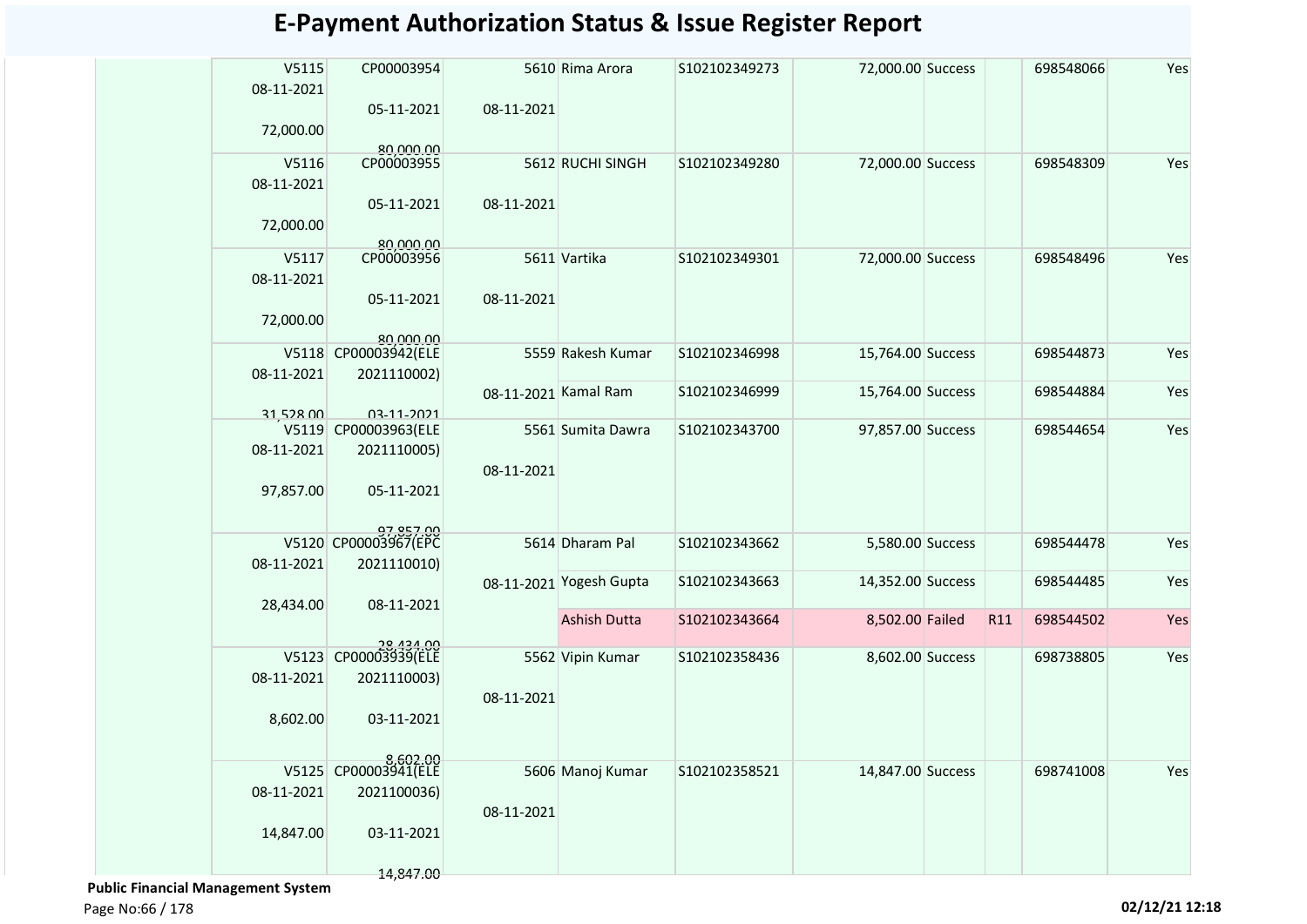| V5126 CP00003962(EOT<br>5605 Sanjay<br>S102102358385<br>2,914.00 Success<br>698738558<br>08-11-2021<br>2021110006)<br>Yes<br>08-11-2021 Rakesh Kumar<br>2,764.00 Success<br>698738574<br>S102102358386<br>10,681.00<br>05-11-2021<br>Yes<br>Manoj Kumar<br>S102102358387<br>2,914.00 Success<br>698738610<br>10,681.00<br>Vinod Kumar<br>Yes<br>S102102358388<br>2,089.00 Success<br>698738620<br>Yes<br>V5127 CP00003964(ELE<br>5603 Tara Chand<br>S102102358291<br>16,899.00 Success<br>698738240<br>08-11-2021<br>2021110007)<br>08-11-2021<br>16,899.00<br>08-11-2021<br>16,899.00<br>V5128 CP00003965(202<br>5604 Nitin Kumar<br>30,749.00 Success<br>Yes<br>S102102358334<br>698738401<br>08-11-2021<br>111033)<br>08-11-2021<br>30,749.00<br>08-11-2021<br>00.045,00<br>CP00003969<br>V5130<br>5623 Basant Garg<br>S102102371131<br>1,500.00 Success<br>Yes<br>699368902<br>08-11-2021<br>08-11-2021<br>08-11-2021<br>1,500.00<br>1,500.00<br>CP00003966<br>Yes<br>V5131<br>5613 Shri ANIL<br>S102102371104<br>1,000.00 Success<br>699376490<br>08-11-2021<br><b>KUMAR</b><br>08-11-2021<br>08-11-2021 AGRAWAL<br>1,000.00<br>1,000.00<br>CP00000243<br>225428 [Section<br>V5079<br>5619 GST<br>Yes<br>S102102317821<br>8,282.00 Success<br>697106967<br>Officer]<br>08-11-2021<br>08-11-2021<br>08-11-2021<br>8,282.00<br>8,282.00<br>Yes<br>225429 [Section<br>V5076<br>CP00000398<br>5563 VELOCIS<br>S102102304458<br>1,21,967.00 Success<br>697082461<br>Officer]<br>08-11-2021<br><b>SYSTEMS</b><br>03-11-2021<br>08-11-2021 PRIVATE LIMITED<br>121,967.00 |  |            |  |  |  |     |
|------------------------------------------------------------------------------------------------------------------------------------------------------------------------------------------------------------------------------------------------------------------------------------------------------------------------------------------------------------------------------------------------------------------------------------------------------------------------------------------------------------------------------------------------------------------------------------------------------------------------------------------------------------------------------------------------------------------------------------------------------------------------------------------------------------------------------------------------------------------------------------------------------------------------------------------------------------------------------------------------------------------------------------------------------------------------------------------------------------------------------------------------------------------------------------------------------------------------------------------------------------------------------------------------------------------------------------------------------------------------------------------------------------------------------------------------------------------------------------------------------------------------------------------------------------------------|--|------------|--|--|--|-----|
|                                                                                                                                                                                                                                                                                                                                                                                                                                                                                                                                                                                                                                                                                                                                                                                                                                                                                                                                                                                                                                                                                                                                                                                                                                                                                                                                                                                                                                                                                                                                                                        |  |            |  |  |  | Yes |
|                                                                                                                                                                                                                                                                                                                                                                                                                                                                                                                                                                                                                                                                                                                                                                                                                                                                                                                                                                                                                                                                                                                                                                                                                                                                                                                                                                                                                                                                                                                                                                        |  |            |  |  |  |     |
|                                                                                                                                                                                                                                                                                                                                                                                                                                                                                                                                                                                                                                                                                                                                                                                                                                                                                                                                                                                                                                                                                                                                                                                                                                                                                                                                                                                                                                                                                                                                                                        |  |            |  |  |  |     |
|                                                                                                                                                                                                                                                                                                                                                                                                                                                                                                                                                                                                                                                                                                                                                                                                                                                                                                                                                                                                                                                                                                                                                                                                                                                                                                                                                                                                                                                                                                                                                                        |  |            |  |  |  |     |
|                                                                                                                                                                                                                                                                                                                                                                                                                                                                                                                                                                                                                                                                                                                                                                                                                                                                                                                                                                                                                                                                                                                                                                                                                                                                                                                                                                                                                                                                                                                                                                        |  |            |  |  |  |     |
|                                                                                                                                                                                                                                                                                                                                                                                                                                                                                                                                                                                                                                                                                                                                                                                                                                                                                                                                                                                                                                                                                                                                                                                                                                                                                                                                                                                                                                                                                                                                                                        |  |            |  |  |  |     |
|                                                                                                                                                                                                                                                                                                                                                                                                                                                                                                                                                                                                                                                                                                                                                                                                                                                                                                                                                                                                                                                                                                                                                                                                                                                                                                                                                                                                                                                                                                                                                                        |  |            |  |  |  |     |
|                                                                                                                                                                                                                                                                                                                                                                                                                                                                                                                                                                                                                                                                                                                                                                                                                                                                                                                                                                                                                                                                                                                                                                                                                                                                                                                                                                                                                                                                                                                                                                        |  |            |  |  |  |     |
|                                                                                                                                                                                                                                                                                                                                                                                                                                                                                                                                                                                                                                                                                                                                                                                                                                                                                                                                                                                                                                                                                                                                                                                                                                                                                                                                                                                                                                                                                                                                                                        |  |            |  |  |  |     |
|                                                                                                                                                                                                                                                                                                                                                                                                                                                                                                                                                                                                                                                                                                                                                                                                                                                                                                                                                                                                                                                                                                                                                                                                                                                                                                                                                                                                                                                                                                                                                                        |  |            |  |  |  |     |
|                                                                                                                                                                                                                                                                                                                                                                                                                                                                                                                                                                                                                                                                                                                                                                                                                                                                                                                                                                                                                                                                                                                                                                                                                                                                                                                                                                                                                                                                                                                                                                        |  |            |  |  |  |     |
|                                                                                                                                                                                                                                                                                                                                                                                                                                                                                                                                                                                                                                                                                                                                                                                                                                                                                                                                                                                                                                                                                                                                                                                                                                                                                                                                                                                                                                                                                                                                                                        |  |            |  |  |  |     |
|                                                                                                                                                                                                                                                                                                                                                                                                                                                                                                                                                                                                                                                                                                                                                                                                                                                                                                                                                                                                                                                                                                                                                                                                                                                                                                                                                                                                                                                                                                                                                                        |  |            |  |  |  |     |
|                                                                                                                                                                                                                                                                                                                                                                                                                                                                                                                                                                                                                                                                                                                                                                                                                                                                                                                                                                                                                                                                                                                                                                                                                                                                                                                                                                                                                                                                                                                                                                        |  |            |  |  |  |     |
|                                                                                                                                                                                                                                                                                                                                                                                                                                                                                                                                                                                                                                                                                                                                                                                                                                                                                                                                                                                                                                                                                                                                                                                                                                                                                                                                                                                                                                                                                                                                                                        |  |            |  |  |  |     |
|                                                                                                                                                                                                                                                                                                                                                                                                                                                                                                                                                                                                                                                                                                                                                                                                                                                                                                                                                                                                                                                                                                                                                                                                                                                                                                                                                                                                                                                                                                                                                                        |  |            |  |  |  |     |
|                                                                                                                                                                                                                                                                                                                                                                                                                                                                                                                                                                                                                                                                                                                                                                                                                                                                                                                                                                                                                                                                                                                                                                                                                                                                                                                                                                                                                                                                                                                                                                        |  |            |  |  |  |     |
|                                                                                                                                                                                                                                                                                                                                                                                                                                                                                                                                                                                                                                                                                                                                                                                                                                                                                                                                                                                                                                                                                                                                                                                                                                                                                                                                                                                                                                                                                                                                                                        |  |            |  |  |  |     |
|                                                                                                                                                                                                                                                                                                                                                                                                                                                                                                                                                                                                                                                                                                                                                                                                                                                                                                                                                                                                                                                                                                                                                                                                                                                                                                                                                                                                                                                                                                                                                                        |  |            |  |  |  |     |
|                                                                                                                                                                                                                                                                                                                                                                                                                                                                                                                                                                                                                                                                                                                                                                                                                                                                                                                                                                                                                                                                                                                                                                                                                                                                                                                                                                                                                                                                                                                                                                        |  | 126,247.00 |  |  |  |     |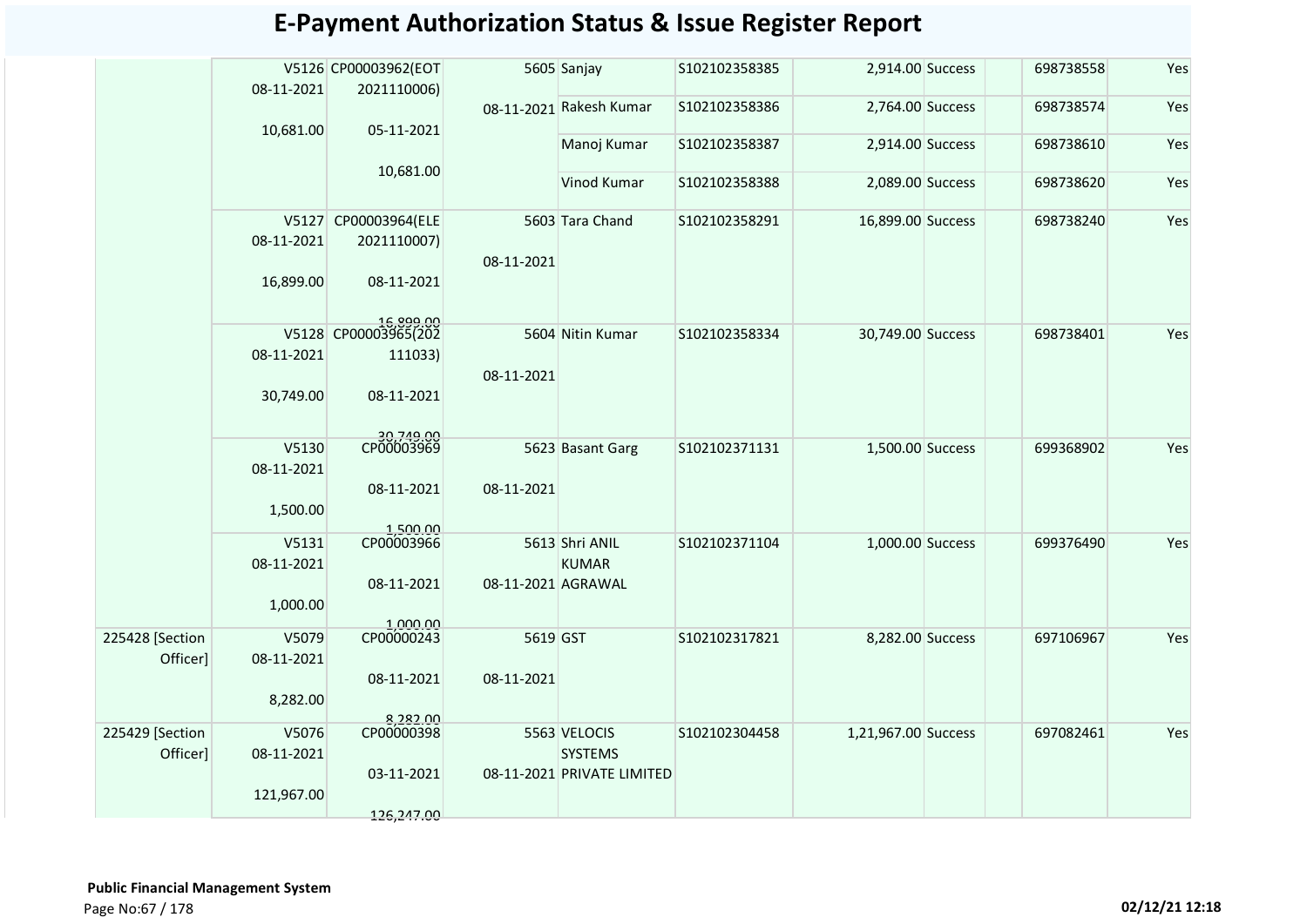|   |                               | V5077<br>08-11-2021 | CP00000402                         |            | 5564 CORPORATE<br><b>INFOTECH</b> | S102102317897 | 1,20,018.00 Success |                | 697109205 | Yes |
|---|-------------------------------|---------------------|------------------------------------|------------|-----------------------------------|---------------|---------------------|----------------|-----------|-----|
|   |                               |                     | 05-11-2021                         |            | 08-11-2021 PRIVATE LTD.           |               |                     |                |           |     |
|   |                               | 120,018.00          |                                    |            |                                   |               |                     |                |           |     |
|   |                               |                     | 124,230.00                         |            |                                   |               |                     |                |           |     |
|   |                               | V5078               | CP00000403                         |            | 5565 DEEPAK                       | S102102303225 | 1,06,482.00 Success |                | 697106724 | Yes |
|   |                               | 08-11-2021          |                                    |            | <b>ENTERPRISES</b>                |               |                     |                |           |     |
|   |                               | 106,482.00          | 05-11-2021                         | 08-11-2021 |                                   |               |                     |                |           |     |
|   |                               |                     | 110,700.00<br>V5132 CP00000404(EPC |            | 5622 Shilpa Taneja                | S102102362219 | 30,091.00 Success   |                | 699368732 | Yes |
|   |                               | 08-11-2021          | 2021110001)                        |            |                                   |               |                     |                |           |     |
|   |                               |                     |                                    | 08-11-2021 |                                   |               |                     |                |           |     |
|   |                               | 30,091.00           | 08-11-2021                         |            |                                   |               |                     |                |           |     |
|   |                               |                     | 30,091.00<br>V5059 CP00000374(GPF  |            |                                   |               |                     |                |           |     |
|   | 225438 [Asstt                 |                     |                                    |            | 5555 Neelam Kumari                | S102102269649 | 8,00,000.00 Success |                | 694238522 | Yes |
|   | Accounts Officer]             | 08-11-2021          | $-202111008$                       |            |                                   |               |                     |                |           |     |
|   |                               | 800,000.00          | 03-11-2021                         | 08-11-2021 |                                   |               |                     |                |           |     |
|   |                               |                     | 800,000.00<br>CP00000372           |            |                                   |               |                     |                |           |     |
|   |                               | V5124               |                                    |            | 5558 DHARMENDRA                   | S102102358572 | 1,927.00 Success    |                | 698741176 | Yes |
|   |                               | 08-11-2021          |                                    |            | <b>KUMAR</b>                      |               |                     |                |           |     |
|   |                               | 1,927.00            | 03-11-2021                         | 08-11-2021 |                                   |               |                     |                |           |     |
|   |                               |                     |                                    |            |                                   |               |                     |                |           |     |
|   |                               | V5129               | 1,927.00<br>CP00000373             |            | 5560 Sanjay Shokeen               | S102102371126 | 17,786.00 Success   |                | 699368818 | Yes |
|   |                               | 08-11-2021          |                                    |            |                                   |               |                     |                |           |     |
|   |                               |                     | 03-11-2021                         | 08-11-2021 |                                   |               |                     |                |           |     |
|   |                               | 17,786.00           |                                    |            |                                   |               |                     |                |           |     |
| 4 | <b>Issue Date: 09-11-2021</b> |                     | 17,786.00                          |            |                                   |               | 1,39,02,814.00      |                |           |     |
|   | 200880 [Asstt                 | V5135               | CP00000161                         |            | 5627 R.G.Computers                | S102102455783 |                     | 992.00 Success | 709399231 | Yes |
|   | Accounts Officer]             | 09-11-2021          |                                    |            | & Stationers                      |               |                     |                |           |     |
|   |                               |                     | 08-11-2021                         | 08-11-2021 |                                   |               |                     |                |           |     |
|   |                               | 992.00              |                                    |            |                                   |               |                     |                |           |     |
|   |                               | V5136               | 992.00<br>CP00000160               |            | 5626 R.G.Computers                | S102102455823 |                     | 920.00 Success | 709399432 | Yes |
|   |                               | 09-11-2021          |                                    |            | & Stationers                      |               |                     |                |           |     |
|   |                               |                     | 08-11-2021                         | 08-11-2021 |                                   |               |                     |                |           |     |
|   |                               | 920.00              |                                    |            |                                   |               |                     |                |           |     |
|   |                               |                     | 920.00                             |            |                                   |               |                     |                |           |     |

 **Public Financial Management System**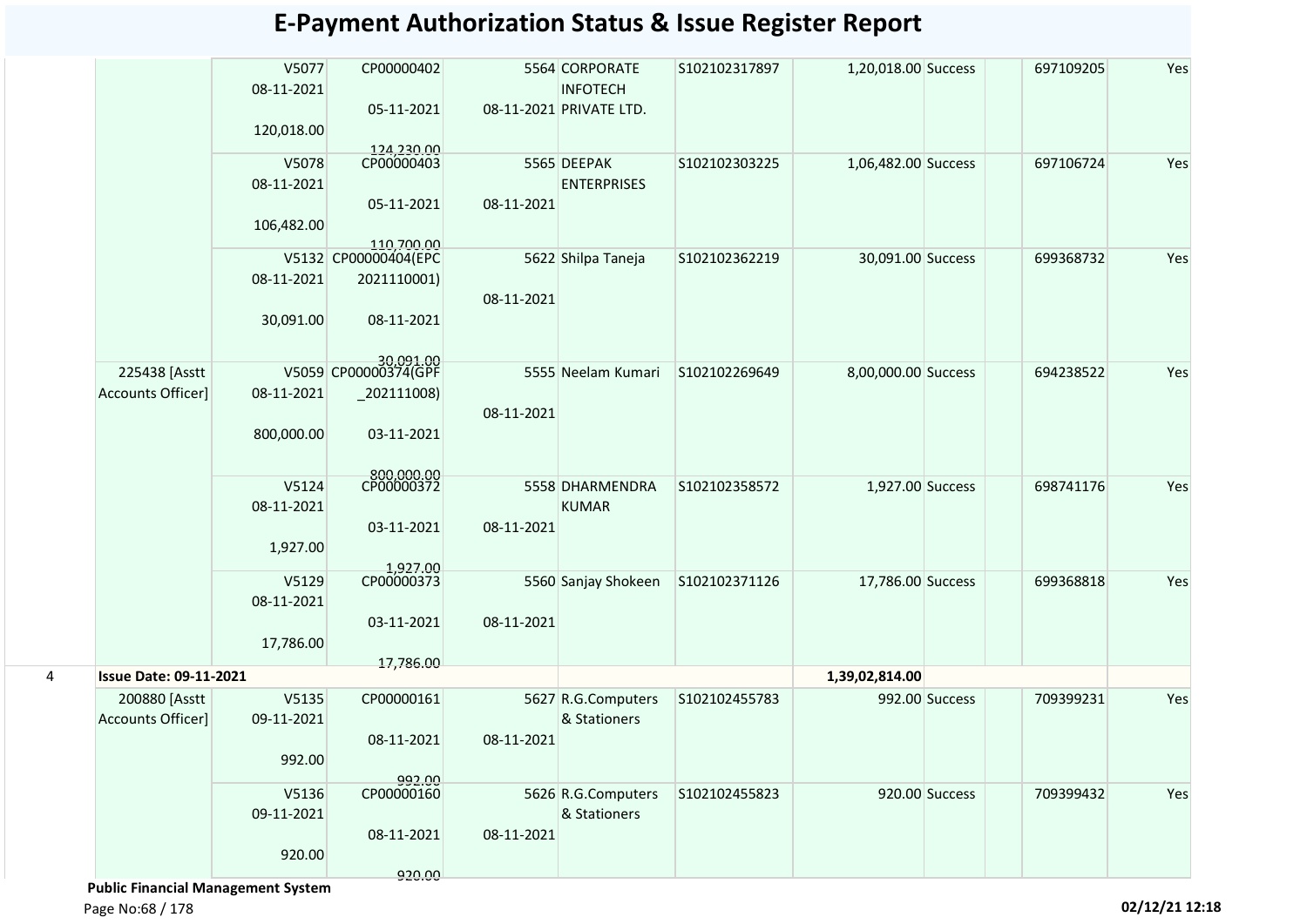|               | V5137<br>09-11-2021 | CP00000162                         |                      | 5629 DINESH KUMAR                 | S102102455826 | 2,250.00 Success    |                | 709399656 | Yes |
|---------------|---------------------|------------------------------------|----------------------|-----------------------------------|---------------|---------------------|----------------|-----------|-----|
|               |                     | 08-11-2021                         | 08-11-2021           |                                   |               |                     |                |           |     |
|               | 2,250.00            |                                    |                      |                                   |               |                     |                |           |     |
|               | V5138               | 2,250.00<br>CP00000159             |                      | 5628 DINESH KUMAR                 | S102102455847 |                     | 900.00 Success | 709399870 | Yes |
|               | 09-11-2021          |                                    |                      |                                   |               |                     |                |           |     |
|               |                     | 08-11-2021                         | 08-11-2021           |                                   |               |                     |                |           |     |
|               | 900.00              |                                    |                      |                                   |               |                     |                |           |     |
|               |                     | 900.00                             |                      |                                   |               |                     |                |           |     |
|               | V5139               | CP00000158                         |                      | 5630 NPS TRUSTEE                  | S102102455858 | 2,37,670.00 Success |                | 709410078 | Yes |
|               | 09-11-2021          |                                    |                      | <b>BANK</b>                       |               |                     |                |           |     |
|               |                     | 08-11-2021                         | 09-11-2021           |                                   |               |                     |                |           |     |
|               | 237,670.00          |                                    |                      |                                   |               |                     |                |           |     |
|               | V5151               | 237,670.00<br>CP00000156           |                      | 5666 AG ODISHA                    | S102102527948 | 25,120.00 Success   |                | 716131132 | Yes |
|               | 09-11-2021          |                                    |                      |                                   |               |                     |                |           |     |
|               |                     | 08-11-2021                         | 09-11-2021           |                                   |               |                     |                |           |     |
|               | 25,120.00           |                                    |                      |                                   |               |                     |                |           |     |
|               |                     | 25,120.00                          |                      |                                   |               |                     |                |           |     |
| 225427 [Under | V5140               | CP00003971                         |                      | 5625 Mr SUMAN                     | S102102510496 | 13,331.00 Success   |                | 715250821 | Yes |
| Secretary]    | 09-11-2021          |                                    |                      | <b>KUMAR</b>                      |               |                     |                |           |     |
|               |                     | 08-11-2021                         | 08-11-2021           |                                   |               |                     |                |           |     |
|               | 13,331.00           |                                    |                      |                                   |               |                     |                |           |     |
|               | V5141               | 13,331.00<br>CP00003970            |                      | 5624 YOGESH TANEJA S102102510497  |               | 1,60,942.00 Success |                | 715250964 | Yes |
|               | 09-11-2021          |                                    |                      |                                   |               |                     |                |           |     |
|               |                     | 08-11-2021                         | 08-11-2021           |                                   |               |                     |                |           |     |
|               | 160,942.00          |                                    |                      |                                   |               |                     |                |           |     |
|               |                     | 160.942.00<br>V5142 CP00003972(EPC |                      | 5632 Seema Bai                    | S102102510229 | 2,325.00 Success    |                | 715259300 | Yes |
|               | 09-11-2021          | 2021110009)                        |                      | Meena                             |               |                     |                |           |     |
|               |                     |                                    | 09-11-2021           |                                   |               |                     |                |           |     |
|               | 2,325.00            | 08-11-2021                         |                      |                                   |               |                     |                |           |     |
|               |                     |                                    |                      |                                   |               |                     |                |           |     |
|               |                     | 2.583.00                           |                      |                                   |               |                     |                |           |     |
|               | 09-11-2021          | V5143 CP00003973(EPC               |                      | 5631 Ramesh Chander S102102510328 |               | 4,932.00 Success    |                | 715259439 | Yes |
|               |                     | 2021110011)                        | 09-11-2021 Raj Kumar |                                   | S102102510329 | 1,266.00 Success    |                | 715259450 | Yes |
|               | 6,198.00            | 08-11-2021                         |                      |                                   |               |                     |                |           |     |
|               |                     |                                    |                      |                                   |               |                     |                |           |     |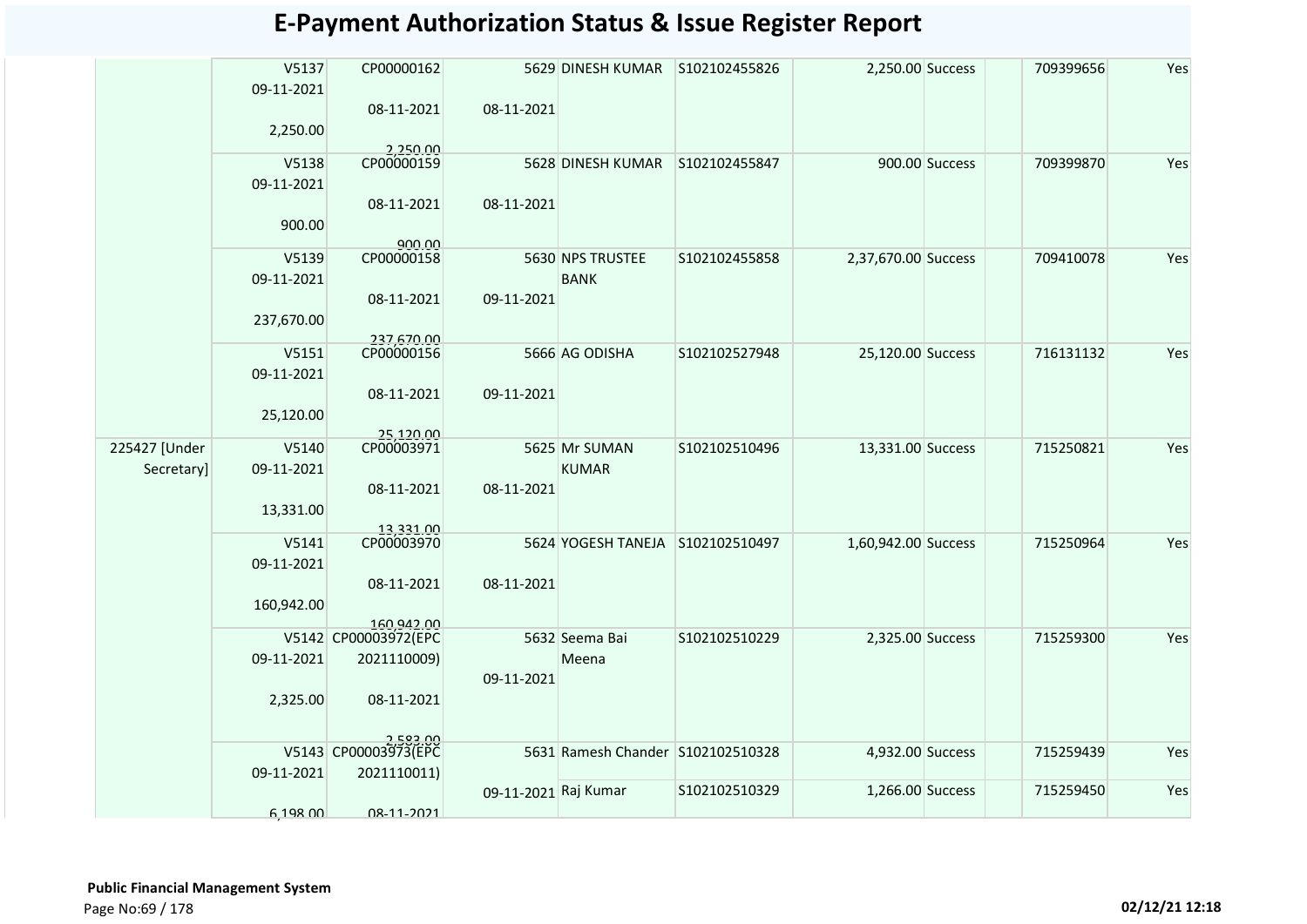|            | V5144 CP00003974(EPC        |                     | 5633 Anita Khakha  | S102102503943 | 24,231.00 Success   | 715250047 | Yes |
|------------|-----------------------------|---------------------|--------------------|---------------|---------------------|-----------|-----|
| 09-11-2021 | 2021110012)                 |                     |                    |               |                     |           |     |
|            |                             | 09-11-2021          |                    |               |                     |           |     |
| 24,231.00  | 08-11-2021                  |                     |                    |               |                     |           |     |
|            |                             |                     |                    |               |                     |           |     |
| V5145      | 30,595.00<br>CP00003975(ELE |                     | 5634 Shashi Ranjan | S102102503950 | 21,397.00 Success   | 715250196 | Yes |
| 09-11-2021 | 2021110008)                 |                     |                    |               |                     |           |     |
|            |                             | 09-11-2021          |                    |               |                     |           |     |
| 21,397.00  | 08-11-2021                  |                     |                    |               |                     |           |     |
|            |                             |                     |                    |               |                     |           |     |
|            |                             |                     |                    |               |                     |           |     |
| V5146      | 21,397.00<br>CP00003968     |                     | 5620 Mr RAMESH     | S102102524097 | 4,91,250.00 Success | 715522916 | Yes |
| 09-11-2021 |                             |                     | <b>CHANDER</b>     |               |                     |           |     |
|            | 08-11-2021                  | 08-11-2021          |                    |               |                     |           |     |
| 491,250.00 |                             |                     |                    |               |                     |           |     |
|            | 491,250.00                  |                     |                    |               |                     |           |     |
|            | V5147 CP00003983(GPF        |                     | 5664 Rajinder Das  | S102102521438 | 60,000.00 Success   | 715522403 | Yes |
| 09-11-2021 | $-202111139$                |                     |                    |               |                     |           |     |
|            |                             | 09-11-2021          |                    |               |                     |           |     |
| 60,000.00  | 09-11-2021                  |                     |                    |               |                     |           |     |
|            | 60.000.00                   |                     |                    |               |                     |           |     |
|            | V5148 CP00004024(GPF        |                     | 5668 P Ravi        | S102102524029 | 40,000.00 Success   | 715522730 | Yes |
| 09-11-2021 | 202111140)                  |                     |                    |               |                     |           |     |
|            |                             | 09-11-2021          |                    |               |                     |           |     |
| 40,000.00  | 09-11-2021                  |                     |                    |               |                     |           |     |
|            |                             |                     |                    |               |                     |           |     |
|            | 40,000.00<br>CP00003980     |                     |                    |               |                     |           |     |
| V5149      |                             |                     | 5641 Amrish Kumar  | S102102531209 | 19,818.00 Success   | 716092633 | Yes |
| 09-11-2021 |                             |                     |                    |               |                     |           |     |
|            | 08-11-2021                  | 09-11-2021          |                    |               |                     |           |     |
| 19,818.00  |                             |                     |                    |               |                     |           |     |
| V5152      | 19,818.00<br>CP00004002     |                     | 5658 SHUBHASHISH   | S102102534259 | 4,000.00 Success    | 716092750 | Yes |
| 09-11-2021 |                             |                     | <b>KUMAR</b>       |               |                     |           |     |
|            | 09-11-2021                  | 09-11-2021 BANERJEE |                    |               |                     |           |     |
| 4,000.00   |                             |                     |                    |               |                     |           |     |
|            | 4,000.00                    |                     |                    |               |                     |           |     |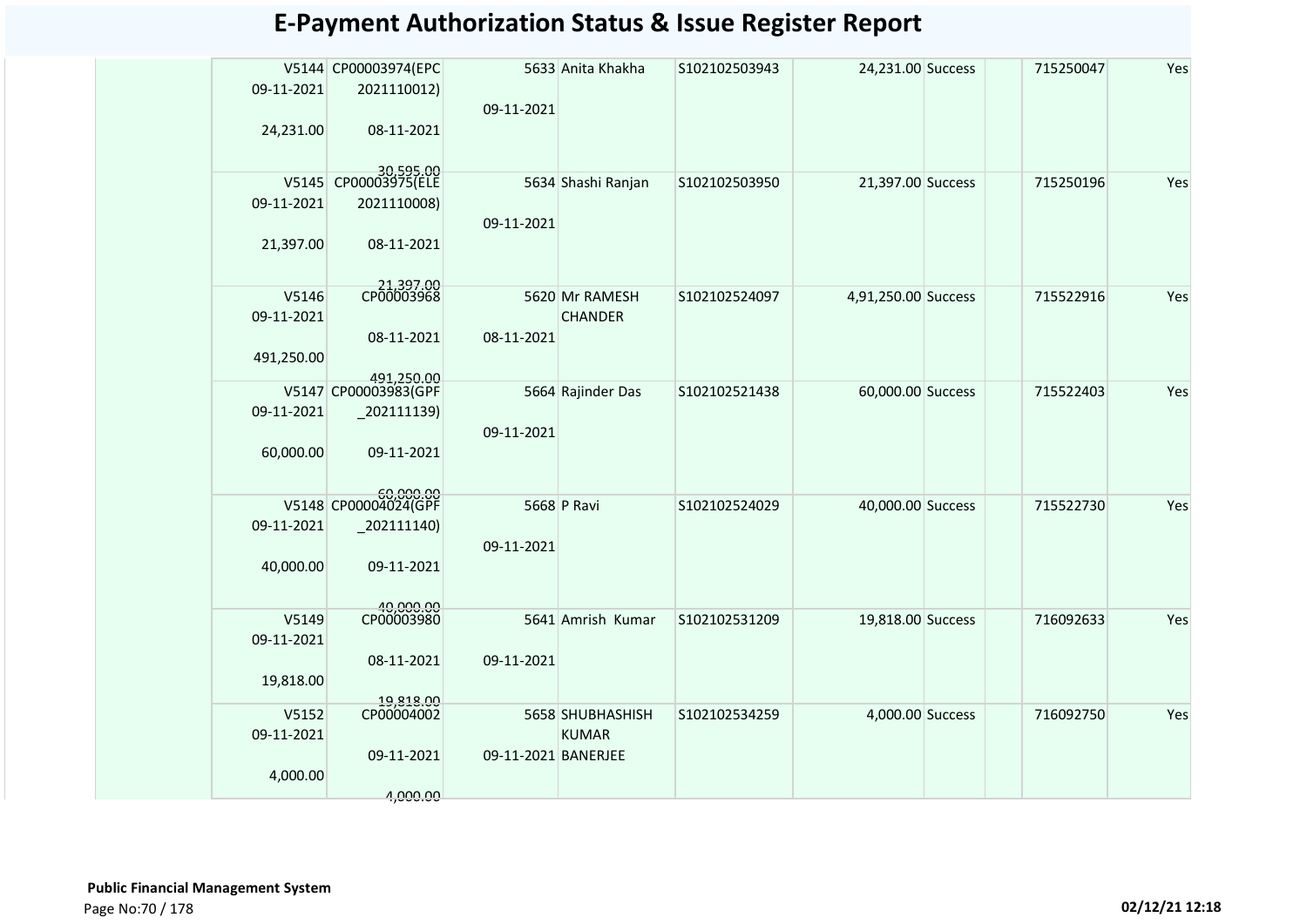|                 | V5153         | CP00004003                        |            | 5659 Sumita Dawra       | S102102535920 | 8,000.00 Success       |     | 716092858 | Yes |
|-----------------|---------------|-----------------------------------|------------|-------------------------|---------------|------------------------|-----|-----------|-----|
|                 | 09-11-2021    |                                   |            |                         |               |                        |     |           |     |
|                 |               | 09-11-2021                        | 09-11-2021 |                         |               |                        |     |           |     |
|                 | 8,000.00      | 8.000.00                          |            |                         |               |                        |     |           |     |
|                 |               | V5154 CP00003976(EPC              |            | 5636 Nitin Kumar        | S102102527642 | 1,611.00 Success       |     | 716092085 | Yes |
|                 | 09-11-2021    | 2021110014)                       |            |                         |               |                        |     |           |     |
|                 |               |                                   | 09-11-2021 |                         |               |                        |     |           |     |
|                 | 1,611.00      | 08-11-2021                        |            |                         |               |                        |     |           |     |
|                 |               |                                   |            |                         |               |                        |     |           |     |
|                 |               | 1,511.00<br>V5155 CP00003977(EPC  |            | 5637 Ganeshi Dutt       | S102102529219 | 5,496.00 Success       |     | 716092389 | Yes |
|                 | 09-11-2021    | 2021110013)                       |            |                         |               |                        |     |           |     |
|                 |               |                                   |            | 09-11-2021 Jayanti Devi | S102102529220 | 1,266.00 Success       |     | 716092398 | Yes |
|                 | 11,060.00     | 08-11-2021                        |            |                         |               |                        |     |           |     |
|                 |               |                                   |            | <b>P</b> J              | S102102529221 | 4,298.00 Failed        | R11 | 716092416 | Yes |
|                 |               |                                   |            | Purushothaman           |               |                        |     |           |     |
|                 |               | 11,060.00<br>V5156 CP00003998(EOT |            | 5638 Nand Kishore       | S102102527570 | 5,131.00 Success       |     | 716089989 | Yes |
|                 | 09-11-2021    | 2021110015)                       |            | Prasad                  |               |                        |     |           |     |
|                 |               |                                   | 09-11-2021 |                         |               |                        |     |           |     |
|                 | 5,131.00      | 09-11-2021                        |            |                         |               |                        |     |           |     |
|                 |               |                                   |            |                         |               |                        |     |           |     |
|                 |               | 5,131.00                          |            |                         |               |                        |     |           |     |
|                 | V5157         | CP00004007                        |            | 5662 Rana Motors        | S102102531148 | 15,771.00 Success      |     | 716137296 | Yes |
|                 | 09-11-2021    |                                   |            | Pvt. Ltd                |               |                        |     |           |     |
|                 |               | 09-11-2021                        | 09-11-2021 |                         |               |                        |     |           |     |
|                 | 15,771.00     |                                   |            |                         |               |                        |     |           |     |
|                 | V5158         | 16,036.00<br>CP00004000           |            | 5669 ERNST AND          | S102102542616 | 1,20,84,000.00 Success |     | 716420586 | Yes |
|                 | 09-11-2021    |                                   |            | YOUNG LLP               |               |                        |     |           |     |
|                 |               | 09-11-2021                        |            | 09-11-2021 NEW Account  |               |                        |     |           |     |
|                 | 12,084,000.00 |                                   |            |                         |               |                        |     |           |     |
|                 |               | 12.508.000.00                     |            |                         |               |                        |     |           |     |
| 225429 [Section |               | V5133 CP00000400(GPF              |            | 5557 Vinod Kumar        | S102102454769 | 3,00,000.00 Success    |     | 707924451 | Yes |
| Officer]        | 09-11-2021    | $_2$ 02111013)                    |            |                         |               |                        |     |           |     |
|                 |               |                                   | 08-11-2021 |                         |               |                        |     |           |     |
|                 | 300,000.00    | 03-11-2021                        |            |                         |               |                        |     |           |     |
|                 |               | 300,000.00                        |            |                         |               |                        |     |           |     |
|                 |               |                                   |            |                         |               |                        |     |           |     |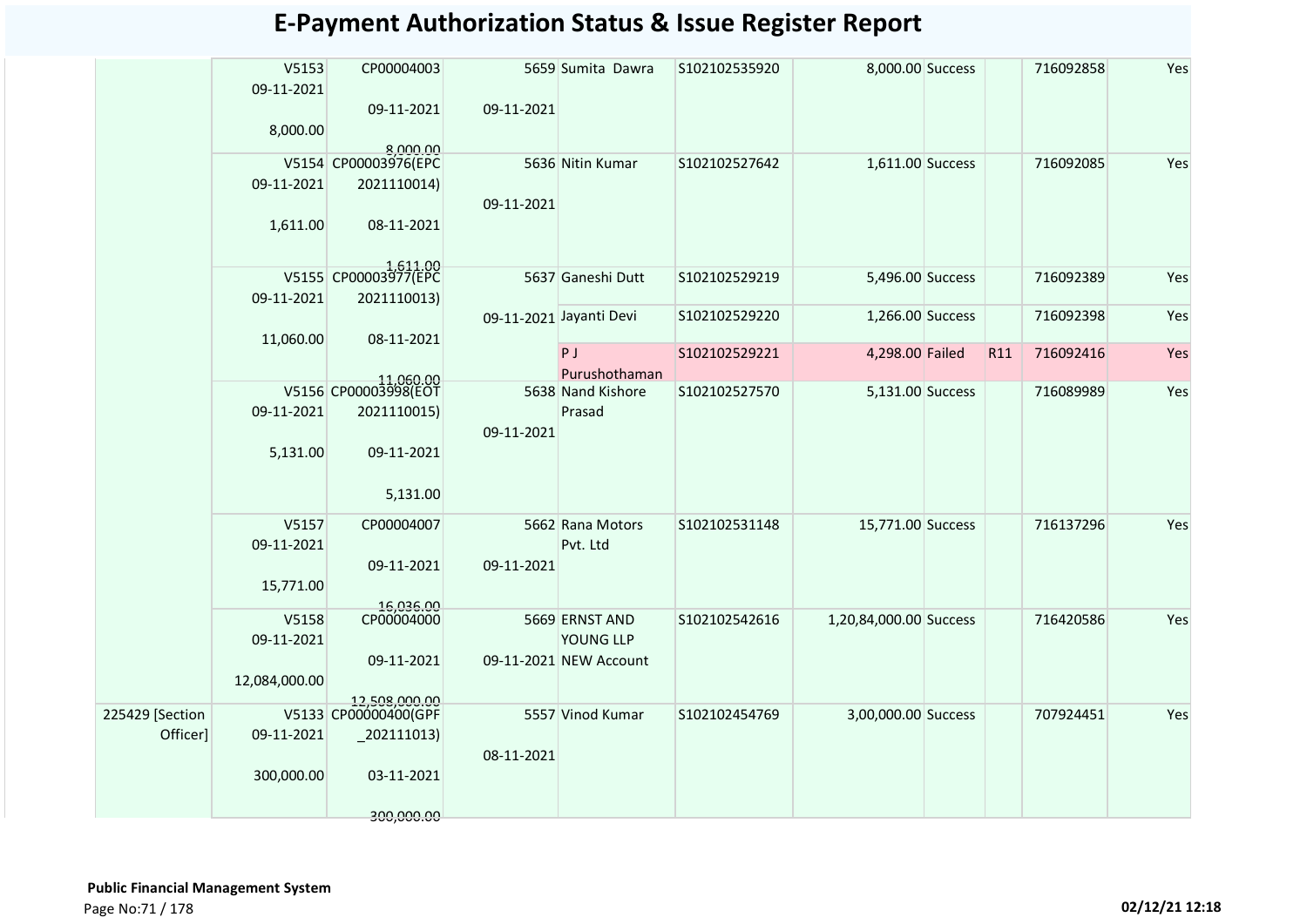|                          | V5134<br>09-11-2021<br>25,860.00                                                 | CP00000405<br>08-11-2021                                                                                                       |                                                                                               | <b>TELEPHONE</b> | S102102455712                                                                                                                                                                                                                                              |                                                                                                    | 709399050                                                                                                                                                                                                                                                                                     | Yes                                              |
|--------------------------|----------------------------------------------------------------------------------|--------------------------------------------------------------------------------------------------------------------------------|-----------------------------------------------------------------------------------------------|------------------|------------------------------------------------------------------------------------------------------------------------------------------------------------------------------------------------------------------------------------------------------------|----------------------------------------------------------------------------------------------------|-----------------------------------------------------------------------------------------------------------------------------------------------------------------------------------------------------------------------------------------------------------------------------------------------|--------------------------------------------------|
|                          |                                                                                  | 25,860.00                                                                                                                      |                                                                                               |                  |                                                                                                                                                                                                                                                            |                                                                                                    |                                                                                                                                                                                                                                                                                               |                                                  |
|                          |                                                                                  |                                                                                                                                |                                                                                               |                  |                                                                                                                                                                                                                                                            |                                                                                                    |                                                                                                                                                                                                                                                                                               | Yes                                              |
|                          |                                                                                  |                                                                                                                                |                                                                                               |                  |                                                                                                                                                                                                                                                            |                                                                                                    |                                                                                                                                                                                                                                                                                               |                                                  |
|                          |                                                                                  |                                                                                                                                |                                                                                               |                  |                                                                                                                                                                                                                                                            |                                                                                                    |                                                                                                                                                                                                                                                                                               |                                                  |
|                          |                                                                                  |                                                                                                                                |                                                                                               |                  |                                                                                                                                                                                                                                                            |                                                                                                    |                                                                                                                                                                                                                                                                                               |                                                  |
|                          |                                                                                  |                                                                                                                                |                                                                                               |                  |                                                                                                                                                                                                                                                            |                                                                                                    |                                                                                                                                                                                                                                                                                               |                                                  |
| 206942 [Under            | V5191                                                                            | CP00000028                                                                                                                     |                                                                                               |                  | S102102629005                                                                                                                                                                                                                                              |                                                                                                    | 723895480                                                                                                                                                                                                                                                                                     | Yes                                              |
| Secretary                | 10-11-2021                                                                       |                                                                                                                                |                                                                                               |                  |                                                                                                                                                                                                                                                            |                                                                                                    |                                                                                                                                                                                                                                                                                               |                                                  |
| Department of            |                                                                                  | 05-11-2021                                                                                                                     |                                                                                               |                  | S102102629006                                                                                                                                                                                                                                              |                                                                                                    | 723895495                                                                                                                                                                                                                                                                                     | Yes                                              |
| <b>Industrial Policy</b> | 453,374.00                                                                       |                                                                                                                                |                                                                                               |                  |                                                                                                                                                                                                                                                            |                                                                                                    |                                                                                                                                                                                                                                                                                               |                                                  |
| and Promotion            |                                                                                  | 503,748.00                                                                                                                     |                                                                                               |                  |                                                                                                                                                                                                                                                            |                                                                                                    |                                                                                                                                                                                                                                                                                               | Yes                                              |
| Ministry of              |                                                                                  |                                                                                                                                |                                                                                               |                  |                                                                                                                                                                                                                                                            |                                                                                                    |                                                                                                                                                                                                                                                                                               | Yes                                              |
|                          |                                                                                  |                                                                                                                                |                                                                                               |                  |                                                                                                                                                                                                                                                            |                                                                                                    |                                                                                                                                                                                                                                                                                               |                                                  |
| Delhi]                   |                                                                                  |                                                                                                                                |                                                                                               | Drishti Khurana  | S102102629009                                                                                                                                                                                                                                              |                                                                                                    | 723895513                                                                                                                                                                                                                                                                                     | Yes                                              |
|                          |                                                                                  |                                                                                                                                |                                                                                               | Pearl Sobti      | S102102629010                                                                                                                                                                                                                                              |                                                                                                    | 723895519                                                                                                                                                                                                                                                                                     | Yes                                              |
|                          |                                                                                  |                                                                                                                                |                                                                                               |                  |                                                                                                                                                                                                                                                            |                                                                                                    | 723895537                                                                                                                                                                                                                                                                                     | Yes                                              |
|                          |                                                                                  |                                                                                                                                |                                                                                               | Subramanian N    | S102102629012                                                                                                                                                                                                                                              |                                                                                                    | 723895545                                                                                                                                                                                                                                                                                     | Yes                                              |
|                          |                                                                                  |                                                                                                                                |                                                                                               | Deeksha Arora    | S102102629013                                                                                                                                                                                                                                              |                                                                                                    | 723895565                                                                                                                                                                                                                                                                                     | Yes                                              |
|                          | V5193                                                                            | CP00000029                                                                                                                     |                                                                                               |                  | S102102628956                                                                                                                                                                                                                                              |                                                                                                    | 723858646                                                                                                                                                                                                                                                                                     | Yes                                              |
|                          |                                                                                  |                                                                                                                                |                                                                                               | MANAGEMENT       |                                                                                                                                                                                                                                                            |                                                                                                    |                                                                                                                                                                                                                                                                                               |                                                  |
|                          |                                                                                  |                                                                                                                                |                                                                                               |                  |                                                                                                                                                                                                                                                            |                                                                                                    |                                                                                                                                                                                                                                                                                               |                                                  |
|                          |                                                                                  |                                                                                                                                |                                                                                               |                  |                                                                                                                                                                                                                                                            |                                                                                                    |                                                                                                                                                                                                                                                                                               |                                                  |
|                          |                                                                                  |                                                                                                                                |                                                                                               |                  |                                                                                                                                                                                                                                                            |                                                                                                    |                                                                                                                                                                                                                                                                                               | Yes                                              |
|                          |                                                                                  |                                                                                                                                |                                                                                               |                  |                                                                                                                                                                                                                                                            |                                                                                                    |                                                                                                                                                                                                                                                                                               |                                                  |
|                          |                                                                                  |                                                                                                                                |                                                                                               |                  |                                                                                                                                                                                                                                                            |                                                                                                    |                                                                                                                                                                                                                                                                                               |                                                  |
|                          |                                                                                  |                                                                                                                                |                                                                                               |                  |                                                                                                                                                                                                                                                            |                                                                                                    |                                                                                                                                                                                                                                                                                               |                                                  |
|                          |                                                                                  | 762.00                                                                                                                         |                                                                                               |                  |                                                                                                                                                                                                                                                            |                                                                                                    |                                                                                                                                                                                                                                                                                               |                                                  |
|                          | 225438 [Asstt<br><b>Accounts Officer]</b><br>Commerce and<br><b>Industry New</b> | V5150<br>09-11-2021<br>340,037.00<br><b>Issue Date: 10-11-2021</b><br>10-11-2021<br>44,371.00<br>V5194<br>10-11-2021<br>762.00 | CP00000377<br>05-11-2021<br>340,037.00<br>08-11-2021<br>45,136.00<br>CP00000030<br>09-11-2021 | 08-11-2021       | 5621 MAHANAGAR<br>08-11-2021 NIGAM LTD.<br>5566 PRASHANT<br>SRIVASTAVA<br>5713 Ginni Sabharwal<br>10-11-2021 JITIN AHUJA<br>Kajol<br>Rashmi Tyagi<br>5712 SONI<br>10-11-2021 AND ALLIED<br><b>SERVICES PVT</b><br>LTD.<br>5711 Deeksha Arora<br>10-11-2021 | S102102528130<br>S102102629007<br>S102102629008<br>Parikshit Sharma S102102629011<br>S102102628957 | 25,860.00 Success<br>3,40,037.00 Success<br>34,43,811.00<br>62,370.00 Success<br>45,000.00 Success<br>42,676.00 Success<br>20,324.00 Success<br>33,750.00 Success<br>1,57,500.00 Success<br>6,106.00 Success<br>40,648.00 Success<br>45,000.00 Success<br>44,371.00 Success<br>762.00 Success | 716065337<br>723895501<br>723895508<br>723858405 |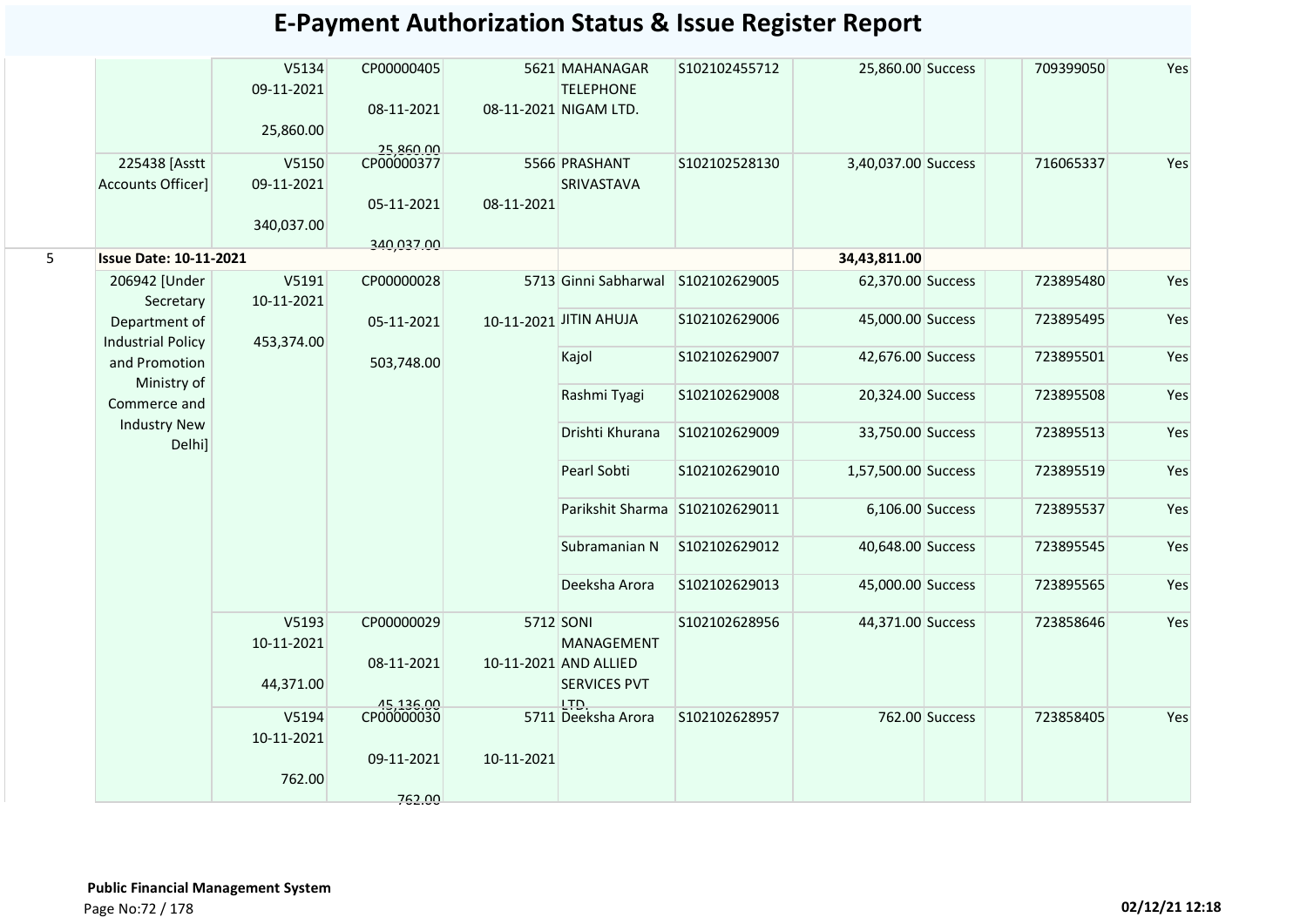| <b>E-Payment Authorization Status &amp; Issue Register Report</b> |  |
|-------------------------------------------------------------------|--|
|-------------------------------------------------------------------|--|

| 225427 [Under | V5162                                             | CP00003997              |            | 5678 Monika                    | S102102625040 | 18,869.00 Success   | 723888670 | Yes |
|---------------|---------------------------------------------------|-------------------------|------------|--------------------------------|---------------|---------------------|-----------|-----|
| Secretary]    | 10-11-2021                                        |                         |            |                                |               |                     |           |     |
|               |                                                   | 09-11-2021              | 10-11-2021 |                                |               |                     |           |     |
|               | 18,869.00                                         |                         |            |                                |               |                     |           |     |
|               |                                                   | 18,869.00<br>CP00004004 |            |                                |               |                     |           |     |
|               | V5163                                             |                         |            | 5660 Shri OM                   | S102102624972 | 21,150.00 Success   | 723888320 | Yes |
|               | 10-11-2021                                        |                         |            | <b>PRAKASH</b>                 |               |                     |           |     |
|               |                                                   | 09-11-2021              |            | 09-11-2021 Jaideep Verma       | S102102624973 | 59,400.00 Success   | 723888327 | Yes |
|               | 306,720.00                                        |                         |            | <b>Utkarsh Sharma</b>          | S102102624974 | 59,400.00 Success   | 723888333 | Yes |
|               |                                                   | 340,800.00              |            |                                |               |                     |           |     |
|               |                                                   |                         |            | <b>ASHISH KUMAR</b>            | S102102624975 | 70,695.00 Success   | 723888339 | Yes |
|               |                                                   |                         |            |                                |               |                     |           |     |
|               |                                                   |                         |            | Ms. Amrita Verya S102102624976 |               | 42,075.00 Success   | 723888343 | Yes |
|               |                                                   |                         |            |                                |               |                     |           |     |
|               |                                                   |                         |            | <b>Dhruv Tiwari</b>            | S102102624977 | 54,000.00 Success   | 723888385 | Yes |
|               |                                                   |                         |            |                                |               |                     |           |     |
|               |                                                   | V5164 CP00003981(511    | 5644 JMV   |                                | S102102628863 | 14,746.00 Success   | 723895134 | Yes |
|               | 10-11-2021                                        | 687733114325-           |            | <b>TECHNOLOGIES</b>            |               |                     |           |     |
|               |                                                   | 1B1)                    | 09-11-2021 |                                |               |                     |           |     |
|               | 14,746.00                                         |                         |            |                                |               |                     |           |     |
|               |                                                   | 09-11-2021              |            |                                |               |                     |           |     |
|               |                                                   |                         |            |                                |               |                     |           |     |
|               |                                                   | V5165 CP00003982(511    | 5645 JMV   |                                | S102102628830 | 30,966.00 Success   | 723891793 | Yes |
|               | 10-11-2021                                        | 687760713940-           |            | <b>TECHNOLOGIES</b>            |               |                     |           |     |
|               |                                                   | 1B1)                    | 09-11-2021 |                                |               |                     |           |     |
|               | 30,966.00                                         |                         |            |                                |               |                     |           |     |
|               |                                                   | 09-11-2021              |            |                                |               |                     |           |     |
|               |                                                   |                         |            |                                |               |                     |           |     |
|               |                                                   |                         |            |                                |               |                     |           |     |
|               |                                                   | V5166 CP00003984(511    |            | 5646 SANTOSH SALES             | S102102628910 | 1,76,851.00 Success | 723895272 | Yes |
|               | 10-11-2021<br>687720030475-<br>09-11-2021<br>1B1) | <b>AGENCY</b>           |            |                                |               |                     |           |     |
|               |                                                   |                         |            |                                |               |                     |           |     |
|               | 176,851.00                                        |                         |            |                                |               |                     |           |     |
|               |                                                   | 09-11-2021              |            |                                |               |                     |           |     |
|               |                                                   |                         |            |                                |               |                     |           |     |
|               |                                                   | 179,900.00              |            |                                |               |                     |           |     |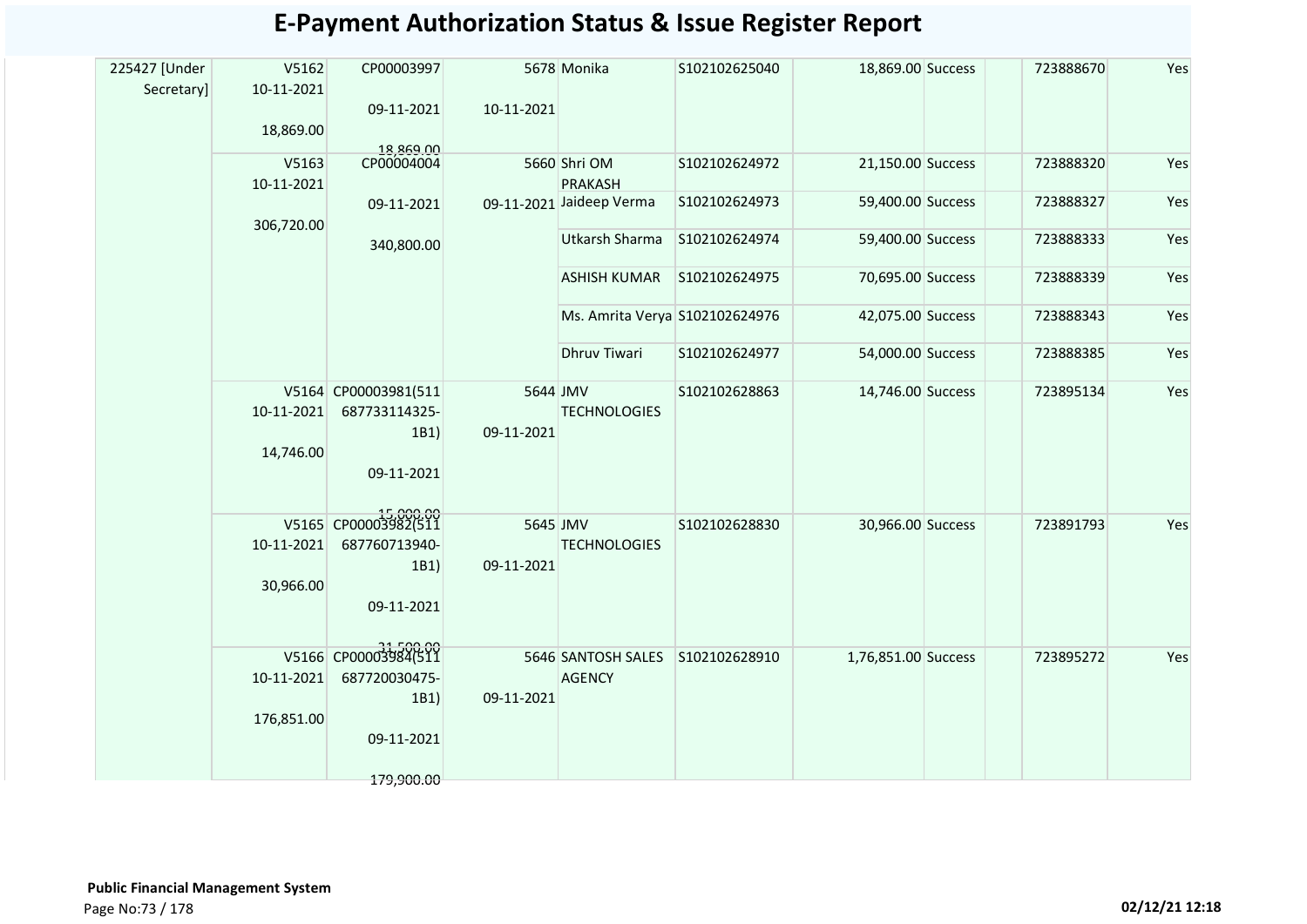| 10-11-2021 | V5167 CP00003985(511  |                    | 5647 SANTOSH SALES S102102628917<br><b>AGENCY</b> |               | 1,76,851.00 Success | 723858137 | Yes |
|------------|-----------------------|--------------------|---------------------------------------------------|---------------|---------------------|-----------|-----|
|            | 687707663399-<br>1B1  | 09-11-2021         |                                                   |               |                     |           |     |
| 176,851.00 |                       |                    |                                                   |               |                     |           |     |
|            | 09-11-2021            |                    |                                                   |               |                     |           |     |
|            |                       |                    |                                                   |               |                     |           |     |
|            | V5168 CP00003986(511  |                    | 5648 NETWORK                                      | S102102628857 | 90,883.00 Success   | 723895009 | Yes |
| 10-11-2021 | 687768750734-<br>1B1) | 09-11-2021         | <b>INFOTECH</b>                                   |               |                     |           |     |
| 90,883.00  |                       |                    |                                                   |               |                     |           |     |
|            | 09-11-2021            |                    |                                                   |               |                     |           |     |
|            |                       |                    |                                                   |               |                     |           |     |
|            | V5169 CP00003987(511  | 5649 SKA           |                                                   | S102102628831 | 86,353.00 Success   | 723891901 | Yes |
| 10-11-2021 | 687791710937-<br>1B1) | 09-11-2021 PVT LMD | <b>TECHNOLOGY</b>                                 |               |                     |           |     |
| 86,353.00  |                       |                    |                                                   |               |                     |           |     |
|            | 09-11-2021            |                    |                                                   |               |                     |           |     |
|            |                       |                    |                                                   |               |                     |           |     |
|            | V5170 CP00003988(511  | 5650 SKA           |                                                   | S102102628822 | 29,491.00 Success   | 723891687 | Yes |
| 10-11-2021 | 687792401556-<br>1B1) | 09-11-2021 PVT LMD | <b>TECHNOLOGY</b>                                 |               |                     |           |     |
| 29,491.00  |                       |                    |                                                   |               |                     |           |     |
|            | 09-11-2021            |                    |                                                   |               |                     |           |     |
|            |                       |                    |                                                   |               |                     |           |     |
|            | V5171 CP00003992(511  |                    | 5652 Harman India                                 | S102102625960 | 9,299.00 Success    | 723891437 | Yes |
| 10-11-2021 | 687725875560-<br>1B1) | 09-11-2021         |                                                   |               |                     |           |     |
| 9,299.00   |                       |                    |                                                   |               |                     |           |     |
|            | 09-11-2021            |                    |                                                   |               |                     |           |     |
|            |                       |                    |                                                   |               |                     |           |     |
|            | V5172 CP00003993(511  |                    | 5653 Harman India                                 | S102102625813 | 9,299.00 Success    | 723891329 | Yes |
| 10-11-2021 | 687734051422-<br>1B1) | 09-11-2021         |                                                   |               |                     |           |     |
| 9,299.00   |                       |                    |                                                   |               |                     |           |     |
|            | 09-11-2021            |                    |                                                   |               |                     |           |     |
|            | 9,459.00              |                    |                                                   |               |                     |           |     |
|            |                       |                    |                                                   |               |                     |           |     |

 **Public Financial Management System**  Page No:74 / 178 **02/12/21 12:18**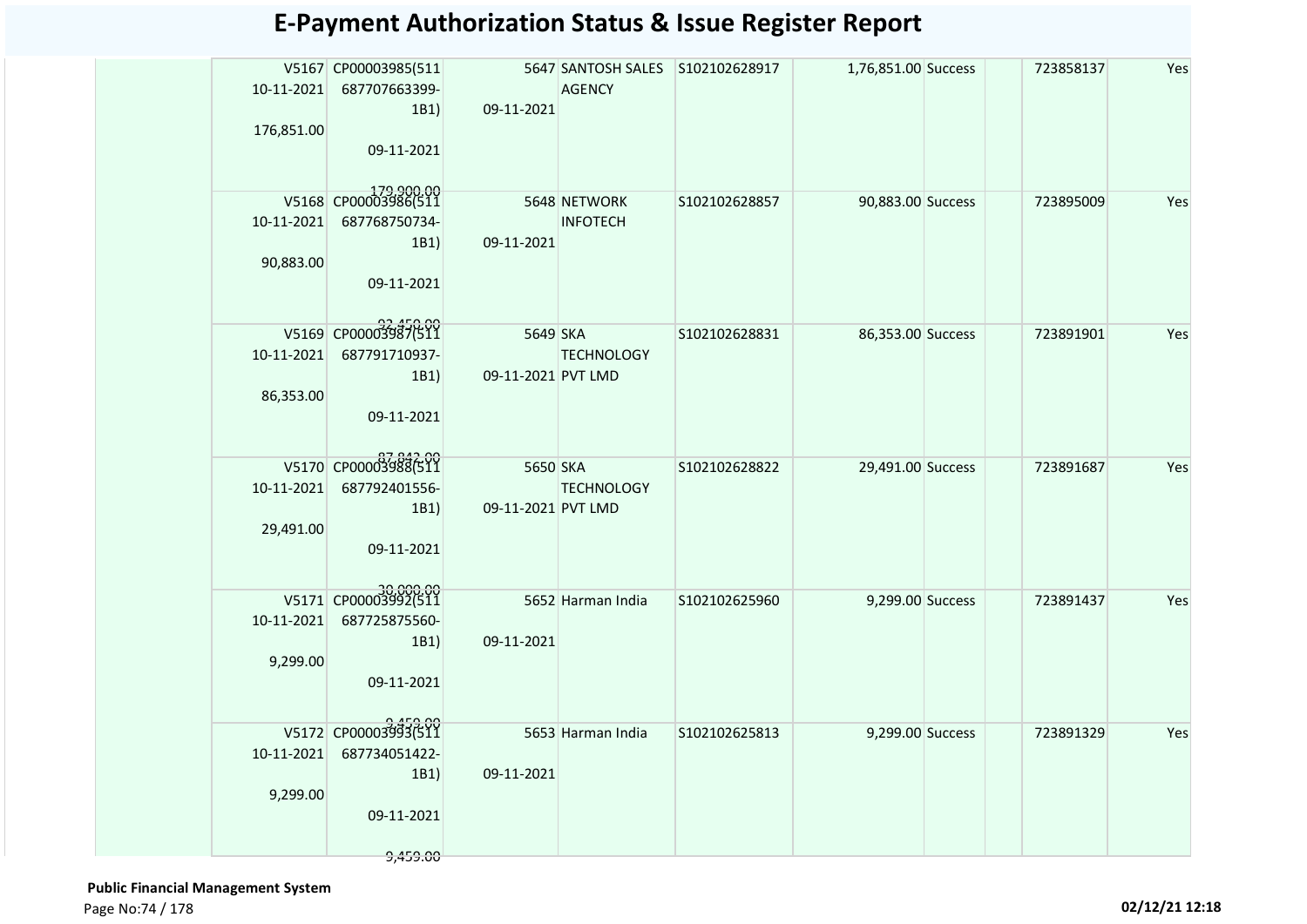|            | V5173 CP00003994(511    |              | 5654 Harman India                             | S102102625041 | 9,667.00 Success  |                | 723888803 | Yes |
|------------|-------------------------|--------------|-----------------------------------------------|---------------|-------------------|----------------|-----------|-----|
| 10-11-2021 | 687750956761-           |              |                                               |               |                   |                |           |     |
| 9,667.00   | 1B1)                    | 09-11-2021   |                                               |               |                   |                |           |     |
|            | 09-11-2021              |              |                                               |               |                   |                |           |     |
|            |                         |              |                                               |               |                   |                |           |     |
|            |                         |              |                                               |               |                   |                |           |     |
|            | V5174 CP00003995(511    |              | 5655 KAMAL NAYAN                              | S102102624964 | 7,078.00 Success  |                | 723888181 | Yes |
| 10-11-2021 | 687742429452-<br>1B1)   |              | <b>MARKETING</b><br>09-11-2021 ASSOCIATES PVT |               |                   |                |           |     |
| 7,078.00   |                         |              | <b>LTD</b>                                    |               |                   |                |           |     |
|            | 09-11-2021              |              |                                               |               |                   |                |           |     |
|            |                         |              |                                               |               |                   |                |           |     |
| V5175      | CP00004042              |              | 5703 Ms PRACHI                                | S102102624849 | 22,669.00 Success |                | 723884460 | Yes |
| 10-11-2021 |                         |              | <b>MISHRA</b>                                 |               |                   |                |           |     |
|            | 10-11-2021              | 10-11-2021   |                                               |               |                   |                |           |     |
| 22,669.00  |                         |              |                                               |               |                   |                |           |     |
| V5177      | 22,669.00<br>CP00004035 |              | 5704 Manoj Kumar                              | S102102624915 | 37,060.00 Success |                | 723884676 | Yes |
| 10-11-2021 |                         |              | Meena                                         |               |                   |                |           |     |
|            | 09-11-2021              | 10-11-2021   |                                               |               |                   |                |           |     |
| 37,060.00  |                         |              |                                               |               |                   |                |           |     |
| V5178      | 37,060.00<br>CP00004033 |              | 5708 Pradeep Toppo                            | S102102624800 | 2,000.00 Success  |                | 723884305 | Yes |
| 10-11-2021 |                         |              |                                               |               |                   |                |           |     |
|            | 09-11-2021              | 10-11-2021   |                                               |               |                   |                |           |     |
| 2,000.00   |                         |              |                                               |               |                   |                |           |     |
| V5179      | 2,000.00<br>CP00004031  |              | 5707 Sumita Dawra                             | S102102624740 |                   | 380.00 Success | 723884049 | Yes |
| 10-11-2021 |                         |              |                                               |               |                   |                |           |     |
|            | 09-11-2021              | 10-11-2021   |                                               |               |                   |                |           |     |
| 380.00     |                         |              |                                               |               |                   |                |           |     |
| V5180      | 380.00<br>CP00004026    |              | 5675 Ganesh Singh                             | S102102624764 | 1,211.00 Success  |                | 723884184 | Yes |
| 10-11-2021 |                         |              | Bankoti                                       |               |                   |                |           |     |
|            | 09-11-2021              | 10-11-2021   |                                               |               |                   |                |           |     |
| 1,211.00   |                         |              |                                               |               |                   |                |           |     |
| V5181      | 1,211.00<br>CP00004011  |              | 5663 B KOMBAIYARAJ                            | S102102624850 | 2,735.00 Success  |                | 748771150 | Yes |
| 10-11-2021 |                         |              | <b>KONAR</b>                                  |               |                   |                |           |     |
|            | 09-11-2021              | 09-11-2021 V |                                               | S102102624851 | 2,735.00 Success  |                | 748771151 | Yes |
| 8,205.00   |                         |              | <b>HARICHANDRAN</b>                           |               |                   |                |           |     |

 **Public Financial Management System**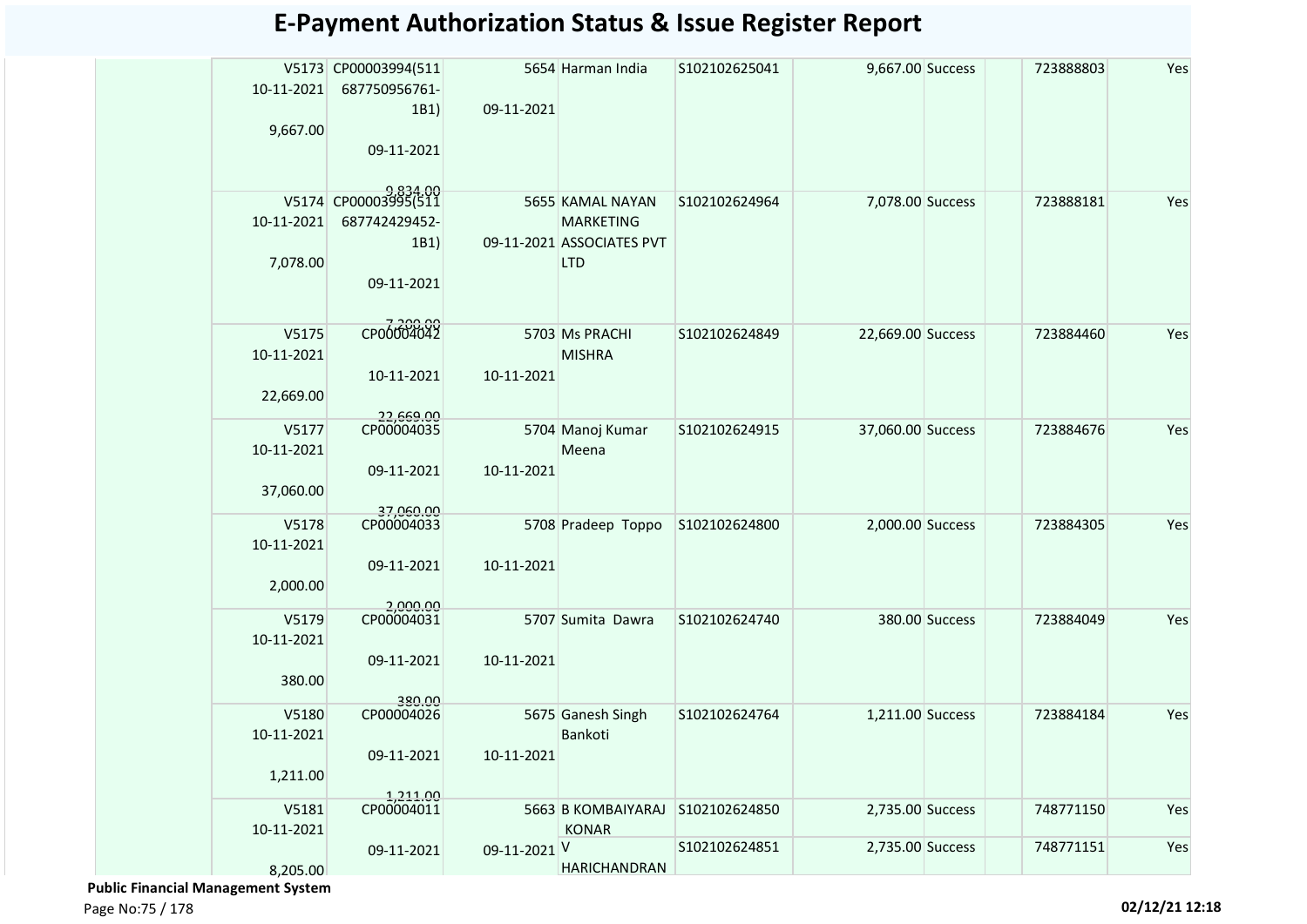| 8,205.00   |                                   |            |                                    |               |                     |           |     |
|------------|-----------------------------------|------------|------------------------------------|---------------|---------------------|-----------|-----|
|            | 8,205.00                          |            | <b>PRAKASH</b><br><b>VITHOBA</b>   | S102102624852 | 2,735.00 Success    | 748771152 | Yes |
| V5182      | CP00004025                        |            | 5674 Reserve Bank of               | S102102624926 | 2,78,916.00 Success | 723884797 | Yes |
| 10-11-2021 |                                   |            | India                              |               |                     |           |     |
|            | 09-11-2021                        | 10-11-2021 |                                    |               |                     |           |     |
| 278,916.00 |                                   |            |                                    |               |                     |           |     |
|            | 278,916.00                        |            |                                    |               |                     |           |     |
| V5183      | CP00004043(ELE                    |            | 5676 Pooja Sharma                  | S102102624694 | 14,104.00 Success   | 723880923 | Yes |
| 10-11-2021 | 2021110016)                       |            |                                    |               |                     |           |     |
|            |                                   | 10-11-2021 |                                    |               |                     |           |     |
| 14,104.00  | 10-11-2021                        |            |                                    |               |                     |           |     |
|            |                                   |            |                                    |               |                     |           |     |
|            | 14,104.00<br>V5184 CP00004044(EBO |            | 5710 Umed Singh                    | S102102624627 | 6,908.00 Success    | 723880659 | Yes |
| 10-11-2021 |                                   |            |                                    |               |                     |           |     |
|            | 2021110018)                       |            |                                    |               |                     |           |     |
|            |                                   | 10-11-2021 |                                    |               |                     |           |     |
| 6,908.00   | 10-11-2021                        |            |                                    |               |                     |           |     |
|            |                                   |            |                                    |               |                     |           |     |
|            | 6,908.00<br>V5185 CP00003844(511  |            | 5643 KAMAL NAYAN                   | S102102624478 | 5,136.00 Success    | 723880387 | Yes |
| 10-11-2021 | 687714895051-                     |            | <b>MARKETING</b>                   |               |                     |           |     |
|            | 1B1)                              |            | 09-11-2021 ASSOCIATES PVT          |               |                     |           |     |
| 5,136.00   |                                   |            | <b>LTD</b>                         |               |                     |           |     |
|            | 02-11-2021                        |            |                                    |               |                     |           |     |
|            |                                   |            |                                    |               |                     |           |     |
|            |                                   |            |                                    |               |                     |           |     |
| V5186      | CP00003849(511                    |            | 5642 KAMAL NAYAN                   | S102102624677 | 5,136.00 Success    | 723880783 | Yes |
| 10-11-2021 | 687796778768-                     |            | <b>MARKETING</b>                   |               |                     |           |     |
|            | 1B1)                              |            | 09-11-2021 ASSOCIATES PVT          |               |                     |           |     |
| 5,136.00   |                                   |            | <b>LTD</b>                         |               |                     |           |     |
|            | 02-11-2021                        |            |                                    |               |                     |           |     |
|            |                                   |            |                                    |               |                     |           |     |
| V5187      | CP00003879                        |            | 5673 Balmer Lawrie & S102102625696 |               | 3,21,754.00 Success | 723891155 | Yes |
| 10-11-2021 |                                   |            | Co LTD                             |               |                     |           |     |
|            | 02-11-2021                        | 10-11-2021 |                                    |               |                     |           |     |
| 321,754.00 |                                   |            |                                    |               |                     |           |     |
|            | 321,754.00                        |            |                                    |               |                     |           |     |
|            |                                   |            |                                    |               |                     |           |     |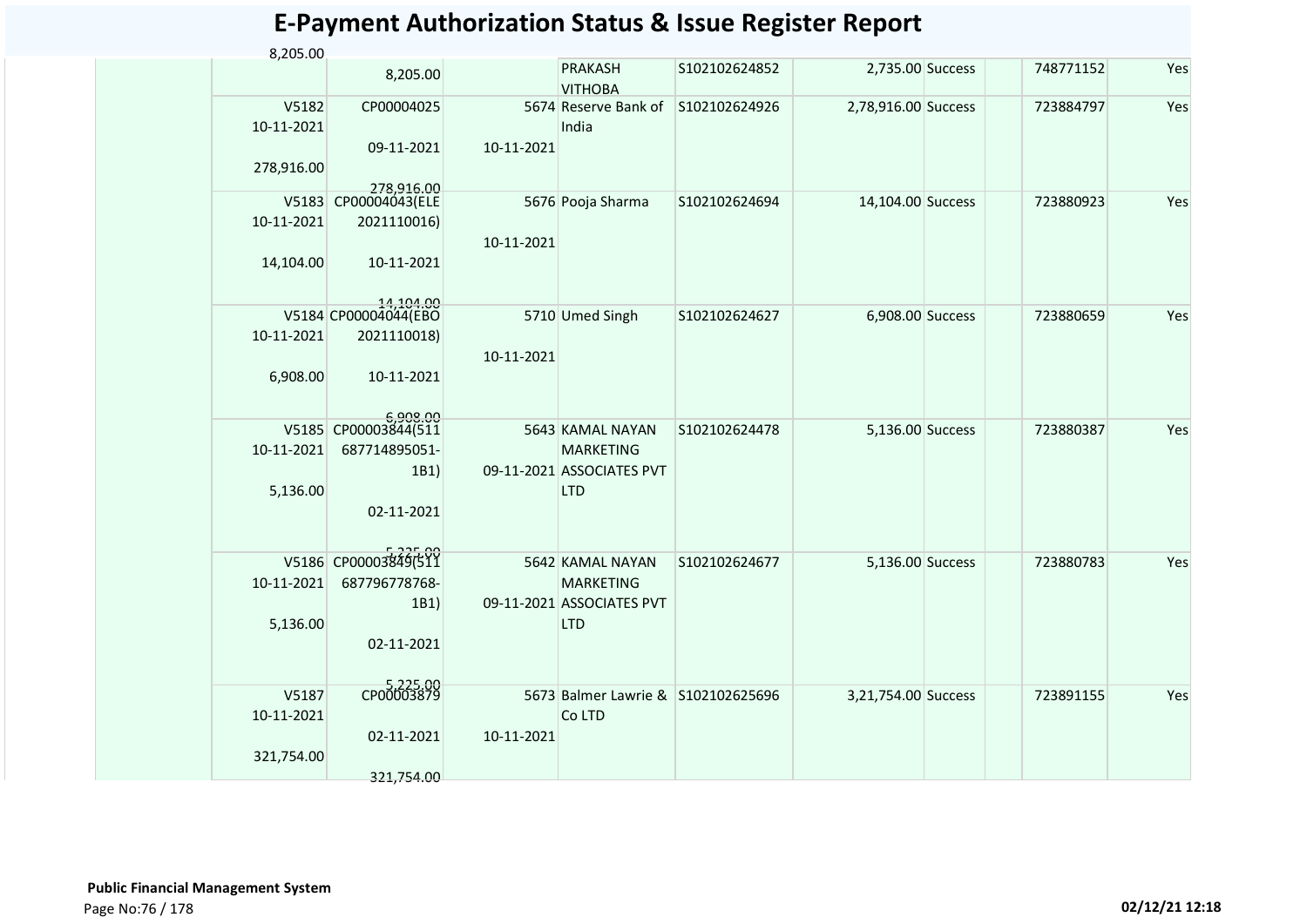| 10-11-2021<br>89,834.00          | V5188 CP00003881(511<br>687793635067-<br>1B1)<br>02-11-2021 | 08-11-2021           | 5584 HARSH<br><b>INDUSTRIES</b>   | S102102624502 | 89,834.00 Success | 723880533 | Yes |
|----------------------------------|-------------------------------------------------------------|----------------------|-----------------------------------|---------------|-------------------|-----------|-----|
| V5189<br>10-11-2021<br>21,391.00 | CP00003991<br>09-11-2021                                    | 10-11-2021           | 5677 Mr SURAJ SINGH S102102625083 |               | 21,391.00 Success | 723888910 | Yes |
| V5190<br>10-11-2021<br>48,848.00 | 21,391.00<br>CP00004038<br>09-11-2021<br>48,848.00          | 10-11-2021           | 5709 Mr YESH PAL<br><b>SHARMA</b> | S102102625697 | 48,848.00 Success | 723891036 | Yes |
| V5192<br>10-11-2021              | CP00004005                                                  |                      | 5702 Abhik Sidhu                  | S102102625031 | 27,000.00 Success | 723888528 | Yes |
| 135,000.00                       | 09-11-2021                                                  | 10-11-2021 Mehr Suri |                                   | S102102625032 | 27,000.00 Success | 723888545 | Yes |
|                                  | 150,000.00                                                  |                      | Shubham<br>Sharma                 | S102102625033 | 27,000.00 Success | 723888551 | Yes |
|                                  |                                                             |                      | Sharanya                          | S102102625034 | 27,000.00 Success | 723888554 | Yes |
|                                  |                                                             |                      | Nikita Rana                       | S102102625035 | 27,000.00 Success | 723888561 | Yes |
| V5195<br>10-11-2021              | CP00004001<br>09-11-2021                                    | 09-11-2021           | 5657 BG SYSTEMS                   | S102102624959 | 40,136.00 Success | 723888060 | Yes |
| 40,136.00                        | 40.828.00                                                   |                      |                                   |               |                   |           |     |
| 10-11-2021                       | V5196 CP00003989(511<br>687781766757-                       | 5701 SKA             | <b>TECHNOLOGY</b>                 | S102102624472 | 19,238.00 Success | 723880233 | Yes |
| 19,238.00                        | 1B1)<br>09-11-2021                                          | 10-11-2021 PVT LMD   |                                   |               |                   |           |     |
|                                  | 19,570.00                                                   |                      |                                   |               |                   |           |     |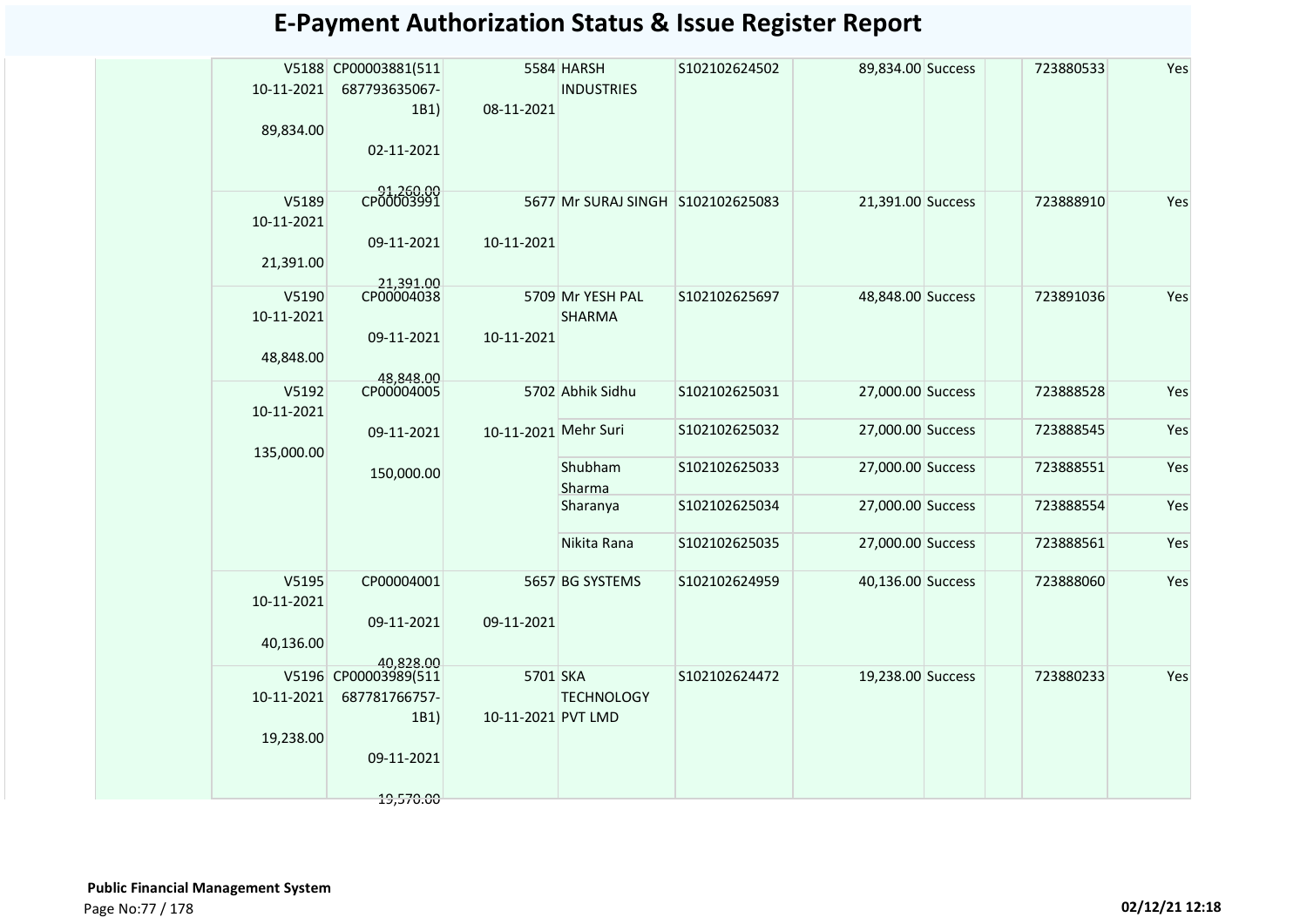| 10-11-2021<br>9,299.00 | V5197 CP00003990(511<br>687705659303-<br>1B1)<br>09-11-2021 | 09-11-2021 | 5651 Harman India  | S102102628950 | 9,299.00 Success  | 723858290 | Yes |
|------------------------|-------------------------------------------------------------|------------|--------------------|---------------|-------------------|-----------|-----|
|                        | V5198 CP00003996(511                                        |            | 5656 Loop Computer | S102102624848 | 4,645.00 Success  | 723884575 | Yes |
| 10-11-2021             | 687797337547-                                               |            |                    |               |                   |           |     |
|                        | 1B1)                                                        | 09-11-2021 |                    |               |                   |           |     |
| 4,645.00               |                                                             |            |                    |               |                   |           |     |
|                        |                                                             |            |                    |               |                   |           |     |
|                        | 09-11-2021                                                  |            |                    |               |                   |           |     |
|                        |                                                             |            |                    |               |                   |           |     |
| V5199                  | CP00004039                                                  |            | 5705 Swati Jain    | S102102629004 | 31,138.00 Success | 723895385 | Yes |
| 10-11-2021             |                                                             |            |                    |               |                   |           |     |
|                        | 09-11-2021                                                  | 10-11-2021 |                    |               |                   |           |     |
|                        |                                                             |            |                    |               |                   |           |     |
| 31,138.00              |                                                             |            |                    |               |                   |           |     |
| V5200                  | 31,138.00<br>CP00004041                                     |            | 5700 Naincy        | S102102631863 | 9,900.00 Success  | 723970156 | Yes |
| 10-11-2021             |                                                             |            |                    |               |                   |           |     |
|                        | 09-11-2021                                                  | 10-11-2021 |                    |               |                   |           |     |
|                        |                                                             |            |                    |               |                   |           |     |
| 9,900.00               |                                                             |            |                    |               |                   |           |     |
| V5201                  | 11.000.00<br>CP00004008                                     |            | 5672 A. P. Singh   | S102102631818 | 42,810.00 Success | 723970002 | Yes |
| 10-11-2021             |                                                             |            |                    |               |                   |           |     |
|                        | 09-11-2021                                                  | 10-11-2021 |                    |               |                   |           |     |
| 42,810.00              |                                                             |            |                    |               |                   |           |     |
|                        | 42,810.00                                                   |            |                    |               |                   |           |     |
| V5202                  | CP00004009                                                  |            | 5670 Dharam Pal    | S102102631735 | 25,740.00 Success | 723968693 | Yes |
| 10-11-2021             |                                                             |            |                    |               |                   |           |     |
|                        | 09-11-2021                                                  | 10-11-2021 |                    |               |                   |           |     |
| 25,740.00              |                                                             |            |                    |               |                   |           |     |
|                        |                                                             |            |                    |               |                   |           |     |
| V5203                  | 25,740.00<br>CP00004010                                     |            | 5671 ASHISH DUTTA  | S102102631779 | 40,350.00 Success | 723968857 | Yes |
| 10-11-2021             |                                                             |            |                    |               |                   |           |     |
|                        | 09-11-2021                                                  | 10-11-2021 |                    |               |                   |           |     |
| 40,350.00              |                                                             |            |                    |               |                   |           |     |
|                        |                                                             |            |                    |               |                   |           |     |
|                        | 40,350.00                                                   |            |                    |               |                   |           |     |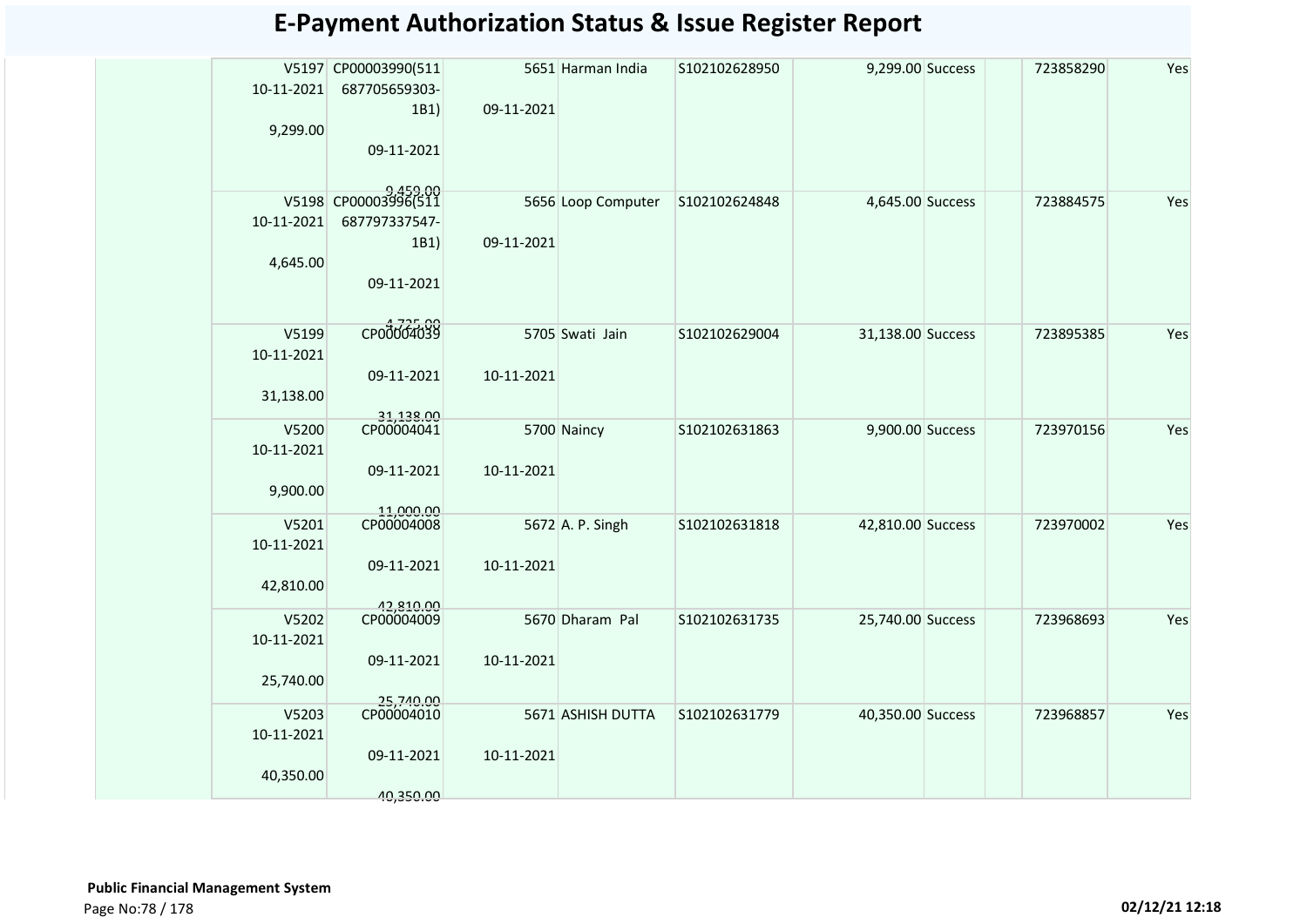| V5204<br>10-11-2021 | CP00004029                        |                  | 5694 BHUPATI<br><b>ENTERPRISES</b> | S102102635973 | 10,904.00 Success   | 723978955 | Yes |
|---------------------|-----------------------------------|------------------|------------------------------------|---------------|---------------------|-----------|-----|
|                     | 09-11-2021                        | 10-11-2021       |                                    |               |                     |           |     |
| 10,904.00           | 11,092.00                         |                  |                                    |               |                     |           |     |
| V5205               | CP00004030                        |                  | 5695 BHUPATI                       | S102102636184 | 15,046.00 Success   | 723980085 | Yes |
| 10-11-2021          |                                   |                  | <b>ENTERPRISES</b>                 |               |                     |           |     |
|                     | 09-11-2021                        | 10-11-2021       |                                    |               |                     |           |     |
| 15,046.00           |                                   |                  |                                    |               |                     |           |     |
| V5206               | 15,305.00<br>CP00004028           |                  | 5693 ARSHI                         | S102102636244 | 24,360.00 Success   | 723980242 | Yes |
| 10-11-2021          |                                   |                  | <b>FURNITURE</b>                   |               |                     |           |     |
|                     | 09-11-2021                        | 10-11-2021 HOUSE |                                    |               |                     |           |     |
| 24,360.00           |                                   |                  |                                    |               |                     |           |     |
| V5207               | 24,780.00<br>CP00004034           |                  |                                    |               |                     |           | Yes |
| 10-11-2021          |                                   |                  | 5697 SUNRISE<br>MANAGEMENT         | S102102632022 | 14,616.00 Success   | 723970617 |     |
|                     | 09-11-2021                        | 10-11-2021       |                                    |               |                     |           |     |
| 14,616.00           |                                   |                  |                                    |               |                     |           |     |
|                     | 14.868.00                         |                  |                                    |               |                     |           |     |
| V5208               | CP00004036                        |                  | 5698 SUNRISE                       | S102102631876 | 20,996.00 Success   | 723970301 | Yes |
| 10-11-2021          | 09-11-2021                        |                  | MANAGEMENT                         |               |                     |           |     |
| 20,996.00           |                                   | 10-11-2021       |                                    |               |                     |           |     |
|                     |                                   |                  |                                    |               |                     |           |     |
| V5209               | 21,358.00<br>CP00004032           |                  | 5696 SONI                          | S102102633242 | 26,090.00 Success   | 723973597 | Yes |
| 10-11-2021          |                                   |                  | MANAGEMENT                         |               |                     |           |     |
|                     | 09-11-2021                        |                  | 10-11-2021 AND ALLIED              |               |                     |           |     |
| 26,090.00           | 31.414.00                         |                  | <b>SERVICES PVT</b><br>LTD.        |               |                     |           |     |
| V5210               | CP00004040                        |                  | 5706 Mrs UMA MISRA S102102631709   |               | 15,661.00 Success   | 723968559 | Yes |
| 10-11-2021          |                                   |                  |                                    |               |                     |           |     |
|                     | 09-11-2021                        | 10-11-2021       |                                    |               |                     |           |     |
| 15,661.00           |                                   |                  |                                    |               |                     |           |     |
|                     | 15.661.00<br>V5211 CP00004013(511 |                  | 5682 SANTOSH SALES                 | S102102633213 | 1,03,116.00 Success | 723973452 | Yes |
| 10-11-2021          | 687750980380-                     |                  | <b>AGENCY</b>                      |               |                     |           |     |
|                     | 1B1)                              | 10-11-2021       |                                    |               |                     |           |     |
| 103,116.00          |                                   |                  |                                    |               |                     |           |     |
|                     | 09-11-2021                        |                  |                                    |               |                     |           |     |
|                     |                                   |                  |                                    |               |                     |           |     |
|                     | 104,894.00                        |                  |                                    |               |                     |           |     |

 **Public Financial Management System**  Page No:79 / 178 **02/12/21 12:18**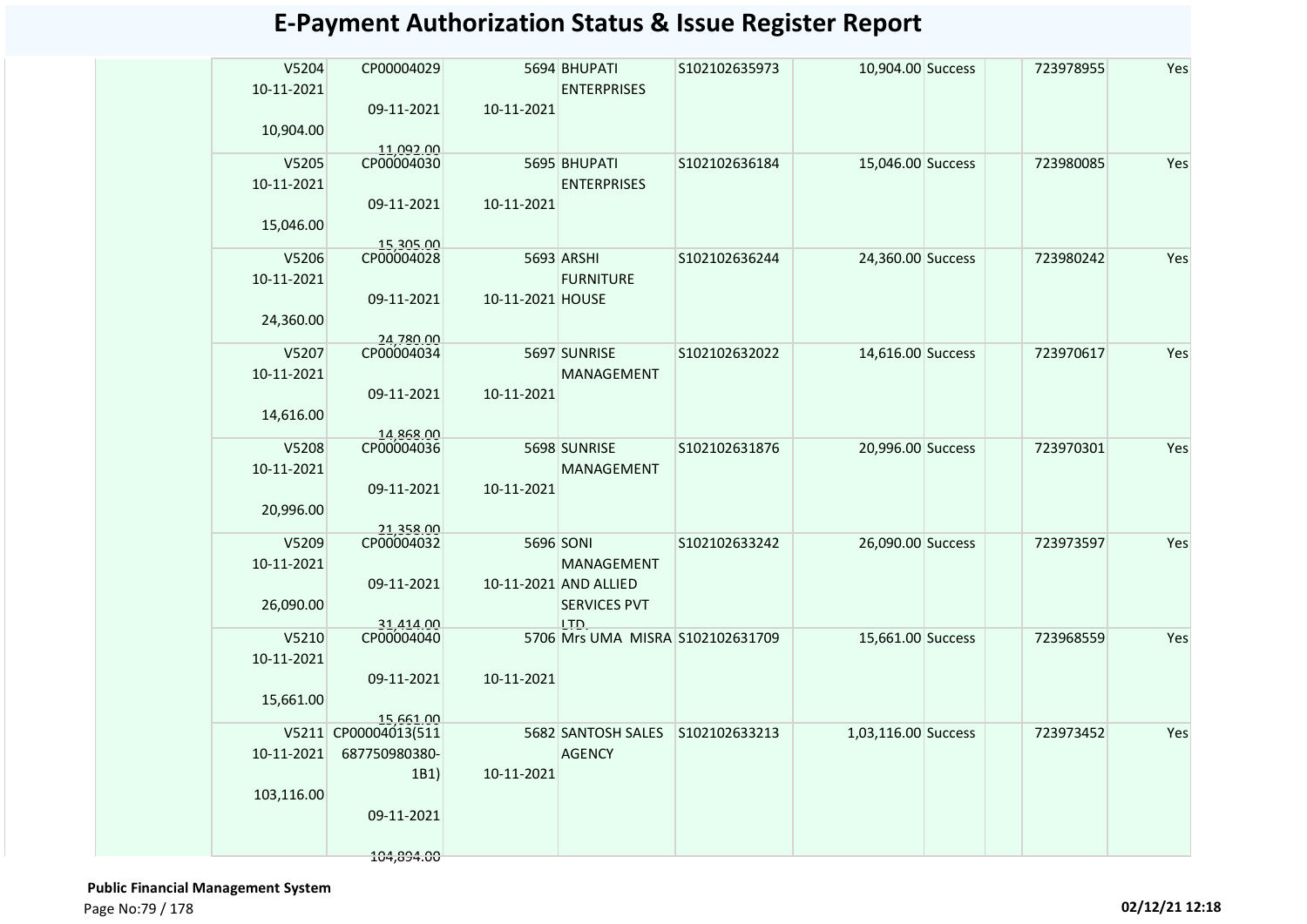|            | V5212 CP00004014(511<br>10-11-2021 687791852807- |            | 5683 Harman India              | S102102633139 | 1,081.00 Success  | 723973313 | Yes |
|------------|--------------------------------------------------|------------|--------------------------------|---------------|-------------------|-----------|-----|
|            | 1B1)                                             | 10-11-2021 |                                |               |                   |           |     |
| 1,081.00   |                                                  |            |                                |               |                   |           |     |
|            | 09-11-2021                                       |            |                                |               |                   |           |     |
|            |                                                  |            |                                |               |                   |           |     |
|            | V5213 CP00004015(511                             | 5684 R S   |                                | S102102633120 | 24,396.00 Success | 723973188 | Yes |
|            | 10-11-2021 687721143812-                         |            | <b>INTERNATIONAL</b>           |               |                   |           |     |
|            | 1B1)                                             | 10-11-2021 |                                |               |                   |           |     |
| 24,396.00  |                                                  |            |                                |               |                   |           |     |
|            | 09-11-2021                                       |            |                                |               |                   |           |     |
|            |                                                  |            |                                |               |                   |           |     |
|            | V5214 CP00004016(511                             |            | 5685 Harman India              | S102102633146 | 90,932.00 Success | 723945560 | Yes |
|            | 10-11-2021 687799457664-                         |            |                                |               |                   |           |     |
|            | 1B1)                                             | 10-11-2021 |                                |               |                   |           |     |
| 90,932.00  |                                                  |            |                                |               |                   |           |     |
|            | 09-11-2021                                       |            |                                |               |                   |           |     |
|            |                                                  |            |                                |               |                   |           |     |
|            | V5215 CP00004017(511                             |            | 5686 NEXT GEN                  | S102102634731 | 4,415.00 Success  | 723975316 | Yes |
| 10-11-2021 | 687743287677-                                    |            | <b>SYSTEMS</b>                 |               |                   |           |     |
|            | 1B1)                                             | 10-11-2021 |                                |               |                   |           |     |
| 4,415.00   |                                                  |            |                                |               |                   |           |     |
|            | 09-11-2021                                       |            |                                |               |                   |           |     |
|            |                                                  |            |                                |               |                   |           |     |
|            | V5216 CP00004018(511                             |            | 5687 Ms Ashirwad               | S102102633447 | 24,498.00 Success | 723973900 | Yes |
| 10-11-2021 | 687744033068-                                    |            | Furnishers                     |               |                   |           |     |
| 24,498.00  | 1B1)                                             | 10-11-2021 |                                |               |                   |           |     |
|            | 09-11-2021                                       |            |                                |               |                   |           |     |
|            |                                                  |            |                                |               |                   |           |     |
|            | V5217 CP00004019(511                             |            |                                |               |                   |           |     |
| 10-11-2021 | 687760742387-                                    |            | 5688 Ms Ashirwad<br>Furnishers | S102102634783 | 24,364.00 Success | 723975915 | Yes |
|            | 1B1)                                             | 10-11-2021 |                                |               |                   |           |     |
| 24,364.00  |                                                  |            |                                |               |                   |           |     |
|            | 09-11-2021                                       |            |                                |               |                   |           |     |
|            |                                                  |            |                                |               |                   |           |     |
|            | 24,800.00                                        |            |                                |               |                   |           |     |

 **Public Financial Management System**  Page No:80 / 178 **02/12/21 12:18**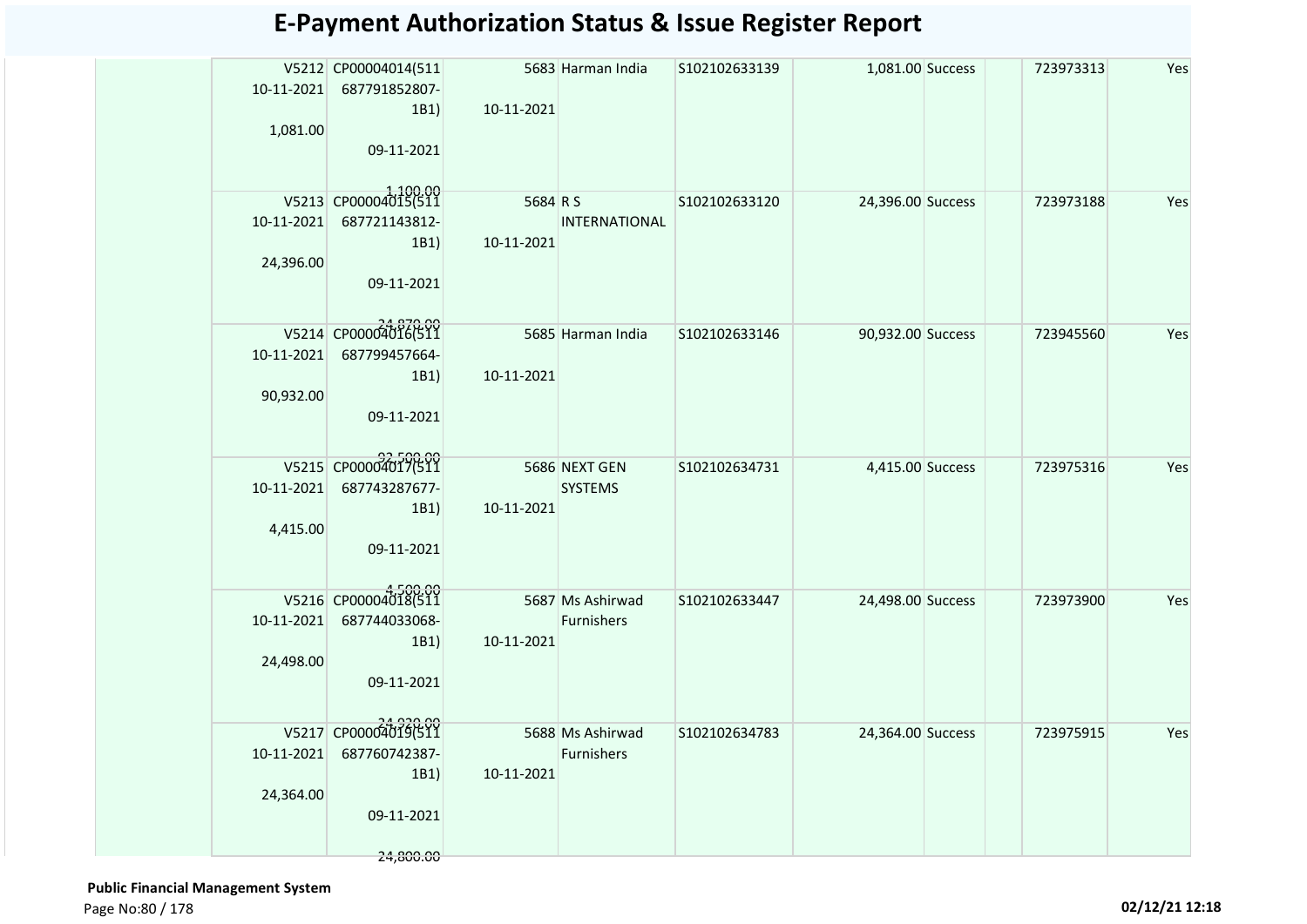|                   |            |                      |                      | 5689 Bhalla and Co                 | S102102634862 | 60,871.00 Success   | 723978058 | Yes |
|-------------------|------------|----------------------|----------------------|------------------------------------|---------------|---------------------|-----------|-----|
|                   |            | V5218 CP00004020(511 |                      |                                    |               |                     |           |     |
|                   | 10-11-2021 | 687722819264-        |                      |                                    |               |                     |           |     |
|                   |            | 1B1)                 | 10-11-2021           |                                    |               |                     |           |     |
|                   | 60,871.00  |                      |                      |                                    |               |                     |           |     |
|                   |            | 09-11-2021           |                      |                                    |               |                     |           |     |
|                   |            |                      |                      |                                    |               |                     |           |     |
|                   |            | V5219 CP00004021(511 |                      |                                    |               |                     |           |     |
|                   |            |                      |                      | 5690 PRAGATI                       | S102102634761 | 81,740.00 Success   | 723975631 | Yes |
|                   | 10-11-2021 | 687756324108-        |                      | <b>CORPORATE</b>                   |               |                     |           |     |
|                   |            | 1B1)                 | 10-11-2021 INTERIORS |                                    |               |                     |           |     |
|                   | 81,740.00  |                      |                      |                                    |               |                     |           |     |
|                   |            | 09-11-2021           |                      |                                    |               |                     |           |     |
|                   |            |                      |                      |                                    |               |                     |           |     |
|                   |            | V5220 CP00004022(511 |                      |                                    |               |                     |           |     |
|                   |            |                      |                      | 5691 PRAGATI                       | S102102634863 | 18,610.00 Success   | 723978197 | Yes |
|                   | 10-11-2021 | 687732227353-        |                      | <b>CORPORATE</b>                   |               |                     |           |     |
|                   |            | 1B1)                 | 10-11-2021 INTERIORS |                                    |               |                     |           |     |
|                   | 18,610.00  |                      |                      |                                    |               |                     |           |     |
|                   |            | 09-11-2021           |                      |                                    |               |                     |           |     |
|                   |            |                      |                      |                                    |               |                     |           |     |
|                   |            | V5221 CP00004023(511 |                      |                                    |               |                     |           |     |
|                   |            |                      |                      | 5692 BHUPATI                       | S102102634762 | 1,37,812.00 Success | 723975757 | Yes |
|                   | 10-11-2021 | 687723853012-        |                      | <b>ENTERPRISES</b>                 |               |                     |           |     |
|                   |            | 1B1)                 | 10-11-2021           |                                    |               |                     |           |     |
|                   | 137,812.00 |                      |                      |                                    |               |                     |           |     |
|                   |            | 09-11-2021           |                      |                                    |               |                     |           |     |
|                   |            |                      |                      |                                    |               |                     |           |     |
|                   |            | CP00004037           |                      |                                    |               |                     |           |     |
|                   | V5222      |                      |                      | 5699 J S ENTERPRISES S102102631899 |               | 23,117.00 Success   | 723970453 | Yes |
|                   | 10-11-2021 |                      |                      |                                    |               |                     |           |     |
|                   |            | 09-11-2021           | 10-11-2021           |                                    |               |                     |           |     |
|                   | 23,117.00  |                      |                      |                                    |               |                     |           |     |
|                   |            | 23,588.00            |                      |                                    |               |                     |           |     |
| 225429 [Section   | V5176      | CP00000406           |                      | 5679 Pratap News                   | S102102624924 | 21,635.00 Success   | 723884936 | Yes |
| Officer]          | 10-11-2021 |                      |                      | Agency                             |               |                     |           |     |
|                   |            | 09-11-2021           | 10-11-2021           |                                    |               |                     |           |     |
|                   | 21,635.00  |                      |                      |                                    |               |                     |           |     |
|                   |            | 21,635.00            |                      |                                    |               |                     |           |     |
| 225438 [Asstt     | V5223      | CP00000380           |                      | 5715 S.Nath Florist                | S102102631671 | 6,566.00 Success    | 723968418 | Yes |
| Accounts Officer] | 10-11-2021 |                      |                      |                                    |               |                     |           |     |
|                   |            | 10-11-2021           | 10-11-2021           |                                    |               |                     |           |     |
|                   | 6,566.00   |                      |                      |                                    |               |                     |           |     |
|                   |            | 6,700.00             |                      |                                    |               |                     |           |     |

 **Public Financial Management System** 

Page No:81 / 178 **02/12/21 12:18**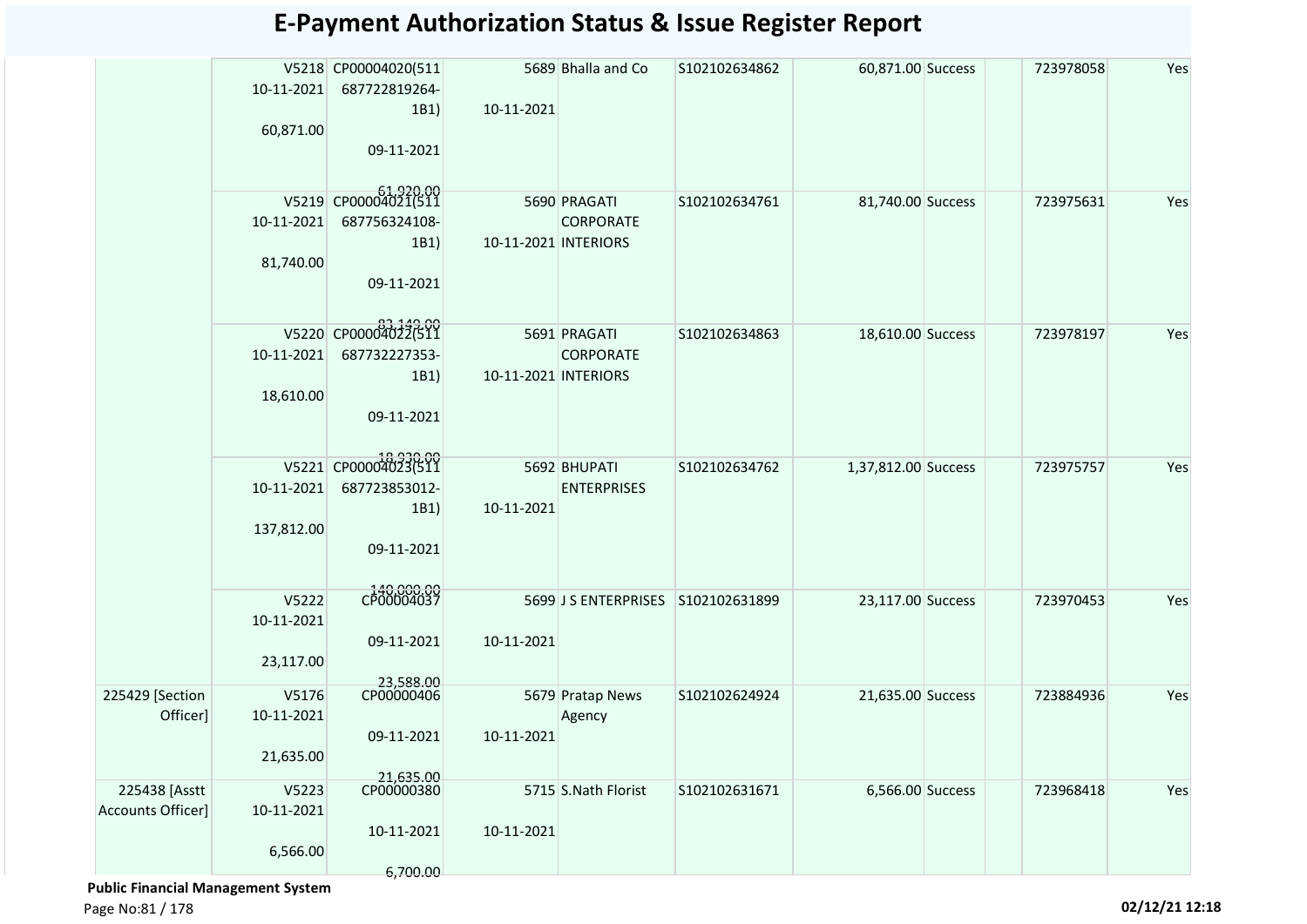|   |                               | V5224<br>10-11-2021 | CP00000381              |            | 5714 SUNDEEP HIRA                | S102102631564 | 3,734.00 Success  | 723968255 | Yes |
|---|-------------------------------|---------------------|-------------------------|------------|----------------------------------|---------------|-------------------|-----------|-----|
|   |                               | 3,734.00            | 10-11-2021              | 10-11-2021 |                                  |               |                   |           |     |
|   |                               | V5225               | 3,734.00<br>CP00000382  |            | 5717 SUBHASH                     | S102102631487 | 1,863.00 Success  | 723945123 | Yes |
|   |                               | 10-11-2021          |                         |            | <b>CHANDRA</b>                   |               |                   |           |     |
|   |                               | 1,863.00            | 10-11-2021              | 10-11-2021 |                                  |               |                   |           |     |
|   |                               |                     | 1,863.00                |            |                                  |               |                   |           |     |
| 6 | <b>Issue Date: 11-11-2021</b> |                     |                         |            |                                  |               | 18,90,847.00      |           |     |
|   | 225427 [Under                 | V5226               | CP00004047              |            | 5720 BALRAM                      | S102102687230 | 10,800.00 Success | 742620112 | Yes |
|   | Secretary]                    | 11-11-2021          |                         |            | <b>SHARMA</b>                    |               |                   |           |     |
|   |                               | 10,800.00           | 10-11-2021              | 11-11-2021 |                                  |               |                   |           |     |
|   |                               |                     | 12,000.00               |            |                                  |               |                   |           |     |
|   |                               |                     | V5227 CP00004045(511    |            | 5719 EWAIN                       | S102102687131 | 73,519.00 Success | 742614327 | Yes |
|   |                               | 11-11-2021          | 687791603919-           |            | <b>SOLUTIONS</b>                 |               |                   |           |     |
|   |                               |                     | 1B1)                    | 11-11-2021 |                                  |               |                   |           |     |
|   |                               | 73,519.00           | 10-11-2021              |            |                                  |               |                   |           |     |
|   |                               |                     |                         |            |                                  |               |                   |           |     |
|   |                               |                     | V5228 CP00004053(EBO    |            |                                  |               |                   |           |     |
|   |                               | 11-11-2021          | 2021110017)             |            | 5723 Manoj Pandey                | S102102687133 | 6,908.00 Success  | 742614720 | Yes |
|   |                               |                     |                         | 11-11-2021 |                                  |               |                   |           |     |
|   |                               | 6,908.00            | 10-11-2021              |            |                                  |               |                   |           |     |
|   |                               |                     |                         |            |                                  |               |                   |           |     |
|   |                               | V5229               | CP00003978              |            | 5731 Rahul Kumar                 | S102102733636 | 47,276.00 Success | 746847642 | Yes |
|   |                               | 11-11-2021          |                         |            |                                  |               |                   |           |     |
|   |                               |                     | 08-11-2021              | 11-11-2021 |                                  |               |                   |           |     |
|   |                               | 47,276.00           |                         |            |                                  |               |                   |           |     |
|   |                               |                     | 47,276.00<br>CP00004055 |            |                                  |               |                   |           |     |
|   |                               | V5230<br>11-11-2021 |                         |            | 5727 Mr YASH PAL<br><b>SINGH</b> | S102102733401 | 1,081.00 Success  | 746835287 | Yes |
|   |                               |                     | 11-11-2021              | 11-11-2021 |                                  |               |                   |           |     |
|   |                               | 1,081.00            |                         |            |                                  |               |                   |           |     |
|   |                               |                     | 1,081.00                |            |                                  |               |                   |           |     |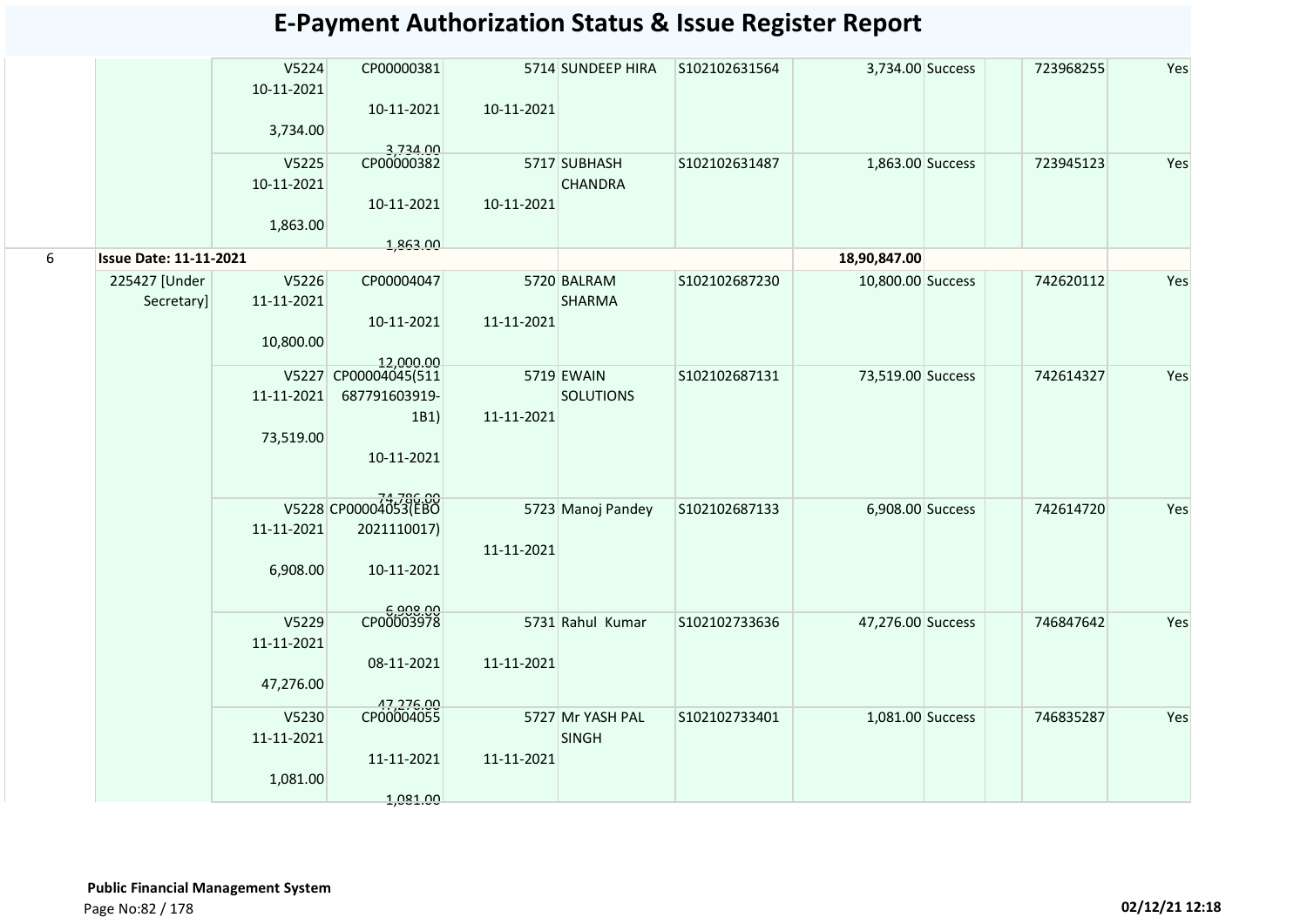| <b>E-Payment Authorization Status &amp; Issue Register Report</b> |  |  |
|-------------------------------------------------------------------|--|--|
|-------------------------------------------------------------------|--|--|

| V5231<br>11-11-2021 | CP00004056              |            | 5728 UMA VIJAYAN   | S102102733456 | 1,251.00 Success    |                | 746847419 | Yes |
|---------------------|-------------------------|------------|--------------------|---------------|---------------------|----------------|-----------|-----|
|                     | 11-11-2021              | 11-11-2021 |                    |               |                     |                |           |     |
| 1,251.00            |                         |            |                    |               |                     |                |           |     |
| V5232               | 1,251.00<br>CP00004058  |            | 5730 Arunesh Kumar | S102102733388 |                     | 389.00 Success | 746835076 | Yes |
| 11-11-2021          | 11-11-2021              | 11-11-2021 |                    |               |                     |                |           |     |
| 389.00              |                         |            |                    |               |                     |                |           |     |
|                     | 380.00                  |            |                    |               |                     |                |           |     |
|                     | V5233 CP00004051(EBO    |            | 5725 Babu Lal Shah | S102102733266 | 6,908.00 Success    |                | 746833827 | Yes |
| 11-11-2021          | 2021110021)             | 11-11-2021 |                    |               |                     |                |           |     |
| 6,908.00            | 10-11-2021              |            |                    |               |                     |                |           |     |
|                     |                         |            |                    |               |                     |                |           |     |
|                     | 5,908.00                |            | 5724 Baljor Singh  | S102102733242 | 2,382.00 Success    |                | 746833577 | Yes |
| 11-11-2021          | 2021110020)             |            |                    |               |                     |                |           |     |
|                     |                         | 11-11-2021 |                    |               |                     |                |           |     |
| 2,382.00            | 10-11-2021              |            |                    |               |                     |                |           |     |
|                     |                         |            |                    |               |                     |                |           |     |
|                     |                         |            |                    |               |                     |                |           |     |
|                     | 2,382.00                |            | 5726 Vandana Kumar | S102102733184 | 83,638.00 Success   |                | 746833369 | Yes |
| 11-11-2021          | 2021110022)             |            |                    |               |                     |                |           |     |
|                     |                         | 11-11-2021 |                    |               |                     |                |           |     |
| 83,638.00           | 11-11-2021              |            |                    |               |                     |                |           |     |
|                     |                         |            |                    |               |                     |                |           |     |
| V5236               | 00.853,53<br>CP00003999 |            | 5681 Shakuntla     | S102102758544 | 5,24,800.00 Success |                | 747904202 | Yes |
| 11-11-2021          |                         |            |                    |               |                     |                |           |     |
|                     | 09-11-2021              | 10-11-2021 |                    |               |                     |                |           |     |
| 524,800.00          |                         |            |                    |               |                     |                |           |     |
|                     | 524,800.00              |            |                    |               |                     |                |           |     |
| V5237               | CP00004057              |            | 5729 Ajay Kansal   | S102102758503 | 32,695.00 Success   |                | 747904037 | Yes |
| 11-11-2021          |                         |            |                    |               |                     |                |           |     |
|                     | 11-11-2021              | 11-11-2021 |                    |               |                     |                |           |     |
| 32,695.00           |                         |            |                    |               |                     |                |           |     |
|                     | 32,695.00               |            |                    |               |                     |                |           |     |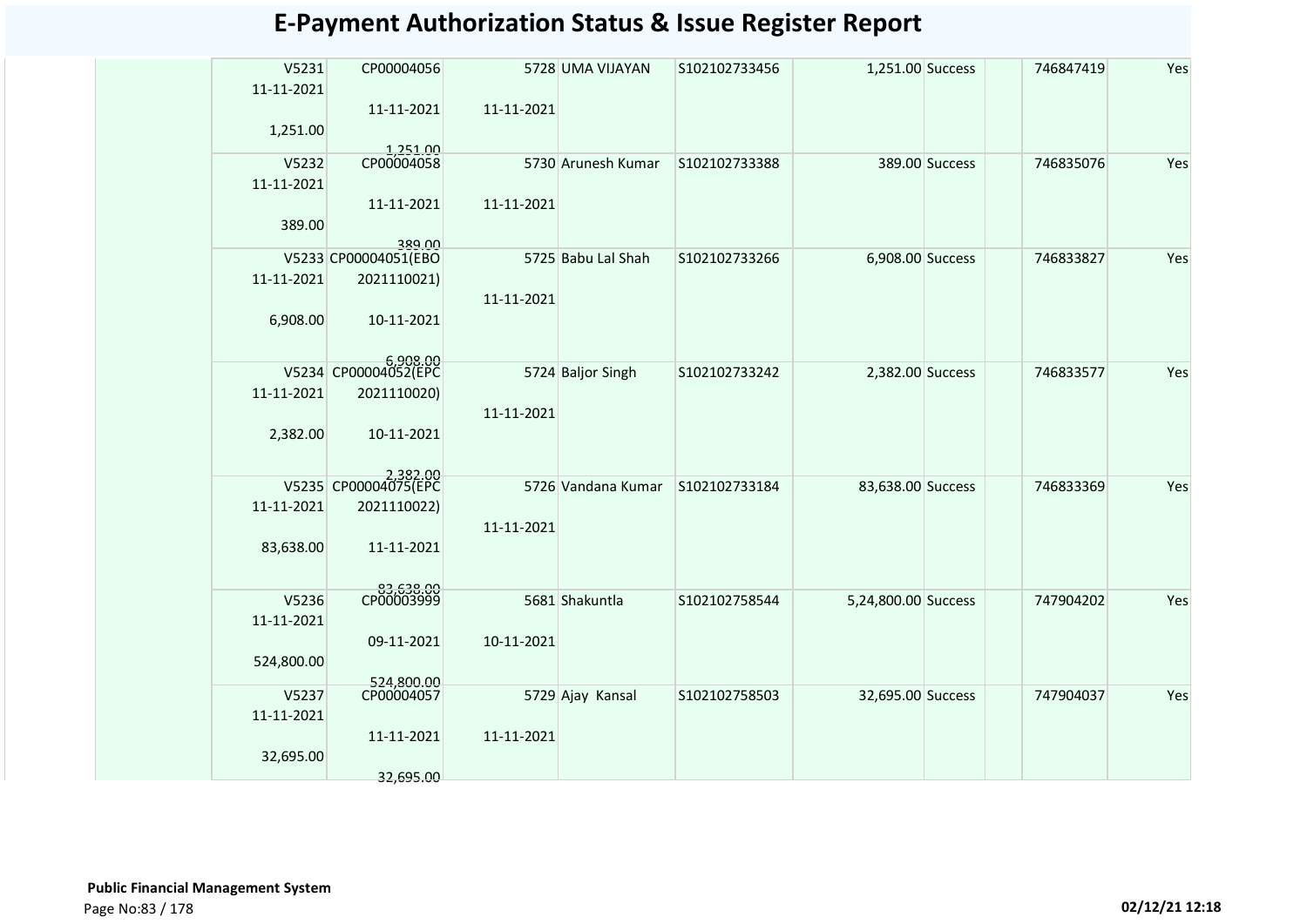|            | V5238 CP00004012(511     |                    | 5732 REYAN TRADERS S102102780859    |               | 93,362.00 Success   | 747907049 | Yes |
|------------|--------------------------|--------------------|-------------------------------------|---------------|---------------------|-----------|-----|
| 11-11-2021 | 687706174971-            |                    |                                     |               |                     |           |     |
|            | 1B1)                     | 11-11-2021         |                                     |               |                     |           |     |
| 93,362.00  |                          |                    |                                     |               |                     |           |     |
|            | 09-11-2021               |                    |                                     |               |                     |           |     |
|            |                          |                    |                                     |               |                     |           |     |
| V5239      | CP00004067               | 5741 AIR           |                                     | S102102782428 | 48,028.00 Success   | 747910881 | Yes |
| 11-11-2021 |                          |                    | <b>CONDITIONING</b>                 |               |                     |           |     |
|            | 11-11-2021               |                    | 11-11-2021 REFRIGERATION            |               |                     |           |     |
| 48,028.00  |                          |                    | <b>CORPORATION</b>                  |               |                     |           |     |
|            | 49,008.00                |                    |                                     |               |                     |           |     |
| V5240      | CP00004069               | 5739 AIR           |                                     | S102102782422 | 44,471.00 Success   | 747910764 | Yes |
| 11-11-2021 |                          |                    | <b>CONDITIONING</b>                 |               |                     |           |     |
|            | 11-11-2021               |                    | 11-11-2021 REFRIGERATION            |               |                     |           |     |
| 44,471.00  |                          |                    | <b>CORPORATION</b>                  |               |                     |           |     |
| V5241      | 45,378.00<br>CP00004068  |                    | 5740 Rahul Sharma                   | S102102782340 | 1,887.00 Success    | 747910533 | Yes |
| 11-11-2021 |                          |                    |                                     |               |                     |           |     |
|            | 11-11-2021               | 11-11-2021         |                                     |               |                     |           |     |
| 1,887.00   |                          |                    |                                     |               |                     |           |     |
|            |                          |                    |                                     |               |                     |           |     |
| V5242      | 1,887.00<br>CP00004046   |                    | 5721 A.K. Book Agency S102102782346 |               | 2,787.00 Success    | 747910653 | Yes |
| 11-11-2021 |                          |                    |                                     |               |                     |           |     |
|            | 10-11-2021               | 11-11-2021         |                                     |               |                     |           |     |
| 2,787.00   |                          |                    |                                     |               |                     |           |     |
| V5243      | 2,787.00<br>CP00004076   |                    | 5733 A.K. Book Agency S102102781406 |               | 14,936.00 Success   | 747910336 | Yes |
| 11-11-2021 |                          |                    |                                     |               |                     |           |     |
|            | 11-11-2021               | 11-11-2021         |                                     |               |                     |           |     |
| 14,936.00  |                          |                    |                                     |               |                     |           |     |
|            | 14,936.00                |                    |                                     |               |                     |           |     |
| V5244      | CP00004050               |                    | 5722 Goverdhan                      | S102102781449 | 1,50,802.00 Success | 747910426 | Yes |
| 11-11-2021 |                          |                    | <b>Tourist Travel</b>               |               |                     |           |     |
|            | 10-11-2021               | 11-11-2021 Service |                                     |               |                     |           |     |
| 150,802.00 |                          |                    |                                     |               |                     |           |     |
| V5245      | 153.880.00<br>CP00004063 |                    | 5745 Sumita Dawra                   | S102102781401 | 2,991.00 Success    | 747910240 | Yes |
| 11-11-2021 |                          |                    |                                     |               |                     |           |     |
|            | 11-11-2021               | 11-11-2021         |                                     |               |                     |           |     |
| 2,991.00   |                          |                    |                                     |               |                     |           |     |
|            | 2,991.00                 |                    |                                     |               |                     |           |     |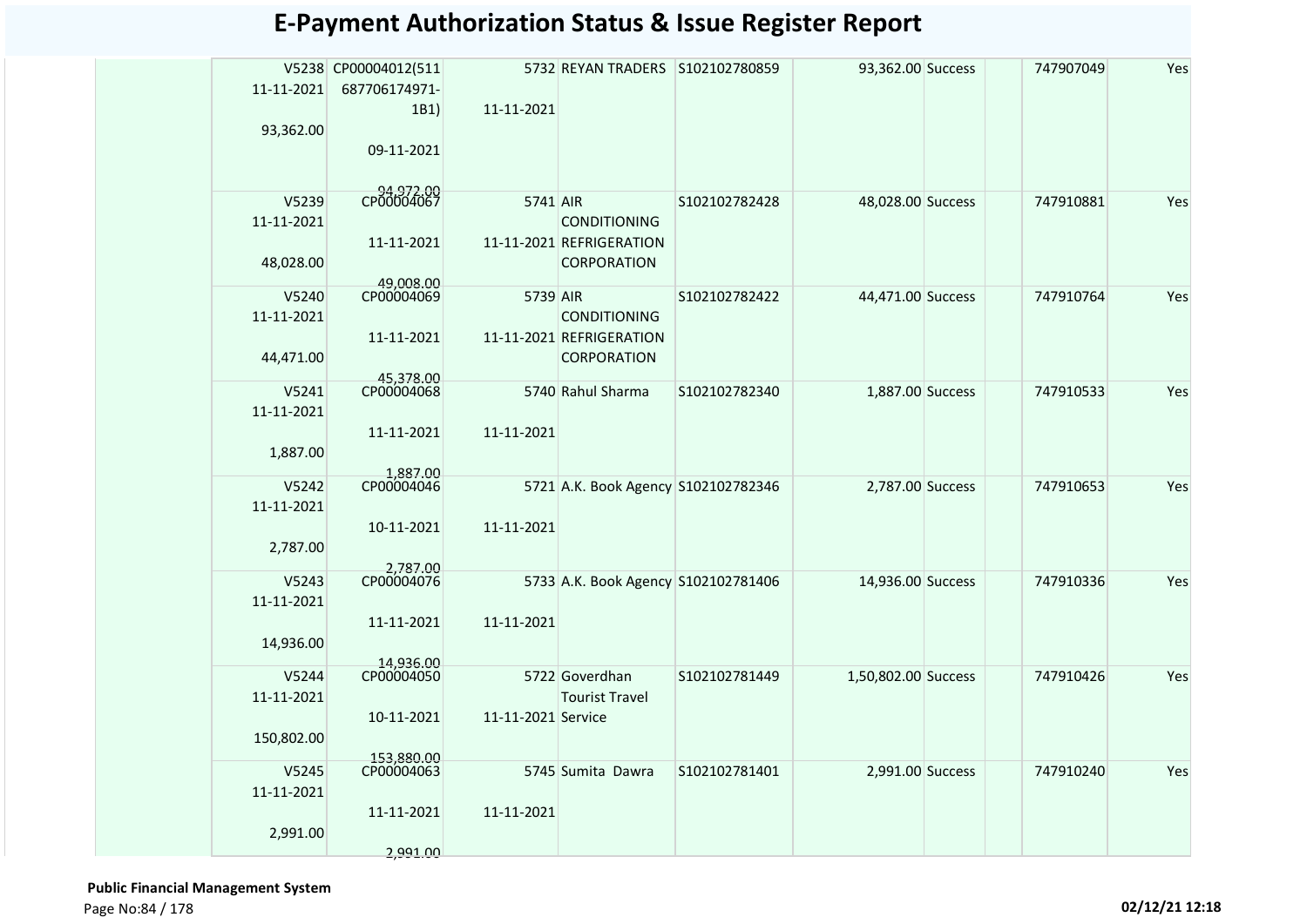| V5246      | CP00004060             |                    | 5748 Shri ANIL                                  | S102102781324 |                   | 589.00 Success | 747907777 | Yes |
|------------|------------------------|--------------------|-------------------------------------------------|---------------|-------------------|----------------|-----------|-----|
| 11-11-2021 |                        |                    | <b>KUMAR</b>                                    |               |                   |                |           |     |
| 589.00     | 11-11-2021             | 11-11-2021 AGRAWAL |                                                 |               |                   |                |           |     |
|            | 589.00                 |                    |                                                 |               |                   |                |           |     |
| V5247      | CP00004061             |                    | 5747 Mr SHANTI                                  | S102102781349 | 1,355.00 Success  |                | 747910010 | Yes |
| 11-11-2021 |                        |                    | <b>SWAROOP</b>                                  |               |                   |                |           |     |
|            | 11-11-2021             | 11-11-2021 GUPTA   |                                                 |               |                   |                |           |     |
| 1,355.00   |                        |                    |                                                 |               |                   |                |           |     |
| V5248      | 1,355.00<br>CP00004062 |                    | 5746 Mr T S G                                   | S102102781326 |                   | 904.00 Success | 747907881 | Yes |
| 11-11-2021 |                        |                    | <b>NARAYANNEN</b>                               |               |                   |                |           |     |
|            | 11-11-2021             | 11-11-2021         |                                                 |               |                   |                |           |     |
| 904.00     | 904.00                 |                    |                                                 |               |                   |                |           |     |
| V5249      | CP00004072             |                    | 5736 Akhilesh Kumar,                            | S102102781374 | 1,462.00 Success  |                | 747910145 | Yes |
| 11-11-2021 |                        |                    | Asstt. Director                                 |               |                   |                |           |     |
|            | 11-11-2021             | 11-11-2021         |                                                 |               |                   |                |           |     |
| 1,462.00   | 1,462.00               |                    |                                                 |               |                   |                |           |     |
| V5250      | CP00004071             |                    | 5737 Mr YOGESH                                  | S102102781392 | 1,765.00 Success  |                | 747915992 | Yes |
| 11-11-2021 |                        |                    | <b>GUPTA</b>                                    |               |                   |                |           |     |
| 1,765.00   | 11-11-2021             | 11-11-2021         |                                                 |               |                   |                |           |     |
|            |                        |                    |                                                 |               |                   |                |           |     |
| V5251      | 1,765.00<br>CP00004070 |                    | 5738 Shruti Singh                               | S102102780980 | 5,896.00 Success  |                | 747907214 | Yes |
| 11-11-2021 |                        |                    |                                                 |               |                   |                |           |     |
| 5,896.00   | 11-11-2021             | 11-11-2021         |                                                 |               |                   |                |           |     |
|            | 5,896.00               |                    |                                                 |               |                   |                |           |     |
| V5252      | CP00004066             |                    | 5742 J S ENTERPRISES                            | S102102781249 | 22,370.00 Success |                | 747907551 | Yes |
| 11-11-2021 |                        |                    |                                                 |               |                   |                |           |     |
| 22,370.00  | 11-11-2021             | 11-11-2021         |                                                 |               |                   |                |           |     |
|            | 22,756.00              |                    |                                                 |               |                   |                |           |     |
| V5253      | CP00004065             | 5743 AIR           |                                                 | S102102781219 | 17,914.00 Success |                | 747907384 | Yes |
| 11-11-2021 | 11-11-2021             |                    | <b>CONDITIONING</b><br>11-11-2021 REFRIGERATION |               |                   |                |           |     |
| 17,914.00  |                        |                    | <b>CORPORATION</b>                              |               |                   |                |           |     |
|            | 18,280.00              |                    |                                                 |               |                   |                |           |     |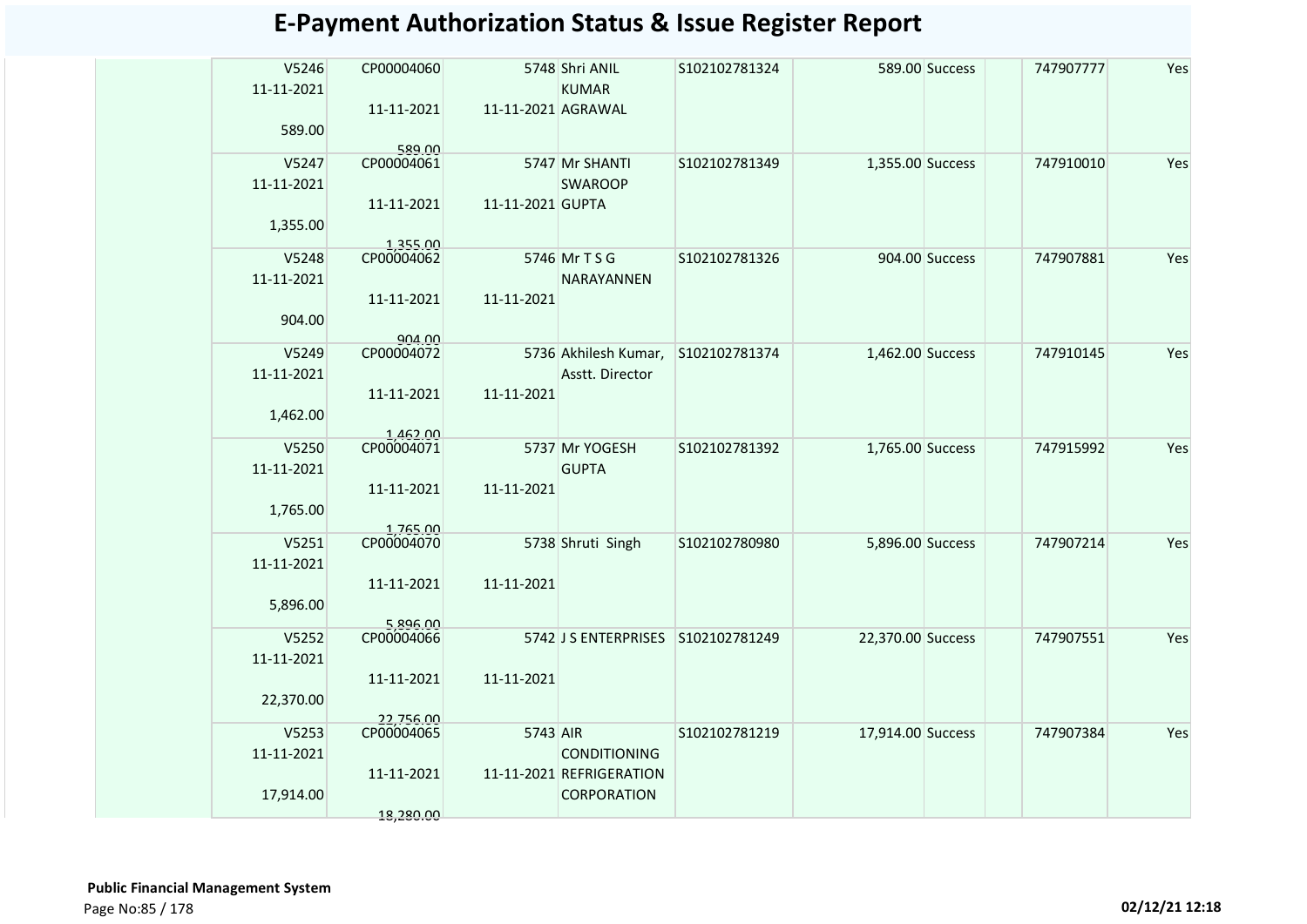|                |                               | V5254<br>11-11-2021 | CP00004064                         |                      | 5744 SONI<br>MANAGEMENT                      | S102102781288 | 5,00,336.00 Success |                | 747907661 | Yes |
|----------------|-------------------------------|---------------------|------------------------------------|----------------------|----------------------------------------------|---------------|---------------------|----------------|-----------|-----|
|                |                               | 500,336.00          | 11-11-2021                         |                      | 11-11-2021 AND ALLIED<br><b>SERVICES PVT</b> |               |                     |                |           |     |
|                |                               |                     | 508,962,00<br>V5255 CP00004074(511 |                      | LTD.<br>5734 FABRICO                         | S102102780850 | 1,87,345.00 Success |                | 747905892 | Yes |
|                |                               | 11-11-2021          | 687770344430-<br>1B1)              | 11-11-2021           | <b>FURNITURES</b>                            |               |                     |                |           |     |
|                |                               | 187,345.00          | 11-11-2021                         |                      |                                              |               |                     |                |           |     |
|                |                               |                     | 190,575.00                         |                      |                                              |               |                     |                |           |     |
| $\overline{7}$ | <b>Issue Date: 12-11-2021</b> |                     |                                    |                      |                                              |               | 3,03,81,014.00      |                |           |     |
|                | 200880 [Asstt                 | V5284               | CP00000163                         |                      | 5781 BHARTIYA                                | S102102921440 | 33,900.00 Success   |                | 765260928 | Yes |
|                | Accounts Officer]             | 12-11-2021          |                                    |                      | <b>BHASHA EVAM</b>                           |               |                     |                |           |     |
|                |                               |                     | 12-11-2021                         | 12-11-2021 SANSKRITI |                                              |               |                     |                |           |     |
|                |                               | 33,900.00           | 33,900.00                          |                      | <b>KENDRA</b>                                |               |                     |                |           |     |
|                | 225427 [Under                 | V5260               | CP00004103                         |                      | 5755 SHOBHNA                                 | S102102846328 | 6,398.00 Success    |                | 765272809 | Yes |
|                | Secretary]                    | 12-11-2021          |                                    |                      | <b>SAXENA</b>                                |               |                     |                |           |     |
|                |                               |                     | 12-11-2021                         | 12-11-2021           |                                              |               |                     |                |           |     |
|                |                               | 6,398.00            |                                    |                      |                                              |               |                     |                |           |     |
|                |                               |                     | 6,398.00                           |                      |                                              |               |                     |                |           |     |
|                |                               | V5261               | CP00004104                         |                      | 5756 Sumita Dawra                            | S102102846300 | 7,167.00 Success    |                | 765272786 | Yes |
|                |                               | 12-11-2021          |                                    |                      |                                              |               |                     |                |           |     |
|                |                               |                     | 12-11-2021                         | 12-11-2021           |                                              |               |                     |                |           |     |
|                |                               | 7,167.00            |                                    |                      |                                              |               |                     |                |           |     |
|                |                               | V5263               | 7,167.00<br>CP00003979             |                      | 5757 Mr PRABHAT                              | S102102528907 | 3,610.00 Success    |                | 765235537 | Yes |
|                |                               | 12-11-2021          |                                    |                      | <b>KUMAR</b>                                 |               |                     |                |           |     |
|                |                               |                     | 08-11-2021                         | 12-11-2021           |                                              |               |                     |                |           |     |
|                |                               |                     |                                    |                      |                                              |               |                     |                |           |     |
|                |                               | 3,610.00            |                                    |                      |                                              |               |                     |                |           |     |
|                |                               | V5266               | 3,610.00<br>CP00004105             |                      | 5760 Pradeep Toppo                           | S102102909294 |                     | 500.00 Success | 765252220 | Yes |
|                |                               | 12-11-2021          |                                    |                      |                                              |               |                     |                |           |     |
|                |                               |                     | 12-11-2021                         | 12-11-2021           |                                              |               |                     |                |           |     |
|                |                               | 500.00              |                                    |                      |                                              |               |                     |                |           |     |
|                |                               |                     | 500.00                             |                      |                                              |               |                     |                |           |     |
|                |                               | V5267               | CP00004106                         |                      | 5759 Mr SHANTI                               | S102102909351 | 2,735.00 Success    |                | 765252273 | Yes |
|                |                               | 12-11-2021          |                                    |                      | <b>SWAROOP</b>                               |               |                     |                |           |     |
|                |                               |                     | 12-11-2021                         | 12-11-2021 GUPTA     |                                              |               |                     |                |           |     |
|                |                               | 2,735.00            |                                    |                      |                                              |               |                     |                |           |     |
|                |                               |                     | 2,735.00                           |                      |                                              |               |                     |                |           |     |

 **Public Financial Management System**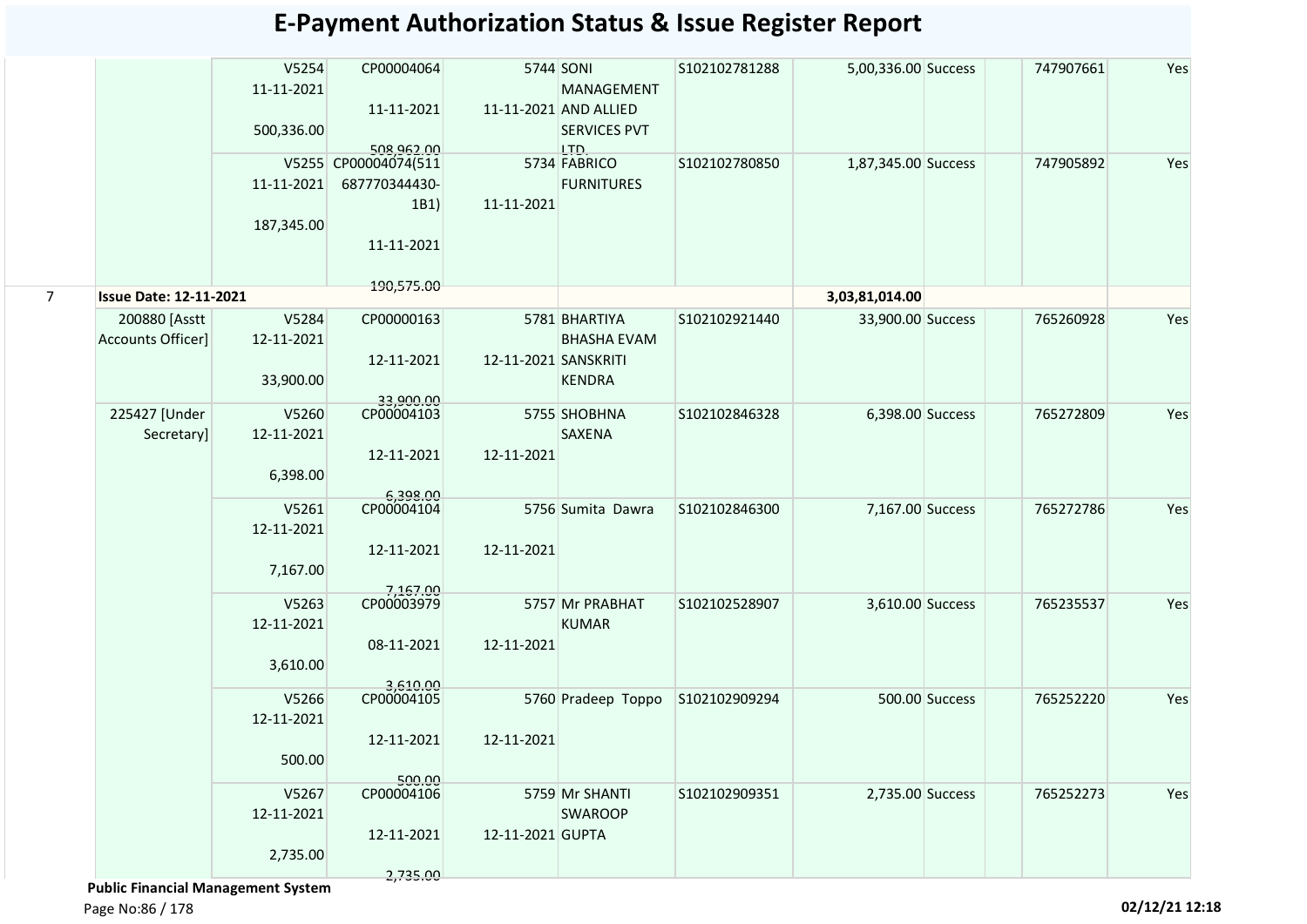| V5268<br>12-11-2021<br>1,533.00 | CP00004111<br>12-11-2021              | 12-11-2021 | 5765 Mr RAJENDER<br><b>PRASAD</b> | S102102909335 | 1,533.00 Success    | 765252241 | Yes |
|---------------------------------|---------------------------------------|------------|-----------------------------------|---------------|---------------------|-----------|-----|
| V5269                           | 1,533.00<br>CP00004107                |            | 5758 Mr SUMIT S                   | S102102909074 | 10,641.00 Success   | 765252130 | Yes |
| 12-11-2021                      | 12-11-2021                            | 12-11-2021 |                                   |               |                     |           |     |
| 10,641.00                       | 10.641.00<br>V5273 CP00004079(511     |            | 5777 FABRICO                      | S102102921377 | 1,80,046.00 Success | 765260880 | Yes |
| 12-11-2021                      | 687793282685-<br>1B1)                 | 12-11-2021 | <b>FURNITURES</b>                 |               |                     |           |     |
| 180,046.00                      | 11-11-2021                            |            |                                   |               |                     |           |     |
|                                 | V5274 CP00004080(511                  |            | 5776 Bhalla and Co                | S102102921371 | 88,770.00 Success   | 765260860 | Yes |
| 12-11-2021<br>88,770.00         | 687740435778-<br>1B1)<br>11-11-2021   | 12-11-2021 |                                   |               |                     |           |     |
|                                 | 90,300.00<br>V5275 CP00004081(511     |            | 5775 NEXT GEN                     | S102102921217 | 4,778.00 Success    | 765260592 | Yes |
| 12-11-2021<br>4,778.00          | 687710852612-<br>1B1)<br>11-11-2021   | 12-11-2021 | <b>SYSTEMS</b>                    |               |                     |           |     |
|                                 |                                       |            |                                   |               |                     |           |     |
| 12-11-2021                      | V5276 CP00004082(511<br>687727944241- |            | 5774 Harman India                 | S102102921250 | 1,179.00 Success    | 765260666 | Yes |
| 1,179.00                        | 1B1)<br>11-11-2021                    | 12-11-2021 |                                   |               |                     |           |     |
|                                 | 1,200.00                              |            |                                   |               |                     |           |     |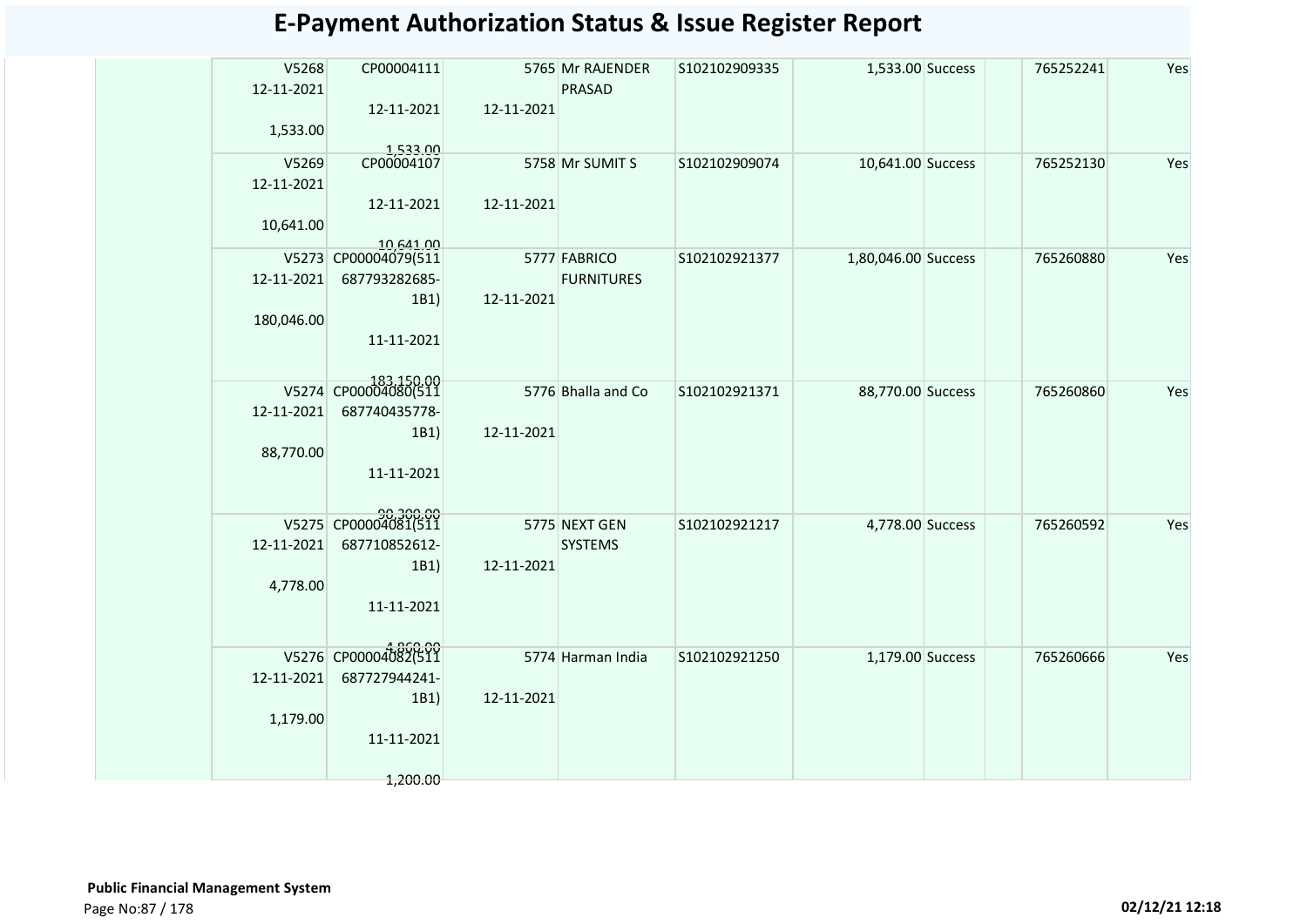|            | V5277 CP00004083(511<br>12-11-2021 687716057970- |            | 5773 Harman India                             | S102102921106 | 2,556.00 Success |                | 765260533 | Yes |
|------------|--------------------------------------------------|------------|-----------------------------------------------|---------------|------------------|----------------|-----------|-----|
|            | 1B1)                                             | 12-11-2021 |                                               |               |                  |                |           |     |
| 2,556.00   |                                                  |            |                                               |               |                  |                |           |     |
|            | 11-11-2021                                       |            |                                               |               |                  |                |           |     |
|            |                                                  |            |                                               |               |                  |                |           |     |
|            | V5278 CP00004084(511                             |            | 5772 KAMAL NAYAN                              | S102102921264 | 2,212.00 Success |                | 765260682 | Yes |
| 12-11-2021 | 687770219057-                                    |            | <b>MARKETING</b><br>12-11-2021 ASSOCIATES PVT |               |                  |                |           |     |
| 2,212.00   | 1B1)                                             |            | <b>LTD</b>                                    |               |                  |                |           |     |
|            | 11-11-2021                                       |            |                                               |               |                  |                |           |     |
|            |                                                  |            |                                               |               |                  |                |           |     |
|            | V5279 CP00004085(511                             |            | 5771 KAMAL NAYAN                              | S102102921221 |                  | 492.00 Success | 765260630 | Yes |
|            | 12-11-2021 687796732602-                         |            | <b>MARKETING</b>                              |               |                  |                |           |     |
|            | 1B1)                                             |            | 12-11-2021 ASSOCIATES PVT                     |               |                  |                |           |     |
| 492.00     |                                                  |            | <b>LTD</b>                                    |               |                  |                |           |     |
|            | 11-11-2021                                       |            |                                               |               |                  |                |           |     |
|            |                                                  |            |                                               |               |                  |                |           |     |
|            | V5280 CP00004086(511                             |            | 5770 SANTOSH SALES S102102921290              |               | 2,358.00 Success |                | 765260734 | Yes |
| 12-11-2021 | 687717599435-<br>1B1)                            | 12-11-2021 | <b>AGENCY</b>                                 |               |                  |                |           |     |
| 2,358.00   |                                                  |            |                                               |               |                  |                |           |     |
|            | 11-11-2021                                       |            |                                               |               |                  |                |           |     |
|            |                                                  |            |                                               |               |                  |                |           |     |
|            | V5281 CP00004087(511                             |            | 5769 Harman India                             | S102102921079 | 5,162.00 Success |                | 765260489 | Yes |
| 12-11-2021 | 687773017202-                                    |            |                                               |               |                  |                |           |     |
|            | 1B1)                                             | 12-11-2021 |                                               |               |                  |                |           |     |
| 5,162.00   | 11-11-2021                                       |            |                                               |               |                  |                |           |     |
|            |                                                  |            |                                               |               |                  |                |           |     |
|            | V5282 CP00004088(511                             |            |                                               |               |                  |                |           |     |
| 12-11-2021 | 687719462350-                                    |            | 5768 Harman India                             | S102102921315 | 2,950.00 Success |                | 765260819 | Yes |
|            | 1B1)                                             | 12-11-2021 |                                               |               |                  |                |           |     |
| 2,950.00   |                                                  |            |                                               |               |                  |                |           |     |
|            | 11-11-2021                                       |            |                                               |               |                  |                |           |     |
|            |                                                  |            |                                               |               |                  |                |           |     |
|            | 3,000.00                                         |            |                                               |               |                  |                |           |     |

 **Public Financial Management System**  Page No:88 / 178 **02/12/21 12:18**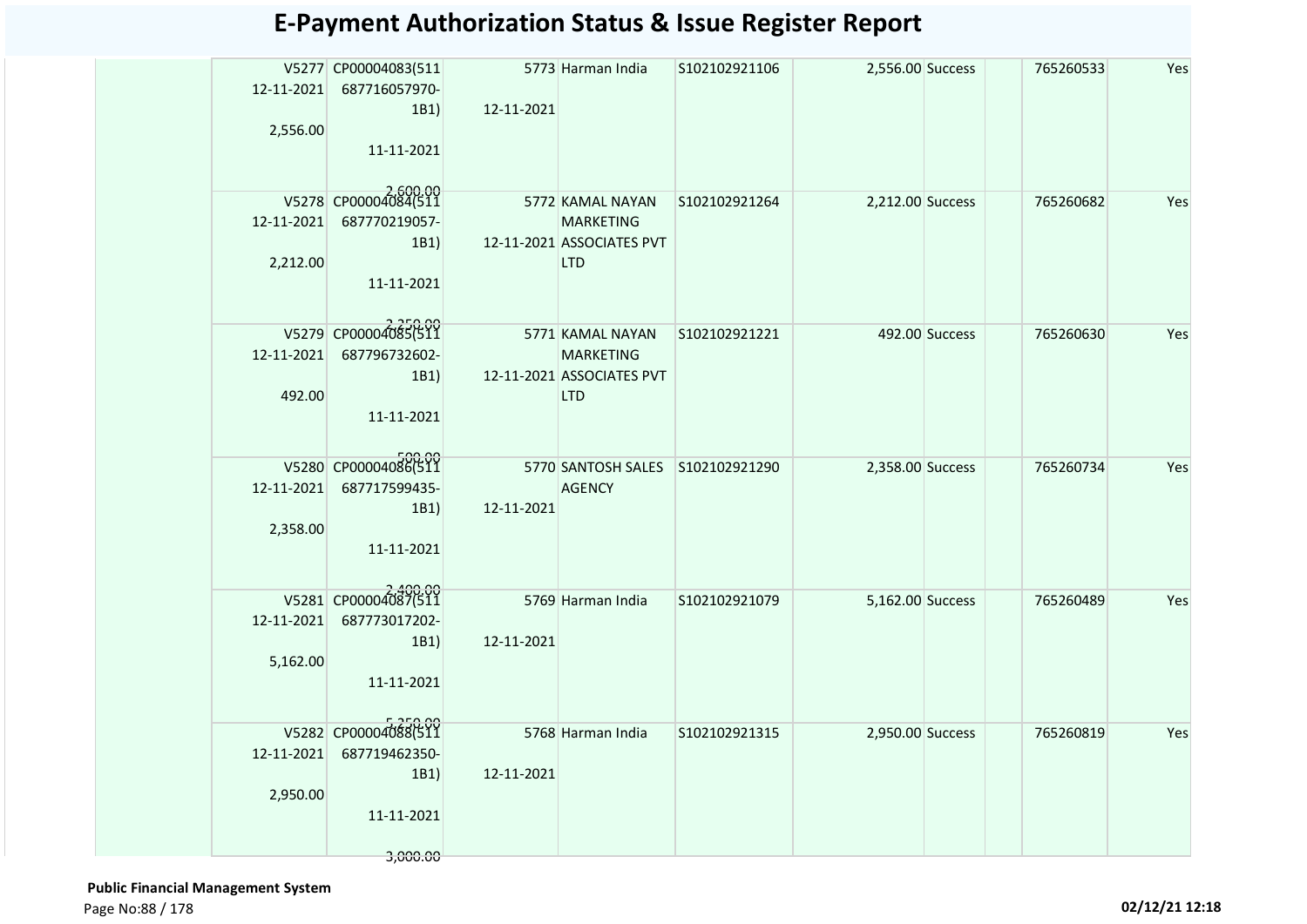|                             | 12-11-2021<br>4,916.00               | V5283 CP00004089(511<br>687726858341-<br>1B1)<br>11-11-2021 | 12-11-2021       | 5767 Harman India                                        | S102102921365 | 4,916.00 Success       |                | 765260841 | Yes |
|-----------------------------|--------------------------------------|-------------------------------------------------------------|------------------|----------------------------------------------------------|---------------|------------------------|----------------|-----------|-----|
|                             | V5285<br>12-11-2021<br>8,400,000.00  | CP00004048<br>10-11-2021<br>8,400,000.00                    | 12-11-2021       | 5783 AIC-SKU<br>CONFEDERATION                            | S102102924267 | 84,00,000.00 Success   |                | 765262400 | Yes |
|                             | V5286<br>12-11-2021<br>21,000,000.00 | CP00004049<br>10-11-2021<br>21,000,000.00                   |                  | 5782 DLABS<br><b>INCUBATOR</b><br>12-11-2021 ASSOCIATION | S102102924329 | 2,10,00,000.00 Success |                | 765262434 | Yes |
| 225428 [Section<br>Officer] | V5262<br>12-11-2021<br>807.00        | CP00000214<br>20-10-2021<br>807.00                          | 12-11-2021       | 5764 Vidya Chran<br>Prasad                               | S102102909421 |                        | 807.00 Success | 765252304 | Yes |
|                             | V5264<br>12-11-2021<br>67,005.00     | CP00000244<br>11-11-2021<br>74,450.00                       | 12-11-2021       | 5762 PROSANTA<br><b>KUMAR DHAR</b>                       | S102102909280 | 67,005.00 Success      |                | 765252196 | Yes |
|                             | V5265<br>12-11-2021<br>47,849.00     | CP00000246<br>11-11-2021<br>47,849.00                       | 12-11-2021       | 5761 Neeraj Kumar                                        | S102102909125 | 47,849.00 Success      |                | 765252163 | Yes |
| 225429 [Section<br>Officer] | V5256<br>12-11-2021<br>40,100.00     | CP00000409<br>11-11-2021<br>40,100.00                       | 12-11-2021 Sales | 5753 Coffee Board<br><b>Udyog Bhavan</b><br>A/c.No.2092  | S102102864345 | 40,100.00 Success      |                | 765237176 | Yes |
|                             | V5257<br>12-11-2021<br>432.00        | CP00000408<br>11-11-2021<br>432.00                          | 12-11-2021       | 5751 TEA BOARD                                           | S102102864553 |                        | 432.00 Success | 765237237 | Yes |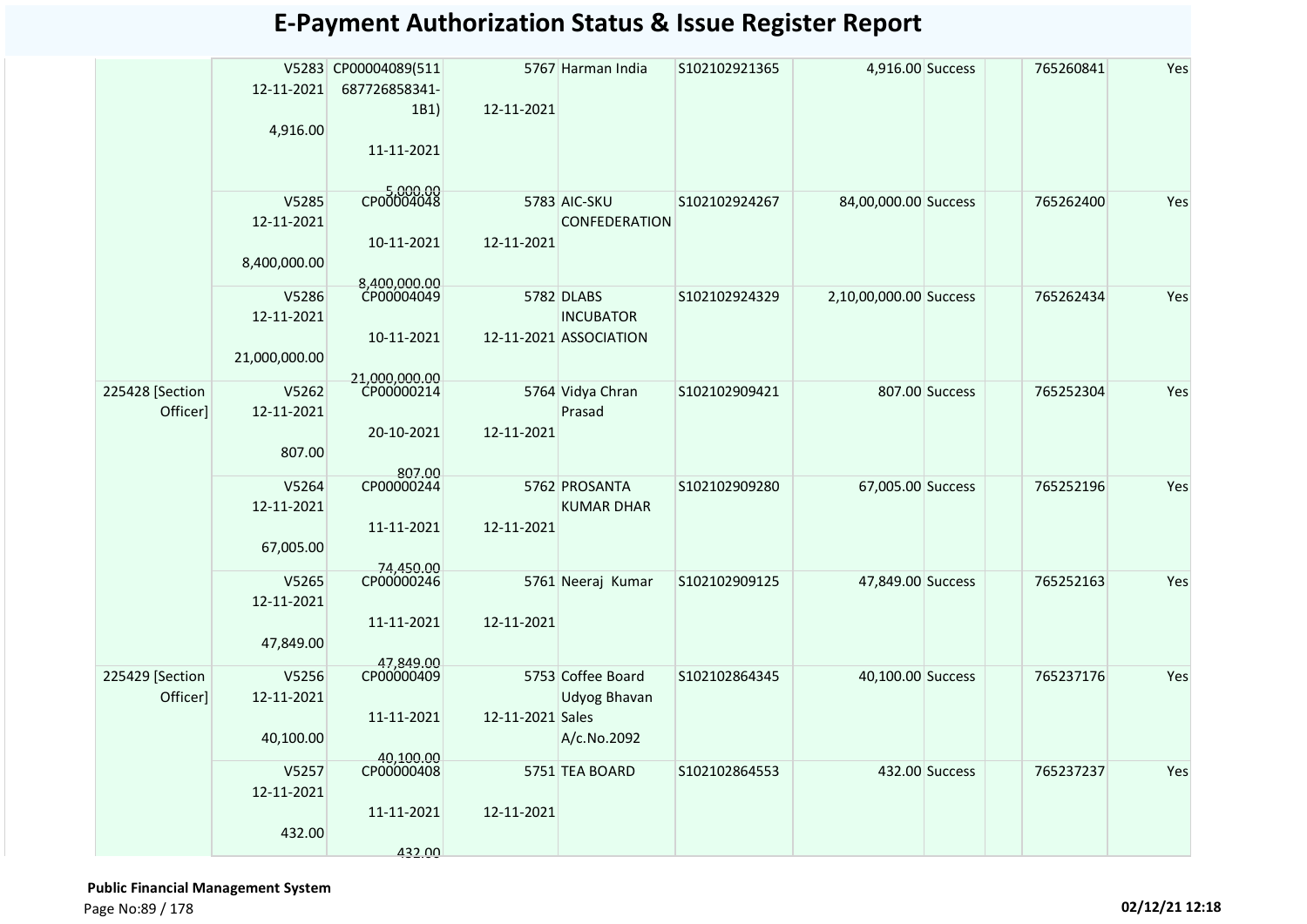|   |                                    | V5258<br>12-11-2021<br>153,296.00 | CP00000410<br>11-11-2021<br>153,296.00                         |            | 5754 Secretary,<br><b>UDYOG BHAVAN</b><br>12-11-2021 DEPARTMENTAL<br><b>CANTEEN</b> | S102102864341 | 1,53,296.00 Success | 765237144 | Yes |
|---|------------------------------------|-----------------------------------|----------------------------------------------------------------|------------|-------------------------------------------------------------------------------------|---------------|---------------------|-----------|-----|
|   |                                    | 12-11-2021<br>164,000.00          | V5259 CP00000407(GPF<br>$_202111014)$<br>11-11-2021            | 12-11-2021 | 5752 Meena Massey                                                                   | S102102846228 | 1,64,000.00 Success | 765272766 | Yes |
|   | 225438 [Asstt<br>Accounts Officer] | V5270<br>12-11-2021<br>67,800.00  | 164,000.00<br>CP00000383<br>12-11-2021<br>67,800.00            |            | 5778 M/s. Bhartiya<br>Bhasha &<br>12-11-2021 Sanskriti Kendra                       | S102102909022 | 67,800.00 Success   | 765252112 | Yes |
|   |                                    | 12-11-2021<br>54,500.00           | V5271 CP00000384(511<br>687767178549-<br>1B1)<br>12-11-2021    | 12-11-2021 | 5780 R S Enterprises                                                                | S102102908927 | 54,500.00 Success   | 765252039 | Yes |
|   |                                    | 12-11-2021<br>23,322.00           | V5272 CP00000385(511<br>687763875571-<br>1B1)<br>12-11-2021    | 12-11-2021 | 5779 KULDEEP<br><b>TRADING CO</b>                                                   | S102102908934 | 23,322.00 Success   | 765252064 | Yes |
| 8 | <b>Issue Date: 15-11-2021</b>      |                                   | 23,725.00                                                      |            |                                                                                     |               | 10,03,887.00        |           |     |
|   | 200880 [Asstt<br>Accounts Officer] | V5308<br>15-11-2021<br>6,000.00   | CP00000164<br>15-11-2021<br>6,000.00                           | 15-11-2021 | 5806 M/S N R<br>SOLUTION                                                            | S112100243481 | 6,000.00 Success    | 800142531 | Yes |
|   | 225427 [Under<br>Secretary]        | 15-11-2021<br>13,491.00           | V5288 CP00004114(EPC<br>2021110023)<br>12-11-2021<br>13,491.00 | 15-11-2021 | 5784 A P Singh                                                                      | S112100113897 | 13,491.00 Success   | 798634919 | Yes |

 **Public Financial Management System**  Page No:90 / 178 **02/12/21 12:18**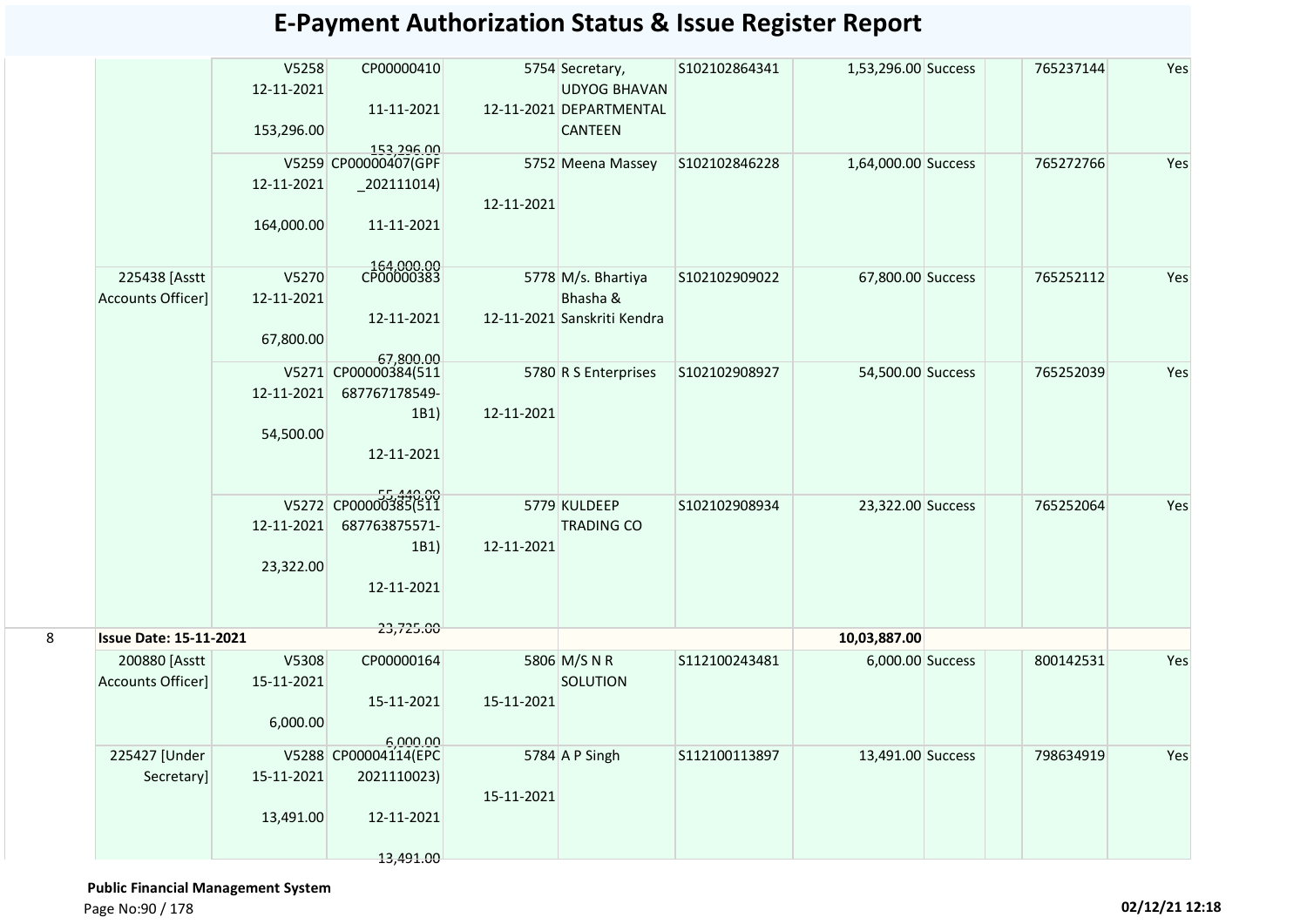| <b>E-Payment Authorization Status &amp; Issue Register Report</b> |  |  |  |
|-------------------------------------------------------------------|--|--|--|
|-------------------------------------------------------------------|--|--|--|

| V5291<br>15-11-2021 | CP00004077                        |            | 5802 M/s Mark<br>Enterprises       | S112100243549 | 3,13,600.00 Success |                | 800172136 | Yes |
|---------------------|-----------------------------------|------------|------------------------------------|---------------|---------------------|----------------|-----------|-----|
| 313,600.00          | 11-11-2021                        | 15-11-2021 |                                    |               |                     |                |           |     |
| V5292<br>15-11-2021 | 320,000.00<br>CP00004110          |            | 5800 J S ENTERPRISES S112100243619 |               | 90,852.00 Success   |                | 800142785 | Yes |
| 90,852.00           | 12-11-2021                        | 15-11-2021 |                                    |               |                     |                |           |     |
|                     | 94.038.00<br>V5293 CP00004078(511 |            | 5801 FABRICO                       | S112100243225 | 66,062.00 Success   |                | 800166846 | Yes |
| 15-11-2021          | 687780970054-                     |            | <b>FURNITURES</b>                  |               |                     |                |           |     |
|                     | 1B1)                              | 15-11-2021 |                                    |               |                     |                |           |     |
| 66,062.00           |                                   |            |                                    |               |                     |                |           |     |
|                     | 11-11-2021                        |            |                                    |               |                     |                |           |     |
|                     |                                   |            |                                    |               |                     |                |           |     |
|                     | V5294 CP00004090(511              |            | 5786 Harman India                  | S112100243232 |                     | 270.00 Success | 800166974 | Yes |
| 15-11-2021          | 687779575064-                     |            |                                    |               |                     |                |           |     |
| 270.00              | 1B1)                              | 15-11-2021 |                                    |               |                     |                |           |     |
|                     | 11-11-2021                        |            |                                    |               |                     |                |           |     |
|                     |                                   |            |                                    |               |                     |                |           |     |
|                     | V5295 CP00004091(511              |            | 5787 Harman India                  | S112100243262 |                     | 856.00 Success | 800169102 | Yes |
| 15-11-2021          | 687709692644-                     |            |                                    |               |                     |                |           |     |
|                     | 1B1)                              | 15-11-2021 |                                    |               |                     |                |           |     |
| 856.00              |                                   |            |                                    |               |                     |                |           |     |
|                     | 11-11-2021                        |            |                                    |               |                     |                |           |     |
|                     |                                   |            |                                    |               |                     |                |           |     |
|                     | V5296 CP00004092(511              |            | 5788 SANTOSH SALES S112100243416   |               | 7,456.00 Success    |                | 800169983 | Yes |
| 15-11-2021          | 687747100896-                     | 15-11-2021 | <b>AGENCY</b>                      |               |                     |                |           |     |
| 7,456.00            | 1B1)                              |            |                                    |               |                     |                |           |     |
|                     | 11-11-2021                        |            |                                    |               |                     |                |           |     |
|                     |                                   |            |                                    |               |                     |                |           |     |
|                     | 7,600.00                          |            |                                    |               |                     |                |           |     |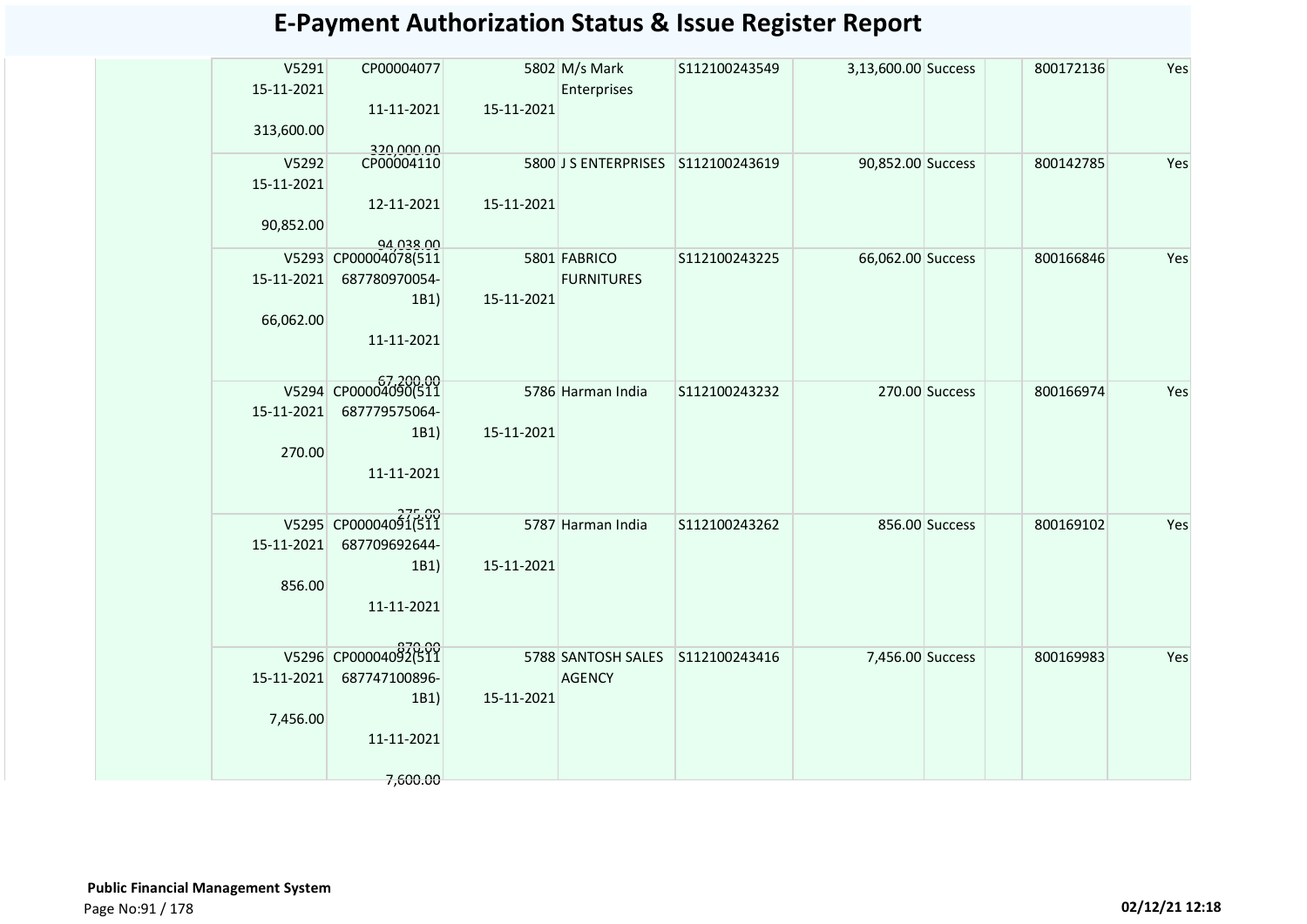|            | V5297 CP00004093(511             |            | 5789 SANTOSH SALES S112100243173              |               |                   | 354.00 Success | 800166319 | Yes |
|------------|----------------------------------|------------|-----------------------------------------------|---------------|-------------------|----------------|-----------|-----|
|            | 15-11-2021 687790172734-         |            | <b>AGENCY</b>                                 |               |                   |                |           |     |
| 354.00     | 1B1)                             | 15-11-2021 |                                               |               |                   |                |           |     |
|            | 11-11-2021                       |            |                                               |               |                   |                |           |     |
|            |                                  |            |                                               |               |                   |                |           |     |
|            | V5298 CP00004094(511             |            | 5790 SANTOSH SALES S112100243180              |               | 1,033.00 Success  |                | 800166430 | Yes |
|            | 15-11-2021 687713045346-         |            | <b>AGENCY</b>                                 |               |                   |                |           |     |
|            | 1B1)                             | 15-11-2021 |                                               |               |                   |                |           |     |
| 1,033.00   |                                  |            |                                               |               |                   |                |           |     |
|            | 11-11-2021                       |            |                                               |               |                   |                |           |     |
|            |                                  |            |                                               |               |                   |                |           |     |
|            | V5299 CP00004095(511             |            | 5791 SANTOSH SALES S112100243388              |               | 36,373.00 Success |                | 800169830 | Yes |
|            | 15-11-2021 687708787400-<br>1B1) | 15-11-2021 | AGENCY                                        |               |                   |                |           |     |
| 36,373.00  |                                  |            |                                               |               |                   |                |           |     |
|            | 11-11-2021                       |            |                                               |               |                   |                |           |     |
|            |                                  |            |                                               |               |                   |                |           |     |
|            | V5300 CP00004096(511             |            | <b>Example 15792 KAMAL NAYAN</b>              | S112100243220 | 4,916.00 Success  |                | 800166694 | Yes |
| 15-11-2021 | 687778953646-                    |            | <b>MARKETING</b>                              |               |                   |                |           |     |
|            | 1B1)                             |            | 15-11-2021 ASSOCIATES PVT                     |               |                   |                |           |     |
| 4,916.00   | 11-11-2021                       |            | <b>LTD</b>                                    |               |                   |                |           |     |
|            |                                  |            |                                               |               |                   |                |           |     |
|            | V5301 CP00004097(511             |            | 5793 KAMAL NAYAN                              | S112100243334 | 2,458.00 Success  |                | 800169687 | Yes |
|            | 15-11-2021 687752413300-         |            | <b>MARKETING</b>                              |               |                   |                |           |     |
|            | 1B1)                             |            | 15-11-2021 ASSOCIATES PVT                     |               |                   |                |           |     |
| 2,458.00   |                                  |            | <b>LTD</b>                                    |               |                   |                |           |     |
|            | 11-11-2021                       |            |                                               |               |                   |                |           |     |
|            |                                  |            |                                               |               |                   |                |           |     |
|            | V5302 CP00004098(511             |            | 5794 KAMAL NAYAN                              | S112100243325 | 1,967.00 Success  |                | 800169536 | Yes |
|            | 15-11-2021 687736091816-<br>1B1) |            | <b>MARKETING</b><br>15-11-2021 ASSOCIATES PVT |               |                   |                |           |     |
| 1,967.00   |                                  |            | <b>LTD</b>                                    |               |                   |                |           |     |
|            | 11-11-2021                       |            |                                               |               |                   |                |           |     |
|            |                                  |            |                                               |               |                   |                |           |     |
|            | 2,000.00                         |            |                                               |               |                   |                |           |     |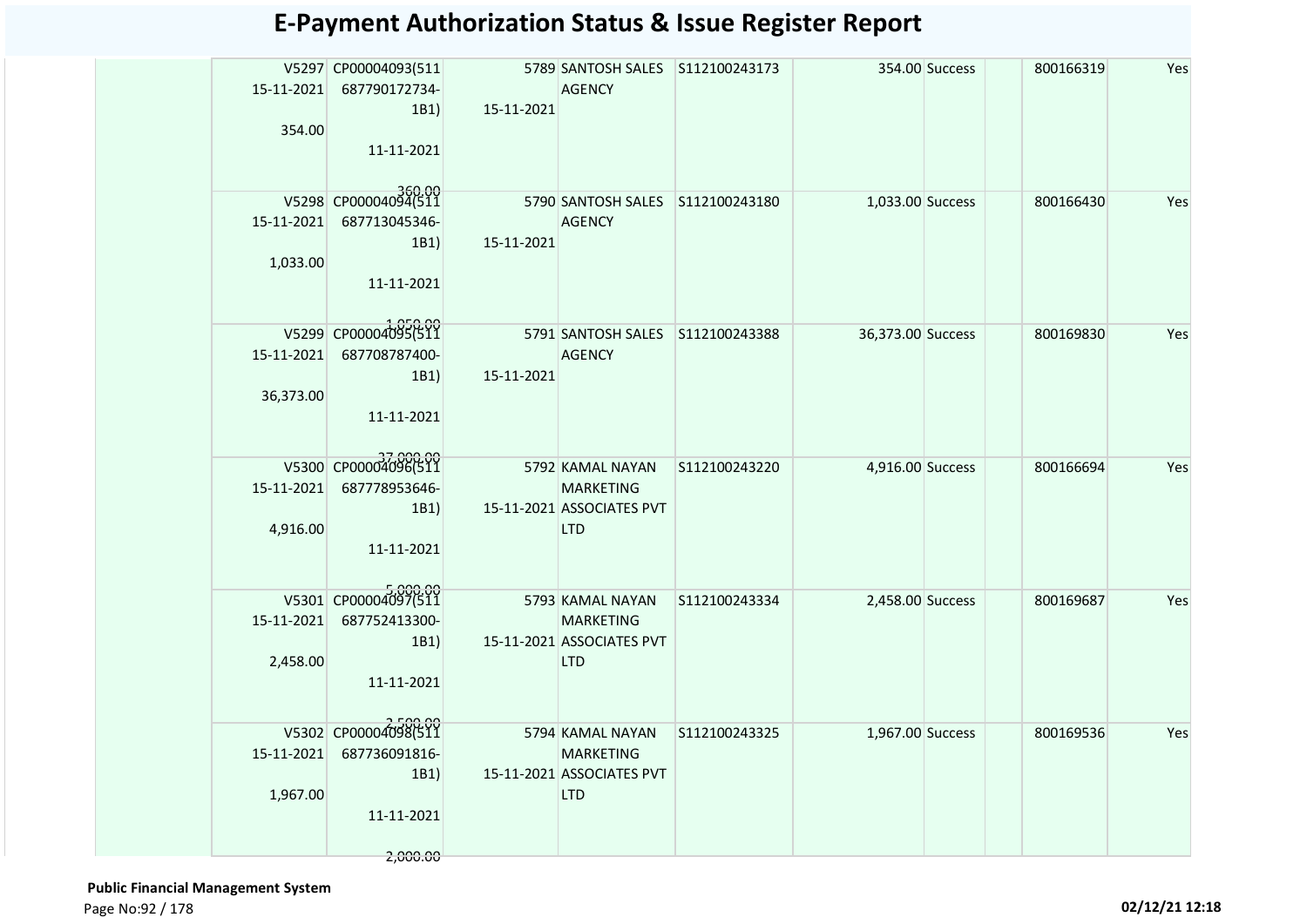|                   |            | V5303 CP00004099(511    |                    | 5795 KAMAL NAYAN                   | S112100243277 | 1,475.00 Success    |                | 800169233 | Yes |
|-------------------|------------|-------------------------|--------------------|------------------------------------|---------------|---------------------|----------------|-----------|-----|
|                   | 15-11-2021 | 687765452614-           |                    | <b>MARKETING</b>                   |               |                     |                |           |     |
|                   |            | 1B1)                    |                    | 15-11-2021 ASSOCIATES PVT          |               |                     |                |           |     |
|                   | 1,475.00   |                         |                    | <b>LTD</b>                         |               |                     |                |           |     |
|                   |            | 11-11-2021              |                    |                                    |               |                     |                |           |     |
|                   |            |                         |                    |                                    |               |                     |                |           |     |
|                   |            | V5304 CP00004100(511    |                    |                                    |               |                     |                |           |     |
|                   |            |                         |                    | 5796 BHUPATI                       | S112100243272 |                     | 984.00 Success | 800142412 | Yes |
|                   | 15-11-2021 | 687748354382-           |                    | <b>ENTERPRISES</b>                 |               |                     |                |           |     |
|                   | 984.00     | 1B1)                    | 15-11-2021         |                                    |               |                     |                |           |     |
|                   |            | 11-11-2021              |                    |                                    |               |                     |                |           |     |
|                   |            |                         |                    |                                    |               |                     |                |           |     |
|                   |            |                         |                    |                                    |               |                     |                |           |     |
|                   |            | V5305 CP00004101(511    |                    | 5797 BHUPATI                       | S112100243285 | 1,475.00 Success    |                | 800169397 | Yes |
|                   | 15-11-2021 | 687723054991-           |                    | <b>ENTERPRISES</b>                 |               |                     |                |           |     |
|                   |            | 1B1)                    | 15-11-2021         |                                    |               |                     |                |           |     |
|                   | 1,475.00   |                         |                    |                                    |               |                     |                |           |     |
|                   |            | 11-11-2021              |                    |                                    |               |                     |                |           |     |
|                   |            |                         |                    |                                    |               |                     |                |           |     |
|                   |            | V5306 CP00004102(511    |                    | 5798 BHUPATI                       | S112100243190 | 2,360.00 Success    |                | 800166548 | Yes |
|                   | 15-11-2021 | 687718022075-           |                    | <b>ENTERPRISES</b>                 |               |                     |                |           |     |
|                   |            | 1B1)                    | 15-11-2021         |                                    |               |                     |                |           |     |
|                   | 2,360.00   |                         |                    |                                    |               |                     |                |           |     |
|                   |            | 11-11-2021              |                    |                                    |               |                     |                |           |     |
|                   |            |                         |                    |                                    |               |                     |                |           |     |
|                   | V5307      | CP00004112              |                    | 5785 Goverdhan                     | S112100243518 | 3,92,461.00 Success |                | 800142672 | Yes |
|                   | 15-11-2021 |                         |                    | <b>Tourist Travel</b>              |               |                     |                |           |     |
|                   |            | 12-11-2021              | 15-11-2021 Service |                                    |               |                     |                |           |     |
|                   | 392,461.00 |                         |                    |                                    |               |                     |                |           |     |
|                   |            | 400,470.00              |                    |                                    |               |                     |                |           |     |
| 225428 [Section   | V5290      | CP00000230              | 5805 SJTS          |                                    | S102101251865 | 24,850.00 Success   |                | 800021763 | Yes |
| Officer]          | 15-11-2021 |                         |                    | INTERNATIONAL                      |               |                     |                |           |     |
|                   |            | 25-10-2021              | 15-11-2021 PVT LTD |                                    |               |                     |                |           |     |
|                   | 24,850.00  |                         |                    |                                    |               |                     |                |           |     |
| 225438 [Asstt     | V5309      | 25,806.00<br>CP00000386 |                    | 5808 CAPITAL TOURIST S112100251150 |               | 34,594.00 Success   |                | 800172596 | Yes |
| Accounts Officer] | 15-11-2021 |                         |                    |                                    |               |                     |                |           |     |
|                   |            | 15-11-2021              | 15-11-2021         |                                    |               |                     |                |           |     |
|                   | 34,594.00  |                         |                    |                                    |               |                     |                |           |     |
|                   |            | 36,000.00               |                    |                                    |               |                     |                |           |     |

 **Public Financial Management System** 

Page No:93 / 178 **02/12/21 12:18**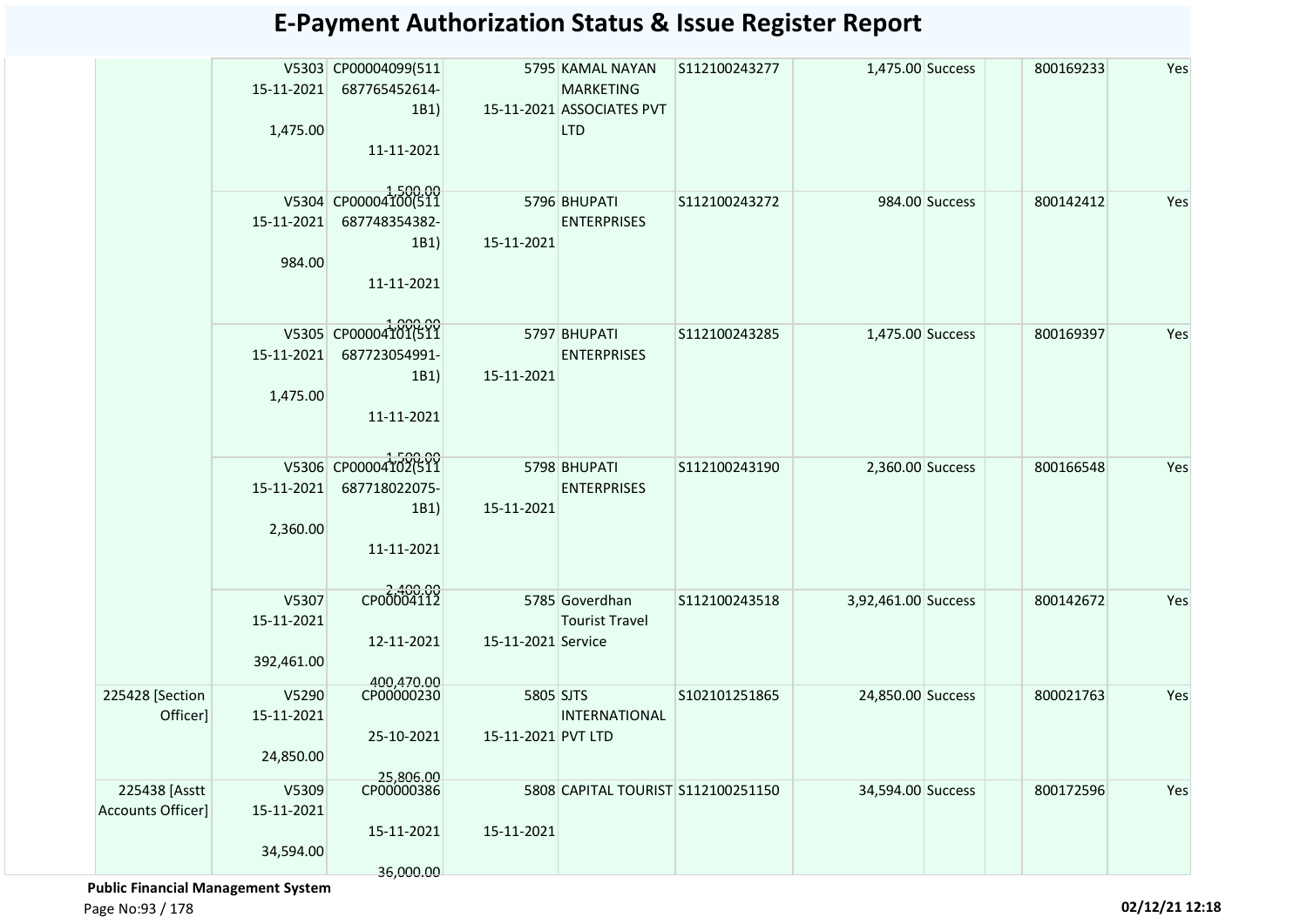| 9 | <b>Issue Date: 17-11-2021</b>      |                                     |                                                                          |                   |                                                                                 |               | 15,11,77,063.00      |                |           |     |
|---|------------------------------------|-------------------------------------|--------------------------------------------------------------------------|-------------------|---------------------------------------------------------------------------------|---------------|----------------------|----------------|-----------|-----|
|   | 200880 [Asstt<br>Accounts Officer] | V5397<br>17-11-2021<br>496,400.00   | CP00000166<br>17-11-2021                                                 | 17-11-2021        | 5903 NEERAJ KUMAR                                                               | S112100066939 | 4,96,400.00 Success  |                | 833718986 | Yes |
|   |                                    | V5399<br>17-11-2021<br>825.00       | 496,400.00<br>CP00000167<br>17-11-2021                                   | 17-11-2021        | 5905 Ashish Kumar<br>Verma                                                      | S112100073216 |                      | 825.00 Success | 851000518 | Yes |
|   | 225427 [Under<br>Secretary]        | V5310<br>17-11-2021                 | 825.00<br>CP00004109                                                     |                   | 5853 Anil Bhatia                                                                | S112100933685 | 82,498.00 Success    |                | 823167520 | Yes |
|   |                                    | 134,531,00                          | 12-11-2021                                                               |                   | 16-11-2021 VED PRAKASH<br><b>VERMA</b>                                          | S112100933686 | 52,033.00 Success    |                | 823167555 | Yes |
|   |                                    | V5311<br>17-11-2021<br>6,089,288.00 | CP00004147<br>15-11-2021                                                 | 16-11-2021        | 5878 Invest India                                                               | S112100933682 | 60,89,288.00 Success |                | 823167307 | Yes |
|   |                                    | V5315                               | 6,089,288.00<br>CP00004146                                               |                   | 5855 M/s Presidential                                                           | S112100948054 | 97,335.00 Success    |                | 826552354 | Yes |
|   |                                    | 17-11-2021<br>97,335.00             | 15-11-2021<br>99.225.00                                                  | 16-11-2021 Events | Caterers &                                                                      |               |                      |                |           |     |
|   |                                    | 17-11-2021<br>4,358.00              | V5320 CP00004131(511<br>687787960529-<br>1B1)<br>15-11-2021              |                   | 5856 KAMAL NAYAN<br><b>MARKETING</b><br>16-11-2021 ASSOCIATES PVT<br><b>LTD</b> | S112100948050 | 4,358.00 Success     |                | 826623931 | Yes |
|   |                                    | 17-11-2021<br>17,686.00             | V5321 CP00004132(511<br>687749613511-<br>1B1)<br>15-11-2021<br>17,990.00 | 16-11-2021        | 5857 NEXT GEN<br><b>SYSTEMS</b>                                                 | S112100948034 | 17,686.00 Success    |                | 826552147 | Yes |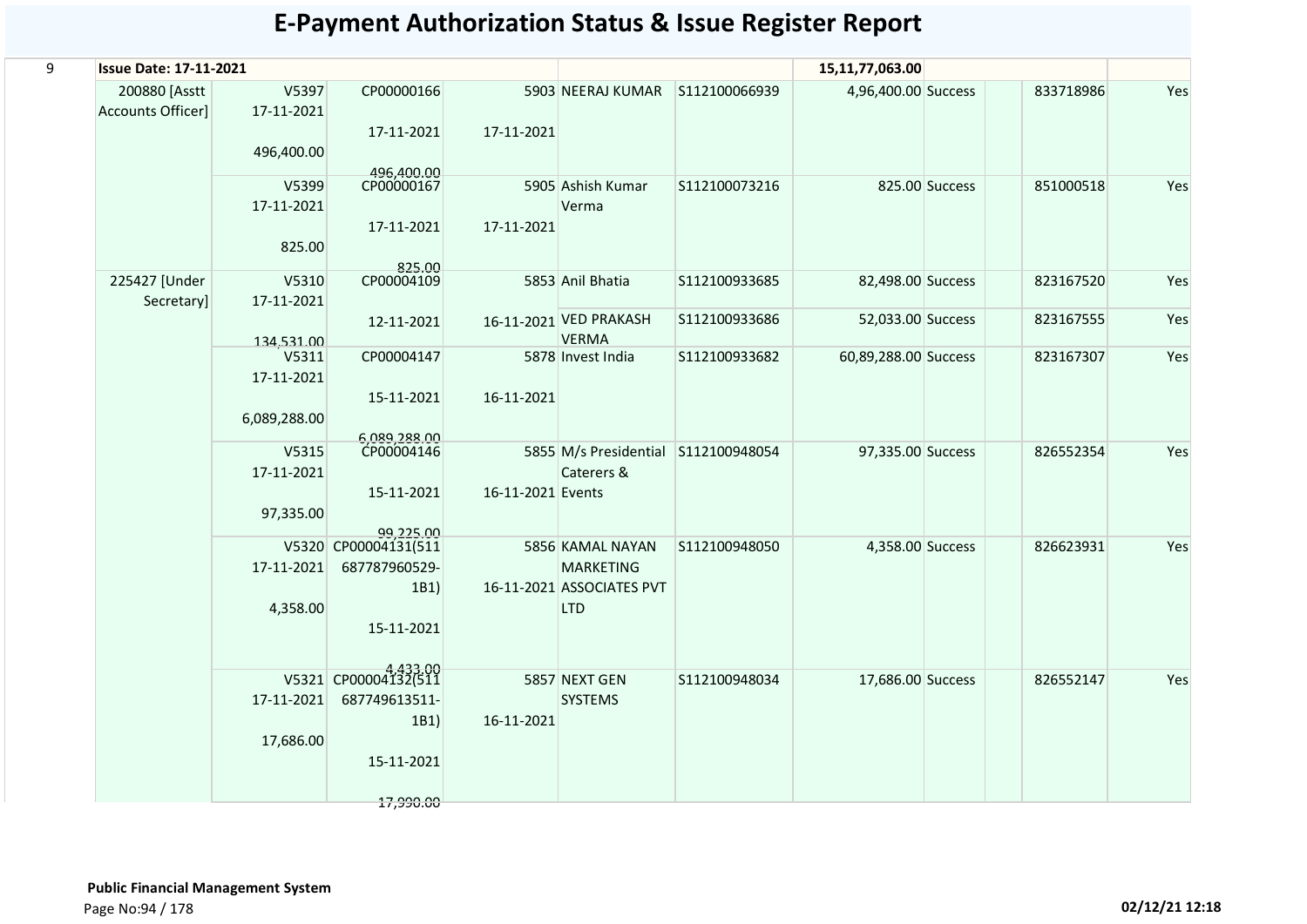| <b>E-Payment Authorization Status &amp; Issue Register Report</b> |  |  |
|-------------------------------------------------------------------|--|--|
|-------------------------------------------------------------------|--|--|

| 17-11-2021<br>86,017.00  | V5322 CP00004133(511<br>687731680386-<br>1B1)<br>15-11-2021                | 16-11-2021             | 5858 MERCURY<br><b>ENTERPRISES</b>                           | S112100948048 | 86,017.00 Success                      | 826623734              | Yes        |
|--------------------------|----------------------------------------------------------------------------|------------------------|--------------------------------------------------------------|---------------|----------------------------------------|------------------------|------------|
| 17-11-2021<br>4,669.00   | V5323 CP00004134(511<br>687748681886-<br>1B1)<br>15-11-2021                | 16-11-2021             | 5859 NEXT GEN<br><b>SYSTEMS</b>                              | S112100948030 | 4,669.00 Success                       | 826543922              | Yes        |
| 17-11-2021<br>193,539.00 | V5324 CP00004135(511<br>687707120154-<br>1B1)<br>15-11-2021                | 5860 JMV<br>16-11-2021 | <b>TECHNOLOGIES</b>                                          | S112100948250 | 1,93,539.00 Success                    | 826633638              | Yes        |
| V5327<br>17-11-2021      | CP00004149                                                                 |                        | 5854 Kanhaiya Lal                                            | S112100948087 | 27,000.00 Success                      | 826633399              | Yes        |
| 140,400.00               | 15-11-2021<br>156,000.00                                                   |                        | 16-11-2021 Ms. Shivani Datta S112100948088<br>Shivesh Shinde | S112100948089 | 59,400.00 Success<br>54,000.00 Success | 826633413<br>826633430 | Yes<br>Yes |
| 17-11-2021<br>19,828.00  | V5330 CP00004151(202<br>111046)<br>15-11-2021                              | 16-11-2021             | 5825 Sitesh Kumar                                            | S112100946086 | 19,828.00 Success                      | 826614820              | Yes        |
| 17-11-2021<br>6,908.00   | 19,838.00<br>V5331 CP00004152(EBO<br>2021110024)<br>15-11-2021<br>6,908.00 | 16-11-2021             | 5824 Medha Thakur                                            | S112100946335 | 6,908.00 Success                       | 826543679              | Yes        |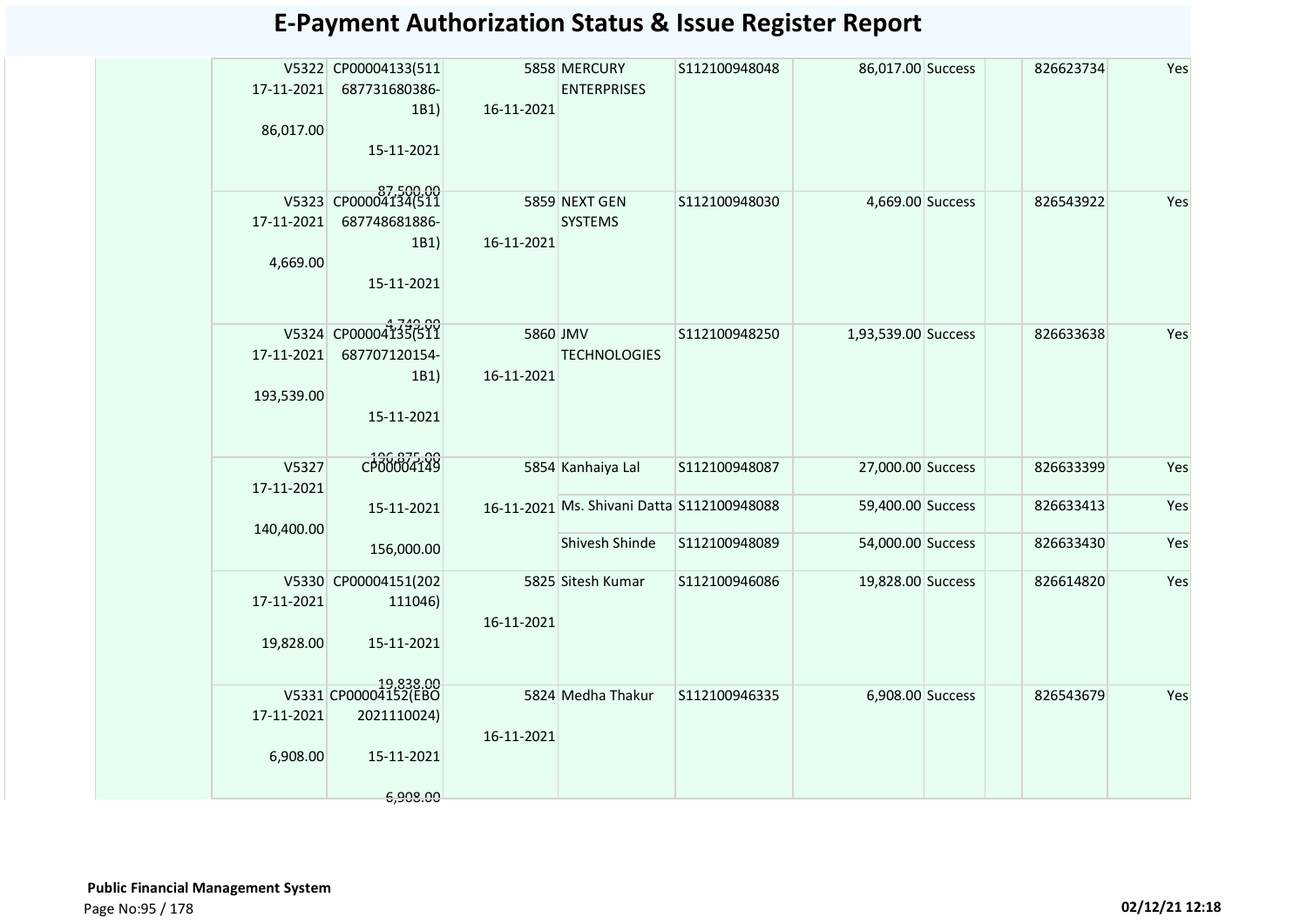| V5332<br>17-11-2021 | CP00004153                       |                | 5827 SHAHBAZ<br>AHMAD     | S112100946165 | 1,723.00 Success  | 826543197 | Yes |
|---------------------|----------------------------------|----------------|---------------------------|---------------|-------------------|-----------|-----|
| 1,723.00            | 16-11-2021                       | 16-11-2021     |                           |               |                   |           |     |
|                     | 1,723.00<br>V5336 CP00004116(511 | 5826 KHUSHI    |                           | S112100956686 | 3,421.00 Success  | 828093154 | Yes |
| 17-11-2021          | 687780636952-                    |                | <b>ENTERPRISES</b>        |               |                   |           |     |
|                     | 1B1)                             | 16-11-2021     |                           |               |                   |           |     |
| 3,421.00            | 15-11-2021                       |                |                           |               |                   |           |     |
|                     | V5337 CP00004117(511             |                | 5828 KHUSHI               | S112100957977 | 4,031.00 Success  | 827974339 | Yes |
|                     | 17-11-2021 687783707005-         |                | <b>ENTERPRISES</b>        |               |                   |           |     |
|                     | 1B1)                             | 16-11-2021     |                           |               |                   |           |     |
| 4,031.00            |                                  |                |                           |               |                   |           |     |
|                     | 15-11-2021                       |                |                           |               |                   |           |     |
|                     | V5338 CP00004118(511             |                |                           |               |                   |           |     |
| 17-11-2021          | 687787578884-                    | 5829 AIR       | <b>CONDITIONING</b>       | S112100959785 | 16,464.00 Success | 827974974 | Yes |
|                     | 1B1)                             | 16-11-2021 AND |                           |               |                   |           |     |
| 16,464.00           |                                  |                | <b>REFERIGERATION</b>     |               |                   |           |     |
|                     | 15-11-2021                       |                | <b>CORPORATION</b>        |               |                   |           |     |
|                     |                                  |                |                           |               |                   |           |     |
|                     | V5339 CP00004119(511             | 5830 AIR       |                           | S112100959772 | 9,408.00 Success  | 827974759 | Yes |
| 17-11-2021          | 687785937788-                    |                | <b>CONDITIONING</b>       |               |                   |           |     |
| 9,408.00            | 1B1)                             | 16-11-2021 AND | <b>REFERIGERATION</b>     |               |                   |           |     |
|                     | 15-11-2021                       |                | CORPORATION               |               |                   |           |     |
|                     |                                  |                |                           |               |                   |           |     |
|                     | V5340 CP00004129(511             |                | 5840 KAMAL NAYAN          | S112100960296 | 2,949.00 Success  | 828102479 | Yes |
| 17-11-2021          | 687750471574-                    |                | <b>MARKETING</b>          |               |                   |           |     |
|                     | 1B1)                             |                | 16-11-2021 ASSOCIATES PVT |               |                   |           |     |
| 2,949.00            |                                  |                | <b>LTD</b>                |               |                   |           |     |
|                     | 15-11-2021                       |                |                           |               |                   |           |     |
|                     | 3,000.00                         |                |                           |               |                   |           |     |
|                     |                                  |                |                           |               |                   |           |     |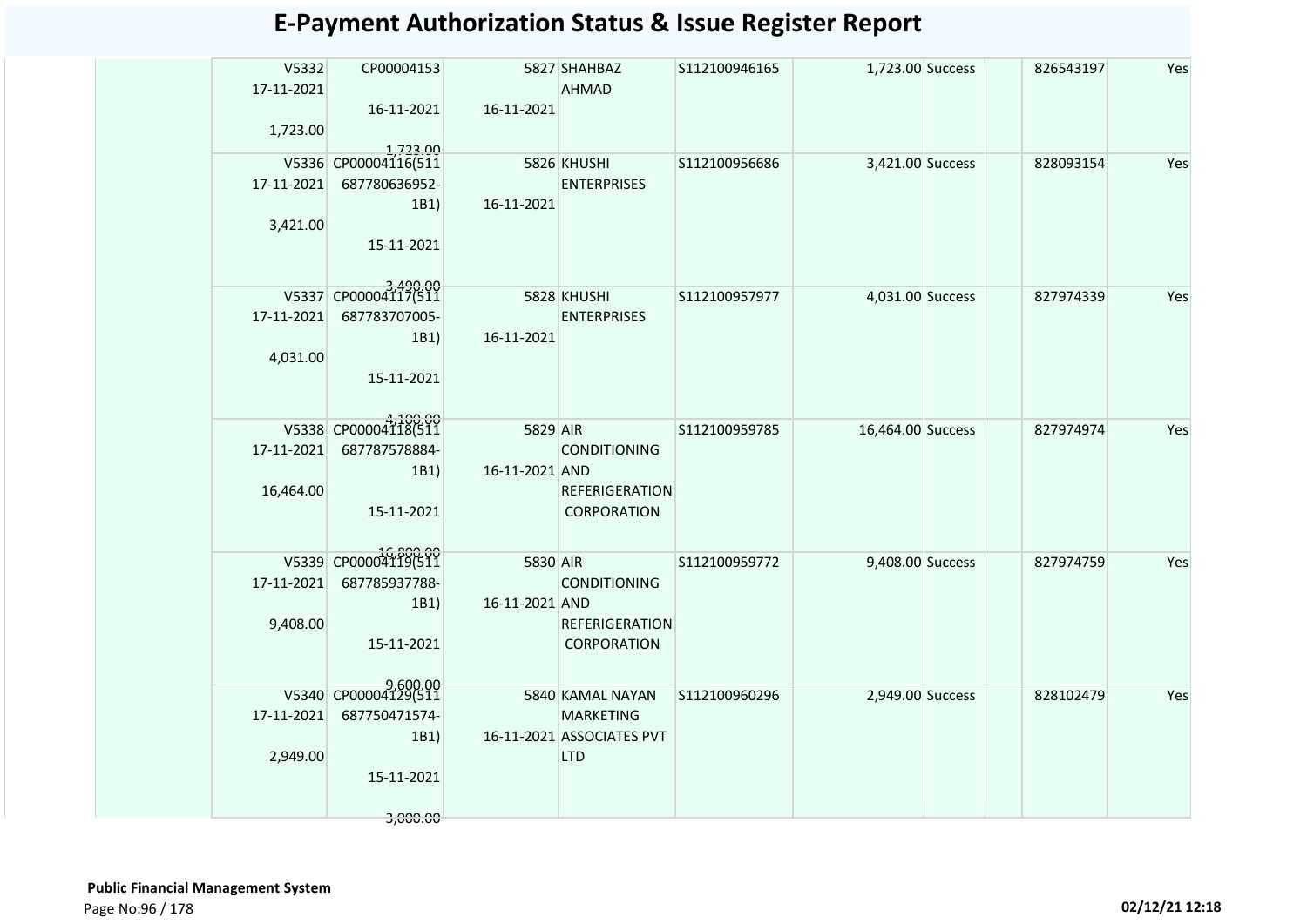|            | V5341 CP00004130(511 |            | 5841 SANTOSH SALES S112100960285  |               | 2,458.00 Success  | 828102223 | Yes |
|------------|----------------------|------------|-----------------------------------|---------------|-------------------|-----------|-----|
| 17-11-2021 | 687712011271-        |            | <b>AGENCY</b>                     |               |                   |           |     |
|            | 1B1                  | 16-11-2021 |                                   |               |                   |           |     |
| 2,458.00   |                      |            |                                   |               |                   |           |     |
|            | 15-11-2021           |            |                                   |               |                   |           |     |
|            |                      |            |                                   |               |                   |           |     |
|            | V5342 CP00004136(511 |            | 5842 Harman India                 | S112100962043 | 1,275.00 Success  | 828111014 | Yes |
| 17-11-2021 | 687789928947-        |            |                                   |               |                   |           |     |
|            | 1B1)                 | 16-11-2021 |                                   |               |                   |           |     |
| 1,275.00   |                      |            |                                   |               |                   |           |     |
|            | 15-11-2021           |            |                                   |               |                   |           |     |
|            |                      |            |                                   |               |                   |           |     |
|            | V5343 CP00004137(511 |            | 5843 Harman India                 | S112100962084 | 43,648.00 Success | 827984849 | Yes |
| 17-11-2021 | 687703059638-        |            |                                   |               |                   |           |     |
|            | 1B1)                 | 16-11-2021 |                                   |               |                   |           |     |
| 43,648.00  |                      |            |                                   |               |                   |           |     |
|            | 15-11-2021           |            |                                   |               |                   |           |     |
|            |                      |            |                                   |               |                   |           |     |
|            | V5344 CP00004138(511 |            | 5844 Harman India                 | S112100962053 | 29,492.00 Success | 828111472 | Yes |
| 17-11-2021 | 687759157597-        |            |                                   |               |                   |           |     |
|            | 1B1)                 | 16-11-2021 |                                   |               |                   |           |     |
| 29,492.00  |                      |            |                                   |               |                   |           |     |
|            | 15-11-2021           |            |                                   |               |                   |           |     |
|            |                      |            |                                   |               |                   |           |     |
| V5345      | CP00004170           |            | 5876 SHASHANK PRIYA S112100954653 |               | 1,958.00 Success  | 828064681 | Yes |
| 17-11-2021 |                      |            |                                   |               |                   |           |     |
|            | 16-11-2021           | 16-11-2021 |                                   |               |                   |           |     |
| 1,958.00   |                      |            |                                   |               |                   |           |     |
|            | 1,958.00             |            |                                   |               |                   |           |     |
|            | V5346 CP00004161(511 |            |                                   |               | 1,563.00 Success  | 828074503 | Yes |
| 17-11-2021 | 687752360213-        |            |                                   |               |                   |           |     |
|            | 1B1)                 | 16-11-2021 |                                   |               |                   |           |     |
| 1,563.00   | 16-11-2021           |            |                                   |               |                   |           |     |
|            |                      |            |                                   |               |                   |           |     |
|            | 1,590.00             |            |                                   |               |                   |           |     |
|            |                      |            |                                   |               |                   |           |     |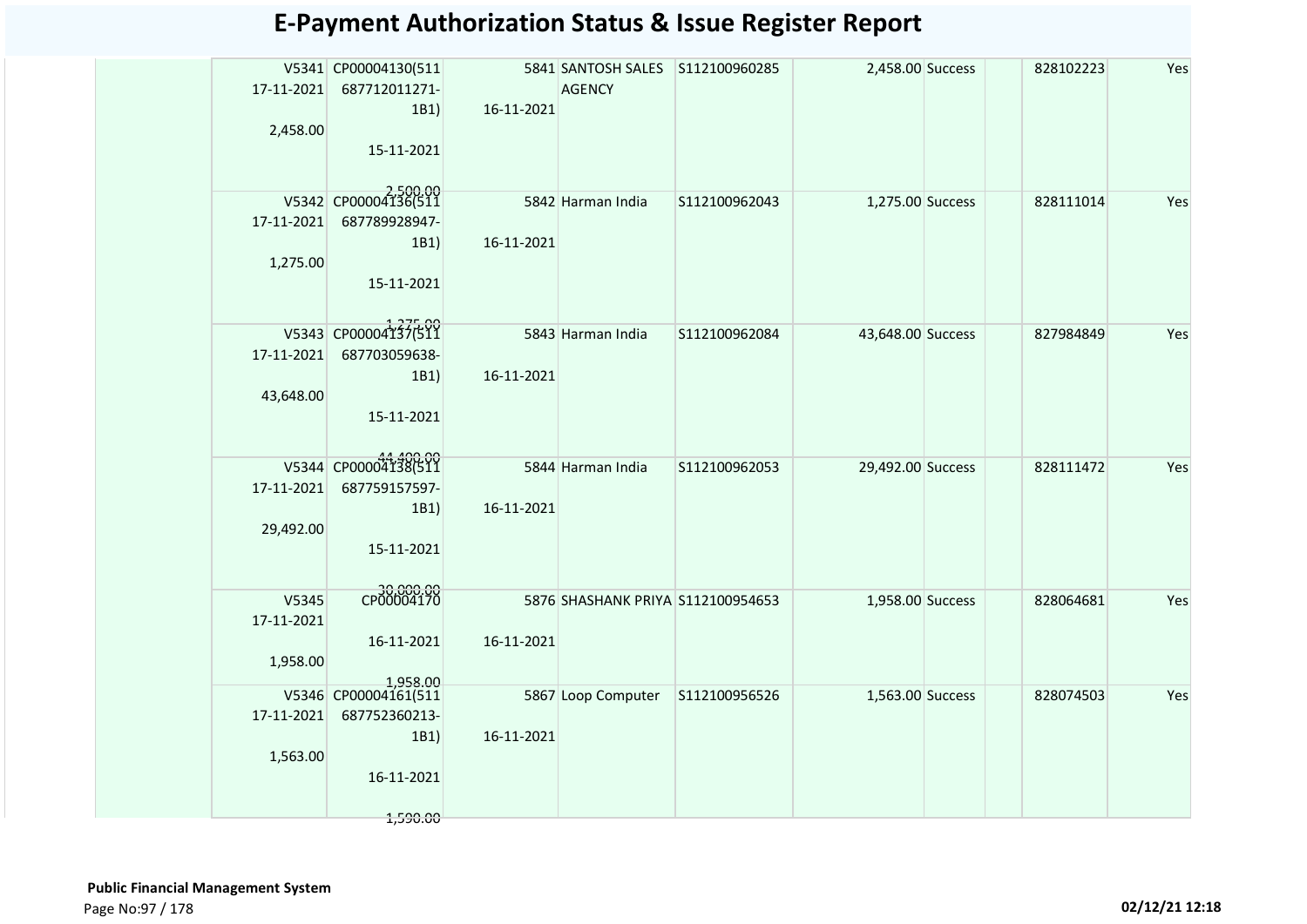| 1,652.00   | V5347 CP00004162(511<br>17-11-2021 687779063835-<br>1B1<br>16-11-2021 | 16-11-2021   | 5868 Harman India                            | S112100956531 | 1,652.00 Success  | 828074729 | Yes |
|------------|-----------------------------------------------------------------------|--------------|----------------------------------------------|---------------|-------------------|-----------|-----|
|            | V5348 CP00004163(511                                                  |              | 5869 SANTOSH SALES S112100956494             |               |                   |           |     |
|            | 17-11-2021 687726249739-                                              | 16-11-2021   | <b>AGENCY</b>                                |               | 1,475.00 Success  | 828074291 | Yes |
| 1,475.00   | 1B1<br>16-11-2021                                                     |              |                                              |               |                   |           |     |
|            | V5349 CP00004164(511<br>17-11-2021 687740757699-                      | 5870 BHUPATI | <b>ENTERPRISES</b>                           | S112100956545 | 4,424.00 Success  | 828074974 | Yes |
| 4,424.00   | 1B1<br>16-11-2021                                                     | 16-11-2021   |                                              |               |                   |           |     |
| 17-11-2021 | V5350 CP00004165(511<br>687794717716-                                 |              | 5871 Vashist Electric<br>Works               | S112100956601 | 18,684.00 Success | 828083640 | Yes |
| 18,684.00  | 1B1<br>16-11-2021                                                     | 16-11-2021   |                                              |               |                   |           |     |
| 17-11-2021 | 19,065.00<br>V5351 CP00004166(511<br>687737816791-                    |              | <b>Works</b>                                 |               | 6,203.00 Success  | 828083888 | Yes |
| 6,203.00   | 1B1<br>16-11-2021                                                     | 16-11-2021   |                                              |               |                   |           |     |
|            | V5352 CP00004167(511<br>17-11-2021 687742945815-                      |              | 5873 Vashist Electric S112100956566<br>Works |               | 11,407.00 Success | 828083416 | Yes |
| 11,407.00  | 1B1                                                                   | 16-11-2021   |                                              |               |                   |           |     |
|            | 16-11-2021<br>11,640.00                                               |              |                                              |               |                   |           |     |
|            |                                                                       |              |                                              |               |                   |           |     |

 **Public Financial Management System**  Page No:98 / 178 **02/12/21 12:18**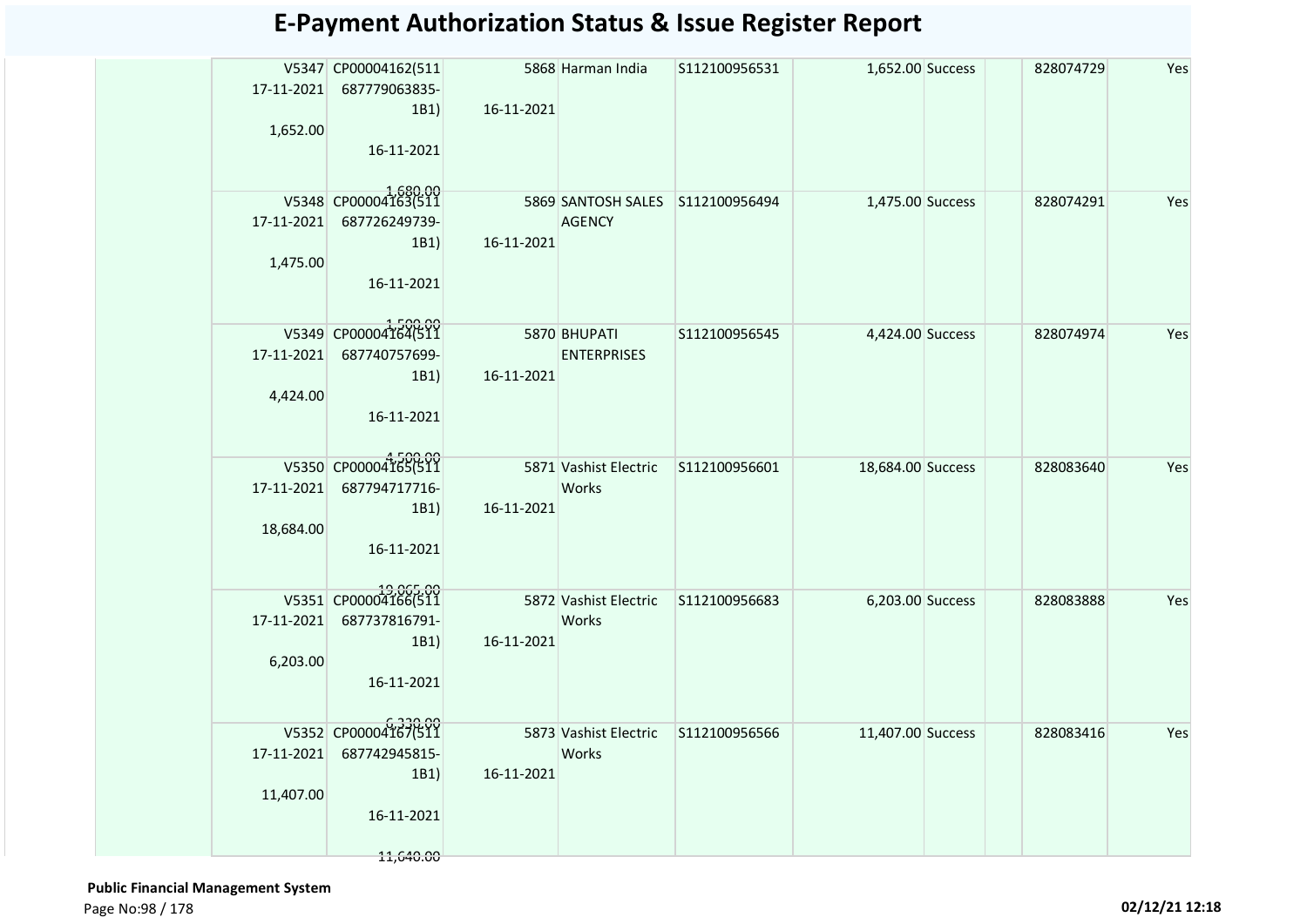| 17-11-2021<br>7,605.00            | V5353 CP00004168(511<br>687798433833-<br>1B1)<br>16-11-2021 | 16-11-2021 | 5874 Vashist Electric<br>Works                                 | S112100956560 | 7,605.00 Success    | 828083206 | Yes |
|-----------------------------------|-------------------------------------------------------------|------------|----------------------------------------------------------------|---------------|---------------------|-----------|-----|
| 17-11-2021<br>12,248.00           | V5354 CP00004169(511<br>687702363021-<br>1B1)<br>16-11-2021 | 16-11-2021 | 5875 SET TELE<br><b>SYSTEMS</b>                                | S112100954699 | 12,248.00 Success   | 828074109 | Yes |
| V5355<br>17-11-2021<br>18,091.00  | CP00004141<br>15-11-2021                                    | 16-11-2021 | 5847 A.K.A.<br>Enterprises                                     | S112100962151 | 18,091.00 Success   | 828119820 | Yes |
| V5356<br>17-11-2021<br>136,344.00 | 18,460.00<br>CP00004156<br>16-11-2021                       | 16-11-2021 | 5866 M/s Beena<br>Travels                                      | S112100959805 | 1,36,344.00 Success | 828093986 | Yes |
| V5357<br>17-11-2021<br>27,765.00  | 139,126.00<br>CP00004143<br>15-11-2021                      | 16-11-2021 | 5863 Pratap News<br>Agency                                     | S112100958135 | 27,765.00 Success   | 828093397 | Yes |
| V5358<br>17-11-2021<br>677,619.00 | 27,765.00<br>CP00004171<br>16-11-2021<br>689,302.00         |            | 5877 Mitushi<br>Electronic<br>16-11-2021 Components Pvt<br>Ltd | S112100954669 | 6,77,619.00 Success | 828064878 | Yes |
| V5359<br>17-11-2021<br>154,062.00 | CP00004140<br>15-11-2021<br>154,062.00                      |            | 5846 MAHANAGAR<br><b>TELEPHONE</b><br>16-11-2021 NIGAM LTD     | S112100962112 | 1,54,062.00 Success | 828119588 | Yes |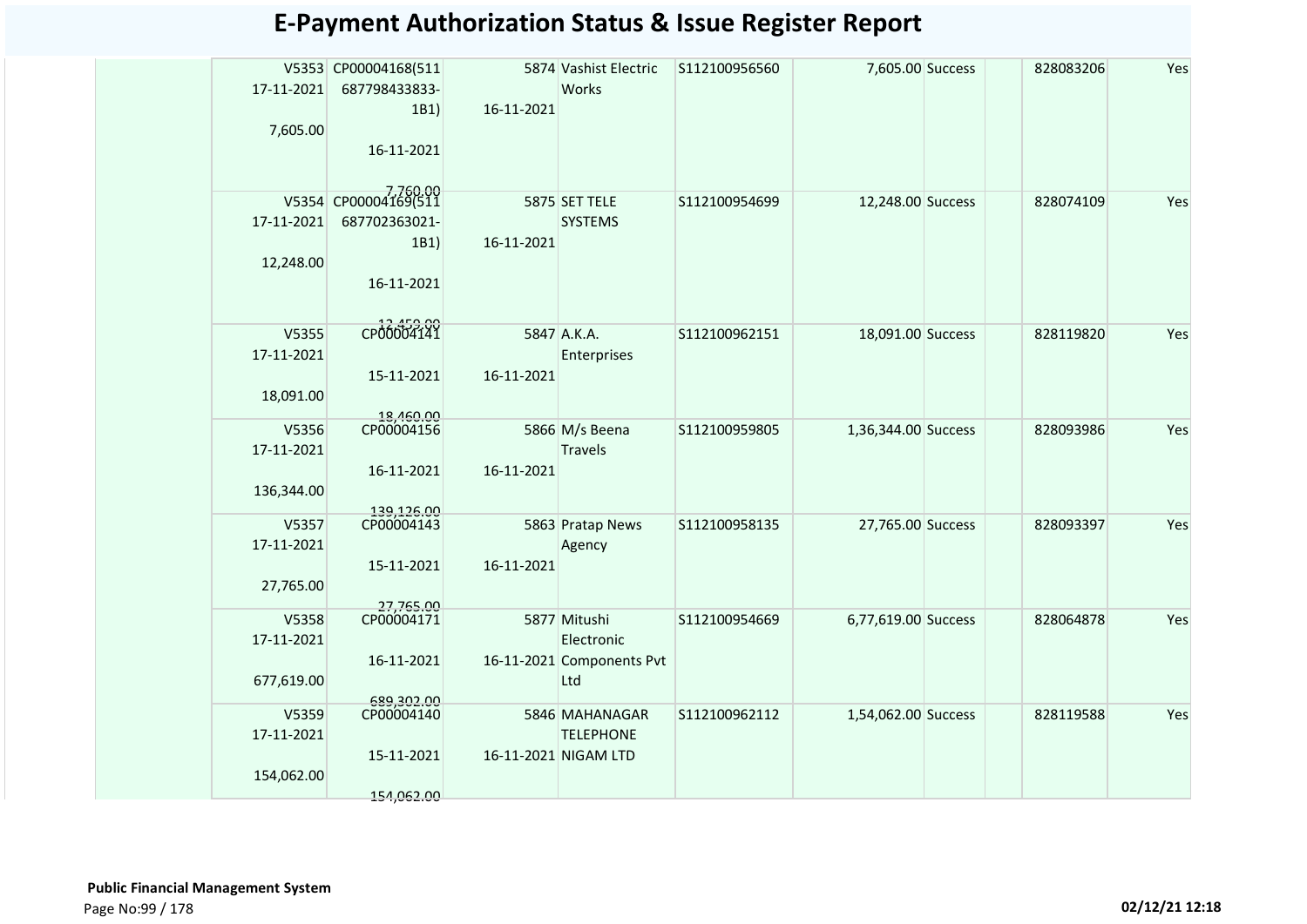|            | V5360 CP00004120(511<br>17-11-2021 687764388157-<br>1B1 | <b>5831 AIR</b><br>16-11-2021 AND | <b>CONDITIONING</b>                         | S112100959746 | 3,406.00 Success  |                | 827974564 | Yes |
|------------|---------------------------------------------------------|-----------------------------------|---------------------------------------------|---------------|-------------------|----------------|-----------|-----|
| 3,406.00   | 15-11-2021                                              |                                   | <b>REFERIGERATION</b><br><b>CORPORATION</b> |               |                   |                |           |     |
|            | V5361 CP00004121(511                                    |                                   | 5832 Vashist Electric S112100959789         |               | 14,142.00 Success |                | 828093586 | Yes |
|            | 17-11-2021 687725392549-                                |                                   | <b>Works</b>                                |               |                   |                |           |     |
|            | 1B1)                                                    | 16-11-2021                        |                                             |               |                   |                |           |     |
| 14,142.00  |                                                         |                                   |                                             |               |                   |                |           |     |
|            | 15-11-2021                                              |                                   |                                             |               |                   |                |           |     |
|            | V5362 CP00004122(511                                    | 5833 KAMAL NAYAN                  |                                             | S112100960297 |                   | 295.00 Success | 827984388 | Yes |
|            | 17-11-2021 687765675069-                                |                                   | <b>MARKETING</b>                            |               |                   |                |           |     |
|            | 1B1                                                     |                                   | 16-11-2021 ASSOCIATES PVT                   |               |                   |                |           |     |
| 295.00     |                                                         |                                   | <b>LTD</b>                                  |               |                   |                |           |     |
|            | 15-11-2021                                              |                                   |                                             |               |                   |                |           |     |
|            | V5363 CP00004123(511                                    |                                   | 5834 KAMAL NAYAN                            | S112100962045 | 2,015.00 Success  |                | 828111246 | Yes |
| 17-11-2021 | 687746281563-                                           |                                   | <b>MARKETING</b>                            |               |                   |                |           |     |
|            | 1B1                                                     |                                   | 16-11-2021 ASSOCIATES PVT                   |               |                   |                |           |     |
| 2,015.00   |                                                         |                                   | <b>LTD</b>                                  |               |                   |                |           |     |
|            | 15-11-2021                                              |                                   |                                             |               |                   |                |           |     |
|            | V5364 CP00004124(511                                    |                                   | 5835 Harman India                           | S112100962026 |                   | 855.00 Success | 828102752 | Yes |
| 17-11-2021 | 687703864483-                                           |                                   |                                             |               |                   |                |           |     |
|            | 1B1                                                     | 16-11-2021                        |                                             |               |                   |                |           |     |
| 855.00     | 15-11-2021                                              |                                   |                                             |               |                   |                |           |     |
|            |                                                         |                                   |                                             |               |                   |                |           |     |
|            | V5365 CP00004125(511                                    |                                   | 5836 Harman India                           | S112100960280 |                   | 539.00 Success | 827984188 | Yes |
|            | 17-11-2021 687707822400-                                |                                   |                                             |               |                   |                |           |     |
|            | 1B1)                                                    | 16-11-2021                        |                                             |               |                   |                |           |     |
| 539.00     |                                                         |                                   |                                             |               |                   |                |           |     |
|            | 15-11-2021                                              |                                   |                                             |               |                   |                |           |     |
|            | 550.00                                                  |                                   |                                             |               |                   |                |           |     |

 **Public Financial Management System**  Page No:100 / 178 **02/12/21 12:18**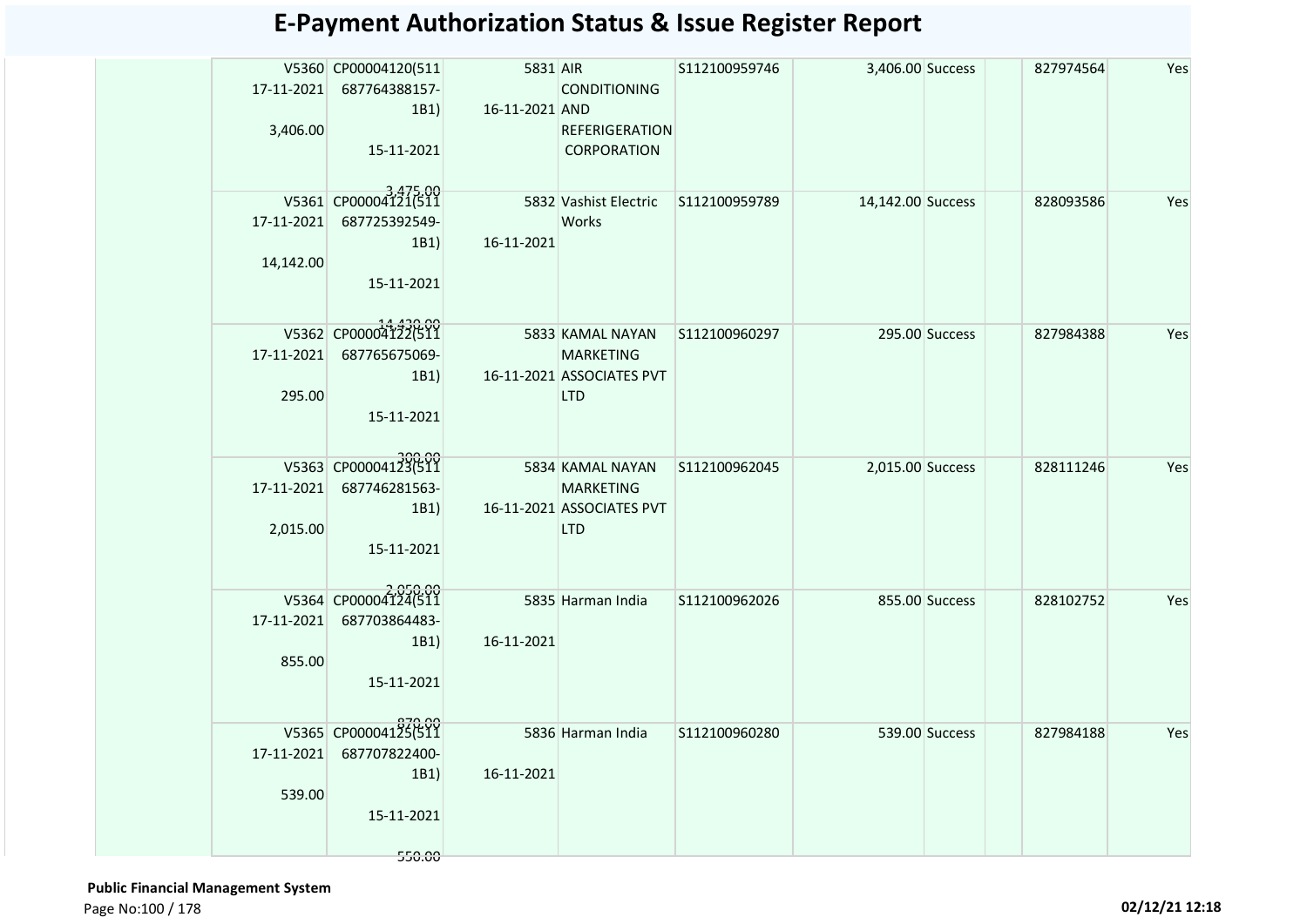|               | V5366 CP00004126(511        |            |                                         |               | 36,373.00 Success      |     | 828119040 | Yes |
|---------------|-----------------------------|------------|-----------------------------------------|---------------|------------------------|-----|-----------|-----|
| 17-11-2021    | 687786886904-               |            | <b>AGENCY</b>                           |               |                        |     |           |     |
| 36,373.00     | 1B1)                        | 16-11-2021 |                                         |               |                        |     |           |     |
|               | 15-11-2021                  |            |                                         |               |                        |     |           |     |
|               |                             |            |                                         |               |                        |     |           |     |
|               | V5367 CP00004127(511        |            | 5838 SANTOSH SALES S112100962105        |               | 36,373.00 Success      |     | 828119304 | Yes |
| 17-11-2021    | 687736697051-               |            | <b>AGENCY</b>                           |               |                        |     |           |     |
|               | 1B1)                        | 16-11-2021 |                                         |               |                        |     |           |     |
| 36,373.00     |                             |            |                                         |               |                        |     |           |     |
|               | 15-11-2021                  |            |                                         |               |                        |     |           |     |
|               |                             |            |                                         |               |                        |     |           |     |
|               | V5368 CP00004128(511        |            | 5839 Loop Computer                      | S112100962051 | 2,345.00 Success       |     | 827984602 | Yes |
| 17-11-2021    | 687786227707-               |            |                                         |               |                        |     |           |     |
|               | 1B1)                        | 16-11-2021 |                                         |               |                        |     |           |     |
| 2,345.00      |                             |            |                                         |               |                        |     |           |     |
|               | 15-11-2021                  |            |                                         |               |                        |     |           |     |
|               |                             |            |                                         |               |                        |     |           |     |
|               | V5369 CP00004139(511        |            | 5845 KAMAL NAYAN                        | S112100962079 | 42,763.00 Success      |     | 828111713 | Yes |
| 17-11-2021    | 687768191855-               |            | <b>MARKETING</b>                        |               |                        |     |           |     |
| 42,763.00     | 1B1)                        |            | 16-11-2021 ASSOCIATES PVT<br><b>LTD</b> |               |                        |     |           |     |
|               | 15-11-2021                  |            |                                         |               |                        |     |           |     |
|               |                             |            |                                         |               |                        |     |           |     |
| V5370         | CP00004148                  |            | 5879 PBBCI                              | S112100962363 | 8,68,91,907.00 Success |     | 828602209 | Yes |
| 17-11-2021    |                             |            | DOORDHARSHAN                            |               |                        |     |           |     |
|               | 15-11-2021                  |            | 16-11-2021 COMMERCIAL                   |               |                        |     |           |     |
| 86,891,907.00 |                             |            | <b>SERVICES</b>                         |               |                        |     |           |     |
| V5371         | 86,891,907.00<br>CP00004006 |            | 5814 Rana Motors                        | S112100962485 | 17,571.00 Success      |     | 829783656 | Yes |
| 17-11-2021    |                             |            | Pvt. Ltd                                |               |                        |     |           |     |
|               | 09-11-2021                  | 16-11-2021 |                                         |               |                        |     |           |     |
| 17,571.00     |                             |            |                                         |               |                        |     |           |     |
| V5372         | 17,873.00<br>CP00004144     |            | 5849 UV Technologies S112100962348      |               | 3,24,906.00 Failed     | R11 | 829781594 | Yes |
| 17-11-2021    |                             |            | Pvt. Ltd.                               |               |                        |     |           |     |
|               | 15-11-2021                  | 16-11-2021 |                                         |               |                        |     |           |     |
| 324,906.00    |                             |            |                                         |               |                        |     |           |     |
|               | 330,507.00                  |            |                                         |               |                        |     |           |     |

 **Public Financial Management System** 

Page No:101 / 178 **02/12/21 12:18**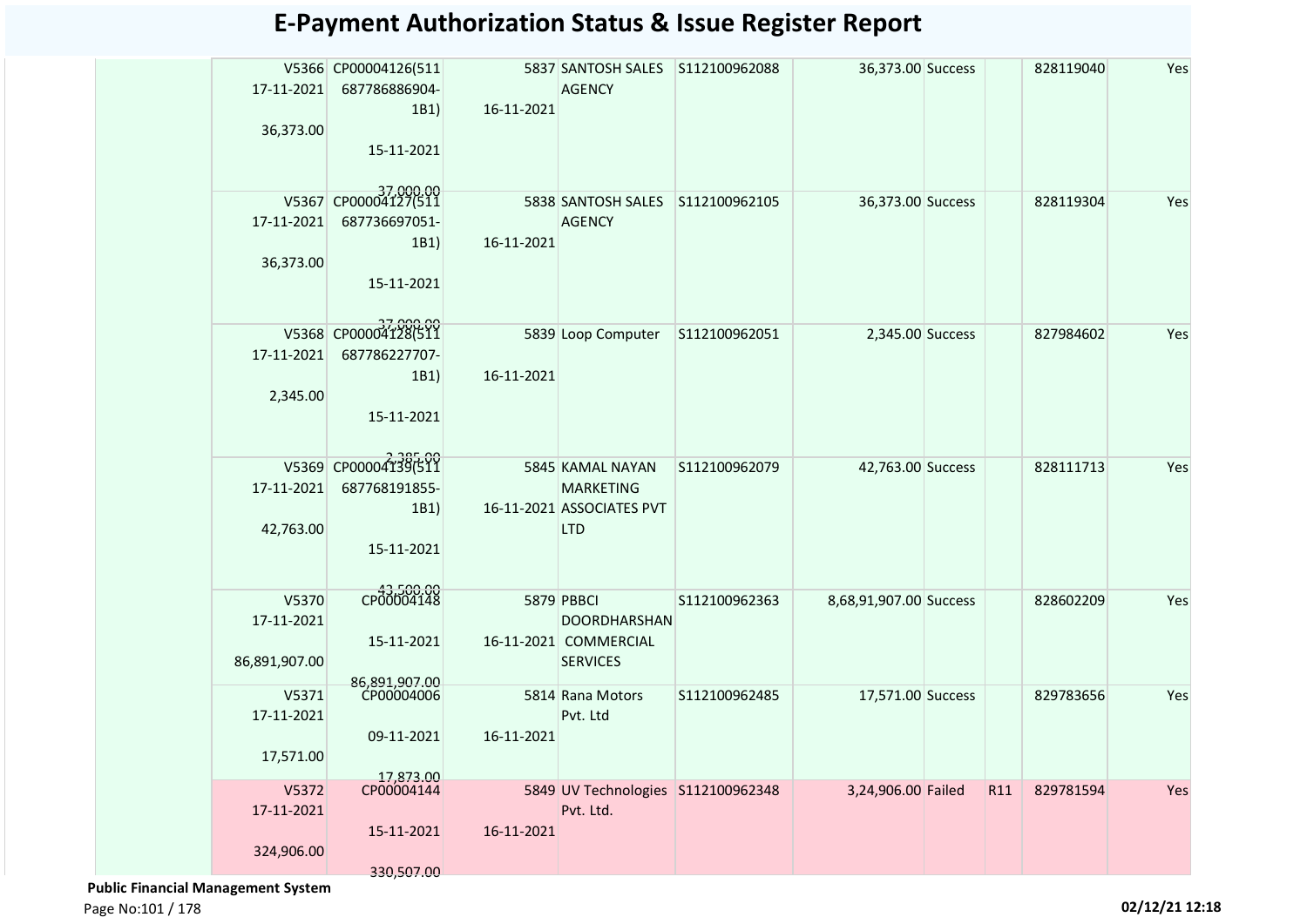| V5373<br>17-11-2021 | CP00004115                        |            | 5812 BOOK LINK INDIA S112100962374 |               | 14,630.00 Success   | 829783301 | Yes |
|---------------------|-----------------------------------|------------|------------------------------------|---------------|---------------------|-----------|-----|
| 14,630.00           | 15-11-2021                        | 16-11-2021 |                                    |               |                     |           |     |
|                     | 14,630.00                         |            |                                    |               |                     |           |     |
| V5374               | CP00004142                        |            | 5848 M/s Mark                      | S112100962167 | 38,127.00 Success   | 829781144 | Yes |
| 17-11-2021          |                                   |            | Enterprises                        |               |                     |           |     |
| 38,127.00           | 15-11-2021                        | 16-11-2021 |                                    |               |                     |           |     |
|                     | 38.127.00<br>V5375 CP00004145(511 |            | 5850 KHUSHI                        | S112100962360 | 24,478.00 Success   | 829781937 | Yes |
| 17-11-2021          | 687716596843-                     |            | <b>ENTERPRISES</b>                 |               |                     |           |     |
|                     |                                   |            |                                    |               |                     |           |     |
|                     | 1B1)                              | 16-11-2021 |                                    |               |                     |           |     |
| 24,478.00           | 15-11-2021                        |            |                                    |               |                     |           |     |
|                     | CP00003194                        |            |                                    |               |                     |           |     |
| V5376               |                                   |            | 5813 TEA BOARD                     | S092102695145 | 2,364.00 Success    | 831889624 | Yes |
| 17-11-2021          |                                   |            |                                    |               |                     |           |     |
|                     | 06-10-2021                        | 16-11-2021 |                                    |               |                     |           |     |
| 2,364.00            |                                   |            |                                    |               |                     |           |     |
|                     | 2,364.00                          |            |                                    |               |                     |           |     |
| V5377               | CP00004059                        |            | 5865 Govt. of India                | S112100041519 | 1,42,558.00 Success | 831984427 | Yes |
| 17-11-2021          |                                   |            | Press                              |               |                     |           |     |
|                     | 11-11-2021                        | 16-11-2021 |                                    |               |                     |           |     |
| 142,558.00          |                                   |            |                                    |               |                     |           |     |
|                     | 142,558.00<br>CP00004173          |            |                                    |               |                     |           |     |
| V5378               |                                   |            | 5883 Mr LAL BIHARI                 | S112100041354 | 1,262.00 Success    | 831984030 | Yes |
| 17-11-2021          |                                   |            | <b>GUPTA</b>                       |               |                     |           |     |
|                     | 16-11-2021                        | 17-11-2021 |                                    |               |                     |           |     |
| 1,262.00            |                                   |            |                                    |               |                     |           |     |
|                     |                                   |            |                                    |               |                     |           |     |
| V5379               | 1,262.00<br>CP00004180            |            | 5884 Shri VEER SAIN                | S112100041369 | 2,300.00 Success    | 831984214 | Yes |
| 17-11-2021          |                                   |            |                                    |               |                     |           |     |
|                     | 16-11-2021                        | 17-11-2021 |                                    |               |                     |           |     |
| 2,300.00            |                                   |            |                                    |               |                     |           |     |
|                     | 2.300.00                          |            |                                    |               |                     |           |     |
| V5381               | CP00004181                        |            | 5886 Shri RAJINDER                 | S112100040698 | 50,000.00 Success   | 831980660 | Yes |
| 17-11-2021          |                                   |            | <b>KUMAR PUNIA</b>                 |               |                     |           |     |
|                     | 17-11-2021                        | 17-11-2021 |                                    |               |                     |           |     |
| 50,000.00           |                                   |            |                                    |               |                     |           |     |
|                     | 50,000.00                         |            |                                    |               |                     |           |     |
|                     |                                   |            |                                    |               |                     |           |     |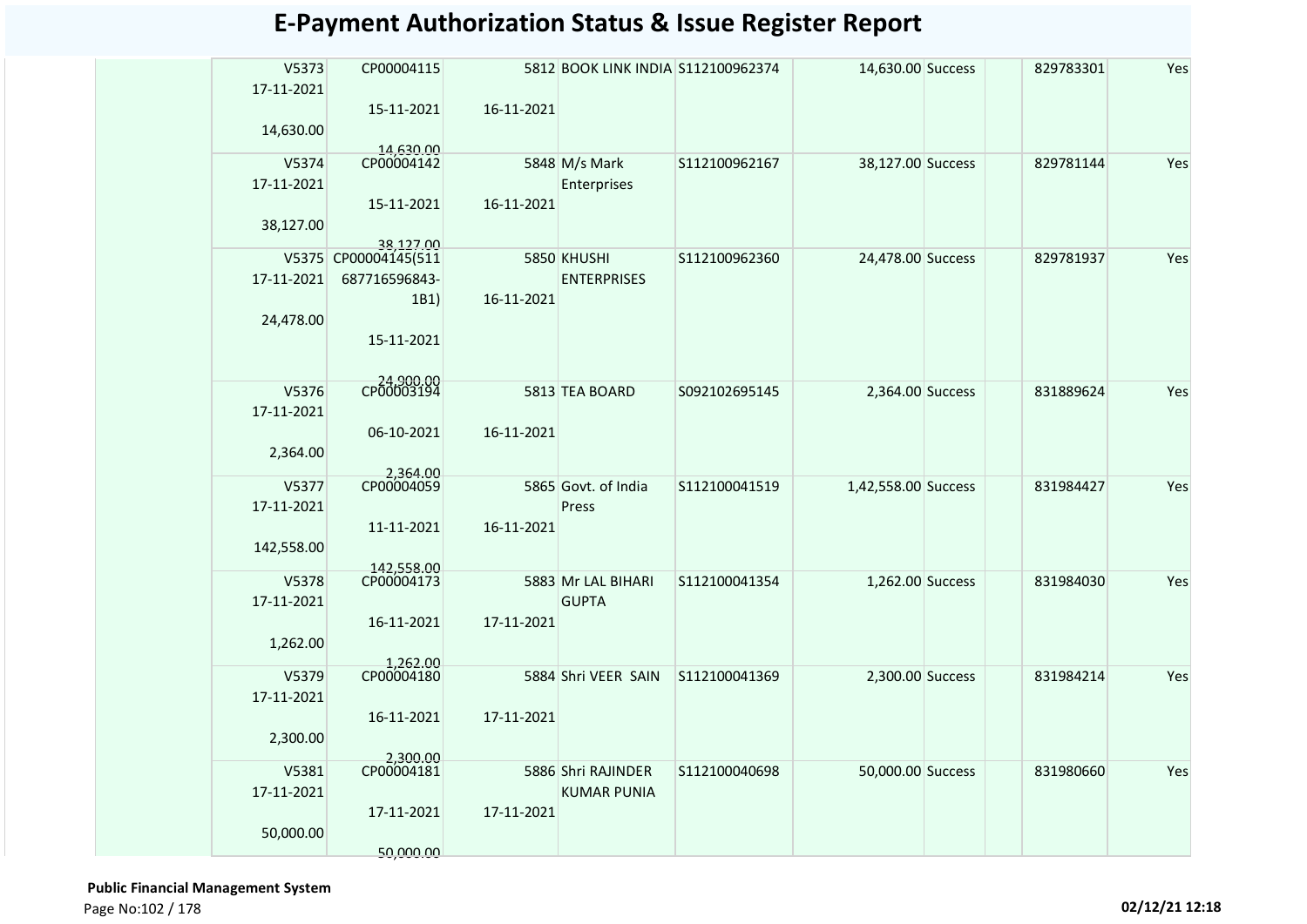| V5382 CP00004183(511<br>5889 BHUPATI<br>1,465.00 Success<br>831994175<br>Yes<br>S112100040651<br>17-11-2021<br>687766904184-<br><b>ENTERPRISES</b><br>1B1)<br>17-11-2021<br>1,465.00<br>17-11-2021<br>CP00004184(511<br>V5383<br>5888 RADHEY<br>S112100040658<br>1,05,655.00 Success<br>831980472<br>Yes<br>687714619195-<br>17-11-2021<br><b>ENTERPRISES</b><br>1B1)<br>17-11-2021<br>105,655.00<br>17-11-2021<br>CP00004154<br>V5384<br>5880 VILLGRO<br>S112100041528<br>2,10,00,000.00 Success<br>833005013<br>Yes<br>17-11-2021<br><b>INNOVATIONS</b><br>16-11-2021<br>17-11-2021 FOUNDATION<br>21,000,000.00<br><b>TRA</b><br>21,000,000.00<br>CP00004155<br>V5385<br>5881 CENTRE FOR<br>1,26,00,000.00 Success<br>Yes<br>S112100041465<br>833002869<br><b>INCUBATION</b><br>17-11-2021<br>16-11-2021<br>17-11-2021 AND BUSINESS<br>12,600,000.00<br>12,600,000.00<br>CP00004177<br>5897 Ram Narsh (US)<br>3,264.00 Success<br>V5387<br>S112100061392<br>833308396<br>Yes<br>17-11-2021<br>16-11-2021<br>17-11-2021<br>3,264.00<br>3,264.00<br>CP00004179<br>V5388<br>5893 Shri KAMLESH<br>S112100061365<br>Yes<br>11,322.00 Success<br>833323509<br>17-11-2021<br><b>KUMAR</b><br>16-11-2021<br>17-11-2021<br>11,322.00<br>11,322.00<br>CP00004188<br>V5389<br>5898 Mrs PROMILA<br>Yes<br>S112100061327<br>4,326.00 Success<br>833323339 |  |  |  |  |  |
|------------------------------------------------------------------------------------------------------------------------------------------------------------------------------------------------------------------------------------------------------------------------------------------------------------------------------------------------------------------------------------------------------------------------------------------------------------------------------------------------------------------------------------------------------------------------------------------------------------------------------------------------------------------------------------------------------------------------------------------------------------------------------------------------------------------------------------------------------------------------------------------------------------------------------------------------------------------------------------------------------------------------------------------------------------------------------------------------------------------------------------------------------------------------------------------------------------------------------------------------------------------------------------------------------------------------------------------------|--|--|--|--|--|
|                                                                                                                                                                                                                                                                                                                                                                                                                                                                                                                                                                                                                                                                                                                                                                                                                                                                                                                                                                                                                                                                                                                                                                                                                                                                                                                                                |  |  |  |  |  |
|                                                                                                                                                                                                                                                                                                                                                                                                                                                                                                                                                                                                                                                                                                                                                                                                                                                                                                                                                                                                                                                                                                                                                                                                                                                                                                                                                |  |  |  |  |  |
|                                                                                                                                                                                                                                                                                                                                                                                                                                                                                                                                                                                                                                                                                                                                                                                                                                                                                                                                                                                                                                                                                                                                                                                                                                                                                                                                                |  |  |  |  |  |
|                                                                                                                                                                                                                                                                                                                                                                                                                                                                                                                                                                                                                                                                                                                                                                                                                                                                                                                                                                                                                                                                                                                                                                                                                                                                                                                                                |  |  |  |  |  |
|                                                                                                                                                                                                                                                                                                                                                                                                                                                                                                                                                                                                                                                                                                                                                                                                                                                                                                                                                                                                                                                                                                                                                                                                                                                                                                                                                |  |  |  |  |  |
|                                                                                                                                                                                                                                                                                                                                                                                                                                                                                                                                                                                                                                                                                                                                                                                                                                                                                                                                                                                                                                                                                                                                                                                                                                                                                                                                                |  |  |  |  |  |
|                                                                                                                                                                                                                                                                                                                                                                                                                                                                                                                                                                                                                                                                                                                                                                                                                                                                                                                                                                                                                                                                                                                                                                                                                                                                                                                                                |  |  |  |  |  |
|                                                                                                                                                                                                                                                                                                                                                                                                                                                                                                                                                                                                                                                                                                                                                                                                                                                                                                                                                                                                                                                                                                                                                                                                                                                                                                                                                |  |  |  |  |  |
|                                                                                                                                                                                                                                                                                                                                                                                                                                                                                                                                                                                                                                                                                                                                                                                                                                                                                                                                                                                                                                                                                                                                                                                                                                                                                                                                                |  |  |  |  |  |
|                                                                                                                                                                                                                                                                                                                                                                                                                                                                                                                                                                                                                                                                                                                                                                                                                                                                                                                                                                                                                                                                                                                                                                                                                                                                                                                                                |  |  |  |  |  |
|                                                                                                                                                                                                                                                                                                                                                                                                                                                                                                                                                                                                                                                                                                                                                                                                                                                                                                                                                                                                                                                                                                                                                                                                                                                                                                                                                |  |  |  |  |  |
|                                                                                                                                                                                                                                                                                                                                                                                                                                                                                                                                                                                                                                                                                                                                                                                                                                                                                                                                                                                                                                                                                                                                                                                                                                                                                                                                                |  |  |  |  |  |
|                                                                                                                                                                                                                                                                                                                                                                                                                                                                                                                                                                                                                                                                                                                                                                                                                                                                                                                                                                                                                                                                                                                                                                                                                                                                                                                                                |  |  |  |  |  |
|                                                                                                                                                                                                                                                                                                                                                                                                                                                                                                                                                                                                                                                                                                                                                                                                                                                                                                                                                                                                                                                                                                                                                                                                                                                                                                                                                |  |  |  |  |  |
|                                                                                                                                                                                                                                                                                                                                                                                                                                                                                                                                                                                                                                                                                                                                                                                                                                                                                                                                                                                                                                                                                                                                                                                                                                                                                                                                                |  |  |  |  |  |
|                                                                                                                                                                                                                                                                                                                                                                                                                                                                                                                                                                                                                                                                                                                                                                                                                                                                                                                                                                                                                                                                                                                                                                                                                                                                                                                                                |  |  |  |  |  |
|                                                                                                                                                                                                                                                                                                                                                                                                                                                                                                                                                                                                                                                                                                                                                                                                                                                                                                                                                                                                                                                                                                                                                                                                                                                                                                                                                |  |  |  |  |  |
|                                                                                                                                                                                                                                                                                                                                                                                                                                                                                                                                                                                                                                                                                                                                                                                                                                                                                                                                                                                                                                                                                                                                                                                                                                                                                                                                                |  |  |  |  |  |
|                                                                                                                                                                                                                                                                                                                                                                                                                                                                                                                                                                                                                                                                                                                                                                                                                                                                                                                                                                                                                                                                                                                                                                                                                                                                                                                                                |  |  |  |  |  |
|                                                                                                                                                                                                                                                                                                                                                                                                                                                                                                                                                                                                                                                                                                                                                                                                                                                                                                                                                                                                                                                                                                                                                                                                                                                                                                                                                |  |  |  |  |  |
|                                                                                                                                                                                                                                                                                                                                                                                                                                                                                                                                                                                                                                                                                                                                                                                                                                                                                                                                                                                                                                                                                                                                                                                                                                                                                                                                                |  |  |  |  |  |
|                                                                                                                                                                                                                                                                                                                                                                                                                                                                                                                                                                                                                                                                                                                                                                                                                                                                                                                                                                                                                                                                                                                                                                                                                                                                                                                                                |  |  |  |  |  |
|                                                                                                                                                                                                                                                                                                                                                                                                                                                                                                                                                                                                                                                                                                                                                                                                                                                                                                                                                                                                                                                                                                                                                                                                                                                                                                                                                |  |  |  |  |  |
|                                                                                                                                                                                                                                                                                                                                                                                                                                                                                                                                                                                                                                                                                                                                                                                                                                                                                                                                                                                                                                                                                                                                                                                                                                                                                                                                                |  |  |  |  |  |
|                                                                                                                                                                                                                                                                                                                                                                                                                                                                                                                                                                                                                                                                                                                                                                                                                                                                                                                                                                                                                                                                                                                                                                                                                                                                                                                                                |  |  |  |  |  |
|                                                                                                                                                                                                                                                                                                                                                                                                                                                                                                                                                                                                                                                                                                                                                                                                                                                                                                                                                                                                                                                                                                                                                                                                                                                                                                                                                |  |  |  |  |  |
|                                                                                                                                                                                                                                                                                                                                                                                                                                                                                                                                                                                                                                                                                                                                                                                                                                                                                                                                                                                                                                                                                                                                                                                                                                                                                                                                                |  |  |  |  |  |
|                                                                                                                                                                                                                                                                                                                                                                                                                                                                                                                                                                                                                                                                                                                                                                                                                                                                                                                                                                                                                                                                                                                                                                                                                                                                                                                                                |  |  |  |  |  |
|                                                                                                                                                                                                                                                                                                                                                                                                                                                                                                                                                                                                                                                                                                                                                                                                                                                                                                                                                                                                                                                                                                                                                                                                                                                                                                                                                |  |  |  |  |  |
|                                                                                                                                                                                                                                                                                                                                                                                                                                                                                                                                                                                                                                                                                                                                                                                                                                                                                                                                                                                                                                                                                                                                                                                                                                                                                                                                                |  |  |  |  |  |
|                                                                                                                                                                                                                                                                                                                                                                                                                                                                                                                                                                                                                                                                                                                                                                                                                                                                                                                                                                                                                                                                                                                                                                                                                                                                                                                                                |  |  |  |  |  |
| 17-11-2021<br><b>MARWAHA</b>                                                                                                                                                                                                                                                                                                                                                                                                                                                                                                                                                                                                                                                                                                                                                                                                                                                                                                                                                                                                                                                                                                                                                                                                                                                                                                                   |  |  |  |  |  |
| 17-11-2021<br>17-11-2021                                                                                                                                                                                                                                                                                                                                                                                                                                                                                                                                                                                                                                                                                                                                                                                                                                                                                                                                                                                                                                                                                                                                                                                                                                                                                                                       |  |  |  |  |  |
| 4,326.00                                                                                                                                                                                                                                                                                                                                                                                                                                                                                                                                                                                                                                                                                                                                                                                                                                                                                                                                                                                                                                                                                                                                                                                                                                                                                                                                       |  |  |  |  |  |
| 4,326.00                                                                                                                                                                                                                                                                                                                                                                                                                                                                                                                                                                                                                                                                                                                                                                                                                                                                                                                                                                                                                                                                                                                                                                                                                                                                                                                                       |  |  |  |  |  |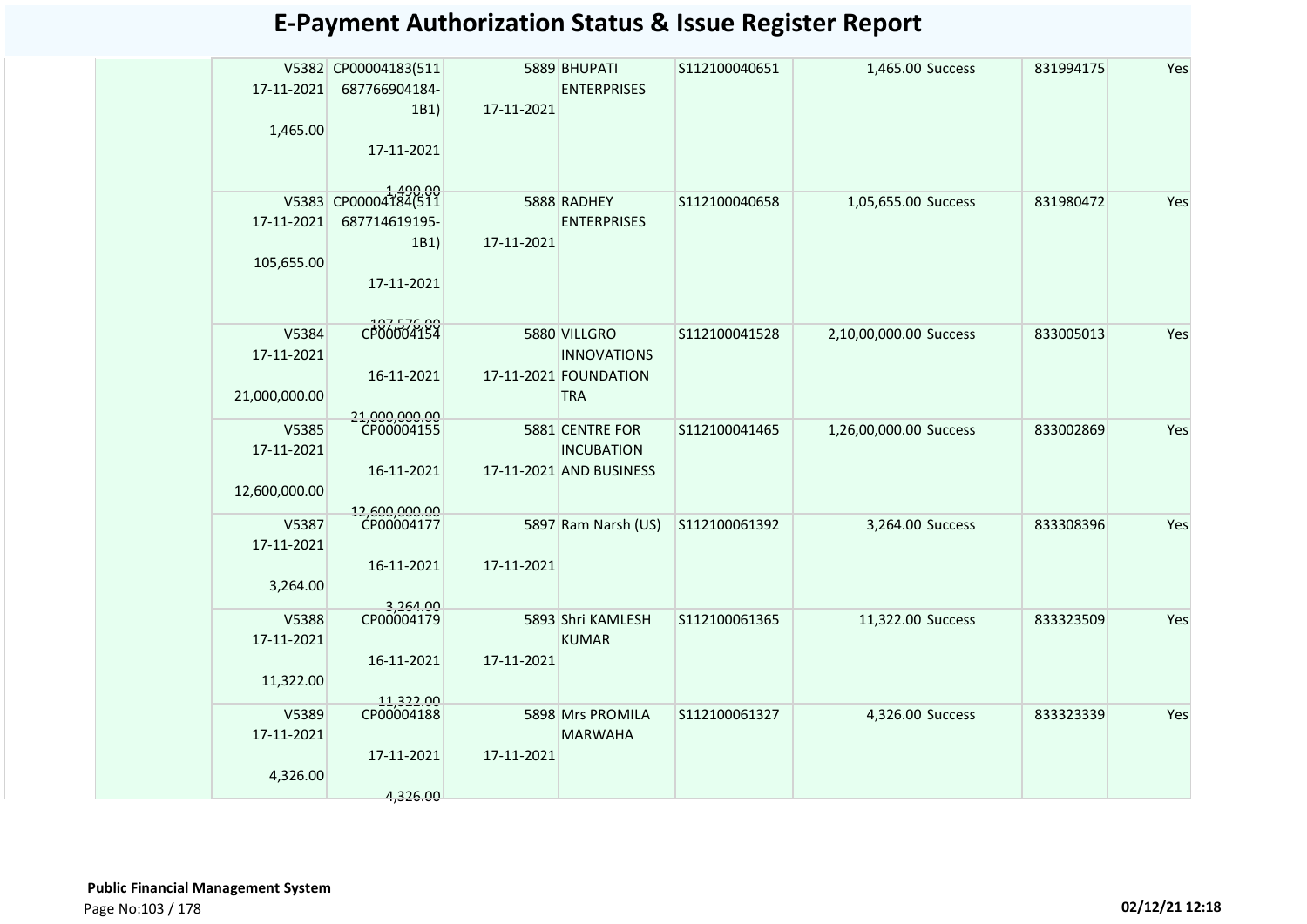| V5390<br>17-11-2021 | CP00004178                       |                   | 5895 Mr YOGESH<br><b>GUPTA</b>      | S112100061313 | 1,714.00 Success       |               | 833323142 | Yes |
|---------------------|----------------------------------|-------------------|-------------------------------------|---------------|------------------------|---------------|-----------|-----|
| 1,714.00            | 16-11-2021                       | 17-11-2021        |                                     |               |                        |               |           |     |
| V5392               | 1,714.00<br>CP00004190(ELE       |                   | 5894 Kishan Singh                   | S112100061110 | 18,427.00 Success      |               | 833319582 | Yes |
| 17-11-2021          | 2021110026)                      |                   | Nayal                               |               |                        |               |           |     |
|                     |                                  | 17-11-2021        |                                     |               |                        |               |           |     |
| 18,427.00           | 17-11-2021                       |                   |                                     |               |                        |               |           |     |
|                     | 18,427.00<br>CP00004191(ELE      |                   |                                     |               |                        |               |           |     |
| V5393               |                                  |                   | 5899 Ajay Kansal                    | S112100061133 | 36,505.00 Success      |               | 833319709 | Yes |
| 17-11-2021          | 2021110025)                      | 17-11-2021        |                                     |               |                        |               |           |     |
| 36,505.00           | 17-11-2021                       |                   |                                     |               |                        |               |           |     |
|                     | 36,505.00<br>CP00004108          |                   |                                     |               |                        |               |           |     |
| V5394               |                                  |                   | 5901 A.K. Book Agency S112100066974 |               | 3,281.00 Success       |               | 833638607 | Yes |
| 17-11-2021          |                                  |                   |                                     |               |                        |               |           |     |
|                     | 12-11-2021                       | 17-11-2021        |                                     |               |                        |               |           |     |
| 3,281.00            |                                  |                   |                                     |               |                        |               |           |     |
|                     | 3,281.00<br>V5395 CP00004185(511 |                   | 5891 SANTOSH SALES S112100066851    |               | 3,893.00 Success       |               | 833718885 | Yes |
| 17-11-2021          | 687791957027-                    |                   | <b>AGENCY</b>                       |               |                        |               |           |     |
|                     | 1B1)                             | 17-11-2021        |                                     |               |                        |               |           |     |
| 3,893.00            |                                  |                   |                                     |               |                        |               |           |     |
|                     | 17-11-2021                       |                   |                                     |               |                        |               |           |     |
|                     |                                  |                   |                                     |               |                        |               |           |     |
|                     | V5396 CP00004186(511             |                   | 5892 SANTOSH SALES S112100066842    |               |                        | 49.00 Success | 833718786 | Yes |
| 17-11-2021          | 687763577363-                    |                   | <b>AGENCY</b>                       |               |                        |               |           |     |
|                     | 1B1)                             | 17-11-2021        |                                     |               |                        |               |           |     |
| 49.00               |                                  |                   |                                     |               |                        |               |           |     |
|                     | 17-11-2021                       |                   |                                     |               |                        |               |           |     |
|                     |                                  |                   |                                     |               |                        |               |           |     |
| V5398               | CP00004182                       |                   | 5904 ATAL                           | S112100069027 | 2,10,00,000.00 Success |               | 833707818 | Yes |
| 17-11-2021          |                                  |                   | <b>INCUBATION</b>                   |               |                        |               |           |     |
|                     | 17-11-2021                       | 17-11-2021 CENTRE |                                     |               |                        |               |           |     |
| 21,000,000.00       |                                  |                   | <b>BIMTECH</b>                      |               |                        |               |           |     |
|                     | 21,000,000.00                    |                   |                                     |               |                        |               |           |     |
|                     |                                  |                   |                                     |               |                        |               |           |     |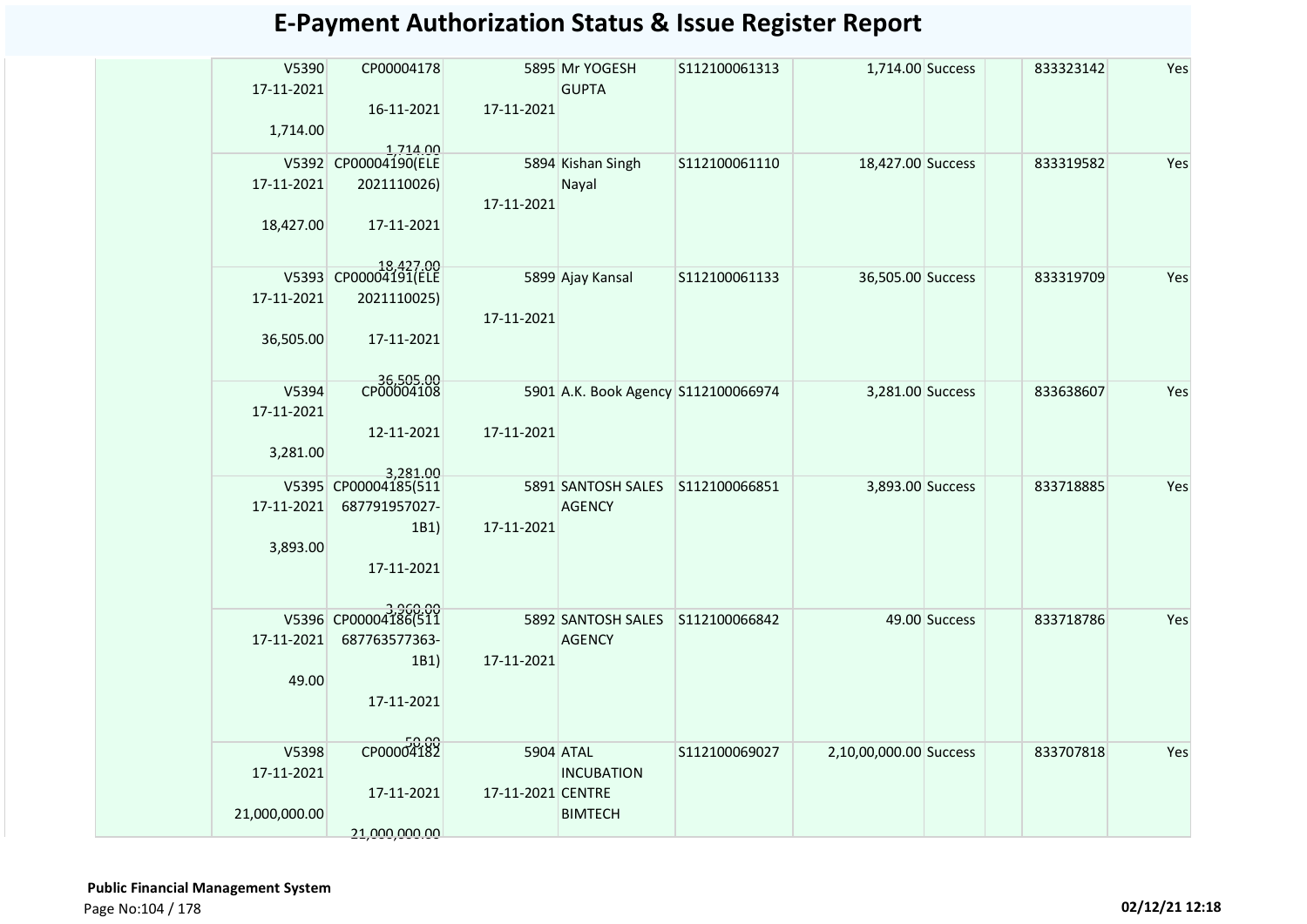| 225428 [Section | V5312               | CP00000247             |                   | 5820 SONU VERMA                         | S112100937879 | 8,714.00 Success  | 826614408 | Yes |
|-----------------|---------------------|------------------------|-------------------|-----------------------------------------|---------------|-------------------|-----------|-----|
| Officer]        | 17-11-2021          |                        |                   |                                         |               |                   |           |     |
|                 |                     | 12-11-2021             | 16-11-2021        |                                         |               |                   |           |     |
|                 | 8,714.00            |                        |                   |                                         |               |                   |           |     |
|                 | V5313               | 8,714.00<br>CP00000248 |                   | 5823 NIRANJAN BABU S112100946141        |               | 16,252.00 Success | 826623517 | Yes |
|                 | 17-11-2021          |                        |                   | <b>GUPTA</b>                            |               |                   |           |     |
|                 |                     | 12-11-2021             | 16-11-2021        |                                         |               |                   |           |     |
|                 | 16,252.00           |                        |                   |                                         |               |                   |           |     |
|                 |                     | 16,252.00              |                   |                                         |               |                   |           |     |
|                 | V5316               | CP00000251             |                   | 5819 Parvesh Gupta                      | S112100937722 | 5,192.00 Success  | 826606679 | Yes |
|                 | 17-11-2021          |                        |                   |                                         |               |                   |           |     |
|                 | 5,192.00            | 15-11-2021             | 16-11-2021        |                                         |               |                   |           |     |
|                 |                     | 5,192.00               |                   |                                         |               |                   |           |     |
|                 | V5317               | CP00000255             |                   | 5817 Namo Sales                         | S112100937766 | 6,500.00 Success  | 826606942 | Yes |
|                 | 17-11-2021          |                        |                   |                                         |               |                   |           |     |
|                 |                     | 15-11-2021             | 16-11-2021        |                                         |               |                   |           |     |
|                 | 6,500.00            |                        |                   |                                         |               |                   |           |     |
|                 | V5318               | 6,500.00<br>CP00000254 |                   | 5821 CHETAN                             | S112100937676 | 2,182.00 Success  | 826535522 | Yes |
|                 | 17-11-2021          |                        |                   | <b>SWAROOP</b>                          |               |                   |           |     |
|                 |                     | 15-11-2021             | 16-11-2021 JAYANT |                                         |               |                   |           |     |
|                 | 2,182.00            |                        |                   |                                         |               |                   |           |     |
|                 |                     | 2,182.00<br>CP00000252 |                   |                                         |               |                   |           |     |
|                 | V5319<br>17-11-2021 |                        |                   | 5818 CHETAN                             | S112100937797 | 5,000.00 Success  | 826614195 | Yes |
|                 |                     |                        |                   | <b>SWAROOP</b><br>16-11-2021 SONU VERMA | S112100937798 | 3,999.00 Success  | 826614207 | Yes |
|                 | 8,999.00            | 15-11-2021             |                   |                                         |               |                   |           |     |
|                 | V5380               | CP00000257             |                   | 5887 Safdarjung                         | S112100041334 | 15,767.00 Success | 831980844 | Yes |
|                 | 17-11-2021          |                        |                   | <b>Service Station</b>                  |               |                   |           |     |
|                 |                     | 16-11-2021             | 17-11-2021        |                                         |               |                   |           |     |
|                 | 15,767.00           |                        |                   |                                         |               |                   |           |     |
|                 |                     | 15,767.00              |                   |                                         |               |                   |           |     |
|                 | V5386<br>17-11-2021 | CP00000245             |                   | 5900 AKAL<br><b>INFORMATION</b>         | S112100061422 | 74,957.00 Success | 833308539 | Yes |
|                 |                     | 11-11-2021             |                   | 17-11-2021 SYSTEMS LTD.                 |               |                   |           |     |
|                 | 74,957.00           |                        |                   |                                         |               |                   |           |     |
|                 |                     | 77,420.00              |                   |                                         |               |                   |           |     |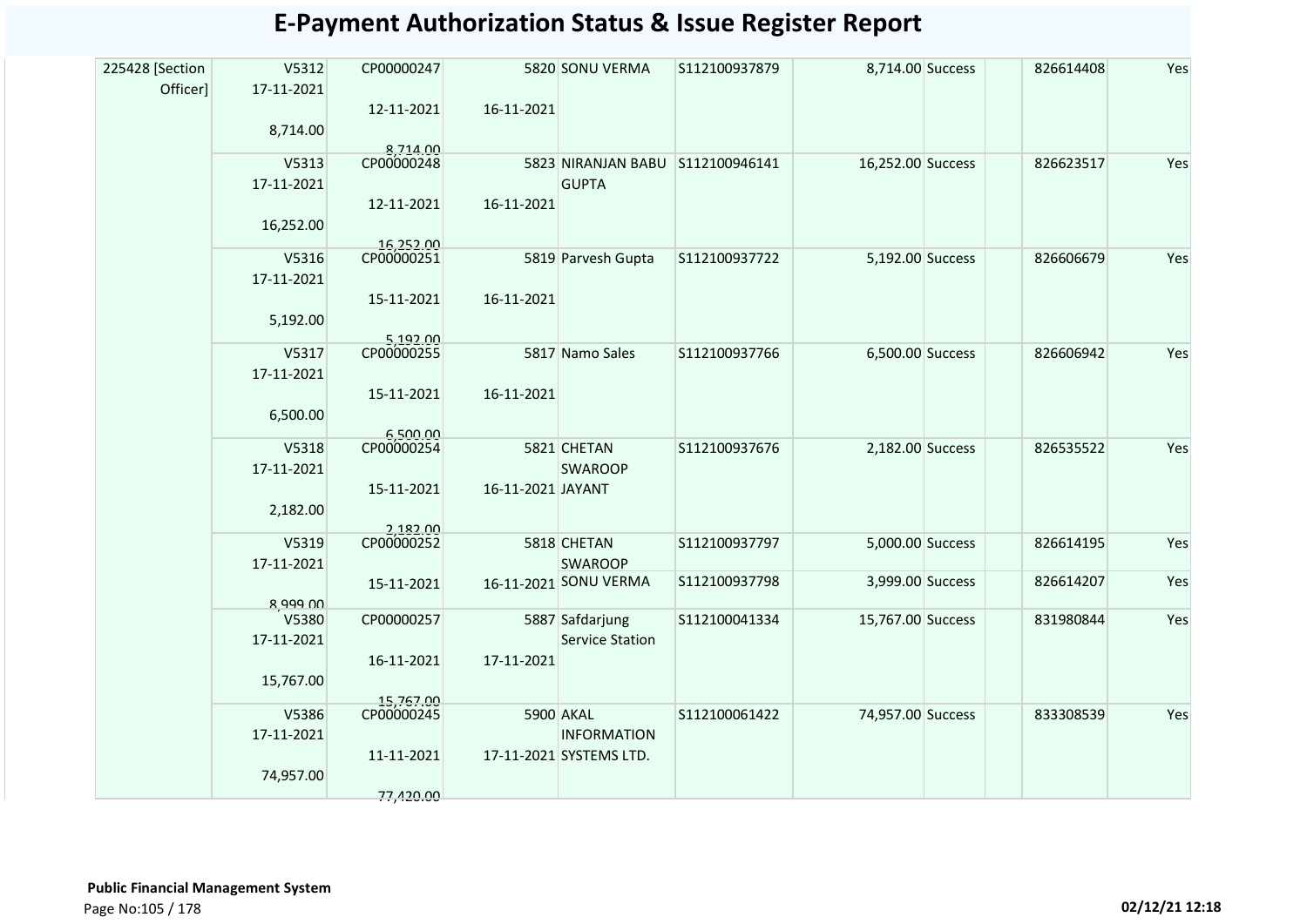| 225429 [Section   |            | V5314 CP00000411(511    |            | 5809 SET TELE         | S112100946068 | 7,612.00 Success  |                | 826614606 | Yes |
|-------------------|------------|-------------------------|------------|-----------------------|---------------|-------------------|----------------|-----------|-----|
| Officer]          | 17-11-2021 | 687718041858-           |            | <b>SYSTEMS</b>        |               |                   |                |           |     |
|                   |            | 1B1)                    | 16-11-2021 |                       |               |                   |                |           |     |
|                   | 7,612.00   |                         |            |                       |               |                   |                |           |     |
|                   |            | 12-11-2021              |            |                       |               |                   |                |           |     |
|                   |            |                         |            |                       |               |                   |                |           |     |
|                   | V5325      | CP00000412              |            | 5810 Shri ABU         | S112100948101 | 3,079.00 Success  |                | 826552581 | Yes |
|                   | 17-11-2021 |                         |            | <b>HUZAIFA</b>        |               |                   |                |           |     |
|                   | 3,079.00   | 15-11-2021              | 16-11-2021 |                       |               |                   |                |           |     |
|                   |            | 3,079.00                |            |                       |               |                   |                |           |     |
|                   | V5326      | CP00000413              |            | 5811 Shri ABU         | S112100946173 | 8,672.00 Success  |                | 826543430 | Yes |
|                   | 17-11-2021 |                         |            | <b>HUZAIFA</b>        |               |                   |                |           |     |
|                   |            | 15-11-2021              | 16-11-2021 |                       |               |                   |                |           |     |
|                   | 8,672.00   | 8,672.00                |            |                       |               |                   |                |           |     |
|                   | V5328      | CP00000414              |            | 5815 Sunita Yadav     | S112100946128 | 2,546.00 Success  |                | 826623270 | Yes |
|                   | 17-11-2021 |                         |            |                       |               |                   |                |           |     |
|                   | 2,546.00   | 15-11-2021              | 16-11-2021 |                       |               |                   |                |           |     |
|                   |            |                         |            |                       |               |                   |                |           |     |
|                   | V5333      | 2,546.00<br>CP00000415  |            | 5861 Jagdish Kumar,   | S112100946105 |                   | 740.00 Success | 826535765 | Yes |
|                   | 17-11-2021 |                         |            | AD <sub>1</sub>       |               |                   |                |           |     |
|                   |            | 16-11-2021              | 16-11-2021 |                       |               |                   |                |           |     |
|                   | 740.00     | 740.00                  |            |                       |               |                   |                |           |     |
|                   | V5334      | CP00000417              |            | 5862 Jagdish Chand    | S112100946146 |                   | 386.00 Success | 826535974 | Yes |
|                   | 17-11-2021 |                         |            |                       |               |                   |                |           |     |
|                   |            | 16-11-2021              | 16-11-2021 |                       |               |                   |                |           |     |
|                   | 386.00     | 386.00                  |            |                       |               |                   |                |           |     |
|                   | V5335      | CP00000418              |            | 5864 MAHANAGAR        | S112100946103 | 12,451.00 Success |                | 826623041 | Yes |
|                   | 17-11-2021 |                         |            | <b>TELEPHONE</b>      |               |                   |                |           |     |
|                   |            | 16-11-2021              |            | 16-11-2021 NIGAM LTD. |               |                   |                |           |     |
|                   | 12,451.00  |                         |            |                       |               |                   |                |           |     |
| 225438 [Asstt     | V5329      | 12.451.00<br>CP00000387 |            | 5852 MANGE RAM        | S112100948083 | 5,211.00 Success  |                | 826633161 | Yes |
| Accounts Officer] | 17-11-2021 |                         |            | <b>RANGA</b>          |               |                   |                |           |     |
|                   |            | 15-11-2021              | 16-11-2021 |                       |               |                   |                |           |     |
|                   | 5,211.00   |                         |            |                       |               |                   |                |           |     |
|                   |            | 5,211.00                |            |                       |               |                   |                |           |     |

 **Public Financial Management System**  Page No:106 / 178 **02/12/21 12:18**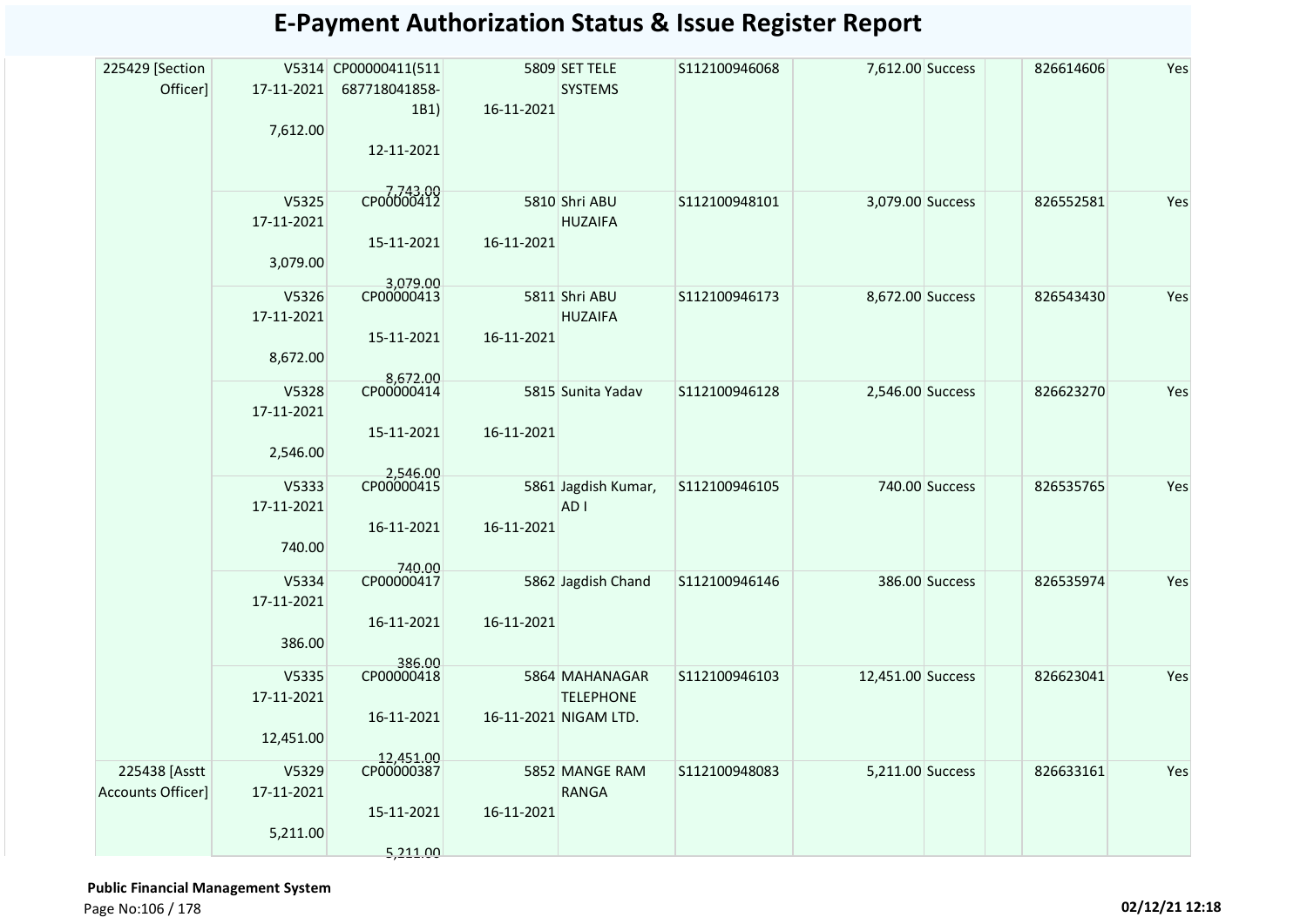|    |                               | V5391<br>17-11-2021<br>70,940.00 | CP00000389<br>17-11-2021          |                   | 5890 ProCurve<br>Computer<br>17-11-2021 System Pvt. Ltd. | S112100061192 | 70,940.00 Success      | 833323010 | Yes |
|----|-------------------------------|----------------------------------|-----------------------------------|-------------------|----------------------------------------------------------|---------------|------------------------|-----------|-----|
| 10 | <b>Issue Date: 18-11-2021</b> |                                  | 73,663.00                         |                   |                                                          |               |                        |           |     |
|    |                               |                                  |                                   |                   |                                                          |               | 1,79,04,309.00         |           |     |
|    | 225427 [Under                 |                                  | V5400 CP00004194(ELE              |                   | 5908 Shahbaz Ahmad                                       | S112100149298 | 27,161.00 Success      | 843787810 | Yes |
|    | Secretary]                    | 18-11-2021                       | 2021110027)                       |                   |                                                          |               |                        |           |     |
|    |                               | 27,161.00                        | 17-11-2021                        | 18-11-2021        |                                                          |               |                        |           |     |
|    |                               | V5402                            | 27,161.00<br>CP00004196           |                   | 5913 Manoj                                               | S112100149338 | 10,640.00 Success      | 843788053 | Yes |
|    |                               | 18-11-2021                       |                                   |                   | Madhukar                                                 |               |                        |           |     |
|    |                               |                                  | 17-11-2021                        | 18-11-2021 Shinde |                                                          |               |                        |           |     |
|    |                               | 10,640.00                        |                                   |                   |                                                          |               |                        |           |     |
|    |                               |                                  | 10,640.00                         |                   |                                                          |               |                        |           |     |
|    |                               |                                  | V5406 CP00004200(ELE              |                   | 5910 Jai Bhagwan                                         | S112100149204 | 38,601.00 Success      | 843787527 | Yes |
|    |                               | 18-11-2021                       | 2021110028)                       |                   | Chopra                                                   |               |                        |           |     |
|    |                               |                                  |                                   | 18-11-2021        |                                                          |               |                        |           |     |
|    |                               | 38,601.00                        | 18-11-2021                        |                   |                                                          |               |                        |           |     |
|    |                               |                                  | 38,601.00<br>V5408 CP00004201(EFR |                   |                                                          |               |                        |           |     |
|    |                               |                                  |                                   |                   | 5909 Bramjeet                                            | S112100149157 | 27,000.00 Success      | 843787395 | Yes |
|    |                               | 18-11-2021                       | 2021100032)                       |                   |                                                          |               |                        |           |     |
|    |                               | 27,000.00                        | 18-11-2021                        | 18-11-2021        |                                                          |               |                        |           |     |
|    |                               |                                  | 27,000.00<br>CP00004187           |                   |                                                          |               |                        |           |     |
|    |                               | V5409                            |                                   |                   | 5896 JSSATE STEP                                         | S112100149461 | 1,26,00,000.00 Success | 847724705 | Yes |
|    |                               | 18-11-2021                       |                                   |                   | <b>STARTUP INDIA</b>                                     |               |                        |           |     |
|    |                               |                                  | 17-11-2021                        | 17-11-2021 FUND   |                                                          |               |                        |           |     |
|    |                               | 12,600,000.00                    | 12,600,000,00                     |                   |                                                          |               |                        |           |     |
|    |                               |                                  | V5410 CP00004193(GPF              |                   | 5911 D V s P varma                                       | S112100149136 | 10,85,439.00 Success   | 847724523 | Yes |
|    |                               | 18-11-2021                       | $_2$ 202111141)                   |                   |                                                          |               |                        |           |     |
|    |                               |                                  |                                   | 18-11-2021        |                                                          |               |                        |           |     |
|    |                               | 1,085,439.00                     | 17-11-2021                        |                   |                                                          |               |                        |           |     |
|    |                               |                                  |                                   |                   |                                                          |               |                        |           |     |
|    |                               |                                  | 1,085,439.00                      |                   |                                                          |               |                        |           |     |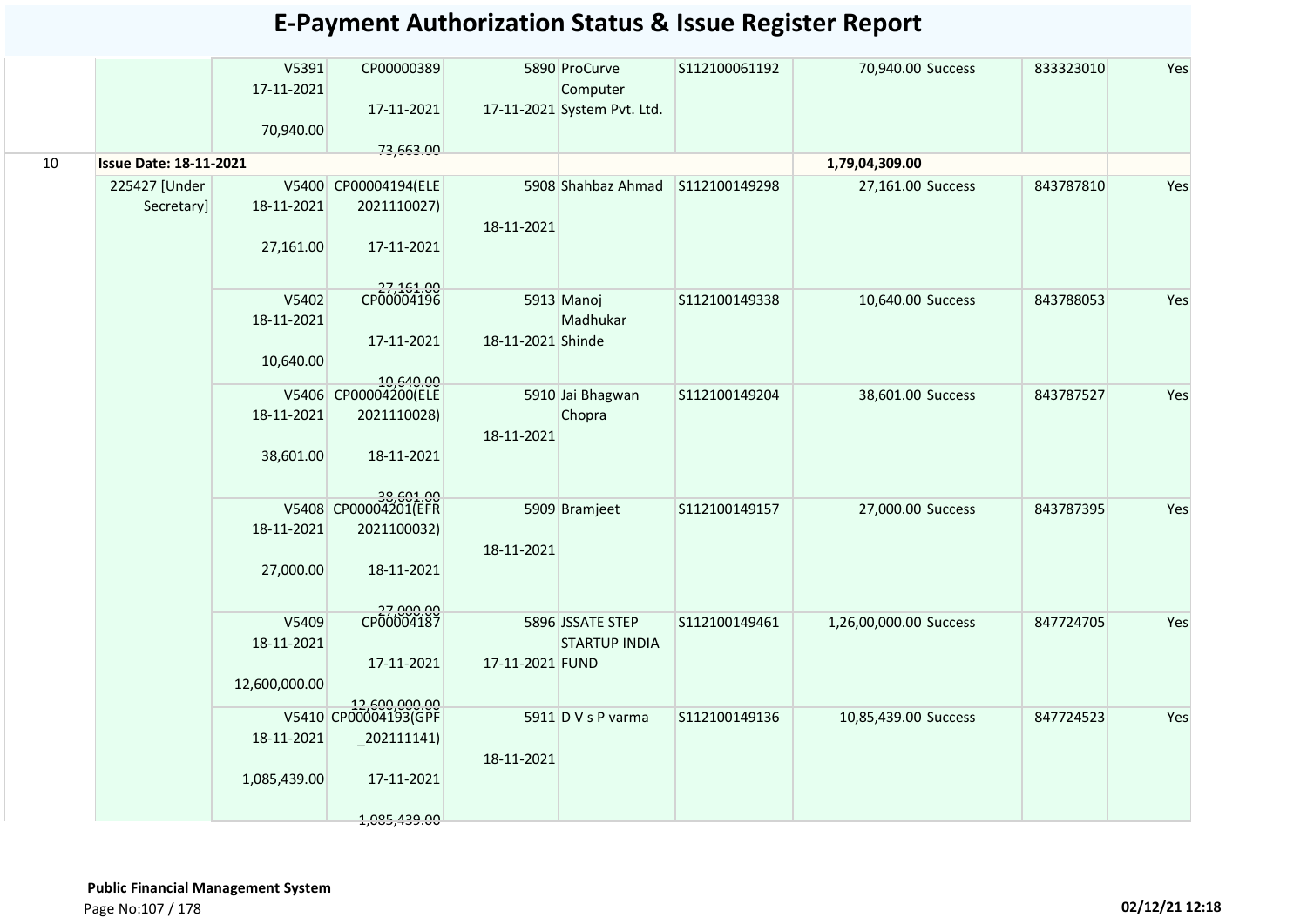| V5411<br>18-11-2021 | CP00004202                 |                      | 5925 M/S EODB<br><b>VERTICAL (NPC)</b> | S112100160912 | 11,83,871.00 Success |                | 847661311 | Yes |
|---------------------|----------------------------|----------------------|----------------------------------------|---------------|----------------------|----------------|-----------|-----|
|                     | 18-11-2021                 | 18-11-2021           |                                        |               |                      |                |           |     |
| 1,183,871.00        |                            |                      |                                        |               |                      |                |           |     |
|                     | 1,183,871.00<br>CP00004203 |                      |                                        |               |                      |                |           |     |
| V5412               |                            |                      | 5918 Mr LAL BIHARI                     | S112100167739 | 1,52,000.00 Success  |                | 847736771 | Yes |
| 18-11-2021          |                            |                      | <b>GUPTA</b>                           |               |                      |                |           |     |
|                     | 18-11-2021                 | 18-11-2021           |                                        |               |                      |                |           |     |
| 152,000.00          | 152,000.00                 |                      |                                        |               |                      |                |           |     |
| V5413               | CP00004204                 |                      | 5919 Sant Lal                          | S112100167908 | 1,52,000.00 Success  |                | 847736980 | Yes |
| 18-11-2021          |                            |                      |                                        |               |                      |                |           |     |
|                     | 18-11-2021                 | 18-11-2021           |                                        |               |                      |                |           |     |
| 152,000.00          |                            |                      |                                        |               |                      |                |           |     |
|                     | 152,000.00                 |                      |                                        |               |                      |                |           |     |
| V5414               | CP00004207                 |                      | 5921 Mr KAMAL RAM                      | S112100161113 |                      | 607.00 Success | 847724866 | Yes |
| 18-11-2021          |                            |                      |                                        |               |                      |                |           |     |
|                     | 18-11-2021                 | 18-11-2021           |                                        |               |                      |                |           |     |
| 607.00              |                            |                      |                                        |               |                      |                |           |     |
| V5415               | 607.00<br>CP00004208       |                      | 5922 Mr RAKESH                         | S112100161123 |                      | 607.00 Success | 847725039 | Yes |
| 18-11-2021          |                            |                      | <b>KUMAR</b>                           |               |                      |                |           |     |
|                     | 18-11-2021                 | 18-11-2021           |                                        |               |                      |                |           |     |
| 607.00              |                            |                      |                                        |               |                      |                |           |     |
|                     | 607.00                     |                      |                                        |               |                      |                |           |     |
| V5416               | CP00004206                 |                      | 5920 Vipin Kumar                       | S112100170177 | 1,529.00 Success     |                | 847747612 | Yes |
| 18-11-2021          | 18-11-2021                 | 18-11-2021           |                                        |               |                      |                |           |     |
| 1,529.00            |                            |                      |                                        |               |                      |                |           |     |
|                     | 1520 nn                    |                      |                                        |               |                      |                |           |     |
|                     | V5417 CP00004209(511       |                      | 5926 PRAGATI                           | S112100165861 | 19,661.00 Success    |                | 847661475 | Yes |
| 18-11-2021          | 687703431788-              |                      | <b>CORPORATE</b>                       |               |                      |                |           |     |
|                     | 1B1)                       | 18-11-2021 INTERIORS |                                        |               |                      |                |           |     |
| 19,661.00           |                            |                      |                                        |               |                      |                |           |     |
|                     | 18-11-2021                 |                      |                                        |               |                      |                |           |     |
|                     |                            |                      |                                        |               |                      |                |           |     |
|                     | 20,000.00                  |                      |                                        |               |                      |                |           |     |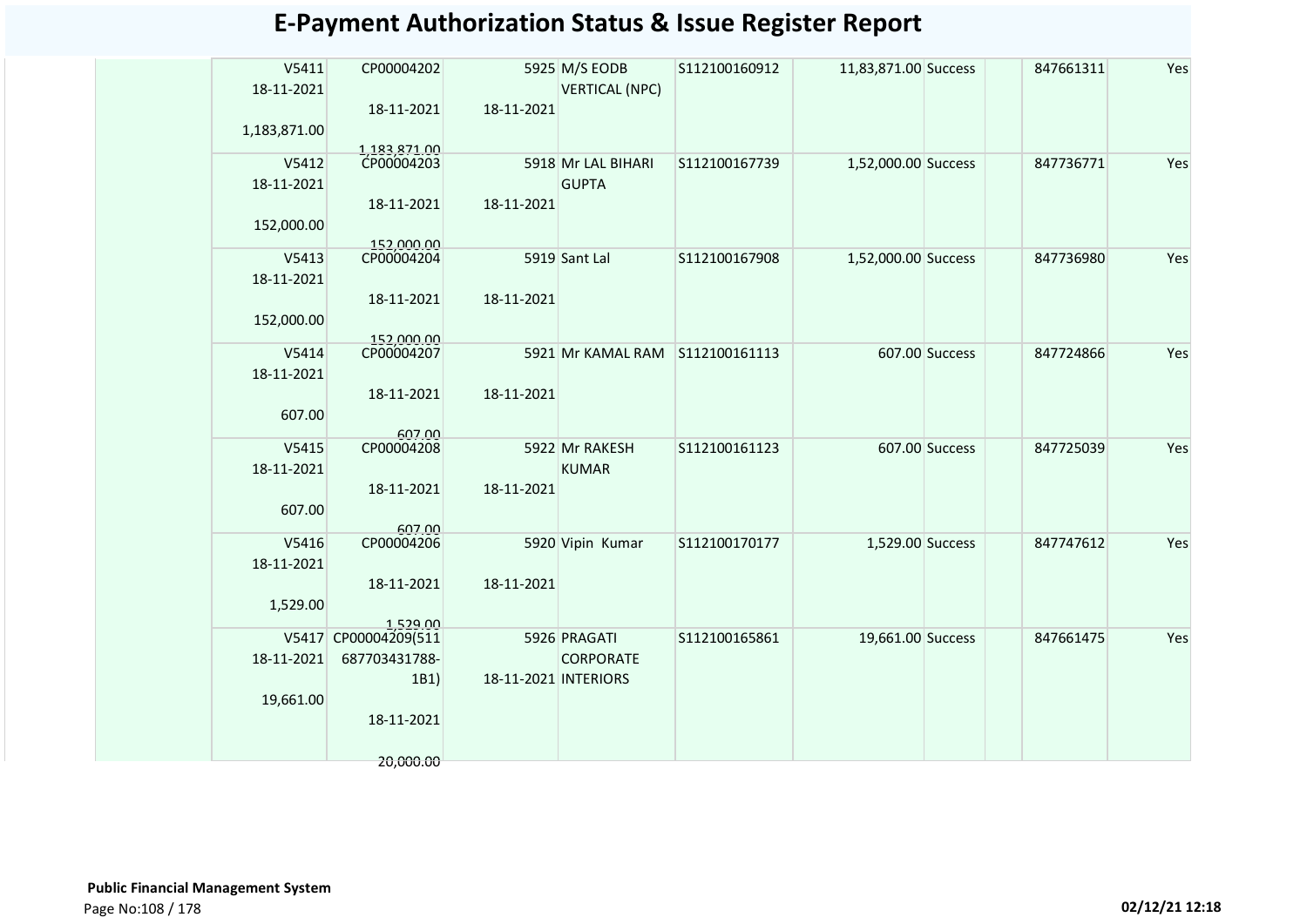| 18-11-2021<br>1,032.00          | V5418 CP00004210(511<br>687798297805-<br>1B1)<br>18-11-2021 | 18-11-2021 GRAPHICS  | 5927 DOLPHIN<br><b>PRINTO</b>                                                   | S112100158587 | 1,032.00 Success    |                | 847649128 | Yes |
|---------------------------------|-------------------------------------------------------------|----------------------|---------------------------------------------------------------------------------|---------------|---------------------|----------------|-----------|-----|
| 18-11-2021<br>24,552.00         | V5419 CP00004211(511<br>687754666514-<br>1B1)<br>18-11-2021 | 18-11-2021 INTERIORS | 5928 PRAGATI<br><b>CORPORATE</b>                                                | S112100161871 | 24,552.00 Success   |                | 847736410 | Yes |
| 18-11-2021<br>983.00            | V5420 CP00004212(511<br>687726593064-<br>1B1)<br>18-11-2021 | 18-11-2021           | 5929 SUB URBAN<br><b>PRESS</b>                                                  | S112100161864 |                     | 983.00 Success | 847725207 | Yes |
| 18-11-2021<br>1,652.00          | V5421 CP00004213(511<br>687717626443-<br>1B1)<br>18-11-2021 |                      | 5930 KAMAL NAYAN<br><b>MARKETING</b><br>18-11-2021 ASSOCIATES PVT<br><b>LTD</b> | S112100161885 | 1,652.00 Success    |                | 847736593 | Yes |
| 18-11-2021<br>181,942.00        | V5422 CP00004214(511<br>687741570903-<br>1B1)<br>18-11-2021 | 18-11-2021           | 5931 Harman India                                                               | S112100165929 | 1,81,942.00 Success |                | 847661625 | Yes |
| V5423<br>18-11-2021<br>4,909.00 | CP00004216<br>18-11-2021<br>4,909.00                        | 18-11-2021           | 5932 BIKRAM NATH                                                                | S112100167990 | 4,909.00 Success    |                | 847737161 | Yes |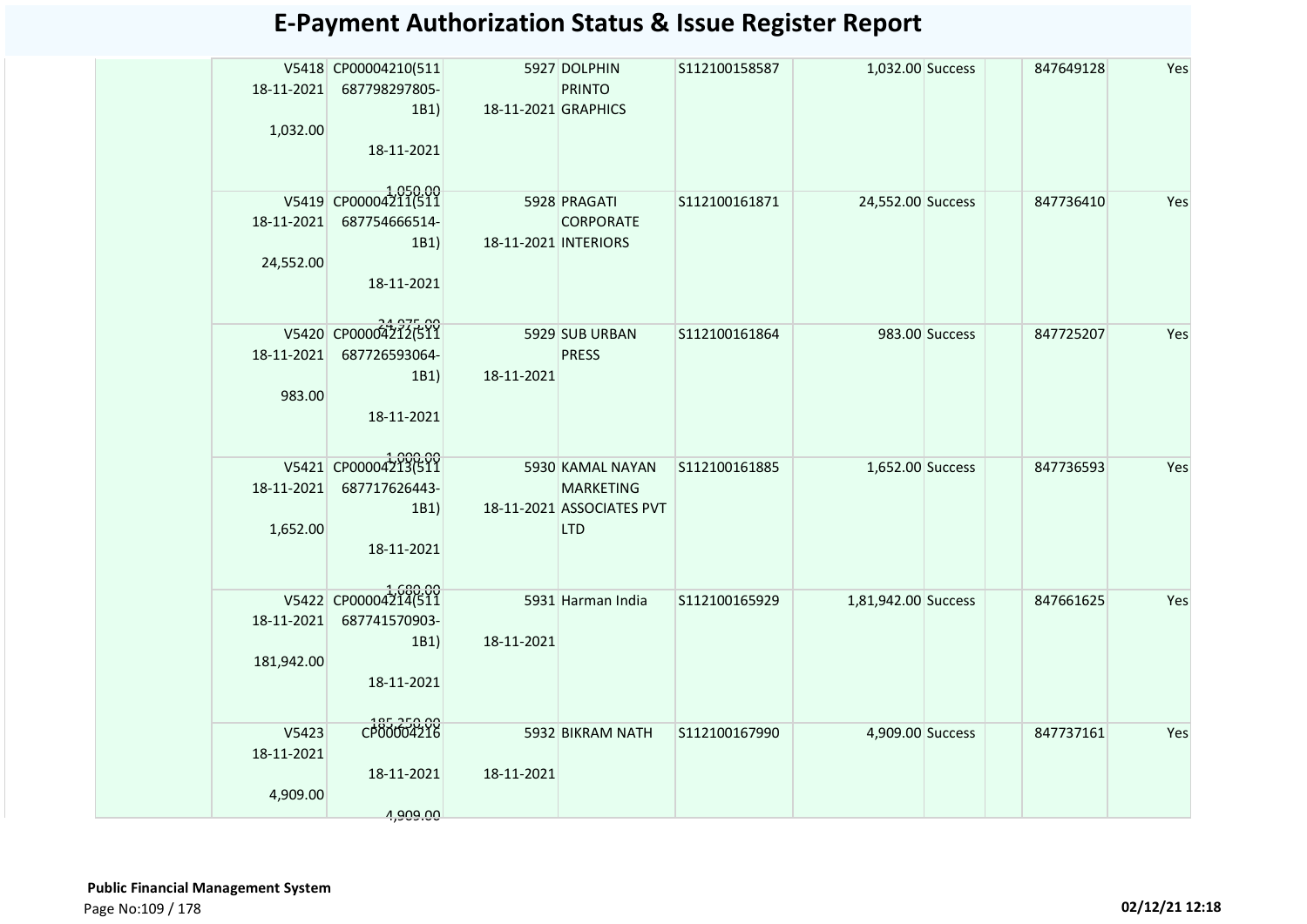| 225428 [Section<br>Officer] | 18-11-2021          | V5401 CP00000259(GPF<br>$_202111010$ | 18-11-2021    | 5915 Yashoda Devi            | S112100149069     | 2,00,000.00 Success | 843772259 | Yes |
|-----------------------------|---------------------|--------------------------------------|---------------|------------------------------|-------------------|---------------------|-----------|-----|
|                             | 200,000.00          | 17-11-2021                           |               |                              |                   |                     |           |     |
|                             | 18-11-2021          | 200,000.00<br>2021110001)            |               | 5916 K venkata rama          | S112100149228     | 5,972.00 Success    | 843787658 | Yes |
|                             |                     |                                      | 18-11-2021    |                              |                   |                     |           |     |
|                             | 5,972.00            | 18-11-2021                           |               |                              |                   |                     |           |     |
|                             | V5424<br>18-11-2021 | 5,972.00<br>CP00000249               |               | 5934 Subhash Chand           | S112100041494     | 6,352.00 Success    | 847724341 | Yes |
|                             |                     | 12-11-2021                           | 18-11-2021    |                              |                   |                     |           |     |
|                             | 6,352.00            | 6,352.00                             |               |                              |                   |                     |           |     |
| 225429 [Section<br>Officer] | 18-11-2021          | V5404 CP00000419(202<br>111009)      |               | 5906 Brijesh Kumar<br>Patel  | S112100149279     | 75,204.00 Success   | 091754198 | Yes |
|                             | 1,368,003.00        | 18-11-2021                           |               | 18-11-2021 Aarti Mahawar     | S112100149280     | 74,887.00 Success   | 091754199 | Yes |
|                             | 1,683,119.00        |                                      |               | Krishna Kumar<br>Patel       | S112100149281     | 54,189.00 Success   | 091754200 | Yes |
|                             |                     |                                      | Grishma Goyal | S112100149282                | 84,830.00 Success | 091754201           | Yes       |     |
|                             |                     |                                      |               | Karamjeet Kaur               | S112100149283     | 80,828.00 Success   | 091754202 | Yes |
|                             |                     |                                      |               | Abu Huzaifa                  | S112100149284     | 93,956.00 Success   | 091754203 | Yes |
|                             |                     |                                      |               | Jagdish Kumar                | S112100149285     | 93,008.00 Success   | 091754204 | Yes |
|                             |                     |                                      |               | Safeer Ahmed<br>Usmani       | S112100149286     | 81,254.00 Success   | 091754205 | Yes |
|                             |                     |                                      |               | Mira Sethi                   | S112100149287     | 91,977.00 Success   | 091754206 | Yes |
|                             |                     |                                      |               | Apeksha<br>Agrawal Jain      | S112100149288     | 94,057.00 Success   | 091754207 | Yes |
|                             |                     |                                      |               | Aditya Singh<br>Kushwaha     | S112100149289     | 55,983.00 Success   | 091754208 | Yes |
|                             |                     |                                      |               | Md Abdul Aleem S112100149290 |                   | 75,377.00 Success   | 091754209 | Yes |
|                             |                     |                                      |               | Ram Singh                    | S112100149291     | 78,509.00 Success   | 091754210 | Yes |

 **Public Financial Management System**  Page No:110 / 178 **02/12/21 12:18**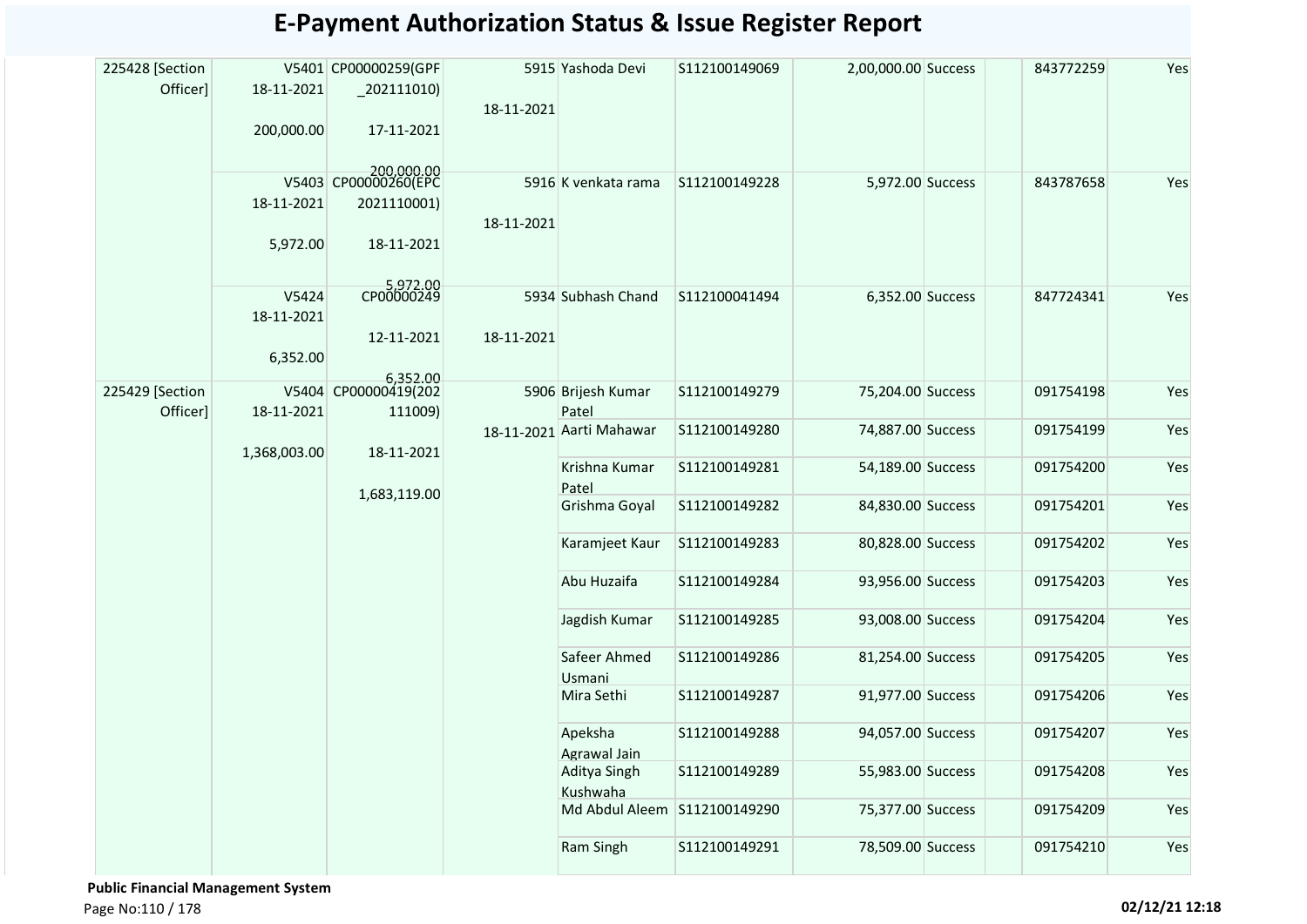|            |                                 |                   | Usha                          | S112100149292 | 74,110.00 Success   | 091754211 | Yes |
|------------|---------------------------------|-------------------|-------------------------------|---------------|---------------------|-----------|-----|
|            |                                 |                   | Puja Rustagi                  | S112100149293 | 1,18,008.00 Success | 091754212 | Yes |
|            |                                 |                   | Sushant Kumar<br>Baiai        | S112100149294 | 70,979.00 Success   | 091754213 | Yes |
|            |                                 |                   | Ankush Chugh                  | S112100149295 | 70,847.00 Success   | 091754214 | Yes |
| 18-11-2021 | V5405 CP00000420(202<br>111008) |                   | 5907 Piyush Mishra            | S112100149234 | 52,199.00 Success   | 091754174 | Yes |
|            |                                 | 18-11-2021 Monika |                               | S112100149235 | 30,115.00 Success   | 091754175 | Yes |
| 788,183.00 | 18-11-2021                      |                   | Manjeet                       | S112100149236 | 24,541.00 Success   | 091754176 | Yes |
|            | 887,004.00                      |                   | Monika                        | S112100149237 | 30,115.00 Success   | 091754177 | Yes |
|            |                                 |                   | Neeraj                        | S112100149238 | 29,407.00 Success   | 091754178 | Yes |
|            |                                 |                   | Hemaraj Meena                 | S112100149239 | 41,385.00 Success   | 091754179 | Yes |
|            |                                 |                   | Chandan Kumar                 | S112100149240 | 30,115.00 Success   | 091754180 | Yes |
|            |                                 |                   | Ekta Rauthan                  | S112100149241 | 22,930.00 Success   | 091754181 | Yes |
|            |                                 |                   | Jal Singh Meena               | S112100149242 | 56,071.00 Success   | 091754183 | Yes |
|            |                                 |                   | Priyank Agrawal               | S112100149243 | 58,589.00 Success   | 091754184 | Yes |
|            |                                 |                   | Greeshma TP                   | S112100149244 | 63,789.00 Success   | 091754185 | Yes |
|            |                                 |                   | Heena Gulati                  | S112100149245 | 59,599.00 Success   | 091754186 | Yes |
|            |                                 |                   | Mohammad<br>Saved             | S112100149246 | 46,022.00 Success   | 091754187 | Yes |
|            |                                 |                   | <b>Basant Sharma</b>          | S112100149247 | 30,903.00 Success   | 091754188 | Yes |
|            |                                 |                   | Vipin Kumar                   | S112100149248 | 36,826.00 Success   | 091754189 | Yes |
|            |                                 |                   | Greeshma S Nair S112100149249 |               | 61,338.00 Success   | 091754190 | Yes |
|            |                                 |                   | Rattan Kaur                   | S112100149250 | 34,526.00 Success   | 091754191 | Yes |
|            |                                 |                   |                               |               |                     |           |     |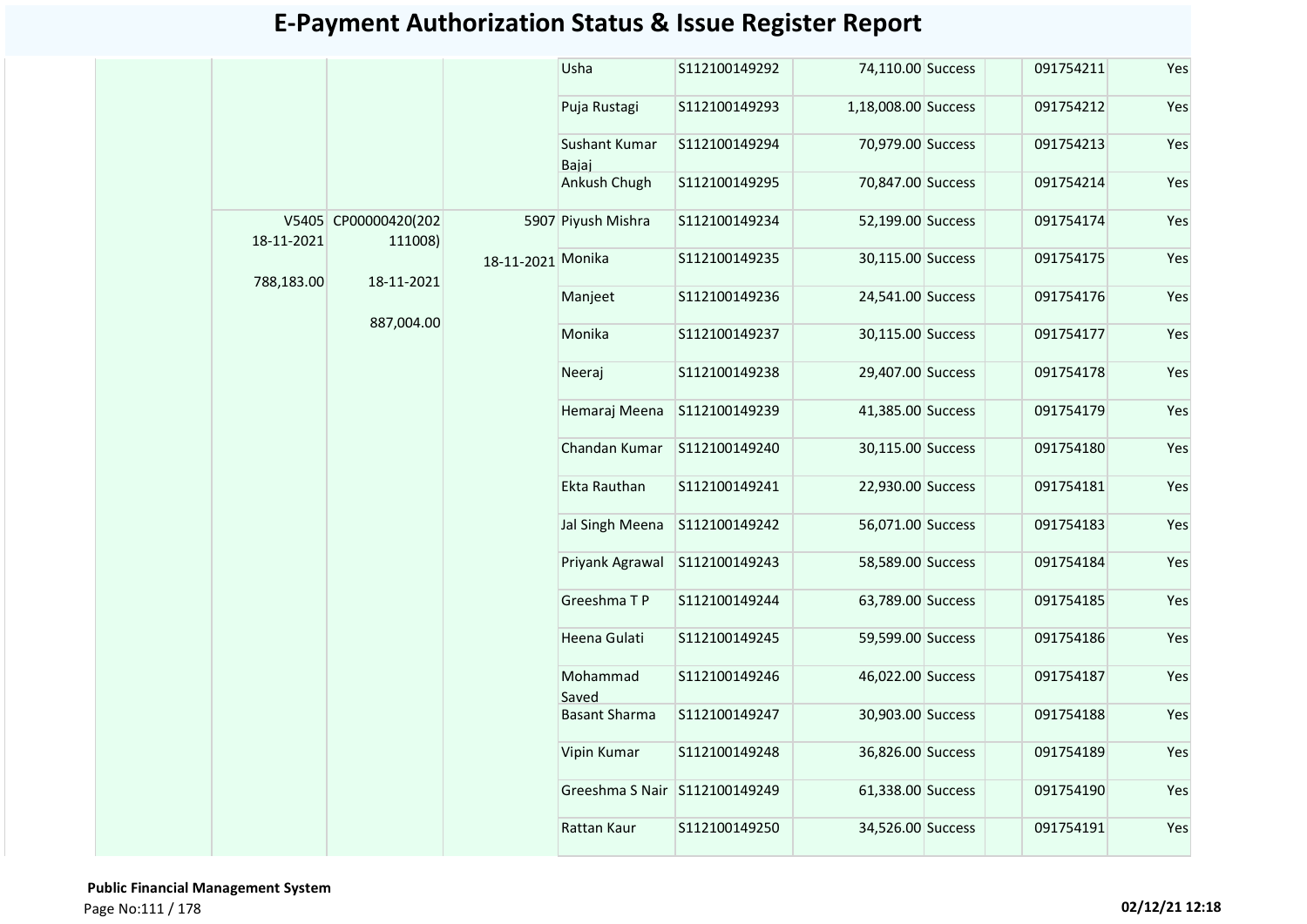|    |                                           |                     |                                             |            | Akshita Bhatia                      | S112100149251 | 10,617.00 Success   | 091754192 | Yes |
|----|-------------------------------------------|---------------------|---------------------------------------------|------------|-------------------------------------|---------------|---------------------|-----------|-----|
|    |                                           |                     |                                             |            | Om Prakash<br>Kumar                 | S112100149252 | 69,096.00 Success   | 091754193 | Yes |
|    | 225430 [Under<br>Secretary]               | V5425<br>18-11-2021 | CP00000004                                  |            | 5924 DARBAN SINGH                   | S112100175045 | 19,699.00 Success   | 847747816 | Yes |
|    |                                           | 19,699.00           | 18-11-2021<br>19,699.00                     | 18-11-2021 |                                     |               |                     |           |     |
|    | 225438 [Asstt<br><b>Accounts Officer]</b> | V5407<br>18-11-2021 | CP00000390                                  |            | 5917 P S SOFTTECH<br><b>PVT LTD</b> | S112100149317 | 1,914.00 Success    | 843787939 | Yes |
|    |                                           | 1,914.00            | 18-11-2021                                  | 18-11-2021 |                                     |               |                     |           |     |
| 11 | <b>Issue Date: 22-11-2021</b>             |                     | 1,947.00                                    |            |                                     |               | 2,76,64,107.00      |           |     |
|    | 200880 [Asstt                             | V5430               | CP00000168                                  |            | 5981 MAHESH KUMAR S112100326999     |               | 4,000.00 Success    | 894763264 | Yes |
|    | <b>Accounts Officer]</b>                  | 22-11-2021          | 22-11-2021                                  | 22-11-2021 |                                     |               |                     |           |     |
|    |                                           | 4,000.00            | 4,000.00                                    |            |                                     |               |                     |           |     |
|    |                                           | V5431               | CP00000169                                  |            | 5982 Shri MADAN LAL S112100327013   |               | 3,300.00 Success    | 894750638 | Yes |
|    |                                           | 22-11-2021          |                                             |            | <b>JILOWA</b>                       |               |                     |           |     |
|    |                                           | 3,300.00            | 22-11-2021                                  | 22-11-2021 |                                     |               |                     |           |     |
|    | 225427 [Under<br>Secretary]               | 22-11-2021          | 3,300.00<br>V5428 CP00004241(202<br>111056) |            | 5950 Rajendra Ratnoo S112100326837  |               | 1,24,952.00 Success | 091754904 | Yes |
|    |                                           | 3,027,328.00        | 22-11-2021                                  |            | 22-11-2021 Nikhil Kumar<br>Kanodia  | S112100326838 | 1,62,459.00 Success | 091754905 | Yes |
|    |                                           |                     | 5,375,682.00                                |            | Supriya<br>Devasthali               | S112100326839 | 1,04,102.00 Success | 091754906 | Yes |
|    |                                           |                     |                                             |            | Rajesh Kumar<br>Singh               | S112100326840 | 1,75,036.00 Success | 091754908 | Yes |
|    |                                           |                     |                                             |            | Sumita Dawra                        | S112100326841 | 1,35,311.00 Success | 091754909 | Yes |
|    |                                           |                     |                                             |            | Narender Kumar S112100326842        |               | 39,980.00 Success   | 091754910 | Yes |
|    |                                           |                     |                                             |            | Sushil K Satpute                    | S112100326843 | 1,38,064.00 Success | 091754911 | Yes |
|    |                                           |                     |                                             |            | P K Pattnaik                        | S112100326844 | 79,415.00 Success   | 091754912 | Yes |
|    |                                           |                     |                                             |            | Pijush Dasgupta                     | S112100326845 | 90,380.00 Success   | 091754914 | Yes |

 **Public Financial Management System**  Page No:112 / 178 **02/12/21 12:18**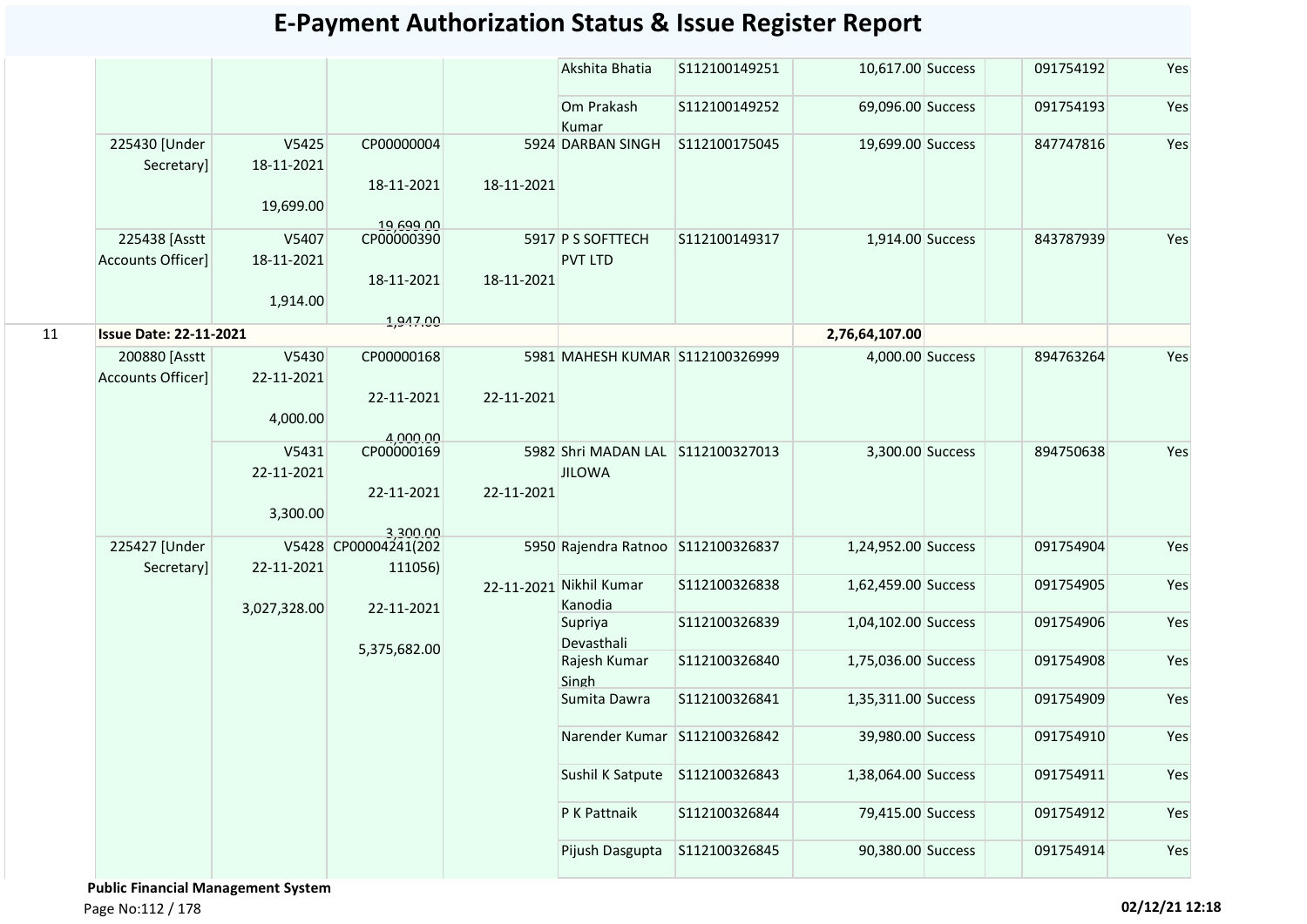|            |                                               |                   | Anshu Mauli<br>Kumar           | S112100326846  | 94,814.00 Success   | 091754915 | Yes |
|------------|-----------------------------------------------|-------------------|--------------------------------|----------------|---------------------|-----------|-----|
|            |                                               |                   | Rajesh Gupta                   | S112100326847  | 2,10,044.00 Success | 091754916 | Yes |
|            |                                               |                   | Rakesh Kumar                   | S112100326848  | 1,28,252.00 Success | 091754917 | Yes |
|            |                                               |                   | Asha Sota                      | S112100326849  | 35,090.00 Success   | 091754918 | Yes |
|            |                                               |                   | Uday Singh Mina S112100326850  |                | 2,15,916.00 Success | 091754919 | Yes |
|            |                                               |                   | Anil Kumar<br>Agrawal          | S112100326851  | 1,78,115.00 Success | 091754920 | Yes |
|            |                                               |                   | Raman Kant<br>Sood             | S112100326852  | 93,930.00 Success   | 091754921 | Yes |
|            |                                               |                   | Akhilesh Kumar                 | S112100326853  | 1,71,956.00 Success | 091754922 | Yes |
|            |                                               |                   | Shashank Priya                 | S112100326854  | 1,14,725.00 Success | 091754923 | Yes |
|            |                                               |                   | V Radha                        | S112100326855  | 2,14,031.00 Success | 091754924 | Yes |
|            |                                               |                   | Sampa Saha                     | S112100326856  | 1,58,103.00 Success | 091754925 | Yes |
|            |                                               |                   | Manmeet Kaur<br>Nanda          | S112100326857  | 1,85,656.00 Success | 091754926 | Yes |
|            |                                               |                   | Anurag Jain                    | \$112100326858 | 1,76,997.00 Success | 091754927 | Yes |
| 22-11-2021 | V5429 CP00004252(511<br>687791609243-<br>1B1) | 22-11-2021        | 5947 SUB URBAN<br><b>PRESS</b> | S112100326875  | 1,180.00 Success    | 894749247 | Yes |
| 1,180.00   | 22-11-2021                                    |                   |                                |                |                     |           |     |
| 22-11-2021 | V5434 CP00004157(202<br>111034)               |                   | 5978 A Vaidyanathan            | S112100377600  | 76,566.00 Success   | 091758492 | Yes |
|            |                                               | 22-11-2021 P Ravi |                                | S112100377601  | 55,458.00 Success   | 091758493 | Yes |
| 704,530.00 | 16-11-2021                                    |                   | K Kishore Kumar                | S112100377602  | 48,034.00 Success   | 091758494 | Yes |
|            | 961,716.00                                    |                   | S Rajkumar                     | S112100377603  | 1,10,300.00 Success | 091758495 | Yes |
|            |                                               |                   | P L Bindu                      | S112100377604  | 74,766.00 Success   | 091758496 | Yes |
|            |                                               |                   |                                |                |                     |           |     |

 **Public Financial Management System**  Page No:113 / 178 **02/12/21 12:18**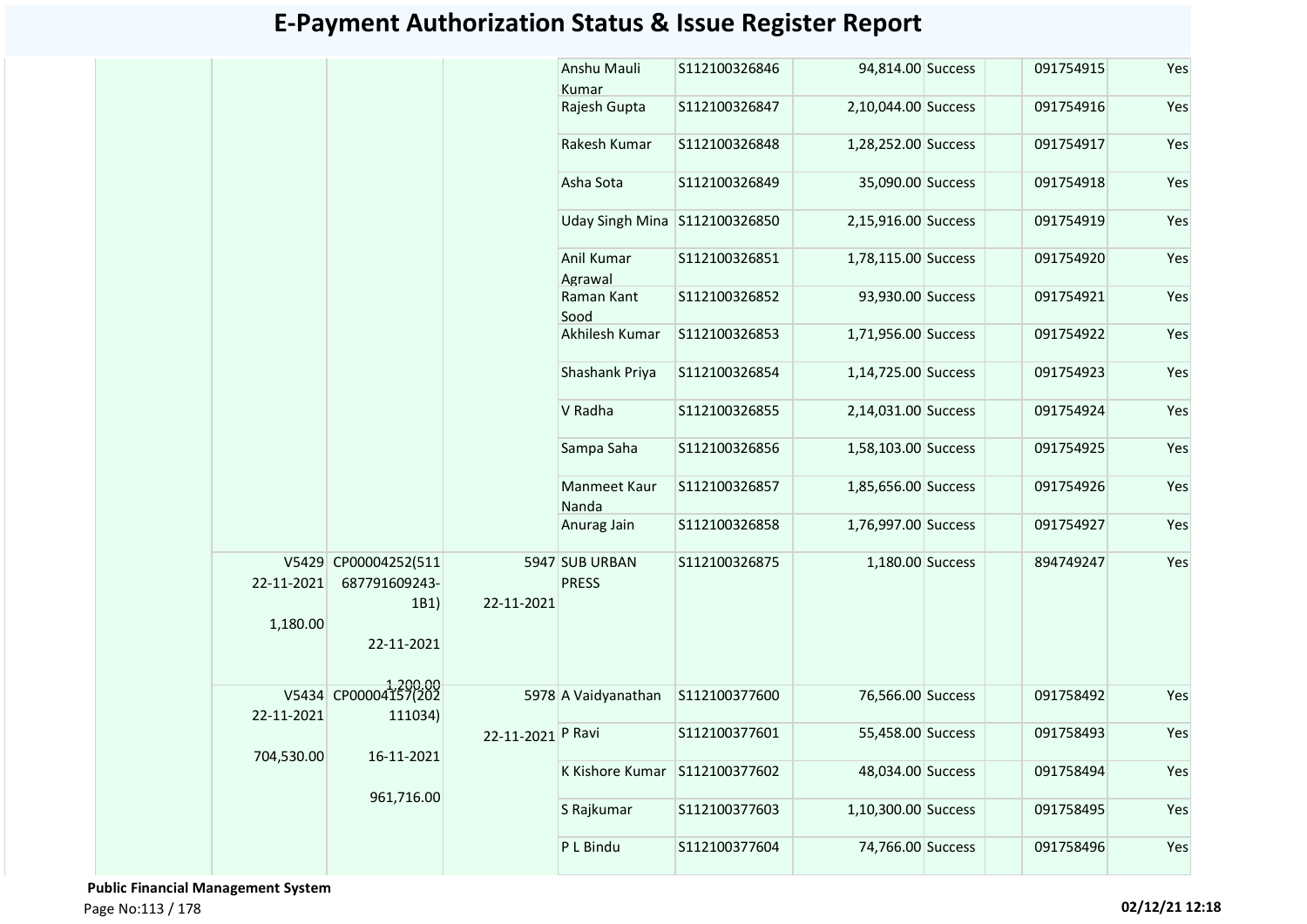|            |                                 | N K Ramesh                       | S112100377605 | 85,146.00 Success   | 091758497 | Yes |
|------------|---------------------------------|----------------------------------|---------------|---------------------|-----------|-----|
|            |                                 | R Sunitha                        | S112100377606 | 69,140.00 Success   | 091758498 | Yes |
|            |                                 | M Sankari Iyer                   | S112100377607 | 87,596.00 Success   | 091758499 | Yes |
|            |                                 | S Sankara<br>Sathguru            | S112100377608 | 50,430.00 Success   | 091758500 | Yes |
|            |                                 | K Baranitharan                   | S112100377609 | 47,094.00 Success   | 091758501 | Yes |
| 22-11-2021 | V5435 CP00004158(202<br>111035) | 5970 Anuj Gupta                  | S112100375358 | 1,65,900.00 Success | 091758327 | Yes |
| 700,877.00 | 16-11-2021                      | 22-11-2021 Rahul Sharma          | S112100375359 | 28,790.00 Success   | 091758328 | Yes |
|            |                                 | Manjit<br>Dharamshot             | S112100375360 | 58,716.00 Success   | 091758329 | Yes |
|            | 796,785.00                      | Pawan Raghav                     | S112100375361 | 31,940.00 Success   | 091758330 | Yes |
|            |                                 | Harmesh<br>Chander               | S112100375362 | 71,896.00 Success   | 091758331 | Yes |
|            |                                 | Som Parkash                      | S112100375363 | 33,909.00 Success   | 091758332 | Yes |
|            |                                 | Samkit Shah                      | S112100375364 | 70,954.00 Success   | 091758333 | Yes |
|            |                                 | Vinod                            | S112100375365 | 30,499.00 Success   | 091758334 | Yes |
|            |                                 | Nitin Kumar                      | S112100375366 | 30,749.00 Success   | 091758335 | Yes |
|            |                                 | Anjani Kumar Jha S112100375367   |               | 68,222.00 Success   | 091758336 | Yes |
|            |                                 | Abhimanu<br>Kumar Sakral         | S112100375368 | 32,726.00 Success   | 091758337 | Yes |
|            |                                 | Manoj<br>Madhukar                | S112100375369 | 76,576.00 Success   | 091758338 | Yes |
| 22-11-2021 | V5436 CP00004172(202<br>111049) | 5959 Veer Sain                   | S112100366382 | 34,916.00 Success   | 091758180 | Yes |
| 253,639.00 | 16-11-2021                      | 22-11-2021 Kishan Singh<br>Nayal | S112100366383 | 39,348.00 Success   | 091758181 | Yes |
|            |                                 | Manoj Kumar                      | S112100366384 | 36,580.00 Success   | 091758182 | Yes |
|            | 390,380.00                      | Mritunjay Kumar S112100366385    |               | 28,779.00 Success   | 091758183 | Yes |

 **Public Financial Management System**  Page No:114 / 178 **02/12/21 12:18**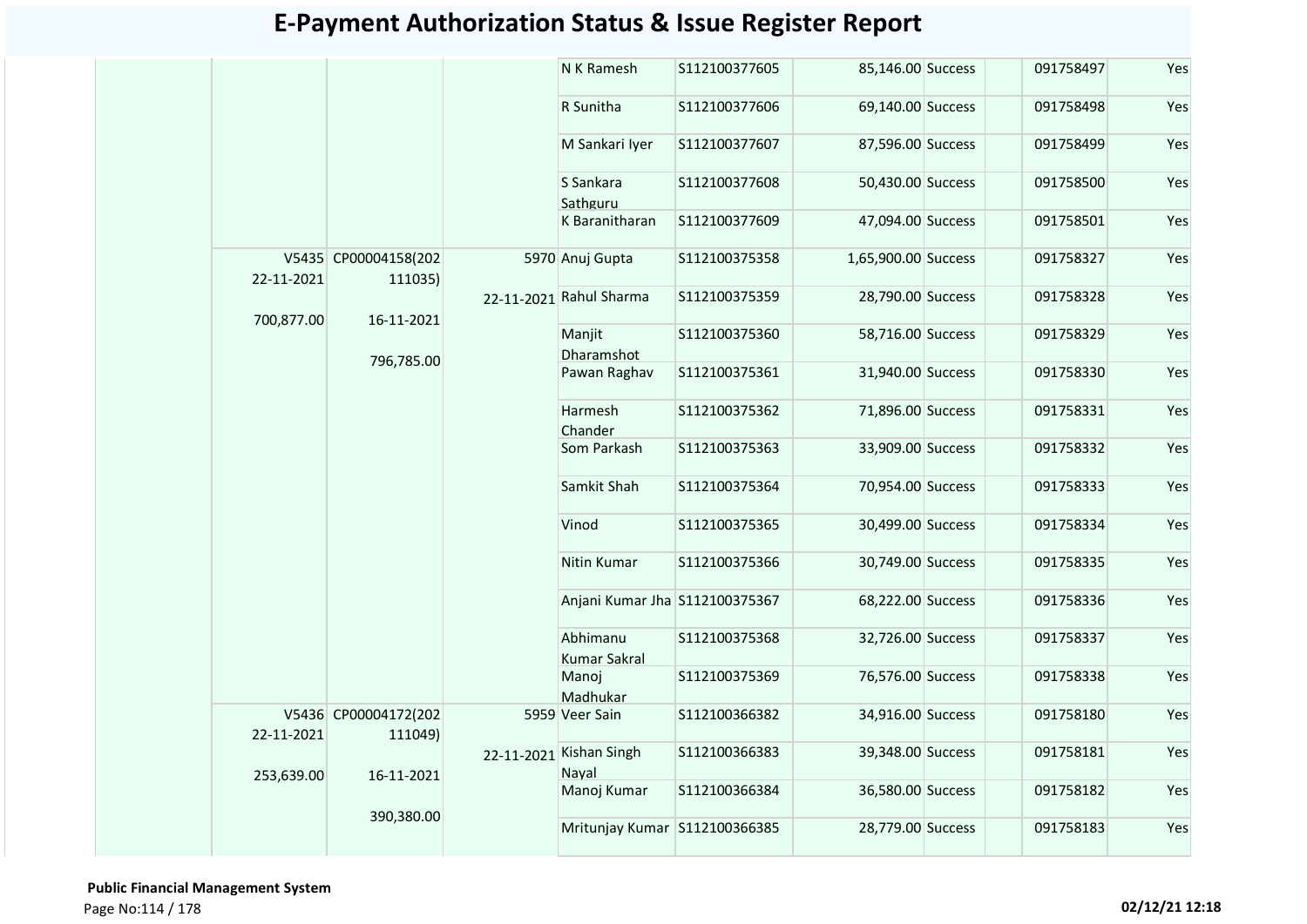|                         |                                    |            | Joginder Ram            | S112100366386 | 40,558.00 Success   | 091758184 | Yes |
|-------------------------|------------------------------------|------------|-------------------------|---------------|---------------------|-----------|-----|
|                         |                                    |            | Vijay Pal Singh         | S112100366387 | 43,234.00 Success   | 091758185 | Yes |
|                         |                                    |            | Sehdev Singh            | S112100366388 | 30,224.00 Success   | 091758186 | Yes |
| 22-11-2021              | V5437 CP00004175(202<br>111050)    |            | 5974 Vinay Kumar        | S112100375313 | 30,734.00 Success   | 091758320 | Yes |
| 165,628.00              | 16-11-2021                         |            | 22-11-2021 Manish Kumar | S112100375314 | 33,511.00 Success   | 091758321 | Yes |
|                         |                                    |            | Srikant                 | S112100375315 | 33,761.00 Success   | 091758322 | Yes |
|                         | 183,478.00                         |            | Vinay<br>Gandhewar      | S112100375316 | 33,511.00 Success   | 091758323 | Yes |
|                         |                                    |            | Sanjay Singh            | S112100375317 | 34,111.00 Success   | 091758324 | Yes |
| 22-11-2021              | V5438 CP00004176(202<br>111051)    |            | 5975 Joginder Meena     | S112100375591 | 40,937.00 Success   | 091758341 | Yes |
|                         |                                    |            | 22-11-2021 Devesh Kumar | S112100375592 | 46,891.00 Success   | 091758342 | Yes |
| 131,097.00              | 16-11-2021                         |            | Nupur                   | S112100375593 | 43,269.00 Success   | 091758343 | Yes |
|                         | 143,527.00<br>V5439 CP00004215(GPF |            | 5961 Veer Sain          | S112100381051 | 1,00,000.00 Success | 896594189 | Yes |
| 22-11-2021              | $_2$ 02111142)                     | 22-11-2021 |                         |               |                     |           |     |
| 100,000.00              | 18-11-2021                         |            |                         |               |                     |           |     |
| V5440                   | 100,000.00<br>CP00004227           |            | 5937 Sushil Kumar       | S112100381335 | 20,000.00 Success   | 896594195 | Yes |
| 22-11-2021<br>20,000.00 | 22-11-2021                         | 22-11-2021 |                         |               |                     |           |     |
|                         | 20,000.00<br>CP00004228            |            | 5948 TEA BOARD          |               |                     |           |     |
| V5441<br>22-11-2021     |                                    |            |                         | S112100377852 | 2,844.00 Success    | 896594187 | Yes |
| 2,844.00                | 22-11-2021<br>2.844.00             | 22-11-2021 |                         |               |                     |           |     |
| V5442                   | CP00004230(202                     |            | 5964 Medha Thakur       | S112100366252 | 41,385.00 Success   | 091758112 | Yes |
| 22-11-2021              | 111057)                            |            | 22-11-2021 Manoj Pandey | S112100366253 | 56,479.00 Success   | 091758113 | Yes |
| 2,124,845.00            | 22-11-2021                         |            |                         |               |                     |           |     |

 **Public Financial Management System**  Page No:115 / 178 **02/12/21 12:18**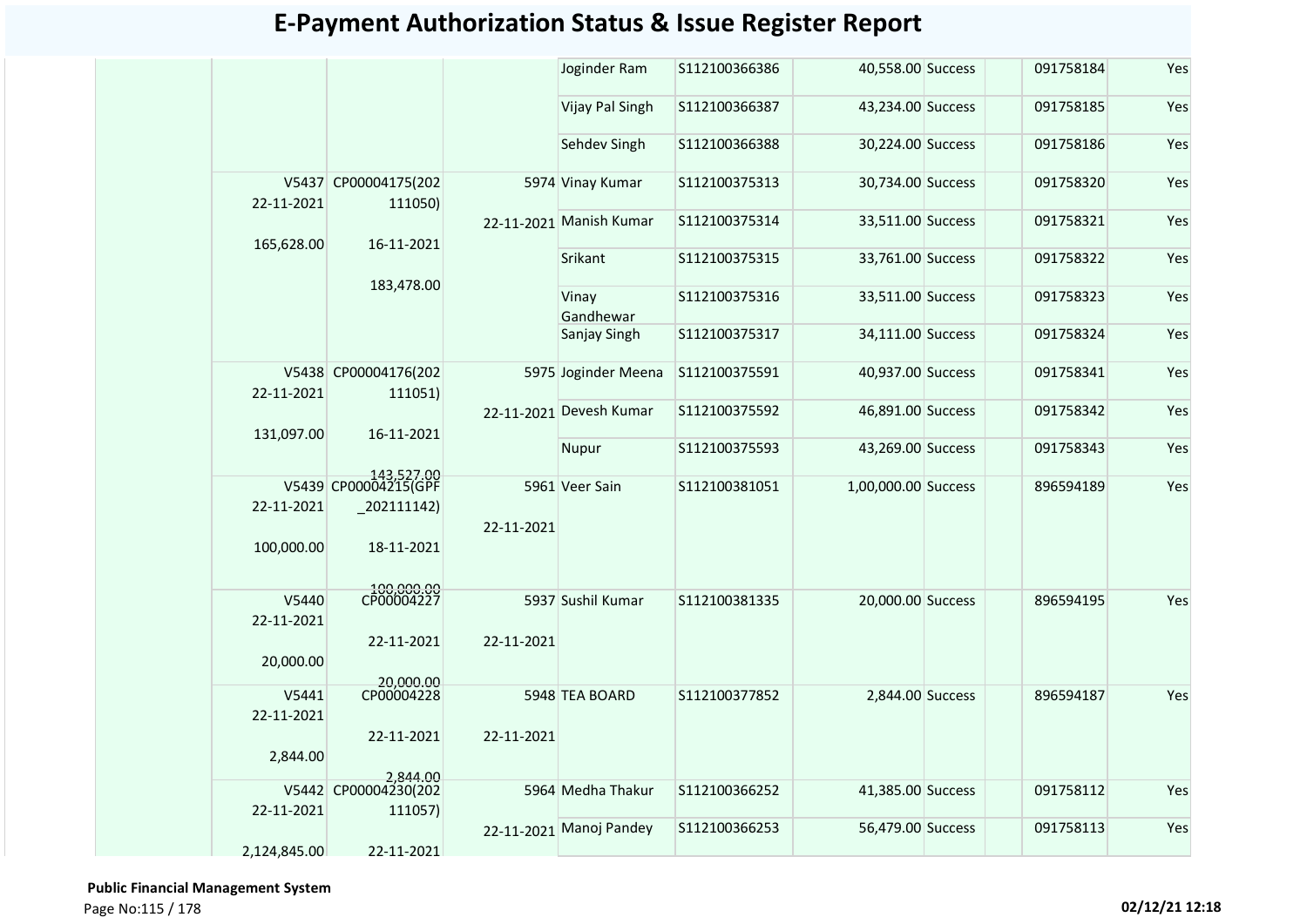| 2,124,845.00 | 22-11-2021   |                                |                |                   |           |     |
|--------------|--------------|--------------------------------|----------------|-------------------|-----------|-----|
|              |              | Anjana Meena                   | S112100366254  | 65,498.00 Success | 091758114 | Yes |
|              | 2,447,558.00 | Rahul Kumar<br>Gond            | S112100366255  | 44,863.00 Success | 091758115 | Yes |
|              |              | Swati Jain                     | S112100366256  | 50,659.00 Success | 091758117 | Yes |
|              |              | Ravindra                       | S112100366257  | 46,022.00 Success | 091758118 | Yes |
|              |              | Sukhdev Vashist                | S112100366258  | 73,590.00 Success | 091758119 | Yes |
|              |              | Monika                         | S112100366259  | 57,094.00 Success | 091758120 | Yes |
|              |              | Durvesh Kumar<br>Singh         | \$112100366260 | 45,872.00 Success | 091758121 | Yes |
|              |              | Seema                          | S112100366261  | 55,540.00 Success | 091758122 | Yes |
|              |              | Manoj Kumar<br>Meena           | S112100366262  | 46,884.00 Success | 091758123 | Yes |
|              |              | Rahul Bhai<br>Mandal           | S112100366263  | 41,405.00 Success | 091758124 | Yes |
|              |              | Sameer Singh                   | S112100366264  | 41,405.00 Success | 091758125 | Yes |
|              |              | Mukesh Solanki                 | S112100366265  | 55,050.00 Success | 091758126 | Yes |
|              |              | Pankaj Kumar<br>Vishwakarma    | S112100366266  | 42,316.00 Success | 091758127 | Yes |
|              |              | Mukta Rosalia<br><b>Tigga</b>  | S112100366267  | 49,934.00 Success | 091758128 | Yes |
|              |              | Farman                         | S112100366268  | 54,650.00 Success | 091758129 | Yes |
|              |              | Shobhna Mathur S112100366269   |                | 71,510.00 Success | 091758130 | Yes |
|              |              | Rima Priyadarshi S112100366270 |                | 61,311.00 Success | 091758131 | Yes |
|              |              | Sumit Bankoti                  | S112100366271  | 63,011.00 Success | 091758132 | Yes |
|              |              | Javed                          | S112100366272  | 55,221.00 Success | 091758133 | Yes |
|              |              | Dharamveer<br>Yadav            | S112100366273  | 50,883.00 Success | 091758134 | Yes |
|              |              | Uma Misra                      | S112100366274  | 54,322.00 Success | 091758135 | Yes |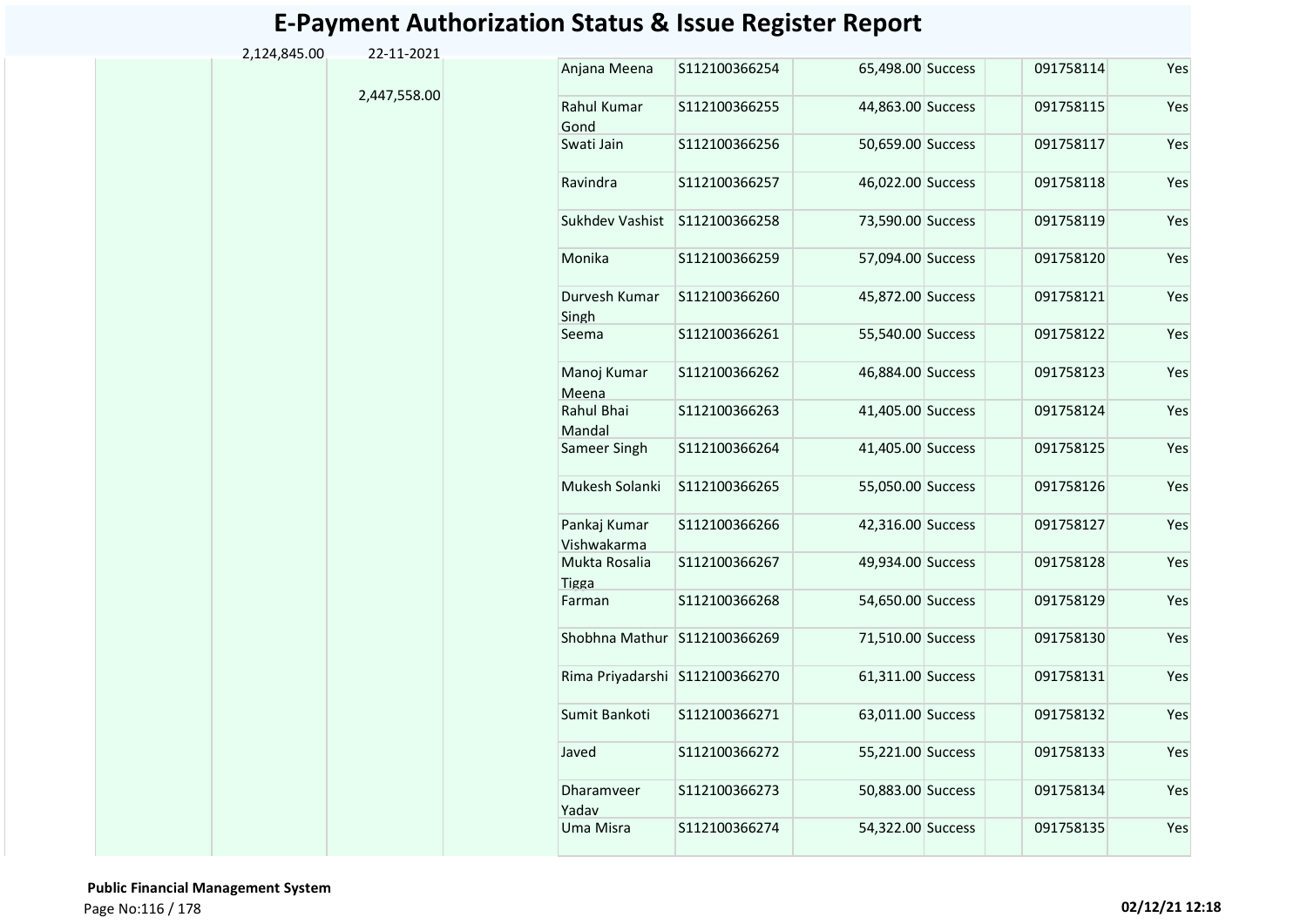|            |                      | Seema Rani                              | S112100366275 | 60,762.00 Success | 091758136 | Yes |
|------------|----------------------|-----------------------------------------|---------------|-------------------|-----------|-----|
|            |                      | Pooja Sharma                            | S112100366276 | 51,238.00 Success | 091758137 | Yes |
|            |                      | Neeraj Kumar                            | S112100366277 | 51,238.00 Success | 091758138 | Yes |
|            |                      | Ankita                                  | S112100366278 | 33,896.00 Success | 091758139 | Yes |
|            |                      | Puja Singh                              | S112100366279 | 53,326.00 Success | 091758140 | Yes |
|            |                      | Yogesh Kumar                            | S112100366280 | 41,086.00 Success | 091758141 | Yes |
|            |                      | Aparna                                  | S112100366281 | 60,854.00 Success | 091758142 | Yes |
|            |                      | Indrajeet Tudu                          | S112100366282 | 55,488.00 Success | 091758143 | Yes |
|            |                      | Vinay Kumar                             | S112100366283 | 46,022.00 Success | 091758144 | Yes |
|            |                      | Yogesh Kumar                            | S112100366284 | 37,903.00 Success | 091758145 | Yes |
|            |                      | Deepak Kumar                            | S112100366285 | 46,022.00 Success | 091758146 | Yes |
|            |                      | Preeti Verma                            | S112100366286 | 46,272.00 Success | 091758147 | Yes |
|            |                      | <b>Tapan Meena</b>                      | S112100366287 | 44,863.00 Success | 091758148 | Yes |
|            |                      | Neeraj Kumar                            | S112100366288 | 60,102.00 Success | 091758149 | Yes |
|            |                      | Kamal Kumar                             | S112100366289 | 48,118.00 Success | 091758150 | Yes |
|            |                      | Verma<br>Sunil                          | S112100366290 | 67,954.00 Success | 091758151 | Yes |
|            |                      | Naveen Kumar                            | S112100366291 | 49,934.00 Success | 091758152 | Yes |
|            |                      | Rahul                                   | S112100366292 | 44,863.00 Success | 091758153 | Yes |
|            | V5443 CP00004231(202 | 5963 Arun Kumar                         | S112100365993 | 43,846.00 Success | 091758026 | Yes |
| 22-11-2021 | 111062)              | 22-11-2021 Navneesh Gupta S112100365994 |               | 75,220.00 Success | 091758027 | Yes |
| 119 066 00 | 22-11-2021           |                                         |               |                   |           |     |
|            | V5444 CP00004232(202 | 5955 Chandra                            | S112100381091 | 64,396.00 Success | 091758515 | Yes |
| 22-11-2021 | 111059)              | Bhushan Maurya                          |               |                   |           |     |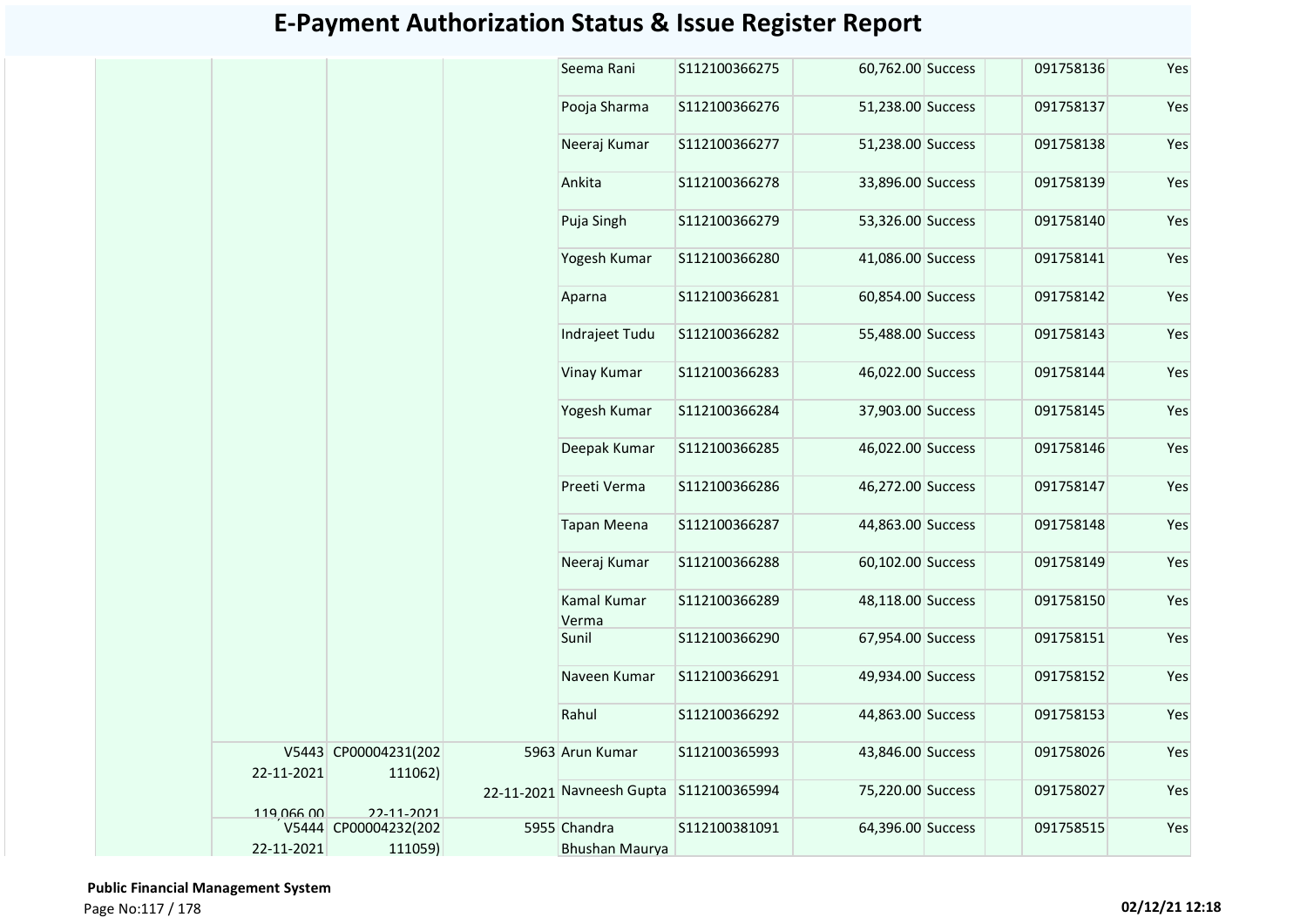| 22-11-2021 | 111059)                         |                   |                                        |                |                   |           |     |
|------------|---------------------------------|-------------------|----------------------------------------|----------------|-------------------|-----------|-----|
| 283,805.00 | 22-11-2021                      |                   | 22-11-2021 Lalit Mohan<br><b>Bhatt</b> | S112100381092  | 85,367.00 Success | 091758516 | Yes |
|            |                                 |                   | Mukesh Kumar                           | S112100381093  | 84,966.00 Success | 091758517 | Yes |
|            | 417,065.00                      |                   | Ashadipta Rawat S112100381094          |                | 49,076.00 Success | 091758518 | Yes |
| 22-11-2021 | V5445 CP00004233(202<br>111060) |                   | 5954 Surat Singh                       | S112100381119  | 31,530.00 Success | 091758520 | Yes |
| 275,404.00 | 22-11-2021                      |                   | 22-11-2021 Suresh Chand                | S112100381120  | 34,759.00 Success | 091758521 | Yes |
|            |                                 |                   | Ganesh Singh<br>Bankoti                | S112100381121  | 39,348.00 Success | 091758522 | Yes |
|            | 454,046.00                      |                   | Nand Kishore<br>Prasad                 | S112100381122  | 39,605.00 Success | 091758524 | Yes |
|            |                                 |                   | Shiv Ram                               | S112100381123  | 27,966.00 Success | 091758525 | Yes |
|            |                                 |                   | Kuldip Singh                           | S112100381124  | 39,018.00 Success | 091758526 | Yes |
|            |                                 |                   | Jaswant Singh                          | \$112100381125 | 30,882.00 Success | 091758527 | Yes |
|            |                                 |                   | Ram Mehar                              | S112100381126  | 32,296.00 Success | 091758528 | Yes |
| 22-11-2021 | V5446 CP00004234(202<br>111061) |                   | 5976 Mohit Kumar                       | S112100377610  | 30,365.00 Success | 091758457 | Yes |
| 923,384.00 | 22-11-2021                      | 22-11-2021 Savita |                                        | S112100377611  | 30,115.00 Success | 091758458 | Yes |
|            | 1,015,175.00                    |                   | <b>Mohit Dabas</b>                     | S112100377612  | 30,115.00 Success | 091758459 | Yes |
|            |                                 |                   | Pankaj                                 | S112100377613  | 30,115.00 Success | 091758460 | Yes |
|            |                                 |                   | Parveen Joshi                          | S112100377614  | 24,511.00 Success | 091758461 | Yes |
|            |                                 |                   | Praveen Kumar                          | S112100377615  | 30,115.00 Success | 091758462 | Yes |
|            |                                 |                   | <b>Anchal Kumar</b><br>Mishra          | S112100377616  | 29,115.00 Success | 091758463 | Yes |
|            |                                 |                   | Parmod Kumar                           | S112100377617  | 30,115.00 Success | 091758464 | Yes |
|            |                                 |                   | Rohit                                  | S112100377618  | 30,115.00 Success | 091758465 | Yes |
|            |                                 |                   | Sagar Verma                            | S112100377619  | 29,115.00 Success | 091758466 | Yes |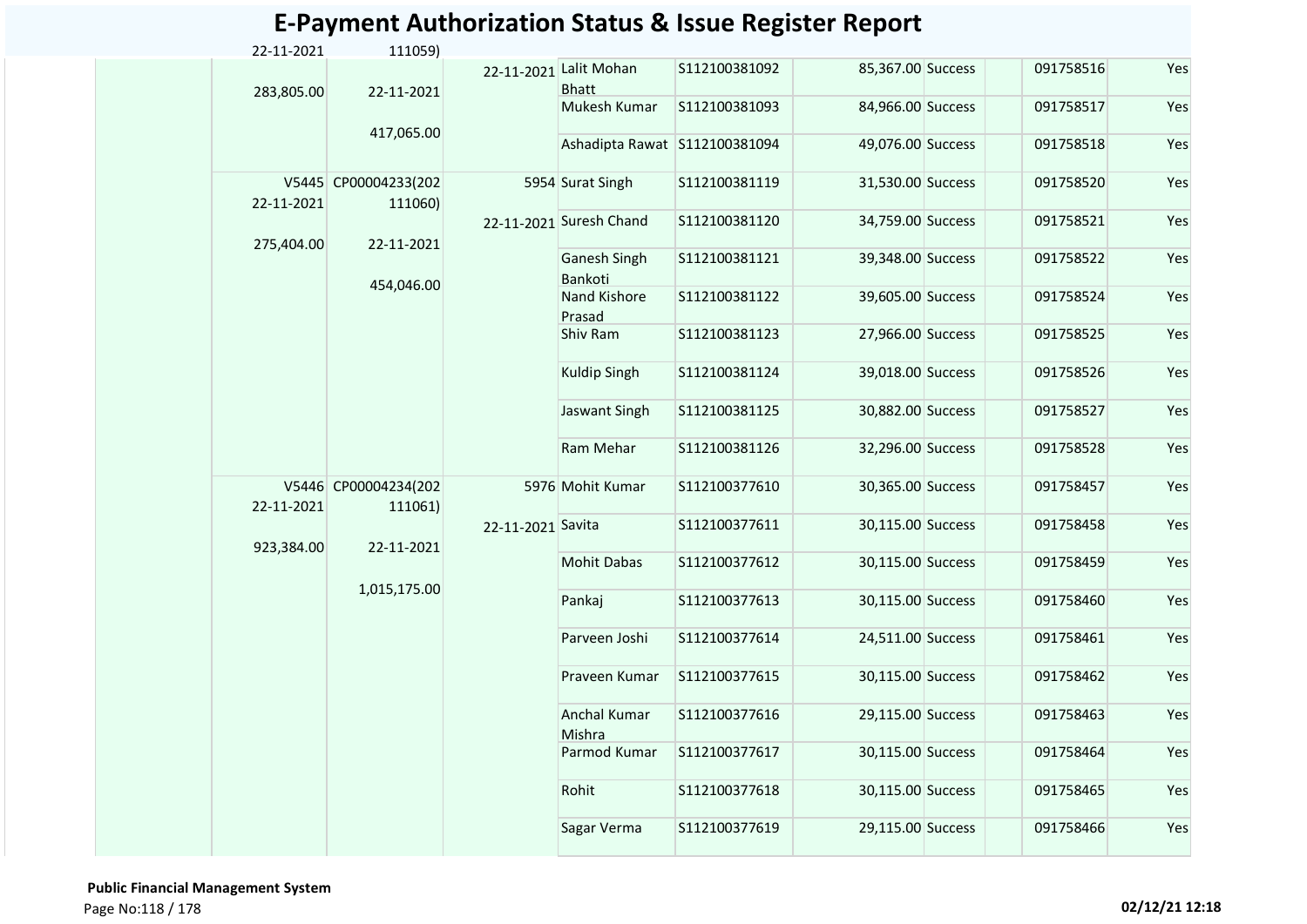| Vipin Kumar                    | S112100377620 | 29,115.00 Success | 091758467 | Yes |
|--------------------------------|---------------|-------------------|-----------|-----|
| Vijender Kumar<br>Meena        | S112100377621 | 30,115.00 Success | 091758468 | Yes |
| Rahul Kumar                    | S112100377622 | 23,496.00 Success | 091758469 | Yes |
| <b>Bheem Singh</b><br>Meena    | S112100377623 | 30,115.00 Success | 091758470 | Yes |
| Gaurav Anand                   | S112100377624 | 30,115.00 Success | 091758471 | Yes |
| Shekhar Chand<br>Meena         | S112100377625 | 30,115.00 Success | 091758472 | Yes |
| Abhay Kumar                    | S112100377626 | 30,115.00 Success | 091758473 | Yes |
| Bhagyashree<br>Swami           | S112100377627 | 30,115.00 Success | 091758474 | Yes |
| Amrish Kumar                   | S112100377628 | 30,115.00 Success | 091758475 | Yes |
| Mahendra<br>Meena              | S112100377629 | 30,115.00 Success | 091758476 | Yes |
| Abhay Kedia                    | S112100377630 | 24,539.00 Success | 091758477 | Yes |
| Pooja                          | S112100377631 | 27,638.00 Success | 091758478 | Yes |
| Rohit Verma                    | S112100377632 | 30,115.00 Success | 091758479 | Yes |
| Seema                          | S112100377633 | 30,115.00 Success | 091758480 | Yes |
| Subodh Kumar                   | S112100377634 | 30,115.00 Success | 091758481 | Yes |
| Sunil Prasad<br>Chamola        | S112100377635 | 29,407.00 Success | 091758482 | Yes |
| Ajay Singh Mahar S112100377636 |               | 30,115.00 Success | 091758483 | Yes |
| Priyanka                       | S112100377637 | 29,407.00 Success | 091758484 | Yes |
| Sunita                         | S112100377638 | 22,803.00 Success | 091758486 | Yes |
| Karan Singh                    | S112100377639 | 30,115.00 Success | 091758487 | Yes |
| Priyanka                       | S112100377640 | 28,700.00 Success | 091758488 | Yes |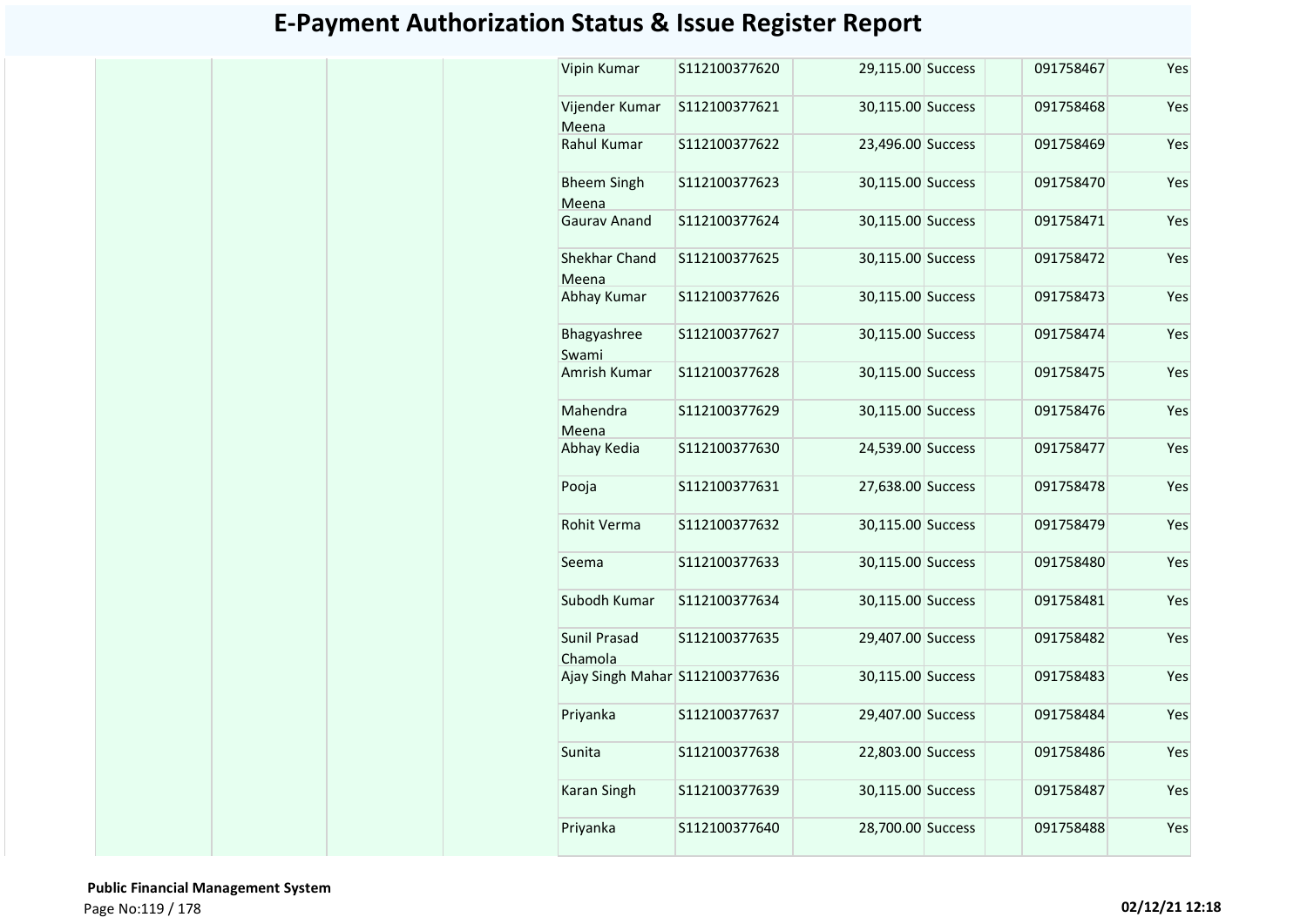|              |                                 | Sunita Meena                         | S112100377641 | 22,988.00 Success   | 091758489 | Yes |
|--------------|---------------------------------|--------------------------------------|---------------|---------------------|-----------|-----|
| 22-11-2021   | V5447 CP00004235(202<br>111058) | 5951 Pradeep Toppo                   | S112100381290 | 73,486.00 Success   | 091758586 | Yes |
| 1,687,683.00 | 22-11-2021                      | 22-11-2021 Ganesh Hiralal<br>Nikhare | S112100381291 | 1,23,780.00 Success | 091758587 | Yes |
|              |                                 | Brijesh Kumar<br>Sharma              | S112100381292 | 78,226.00 Success   | 091758588 | Yes |
|              | 3,027,623.00                    | Biaypat Kumari<br>Sethi              | S112100381293 | 80,250.00 Success   | 091758589 | Yes |
|              |                                 | Shambhu Datt<br>Sati                 | S112100381294 | 94,474.00 Success   | 091758590 | Yes |
|              |                                 | Rohtas Singh                         | S112100381295 | 20,273.00 Success   | 091758591 | Yes |
|              |                                 | Ashwani Kumar<br>Sabharwal           | S112100381296 | 70,030.00 Success   | 091758592 | Yes |
|              |                                 | Sushil Kumar                         | S112100381297 | 1,03,486.00 Success | 091758593 | Yes |
|              |                                 | Rajinder Kumar<br>Punia              | S112100381298 | 55,403.00 Success   | 091758594 | Yes |
|              |                                 | Ram Naresh                           | S112100381299 | 71,866.00 Success   | 091758595 | Yes |
|              |                                 | Rajesh Ranjan                        | S112100381300 | 1,08,574.00 Success | 091758596 | Yes |
|              |                                 | Raj Kumar Soni                       | S112100381301 | 94,840.00 Success   | 091758597 | Yes |
|              |                                 | Kamlesh Kumar                        | S112100381302 | 44,794.00 Success   | 091758598 | Yes |
|              |                                 | <b>Bimla Rawat</b>                   | S112100381303 | 63,083.00 Success   | 091758599 | Yes |
|              |                                 | Kundan Kumar                         | S112100381304 | 72,683.00 Success   | 091758600 | Yes |
|              |                                 | <b>Gokul Chand</b>                   | S112100381305 | 61,406.00 Success   | 091758601 | Yes |
|              |                                 | <b>Binod Kumar</b>                   | S112100381306 | 1,07,546.00 Success | 091758602 | Yes |
|              |                                 | Arun Kumar                           | S112100381307 | 73,540.00 Success   | 091758603 | Yes |
|              |                                 | Anuj Kumar                           | S112100381308 | 1,06,460.00 Success | 091758604 | Yes |
|              |                                 | Rajesh Kumar<br>Kanaujia             | S112100381309 | 1,12,400.00 Success | 091758605 | Yes |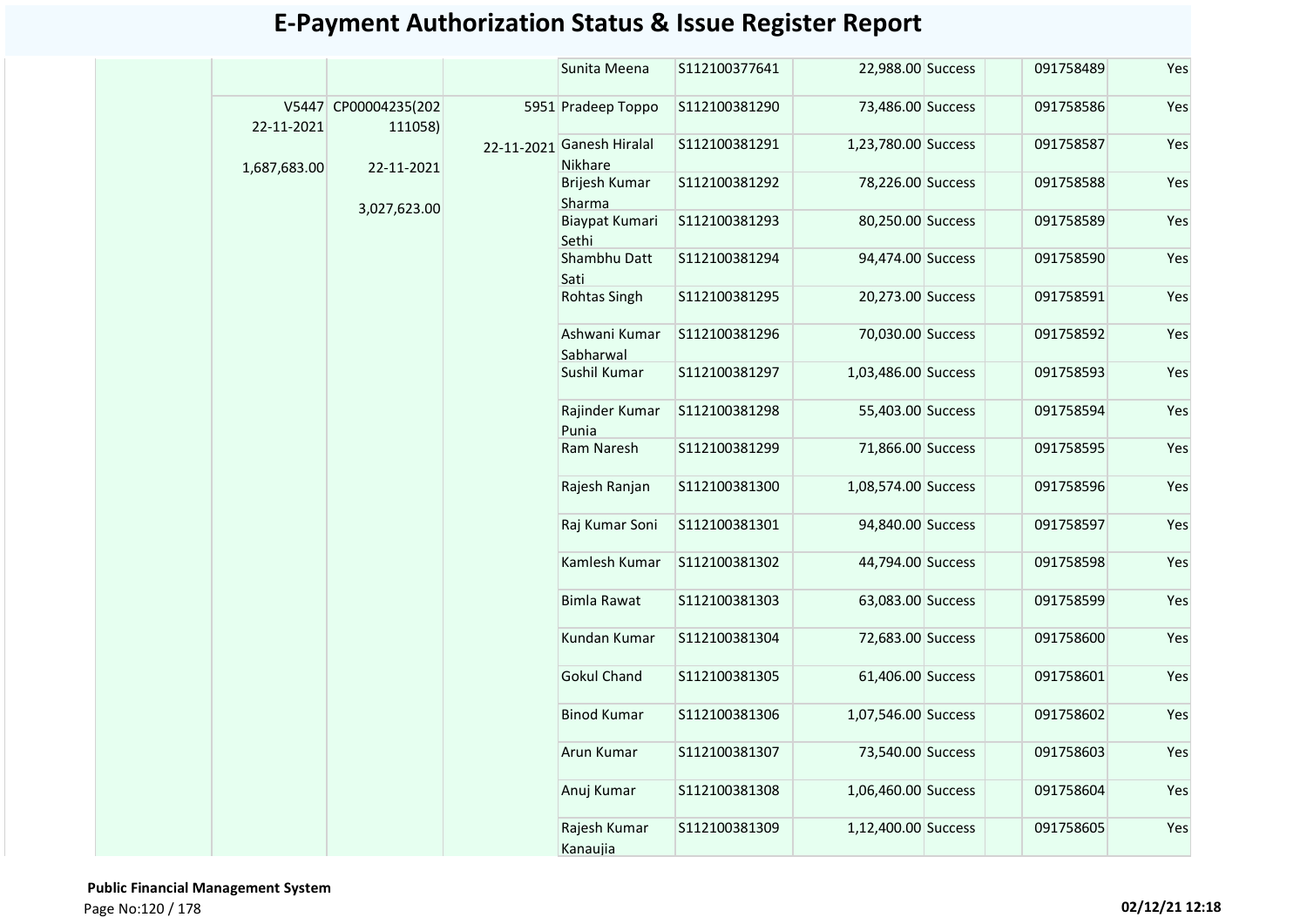|            |                                 |                                      | Pramod Kumar<br>Samal        | \$112100381310    | 71,083.00 Success   | 091758606 | Yes |
|------------|---------------------------------|--------------------------------------|------------------------------|-------------------|---------------------|-----------|-----|
| 22-11-2021 | V5448 CP00004236(202<br>111054) |                                      | 5973 Mukesh Kumar            | S112100375137     | 1,04,775.00 Success | 091758220 | Yes |
|            |                                 |                                      | 22-11-2021 Shruti Singh      | S112100375138     | 1,34,560.00 Success | 091758221 | Yes |
| 874,903.00 | 22-11-2021                      |                                      | Santosh Prasad               | S112100375139     | 1,05,615.00 Success | 091758222 | Yes |
|            | 1,140,146.00                    |                                      | Surendra Singh               | S112100375140     | 1,07,695.00 Success | 091758223 | Yes |
|            |                                 |                                      | Sachin Dhania                | S112100375141     | 88,124.00 Success   | 091758224 | Yes |
|            |                                 |                                      | Karan Thapar                 | S112100375142     | 97,453.00 Success   | 091758225 | Yes |
|            |                                 |                                      | Pooja Swaroop                | S112100375143     | 1,49,995.00 Success | 091758226 | Yes |
|            | V5449 CP00004237(202<br>111055) | Pritam Kumar                         | S112100375144                | 86,686.00 Success | 091758227           | Yes       |     |
| 22-11-2021 |                                 | 5953 S Balaji                        | S112100381152                | 78,838.00 Success | 091758531           | Yes       |     |
|            |                                 | 22-11-2021 Ajay Kansal<br>22-11-2021 |                              | S112100381153     | 1,05,294.00 Success | 091758532 | Yes |
|            | 1,500,951.00                    |                                      | Saji P Augustine             | S112100381154     | 45,164.00 Success   | 091758533 | Yes |
|            | 2,524,988.00                    |                                      | Nutan Sangal                 | S112100381155     | 35,898.00 Success   | 091758534 | Yes |
|            |                                 |                                      | Asha Rani                    | S112100381156     | 69,616.00 Success   | 091758535 | Yes |
|            |                                 |                                      | Puran Chandra<br>Joshi       | S112100381157     | 44,612.00 Success   | 091758536 | Yes |
|            |                                 |                                      | Pardeep Kumar<br><b>Kher</b> | S112100381158     | 70,528.00 Success   | 091758537 | Yes |
|            |                                 | Yogesh Taneja                        | S112100381159                | 60,192.00 Success | 091758538           | Yes       |     |
|            |                                 | Suresh chauhan                       | S112100381160                | 73,944.00 Success | 091758539           | Yes       |     |
|            |                                 | Uma Vijayan                          | S112100381161                | 58,354.00 Success | 091758540           | Yes       |     |
|            |                                 |                                      | Saikat Das                   | S112100381162     | 77,911.00 Success   | 091758541 | Yes |
|            |                                 | R S Rathi                            | S112100381163                | 69,187.00 Success | 091758542           | Yes       |     |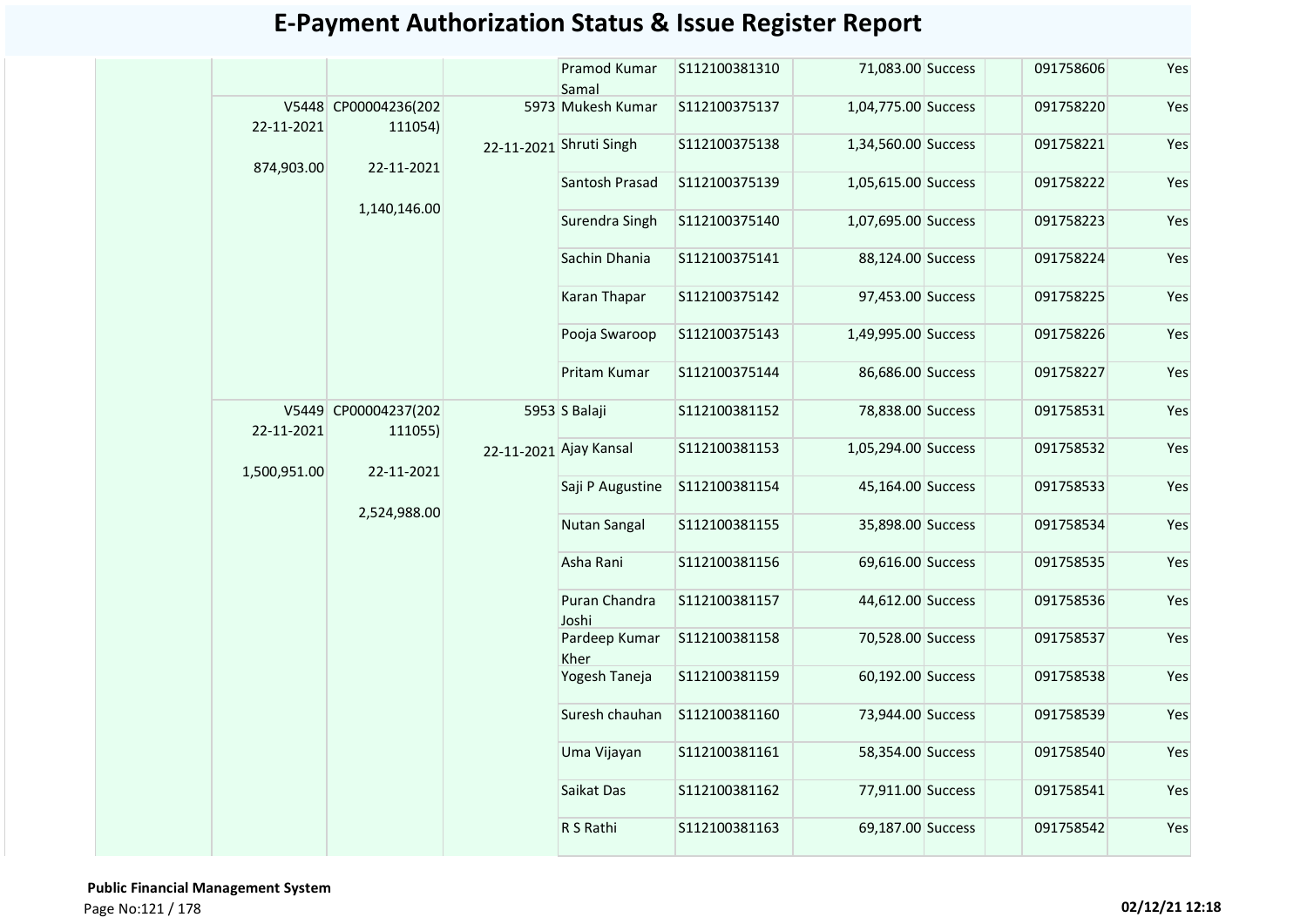|            |                                  | Nishi Sharma                   | S112100381164 | 34,884.00 Success   | 091758543 | Yes |
|------------|----------------------------------|--------------------------------|---------------|---------------------|-----------|-----|
|            |                                  | Rajender Prasad S112100381165  |               | 25,816.00 Success   | 091758544 | Yes |
|            |                                  | Thota                          | S112100381166 | 87,191.00 Success   | 091758545 | Yes |
|            |                                  | Hanumantha Rao                 |               |                     |           |     |
|            |                                  | Latha Jerish                   | S112100381167 | 94,953.00 Success   | 091758546 | Yes |
|            |                                  | Sushil Bhalla                  | S112100381168 | 67,327.00 Success   | 091758547 | Yes |
|            |                                  | Ngulkhosat                     | S112100381169 | 72,472.00 Success   | 091758548 | Yes |
|            |                                  | Rooma                          | S112100381170 | 99,768.00 Success   | 091758549 | Yes |
|            |                                  | Manchanda                      |               |                     |           |     |
|            |                                  | Sanjay Bhatt                   | S112100381171 | 70,746.00 Success   | 091758550 | Yes |
|            |                                  | Geeta Sakhuja                  | S112100381172 | 57,732.00 Success   | 091758551 | Yes |
|            |                                  | Ajay Priyadarshy S112100381173 |               | 1,00,524.00 Success | 091758552 | Yes |
|            | V5450 CP00004238(202             | 5977 Hardeep                   | S112100377551 | 28,131.00 Success   | 091758431 | Yes |
| 22-11-2021 | 111052)                          |                                |               |                     |           |     |
| 679,430.00 | 22-11-2021 Manisha<br>22-11-2021 |                                | S112100377552 | 28,131.00 Success   | 091758432 | Yes |
|            |                                  | Pooja                          | S112100377553 | 28,131.00 Success   | 091758433 | Yes |
|            | 741,512.00                       | Somveer                        | S112100377554 | 28,131.00 Success   | 091758434 | Yes |
|            |                                  | Anjali                         | S112100377555 | 28,131.00 Success   | 091758435 | Yes |
|            |                                  | Dev Vart                       | S112100377556 | 28,131.00 Success   | 091758436 | Yes |
|            |                                  | Lokesh Kumar                   | S112100377557 | 28,131.00 Success   | 091758437 | Yes |
|            |                                  | Sharma                         |               |                     |           |     |
|            |                                  | Jyoti                          | S112100377558 | 28,131.00 Success   | 091758438 | Yes |
|            |                                  | Kiran                          | S112100377559 | 28,131.00 Success   | 091758439 | Yes |
|            |                                  | Gaurav Kumar<br>Jareda         | S112100377560 | 28,131.00 Success   | 091758440 | Yes |
|            |                                  |                                | S112100377561 | 28,131.00 Success   | 091758441 | Yes |
|            |                                  | Suraj Meena                    |               |                     |           |     |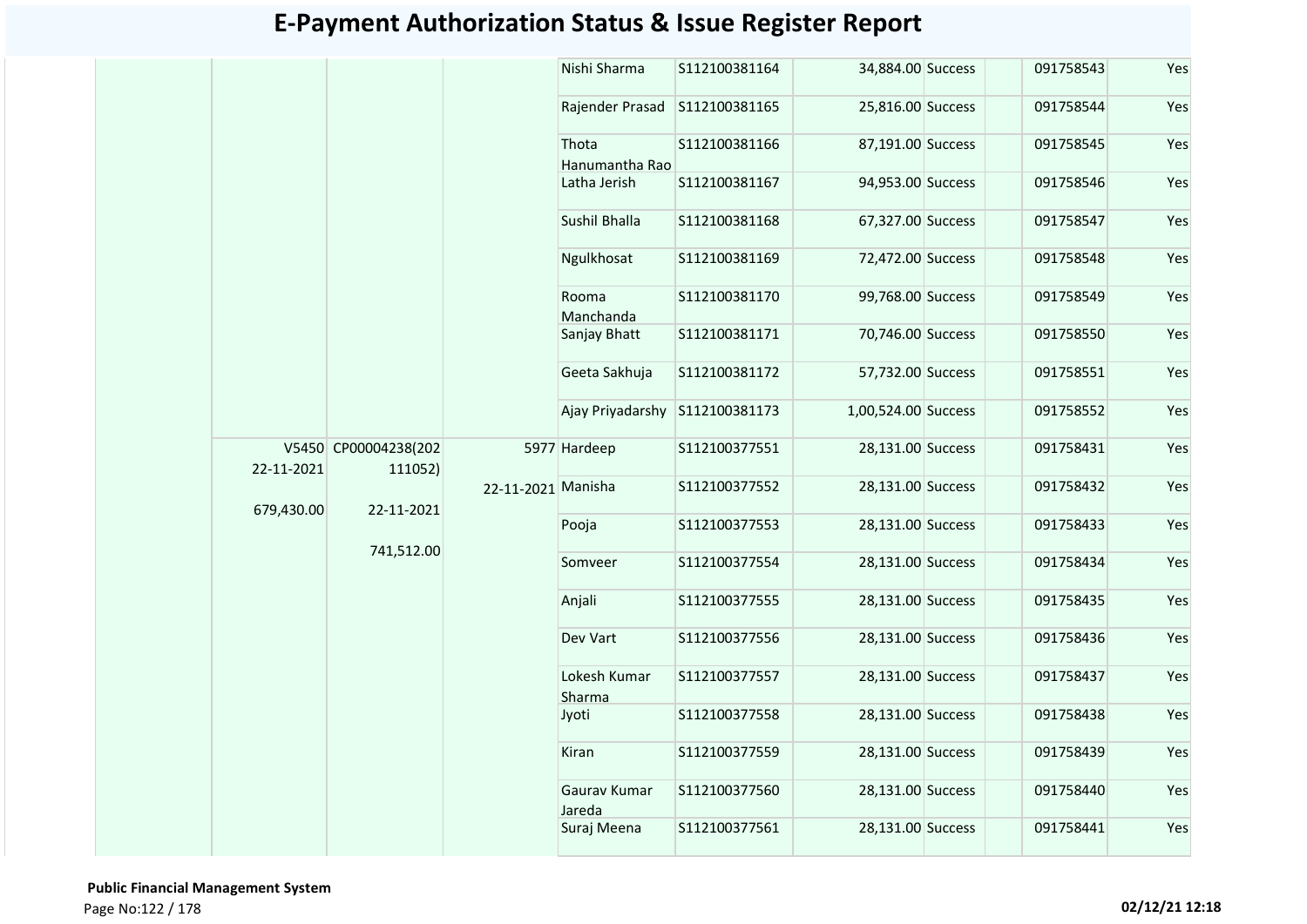| Roshan Kumar<br>29,899.00 Success<br>S112100377562<br>Ajeet Singh<br>S112100377563<br>28,131.00 Success<br>Nishant<br>28,131.00 Success<br>S112100377564<br>Ashwani<br>S112100377565<br>28,131.00 Success<br>Sumit<br>S112100377566<br>28,131.00 Success<br>28,131.00 Success<br>S112100377567<br>Annu<br>Meenu Malik<br>S112100377568<br>28,131.00 Success<br>Narendra Kumar S112100377569<br>28,131.00 Success<br>Ram Ratan<br>S112100377570<br>28,381.00 Success<br>Vikas Kumar<br>S112100377571<br>28,381.00 Success<br><b>Bharti</b><br><b>Mohd Asim</b><br>S112100377572<br>29,899.00 Success<br>Sitesh Kumar<br>S112100377573<br>28,381.00 Success<br>Neha Kumari<br>S112100377574<br>28,131.00 Success<br>V5451 CP00004240(202<br>5972 Deepak Singh<br>S112100375192<br>45,404.00 Success<br>22-11-2021<br>Rawat<br>111037)<br>22-11-2021 Aradhana Saraff<br>62,176.00 Success<br>S112100375193<br>22-11-2021<br>2,193,983.00<br>Promila<br>S112100375194<br>73,560.00 Success<br>Marwaha<br>3,441,453.00<br>54,068.00 Success<br>Jeewan Pandey<br>S112100375195<br>Geeta Verma<br>S112100375196<br>55,834.00 Success<br>Pankaj Sehgal<br>S112100375197<br>62,264.00 Success<br>Ajay Kumar<br>57,284.00 Success<br>S112100375198<br>34,578.00 Success |  |  |  |        |               |           |           |     |           |
|---------------------------------------------------------------------------------------------------------------------------------------------------------------------------------------------------------------------------------------------------------------------------------------------------------------------------------------------------------------------------------------------------------------------------------------------------------------------------------------------------------------------------------------------------------------------------------------------------------------------------------------------------------------------------------------------------------------------------------------------------------------------------------------------------------------------------------------------------------------------------------------------------------------------------------------------------------------------------------------------------------------------------------------------------------------------------------------------------------------------------------------------------------------------------------------------------------------------------------------------------------------|--|--|--|--------|---------------|-----------|-----------|-----|-----------|
|                                                                                                                                                                                                                                                                                                                                                                                                                                                                                                                                                                                                                                                                                                                                                                                                                                                                                                                                                                                                                                                                                                                                                                                                                                                               |  |  |  |        |               |           | 091758443 | Yes |           |
|                                                                                                                                                                                                                                                                                                                                                                                                                                                                                                                                                                                                                                                                                                                                                                                                                                                                                                                                                                                                                                                                                                                                                                                                                                                               |  |  |  |        |               |           | 091758444 | Yes |           |
|                                                                                                                                                                                                                                                                                                                                                                                                                                                                                                                                                                                                                                                                                                                                                                                                                                                                                                                                                                                                                                                                                                                                                                                                                                                               |  |  |  |        |               |           | 091758445 | Yes |           |
|                                                                                                                                                                                                                                                                                                                                                                                                                                                                                                                                                                                                                                                                                                                                                                                                                                                                                                                                                                                                                                                                                                                                                                                                                                                               |  |  |  |        |               |           | 091758446 | Yes |           |
|                                                                                                                                                                                                                                                                                                                                                                                                                                                                                                                                                                                                                                                                                                                                                                                                                                                                                                                                                                                                                                                                                                                                                                                                                                                               |  |  |  |        |               |           | 091758447 | Yes |           |
|                                                                                                                                                                                                                                                                                                                                                                                                                                                                                                                                                                                                                                                                                                                                                                                                                                                                                                                                                                                                                                                                                                                                                                                                                                                               |  |  |  |        |               |           | 091758448 | Yes |           |
|                                                                                                                                                                                                                                                                                                                                                                                                                                                                                                                                                                                                                                                                                                                                                                                                                                                                                                                                                                                                                                                                                                                                                                                                                                                               |  |  |  |        |               |           | 091758449 | Yes |           |
|                                                                                                                                                                                                                                                                                                                                                                                                                                                                                                                                                                                                                                                                                                                                                                                                                                                                                                                                                                                                                                                                                                                                                                                                                                                               |  |  |  |        |               |           | 091758450 | Yes |           |
|                                                                                                                                                                                                                                                                                                                                                                                                                                                                                                                                                                                                                                                                                                                                                                                                                                                                                                                                                                                                                                                                                                                                                                                                                                                               |  |  |  |        |               |           | 091758451 | Yes |           |
|                                                                                                                                                                                                                                                                                                                                                                                                                                                                                                                                                                                                                                                                                                                                                                                                                                                                                                                                                                                                                                                                                                                                                                                                                                                               |  |  |  |        |               |           | 091758452 | Yes |           |
|                                                                                                                                                                                                                                                                                                                                                                                                                                                                                                                                                                                                                                                                                                                                                                                                                                                                                                                                                                                                                                                                                                                                                                                                                                                               |  |  |  |        |               |           | 091758453 | Yes |           |
|                                                                                                                                                                                                                                                                                                                                                                                                                                                                                                                                                                                                                                                                                                                                                                                                                                                                                                                                                                                                                                                                                                                                                                                                                                                               |  |  |  |        |               |           | 091758454 | Yes |           |
|                                                                                                                                                                                                                                                                                                                                                                                                                                                                                                                                                                                                                                                                                                                                                                                                                                                                                                                                                                                                                                                                                                                                                                                                                                                               |  |  |  |        |               |           | 091758455 | Yes |           |
|                                                                                                                                                                                                                                                                                                                                                                                                                                                                                                                                                                                                                                                                                                                                                                                                                                                                                                                                                                                                                                                                                                                                                                                                                                                               |  |  |  |        |               |           | 091758229 | Yes |           |
|                                                                                                                                                                                                                                                                                                                                                                                                                                                                                                                                                                                                                                                                                                                                                                                                                                                                                                                                                                                                                                                                                                                                                                                                                                                               |  |  |  |        |               |           | 091758230 | Yes |           |
|                                                                                                                                                                                                                                                                                                                                                                                                                                                                                                                                                                                                                                                                                                                                                                                                                                                                                                                                                                                                                                                                                                                                                                                                                                                               |  |  |  |        |               |           | 091758231 | Yes |           |
|                                                                                                                                                                                                                                                                                                                                                                                                                                                                                                                                                                                                                                                                                                                                                                                                                                                                                                                                                                                                                                                                                                                                                                                                                                                               |  |  |  |        |               |           |           |     | 091758232 |
|                                                                                                                                                                                                                                                                                                                                                                                                                                                                                                                                                                                                                                                                                                                                                                                                                                                                                                                                                                                                                                                                                                                                                                                                                                                               |  |  |  |        |               | 091758233 | Yes       |     |           |
|                                                                                                                                                                                                                                                                                                                                                                                                                                                                                                                                                                                                                                                                                                                                                                                                                                                                                                                                                                                                                                                                                                                                                                                                                                                               |  |  |  |        |               |           | 091758234 | Yes |           |
|                                                                                                                                                                                                                                                                                                                                                                                                                                                                                                                                                                                                                                                                                                                                                                                                                                                                                                                                                                                                                                                                                                                                                                                                                                                               |  |  |  |        |               |           | 091758237 | Yes |           |
|                                                                                                                                                                                                                                                                                                                                                                                                                                                                                                                                                                                                                                                                                                                                                                                                                                                                                                                                                                                                                                                                                                                                                                                                                                                               |  |  |  | Taruna | S112100375199 |           | 091758238 | Yes |           |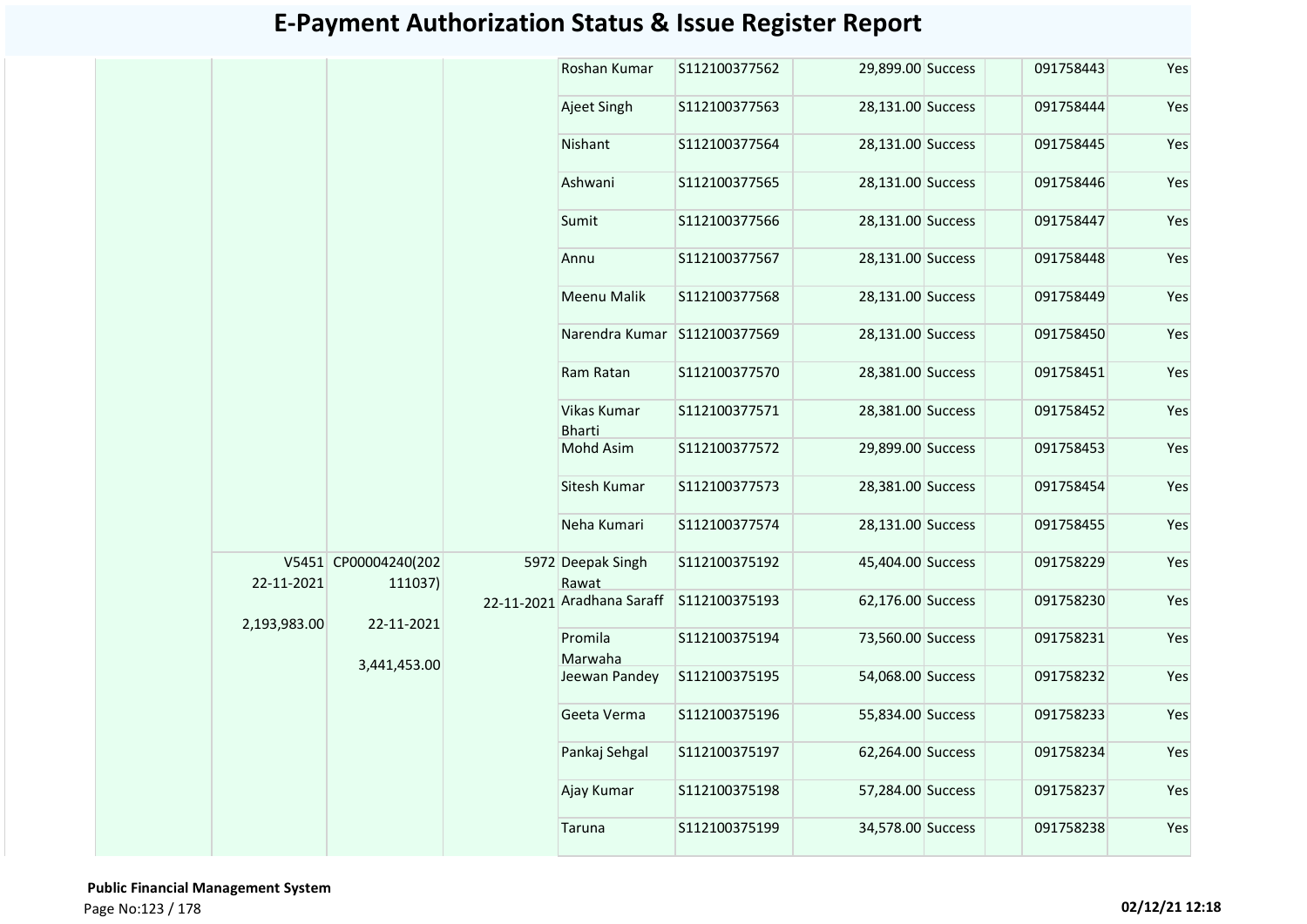| Shambhu Sharan<br>Sinha   | S112100375200 | 41,024.00 Success | 091758239 | Yes |
|---------------------------|---------------|-------------------|-----------|-----|
| R P Kharwar               | S112100375201 | 48,655.00 Success | 091758240 | Yes |
| Sanjeev Kumar<br>Jha      | S112100375202 | 73,972.00 Success | 091758241 | Yes |
| Pawan Yadav               | S112100375203 | 63,062.00 Success | 091758242 | Yes |
| Deepak Kumar              | S112100375204 | 47,642.00 Success | 091758243 | Yes |
| Madan Gopal<br>Sharma     | S112100375205 | 72,952.00 Success | 091758244 | Yes |
| Onkar Singh               | S112100375206 | 44,521.00 Success | 091758245 | Yes |
| Shashi Ranjan             | S112100375207 | 71,456.00 Success | 091758246 | Yes |
| Vinita Dhawan             | S112100375208 | 45,098.00 Success | 091758247 | Yes |
| A S Narayanan             | S112100375209 | 57,084.00 Success | 091758248 | Yes |
| <b>Bir Singh</b>          | S112100375210 | 58,696.00 Success | 091758249 | Yes |
| Naresh Kumar              | S112100375211 | 55,404.00 Success | 091758250 | Yes |
| Sanjay Singh              | S112100375212 | 62,212.00 Success | 091758251 | Yes |
| R S Meena                 | S112100375213 | 53,004.00 Success | 091758252 | Yes |
| Deepak Johnd<br>cruze     | S112100375214 | 57,264.00 Success | 091758253 | Yes |
| Anil Kumar<br>Mahto       | S112100375215 | 55,748.00 Success | 091758254 | Yes |
| Mukesh<br><b>Bhargava</b> | S112100375216 | 47,843.00 Success | 091758255 | Yes |
| Rachna Chandra            | S112100375217 | 46,744.00 Success | 091758256 | Yes |
| Jitender Kumar            | S112100375218 | 56,744.00 Success | 091758257 | Yes |
| <b>Puneet Mann</b>        | S112100375219 | 61,054.00 Success | 091758258 | Yes |
| Anita Khakha              | S112100375220 | 54,317.00 Success | 091758260 | Yes |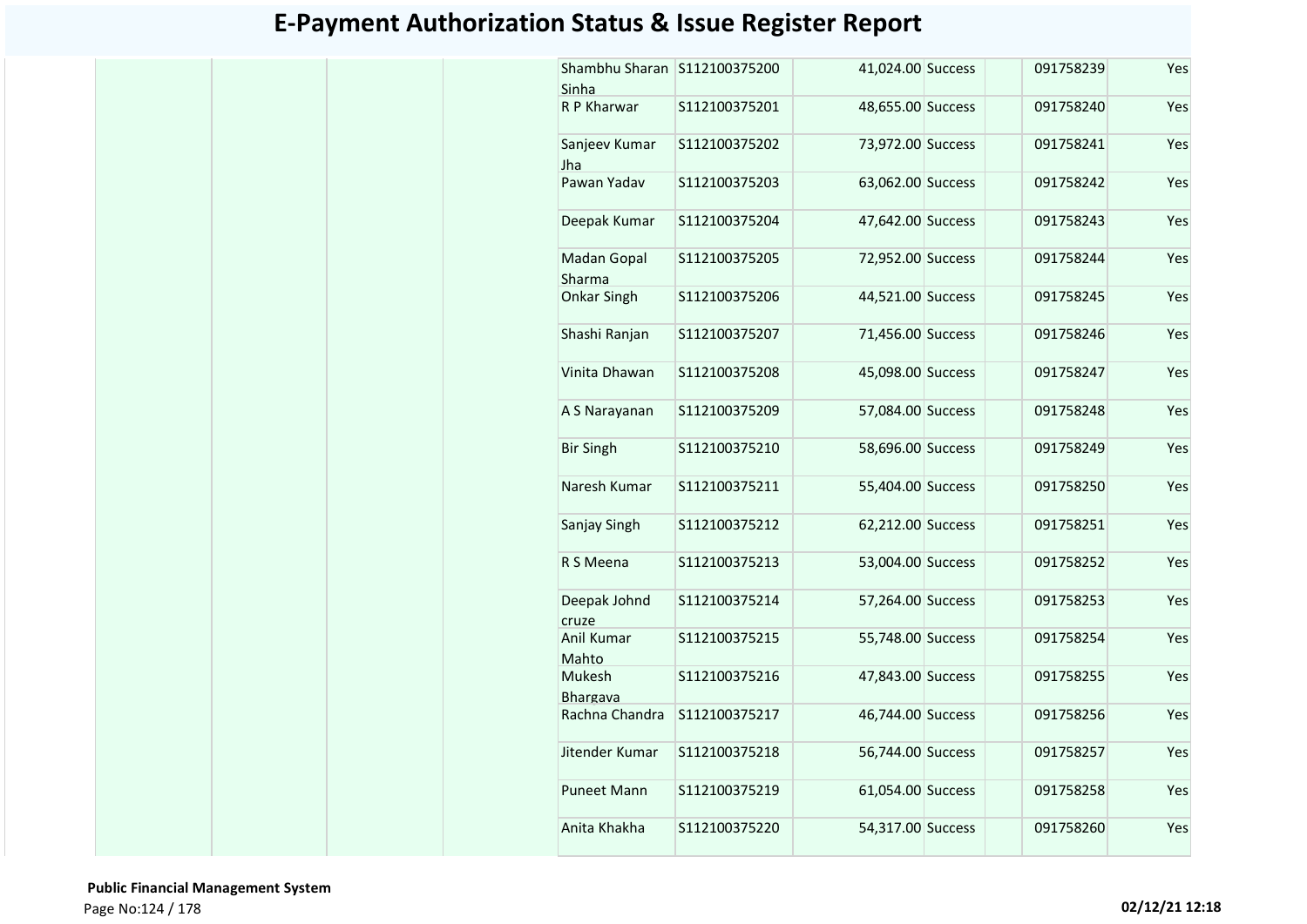| 55,965.00 Success<br>091758261<br>64,372.00 Success<br>091758262<br>091758263<br>69,622.00 Success<br>54,282.00 Success<br>091758264<br>81,914.00 Success<br>091758265<br>44,696.00 Success<br>091758266<br>91,700.00 Success<br>091758267<br>56,496.00 Success<br>091758268 | Yes                                           |
|------------------------------------------------------------------------------------------------------------------------------------------------------------------------------------------------------------------------------------------------------------------------------|-----------------------------------------------|
|                                                                                                                                                                                                                                                                              | Yes<br>Yes<br>Yes<br>Yes<br>Yes<br>Yes<br>Yes |
|                                                                                                                                                                                                                                                                              |                                               |
|                                                                                                                                                                                                                                                                              |                                               |
|                                                                                                                                                                                                                                                                              |                                               |
|                                                                                                                                                                                                                                                                              |                                               |
|                                                                                                                                                                                                                                                                              |                                               |
|                                                                                                                                                                                                                                                                              |                                               |
|                                                                                                                                                                                                                                                                              |                                               |
| 55,272.00 Success<br>091758269                                                                                                                                                                                                                                               | Yes                                           |
| 91,838.00 Success<br>091758155                                                                                                                                                                                                                                               | Yes                                           |
| 78,322.00 Success<br>091758156                                                                                                                                                                                                                                               | Yes                                           |
| 84,858.00 Success<br>091758157                                                                                                                                                                                                                                               | Yes                                           |
| 82,151.00 Success<br>091758158                                                                                                                                                                                                                                               | Yes                                           |
| 98,140.00 Success<br>091758159                                                                                                                                                                                                                                               | Yes                                           |
| 79,714.00 Success<br>091758160                                                                                                                                                                                                                                               | Yes                                           |
| 77,615.00 Success<br>091758162                                                                                                                                                                                                                                               | Yes                                           |
| 90,311.00 Success<br>091758163                                                                                                                                                                                                                                               | Yes                                           |
| 1,05,436.00 Success<br>091758164                                                                                                                                                                                                                                             | Yes                                           |
| 91,260.00 Success<br>091758165                                                                                                                                                                                                                                               | Yes                                           |
| 97,485.00 Success<br>091758166                                                                                                                                                                                                                                               | Yes                                           |
| 83,558.00 Success<br>091758167                                                                                                                                                                                                                                               | Yes                                           |
|                                                                                                                                                                                                                                                                              |                                               |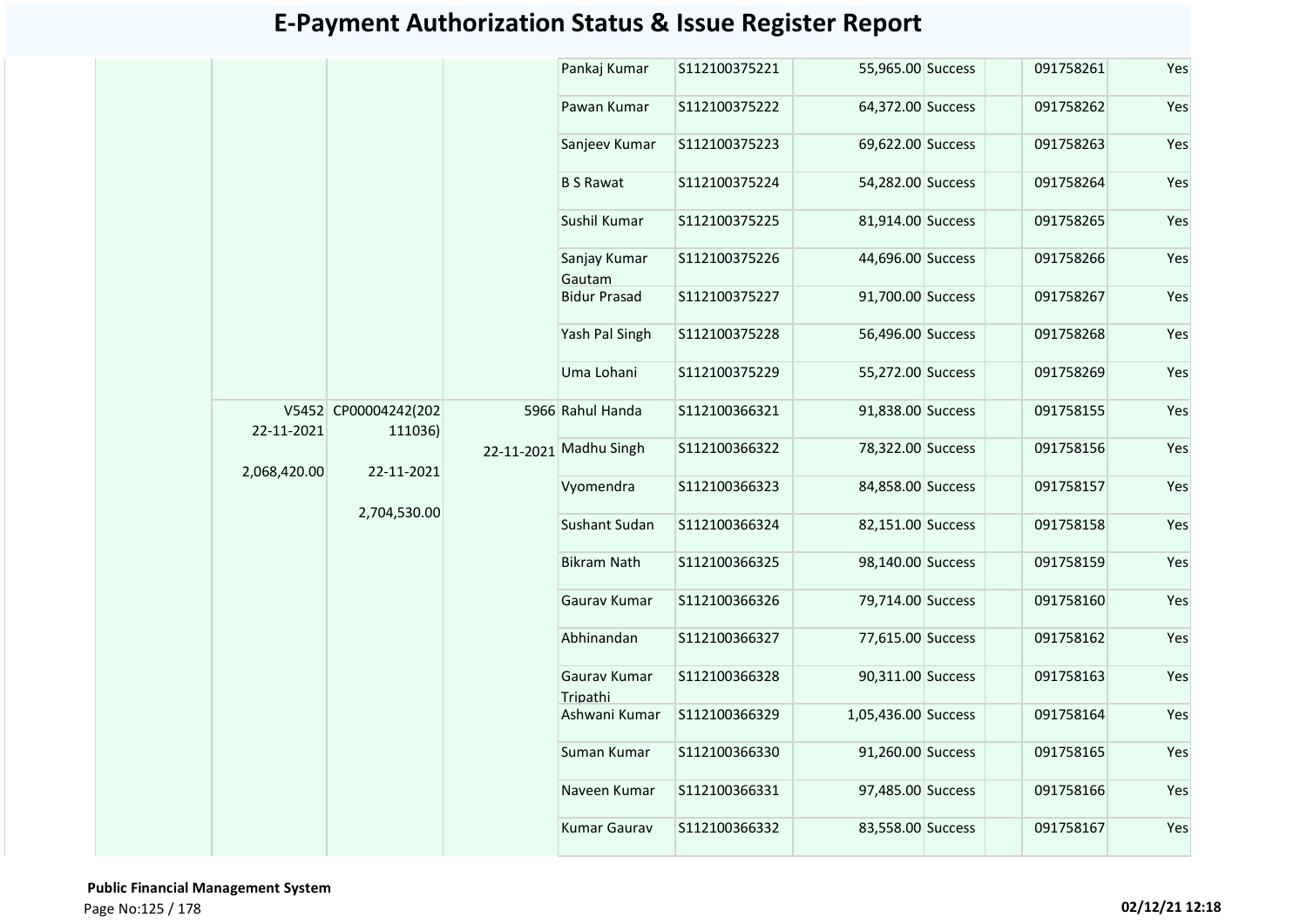|            |                                 | Prashant Rana           | S112100366333 | 95,036.00 Success   | 091758168 | Yes |
|------------|---------------------------------|-------------------------|---------------|---------------------|-----------|-----|
|            |                                 | Jitendra Kumar          | S112100366334 | 91,956.00 Success   | 091758169 | Yes |
|            |                                 | Mukul Kumar<br>Gupta    | S112100366335 | 68,624.00 Success   | 091758170 | Yes |
|            |                                 | Prem Bahadur            | S112100366336 | 94,556.00 Success   | 091758171 | Yes |
|            |                                 | Arunesh Kumar<br>Singh  | S112100366337 | 87,678.00 Success   | 091758172 | Yes |
|            |                                 | Nitesh Ranjan           | S112100366338 | 94,143.00 Success   | 091758173 | Yes |
|            |                                 | Joginder                | S112100366339 | 78,966.00 Success   | 091758174 | Yes |
|            |                                 | Ravi Singh              | S112100366340 | 1,01,608.00 Success | 091758175 | Yes |
|            |                                 | Deepak Kumar            | S112100366341 | 76,745.00 Success   | 091758176 | Yes |
|            |                                 | Saswati Halder          | S112100366342 | 76,157.00 Success   | 091758177 | Yes |
|            |                                 | <b>Basant Garg</b>      | S112100366343 | 1,42,263.00 Success | 091758178 | Yes |
| 22-11-2021 | V5453 CP00004243(202<br>111063) | 5971 Ishwar Singh       | S112100375074 | 30,886.00 Success   | 091758189 | Yes |
| 505,280.00 | 22-11-2021                      | 22-11-2021 Ramesh Chand | S112100375075 | 54,259.00 Success   | 091758190 | Yes |
|            |                                 | <b>Inder Pal</b>        | S112100375076 | 44,304.00 Success   | 091758191 | Yes |
|            | 697,256.00                      | Dharm vir               | S112100375077 | 45,556.00 Success   | 091758192 | Yes |
|            |                                 | Satpal                  | S112100375078 | 42,021.00 Success   | 091758193 | Yes |
|            |                                 | Joseph John             | S112100375079 | 44,003.00 Success   | 091758194 | Yes |
|            |                                 | Rajbir Singh            | S112100375080 | 38,156.00 Success   | 091758195 | Yes |
|            |                                 | Jai Ram Maurya          | S112100375081 | 40,156.00 Success   | 091758196 | Yes |
|            |                                 | Suraj Singh             | S112100375082 | 40,826.00 Success   | 091758197 | Yes |
|            |                                 | Kundan Singh            | S112100375083 | 36,995.00 Success   | 091758198 | Yes |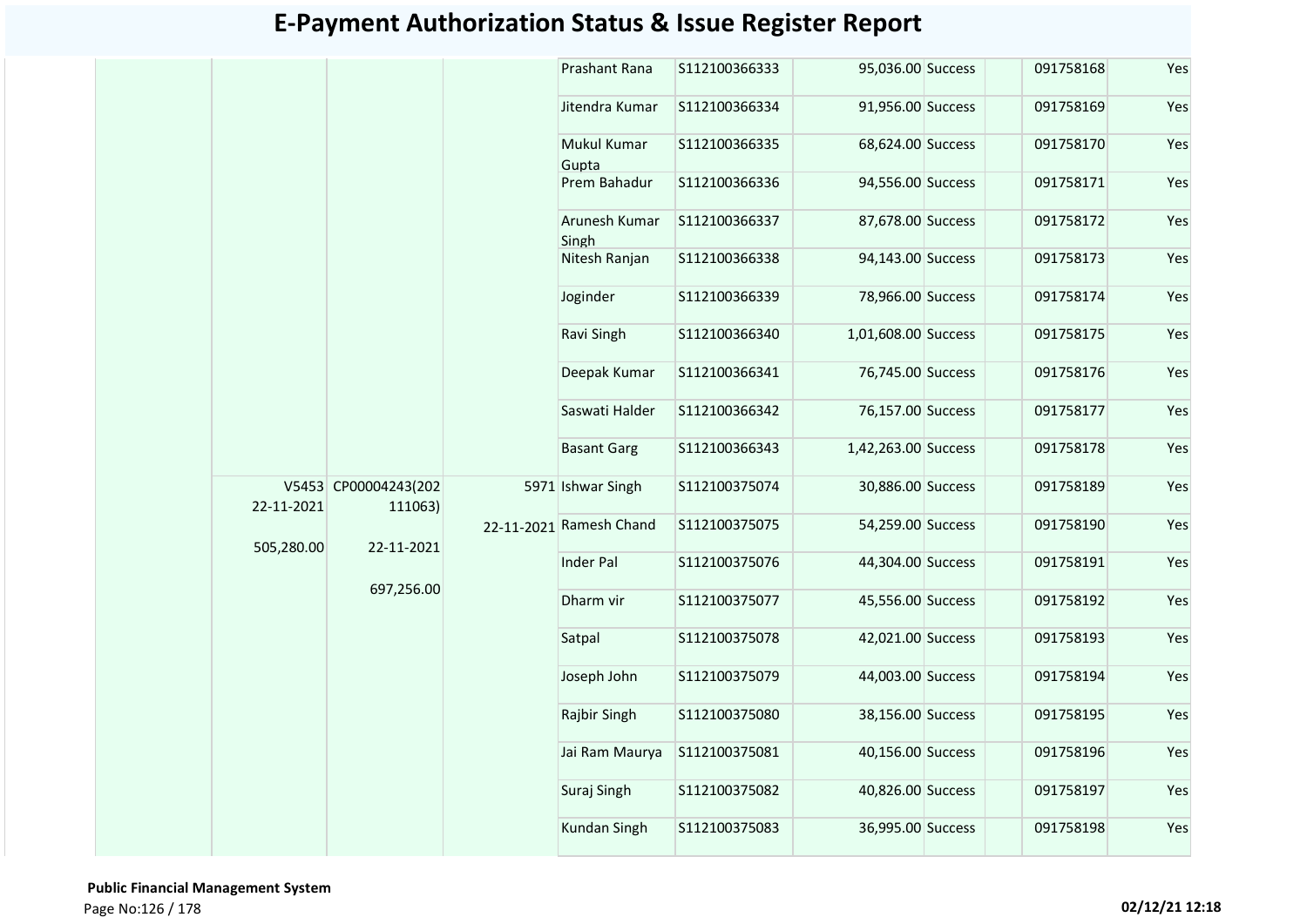|            |                                               |                      | Brij raj Singh          | S112100375084 | 42,324.00 Success | 091758199 | Yes |
|------------|-----------------------------------------------|----------------------|-------------------------|---------------|-------------------|-----------|-----|
|            |                                               |                      | Ashok Kumar             | S112100375085 | 45,794.00 Success | 091758200 | Yes |
| 22-11-2021 | V5454 CP00004244(202<br>111039)               |                      | 5979 T Saravanan        | S112100377491 | 40,387.00 Success | 091758427 | Yes |
| 146,608.00 | 22-11-2021                                    | 22-11-2021 N Rukmani |                         | S112100377492 | 40,387.00 Success | 091758428 | Yes |
|            |                                               |                      | <b>Tarun Sharma</b>     | S112100377493 | 65,834.00 Success | 091758429 | Yes |
| 22-11-2021 | 186,052.00<br>V5455 CP00004245(202<br>111064) |                      | 5969 Rajender Kumar     | S112100375086 | 31,576.00 Success | 091758202 | Yes |
| 643,930.00 | 22-11-2021                                    |                      | 22-11-2021 Om Bir Singh | S112100375087 | 36,937.00 Success | 091758203 | Yes |
|            |                                               |                      | Ram Avtar               | S112100375088 | 30,394.00 Success | 091758204 | Yes |
|            | 953,199.00                                    |                      | Satish Kumar            | S112100375089 | 42,223.00 Success | 091758205 | Yes |
|            |                                               |                      | Vijay Kumar             | S112100375090 | 41,062.00 Success | 091758206 | Yes |
|            |                                               |                      | Raj Kumar               | S112100375091 | 43,804.00 Success | 091758207 | Yes |
|            |                                               |                      | Rakesh Kumar            | S112100375092 | 43,341.00 Success | 091758208 | Yes |
|            |                                               |                      | Rajender Singh          | S112100375093 | 43,606.00 Success | 091758209 | Yes |
|            |                                               |                      | Rajender Kumar<br>ii.   | S112100375094 | 41,026.00 Success | 091758210 | Yes |
|            |                                               |                      | Subhash                 | S112100375095 | 43,606.00 Success | 091758211 | Yes |
|            |                                               |                      | Bramjeet                | S112100375096 | 43,606.00 Success | 091758212 | Yes |
|            |                                               |                      | Vinod                   | S112100375097 | 37,026.00 Success | 091758213 | Yes |
|            |                                               |                      | Sunil Kumar             | S112100375098 | 28,252.00 Success | 091758214 | Yes |
|            |                                               |                      | Lokesh                  | S112100375099 | 37,080.00 Success | 091758215 | Yes |
|            |                                               |                      | Ajay Kumar              | S112100375100 | 25,840.00 Success | 091758216 | Yes |
|            |                                               |                      | Shish Pal               | S112100375101 | 36,827.00 Success | 091758217 | Yes |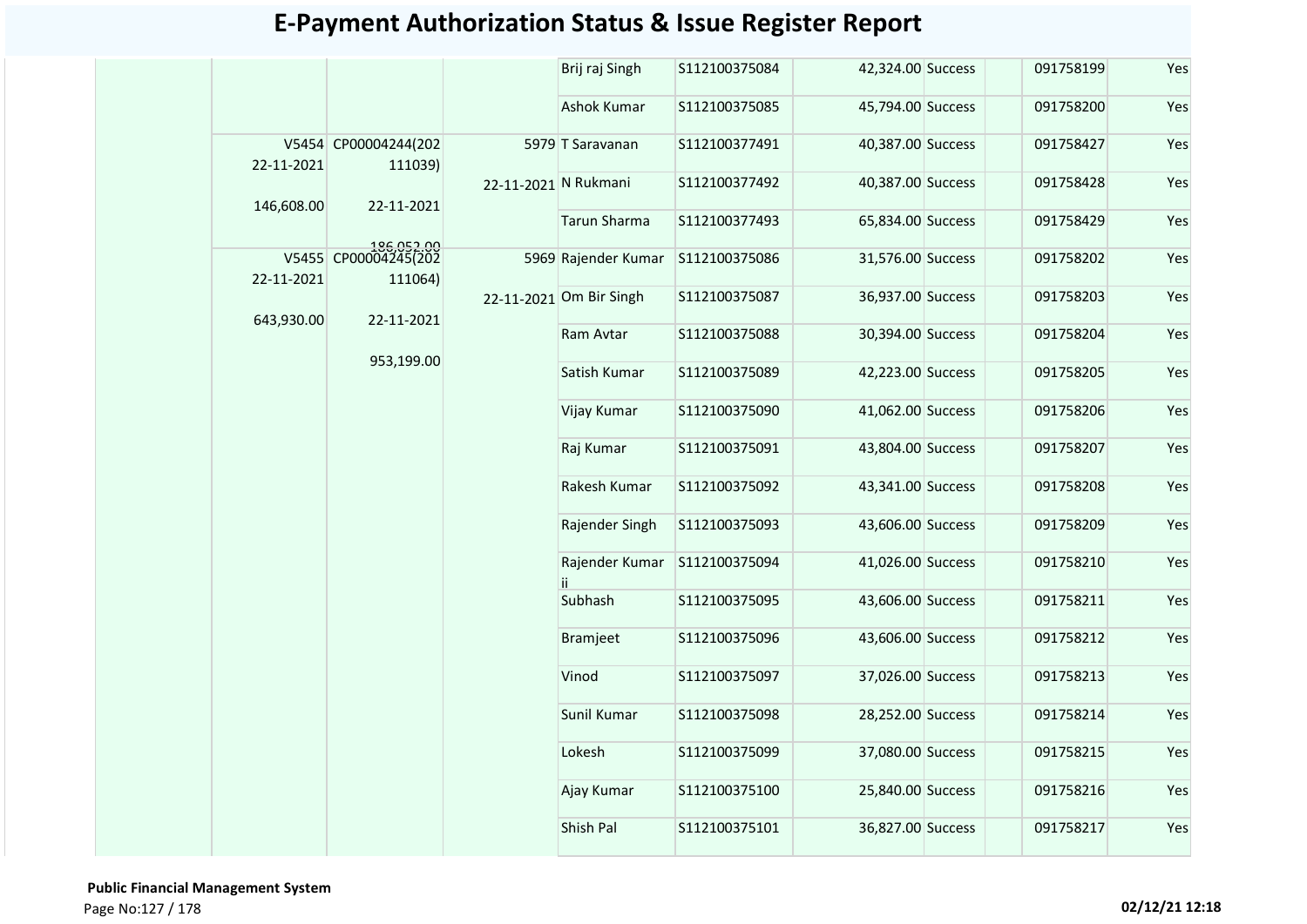|              |                                 |                  | <b>Ved Prakash</b>            | S112100375102  | 37,724.00 Success | 091758218         | Yes       |     |
|--------------|---------------------------------|------------------|-------------------------------|----------------|-------------------|-------------------|-----------|-----|
| 22-11-2021   | V5456 CP00004247(202<br>111053) |                  | 5965 Sanjay                   | S112100366089  | 27,718.00 Success | 091758042         | Yes       |     |
| 1,256,233.00 | 22-11-2021                      | 22-11-2021 Kamal |                               | \$112100366090 | 33,511.00 Success | 091758043         | Yes       |     |
|              |                                 |                  |                               | Pawan Kumar    | S112100366091     | 33,511.00 Success | 091758044 | Yes |
|              | 1,377,785.00                    |                  | Sumit s                       | S112100366092  | 31,773.00 Success | 091758045         | Yes       |     |
|              |                                 |                  | Madhu                         | S112100366093  | 46,891.00 Success | 091758046         | Yes       |     |
|              |                                 |                  | Ombir Singh                   | S112100366094  | 45,837.00 Success | 091758048         | Yes       |     |
|              |                                 |                  | Ramkishan                     | S112100366095  | 44,587.00 Success | 091758049         | Yes       |     |
|              |                                 |                  | Sanjay                        | S112100366096  | 37,739.00 Success | 091758050         | Yes       |     |
|              |                                 |                  | Ramanand                      | S112100366097  | 36,739.00 Success | 091758051         | Yes       |     |
|              |                                 |                  | Suman Kumar                   | S112100366098  | 33,511.00 Success | 091758052         | Yes       |     |
|              |                                 |                  |                               | Vikash Yadav   | S112100366099     | 33,511.00 Success | 091758053 | Yes |
|              |                                 |                  | Lokesh Lohchab                | \$112100366100 | 33,761.00 Success | 091758054         | Yes       |     |
|              |                                 |                  | Narender<br>Chikkara          | S112100366101  | 35,529.00 Success | 091758055         | Yes       |     |
|              |                                 |                  | Sumit                         | S112100366102  | 33,761.00 Success | 091758056         | Yes       |     |
|              |                                 |                  | Rakesh                        | S112100366103  | 33,511.00 Success | 091758057         | Yes       |     |
|              |                                 |                  | <b>Bahadur Singh</b><br>Meena | S112100366104  | 32,511.00 Success | 091758059         | Yes       |     |
|              |                                 |                  | Bablu Kumar                   | S112100366105  | 33,511.00 Success | 091758060         | Yes       |     |
|              |                                 |                  | Shivlash                      | S112100366106  | 30,115.00 Success | 091758061         | Yes       |     |
|              |                                 |                  | Pooja Rani                    | S112100366107  | 33,511.00 Success | 091758062         | Yes       |     |
|              |                                 |                  | Geeta                         | S112100366108  | 27,544.00 Success | 091758063         | Yes       |     |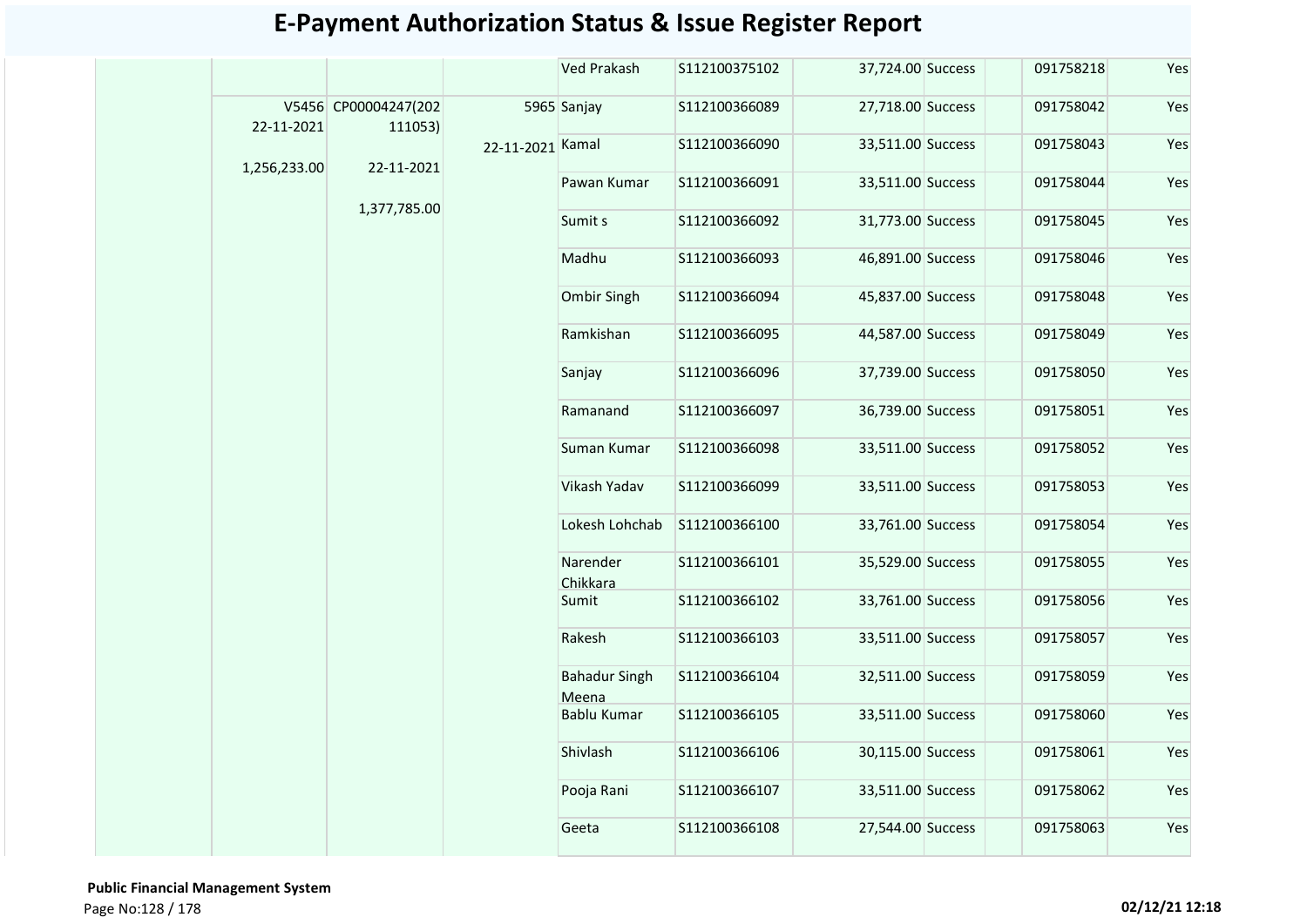| Suraj Kumar<br>S112100366109<br>33,511.00 Success<br>091758064<br>27,343.00 Success<br>Janardan Yadav<br>S112100366110<br>091758065<br>Priya Kumari<br>S112100366111<br>27,364.00 Success<br>091758066<br>S112100366112<br>33,511.00 Success<br>091758067<br><b>Bhanu Pratap</b><br>Prabhat Kumar<br>S112100366113<br>27,343.00 Success<br>091758068 | Yes<br>Yes<br>Yes<br>Yes<br>Yes<br>Yes |
|------------------------------------------------------------------------------------------------------------------------------------------------------------------------------------------------------------------------------------------------------------------------------------------------------------------------------------------------------|----------------------------------------|
|                                                                                                                                                                                                                                                                                                                                                      |                                        |
|                                                                                                                                                                                                                                                                                                                                                      |                                        |
|                                                                                                                                                                                                                                                                                                                                                      |                                        |
|                                                                                                                                                                                                                                                                                                                                                      |                                        |
|                                                                                                                                                                                                                                                                                                                                                      |                                        |
| 26,657.00 Success<br>091758069<br>Manoj Kumar<br>\$112100366114<br>Yadav                                                                                                                                                                                                                                                                             |                                        |
| Shahid Hussain<br>33,511.00 Success<br>S112100366115<br>091758070                                                                                                                                                                                                                                                                                    | Yes                                    |
| Kuldeep<br>S112100366116<br>33,511.00 Success<br>091758071                                                                                                                                                                                                                                                                                           | Yes                                    |
| Deepak Kumar<br>S112100366117<br>33,761.00 Success<br>091758072                                                                                                                                                                                                                                                                                      | Yes                                    |
| Utkarsh<br>S112100366118<br>32,671.00 Success<br>091758073<br>Chaudharv                                                                                                                                                                                                                                                                              | Yes                                    |
| 33,511.00 Success<br>Rajni<br>S112100366119<br>091758074                                                                                                                                                                                                                                                                                             | Yes                                    |
| Vinod Kumar<br>S112100366120<br>45,587.00 Success<br>091758075                                                                                                                                                                                                                                                                                       | Yes                                    |
| Kushal Chandar<br>S112100366121<br>47,507.00 Success<br>091758076<br>Kerketta                                                                                                                                                                                                                                                                        | Yes                                    |
| Dinesh Kumar<br>S112100366122<br>45,587.00 Success<br>091758077                                                                                                                                                                                                                                                                                      | Yes                                    |
| Dinesh<br>33,511.00 Success<br>091758079<br>S112100366123                                                                                                                                                                                                                                                                                            | Yes                                    |
| Ajit Mandal<br>S112100366124<br>42,265.00 Success<br>091758080                                                                                                                                                                                                                                                                                       | Yes                                    |
| V5457 CP00004248(202<br>5958 Mata Prasad<br>S112100366039<br>29,538.00 Success<br>091758030<br><b>Bhatt</b><br>22-11-2021<br>111044)                                                                                                                                                                                                                 | Yes                                    |
| 22-11-2021 Lal Bihari Gupta<br>S112100366040<br>51,182.00 Success<br>091758031                                                                                                                                                                                                                                                                       | Yes                                    |
| 416,841.00<br>22-11-2021<br>Sunil Kumar<br>45,416.00 Success<br>091758032<br>S112100366041<br>Verma                                                                                                                                                                                                                                                  | Yes                                    |
| 646,264.00<br>Rakesh Chander<br>S112100366042<br>35,915.00 Success<br>091758033<br>Thaplival                                                                                                                                                                                                                                                         | Yes                                    |
| 34,533.00 Success<br>091758034<br>Sandeep Kumar<br>S112100366043                                                                                                                                                                                                                                                                                     | Yes                                    |

 **Public Financial Management System**  Page No:129 / 178 **02/12/21 12:18**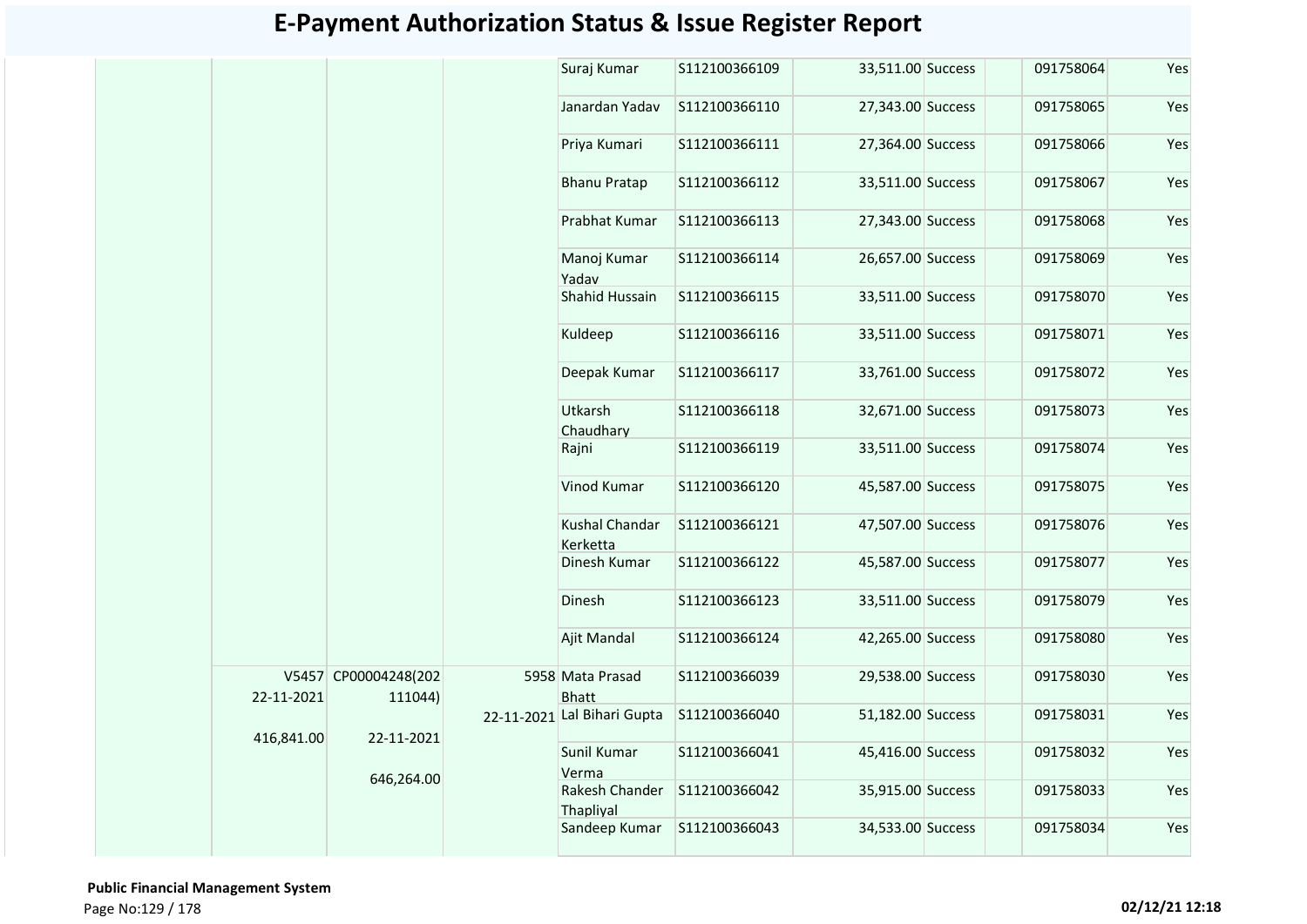|              |                                 | <b>Bhagwan Singh</b>   | S112100366044 | 30,182.00 Success   | 091758035 | Yes |
|--------------|---------------------------------|------------------------|---------------|---------------------|-----------|-----|
|              |                                 | Vinod Singh<br>Gosain  | S112100366045 | 33,191.00 Success   | 091758036 | Yes |
|              |                                 | Sant Lal               | S112100366046 | 34,563.00 Success   | 091758037 | Yes |
|              |                                 | Shrikishan             | S112100366047 | 31,948.00 Success   | 091758038 | Yes |
|              |                                 | <b>Tara Chand</b>      | S112100366048 | 48,182.00 Success   | 091758039 | Yes |
|              |                                 | Satish Kumar<br>Singh  | S112100366049 | 42,191.00 Success   | 091758040 | Yes |
| 22-11-2021   | V5458 CP00004249(202<br>111043) | 5952 Nidhi Malhotra    | S112100381196 | 76,206.00 Success   | 091758561 | Yes |
| 1,717,601.00 | 22-11-2021                      | 22-11-2021 Anju Mohan  | S112100381197 | 89,858.00 Success   | 091758562 | Yes |
|              |                                 | Gulshan                | S112100381198 | 72,144.00 Success   | 091758564 | Yes |
|              | 2,984,110.00                    | Monika Vig             | S112100381199 | 63,664.00 Success   | 091758566 | Yes |
|              |                                 | Neeraj Kumar<br>Sharma | S112100381200 | 1,00,856.00 Success | 091758567 | Yes |
|              |                                 | Rajesh Kumar<br>Sharma | S112100381201 | 1,57,471.00 Success | 091758569 | Yes |
|              |                                 | Gajraj Singh           | S112100381202 | 56,936.00 Success   | 091758570 | Yes |
|              |                                 | Jai Bhagwan<br>Chopra  | S112100381203 | 46,164.00 Success   | 091758571 | Yes |
|              |                                 | <b>Babu Lal Meena</b>  | S112100381204 | 50,577.00 Success   | 091758572 | Yes |
|              |                                 | Tharmar<br>Navaneetha  | S112100381205 | 40,600.00 Success   | 091758573 | Yes |
|              |                                 | Rajesh Joshi           | S112100381206 | 78,226.00 Success   | 091758574 | Yes |
|              |                                 | Meenakshi<br>Bhandari  | S112100381207 | 95,544.00 Success   | 091758575 | Yes |
|              |                                 | <b>Shahid Rasool</b>   | S112100381208 | 84,924.00 Success   | 091758577 | Yes |
|              |                                 | Anupama P              | S112100381209 | 83,643.00 Success   | 091758578 | Yes |
|              |                                 | Neelesh Mishra         | S112100381210 | 85,322.00 Success   | 091758579 | Yes |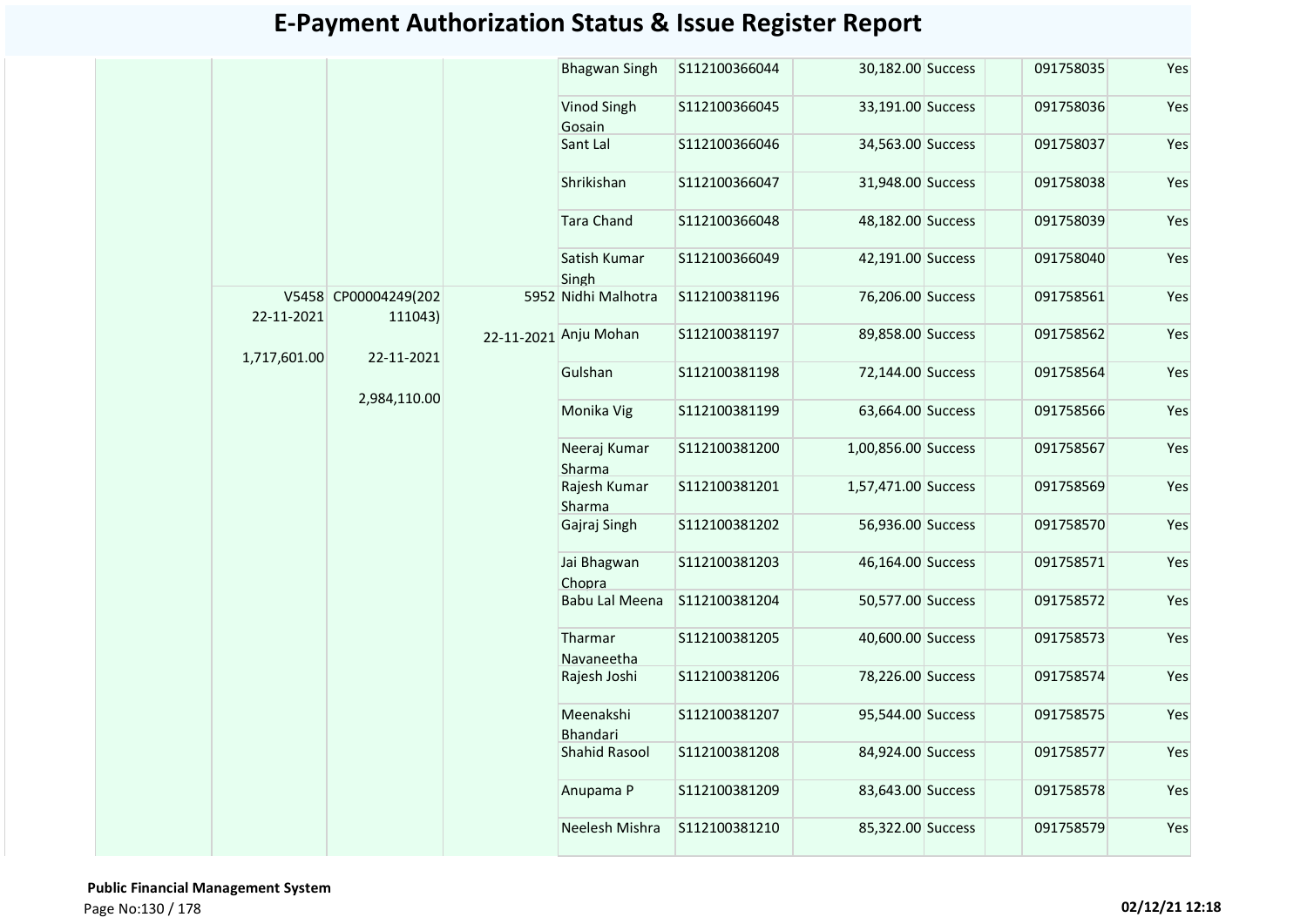|              |                                 | Tanjore<br>Singaram                           | S112100381211 | 1,73,003.00 Success | 091758580 | Yes |
|--------------|---------------------------------|-----------------------------------------------|---------------|---------------------|-----------|-----|
|              |                                 | Brij Mohan                                    | S112100381212 | 84,760.00 Success   | 091758581 | Yes |
|              |                                 | Romesh Kumar<br>Puri                          | S112100381213 | 1,10,761.00 Success | 091758582 | Yes |
|              |                                 | Shubhashish<br>Kumar Banerjee                 | S112100381214 | 81,536.00 Success   | 091758583 | Yes |
|              |                                 | Rajender<br>Khurana                           | S112100381215 | 85,406.00 Success   | 091758584 | Yes |
| 22-11-2021   | V5459 CP00004250(202<br>111040) | 5967 Vibhor Kumar<br>Sharma                   | S112100366149 | 81,653.00 Success   | 091758084 | Yes |
| 1,947,252.00 | 22-11-2021                      | 22-11-2021 Anshul Nigam                       | S112100366150 | 83,733.00 Success   | 091758085 | Yes |
|              |                                 | Paras Kain                                    | S112100366151 | 79,880.00 Success   | 091758086 | Yes |
|              | 2,432,106.00                    | Aasim                                         | S112100366152 | 85,080.00 Success   | 091758087 | Yes |
|              |                                 | Madhu Yadav                                   | S112100366153 | 87,526.00 Success   | 091758088 | Yes |
|              |                                 | Prachi Mishra                                 | S112100366154 | 67,878.00 Success   | 091758089 | Yes |
|              |                                 | Pradeep Khatri                                | S112100366155 | 84,773.00 Success   | 091758090 | Yes |
|              |                                 | Praveen Kumar                                 | S112100366156 | 82,693.00 Success   | 091758092 | Yes |
|              |                                 | Vikas Gupta                                   | S112100366157 | 81,653.00 Success   | 091758093 | Yes |
|              |                                 | Rahul Saini                                   | S112100366158 | 84,773.00 Success   | 091758094 | Yes |
|              |                                 | Manish Kumar                                  | S112100366159 | 82,693.00 Success   | 091758095 | Yes |
|              |                                 | Zahida Khatoon                                | S112100366160 | 62,179.00 Success   | 091758096 | Yes |
|              |                                 | Deepesh Kumar<br>Gupta                        | S112100366161 | 85,813.00 Success   | 091758097 | Yes |
|              |                                 | Pushkar Chandra S112100366162<br><b>Bhatt</b> |               | 84,813.00 Success   | 091758098 | Yes |
|              |                                 | Sarath<br>Somarajan Pillai                    | S112100366163 | 82,733.00 Success   | 091758100 | Yes |
|              |                                 | Vikram jeet<br>Singh Tomar                    | S112100366164 | 84,383.00 Success   | 091758101 | Yes |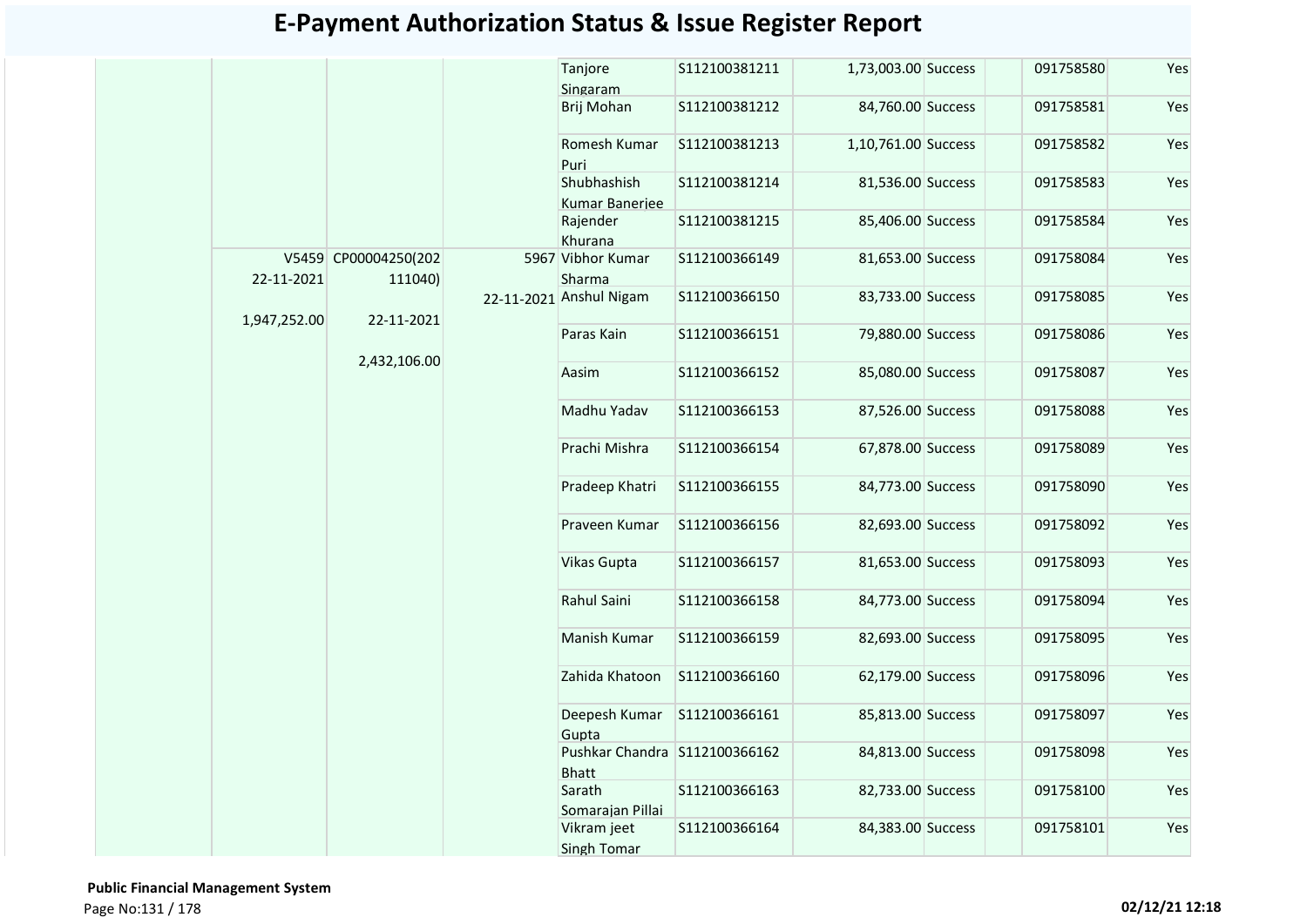|            |                                            | Jyoti Dalal               | S112100366165 | 78,489.00 Success | 091758102 | Yes |
|------------|--------------------------------------------|---------------------------|---------------|-------------------|-----------|-----|
|            |                                            | Devesh Lamba              | S112100366166 | 82,693.00 Success | 091758103 | Yes |
|            |                                            | Bhuvan Khurana            | S112100366167 | 83,213.00 Success | 091758104 | Yes |
|            |                                            | Alka Chopra               | S112100366168 | 85,410.00 Success | 091758105 | Yes |
|            |                                            | Kamal Kishore<br>Aswani   | S112100366169 | 85,080.00 Success | 091758106 | Yes |
|            |                                            | Ashok<br>Madabhushi       | S112100366170 | 77,493.00 Success | 091758107 | Yes |
|            |                                            | Niraj Kumar               | S112100366171 | 80,653.00 Success | 091758108 | Yes |
|            |                                            | Diwakar Sharma            | S112100366172 | 71,965.00 Success | 091758109 | Yes |
| 22-11-2021 | V5460 CP00004251(202<br>111041)            | 5968 Parvin ii            | S112100375246 | 70,034.00 Success | 091758273 | Yes |
|            | 22-11-2021<br>3,174,644.00<br>3,758,908.00 | 22-11-2021 Yogesh Sahu    | S112100375247 | 71,887.00 Success | 091758274 | Yes |
|            |                                            | Saurabh                   | S112100375248 | 74,487.00 Success | 091758275 | Yes |
|            |                                            | Mahesh Kumar<br>Meena     | S112100375249 | 54,094.00 Success | 091758276 | Yes |
|            |                                            | Yogender                  | S112100375250 | 61,816.00 Success | 091758277 | Yes |
|            |                                            | Vishal                    | S112100375251 | 64,709.00 Success | 091758278 | Yes |
|            |                                            | Abhishek<br>Chowdhary     | S112100375252 | 64,189.00 Success | 091758279 | Yes |
|            |                                            | Amit Kumar                | S112100375253 | 64,709.00 Success | 091758280 | Yes |
|            |                                            | Vishal Kumar              | S112100375254 | 61,786.00 Success | 091758281 | Yes |
|            |                                            | Rishabh<br>Chaurasia      | S112100375255 | 69,106.00 Success | 091758282 | Yes |
|            |                                            | Aastha Singh              | S112100375256 | 69,106.00 Success | 091758283 | Yes |
|            |                                            | <b>Akarsh Nath</b>        | S112100375257 | 69,106.00 Success | 091758284 | Yes |
|            |                                            | Priyanka<br>Priyadarshini | S112100375258 | 69,106.00 Success | 091758285 | Yes |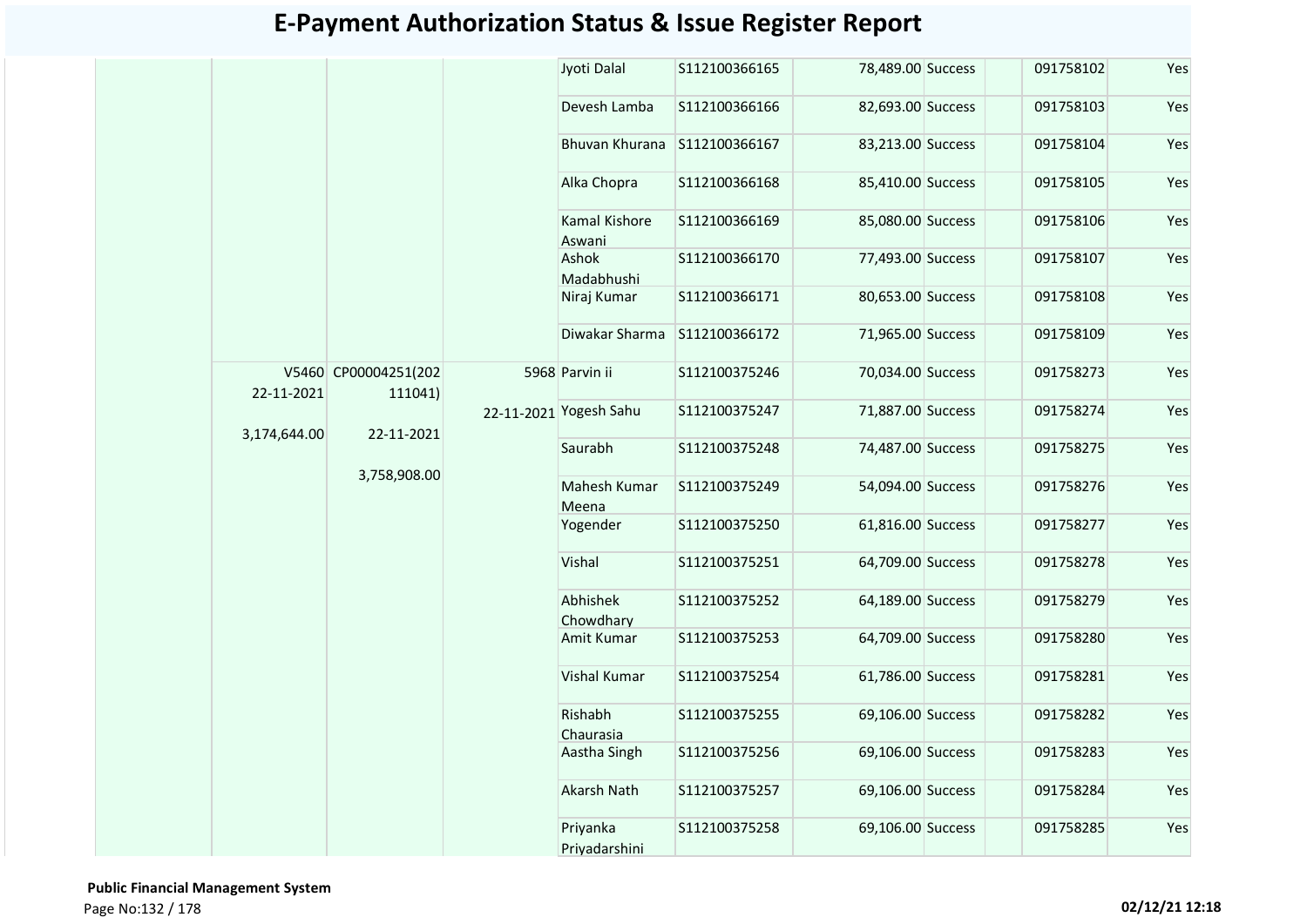| Praveen Poonia         | S112100375259 | 69,756.00 Success | 091758286 | Yes |
|------------------------|---------------|-------------------|-----------|-----|
| Rajesh Kumar<br>Bajiya | S112100375260 | 69,106.00 Success | 091758287 | Yes |
| Pawan Kumar            | S112100375261 | 69,106.00 Success | 091758288 | Yes |
| Dinesh Yadav           | S112100375262 | 69,106.00 Success | 091758289 | Yes |
| Naveen Kumar           | S112100375263 | 69,106.00 Success | 091758290 | Yes |
| Shailender<br>Kumar    | S112100375264 | 73,352.00 Success | 091758291 | Yes |
| Parvesh Sandhu         | S112100375265 | 82,173.00 Success | 091758292 | Yes |
| Gaurav Dayal           | S112100375266 | 84,773.00 Success | 091758293 | Yes |
| Manoneet Singh         | S112100375267 | 85,813.00 Success | 091758294 | Yes |
| Sohel Raza             | S112100375268 | 83,733.00 Success | 091758295 | Yes |
| Varun Prakash          | S112100375269 | 81,653.00 Success | 091758296 | Yes |
| <b>Vikas Yadav</b>     | S112100375270 | 83,733.00 Success | 091758297 | Yes |
| Manisha Rani           | S112100375271 | 71,701.00 Success | 091758298 | Yes |
| Shahbaz Ahmad          | S112100375272 | 83,733.00 Success | 091758299 | Yes |
| Deepak Kumar           | S112100375273 | 82,693.00 Success | 091758300 | Yes |
| Sonia                  | S112100375274 | 67,878.00 Success | 091758301 | Yes |
| <b>Vikrant Ahlawat</b> | S112100375275 | 74,154.00 Success | 091758302 | Yes |
| Upasana Goyal          | S112100375276 | 71,554.00 Success | 091758303 | Yes |
| Ravinder Dalal         | S112100375277 | 76,234.00 Success | 091758304 | Yes |
| Sumit Dalal            | S112100375278 | 75,194.00 Success | 091758305 | Yes |
| Karun Parihar          | S112100375279 | 72,074.00 Success | 091758306 | Yes |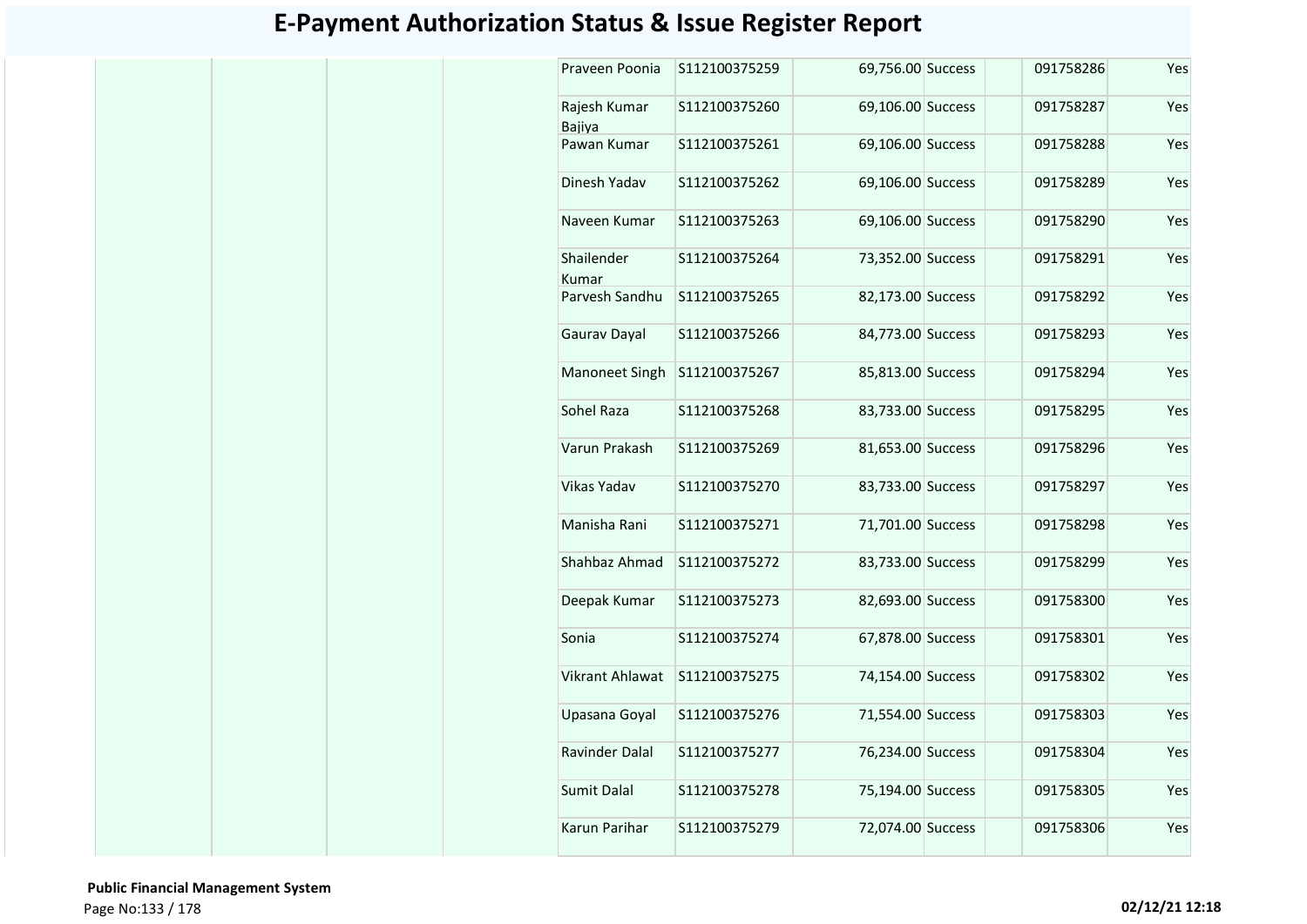#### S112100375280 73.114.00 Success 091758307 Yes S112100375281 74,674.00 Success 091758308 Yes S112100375282 71,034.00 Success 091758309 Yes S112100375283 72,204.00 Success 091758310 Yes S112100375284 72,074.00 Success 091758311 Yes S112100375285 71,554.00 Success 091758312 Yes S112100375286 71,034,00 Success 091758313 Yes 74,154.00 Success 091758314 Yes S112100375288 64,946.00 Success 091758315 Yes S112100375289 69.096.00 Success 091758316 Yes V5432 22-11-2021 9,421.00 CP00000270 22-11-2021 9,421.00 S112100326936 9,421.00 Success 894749429 Yes **11,71,06,944.00** V5493 CP00000170(202 23-11-2021 6,684.00 111004) 23-11-2021 6,944.00 CP00000173 S112100499220 6,684.00 Success 006002538 Yes V5535 23-11-2021 991.00 23-11-2021 991.00 S112100633416 991.00 Success 006016500 Yes V5536 23-11-2021 968.00 CP00000172 23-11-2021 968.00 S112100633403 968.00 Success 006016496 Yes 12 **Issue Date: 23-11-2021** 200880 [Asstt Accounts Officer] 6037 Kapil Ranga 23-11-2021 6049 S K S 23-11-2021 **ENTERPRISES** 6048 S K S 23-11-2021 ENTERPRISES Shradha Tushar Chauhan S112100375287 Lalit Kumar Pankaj Kumar 225428 [Section Officer] 5980 MAHANAGAR 22-11-2021 NIGAM LIMITED **TELEPHONE** Mohit Saini Nitin Kumar Prashant Kumar Rahul Sharma Renu Yadav Manbir Singh

#### **E-Payment Authorization Status & Issue Register Report**

 **Public Financial Management System**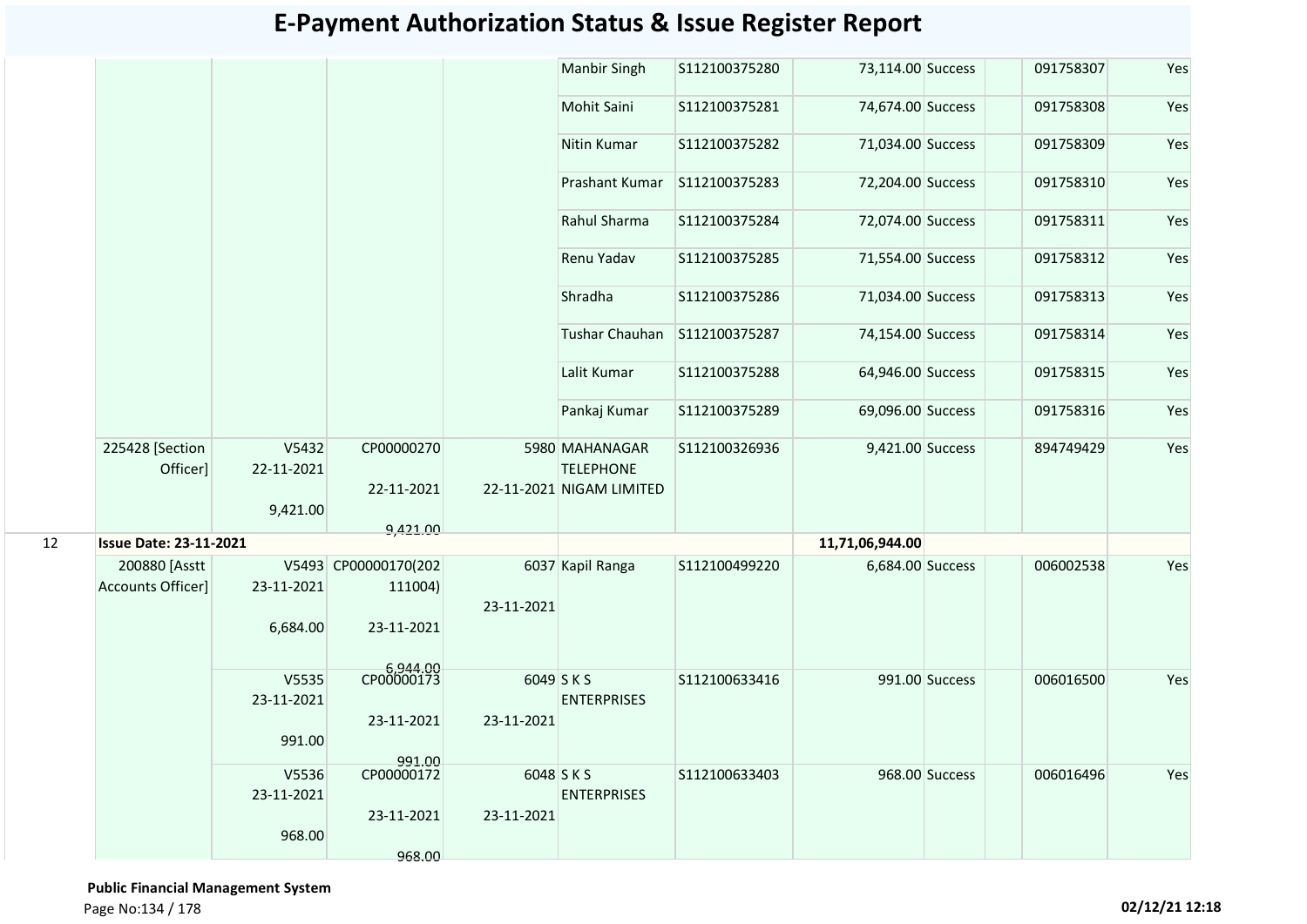|                                                                          | V5537<br>23-11-2021<br>1,530.00 | CP00000174<br>23-11-2021                      | 23-11-2021 | 6051 ANKUR KUMAR<br><b>JAIN</b>                            | S112100633442     | 1,530.00 Success    |                | 006016502 | Yes |
|--------------------------------------------------------------------------|---------------------------------|-----------------------------------------------|------------|------------------------------------------------------------|-------------------|---------------------|----------------|-----------|-----|
|                                                                          | V5538<br>23-11-2021<br>300.00   | 1,530.00<br>CP00000171<br>23-11-2021          | 23-11-2021 | 6050 ANKUR KUMAR<br><b>JAIN</b>                            | S112100633374     |                     | 300.00 Success | 006016491 | Yes |
| 206942 [Under<br>Secretary<br>Department of                              | V5491<br>23-11-2021             | 300.00<br>CP00000031<br>18-11-2021            |            | 5990 Railtel<br>Corporation of<br>23-11-2021 India Limited | S112100454185     | 1,94,880.00 Success |                | 002902504 | Yes |
| <b>Industrial Policy</b><br>and Promotion<br>225427 [Under<br>Secretary] | 194,880.00<br>23-11-2021        | 198.240.00<br>V5461 CP00004159(202<br>111038) |            | 5962 Rakesh Kumar                                          | S112100441732     | 41,474.00 Success   |                | 091761234 | Yes |
|                                                                          | 1,500,907.00                    | 16-11-2021                                    |            | 22-11-2021 Gyan Chand                                      | S112100441733     | 45,447.00 Success   |                | 091761235 | Yes |
|                                                                          | 2,176,624.00                    |                                               | Kamal Ram  | S112100441734                                              | 41,474.00 Success |                     | 091761236      | Yes       |     |
|                                                                          |                                 |                                               |            | Sita Ram Shah                                              | S112100441735     | 33,204.00 Success   |                | 091761237 | Yes |
|                                                                          |                                 |                                               |            | Ramesh Chand                                               | S112100441736     | 41,204.00 Success   |                | 091761238 | Yes |
|                                                                          |                                 |                                               |            | Jai Bhagwan                                                | S112100441737     | 35,810.00 Success   |                | 091761239 | Yes |
|                                                                          |                                 |                                               |            | Nand Kumar                                                 | S112100441738     | 31,204.00 Success   |                | 091761241 | Yes |
|                                                                          |                                 |                                               |            | Jagdesh Prasad                                             | S112100441739     | 43,204.00 Success   |                | 091761242 | Yes |
|                                                                          |                                 |                                               |            | <b>Amar Singh</b><br>Meena                                 | S112100441740     | 42,632.00 Success   |                | 091761243 | Yes |
|                                                                          |                                 |                                               |            | Dinesh Singh<br>Rawat                                      | S112100441741     | 37,798.00 Success   |                | 091761245 | Yes |
|                                                                          |                                 |                                               |            | Vir Bhan                                                   | S112100441742     | 38,084.00 Success   |                | 091761246 | Yes |
|                                                                          |                                 |                                               |            | Chander Kali                                               | S112100441743     | 37,668.00 Success   |                | 091761247 | Yes |
|                                                                          |                                 |                                               |            | <b>Bhopal Singh</b>                                        | S112100441744     | 38,084.00 Success   |                | 091761248 | Yes |
|                                                                          |                                 |                                               |            | Parmod Kumar                                               | S112100441745     | 46,474.00 Success   |                | 091761250 | Yes |

 **Public Financial Management System**  Page No:135 / 178 **02/12/21 12:18**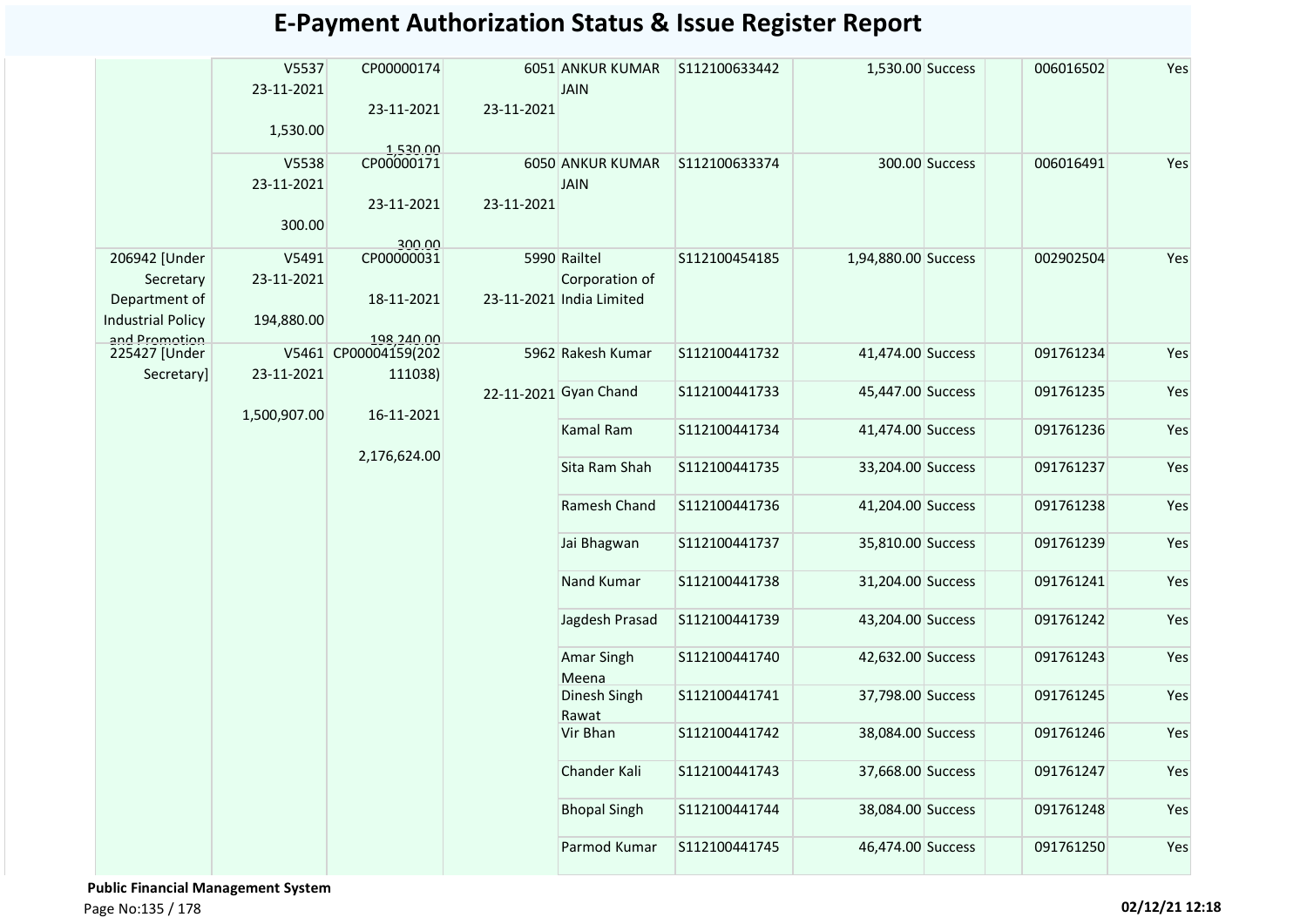| Kehar Singh            | S112100441746 | 45,182.00 Success | 091761251 | Yes |
|------------------------|---------------|-------------------|-----------|-----|
| Dinesh Kumar           | S112100441747 | 29,922.00 Success | 091761252 | Yes |
| Vidya Devi             | S112100441748 | 43,084.00 Success | 091761253 | Yes |
| Raj Karan Singh        | S112100441749 | 37,834.00 Success | 091761254 | Yes |
| <b>Tari Prasad</b>     | S112100441750 | 45,357.00 Success | 091761255 | Yes |
| Babli Tyagi            | S112100441751 | 32,134.00 Success | 091761256 | Yes |
| Sukhpal Singh          | S112100441752 | 26,357.00 Success | 091761257 | Yes |
| <b>Surender Das</b>    | S112100441753 | 42,834.00 Success | 091761258 | Yes |
| Mohd Khalid            | S112100441754 | 36,357.00 Success | 091761259 | Yes |
| Rajendra Prasad        | S112100441755 | 39,510.00 Success | 091761260 | Yes |
| Ram Mehar<br>Singh     | S112100441756 | 43,212.00 Success | 091761262 | Yes |
| Hare Krishan<br>Sharma | S112100441757 | 58,724.00 Success | 091761263 | Yes |
| <b>Ved Prakash</b>     | S112100441758 | 44,698.00 Success | 091761265 | Yes |
| Rajinder Das           | S112100441759 | 51,474.00 Success | 091761266 | Yes |
| <b>Budhi Singh</b>     | S112100441760 | 33,336.00 Success | 091761267 | Yes |
| Shobha Devi            | S112100441761 | 31,357.00 Success | 091761268 | Yes |
| <b>Shakeel Ahmed</b>   | S112100441762 | 42,834.00 Success | 091761269 | Yes |
| Raj Kumar              | S112100441763 | 39,572.00 Success | 091761270 | Yes |
| Raj Pal Singh          | S112100441764 | 45,357.00 Success | 091761271 | Yes |
| Avdesh Paswan          | S112100441765 | 27,798.00 Success | 091761272 | Yes |
| <b>Brind Paswan</b>    | S112100441766 | 52,412.00 Success | 091761273 | Yes |

 **Public Financial Management System**  Page No:136 / 178 **02/12/21 12:18**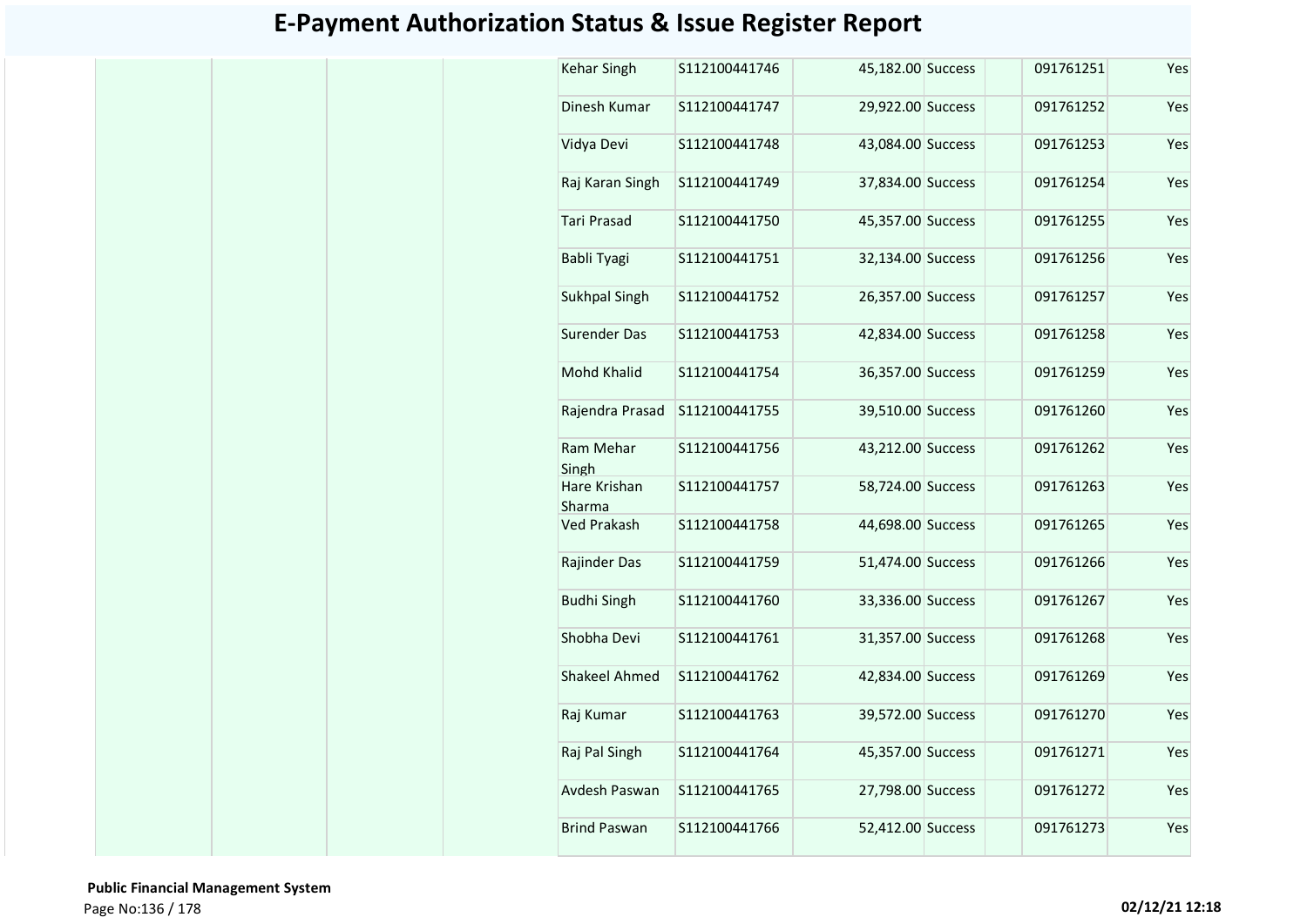|                     |                                 |            | Ramesh Kumar                                        | S112100441767 | 51,611.00 Success   | 091761274 | Yes |
|---------------------|---------------------------------|------------|-----------------------------------------------------|---------------|---------------------|-----------|-----|
|                     |                                 |            | Ranvir Singh                                        | S112100441768 | 46,190.00 Success   | 091761275 | Yes |
| 23-11-2021          | V5462 CP00004160(202<br>111045) |            | 5960 Sunder Shashi                                  | S112100441717 | 37,486.00 Success   | 091761217 | Yes |
| 528,771.00          | 16-11-2021                      |            | 22-11-2021 Abhay Dev Gupta S112100441718            |               | 55,386.00 Success   | 091761218 | Yes |
|                     |                                 |            | Ashok Kumar                                         | S112100441719 | 38,776.00 Success   | 091761219 | Yes |
|                     | 838,764.00                      |            | N Pallani Appan                                     | S112100441720 | 39,016.00 Success   | 091761220 | Yes |
|                     |                                 |            | Yesh Pal Sharma                                     | S112100441721 | 43,832.00 Success   | 091761221 | Yes |
|                     |                                 |            | Prakash Chand                                       | S112100441722 | 37,632.00 Success   | 091761222 | Yes |
|                     |                                 |            | Siya Ram                                            | S112100441723 | 54,244.00 Success   | 091761223 | Yes |
|                     |                                 |            | Vijender Singh                                      | S112100441724 | 30,994.00 Success   | 091761224 | Yes |
|                     |                                 |            | Sanjay Singh                                        | S112100441725 | 32,986.00 Success   | 091761225 | Yes |
|                     |                                 |            | Akhil Mandal                                        | S112100441726 | 29,807.00 Success   | 091761227 | Yes |
|                     |                                 |            | <b>Kundan Singh</b>                                 | S112100441727 | 34,632.00 Success   | 091761228 | Yes |
|                     |                                 |            | <b>Mahkar Singh</b>                                 | S112100441728 | 33,574.00 Success   | 091761229 | Yes |
|                     |                                 |            | <b>Bache Singh</b>                                  | S112100441729 | 32,599.00 Success   | 091761230 | Yes |
|                     |                                 |            | Ratan Mandal                                        | S112100441730 | 27,807.00 Success   | 091761231 | Yes |
| V5467<br>23-11-2021 | CP00004229                      |            | 5946 MPR Enterprises S112100441785                  |               | 7,424.00 Success    | 000571020 | Yes |
| 7,424.00            | 22-11-2021                      | 22-11-2021 |                                                     |               |                     |           |     |
|                     | 7,552.00                        |            |                                                     |               |                     |           |     |
|                     | V5468 CP00004239(202            |            | 5956 Shantiswaroop                                  | S112100435834 | 1,32,182.00 Success | 091761138 | Yes |
| 23-11-2021          | 111048)                         |            | Gupta<br>22-11-2021 Sushil Kumar Jain S112100435835 |               | 98,060.00 Success   | 091761139 | Yes |
| 454,157.00          | 22-11-2021                      |            | M Zakaria khan                                      | S112100435836 | 1,47,178.00 Success | 091761140 | Yes |
|                     | 863,487.00                      |            | Yusuf zai                                           |               |                     |           |     |

 **Public Financial Management System** 

Page No:137 / 178 **02/12/21 12:18**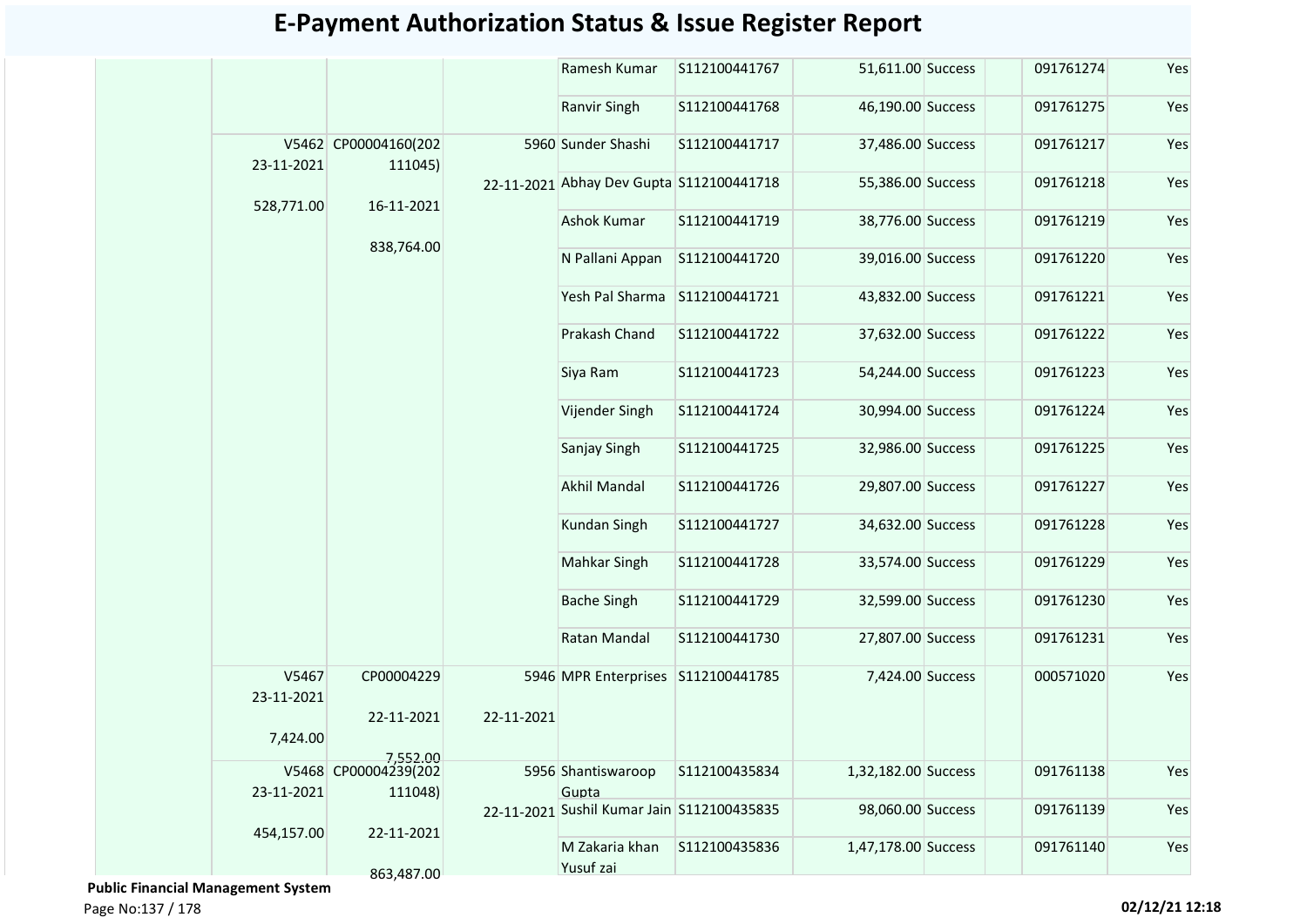|                     | 863,487.00                      |                     |                                       |               |                      |           |     |
|---------------------|---------------------------------|---------------------|---------------------------------------|---------------|----------------------|-----------|-----|
|                     |                                 |                     | Arun Mahendru<br>Balraj               | S112100435837 | 76,737.00 Success    | 091761141 | Yes |
| 23-11-2021          | V5469 CP00004246(202<br>111042) |                     | 5957 Lalita Bisht                     | S112100441601 | 63,325.00 Success    | 091761163 | Yes |
| 824,980.00          | 22-11-2021                      |                     | 22-11-2021 Sudhish Negi               | S112100441602 | 44,846.00 Success    | 091761165 | Yes |
|                     |                                 |                     | Goldey Kaur                           | S112100441603 | 46,794.00 Success    | 091761166 | Yes |
|                     | 1,441,446.00                    |                     | Sudha Verma                           | S112100441604 | 89,774.00 Success    | 091761167 | Yes |
|                     |                                 |                     | <b>Gurdeep Anand</b>                  | S112100441605 | 74,810.00 Success    | 091761168 | Yes |
|                     |                                 |                     | Jasvinder Singh<br>Mann               | S112100441606 | 66,670.00 Success    | 091761169 | Yes |
|                     |                                 |                     | Mariamma<br>Poulose                   | S112100441607 | 69,080.00 Success    | 091761171 | Yes |
|                     |                                 |                     | Charninder<br>Kumar                   | S112100441608 | 93,230.00 Success    | 091761172 | Yes |
|                     |                                 |                     | <b>Bimal Kapoor</b>                   | S112100441609 | 77,056.00 Success    | 091761173 | Yes |
|                     |                                 |                     | Desh Raj Kapoor                       | S112100441610 | 44,271.00 Success    | 091761175 | Yes |
|                     |                                 |                     | Avinder Kaur                          | S112100441611 | 94,310.00 Success    | 091761176 | Yes |
|                     |                                 |                     | Madhu Sharma                          | S112100441612 | 60,814.00 Success    | 091761178 | Yes |
| V5471<br>23-11-2021 | CP00004199                      |                     | 5935 CENTRAL PULP<br><b>AND PAPER</b> | S112100444310 | 1,66,000.00 Success  | 000578433 | Yes |
| 166,000.00          | 18-11-2021                      | 22-11-2021 RESEARCH | <b>INSTITUT</b>                       |               |                      |           |     |
|                     |                                 |                     |                                       |               |                      |           |     |
| V5473<br>23-11-2021 | 166,000.00<br>CP00004198        |                     | 5936 CENTRAL PULP<br><b>AND PAPER</b> | S112100444749 | 38,53,243.00 Success | 000578637 | Yes |
|                     | 18-11-2021                      | 22-11-2021 RESEARCH |                                       |               |                      |           |     |
| 3,853,243.00        |                                 |                     | <b>INSTITUT</b>                       |               |                      |           |     |
| V5474               | 3,853,243.00<br>CP00004221      |                     | 5983 NATIONAL                         | S112100442835 | 15,46,000.00 Success | 000575605 | Yes |
| 23-11-2021          | 18-11-2021                      | 22-11-2021 DESIGN   | <b>INSTITUTE OF</b>                   |               |                      |           |     |
| 1,546,000.00        |                                 |                     | <b>KURUKSHETRA</b>                    |               |                      |           |     |
|                     | 1,546,000.00                    |                     |                                       |               |                      |           |     |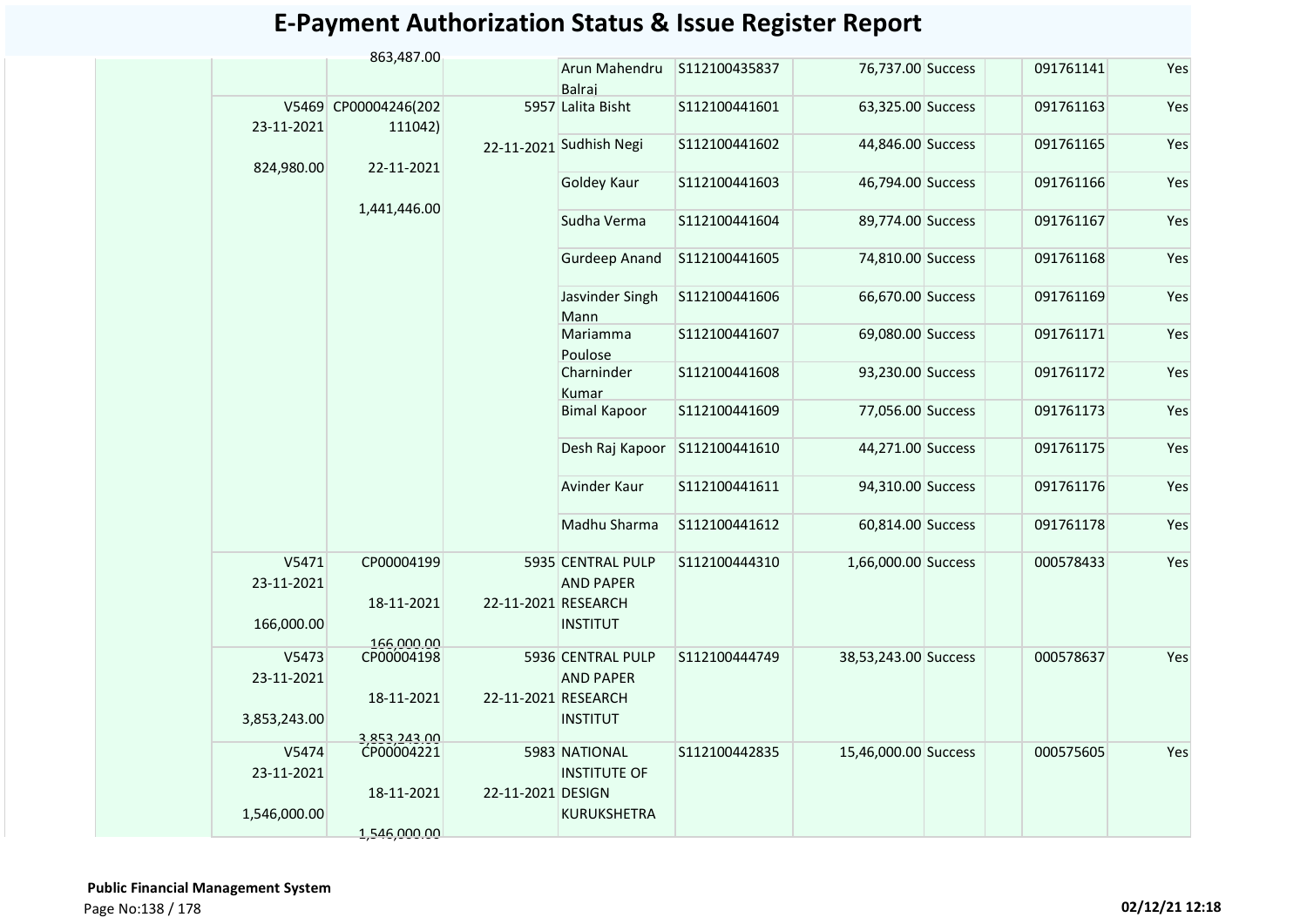| V5475<br>23-11-2021 | CP00004223              |                   | 5985 NATIONAL<br><b>INSTITUTE OF</b> | S112100444282 | 42,89,000.00 Success | 000578018 | Yes |
|---------------------|-------------------------|-------------------|--------------------------------------|---------------|----------------------|-----------|-----|
| 4,289,000.00        | 18-11-2021              | 22-11-2021 DESIGN | <b>KURUKSHETRA</b>                   |               |                      |           |     |
|                     | 4.289.000.00            |                   |                                      |               |                      |           |     |
| V5476               | CP00004224              |                   | 5984 NATIONAL                        | S112100444275 | 40,85,000.00 Success | 000575819 | Yes |
| 23-11-2021          |                         |                   | <b>INSTITUTE OF</b>                  |               |                      |           |     |
|                     |                         | 22-11-2021 DESIGN |                                      |               |                      |           |     |
|                     | 18-11-2021              |                   |                                      |               |                      |           |     |
| 4,085,000.00        |                         |                   | <b>AMARAVATI</b>                     |               |                      |           |     |
|                     | 4,085,000.00            |                   |                                      |               |                      |           |     |
| V5477               | CP00004225              |                   | 5986 NATIONAL                        | S112100444305 | 45,00,000.00 Success | 000578216 | Yes |
| 23-11-2021          |                         |                   | <b>INSTITUTE OF</b>                  |               |                      |           |     |
|                     | 18-11-2021              |                   | 22-11-2021 DESIGN BHOPAL             |               |                      |           |     |
| 4,500,000.00        |                         |                   |                                      |               |                      |           |     |
|                     | 4,500,000.00            |                   |                                      |               |                      |           |     |
| V5490               | CP00004205              |                   | 5991 BALRAM                          | S112100451885 | 17,010.00 Success    | 002901917 | Yes |
| 23-11-2021          |                         |                   | <b>SHARMA</b>                        |               |                      |           |     |
|                     | 18-11-2021              | 23-11-2021        |                                      |               |                      |           |     |
|                     |                         |                   |                                      |               |                      |           |     |
| 17,010.00           |                         |                   |                                      |               |                      |           |     |
| V5494               | 18.900.00<br>CP00004197 |                   | 6004 Director, GPO,                  | S112100575990 |                      | 005130688 | Yes |
|                     |                         |                   |                                      |               | 26,825.00 Success    |           |     |
| 23-11-2021          |                         |                   | New Delhi                            |               |                      |           |     |
|                     | 18-11-2021              | 23-11-2021        |                                      |               |                      |           |     |
| 26,825.00           |                         |                   |                                      |               |                      |           |     |
|                     | 26,825.00               |                   |                                      |               |                      |           |     |
|                     | V5495 CP00004254(511    |                   | 6006 Harman India                    | S112100573990 | 8,602.00 Success     | 005130278 | Yes |
| 23-11-2021          | 687795838289-           |                   |                                      |               |                      |           |     |
|                     | 1B1)                    | 23-11-2021        |                                      |               |                      |           |     |
| 8,602.00            |                         |                   |                                      |               |                      |           |     |
|                     | 22-11-2021              |                   |                                      |               |                      |           |     |
|                     |                         |                   |                                      |               |                      |           |     |
|                     |                         |                   |                                      |               |                      |           |     |
|                     | V5496 CP00004255(511    |                   | 6007 Harman India                    | S112100575882 | 2,920.00 Success     | 005130575 | Yes |
|                     |                         |                   |                                      |               |                      |           |     |
| 23-11-2021          | 687756017743-           |                   |                                      |               |                      |           |     |
|                     | 1B1)                    | 23-11-2021        |                                      |               |                      |           |     |
| 2,920.00            |                         |                   |                                      |               |                      |           |     |
|                     | 22-11-2021              |                   |                                      |               |                      |           |     |
|                     |                         |                   |                                      |               |                      |           |     |
|                     | 2,970.00                |                   |                                      |               |                      |           |     |
|                     |                         |                   |                                      |               |                      |           |     |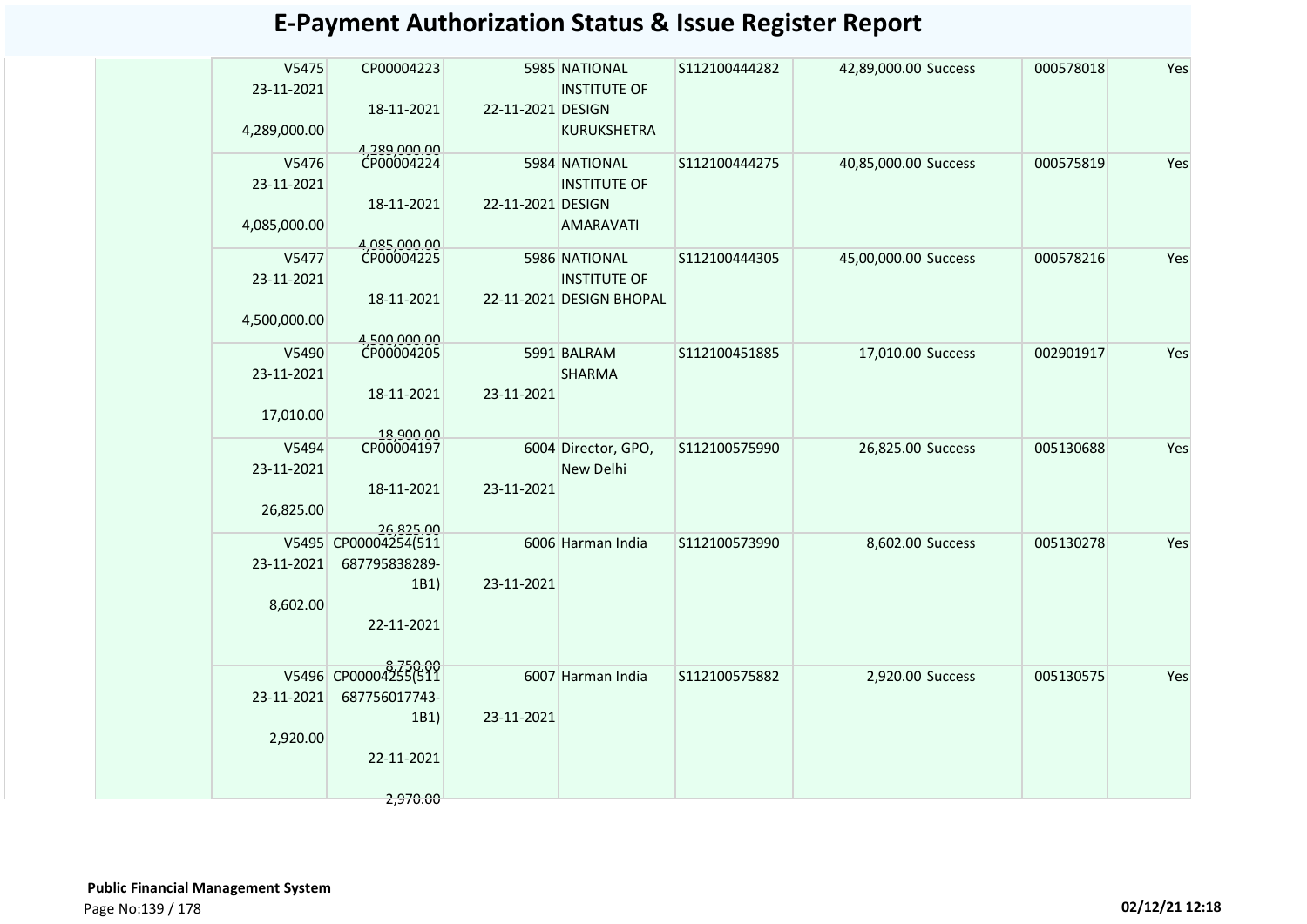|            | V5497 CP00004256(511  |            | 6008 BHUPATI                                  | S112100574115 | 21,381.00 Success | 005130457 | Yes |
|------------|-----------------------|------------|-----------------------------------------------|---------------|-------------------|-----------|-----|
| 23-11-2021 | 687772192878-         |            | <b>ENTERPRISES</b>                            |               |                   |           |     |
|            | 1B1)                  | 23-11-2021 |                                               |               |                   |           |     |
| 21,381.00  |                       |            |                                               |               |                   |           |     |
|            | 22-11-2021            |            |                                               |               |                   |           |     |
|            |                       |            |                                               |               |                   |           |     |
|            | V5498 CP00004257(511  |            | 6010 Harman India                             | S112100573852 | 4,394.00 Success  | 005130149 | Yes |
| 23-11-2021 | 687725997221-         |            |                                               |               |                   |           |     |
|            | 1B1)                  | 23-11-2021 |                                               |               |                   |           |     |
| 4,394.00   | 22-11-2021            |            |                                               |               |                   |           |     |
|            |                       |            |                                               |               |                   |           |     |
|            |                       |            |                                               |               |                   |           |     |
|            | V5499 CP00004258(511  |            | 6011 KAMAL NAYAN                              | S112100573815 | 5,395.00 Success  | 005127869 | Yes |
| 23-11-2021 | 687719939203-<br>1B1) |            | <b>MARKETING</b><br>23-11-2021 ASSOCIATES PVT |               |                   |           |     |
| 5,395.00   |                       |            | <b>LTD</b>                                    |               |                   |           |     |
|            | 22-11-2021            |            |                                               |               |                   |           |     |
|            |                       |            |                                               |               |                   |           |     |
|            | V5500 CP00004259(511  |            | 6012 SANTOSH SALES S112100573829              |               | 8,093.00 Success  | 005130003 | Yes |
| 23-11-2021 | 687730208057-         |            | <b>AGENCY</b>                                 |               |                   |           |     |
|            | 1B1)                  | 23-11-2021 |                                               |               |                   |           |     |
| 8,093.00   |                       |            |                                               |               |                   |           |     |
|            | 22-11-2021            |            |                                               |               |                   |           |     |
|            |                       |            |                                               |               |                   |           |     |
|            | V5501 CP00004260(511  |            | 6013 Harman India                             | S112100584175 | 5,515.00 Success  | 005178123 | Yes |
| 23-11-2021 | 687745816444-         |            |                                               |               |                   |           |     |
|            | 1B1)                  | 23-11-2021 |                                               |               |                   |           |     |
| 5,515.00   |                       |            |                                               |               |                   |           |     |
|            | 22-11-2021            |            |                                               |               |                   |           |     |
|            |                       |            |                                               |               |                   |           |     |
|            | V5502 CP00004261(511  |            | 6014 KAMAL NAYAN                              | S112100583916 | 3,362.00 Success  | 005174835 | Yes |
| 23-11-2021 | 687769461344-         |            | <b>MARKETING</b>                              |               |                   |           |     |
|            | 1B1)                  |            | 23-11-2021 ASSOCIATES PVT                     |               |                   |           |     |
| 3,362.00   |                       |            | <b>LTD</b>                                    |               |                   |           |     |
|            | 22-11-2021            |            |                                               |               |                   |           |     |
|            | 3,420.00              |            |                                               |               |                   |           |     |
|            |                       |            |                                               |               |                   |           |     |

 **Public Financial Management System**  Page No:140 / 178 **02/12/21 12:18**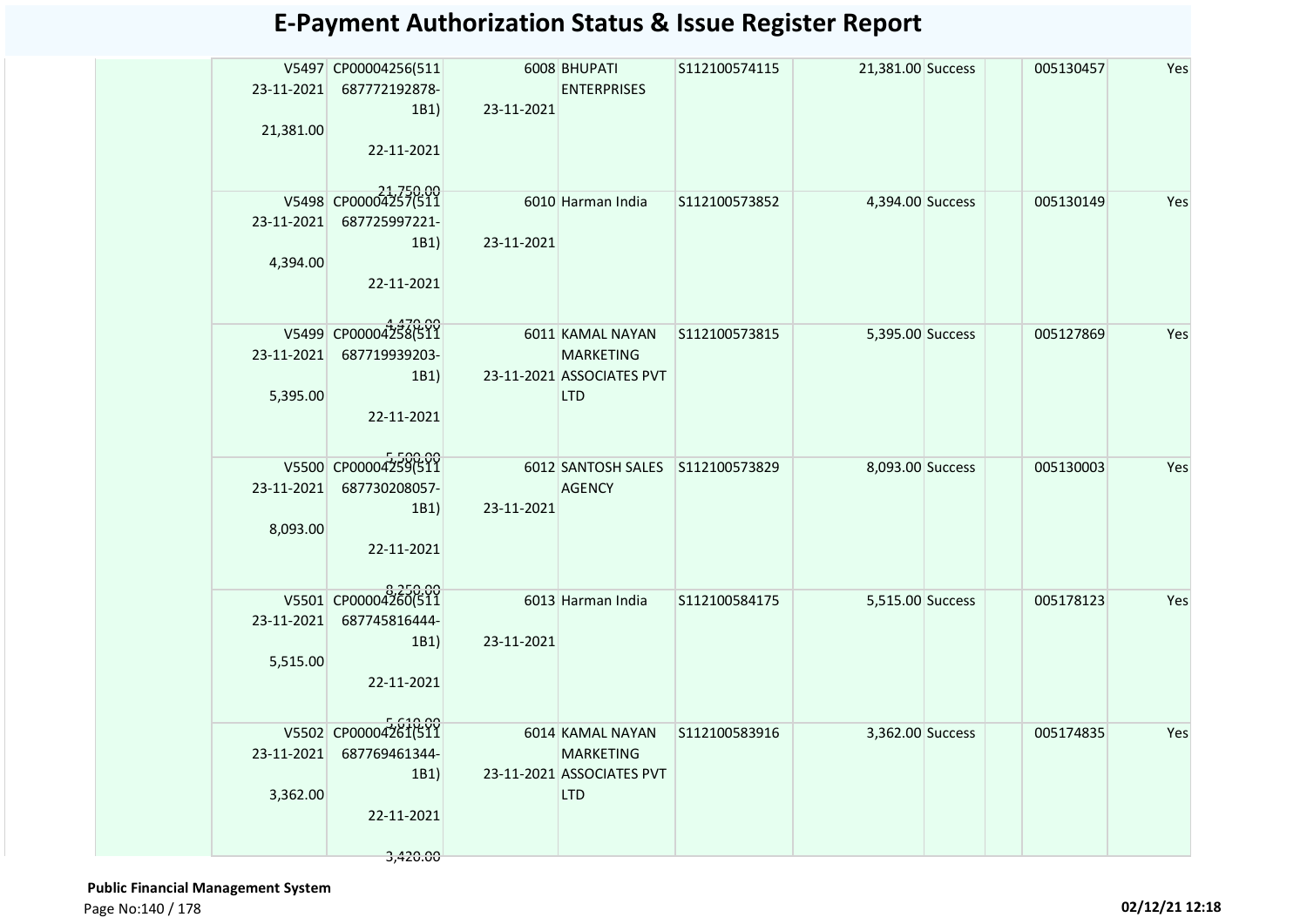| 11,929.00  | V5503 CP00004262(511<br>23-11-2021 687738378441-<br>1B1) | 23-11-2021 | 6015 SANTOSH SALES S112100584341<br><b>AGENCY</b> |               | 11,929.00 Success | 005178335 | Yes |
|------------|----------------------------------------------------------|------------|---------------------------------------------------|---------------|-------------------|-----------|-----|
|            | 22-11-2021                                               |            |                                                   |               |                   |           |     |
|            | V5504 CP00004264(511                                     |            | 6017 Harman India                                 | S112100584306 | 9,310.00 Success  | 005178241 | Yes |
|            | 23-11-2021 687756710444-                                 |            |                                                   |               |                   |           |     |
| 9,310.00   | 1B1)                                                     | 23-11-2021 |                                                   |               |                   |           |     |
|            | 22-11-2021                                               |            |                                                   |               |                   |           |     |
|            | V5505 CP00004269(511                                     |            | 6022 Harman India                                 | S112100569957 | 15,680.00 Success | 005127022 | Yes |
|            | 23-11-2021 687781657987-                                 |            |                                                   |               |                   |           |     |
|            | 1B1)                                                     | 23-11-2021 |                                                   |               |                   |           |     |
| 15,680.00  |                                                          |            |                                                   |               |                   |           |     |
|            | 22-11-2021                                               |            |                                                   |               |                   |           |     |
|            |                                                          |            |                                                   |               |                   |           |     |
|            | V5506 CP00004270(511                                     |            | 6023 Galaxy                                       | S112100570797 | 80,929.00 Success | 005112612 | Yes |
| 23-11-2021 | 687756405203-                                            |            | Management                                        |               |                   |           |     |
|            | 1B1)                                                     | 23-11-2021 |                                                   |               |                   |           |     |
| 80,929.00  | 22-11-2021                                               |            |                                                   |               |                   |           |     |
|            |                                                          |            |                                                   |               |                   |           |     |
|            | V5507 CP00004271(511                                     |            |                                                   |               |                   |           |     |
| 23-11-2021 | 687747593045-                                            |            | 6024 Harman India                                 | S112100570721 | 24,524.00 Success | 005112484 | Yes |
|            | 1B1)                                                     | 23-11-2021 |                                                   |               |                   |           |     |
| 24,524.00  |                                                          |            |                                                   |               |                   |           |     |
|            | 22-11-2021                                               |            |                                                   |               |                   |           |     |
|            |                                                          |            |                                                   |               |                   |           |     |
|            | V5508 CP00004272(511                                     |            | 6025 SUNRISE                                      | S112100572757 | 24,544.00 Success | 005127390 | Yes |
|            | 23-11-2021 687735167920-                                 |            | MANAGEMENT                                        |               |                   |           |     |
|            | 1B1)                                                     | 23-11-2021 |                                                   |               |                   |           |     |
| 24,544.00  |                                                          |            |                                                   |               |                   |           |     |
|            | 22-11-2021                                               |            |                                                   |               |                   |           |     |
|            | 24,990.00                                                |            |                                                   |               |                   |           |     |
|            |                                                          |            |                                                   |               |                   |           |     |

 **Public Financial Management System**  Page No:141 / 178 **02/12/21 12:18**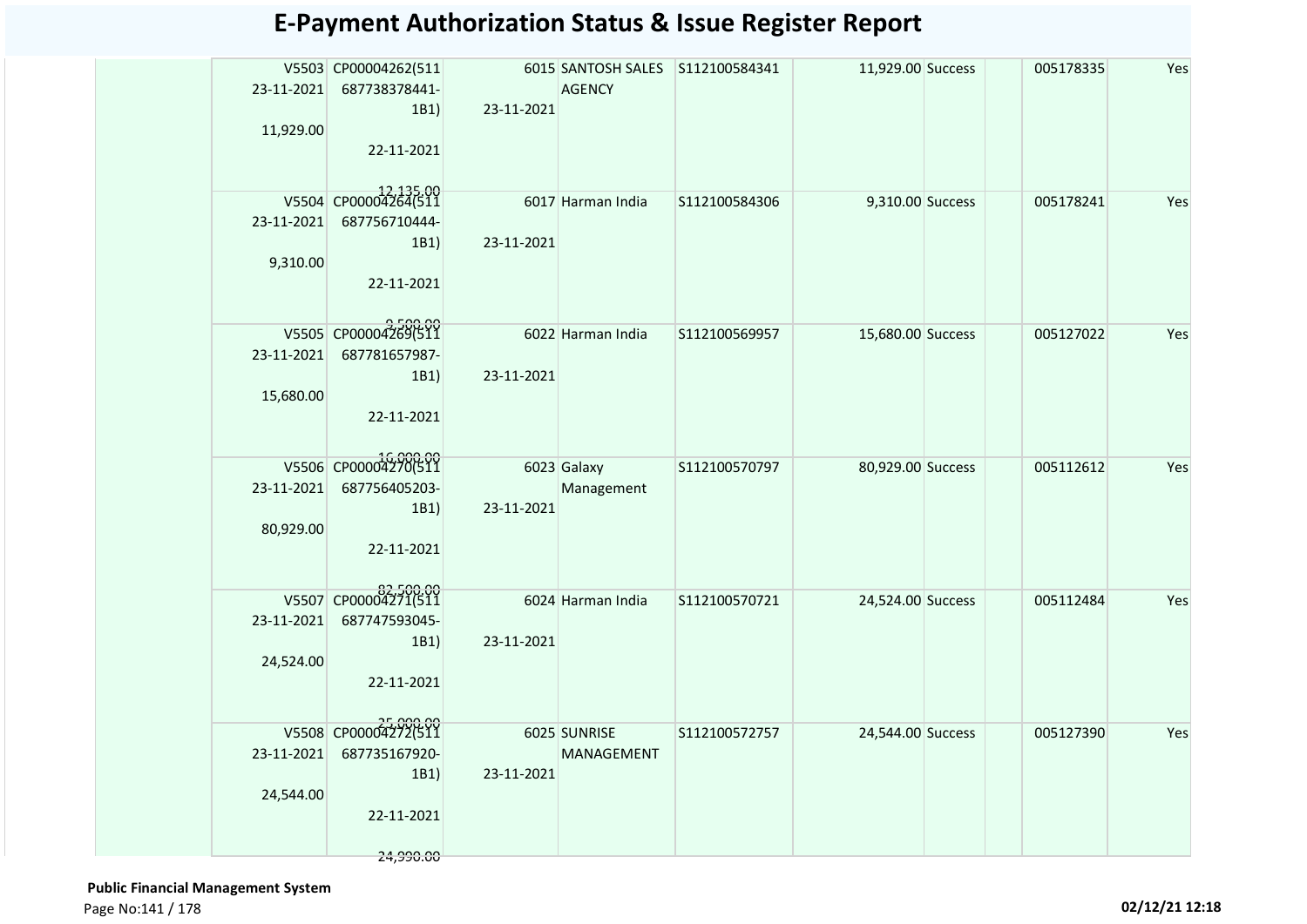| <b>E-Payment Authorization Status &amp; Issue Register Report</b> |  |  |
|-------------------------------------------------------------------|--|--|
|-------------------------------------------------------------------|--|--|

|            | 687723827560-<br>1B1                                                                                                |                                                                                                                                                                                                                                                         | <b>INTERNATIONAL</b>     | S112100570679                                                                                                                                                                                                                                                                         |                                                                                                                         | 005127152                                                                                                                                                                 | Yes                                              |
|------------|---------------------------------------------------------------------------------------------------------------------|---------------------------------------------------------------------------------------------------------------------------------------------------------------------------------------------------------------------------------------------------------|--------------------------|---------------------------------------------------------------------------------------------------------------------------------------------------------------------------------------------------------------------------------------------------------------------------------------|-------------------------------------------------------------------------------------------------------------------------|---------------------------------------------------------------------------------------------------------------------------------------------------------------------------|--------------------------------------------------|
|            | 22-11-2021                                                                                                          |                                                                                                                                                                                                                                                         |                          |                                                                                                                                                                                                                                                                                       |                                                                                                                         |                                                                                                                                                                           |                                                  |
|            |                                                                                                                     |                                                                                                                                                                                                                                                         |                          |                                                                                                                                                                                                                                                                                       |                                                                                                                         |                                                                                                                                                                           | Yes                                              |
|            |                                                                                                                     |                                                                                                                                                                                                                                                         |                          |                                                                                                                                                                                                                                                                                       |                                                                                                                         |                                                                                                                                                                           |                                                  |
| 24,525.00  | 22-11-2021                                                                                                          |                                                                                                                                                                                                                                                         |                          |                                                                                                                                                                                                                                                                                       |                                                                                                                         |                                                                                                                                                                           |                                                  |
|            |                                                                                                                     |                                                                                                                                                                                                                                                         |                          |                                                                                                                                                                                                                                                                                       |                                                                                                                         |                                                                                                                                                                           |                                                  |
|            |                                                                                                                     |                                                                                                                                                                                                                                                         |                          |                                                                                                                                                                                                                                                                                       |                                                                                                                         | 005127522                                                                                                                                                                 | Yes                                              |
|            |                                                                                                                     |                                                                                                                                                                                                                                                         |                          |                                                                                                                                                                                                                                                                                       |                                                                                                                         |                                                                                                                                                                           |                                                  |
|            |                                                                                                                     |                                                                                                                                                                                                                                                         |                          |                                                                                                                                                                                                                                                                                       |                                                                                                                         |                                                                                                                                                                           |                                                  |
|            | 22-11-2021                                                                                                          |                                                                                                                                                                                                                                                         |                          |                                                                                                                                                                                                                                                                                       |                                                                                                                         |                                                                                                                                                                           |                                                  |
|            |                                                                                                                     |                                                                                                                                                                                                                                                         |                          | S112100572814                                                                                                                                                                                                                                                                         |                                                                                                                         | 005127642                                                                                                                                                                 | Yes                                              |
| 23-11-2021 | 687717897512-                                                                                                       |                                                                                                                                                                                                                                                         | <b>MARKETING</b>         |                                                                                                                                                                                                                                                                                       |                                                                                                                         |                                                                                                                                                                           |                                                  |
|            | 1B1)                                                                                                                |                                                                                                                                                                                                                                                         |                          |                                                                                                                                                                                                                                                                                       |                                                                                                                         |                                                                                                                                                                           |                                                  |
|            | 22-11-2021                                                                                                          |                                                                                                                                                                                                                                                         |                          |                                                                                                                                                                                                                                                                                       |                                                                                                                         |                                                                                                                                                                           |                                                  |
|            |                                                                                                                     |                                                                                                                                                                                                                                                         |                          |                                                                                                                                                                                                                                                                                       |                                                                                                                         |                                                                                                                                                                           |                                                  |
|            |                                                                                                                     |                                                                                                                                                                                                                                                         |                          |                                                                                                                                                                                                                                                                                       |                                                                                                                         |                                                                                                                                                                           | Yes                                              |
|            |                                                                                                                     |                                                                                                                                                                                                                                                         |                          |                                                                                                                                                                                                                                                                                       |                                                                                                                         |                                                                                                                                                                           |                                                  |
|            |                                                                                                                     |                                                                                                                                                                                                                                                         | <b>LTD</b>               |                                                                                                                                                                                                                                                                                       |                                                                                                                         |                                                                                                                                                                           |                                                  |
|            | 22-11-2021                                                                                                          |                                                                                                                                                                                                                                                         |                          |                                                                                                                                                                                                                                                                                       |                                                                                                                         |                                                                                                                                                                           |                                                  |
|            |                                                                                                                     |                                                                                                                                                                                                                                                         |                          |                                                                                                                                                                                                                                                                                       |                                                                                                                         |                                                                                                                                                                           |                                                  |
|            |                                                                                                                     |                                                                                                                                                                                                                                                         |                          |                                                                                                                                                                                                                                                                                       |                                                                                                                         |                                                                                                                                                                           | Yes                                              |
|            |                                                                                                                     |                                                                                                                                                                                                                                                         |                          |                                                                                                                                                                                                                                                                                       |                                                                                                                         |                                                                                                                                                                           | Yes                                              |
|            |                                                                                                                     |                                                                                                                                                                                                                                                         | <b>VITHOBA</b>           |                                                                                                                                                                                                                                                                                       |                                                                                                                         |                                                                                                                                                                           |                                                  |
|            | 113,379.00                                                                                                          |                                                                                                                                                                                                                                                         | V<br><b>HARICHANDRAN</b> | S112100586478                                                                                                                                                                                                                                                                         |                                                                                                                         | 091763099                                                                                                                                                                 | Yes                                              |
|            | 192,422.00<br>23-11-2021<br>104,398.00<br>101,627.00<br>23-11-2021<br>4,414.00<br>V5517<br>23-11-2021<br>112,629.00 | V5509 CP00004273(511<br>23-11-2021<br>V5510 CP000042740511<br>687751013745-<br>1B1)<br>V5511 CP00004275(511<br>687713063704-<br>23-11-2021<br>1B1)<br>V5512 CP00004276(511<br>V5513 CP00004277(511<br>687764641127-<br>1B1)<br>CP00004150<br>15-11-2021 |                          | 6026 R S<br>23-11-2021<br>6027 SHRI HARI<br><b>ENTERPRISES</b><br>23-11-2021<br><b>AGENCY</b><br>23-11-2021<br>6029 KAMAL NAYAN<br>23-11-2021 ASSOCIATES PVT<br><b>LTD</b><br>6030 KAMAL NAYAN<br><b>MARKETING</b><br>23-11-2021 ASSOCIATES PVT<br><b>KONAR</b><br>23-11-2021 PRAKASH | S112100572726<br>6028 SANTOSH SALES S112100572797<br>S112100573773<br>5993 B KOMBAIYARAJ S112100586476<br>S112100586477 | 1,92,422.00 Success<br>24,525.00 Success<br>1,04,398.00 Success<br>1,01,627.00 Success<br>4,414.00 Success<br>37,543.00 Success<br>37,543.00 Success<br>37,543.00 Success | 005127284<br>005127765<br>091763097<br>091763098 |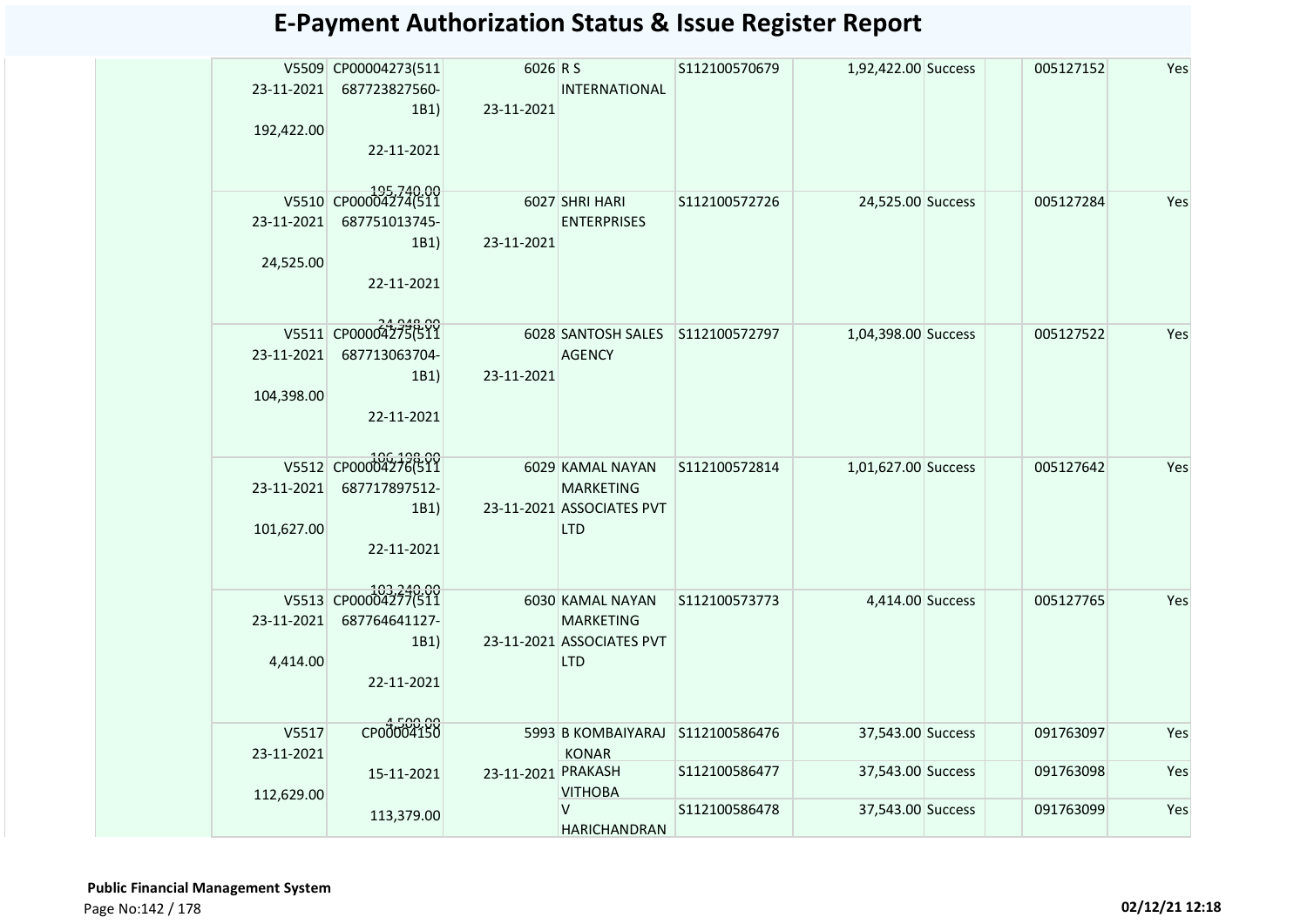| V5518<br>23-11-2021<br>514,242.00 | CP00004292<br>23-11-2021                                                            | 23-11-2021 | 6031 Consumer Unity<br>& Trust Society                                          | S112100565246 | 5,14,242.00 Success | 005124754 | Yes |
|-----------------------------------|-------------------------------------------------------------------------------------|------------|---------------------------------------------------------------------------------|---------------|---------------------|-----------|-----|
| 23-11-2021<br>100,000.00          | 571.380.00<br>V5519 CP00004253(GPF<br>$_2$ 202111143)<br>22-11-2021                 | 23-11-2021 | 6039 Sunil Kumar                                                                | S112100568096 | 1,00,000.00 Success | 005112338 | Yes |
| 23-11-2021<br>13,763.00           | 100,000.00<br>V5520 CP00004263(511<br>687700298686-<br>1B1)<br>22-11-2021           | 23-11-2021 | 6016 SANTOSH SALES<br><b>AGENCY</b>                                             | S112100584394 | 13,763.00 Success   | 005178416 | Yes |
| 23-11-2021<br>4,620.00            | V5521 CP00004265(511<br>687798142598-<br>1B1)<br>22-11-2021                         | 23-11-2021 | 6018 BHUPATI<br><b>ENTERPRISES</b>                                              | S112100584013 | 4,620.00 Success    | 005178018 | Yes |
| 23-11-2021<br>3,924.00            | V5522 CP00004266(511<br>687731437210-<br>1B1)<br>22-11-2021                         | 23-11-2021 | 6019 BHUPATI<br><b>ENTERPRISES</b>                                              | S112100583959 | 3,924.00 Success    | 005174921 | Yes |
| 23-11-2021<br>2,654.00            | 4,000.00<br>V5523 CP00004267(511<br>687775311191-<br>1B1)<br>22-11-2021<br>2,700.00 |            | 6020 KAMAL NAYAN<br><b>MARKETING</b><br>23-11-2021 ASSOCIATES PVT<br><b>LTD</b> | S112100583728 | 2,654.00 Success    | 005174715 | Yes |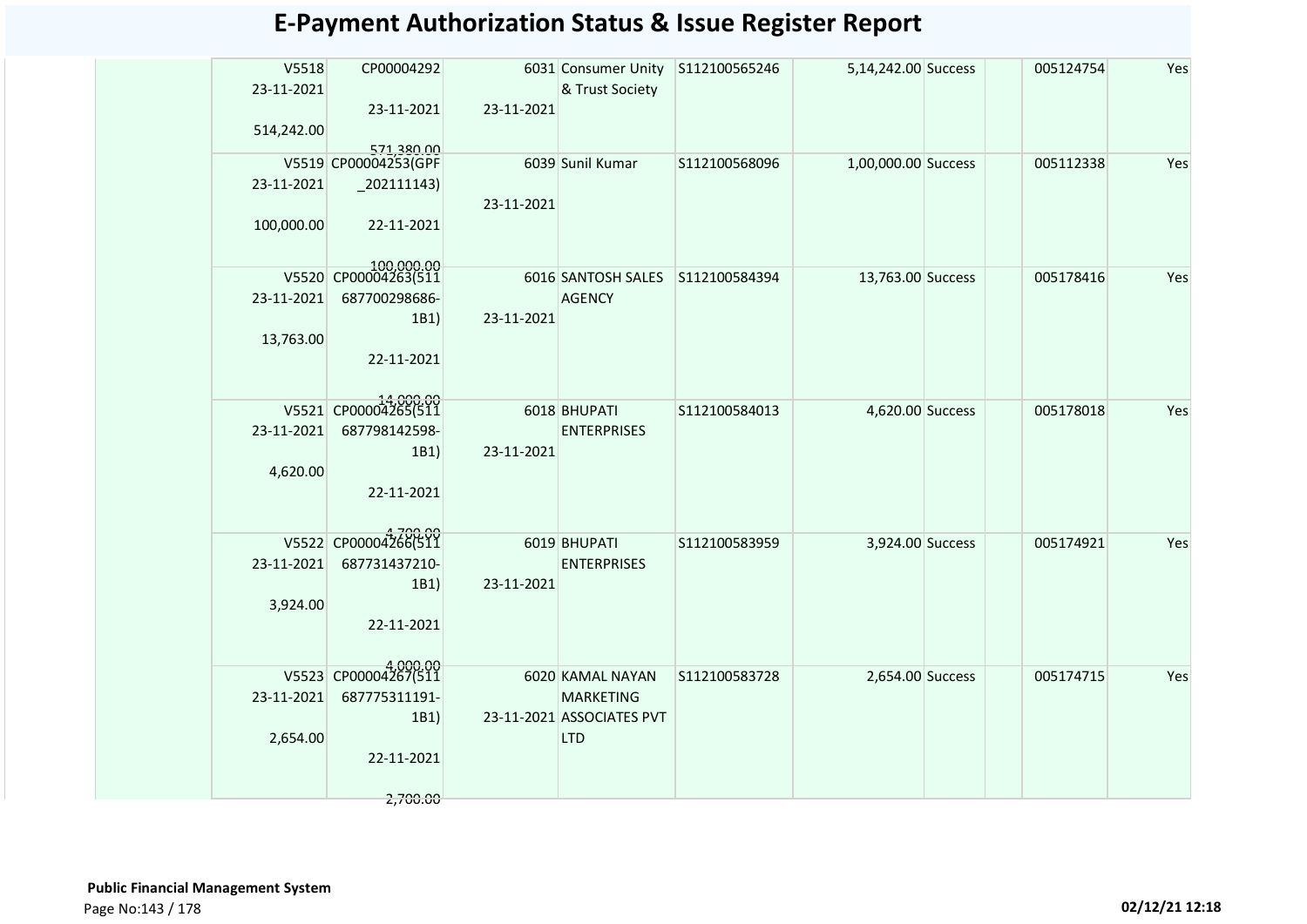| 23-11-2021<br>11,113.00 | V5524 CP00004268(511<br>687779146179-<br>1B1)<br>22-11-2021 |                    | 6021 KAMAL NAYAN<br><b>MARKETING</b><br>23-11-2021 ASSOCIATES PVT<br><b>LTD</b> | S112100568745 | 11,113.00 Success      | 005124890 | Yes |
|-------------------------|-------------------------------------------------------------|--------------------|---------------------------------------------------------------------------------|---------------|------------------------|-----------|-----|
| V5526<br>23-11-2021     | $\big $ CP00004294(202<br>111065)                           |                    | 6038 Md Siddique<br>Khan                                                        | S112100567409 | 28,689.00 Success      | 091762203 | Yes |
| 28,689.00               | 23-11-2021                                                  | 23-11-2021         |                                                                                 |               |                        |           |     |
| V5528<br>23-11-2021     | 28,699.00<br>CP00004293                                     |                    | 6032 OMNITEL<br><b>TECHNOLOGIES</b>                                             | S112100573924 | 19,30,441.00 Success   | 006003780 | Yes |
| 1,930,441.00            | 23-11-2021                                                  | 23-11-2021 PVT LTD |                                                                                 |               |                        |           |     |
| V5529<br>23-11-2021     | 1,963,724.00<br>CP00004217                                  |                    | 6044 NATIONAL<br><b>INSTITUTE OF</b>                                            | S112100624231 | 1,00,00,000.00 Success | 006016271 | Yes |
| 10,000,000.00           | 18-11-2021<br>10.000.000.00                                 | 23-11-2021 DESIGN  |                                                                                 |               |                        |           |     |
| V5530<br>23-11-2021     | CP00004218                                                  |                    | 6046 NATIONAL<br><b>INSTITUTE OF</b>                                            | S112100624236 | 2,44,00,000.00 Success | 006016303 | Yes |
| 24,400,000.00           | 18-11-2021<br>24,400,000.00                                 |                    | 23-11-2021 DESIGN BHOPAL                                                        |               |                        |           |     |
| V5531<br>23-11-2021     | CP00004219                                                  |                    | 6045 NATIONAL<br><b>INSTITUTE OF</b>                                            | S112100623624 | 1,00,00,000.00 Success | 006016245 | Yes |
| 10,000,000.00           | 18-11-2021<br>10.000.000.00                                 | 23-11-2021 DESIGN  |                                                                                 |               |                        |           |     |
| V5532<br>23-11-2021     | CP00004220                                                  |                    | 6041 NATIONAL<br><b>INSTITUTE OF</b>                                            | S112100623538 | 85,00,000.00 Success   | 006016224 | Yes |
| 8,500,000.00            | 18-11-2021<br>8.500.000.00                                  |                    | 23-11-2021 DESIGN BHOPAL                                                        |               |                        |           |     |
| V5533<br>23-11-2021     | CP00004222                                                  |                    | 6043 NATIONAL<br><b>INSTITUTE OF</b>                                            | S112100624360 | 3,11,00,000.00 Success | 006016331 | Yes |
| 31,100,000.00           | 18-11-2021<br>31,100,000.00                                 | 23-11-2021 DESIGN  |                                                                                 |               |                        |           |     |

 **Public Financial Management System**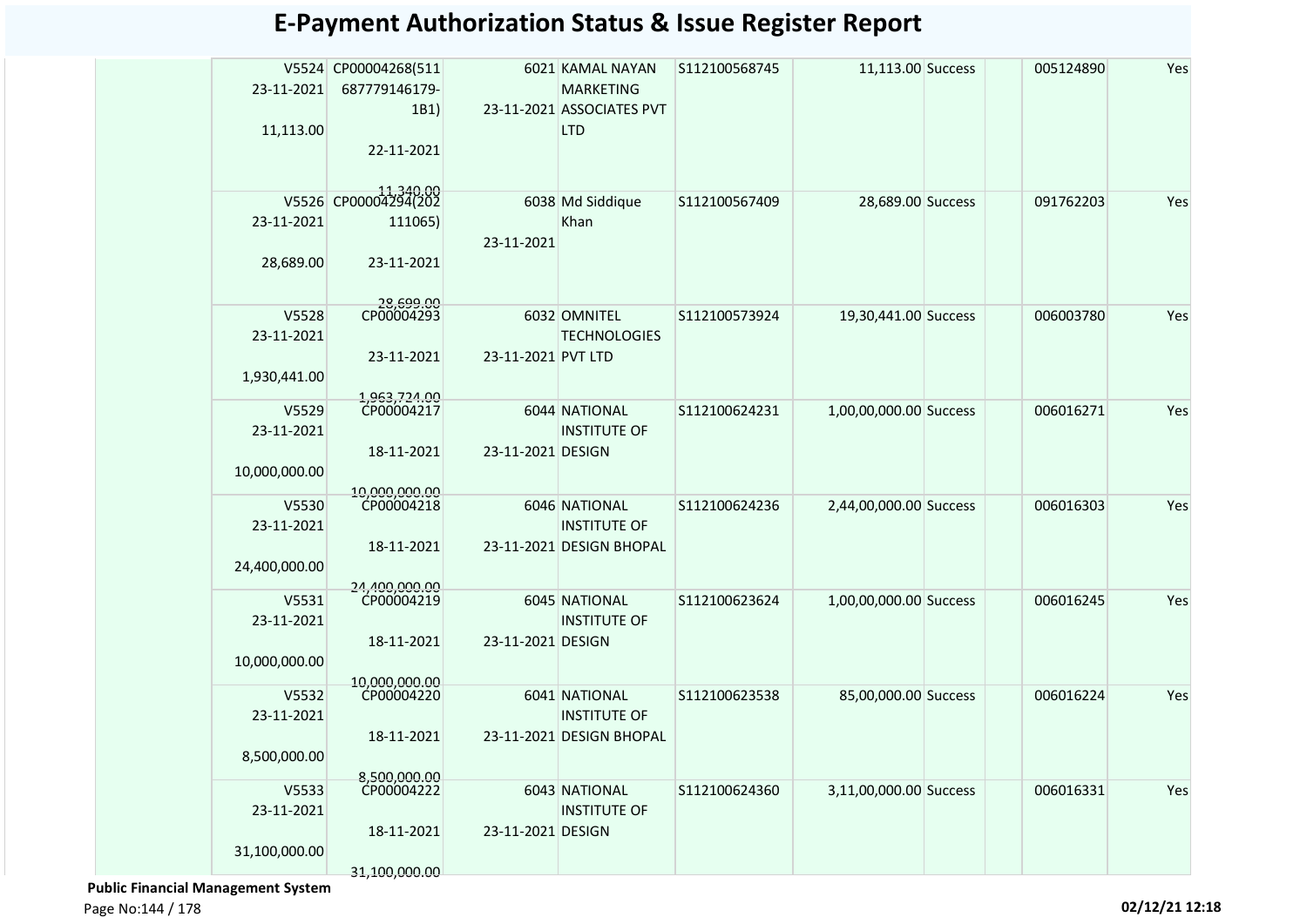|                             | V5534<br>23-11-2021<br>5,000,000.00 | CP00004226<br>18-11-2021<br>5,000,000.00 | 6042 NATIONAL<br><b>INSTITUTE OF</b><br>23-11-2021 DESIGN ASSAM | S112100623333 | 50,00,000.00 Success | 006016203 | Yes |
|-----------------------------|-------------------------------------|------------------------------------------|-----------------------------------------------------------------|---------------|----------------------|-----------|-----|
| 225428 [Section<br>Officer] | 23-11-2021                          | V5463 CP00000261(202<br>111010)          | 5944 Ramkumar<br>Suryabali Pandey                               | S112100441678 | 1,01,160.00 Success  | 091761187 | Yes |
|                             | 691,571.00                          | 18-11-2021                               | 22-11-2021 Harish Kabeer                                        | S112100441679 | 69,096.00 Success    | 091761188 | Yes |
|                             |                                     |                                          | Sonu Verma                                                      | S112100441680 | 92,137.00 Success    | 091761189 | Yes |
|                             |                                     | 813,725.00                               | Subhadra Kumari S112100441681                                   |               | 49,404.00 Success    | 091761191 | Yes |
|                             |                                     |                                          | Pankaj Paliwal                                                  | S112100441682 | 41,405.00 Success    | 091761192 | Yes |
|                             |                                     |                                          | Deboshri Das                                                    | S112100441683 | 60,609.00 Success    | 091761193 | Yes |
|                             |                                     |                                          | Neeraj Kumar                                                    | S112100441684 | 69,746.00 Success    | 091761194 | Yes |
|                             |                                     |                                          | Ravi singh                                                      | S112100441685 | 48,630.00 Success    | 091761195 | Yes |
|                             |                                     |                                          | Girish Kandpal                                                  | S112100441686 | 51,504.00 Success    | 091761196 | Yes |
|                             |                                     |                                          | <b>Baljit Singh</b>                                             | S112100441687 | 1,07,880.00 Success  | 091761197 | Yes |
|                             | 23-11-2021                          | V5464 CP00000263(202<br>111008)          | 5945 Dinesh Ram                                                 | S112100435824 | 50,924.00 Success    | 091761147 | Yes |
|                             | 317,287.00                          | 18-11-2021                               | 22-11-2021 Yashoda Devi                                         | S112100435825 | 14,807.00 Success    | 091761148 | Yes |
|                             |                                     |                                          | <b>Fakir Chand</b>                                              | S112100435826 | 18,534.00 Success    | 091761150 | Yes |
|                             |                                     | 543,101.00                               | Jitendra Paswan                                                 | S112100435827 | 41,474.00 Success    | 091761151 | Yes |
|                             |                                     |                                          | Karan Singh                                                     | S112100435828 | 51,674.00 Success    | 091761152 | Yes |
|                             |                                     |                                          | Rampal                                                          | S112100435829 | 26,212.00 Success    | 091761154 | Yes |
|                             |                                     |                                          | Shambhu                                                         | S112100435830 | 46,520.00 Success    | 091761155 | Yes |
|                             |                                     |                                          | Umesh Paswan                                                    | S112100435831 | 27,156.00 Success    | 091761156 | Yes |
|                             |                                     |                                          | Suresh Chand                                                    | S112100435832 | 39,986.00 Success    | 091761158 | Yes |

 **Public Financial Management System**  Page No:145 / 178 **02/12/21 12:18**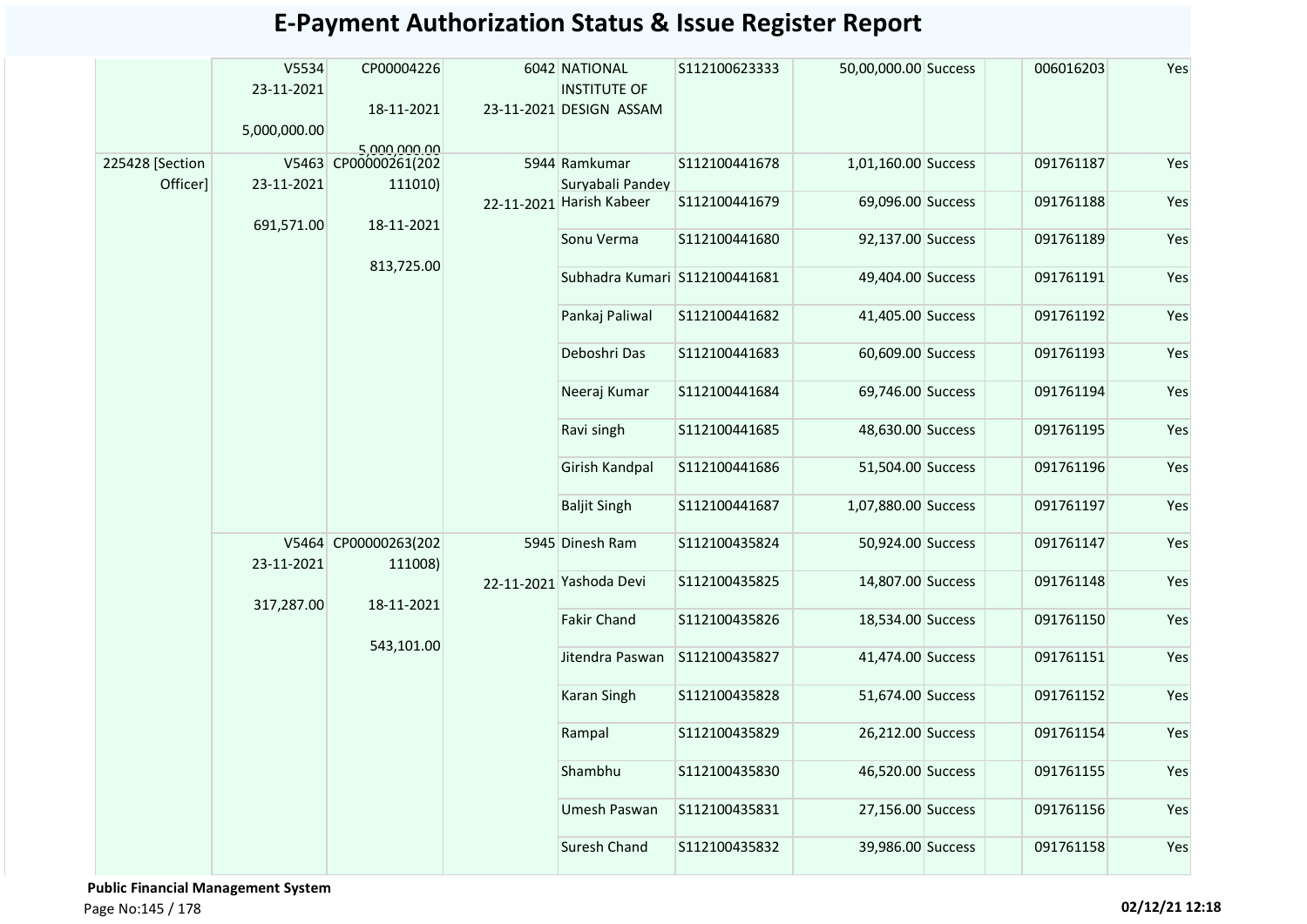|              | V5465 CP00000265(202 |            | 5942 Subhash Chand       | S112100441621 | 57,504.00 Success   | 091761182 | Yes |
|--------------|----------------------|------------|--------------------------|---------------|---------------------|-----------|-----|
| 23-11-2021   | 111007)              |            | 22-11-2021 Vidya Charan  | S112100441622 | 64,066.00 Success   | 091761183 | Yes |
| 121,570.00   | 18-11-2021           |            | Prasad                   |               |                     |           |     |
|              | V5466 CP00000266(202 |            | 5943 Arun Kumar          | S112100441691 | 40,702.00 Success   | 091761199 | Yes |
| 23-11-2021   | 111006)              |            | Diwan                    |               |                     |           |     |
|              |                      |            | 22-11-2021 Chitra Wadhwa | S112100441692 | 56,466.00 Success   | 091761200 | Yes |
| 1,255,335.00 | 18-11-2021           |            |                          |               |                     |           |     |
|              |                      |            | Manmohan                 | S112100441693 | 1,63,025.00 Success | 091761201 | Yes |
|              | 2,452,883.00         |            | Sachdeva                 | S112100441694 |                     | 091761202 |     |
|              |                      |            | Swapan kumar             |               | 1,55,005.00 Success |           | Yes |
|              |                      |            | Mondal<br>Chetan Swaroop | S112100441695 | 84,396.00 Success   | 091761203 | Yes |
|              |                      |            | Jayant                   |               |                     |           |     |
|              |                      |            | Shalini Prasad           | S112100441696 | 1,35,126.00 Success | 091761204 | Yes |
|              |                      |            |                          |               |                     |           |     |
|              |                      |            | Manoj Kumar              | S112100441697 | 98,374.00 Success   | 091761205 | Yes |
|              |                      |            |                          |               |                     |           |     |
|              |                      |            | Niranjan Babu            | S112100441698 | 78,546.00 Success   | 091761206 | Yes |
|              |                      |            | Gupta                    |               |                     |           |     |
|              |                      |            | Mukta makar              | S112100441699 | 85,614.00 Success   | 091761207 | Yes |
|              |                      |            | Poonam Chugh             | S112100441700 | 68,238.00 Success   | 091761208 | Yes |
|              |                      |            |                          |               |                     |           |     |
|              |                      |            | Amar Dev                 | S112100441701 | 57,543.00 Success   | 091761209 | Yes |
|              |                      |            | <b>Bahlwal</b>           |               |                     |           |     |
|              |                      |            | Amarpal Singh            | S112100441702 | 1,57,920.00 Success | 091761210 | Yes |
|              |                      |            | Sawhney                  |               |                     |           |     |
|              |                      |            | Magan Lal                | S112100441703 | 74,380.00 Success   | 091761211 | Yes |
|              |                      |            | Meena                    |               |                     |           |     |
|              | V5472 CP00000264(202 |            | 5941 Parvesh Gupta       | S112100442269 | 31,766.00 Success   | 091761277 | Yes |
| 23-11-2021   | 111009)              |            |                          |               |                     |           |     |
|              |                      |            | 22-11-2021 Kulwant singh | S112100442270 | 38,168.00 Success   | 091761278 | Yes |
| 69 934 00    | 18-11-2021           |            |                          |               |                     |           |     |
| V5489        | CP00000253           |            | 5989 Star Copier         | S112100454324 | 16,922.00 Success   | 002905395 | Yes |
| 23-11-2021   |                      |            | <b>Services</b>          |               |                     |           |     |
|              | 15-11-2021           | 23-11-2021 |                          |               |                     |           |     |
| 16,922.00    |                      |            |                          |               |                     |           |     |
|              | 16.922.00            |            |                          |               |                     |           |     |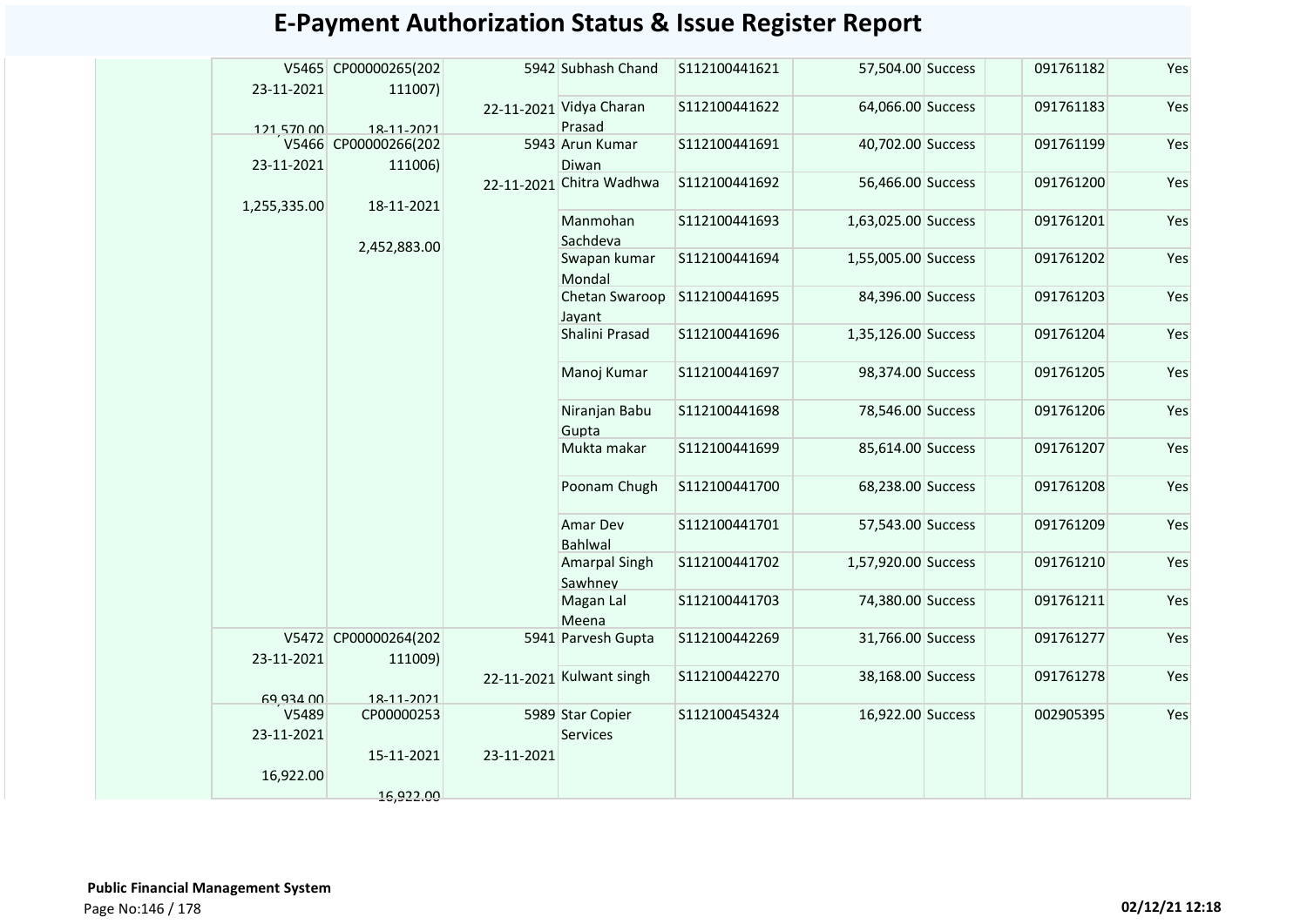|    |                               | V5492<br>23-11-2021 | CP00000271              |              | 5988 Parvesh Gupta                       | S112100454250 | 6,164.00 Success  | 002902946 | Yes |
|----|-------------------------------|---------------------|-------------------------|--------------|------------------------------------------|---------------|-------------------|-----------|-----|
|    |                               |                     | 22-11-2021              | 23-11-2021   |                                          |               |                   |           |     |
|    |                               | 6,164.00            |                         |              |                                          |               |                   |           |     |
|    |                               |                     | 6,164.00                |              |                                          |               |                   |           |     |
|    |                               | V5514               | CP00000185              |              | 6035 Bright Heaven                       | S112100568647 | 18,654.00 Success | 004728172 | Yes |
|    |                               | 23-11-2021          |                         |              |                                          |               |                   |           |     |
|    |                               |                     | 24-09-2021              | 23-11-2021   |                                          |               |                   |           |     |
|    |                               | 18,654.00           |                         |              |                                          |               |                   |           |     |
|    |                               |                     | 19,432.00               |              |                                          |               |                   |           |     |
|    |                               | V5515               | CP00000184              |              | 6034 Bright Heaven                       | S112100569764 | 48,901.00 Success | 004728296 | Yes |
|    |                               | 23-11-2021          |                         |              |                                          |               |                   |           |     |
|    |                               |                     | 24-09-2021              | 23-11-2021   |                                          |               |                   |           |     |
|    |                               | 48,901.00           |                         |              |                                          |               |                   |           |     |
|    |                               | V5516               | 50,778.00<br>CP00000186 |              | 6036 Bright Heaven                       | S112100569875 | 48,901.00 Success | 004728468 | Yes |
|    |                               | 23-11-2021          |                         |              |                                          |               |                   |           |     |
|    |                               |                     | 29-09-2021              | 23-11-2021   |                                          |               |                   |           |     |
|    |                               | 48,901.00           |                         |              |                                          |               |                   |           |     |
|    |                               |                     | 50,778.00               |              |                                          |               |                   |           |     |
|    | 225438 [Asstt                 | V5470               | CP00000391              |              | 6005 VIJAY CHANDER                       | S112100441773 | 3,511.00 Success  | 000568585 | Yes |
|    | <b>Accounts Officer]</b>      | 23-11-2021          |                         |              |                                          |               |                   |           |     |
|    |                               |                     | 23-11-2021              | 23-11-2021   |                                          |               |                   |           |     |
|    |                               | 3,511.00            |                         |              |                                          |               |                   |           |     |
|    |                               |                     | 3,511.00                |              |                                          |               |                   |           |     |
|    |                               | V5525               | CP00000392              |              | 6033 B S CHAUDHARI                       | S112100568358 | 51,930.00 Success | 005174509 | Yes |
|    |                               | 23-11-2021          |                         |              |                                          |               |                   |           |     |
|    |                               |                     | 23-11-2021              | 23-11-2021 P |                                          | S112100568359 | 39,555.00 Success | 005174515 | Yes |
|    |                               | 91,485.00           |                         |              | MURALEDHARAN                             |               |                   |           |     |
|    |                               | V5527               | CP00000393              |              | 6040 ANIL KUMAR                          | S112100594924 | 9,000.00 Success  | 006005884 | Yes |
|    |                               | 23-11-2021          |                         |              | 23-11-2021 Subhash Chandra S112100594925 |               | 18,000.00 Success | 006005887 | Yes |
|    |                               |                     | 23-11-2021              |              |                                          |               |                   |           |     |
|    |                               | 36,000.00           |                         |              | <b>SUDHIR KUMAR</b>                      | S112100594926 | 9,000.00 Success  | 006005893 | Yes |
|    |                               |                     | 36,000.00               |              |                                          |               |                   |           |     |
| 13 | <b>Issue Date: 24-11-2021</b> |                     |                         |              |                                          |               | 38,52,577.00      |           |     |
|    | 200880 [Asstt                 |                     | V5551 CP00000175(202    |              | 6052 Kiran Sharma                        | S112100849226 | 48,762.00 Success | 091791623 | Yes |
|    | Accounts Officer]             | 24-11-2021          | 111007)                 |              |                                          |               |                   |           |     |
|    |                               |                     |                         |              | 24-11-2021 Ashish Kumar                  | S112100849227 | 50,849.00 Success | 091791624 | Yes |
|    |                               | 432,826.00          | 23-11-2021              |              | Verma                                    |               |                   |           |     |
|    |                               |                     |                         |              | Ajay Sharma                              | S112100849228 | 31,113.00 Success | 091791625 | Yes |
|    |                               |                     | 509,441.00              |              |                                          |               |                   |           |     |
|    |                               |                     |                         |              |                                          |               |                   |           |     |

 **Public Financial Management System** 

Page No:147 / 178 **02/12/21 12:18**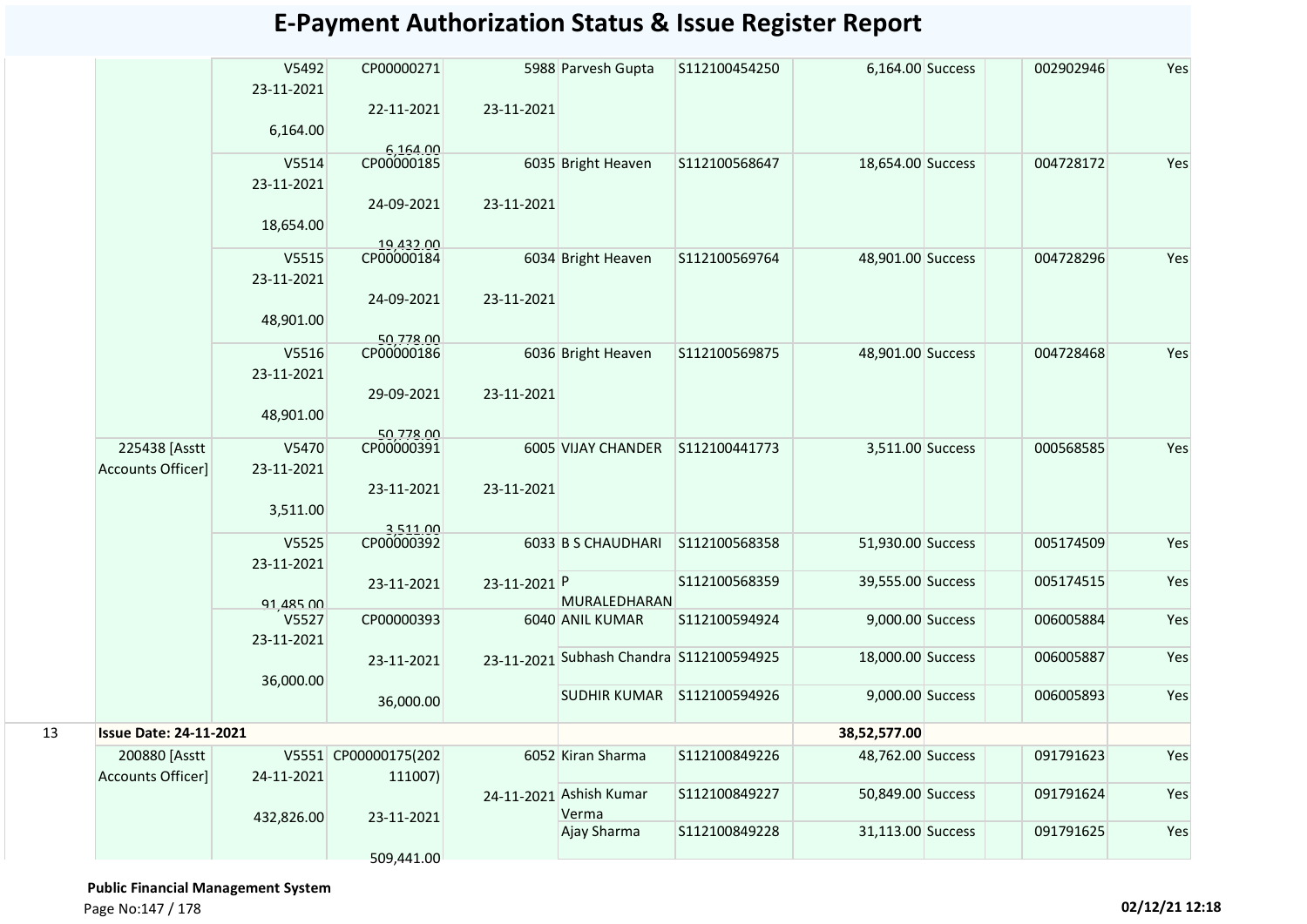|                             |                     | 509,441.00                      |                    |                                        |               |                     |                |           |     |
|-----------------------------|---------------------|---------------------------------|--------------------|----------------------------------------|---------------|---------------------|----------------|-----------|-----|
|                             |                     |                                 |                    | Kapil Ranga                            | S112100849229 | 28,131.00 Success   |                | 091791626 | Yes |
|                             |                     |                                 |                    | <b>AICAE</b><br><b>ASSOCIATION</b>     | S112100849230 |                     | 560.00 Success | 091791627 | Yes |
|                             |                     |                                 |                    | Prabhudayal<br>Banduji                 | S112100849231 | 35,857.00 Success   |                | 091791629 | Yes |
|                             |                     |                                 |                    | Ankur Kumar Jain S112100849232         |               | 64,506.00 Success   |                | 091791630 | Yes |
|                             |                     |                                 |                    | Neeraj Kumar                           | S112100849233 | 45,666.00 Success   |                | 091791631 | Yes |
|                             |                     |                                 |                    | Neerala Shankar S112100849234<br>Kumar |               | 63,986.00 Success   |                | 091791633 | Yes |
|                             |                     |                                 |                    | Rekha Sharma                           | S112100849235 | 63,396.00 Success   |                | 091791635 | Yes |
|                             | 24-11-2021          | V5552 CP00000176(202<br>111006) |                    | 6053 Dharam Pal                        | S112100848920 | 44,206.00 Success   |                | 091791612 | Yes |
|                             | 162,452.00          | 23-11-2021                      | 24-11-2021 AICAE   | <b>ASSOCIATION</b>                     | S112100848921 |                     | 240.00 Success | 091791613 | Yes |
|                             |                     | 252,612.00                      |                    | Manoj Kumar                            | S112100848922 | 85,286.00 Success   |                | 091791614 | Yes |
|                             |                     |                                 |                    | Ajit Singh                             | S112100848923 | 32,720.00 Success   |                | 091791615 | Yes |
|                             | 24-11-2021          | V5553 CP00000177(202<br>111005) |                    | 6054 AIAOP CIVIL                       | S112100848222 |                     | 50.00 Success  | 091791160 | Yes |
|                             | 118,674.00          | 23-11-2021                      |                    | 24-11-2021 Mahesh Kumar                | S112100848223 | 61,326.00 Success   |                | 091791161 | Yes |
|                             |                     |                                 |                    | Dinesh Kumar                           | S112100848224 | 57,298.00 Success   |                | 091791162 | Yes |
| 225427 [Under<br>Secretary] | V5548<br>24-11-2021 | 232,984.00<br>CP00004295        |                    | 6063 LAKSHMI DEVI S S112100837791      |               | 3,20,591.00 Success |                | 021320772 | Yes |
|                             | 1,556,358.00        | 23-11-2021                      | 24-11-2021 N SURYA | <b>SENTHIL</b>                         | S112100837792 | 3,20,591.00 Success |                | 021320779 | Yes |
|                             |                     | 1,556,358.00                    |                    | <b>SP</b><br>CHOCKALINGAM              | S112100837793 | 3,20,591.00 Success |                | 021320787 | Yes |
|                             |                     |                                 |                    | M Vijay Kumar                          | S112100837794 | 2,73,994.00 Success |                | 021320798 | Yes |
|                             |                     |                                 |                    | <b>BARINDRA</b><br><b>PRASED SINGH</b> | S112100837795 | 3,20,591.00 Success |                | 021320809 | Yes |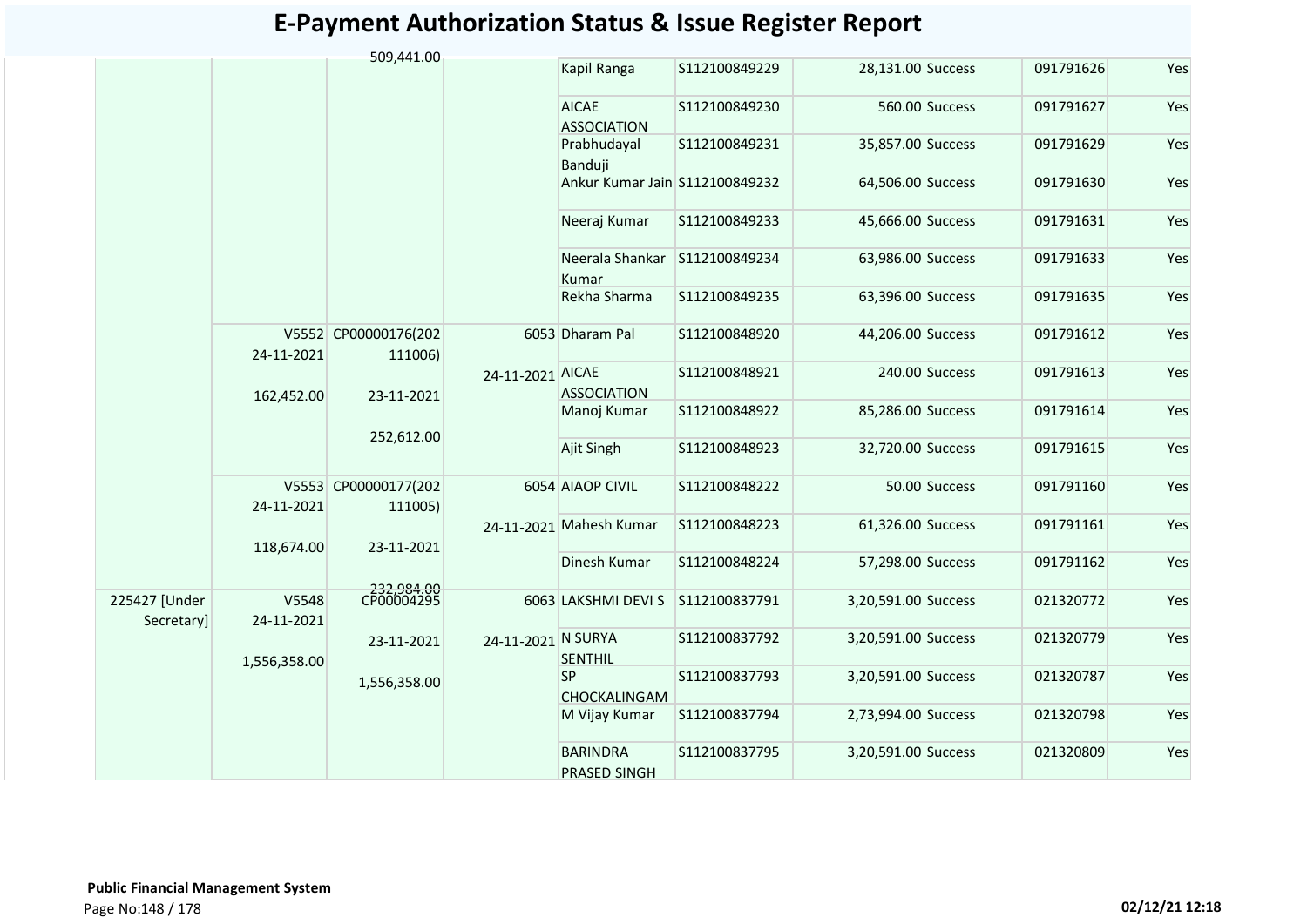|                             | 24-11-2021<br>72,730.00          | V5549 CP00004334(511<br>687707475158-<br>1B1)<br>23-11-2021 | 6075 JMV<br>24-11-2021 | <b>TECHNOLOGIES</b>        | S112100890035 | 72,730.00 Success | 021324489 | Yes |
|-----------------------------|----------------------------------|-------------------------------------------------------------|------------------------|----------------------------|---------------|-------------------|-----------|-----|
|                             | 24-11-2021<br>72,620.00          | 73,983.00<br>687799956988-<br>1B1)<br>23-11-2021            | 6076 JMV<br>24-11-2021 | <b>TECHNOLOGIES</b>        | S112100889785 | 72,620.00 Success | 021324365 | Yes |
|                             | V5557<br>24-11-2021<br>7,600.00  | CP00004343<br>24-11-2021                                    | 24-11-2021             | 6072 Supriya<br>Devasthali | S112100853831 | 7,600.00 Success  | 021337092 | Yes |
| 225429 [Section<br>Officer] | V5541<br>24-11-2021<br>9,643.00  | 7,600.00<br>CP00000424<br>23-11-2021                        | 24-11-2021             | 6062 Amit Dalal            | S112100851737 | 9,643.00 Success  | 021320917 | Yes |
|                             | V5542<br>24-11-2021<br>15,940.00 | 9,643.00<br>CP00000425<br>23-11-2021<br>15,940.00           | 24-11-2021             | 6061 Amit Dalal            | S112100853852 | 15,940.00 Success | 021324029 | Yes |
|                             | V5543<br>24-11-2021<br>7,574.00  | CP00000426<br>23-11-2021                                    | 24-11-2021             | 6059 Amerjeet Singh        | S112100862331 | 7,574.00 Success  | 021324239 | Yes |
|                             | V5544<br>24-11-2021<br>8,514.00  | 7,574.00<br>CP00000427<br>23-11-2021<br>8,514.00            | 24-11-2021             | 6060 Amerjeet Singh        | S112100857490 | 8,514.00 Success  | 021324130 | Yes |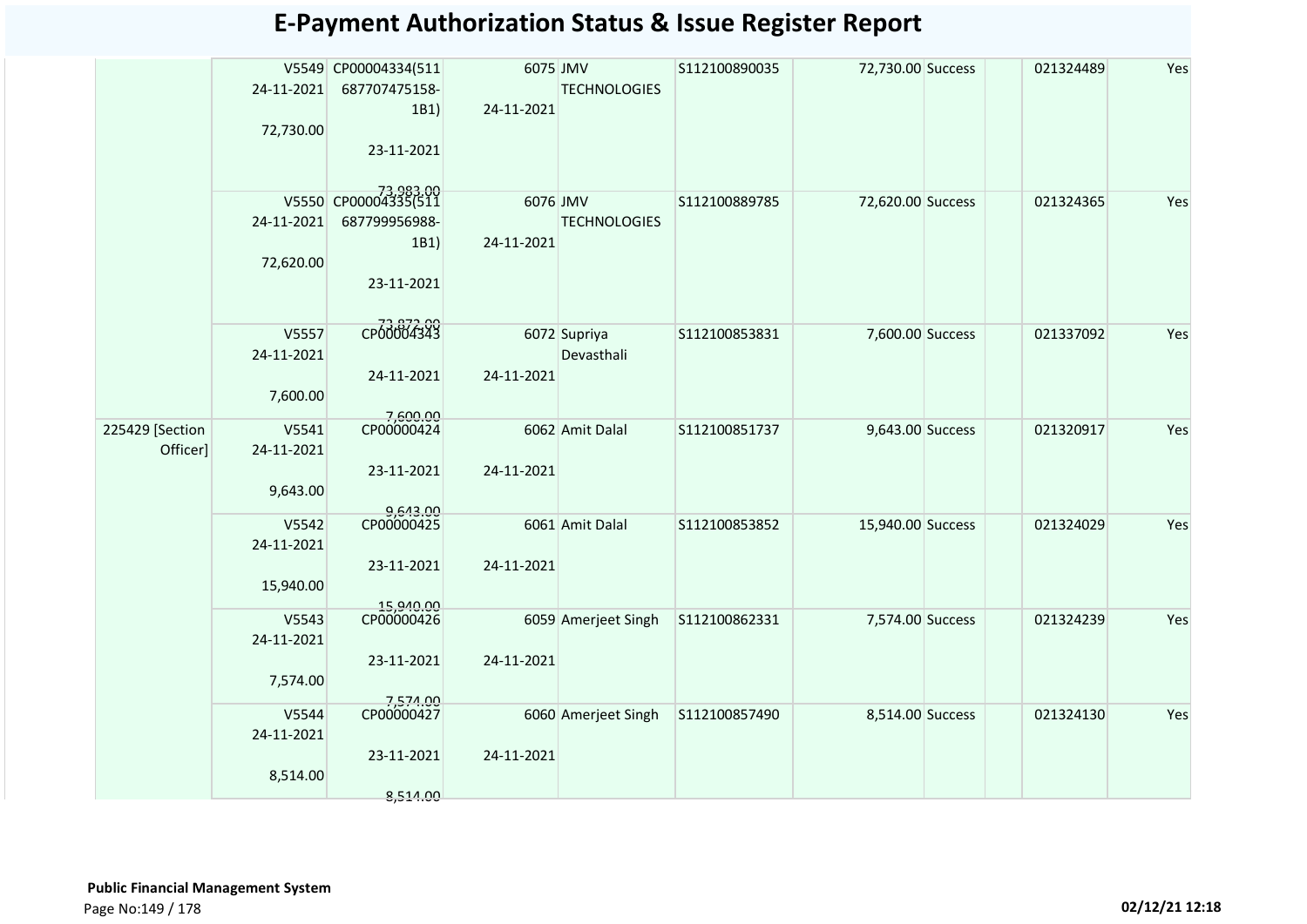| V5545<br>24-11-2021 | CP00000429                       |                       | 6057 Priyank Agrawal    | S112100862381 | 8,289.00 Success    | 021337205 | Yes |
|---------------------|----------------------------------|-----------------------|-------------------------|---------------|---------------------|-----------|-----|
|                     | 23-11-2021                       | 24-11-2021            |                         |               |                     |           |     |
| 8,289.00            | 8,289.00                         |                       |                         |               |                     |           |     |
| V5546               | CP00000430                       |                       | 6056 Piyush Mishra      | S112100865621 | 6,881.00 Success    | 021337373 | Yes |
| 24-11-2021          |                                  |                       |                         |               |                     |           |     |
|                     | 23-11-2021                       | 24-11-2021            |                         |               |                     |           |     |
| 6,881.00            |                                  |                       |                         |               |                     |           |     |
|                     | 6,881.00                         |                       |                         |               |                     |           |     |
| V5547               | CP00000431                       |                       | 6055 Piyush Mishra      | S112100890051 | 9,439.00 Success    | 021324620 | Yes |
| 24-11-2021          |                                  |                       |                         |               |                     |           |     |
|                     | 23-11-2021                       | 24-11-2021            |                         |               |                     |           |     |
| 9,439.00            |                                  |                       |                         |               |                     |           |     |
|                     | 9,439.00<br>V5554 CP00000432(202 |                       | 6067 Jitender Kumar     | S112100847382 | 75,194.00 Success   | 091791103 | Yes |
| 24-11-2021          | 111013)                          |                       |                         |               |                     |           |     |
|                     |                                  | 24-11-2021 Rupa Dutta |                         | S112100847383 | 2,40,780.00 Success | 091791105 | Yes |
| 948,502.00          | 24-11-2021                       |                       |                         |               |                     |           |     |
|                     |                                  |                       | Pooja Duggal            | S112100847384 | 66,493.00 Success   | 091791106 | Yes |
|                     | 1,491,252.00                     |                       | Kitty                   | S112100847385 | 96,600.00 Success   | 091791107 | Yes |
|                     |                                  |                       |                         |               |                     |           |     |
|                     |                                  |                       | Shilpa Taneja           | S112100847386 | 89,420.00 Success   | 091791108 | Yes |
|                     |                                  |                       |                         |               |                     |           |     |
|                     |                                  |                       | Sunita Yadav            | S112100847387 | 1,47,475.00 Success | 091791109 | Yes |
|                     |                                  |                       |                         |               |                     |           |     |
|                     |                                  |                       | Sudhansu                | S112100847388 | 1,91,572.00 Success | 091791110 | Yes |
|                     |                                  |                       | Sekhar Das              |               |                     |           |     |
|                     |                                  |                       | Kamal Jit Singh         | S112100847389 | 40,968.00 Success   | 091791111 | Yes |
|                     | V5555 CP00000433(202             |                       | 6066 Banwari Lal        | S112100847295 | 56,812.00 Success   | 091791096 | Yes |
| 24-11-2021          | 111014)                          |                       | Meena                   |               |                     |           |     |
|                     |                                  |                       | 24-11-2021 Bhagwat Shiv | S112100847296 | 24,663.00 Success   | 091791098 | Yes |
| 247,212.00          | 24-11-2021                       |                       | Hari Ranga              |               |                     |           |     |
|                     |                                  |                       | Dinesh Mehto            | S112100847297 | 47,527.00 Success   | 091791099 | Yes |
|                     | 481,794.00                       |                       |                         |               |                     |           |     |
|                     |                                  |                       | Vinod Kumar             | S112100847298 | 54,174.00 Success   | 091791100 | Yes |
|                     |                                  |                       | Amarjeet Singh          | S112100847299 | 64,036.00 Success   | 091791101 | Yes |
|                     |                                  |                       |                         |               |                     |           |     |
|                     | V5556 CP00000434(202             |                       | 6065 Jagdish Chand      | S112100847281 | 29,671.00 Success   | 091791089 | Yes |
| 24-11-2021          | 111012)                          |                       |                         |               |                     |           |     |

 **Public Financial Management System**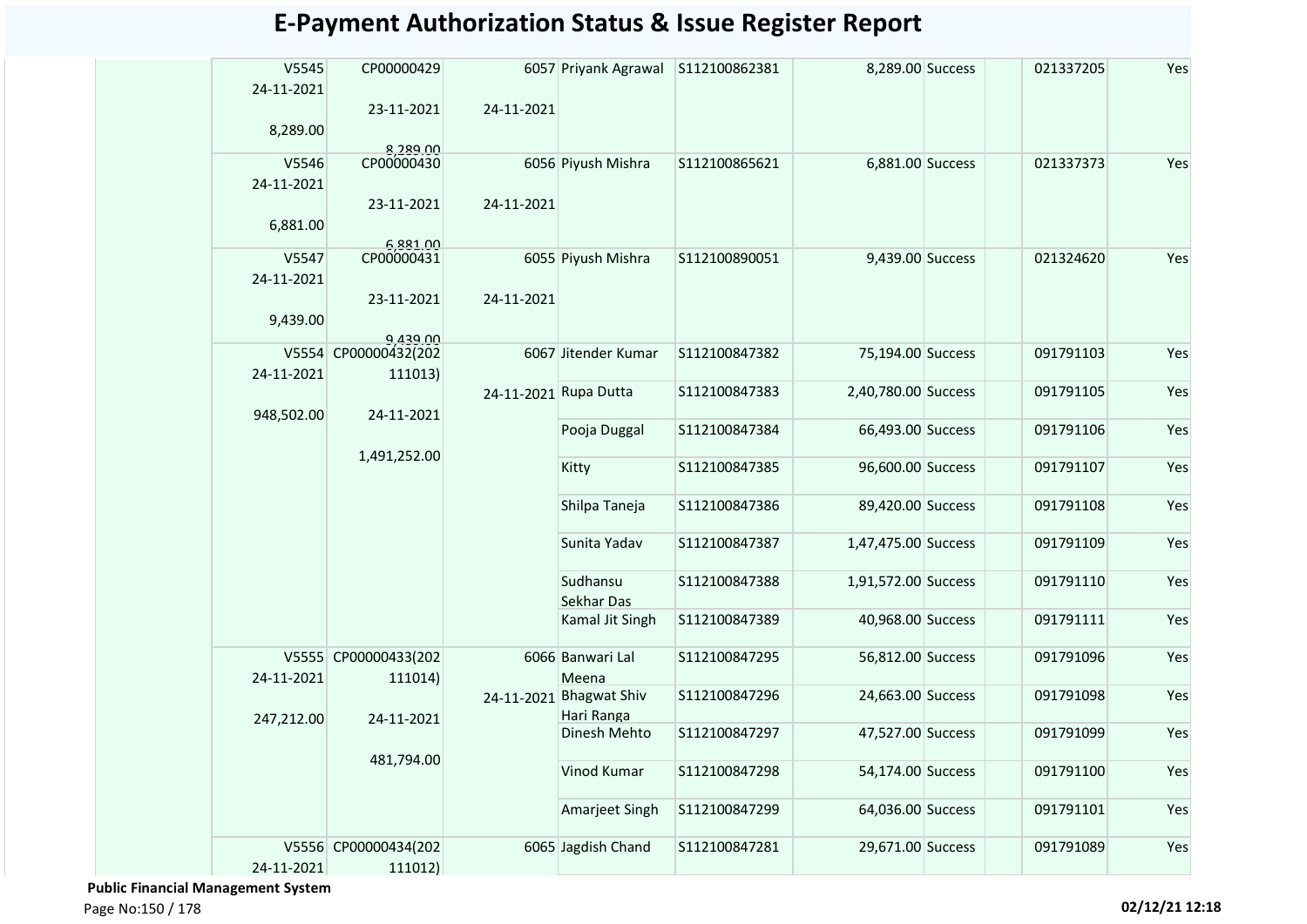|    |                                           |                     |                      |            |                                | <b>E-Payment Authorization Status &amp; Issue Register Report</b> |                   |                |           |     |
|----|-------------------------------------------|---------------------|----------------------|------------|--------------------------------|-------------------------------------------------------------------|-------------------|----------------|-----------|-----|
|    |                                           | 24-11-2021          | 111012)              |            |                                |                                                                   |                   |                |           |     |
|    |                                           | 164,938.00          | 24-11-2021           |            | 24-11-2021 Brahm Singh         | S112100847282                                                     | 34,692.00 Success |                | 091791090 | Yes |
|    |                                           |                     |                      |            | Mohammad<br>Ahmed              | S112100847283                                                     | 42,692.00 Success |                | 091791091 | Yes |
|    |                                           |                     | 284,620.00           |            | Meena Massey                   | S112100847284                                                     | 29,671.00 Success |                | 091791092 | Yes |
|    |                                           |                     |                      |            | <b>Birender Singh</b>          | S112100847285                                                     | 28,212.00 Success |                | 091791093 | Yes |
|    | 225438 [Asstt<br><b>Accounts Officer]</b> | V5540<br>24-11-2021 | CP00000388           |            | 6078 MANGE RAM<br><b>RANGA</b> | S112100890097                                                     | 2,385.00 Success  |                | 021162857 | Yes |
|    |                                           | 2,385.00            | 15-11-2021           | 24-11-2021 |                                |                                                                   |                   |                |           |     |
|    |                                           |                     | 2,385.00             |            |                                |                                                                   |                   |                |           |     |
| 14 | <b>Issue Date: 25-11-2021</b>             |                     |                      |            |                                |                                                                   | 48,60,431.00      |                |           |     |
|    | 225427 [Under                             | V5560               | CP00004341           |            | 6074 Mr NARENDER               | S112101206273                                                     | 71,764.00 Success |                | 033159704 | Yes |
|    | Secretary]                                | 25-11-2021          |                      |            | <b>KUMAR</b>                   |                                                                   |                   |                |           |     |
|    |                                           |                     | 24-11-2021           | 24-11-2021 |                                |                                                                   |                   |                |           |     |
|    |                                           | 71,764.00           |                      |            |                                |                                                                   |                   |                |           |     |
|    |                                           |                     | 71,764.00            |            |                                |                                                                   |                   |                |           |     |
|    |                                           | V5561               | CP00004342           |            | 6073 HARICHARAN                | S112101206438                                                     | 95,225.00 Success |                | 033163192 | Yes |
|    |                                           | 25-11-2021          | 24-11-2021           | 24-11-2021 | <b>PANDIT</b>                  |                                                                   |                   |                |           |     |
|    |                                           | 95,225.00           |                      |            |                                |                                                                   |                   |                |           |     |
|    |                                           |                     | 105.806.00           |            |                                |                                                                   |                   |                |           |     |
|    |                                           |                     | V5563 CP00004304(511 |            | 6111 Harman India              | S112101785960                                                     | 4,915.00 Success  |                | 037480386 | Yes |
|    |                                           | 25-11-2021          | 687704702656-        |            |                                |                                                                   |                   |                |           |     |
|    |                                           |                     | 1B1                  | 25-11-2021 |                                |                                                                   |                   |                |           |     |
|    |                                           | 4,915.00            |                      |            |                                |                                                                   |                   |                |           |     |
|    |                                           |                     | 23-11-2021           |            |                                |                                                                   |                   |                |           |     |
|    |                                           |                     | V5564 CP00004308(511 |            |                                |                                                                   |                   |                |           |     |
|    |                                           | 25-11-2021          | 687728754540-        |            | 6092 Harman India              | S112101842588                                                     |                   | 649.00 Success | 037464981 | Yes |
|    |                                           |                     | 1B1)                 | 25-11-2021 |                                |                                                                   |                   |                |           |     |
|    |                                           | 649.00              |                      |            |                                |                                                                   |                   |                |           |     |
|    |                                           |                     | 23-11-2021           |            |                                |                                                                   |                   |                |           |     |
|    |                                           |                     |                      |            |                                |                                                                   |                   |                |           |     |
|    |                                           |                     | 660.00               |            |                                |                                                                   |                   |                |           |     |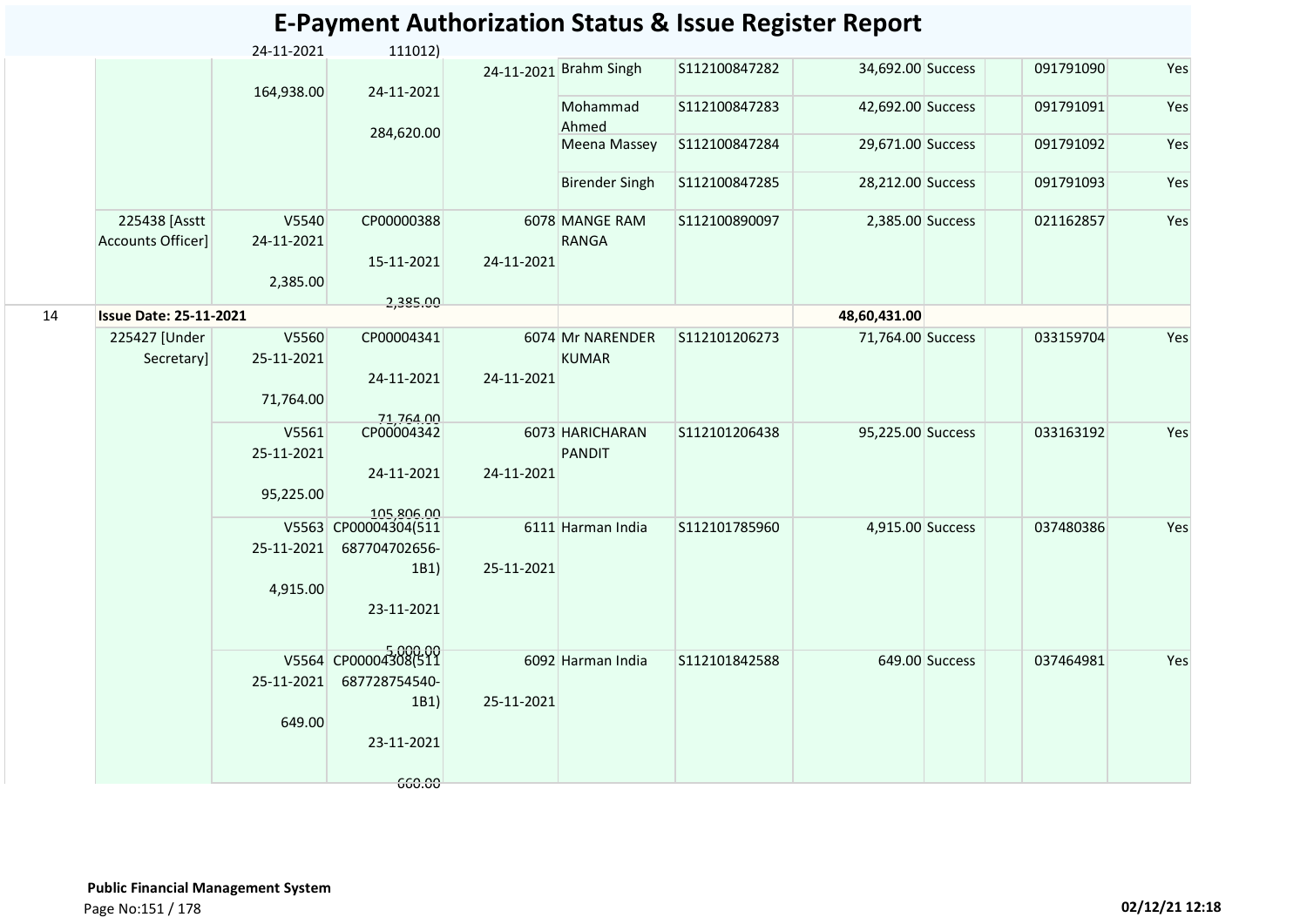|            | V5565 CP00004311(511     |                    | 6093 Harman India               | S112101842693 | 3,834.00 Success  | 037480652 | Yes |
|------------|--------------------------|--------------------|---------------------------------|---------------|-------------------|-----------|-----|
|            | 25-11-2021 687760291886- |                    |                                 |               |                   |           |     |
| 3,834.00   | 1B1                      | 25-11-2021         |                                 |               |                   |           |     |
|            | 23-11-2021               |                    |                                 |               |                   |           |     |
|            |                          |                    |                                 |               |                   |           |     |
|            | V5566 CP00004314(511     | 6095 AIR           |                                 | S112101843073 | 4,782.00 Success  | 037511331 | Yes |
|            | 25-11-2021 687770644082- |                    | <b>CONDITIONING</b>             |               |                   |           |     |
|            | 1B1                      | 25-11-2021 AND     |                                 |               |                   |           |     |
| 4,782.00   |                          |                    | <b>REFERIGERATION</b>           |               |                   |           |     |
|            | 23-11-2021               |                    | CORPORATION                     |               |                   |           |     |
|            |                          |                    |                                 |               |                   |           |     |
|            | V5567 CP00004315(511     | 6096 AIR           |                                 | S112101845755 | 3,111.00 Success  | 037534169 | Yes |
|            | 25-11-2021 687718567599- |                    | <b>CONDITIONING</b>             |               |                   |           |     |
| 3,111.00   | 1B1                      | 25-11-2021 AND     | <b>REFERIGERATION</b>           |               |                   |           |     |
|            | 23-11-2021               |                    | <b>CORPORATION</b>              |               |                   |           |     |
|            |                          |                    |                                 |               |                   |           |     |
|            | V5568 CP00004316(511     | <b>6097 KHUSHI</b> |                                 | S112101843829 | 8,179.00 Success  | 037534012 | Yes |
| 25-11-2021 | 687797293819-            |                    | <b>ENTERPRISES</b>              |               |                   |           |     |
|            | 1B1)                     | 25-11-2021         |                                 |               |                   |           |     |
| 8,179.00   |                          |                    |                                 |               |                   |           |     |
|            | 23-11-2021               |                    |                                 |               |                   |           |     |
|            |                          |                    |                                 |               |                   |           |     |
|            | V5569 CP00004317(511     | 6098 SET TELE      |                                 | S112101838782 | 4,472.00 Success  | 037511225 | Yes |
| 25-11-2021 | 687764355150-<br>1B1     | 25-11-2021         | <b>SYSTEMS</b>                  |               |                   |           |     |
| 4,472.00   |                          |                    |                                 |               |                   |           |     |
|            | 23-11-2021               |                    |                                 |               |                   |           |     |
|            |                          |                    |                                 |               |                   |           |     |
|            | V5570 CP00004319(511     |                    | 6099 UB CORPORATE S112101838729 |               | 62,640.00 Success | 037531867 | Yes |
| 25-11-2021 | 687710128561-            |                    | <b>SERVICES PVT</b>             |               |                   |           |     |
|            | 1B1                      | 25-11-2021 LTD     |                                 |               |                   |           |     |
| 62,640.00  | 23-11-2021               |                    |                                 |               |                   |           |     |
|            |                          |                    |                                 |               |                   |           |     |
|            | 63,720.00                |                    |                                 |               |                   |           |     |

 **Public Financial Management System**  Page No:152 / 178 **02/12/21 12:18**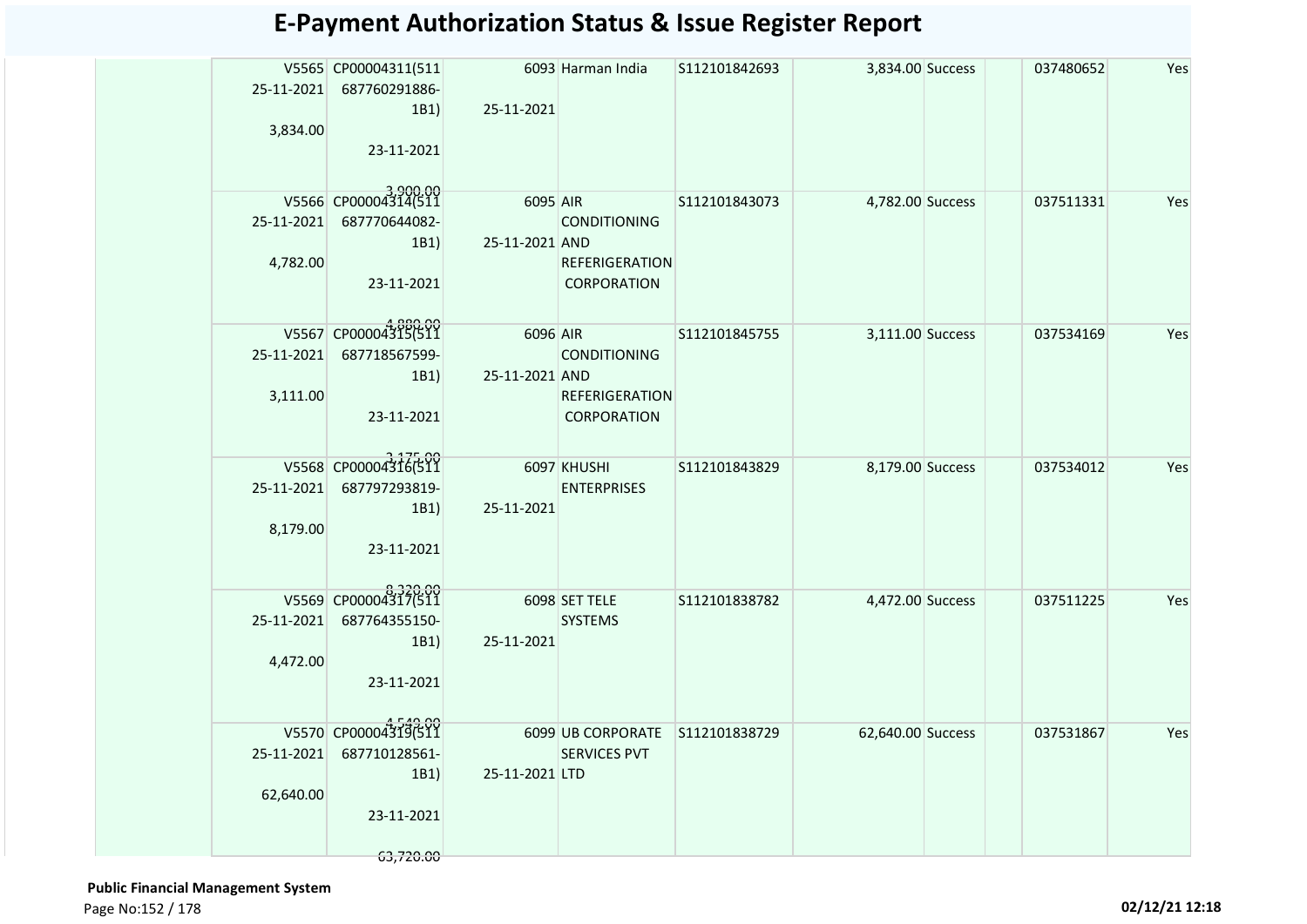| 25-11-2021<br>98,299.00 | V5571 CP00004320(511<br>687773789960-<br>1B1) | 6100 SBC<br>25-11-2021 | <b>ENTERPRISES</b>        | S112101787318 | 98,299.00 Success |                | 037528588 | Yes |
|-------------------------|-----------------------------------------------|------------------------|---------------------------|---------------|-------------------|----------------|-----------|-----|
|                         | 23-11-2021                                    |                        |                           |               |                   |                |           |     |
|                         | 99,993.00<br>V5572 CP00004321(511             |                        | 6101 NEXT GEN             | S112101787313 | 18,919.00 Success |                | 037528433 | Yes |
| 25-11-2021              | 687767210143-                                 |                        | <b>SYSTEMS</b>            |               |                   |                |           |     |
|                         | 1B1)                                          | 25-11-2021             |                           |               |                   |                |           |     |
| 18,919.00               |                                               |                        |                           |               |                   |                |           |     |
|                         | 23-11-2021                                    |                        |                           |               |                   |                |           |     |
|                         | V5573 CP00004322(511                          |                        | 6102 NEXT GEN             | S112101787228 | 4,129.00 Success  |                | 037508852 | Yes |
| 25-11-2021              | 687720677385-                                 |                        | <b>SYSTEMS</b>            |               |                   |                |           |     |
|                         | 1B1)                                          | 25-11-2021             |                           |               |                   |                |           |     |
| 4,129.00                |                                               |                        |                           |               |                   |                |           |     |
|                         | 23-11-2021                                    |                        |                           |               |                   |                |           |     |
|                         |                                               |                        |                           |               |                   |                |           |     |
|                         | V5574 CP00004323(511                          |                        | 6103 Loop Computer        | S112101782272 |                   | 738.00 Success | 037524983 | Yes |
| 25-11-2021              | 687767039705-                                 |                        |                           |               |                   |                |           |     |
|                         | 1B1)                                          | 25-11-2021             |                           |               |                   |                |           |     |
| 738.00                  |                                               |                        |                           |               |                   |                |           |     |
|                         | 23-11-2021                                    |                        |                           |               |                   |                |           |     |
|                         |                                               |                        |                           |               |                   |                |           |     |
|                         | V5575 CP00004324(511                          |                        | 6104 KAMAL NAYAN          | S112101786004 | 10,273.00 Success |                | 037528119 | Yes |
| 25-11-2021              | 687741266395-                                 |                        | <b>MARKETING</b>          |               |                   |                |           |     |
|                         | 1B1)                                          |                        | 25-11-2021 ASSOCIATES PVT |               |                   |                |           |     |
| 10,273.00               |                                               |                        | <b>LTD</b>                |               |                   |                |           |     |
|                         | 23-11-2021                                    |                        |                           |               |                   |                |           |     |
|                         |                                               |                        |                           |               |                   |                |           |     |
|                         | V5576 CP00004325(511                          |                        | 6105 KAMAL NAYAN          | S112101786177 | 10,273.00 Success |                | 037508730 | Yes |
| 25-11-2021              | 687783235181-                                 |                        | <b>MARKETING</b>          |               |                   |                |           |     |
|                         | 1B1)                                          |                        | 25-11-2021 ASSOCIATES PVT |               |                   |                |           |     |
| 10,273.00               |                                               |                        | <b>LTD</b>                |               |                   |                |           |     |
|                         | 23-11-2021                                    |                        |                           |               |                   |                |           |     |
|                         | 10,450.00                                     |                        |                           |               |                   |                |           |     |
|                         |                                               |                        |                           |               |                   |                |           |     |

 **Public Financial Management System**  Page No:153 / 178 **02/12/21 12:18**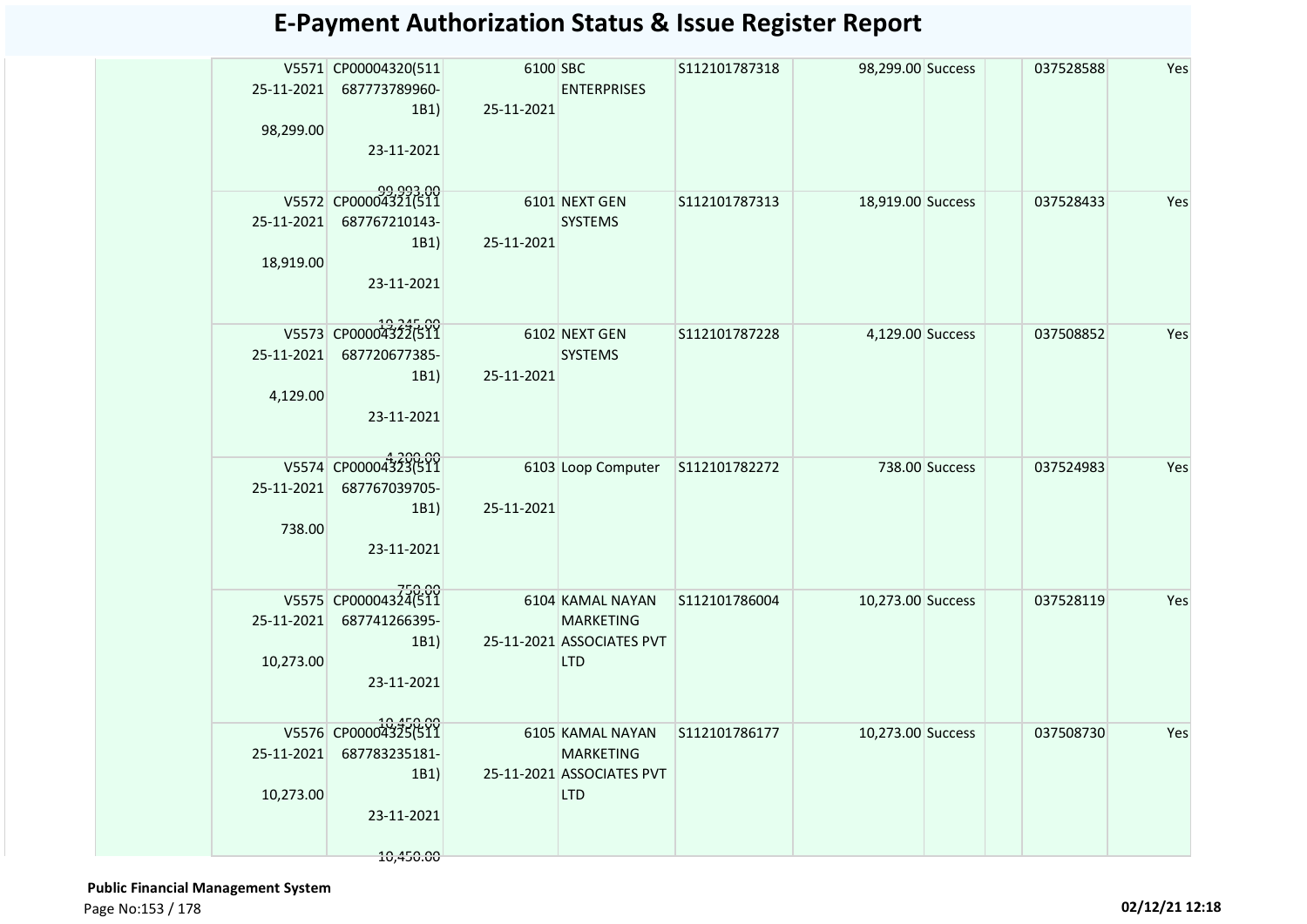| 7,078.00   | V5577 CP00004326(511<br>25-11-2021 687789393581-<br>1B1)<br>23-11-2021 |            | 6112 KAMAL NAYAN S112101791401<br><b>MARKETING</b><br>25-11-2021 ASSOCIATES PVT<br><b>LTD</b> |               | 7,078.00 Success  | 037511110 | Yes |
|------------|------------------------------------------------------------------------|------------|-----------------------------------------------------------------------------------------------|---------------|-------------------|-----------|-----|
|            | V5578 CP00004327(511                                                   |            | 6113 KAMAL NAYAN S112101791396                                                                |               | 4,035.00 Success  | 037531606 | Yes |
|            | 25-11-2021 687727101873-                                               |            | <b>MARKETING</b>                                                                              |               |                   |           |     |
|            | 1B1)                                                                   |            | 25-11-2021 ASSOCIATES PVT                                                                     |               |                   |           |     |
| 4,035.00   |                                                                        |            | <b>LTD</b>                                                                                    |               |                   |           |     |
|            | 23-11-2021                                                             |            |                                                                                               |               |                   |           |     |
|            | V5579 CP00004328(511                                                   |            | 6114 KAMAL NAYAN                                                                              | S112101787375 |                   |           | Yes |
| 25-11-2021 | 687767651456-                                                          |            | <b>MARKETING</b>                                                                              |               | 4,035.00 Success  | 037528725 |     |
|            | 1B1)                                                                   |            | 25-11-2021 ASSOCIATES PVT                                                                     |               |                   |           |     |
|            |                                                                        |            | <b>LTD</b>                                                                                    |               |                   |           |     |
| 4,035.00   | 23-11-2021                                                             |            |                                                                                               |               |                   |           |     |
|            |                                                                        |            |                                                                                               |               |                   |           |     |
|            |                                                                        |            |                                                                                               |               |                   |           |     |
|            | V5580 CP00004329(511                                                   |            | 6115 KAMAL NAYAN                                                                              | S112101787306 | 10,273.00 Success | 037528246 | Yes |
| 25-11-2021 | 687735956787-                                                          |            | <b>MARKETING</b>                                                                              |               |                   |           |     |
|            | 1B1)                                                                   |            | 25-11-2021 ASSOCIATES PVT                                                                     |               |                   |           |     |
| 10,273.00  |                                                                        |            | <b>LTD</b>                                                                                    |               |                   |           |     |
|            | 23-11-2021                                                             |            |                                                                                               |               |                   |           |     |
|            |                                                                        |            |                                                                                               |               |                   |           |     |
|            | V5581 CP00004330(511                                                   |            | 6116 Harman India                                                                             | S112101791409 | 10,273.00 Success | 037531724 | Yes |
| 25-11-2021 | 687724300363-                                                          |            |                                                                                               |               |                   |           |     |
|            | 1B1)                                                                   | 25-11-2021 |                                                                                               |               |                   |           |     |
|            |                                                                        |            |                                                                                               |               |                   |           |     |
| 10,273.00  |                                                                        |            |                                                                                               |               |                   |           |     |
|            | 23-11-2021                                                             |            |                                                                                               |               |                   |           |     |
|            |                                                                        |            |                                                                                               |               |                   |           |     |
|            | V5582 CP00004331(511                                                   |            | 6117 Harman India                                                                             | S112101787591 | 11,768.00 Success | 037531248 | Yes |
|            | 25-11-2021 687770834684-                                               |            |                                                                                               |               |                   |           |     |
|            | 1B1)                                                                   | 25-11-2021 |                                                                                               |               |                   |           |     |
| 11,768.00  |                                                                        |            |                                                                                               |               |                   |           |     |
|            | 23-11-2021                                                             |            |                                                                                               |               |                   |           |     |
|            |                                                                        |            |                                                                                               |               |                   |           |     |
|            | 11,970.00                                                              |            |                                                                                               |               |                   |           |     |

 **Public Financial Management System**  Page No:154 / 178 **02/12/21 12:18**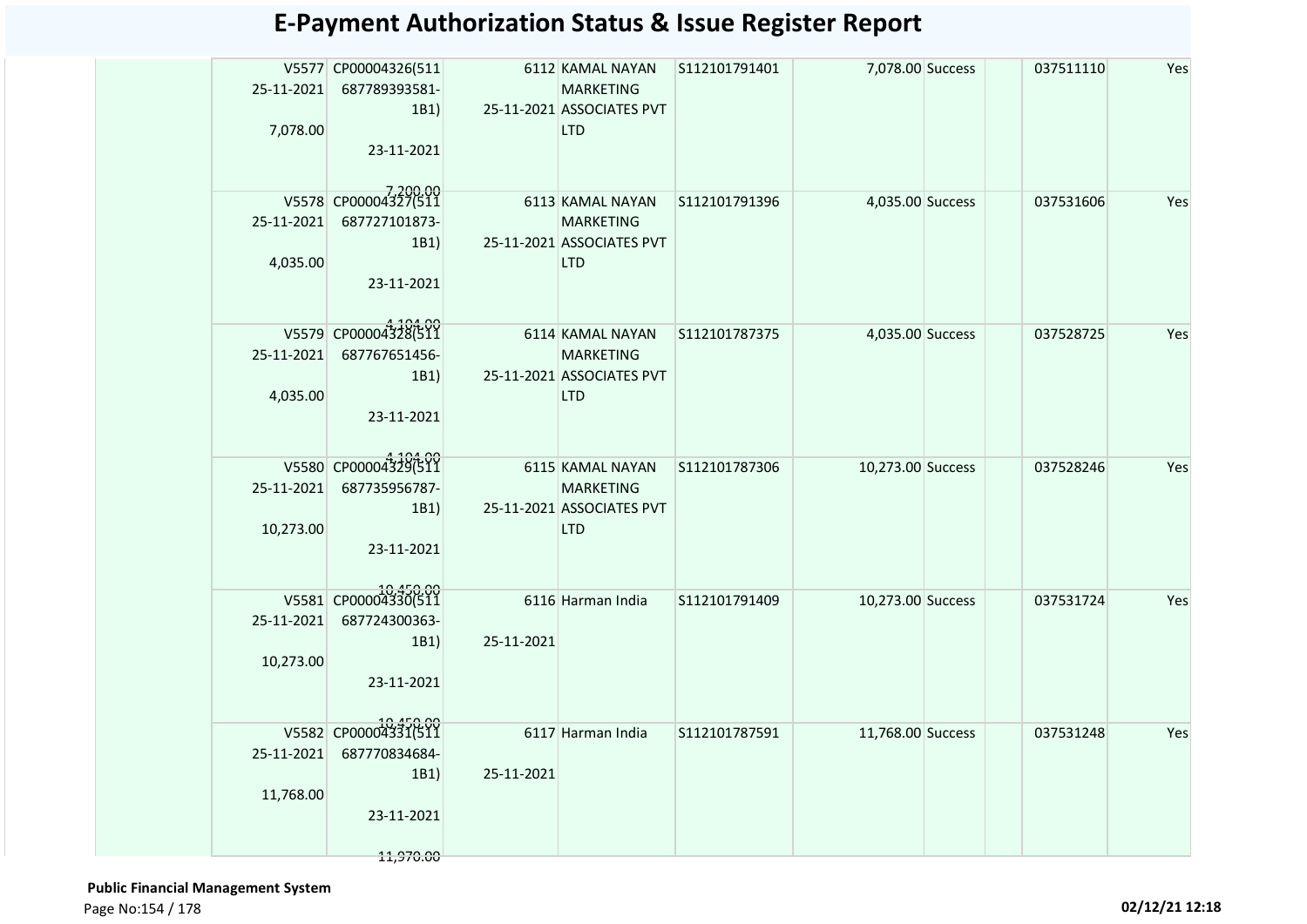|            | V5583 CP00004332(511             |              | 6106 Harman India                                 | S112101787458 | 10,273.00 Success |                | 037531115 | Yes |
|------------|----------------------------------|--------------|---------------------------------------------------|---------------|-------------------|----------------|-----------|-----|
|            | 25-11-2021 687788942501-         |              |                                                   |               |                   |                |           |     |
|            | 1B1)                             | 25-11-2021   |                                                   |               |                   |                |           |     |
| 10,273.00  | 23-11-2021                       |              |                                                   |               |                   |                |           |     |
|            |                                  |              |                                                   |               |                   |                |           |     |
|            | V5584 CP00004333(511             |              |                                                   |               |                   |                |           |     |
|            | 25-11-2021 687793638617-         |              | 6107 SANTOSH SALES S112101787459<br><b>AGENCY</b> |               | 5,054.00 Success  |                | 037508996 | Yes |
|            | 1B1)                             | 25-11-2021   |                                                   |               |                   |                |           |     |
| 5,054.00   |                                  |              |                                                   |               |                   |                |           |     |
|            | 23-11-2021                       |              |                                                   |               |                   |                |           |     |
|            |                                  |              |                                                   |               |                   |                |           |     |
|            | V5585 CP00004337(511             | 6108 NETWORK |                                                   | S112101787600 | 92,653.00 Success |                | 037531398 | Yes |
|            | 25-11-2021 687784759418-         |              | <b>INFOTECH</b>                                   |               |                   |                |           |     |
|            | 1B1)                             | 25-11-2021   |                                                   |               |                   |                |           |     |
| 92,653.00  |                                  |              |                                                   |               |                   |                |           |     |
|            | 23-11-2021                       |              |                                                   |               |                   |                |           |     |
|            |                                  |              |                                                   |               |                   |                |           |     |
|            | V5586 CP00004338(511             |              | 6109 KAMAL NAYAN                                  | S112101787427 | 4,035.00 Success  |                | 037528978 | Yes |
| 25-11-2021 | 687719177767-<br>1B1)            |              | <b>MARKETING</b><br>25-11-2021 ASSOCIATES PVT     |               |                   |                |           |     |
| 4,035.00   |                                  |              | <b>LTD</b>                                        |               |                   |                |           |     |
|            | 23-11-2021                       |              |                                                   |               |                   |                |           |     |
|            |                                  |              |                                                   |               |                   |                |           |     |
|            | V5589 CP00004299(511             | 6083 IDEAL   |                                                   | S112101861577 | 8,847.00 Success  |                | 037993736 | Yes |
| 25-11-2021 | 687711713448-                    |              | <b>ENTERPRISES</b>                                |               |                   |                |           |     |
|            | 1B1)                             | 25-11-2021   |                                                   |               |                   |                |           |     |
| 8,847.00   |                                  |              |                                                   |               |                   |                |           |     |
|            | 23-11-2021                       |              |                                                   |               |                   |                |           |     |
|            |                                  |              |                                                   |               |                   |                |           |     |
|            | 9,000.00<br>V5590 CP00004300(511 |              | 6084 SUB URBAN                                    | S112101861592 |                   | 983.00 Success | 037993824 | Yes |
| 25-11-2021 | 687726330792-<br>1B1)            | 25-11-2021   | <b>PRESS</b>                                      |               |                   |                |           |     |
| 983.00     |                                  |              |                                                   |               |                   |                |           |     |
|            | 23-11-2021                       |              |                                                   |               |                   |                |           |     |
|            |                                  |              |                                                   |               |                   |                |           |     |
|            | 1,000.00                         |              |                                                   |               |                   |                |           |     |

 **Public Financial Management System**  Page No:155 / 178 **02/12/21 12:18**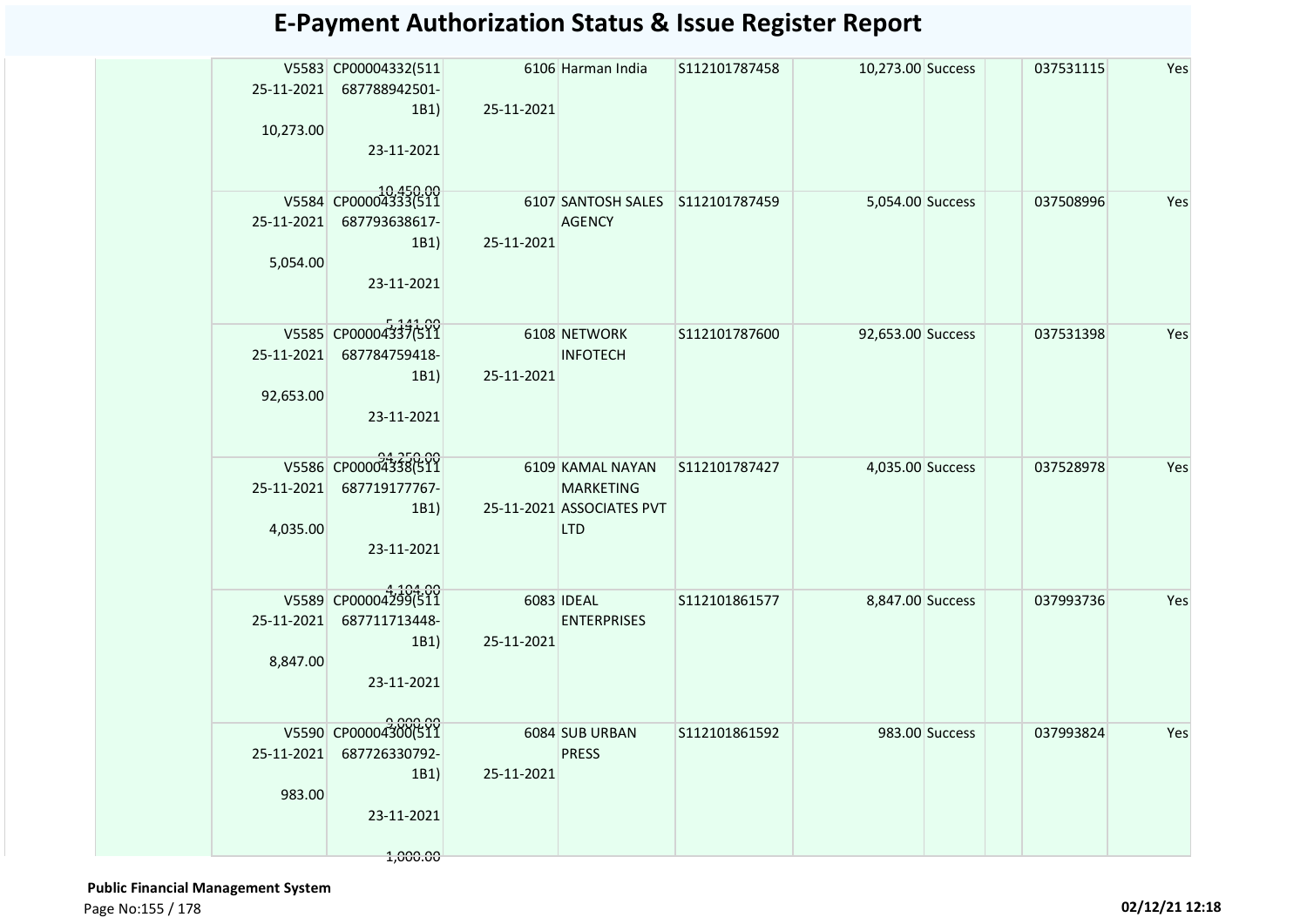| 2,359.00             | V5591 CP00004301(511<br>25-11-2021 687712667330-<br>1B1)<br>23-11-2021 | 25-11-2021 | 6085 BHUPATI<br><b>ENTERPRISES</b>                                              | S112101845739 | 2,359.00 Success |                | 037993645 | Yes |
|----------------------|------------------------------------------------------------------------|------------|---------------------------------------------------------------------------------|---------------|------------------|----------------|-----------|-----|
| 147.00               | V5592 CP00004302(511<br>25-11-2021 687799510243-<br>1B1)<br>23-11-2021 | 25-11-2021 | 6086 SANTOSH SALES S112101844277<br>AGENCY                                      |               |                  | 147.00 Success | 037993413 | Yes |
| 25-11-2021<br>639.00 | V5593 CP00004303(511<br>687797958619-<br>1B1)<br>23-11-2021            | 25-11-2021 | 6087 Harman India                                                               | S112101845525 |                  | 639.00 Success | 037993487 | Yes |
| 1,956.00             | V5594 CP00004306(511<br>25-11-2021 687704380619-<br>1B1)<br>23-11-2021 |            | 6090 KAMAL NAYAN<br><b>MARKETING</b><br>25-11-2021 ASSOCIATES PVT<br><b>LTD</b> | S112101845557 | 1,956.00 Success |                | 037993567 | Yes |
| 2,163.00             | V5595 CP00004307(511<br>25-11-2021 687780247741-<br>1B1)<br>23-11-2021 |            | 6091 KAMAL NAYAN<br>MARKETING<br>25-11-2021 ASSOCIATES PVT<br><b>LTD</b>        | S112101845613 | 2,163.00 Success |                | 037980221 | Yes |
| 25-11-2021<br>983.00 | V5596 CP00004312(511<br>687773584306-<br>1B1)<br>23-11-2021            | 25-11-2021 | 6089 SANTOSH SALES S112101845542<br><b>AGENCY</b>                               |               |                  | 983.00 Success | 037980085 | Yes |

 **Public Financial Management System**  Page No:156 / 178 **02/12/21 12:18**

1,000.00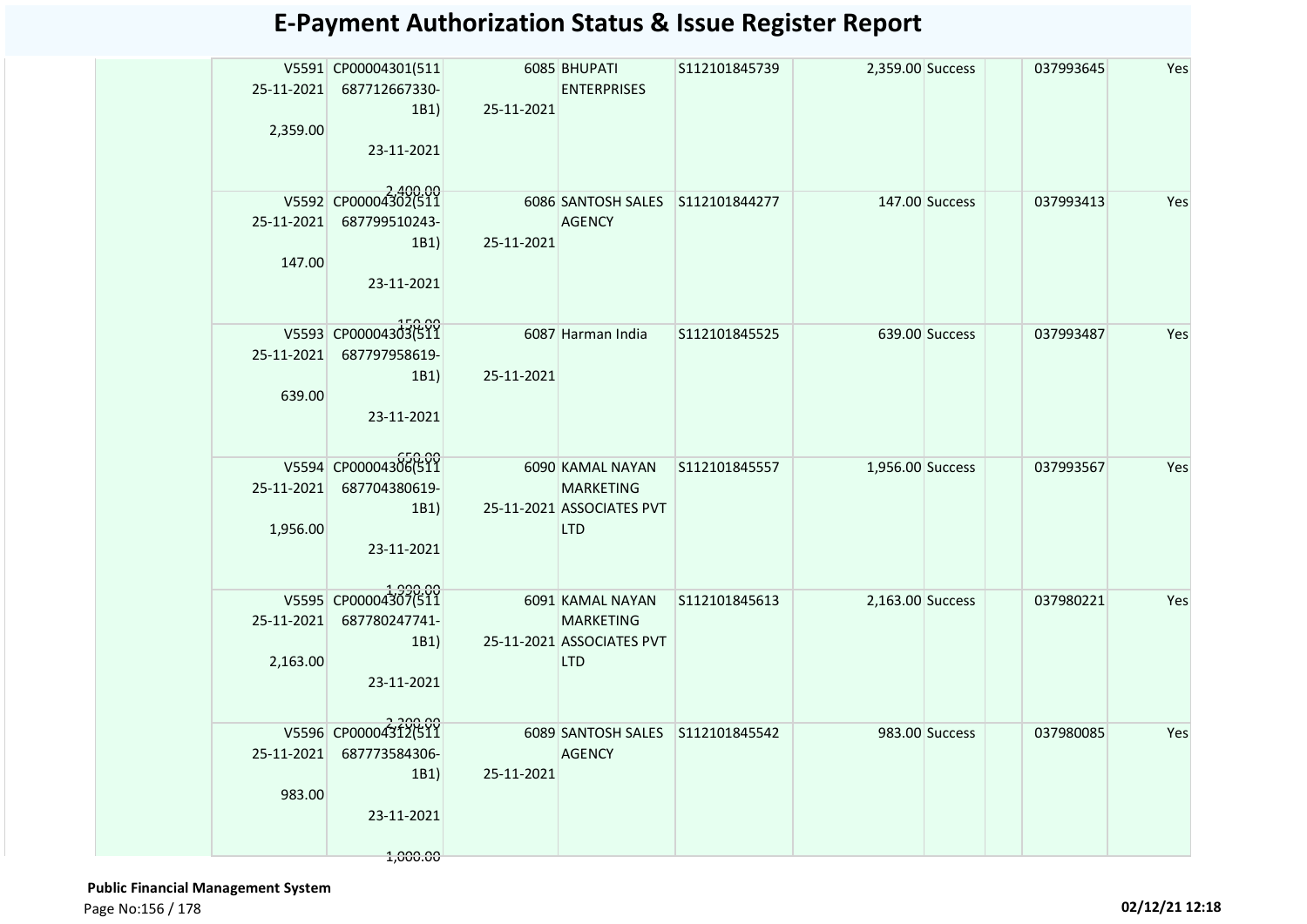| 25-11-2021          | V5597 CP00004313(511<br>687707485541-<br>1B1) | 25-11-2021           | 6094 KHUSHI<br><b>ENTERPRISES</b> | S112101842803 | 24,026.00 Success   | 037978996 | Yes |
|---------------------|-----------------------------------------------|----------------------|-----------------------------------|---------------|---------------------|-----------|-----|
| 24,026.00           |                                               |                      |                                   |               |                     |           |     |
|                     | 23-11-2021                                    |                      |                                   |               |                     |           |     |
|                     |                                               |                      |                                   |               |                     |           |     |
|                     | V5598 CP00004336(511                          | 6077 JMV             |                                   | S112101792611 | 2,18,188.00 Success | 037993274 | Yes |
| 25-11-2021          | 687763022995-                                 |                      | <b>TECHNOLOGIES</b>               |               |                     |           |     |
|                     | 1B1)                                          | 24-11-2021           |                                   |               |                     |           |     |
| 218,188.00          |                                               |                      |                                   |               |                     |           |     |
|                     | 23-11-2021                                    |                      |                                   |               |                     |           |     |
|                     |                                               |                      |                                   |               |                     |           |     |
| V5599               | CP00004339(ELE                                |                      | 6068 Rajender Kumar               | S112101873832 | 14,410.00 Success   | 037980522 | Yes |
| 25-11-2021          | 2021110029)                                   |                      |                                   |               |                     |           |     |
| 14,410.00           | 23-11-2021                                    | 24-11-2021           |                                   |               |                     |           |     |
|                     |                                               |                      |                                   |               |                     |           |     |
|                     | 14,410.00<br>CP00004354                       |                      |                                   |               |                     |           | Yes |
| V5600<br>25-11-2021 |                                               |                      | 6119 New Grow<br>Software         | S112101827862 | 7,15,522.00 Success | 037978883 |     |
|                     | 24-11-2021                                    |                      | 25-11-2021 Solutions Pvt.         |               |                     |           |     |
| 715,522.00          |                                               |                      | Ltd.                              |               |                     |           |     |
| V5601               | 740,628.00<br>CP00004345                      |                      | 6110 Goverdhan                    | S112101868451 | 4,79,083.00 Success | 037980338 | Yes |
| 25-11-2021          |                                               |                      | <b>Tourist Travel</b>             |               |                     |           |     |
|                     | 24-11-2021                                    | 25-11-2021 Service   |                                   |               |                     |           |     |
| 479,083.00          |                                               |                      |                                   |               |                     |           |     |
|                     | 188860.00<br>V5602 CP00004346(511             |                      | 6130 PRAGATI                      | S112101881904 | 18,875.00 Success   | 038755038 | Yes |
| 25-11-2021          | 687780679805-                                 |                      | <b>CORPORATE</b>                  |               |                     |           |     |
|                     | 1B1)                                          | 25-11-2021 INTERIORS |                                   |               |                     |           |     |
| 18,875.00           |                                               |                      |                                   |               |                     |           |     |
|                     | 24-11-2021                                    |                      |                                   |               |                     |           |     |
|                     |                                               |                      |                                   |               |                     |           |     |
|                     | 19,200.00                                     |                      |                                   |               |                     |           |     |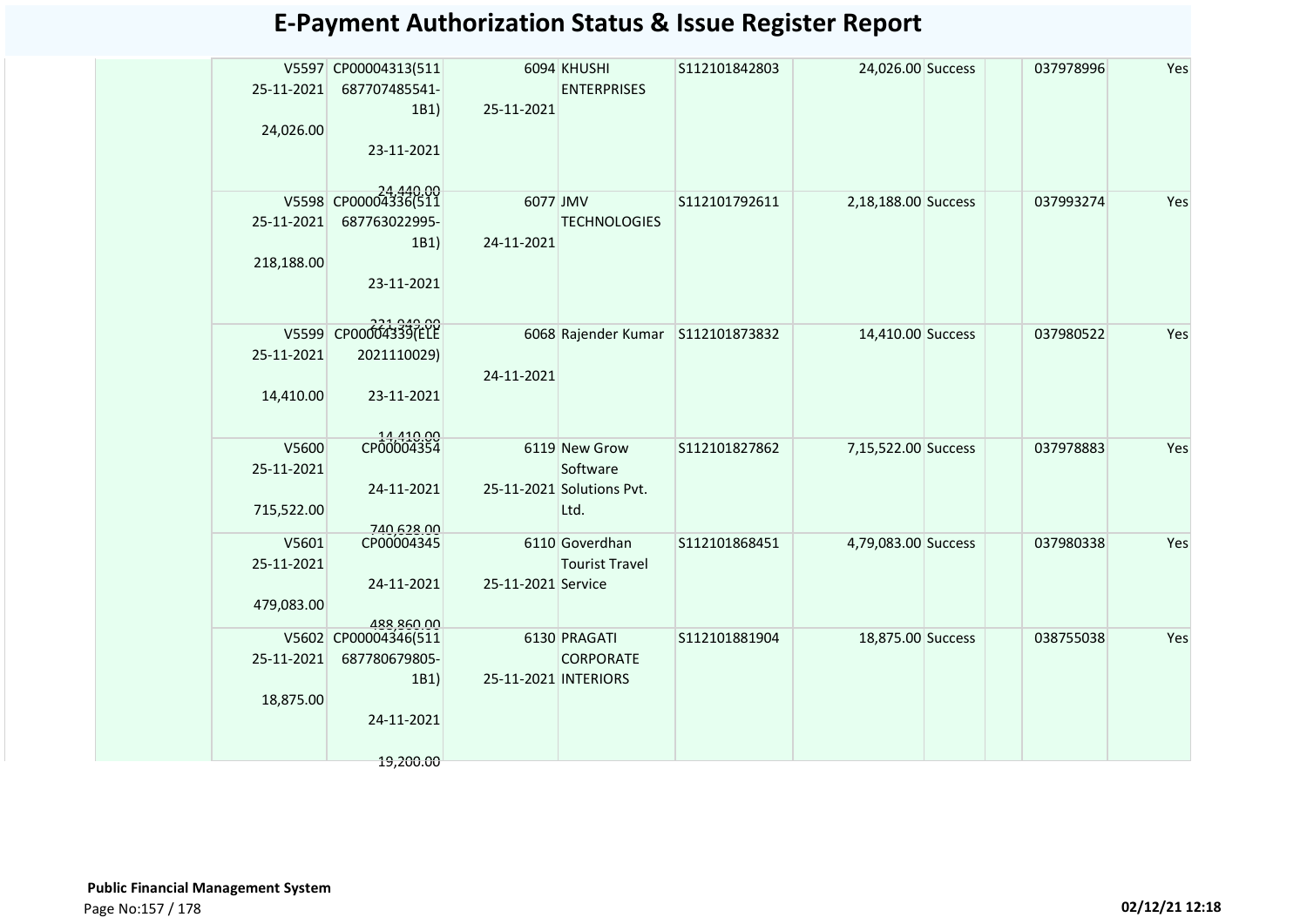|            | V5603 CP00004347(511 |                      | 6131 PRAGATI                      | S112101881943 | 23,594.00 Success | 038755043 | Yes |
|------------|----------------------|----------------------|-----------------------------------|---------------|-------------------|-----------|-----|
| 25-11-2021 | 687743635332-        |                      | <b>CORPORATE</b>                  |               |                   |           |     |
|            | 1B1)                 | 25-11-2021 INTERIORS |                                   |               |                   |           |     |
| 23,594.00  | 24-11-2021           |                      |                                   |               |                   |           |     |
|            |                      |                      |                                   |               |                   |           |     |
|            | V5604 CP00004348(511 |                      |                                   |               |                   |           |     |
| 25-11-2021 | 687775511443-        |                      | 6132 FABRICO<br><b>FURNITURES</b> | S112101882070 | 23,216.00 Success | 038755054 | Yes |
|            | 1B1)                 | 25-11-2021           |                                   |               |                   |           |     |
| 23,216.00  |                      |                      |                                   |               |                   |           |     |
|            | 24-11-2021           |                      |                                   |               |                   |           |     |
|            |                      |                      |                                   |               |                   |           |     |
|            | V5605 CP00004349(511 |                      | 6133 Ms Ashirwad                  | S112101881998 | 12,584.00 Success | 038755050 | Yes |
| 25-11-2021 | 687702945828-        |                      | Furnishers                        |               |                   |           |     |
|            | 1B1)                 | 25-11-2021           |                                   |               |                   |           |     |
| 12,584.00  |                      |                      |                                   |               |                   |           |     |
|            | 24-11-2021           |                      |                                   |               |                   |           |     |
|            |                      |                      |                                   |               |                   |           |     |
|            | V5606 CP00004350(511 |                      | 6134 KAMAL NAYAN                  | S112101881967 | 11,768.00 Success | 038755046 | Yes |
| 25-11-2021 | 687739301797-        |                      | <b>MARKETING</b>                  |               |                   |           |     |
|            | 1B1)                 |                      | 25-11-2021 ASSOCIATES PVT         |               |                   |           |     |
| 11,768.00  | 24-11-2021           |                      | <b>LTD</b>                        |               |                   |           |     |
|            |                      |                      |                                   |               |                   |           |     |
|            | V5607 CP00004351(511 |                      |                                   |               |                   |           |     |
| 25-11-2021 | 687731567263-        |                      | 6135 Harman India                 | S112101905905 | 10,273.00 Success | 038755090 | Yes |
|            | 1B1)                 | 25-11-2021           |                                   |               |                   |           |     |
| 10,273.00  |                      |                      |                                   |               |                   |           |     |
|            | 24-11-2021           |                      |                                   |               |                   |           |     |
|            |                      |                      |                                   |               |                   |           |     |
|            | V5608 CP00004352(511 |                      | 6136 KAMAL NAYAN                  | S112101905906 | 5,239.00 Success  | 038755096 | Yes |
| 25-11-2021 | 687752726331-        |                      | <b>MARKETING</b>                  |               |                   |           |     |
|            | 1B1)                 |                      | 25-11-2021 ASSOCIATES PVT         |               |                   |           |     |
| 5,239.00   |                      |                      | <b>LTD</b>                        |               |                   |           |     |
|            | 24-11-2021           |                      |                                   |               |                   |           |     |
|            | 5,329.00             |                      |                                   |               |                   |           |     |
|            |                      |                      |                                   |               |                   |           |     |

 **Public Financial Management System**  Page No:158 / 178 **02/12/21 12:18**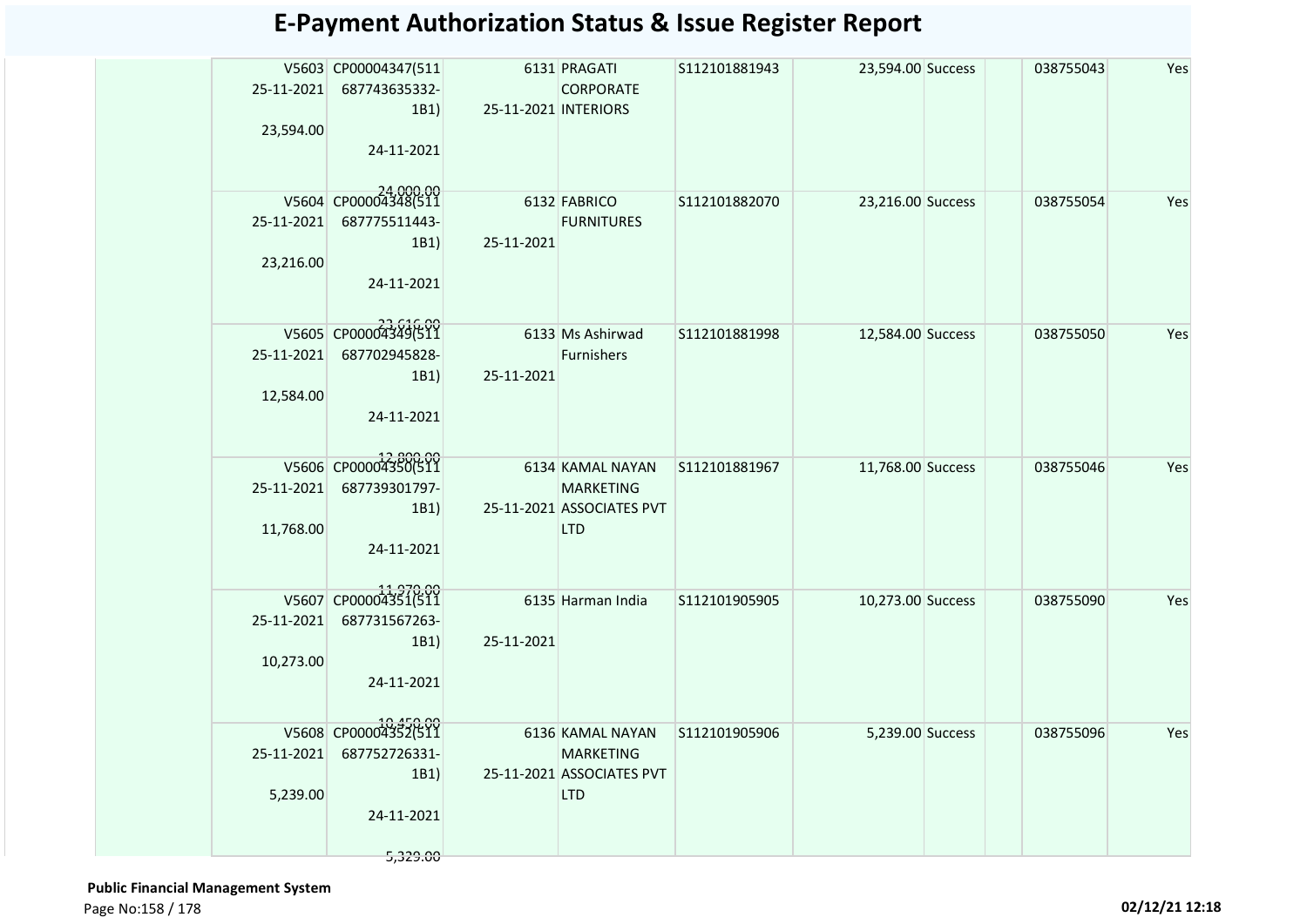|              | V5609 CP00004355(511       |                      | 6137 PRAGATI              | S112101905907 | 35,390.00 Success    | 038755086 | Yes |
|--------------|----------------------------|----------------------|---------------------------|---------------|----------------------|-----------|-----|
| 25-11-2021   | 687701237987-              |                      | <b>CORPORATE</b>          |               |                      |           |     |
|              | 1B1)                       | 25-11-2021 INTERIORS |                           |               |                      |           |     |
| 35,390.00    |                            |                      |                           |               |                      |           |     |
|              | 24-11-2021                 |                      |                           |               |                      |           |     |
|              |                            |                      |                           |               |                      |           |     |
| V5610        | CP00004362                 |                      | 6123 CENTRAL              | S112101902832 | 58,296.00 Success    | 038755058 | Yes |
| 25-11-2021   |                            |                      | <b>COTTAGE</b>            |               |                      |           |     |
|              | 25-11-2021                 |                      | 25-11-2021 INDUSTRIES     |               |                      |           |     |
| 58,296.00    |                            |                      | <b>CORP OF INDIA</b>      |               |                      |           |     |
|              | 58,296.00                  |                      | LTD.                      |               |                      |           |     |
| V5612        | CP00004361                 |                      | 6121 H.P.STATE            | S112101903107 | 2,240.00 Success     | 038755083 | Yes |
| 25-11-2021   |                            |                      | <b>HANDICRAFTS &amp;</b>  |               |                      |           |     |
|              | 25-11-2021                 |                      | 25-11-2021 HANDLOOM CO-   |               |                      |           |     |
| 2,240.00     |                            |                      | OP LTD.                   |               |                      |           |     |
|              | 2,240.00                   |                      |                           |               |                      |           |     |
| V5613        | CP00004353                 |                      | 6118 New Grow             | S112101873618 | 13,22,068.00 Success | 037980424 | Yes |
| 25-11-2021   |                            |                      | Software                  |               |                      |           |     |
|              | 24-11-2021                 |                      | 25-11-2021 Solutions Pvt. |               |                      |           |     |
| 1,322,068.00 |                            |                      | Ltd.                      |               |                      |           |     |
| V5615        | 1,368,456.00<br>CP00004368 |                      | 6128 Mr RATAN             | S112101473693 | 1,891.00 Success     | 037763973 | Yes |
| 25-11-2021   |                            |                      | <b>MANDAL</b>             |               |                      |           |     |
|              | 25-11-2021                 | 25-11-2021           |                           |               |                      |           |     |
| 1,891.00     |                            |                      |                           |               |                      |           |     |
|              | 1,891.00                   |                      |                           |               |                      |           |     |
| V5616        | CP00004366                 |                      | 6127 RAMKISHAN,           | S112101473740 | 3,290.00 Success     | 037765090 | Yes |
| 25-11-2021   |                            |                      | <b>MTS</b>                |               |                      |           |     |
|              | 25-11-2021                 | 25-11-2021           |                           |               |                      |           |     |
| 3,290.00     |                            |                      |                           |               |                      |           |     |
| V5618        | 3,290.00<br>CP00004360     |                      | 6124 Secretary,           | S112101474758 | 3,89,493.00 Success  | 038751975 | Yes |
| 25-11-2021   |                            |                      | <b>UDYOG BHAVAN</b>       |               |                      |           |     |
|              | 25-11-2021                 |                      | 25-11-2021 DEPARTMENTAL   |               |                      |           |     |
| 389,493.00   |                            |                      | <b>CANTEEN</b>            |               |                      |           |     |
|              | 389.493.00                 |                      |                           |               |                      |           |     |
|              | V5623 CP00004367(GPF       |                      | 6125 Sanjay Kumar         | S112101061964 | 1,50,000.00 Success  | 038751763 | Yes |
| 25-11-2021   | $-202111144$               |                      | Gautam                    |               |                      |           |     |
|              |                            | 25-11-2021           |                           |               |                      |           |     |
| 150,000.00   | 25-11-2021                 |                      |                           |               |                      |           |     |
|              |                            |                      |                           |               |                      |           |     |
|              | 150,000.00                 |                      |                           |               |                      |           |     |

 **Public Financial Management System** 

Page No:159 / 178 **02/12/21 12:18**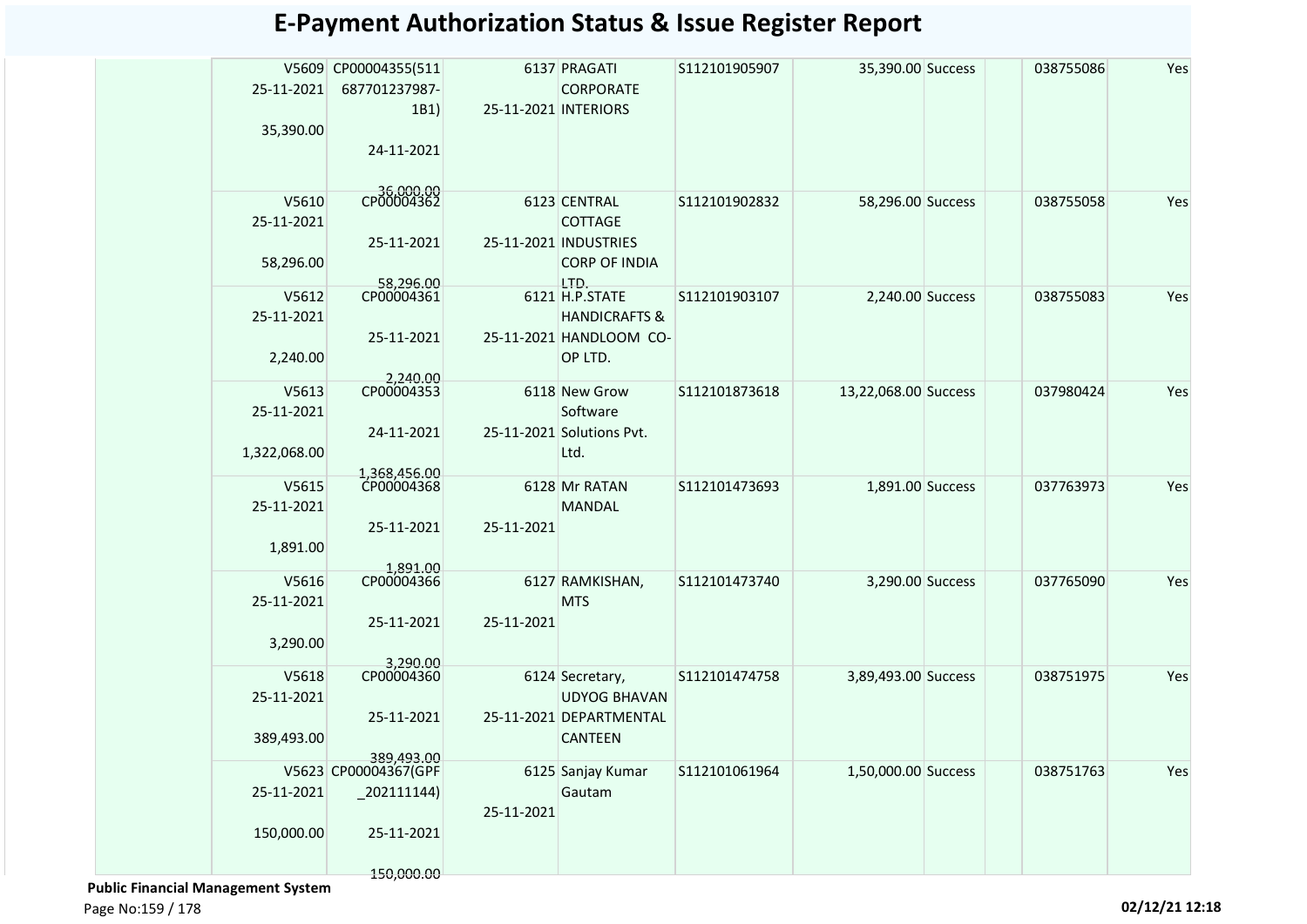#### V5614 25-11-2021 23,500.00 CP00000250 15-11-2021 23,500.00 S112100334759 23,500.00 Success 037763863 Yes V5619 25-11-2021 1,359.00 CP00000280(511 687749181858- 1B1) 25-11-2021 225428 [Section Officer] 6148 Ktec Solution 25-11-2021 6140 25-11-2021 Shakuntla Medicare

#### **E-Payment Authorization Status & Issue Register Report**

|                             | 23,500.00                       |                                                                          |            |                                                                |               |                     |           |     |
|-----------------------------|---------------------------------|--------------------------------------------------------------------------|------------|----------------------------------------------------------------|---------------|---------------------|-----------|-----|
|                             | 25-11-2021<br>1,359.00          | 23,500.00<br>V5619 CP00000280(511<br>687749181858-<br>1B1)<br>25-11-2021 | 25-11-2021 | 6140 Shakuntla<br>Medicare                                     | S112101998993 | 1,359.00 Success    | 038755173 | Yes |
|                             | 25-11-2021<br>114,000.00        | V5620 CP00000267(511<br>687701033392-<br>1B1)<br>22-11-2021              | 25-11-2021 | 6143 PUJA SALES<br>CORPORATION                                 | S112101019071 | 1,14,000.00 Success | 037865723 | Yes |
|                             | 25-11-2021<br>31,140.00         | V5621 CP00000279(511<br>687799676166-<br>1B1)<br>25-11-2021              | 25-11-2021 | 6146 NANDA TRADERS S112101019491                               |               | 31,140.00 Success   | 038751753 | Yes |
|                             | 25-11-2021<br>4,750.00          | V5622 CP00000282(511<br>687780830916-<br>1B1)<br>25-11-2021              |            | 6145 FORTUNE<br><b>MARKETING</b><br>25-11-2021 PRIVATE LIMITED | S112101019203 | 4,750.00 Success    | 038751743 | Yes |
| 225429 [Section<br>Officer] | V5558<br>25-11-2021<br>7,480.00 | CP00000423<br>22-11-2021<br>7,480.00                                     | 24-11-2021 | 6070 Jagdish Kumar,<br>AD <sub>I</sub>                         | S112101202139 | 7,480.00 Success    | 032864143 | Yes |
|                             | V5559<br>25-11-2021<br>7,164.00 | CP00000428<br>23-11-2021<br>7,164.00                                     | 24-11-2021 | 6058 Priyank Agrawal                                           | S112101206511 | 7,164.00 Success    | 033163636 | Yes |

 **Public Financial Management System** 

Page No:160 / 178 **02/12/21 12:18**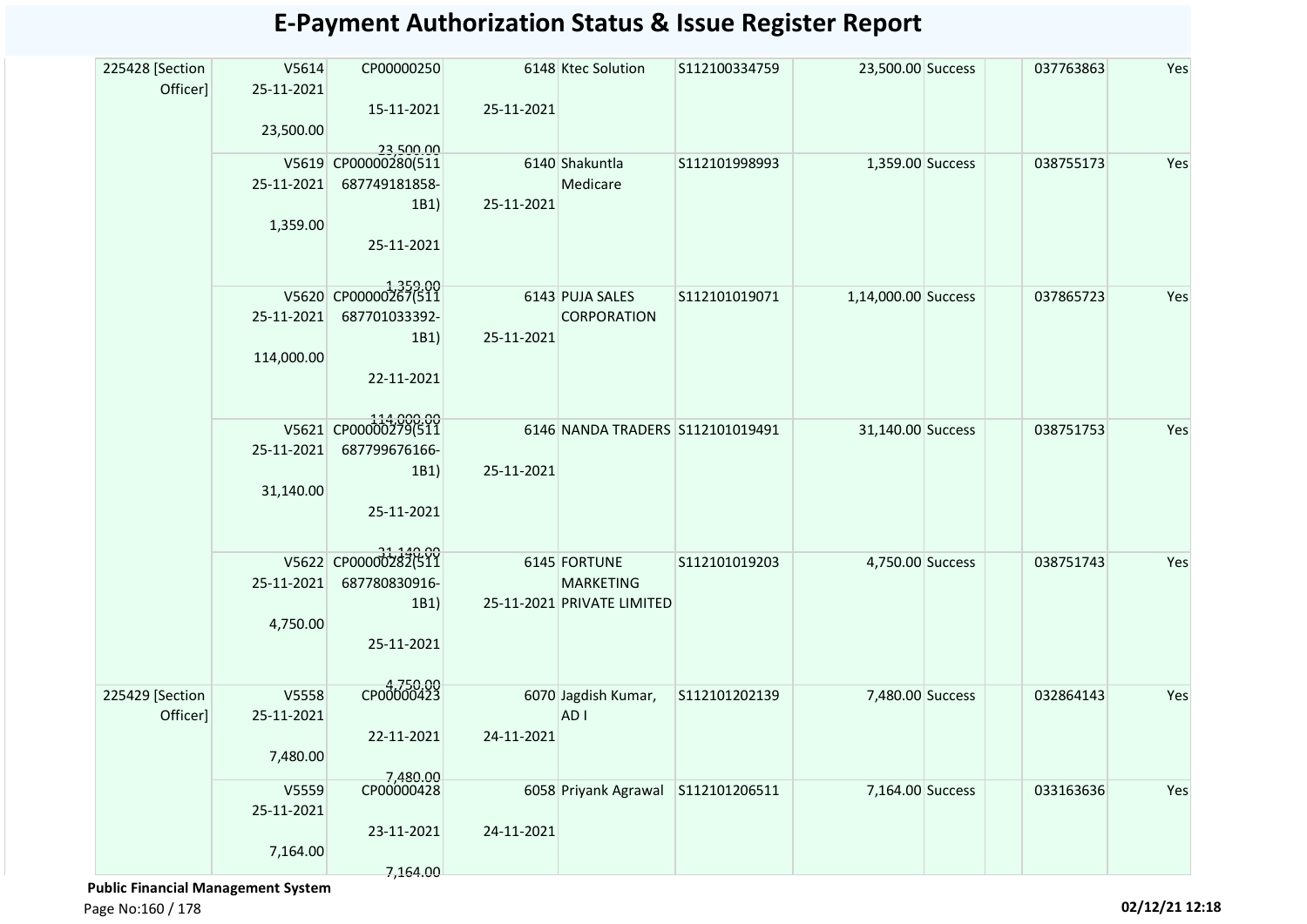|    | 225438 [Asstt<br>Accounts Officer] | V5587<br>25-11-2021 | CP00000396             |            | 6081 Rakesh Electric<br>Wala           | S112101873934 | 6,869.00 Success    | 037980612 | Yes |
|----|------------------------------------|---------------------|------------------------|------------|----------------------------------------|---------------|---------------------|-----------|-----|
|    |                                    |                     | 23-11-2021             | 25-11-2021 |                                        |               |                     |           |     |
|    |                                    | 6,869.00            | 7.009.00               |            |                                        |               |                     |           |     |
|    |                                    | V5588               | CP00000394             |            | 6080 RITHIKA                           | S112101874013 | 7,888.00 Success    | 037993912 | Yes |
|    |                                    | 25-11-2021          |                        |            | <b>ENTERPRISES</b>                     |               |                     |           |     |
|    |                                    |                     | 23-11-2021             | 25-11-2021 |                                        |               |                     |           |     |
|    |                                    | 7,888.00            |                        |            |                                        |               |                     |           |     |
|    |                                    | V5611               | 8,024.00<br>CP00000398 |            | 6120 SUDHIR KUMAR S112101873968        |               | 1,156.00 Success    | 038755036 | Yes |
|    |                                    | 25-11-2021          |                        |            |                                        |               |                     |           |     |
|    |                                    |                     | 25-11-2021             | 25-11-2021 |                                        |               |                     |           |     |
|    |                                    | 1,156.00            |                        |            |                                        |               |                     |           |     |
|    |                                    |                     | 1,156.00<br>CP00000395 |            |                                        |               |                     |           |     |
|    |                                    | V5617               |                        |            | 6082 PRAVIDHI INDIA S112101999999      |               | 5,55,923.00 Success | 037984157 | Yes |
|    |                                    | 25-11-2021          |                        |            |                                        |               |                     |           |     |
|    |                                    |                     | 23-11-2021             | 25-11-2021 |                                        |               |                     |           |     |
|    |                                    | 555,923.00          | 577,252.00             |            |                                        |               |                     |           |     |
| 15 | <b>Issue Date: 26-11-2021</b>      |                     |                        |            |                                        |               | 6,77,87,071.00      |           |     |
|    | 200880 [Asstt                      | V5667               | CP00000179             |            | 6192 RAVI SHANKAR                      | S112101414555 | 12,000.00 Success   | 055172949 | Yes |
|    | Accounts Officer]                  | 26-11-2021          |                        |            |                                        |               |                     |           |     |
|    |                                    |                     | 26-11-2021             | 26-11-2021 |                                        |               |                     |           |     |
|    |                                    | 12,000.00           |                        |            |                                        |               |                     |           |     |
|    |                                    |                     | 12,000.00              |            |                                        |               |                     |           |     |
|    |                                    | V5668               | CP00000180             |            | 6193 ANKUR KUMAR                       | S112101462758 | 2,100.00 Success    | 055174491 | Yes |
|    |                                    | 26-11-2021          |                        |            | <b>JAIN</b><br>26-11-2021 Ashish Kumar | S112101462759 | 2,100.00 Success    | 055174492 | Yes |
|    |                                    |                     | 26-11-2021             |            | Verma                                  |               |                     |           |     |
|    |                                    | 21,000.00           | 21,000.00              |            | <b>DHARAM PAL</b>                      | S112101462760 | 2,100.00 Success    | 055174493 | Yes |
|    |                                    |                     |                        |            | <b>SINGH</b>                           |               |                     |           |     |
|    |                                    |                     |                        |            | Kiran Sharma                           | S112101462761 | 2,100.00 Success    | 055174494 | Yes |
|    |                                    |                     |                        |            | PRABHUDAYAL                            | S112101462762 | 1,200.00 Success    | 055174495 | Yes |
|    |                                    |                     |                        |            | <b>MESHRAM</b>                         |               |                     |           |     |
|    |                                    |                     |                        |            | <b>RAHUL</b>                           | S112101462763 | 1,200.00 Success    | 055174497 | Yes |
|    |                                    |                     |                        |            |                                        |               |                     |           |     |
|    |                                    |                     |                        |            | REKHA SHARMA S112101462764             |               | 2,100.00 Success    | 055174498 | Yes |
|    |                                    |                     |                        |            | SH MANOJ                               | S112101462765 | 2,100.00 Success    | 055174499 | Yes |
|    |                                    |                     |                        |            | <b>KUMAR</b>                           |               |                     |           |     |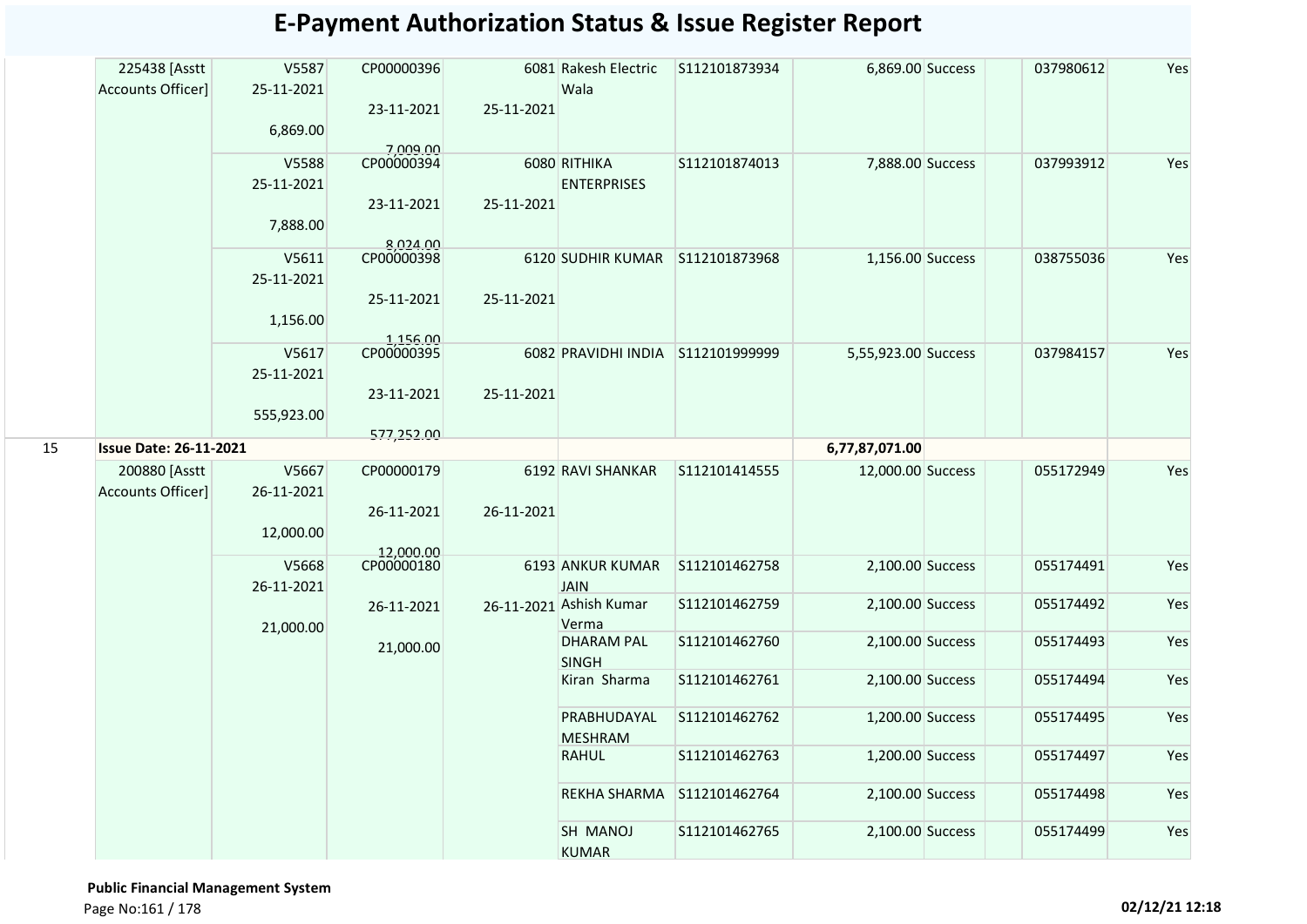|                             |                     |                             |                   | <b>DINESH KUMAR</b>                                          | S112101462766 |                        | 600.00 Success | 055174500 | Yes |
|-----------------------------|---------------------|-----------------------------|-------------------|--------------------------------------------------------------|---------------|------------------------|----------------|-----------|-----|
|                             |                     |                             |                   | Pratibha                                                     | S112101462767 | 1,200.00 Success       |                | 055174502 | Yes |
|                             |                     |                             |                   | <b>AJIT SINGH</b>                                            | S112101462768 | 2,100.00 Success       |                | 055174504 | Yes |
|                             |                     |                             |                   | <b>NEERAJ KUMAR</b>                                          | S112101462769 | 2,100.00 Success       |                | 055174505 | Yes |
| 225427 [Under<br>Secretary] | V5624<br>26-11-2021 | CP00004278<br>22-11-2021    | 25-11-2021 CENTRE | 6155 IIM UDAIPUR<br><b>INCUBATION</b>                        | S112101191093 | 2,10,00,000.00 Success |                | 044258217 | Yes |
|                             | 21,000,000.00       | 21.000.000.00               |                   |                                                              |               |                        |                |           |     |
|                             | V5625<br>26-11-2021 | CP00004291                  |                   | 6153 AIC IIIT<br>KOTTAYAM                                    | S112101191071 | 84,00,000.00 Success   |                | 044251680 | Yes |
|                             | 8,400,000.00        | 23-11-2021                  |                   | 25-11-2021 FOUNDATION                                        |               |                        |                |           |     |
|                             | V5626<br>26-11-2021 | 8.400.000.00<br>CP00004340  |                   | 6152 GOLDEN<br><b>JUBILEE</b>                                | S112101191085 | 1,26,00,000.00 Success |                | 044251967 | Yes |
|                             | 12,600,000.00       | 23-11-2021<br>12,600,000.00 |                   | 25-11-2021 BIOTECH PARK<br>FOR WOMEN SO<br>C                 |               |                        |                |           |     |
|                             | V5627<br>26-11-2021 | CP00004369                  |                   | 6150 NATIONAL<br><b>COUNCIL FOR</b>                          | S112101193718 | 23,00,000.00 Success   |                | 044258506 | Yes |
|                             | 2,300,000.00        | 25-11-2021<br>2,300,000.00  |                   | 25-11-2021 CEMENT AND<br><b>BUILDING</b><br><b>MATERIALS</b> |               |                        |                |           |     |
|                             | V5628<br>26-11-2021 | CP00004370                  |                   | 6151 NATIONAL<br><b>COUNCIL FOR</b>                          | S112101193744 | 36,25,000.00 Success   |                | 044258795 | Yes |
|                             | 3,625,000.00        | 25-11-2021<br>3,625,000.00  |                   | 25-11-2021 CEMENT AND<br><b>BUILDING</b><br><b>MATERIALS</b> |               |                        |                |           |     |
|                             | V5629<br>26-11-2021 | CP00004383                  |                   | 6157 Nishant Roy                                             | S112101224284 | 1,66,529.00 Success    |                | 046786175 | Yes |
|                             | 166,529.00          | 25-11-2021                  | 26-11-2021        |                                                              |               |                        |                |           |     |
|                             | V5631<br>26-11-2021 | 185,032.00<br>CP00004296    |                   | 6158 The Pay &<br><b>Accounts Officer</b>                    | S112101222287 | 14,014.00 Success      |                | 046779413 | Yes |
|                             | 14,014.00           | 23-11-2021<br>14,014.00     |                   | 26-11-2021 (Trg) M/o UD                                      |               |                        |                |           |     |

 **Public Financial Management System** 

Page No:162 / 178 **02/12/21 12:18**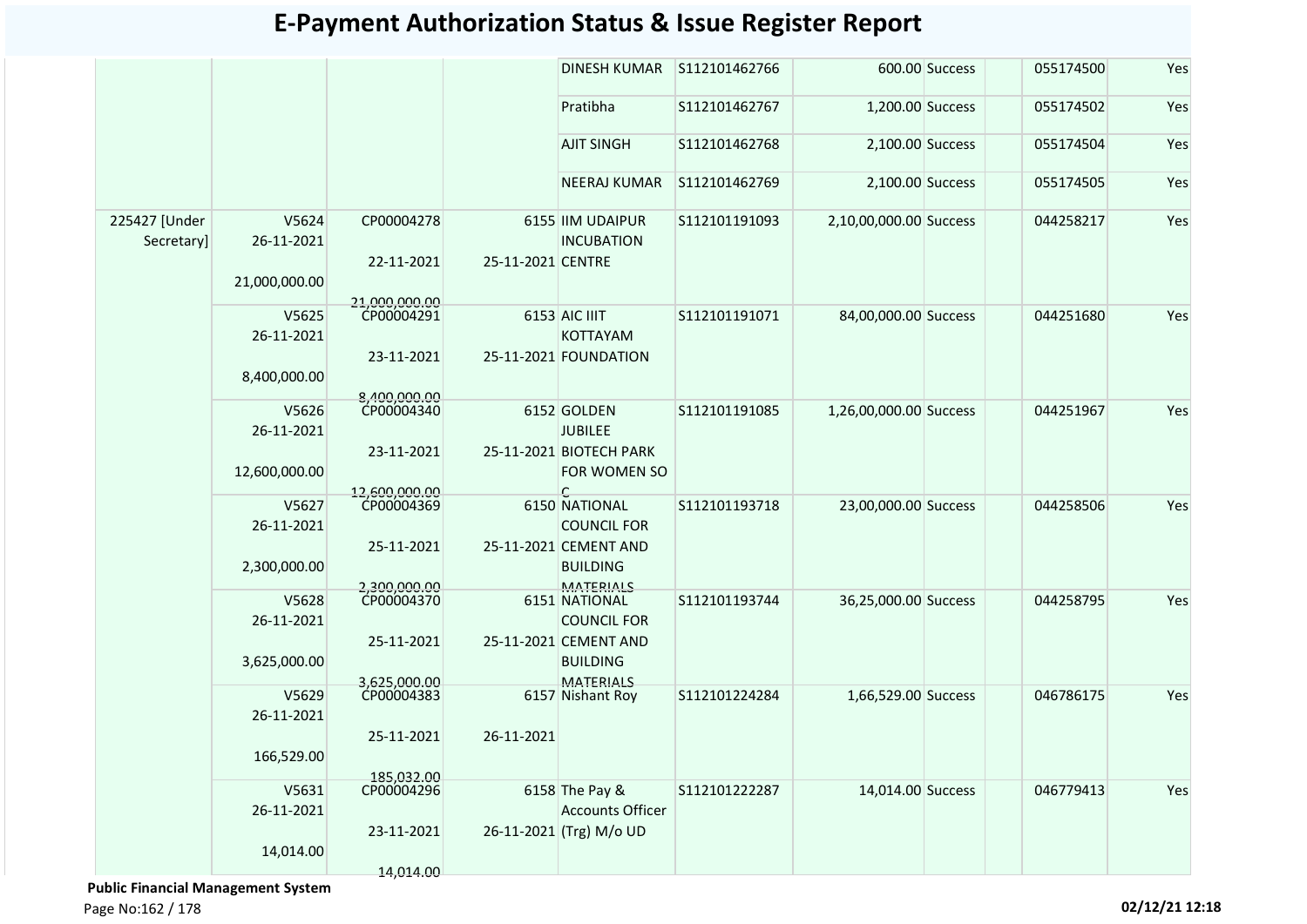| V5634               | CP00004381               |            | 6159 Rajesh Kumar                   | S112101219128 | 3,600.00 Success     | 046773443 | Yes |
|---------------------|--------------------------|------------|-------------------------------------|---------------|----------------------|-----------|-----|
| 26-11-2021          |                          | 26-11-2021 | Singh                               |               |                      |           |     |
| 3,600.00            | 25-11-2021               |            |                                     |               |                      |           |     |
|                     | 3.600.00                 |            |                                     |               |                      |           |     |
| V5635               | CP00004382               |            | 6160 Balmer Lawrie & S112101227370  |               | 4,30,309.00 Success  | 046791705 | Yes |
| 26-11-2021          |                          |            | Co LTD                              |               |                      |           |     |
|                     | 25-11-2021               | 26-11-2021 |                                     |               |                      |           |     |
| 430,309.00          |                          |            |                                     |               |                      |           |     |
| V5636               | 430,309.00<br>CP00004279 |            | 6154 COIMBATORE                     | S112101219053 | 84,00,000.00 Success | 049882662 | Yes |
| 26-11-2021          |                          |            | <b>INNOVATION</b>                   |               |                      |           |     |
|                     | 22-11-2021               |            | 25-11-2021 AND BUSINESS             |               |                      |           |     |
| 8,400,000.00        |                          |            | <b>INCUBATOR</b>                    |               |                      |           |     |
|                     | 8.400.000.00             |            |                                     |               |                      |           |     |
| V5646<br>26-11-2021 | CP00004371               |            | 6175 NATIONAL<br><b>COUNCIL FOR</b> | S112101325703 | 76,00,000.00 Success | 053680987 | Yes |
|                     | 25-11-2021               |            | 26-11-2021 CEMENT AND               |               |                      |           |     |
| 7,600,000.00        |                          |            | <b>BUILDING</b>                     |               |                      |           |     |
|                     | 7,600,000.00             |            | MATERIALS                           |               |                      |           |     |
| V5647               | CP00004358               |            | 6161 SOHAN LAL                      | S112101404365 | 25,351.00 Success    | 091963744 | Yes |
| 26-11-2021          |                          |            | <b>SEHGAL</b>                       |               |                      |           |     |
|                     | 25-11-2021               | 26-11-2021 |                                     |               |                      |           |     |
| 25,351.00           |                          |            |                                     |               |                      |           |     |
| V5648               | 25,351.00<br>CP00004357  |            | 6162 Daljeet Singh                  | S112101406304 | 25,283.00 Success    | 091966111 | Yes |
| 26-11-2021          |                          |            |                                     |               |                      |           |     |
|                     | 25-11-2021               | 26-11-2021 |                                     |               |                      |           |     |
| 25,283.00           |                          |            |                                     |               |                      |           |     |
| V5649               | 25,283.00<br>CP00004359  |            | 6163 KASTOOR CHAND S112101406968    |               | 22,624.00 Success    | 091966220 | Yes |
| 26-11-2021          |                          |            |                                     |               |                      |           |     |
|                     | 25-11-2021               | 26-11-2021 |                                     |               |                      |           |     |
| 22,624.00           |                          |            |                                     |               |                      |           |     |
|                     | 22,624.00                |            |                                     |               |                      |           |     |
| V5650<br>26-11-2021 | CP00004363               |            | 6165 K C ARYA                       | S112101405876 | 34,997.00 Success    | 091965515 | Yes |
|                     | 25-11-2021               | 26-11-2021 |                                     |               |                      |           |     |
| 34,997.00           |                          |            |                                     |               |                      |           |     |
|                     | 34.997.00                |            |                                     |               |                      |           |     |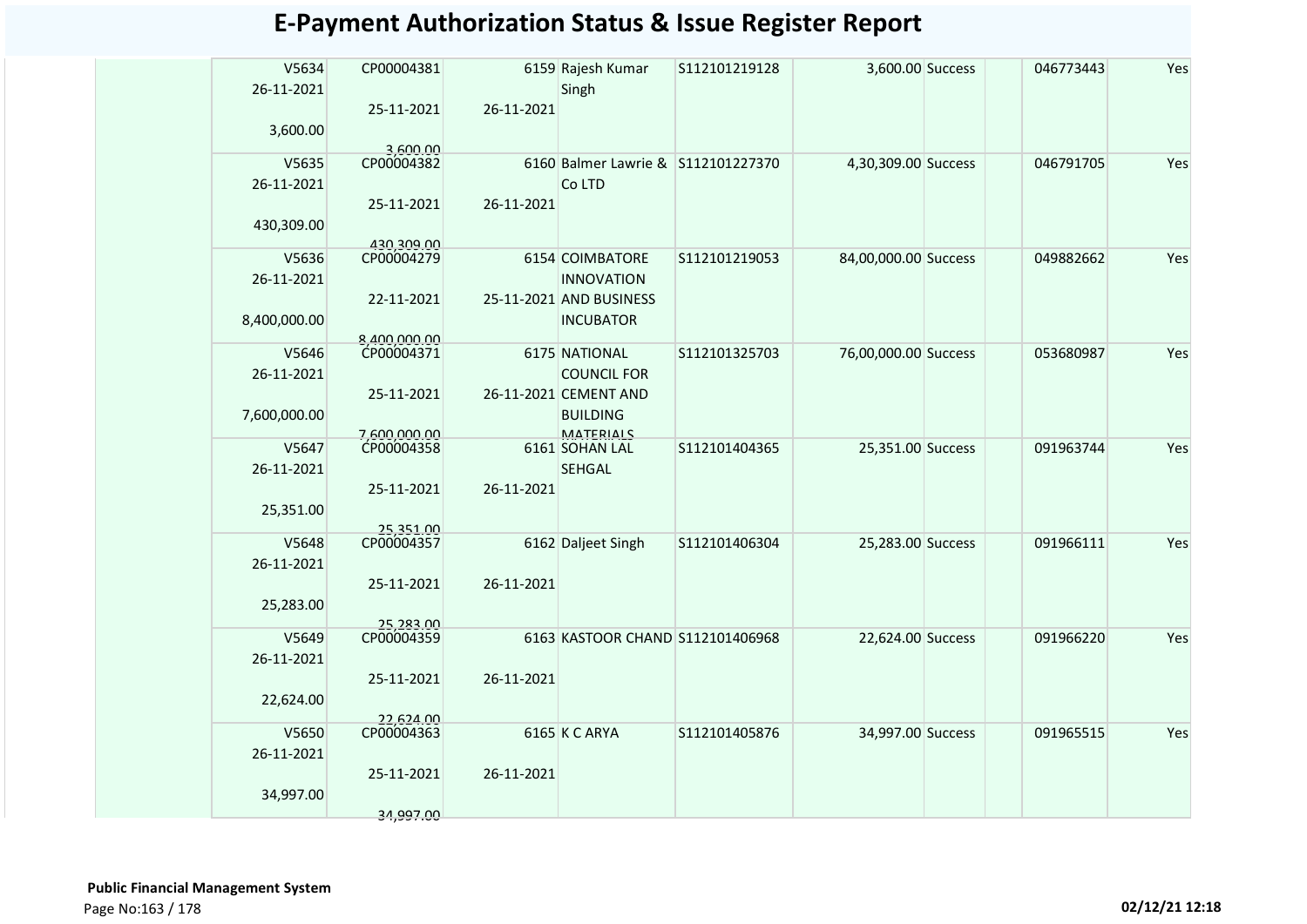| V5651<br>26-11-2021 | CP00004364                        |            | 6164 Mr RAJENDRA<br><b>SINGH</b> | S112101405980 | 27,078.00 Success | 091965834 | Yes |
|---------------------|-----------------------------------|------------|----------------------------------|---------------|-------------------|-----------|-----|
|                     | 25-11-2021                        | 26-11-2021 |                                  |               |                   |           |     |
| 27,078.00           |                                   |            |                                  |               |                   |           |     |
|                     | 27,078.00<br>V5652 CP00004372(511 |            | 6178 SANTOSH SALES S112101414073 |               | 4,817.00 Success  | 055172909 | Yes |
| 26-11-2021          | 687712863841-                     | 26-11-2021 | <b>AGENCY</b>                    |               |                   |           |     |
| 4,817.00            | 1B1)                              |            |                                  |               |                   |           |     |
|                     | 25-11-2021                        |            |                                  |               |                   |           |     |
|                     | 4,900.00<br>V5653 CP00004373(511  |            | 6179 KAMAL NAYAN                 | S112101414332 | 24,154.00 Success | 055172930 | Yes |
|                     | 26-11-2021 687790355448-          |            | <b>MARKETING</b>                 |               |                   |           |     |
|                     | 1B1)                              |            | 26-11-2021 ASSOCIATES PVT        |               |                   |           |     |
| 24,154.00           | 25-11-2021                        |            | <b>LTD</b>                       |               |                   |           |     |
|                     |                                   |            |                                  |               |                   |           |     |
|                     | V5654 CP00004374(511              |            | 6180 BHUPATI                     | S112101414375 | 24,576.00 Success | 055172933 | Yes |
| 26-11-2021          | 687710037024-                     |            | <b>ENTERPRISES</b>               |               |                   |           |     |
|                     | 1B1)                              | 26-11-2021 |                                  |               |                   |           |     |
| 24,576.00           | 25-11-2021                        |            |                                  |               |                   |           |     |
|                     |                                   |            |                                  |               |                   |           |     |
|                     | V5655 CP00004375(511              |            | 6181 BHUPATI                     | S112101414251 | 14,156.00 Success | 055172928 | Yes |
| 26-11-2021          | 687721973650-                     |            | <b>ENTERPRISES</b>               |               |                   |           |     |
|                     | 1B1)                              | 26-11-2021 |                                  |               |                   |           |     |
| 14,156.00           | 25-11-2021                        |            |                                  |               |                   |           |     |
|                     |                                   |            |                                  |               |                   |           |     |
|                     | V5656 CP00004376(511              |            | 6182 SANTOSH SALES S112101414241 |               | 10,790.00 Success | 065183664 | Yes |
| 26-11-2021          | 687717942203-                     |            | <b>AGENCY</b>                    |               |                   |           |     |
|                     | 1B1)                              | 26-11-2021 |                                  |               |                   |           |     |
| 10,790.00           |                                   |            |                                  |               |                   |           |     |
|                     | 25-11-2021                        |            |                                  |               |                   |           |     |
|                     | 11,000.00                         |            |                                  |               |                   |           |     |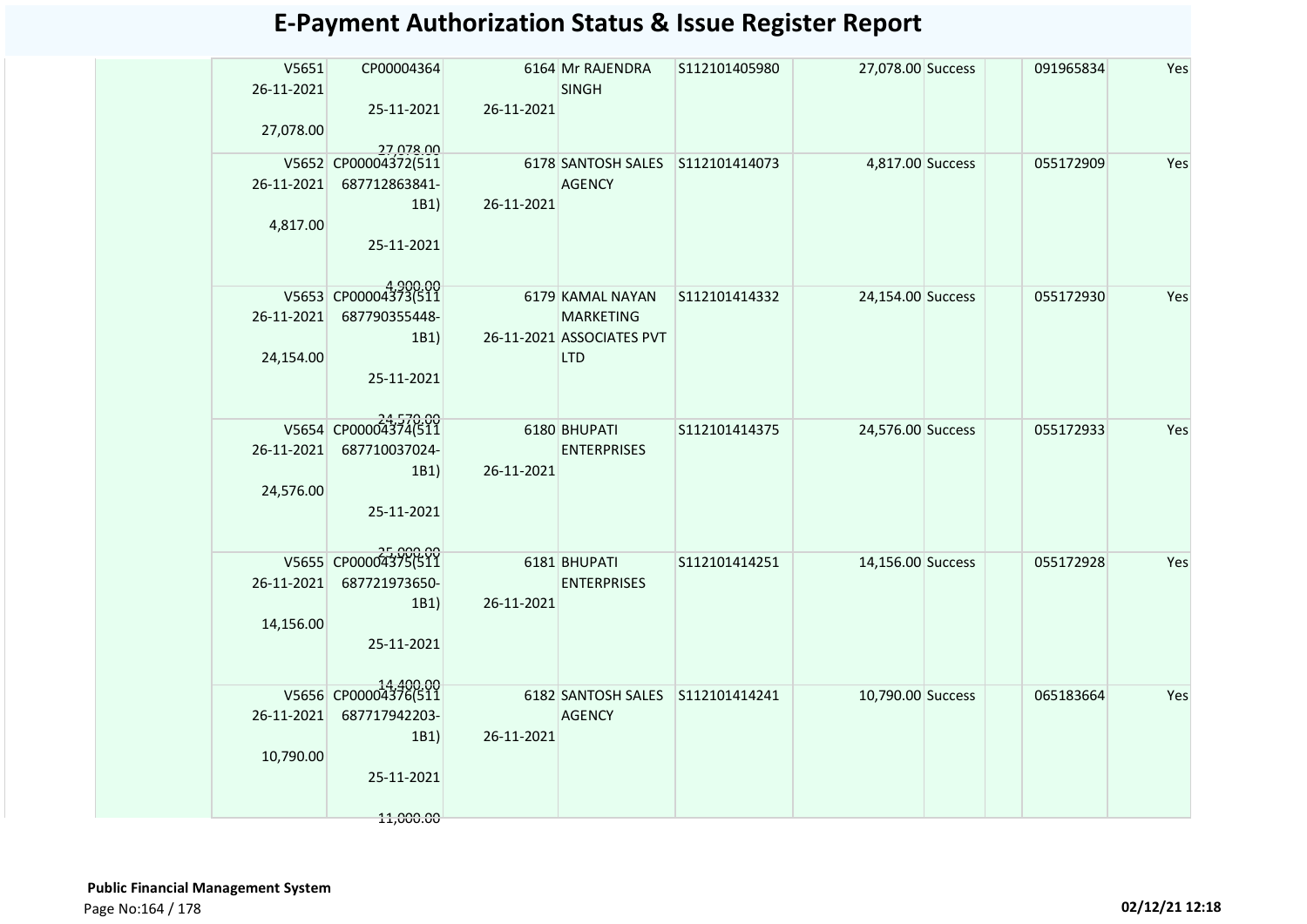| 26-11-2021 | V5658 CP00004391(202<br>111066)       |            | 6190 Ranjeet Kumar               | S112101404053 | 28,688.00 Success | 091963667 | Yes |
|------------|---------------------------------------|------------|----------------------------------|---------------|-------------------|-----------|-----|
|            |                                       | 26-11-2021 |                                  |               |                   |           |     |
| 28,688.00  | 26-11-2021                            |            |                                  |               |                   |           |     |
|            |                                       |            |                                  |               |                   |           |     |
|            | 31,117.00<br>V5659 CP00004377(511     |            | 6183 Harman India                | S112101414104 | 1,229.00 Success  | 055172914 | Yes |
| 26-11-2021 | 687776407886-                         |            |                                  |               |                   |           |     |
|            | 1B1)                                  | 26-11-2021 |                                  |               |                   |           |     |
| 1,229.00   |                                       |            |                                  |               |                   |           |     |
|            | 25-11-2021                            |            |                                  |               |                   |           |     |
|            |                                       |            |                                  |               |                   |           |     |
| 26-11-2021 | V5660 CP00004378(511<br>687763529672- |            | 6184 Harman India                | S112101414160 | 8,000.00 Success  | 055172924 | Yes |
|            | 1B1)                                  | 26-11-2021 |                                  |               |                   |           |     |
| 8,000.00   |                                       |            |                                  |               |                   |           |     |
|            | 25-11-2021                            |            |                                  |               |                   |           |     |
|            |                                       |            |                                  |               |                   |           |     |
|            | V5661 CP00004379(511                  |            | 6185 Harman India                | S112101414140 | 4,750.00 Success  | 055172918 | Yes |
| 26-11-2021 | 687758254905-                         |            |                                  |               |                   |           |     |
| 4,750.00   | 1B1)                                  | 26-11-2021 |                                  |               |                   |           |     |
|            | 25-11-2021                            |            |                                  |               |                   |           |     |
|            |                                       |            |                                  |               |                   |           |     |
| V5662      | CP00004384                            |            | 6176 OM PUBLISHERS S112101425158 |               | 29,761.00 Success | 055174137 | Yes |
| 26-11-2021 |                                       |            | <b>&amp; DISTRIBUTORS</b>        |               |                   |           |     |
|            | 26-11-2021                            | 26-11-2021 |                                  |               |                   |           |     |
| 29,761.00  |                                       |            |                                  |               |                   |           |     |
| V5663      | 29,761.00<br>CP00004389               |            | 6188 UMANG                       | S112101425133 | 14,922.00 Success | 055174131 | Yes |
| 26-11-2021 |                                       |            | PRAKASHAN                        |               |                   |           |     |
| 14,922.00  | 26-11-2021                            | 26-11-2021 |                                  |               |                   |           |     |
|            | 14.922.00                             |            |                                  |               |                   |           |     |
| V5664      | CP00004387                            |            | 6186 SURYA BHARTI                | S112101425120 | 14,915.00 Success | 055174124 | Yes |
| 26-11-2021 | 26-11-2021                            | 26-11-2021 | PRAKASHAN                        |               |                   |           |     |
| 14,915.00  |                                       |            |                                  |               |                   |           |     |
|            | 14.915.00                             |            |                                  |               |                   |           |     |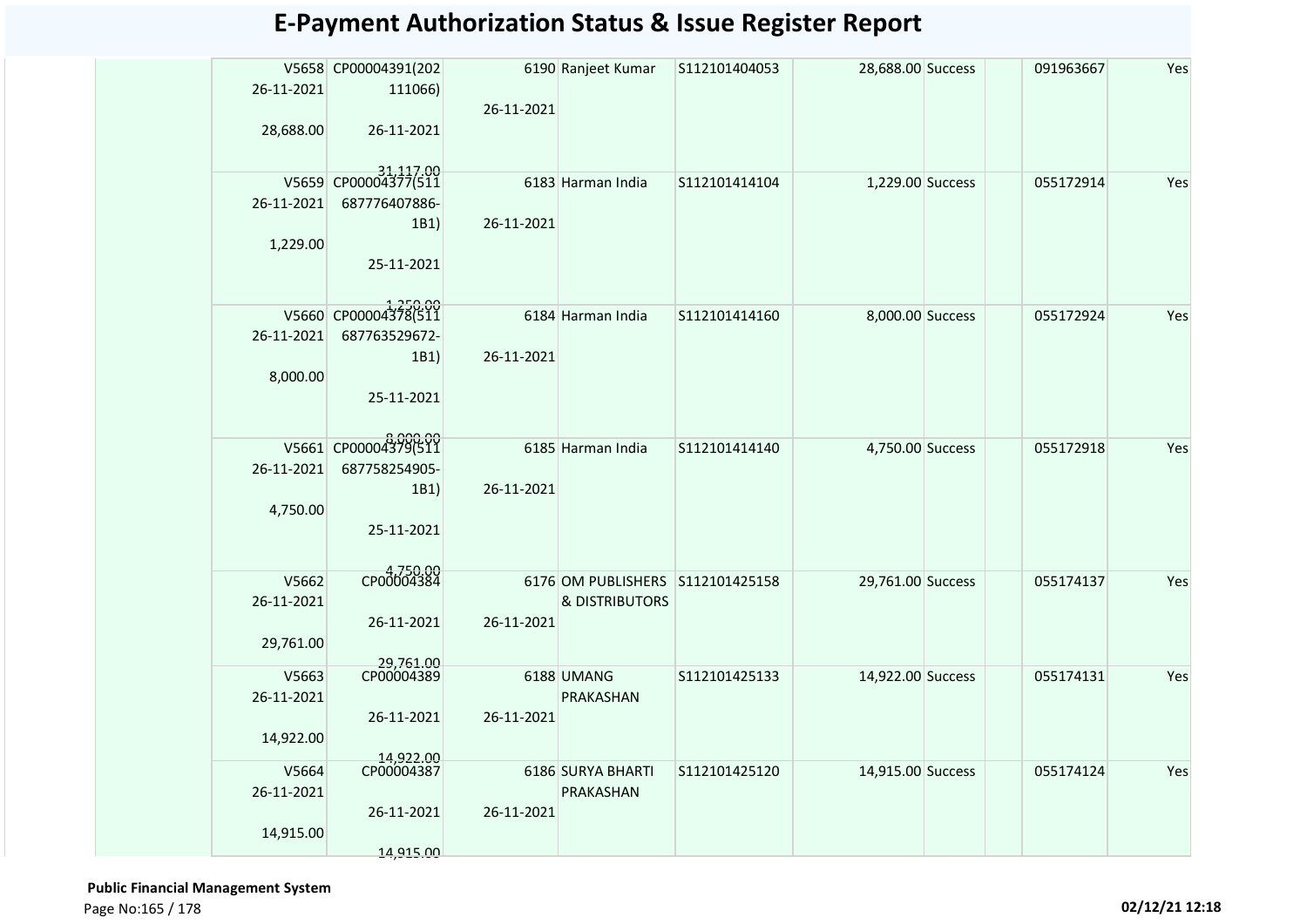| <b>E-Payment Authorization Status &amp; Issue Register Report</b> |  |  |
|-------------------------------------------------------------------|--|--|
|-------------------------------------------------------------------|--|--|

|                             | V5665<br>26-11-2021<br>14,863.00    | CP00004388<br>26-11-2021                                                    | 26-11-2021 | 6187 ANKUR<br>PRAKASHAN                                                | S112101425114 | 14,863.00 Success    | 055174119 | Yes |
|-----------------------------|-------------------------------------|-----------------------------------------------------------------------------|------------|------------------------------------------------------------------------|---------------|----------------------|-----------|-----|
|                             | V5666<br>26-11-2021<br>2,713,200.00 | 14,863.00<br>CP00004390<br>26-11-2021                                       |            | 6189 Operations<br><b>Research Guild</b><br>26-11-2021 India Pvt. Ltd. | S112101414754 | 27,13,200.00 Success | 055172956 | Yes |
| 225428 [Section<br>Officer] | 26-11-2021<br>45,000.00             | 2,808,400.00<br>V5630 CP00000268(511<br>687713967174-<br>1B1)<br>22-11-2021 | 25-11-2021 | 6144 PRACHI<br><b>ENTERPRISES</b>                                      | S112101225166 | 45,000.00 Success    | 046791298 | Yes |
|                             | 26-11-2021<br>18,000.00             | V5632 CP00000278(511<br>687703453438-<br>1B1)<br>25-11-2021                 | 25-11-2021 | 6141 BGM<br><b>INTERNATIONAL</b>                                       | S112101224314 | 18,000.00 Success    | 046786568 | Yes |
|                             | 26-11-2021<br>3,495.00              | V5633 CP00000281(511<br>687777291931-<br>1B1)<br>25-11-2021                 | 25-11-2021 | 6139 SHB HYGIENIC<br>CORPORATION                                       | S112101225090 | 3,495.00 Success     | 046786932 | Yes |
|                             | 26-11-2021<br>59,751.00             | V5637 CP00000274(202<br>111012)<br>23-11-2021<br>65,199.00                  | 25-11-2021 | 6138 K venkata rama                                                    | S112101308386 | 59,751.00 Success    | 091935281 | Yes |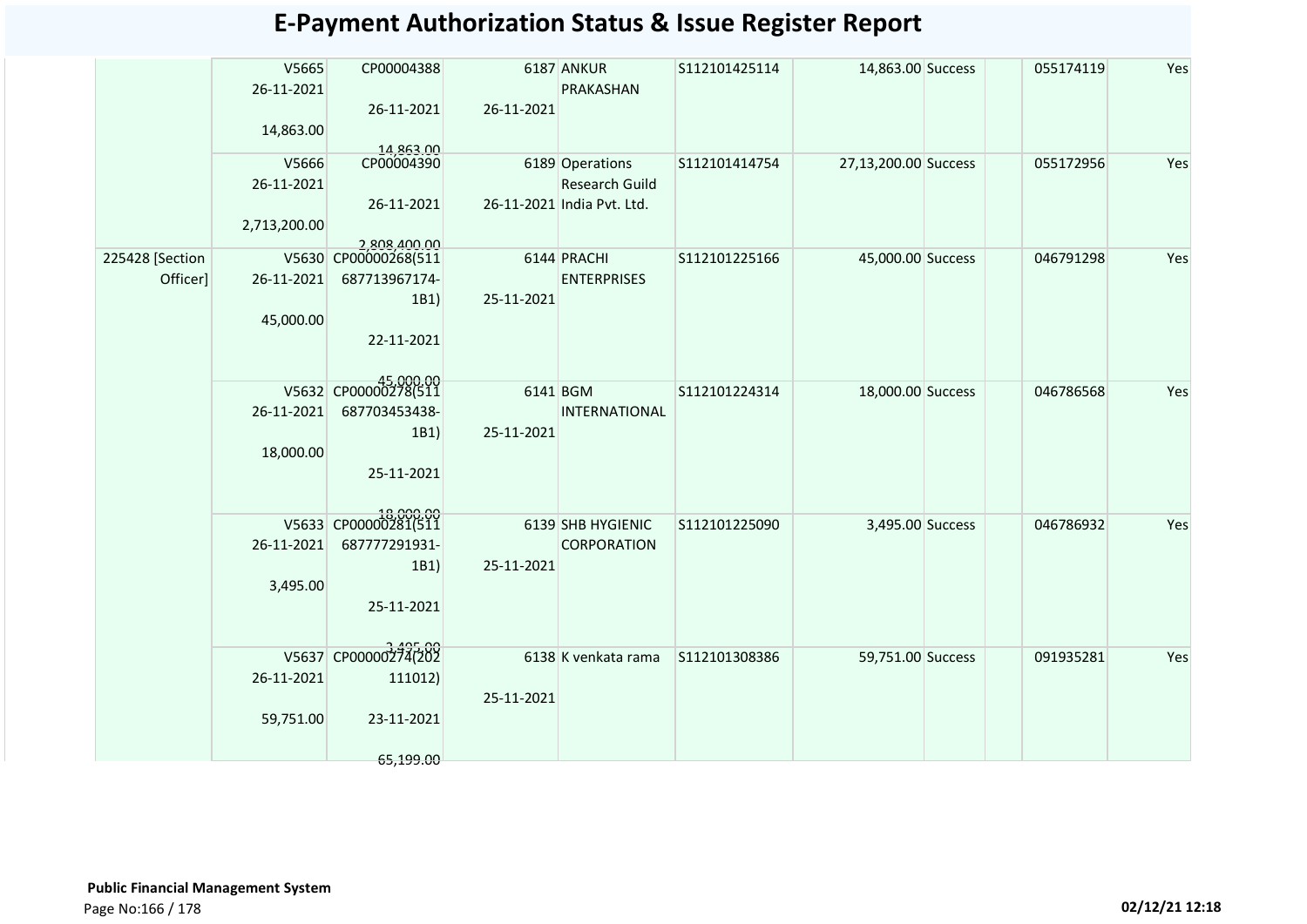|            | V5638 CP00000283(511 |            | 6168 CRESCENT        | S112101306522 | 16,970.00 Success |                | 052106606 | Yes |
|------------|----------------------|------------|----------------------|---------------|-------------------|----------------|-----------|-----|
| 26-11-2021 | 687776329735-        |            | <b>STATIONERS</b>    |               |                   |                |           |     |
|            | 1B1)                 | 26-11-2021 |                      |               |                   |                |           |     |
| 16,970.00  |                      |            |                      |               |                   |                |           |     |
|            | 25-11-2021           |            |                      |               |                   |                |           |     |
|            |                      |            |                      |               |                   |                |           |     |
|            | V5639 CP00000284(511 |            | 6173 Bright Solution | S112101305467 | 5,250.00 Success  |                | 052106161 | Yes |
| 26-11-2021 | 687789658974-        |            |                      |               |                   |                |           |     |
|            | 1B1)                 | 26-11-2021 |                      |               |                   |                |           |     |
| 5,250.00   |                      |            |                      |               |                   |                |           |     |
|            | 25-11-2021           |            |                      |               |                   |                |           |     |
|            |                      |            |                      |               |                   |                |           |     |
|            |                      |            |                      |               |                   |                |           |     |
|            | V5640 CP00000285(511 |            | 6174 Mahalakshmi     | S112101305759 | 1,000.00 Success  |                | 052120932 | Yes |
| 26-11-2021 | 687729843411-        |            | Enterprises          |               |                   |                |           |     |
|            | 1B1)                 | 26-11-2021 |                      |               |                   |                |           |     |
| 1,000.00   |                      |            |                      |               |                   |                |           |     |
|            | 25-11-2021           |            |                      |               |                   |                |           |     |
|            |                      |            |                      |               |                   |                |           |     |
|            | V5641 CP00000286(511 |            | 6172 KRISHNA         | S112101305324 |                   | 800.00 Success | 052104711 | Yes |
| 26-11-2021 | 687703138485-        |            | <b>ENTERPRISES</b>   |               |                   |                |           |     |
|            | 1B1)                 | 26-11-2021 |                      |               |                   |                |           |     |
| 800.00     |                      |            |                      |               |                   |                |           |     |
|            | 25-11-2021           |            |                      |               |                   |                |           |     |
|            |                      |            |                      |               |                   |                |           |     |
|            | V5642 CP00000287(511 |            | 6171 Microchip       |               |                   |                | 052120502 | Yes |
| 26-11-2021 | 687771345579-        |            | Solutions            | S112101305080 | 3,900.00 Success  |                |           |     |
|            | 1B1)                 | 26-11-2021 |                      |               |                   |                |           |     |
| 3,900.00   |                      |            |                      |               |                   |                |           |     |
|            | 25-11-2021           |            |                      |               |                   |                |           |     |
|            |                      |            |                      |               |                   |                |           |     |
|            |                      |            |                      |               |                   |                |           |     |
|            | V5643 CP00000288(511 |            | 6170 MERU            | S112101305081 | 1,580.00 Success  |                | 052120086 | Yes |
| 26-11-2021 | 687771474214-        |            | <b>ENTERPRISES</b>   |               |                   |                |           |     |
|            | 1B1)                 | 26-11-2021 |                      |               |                   |                |           |     |
| 1,580.00   |                      |            |                      |               |                   |                |           |     |
|            | 25-11-2021           |            |                      |               |                   |                |           |     |
|            |                      |            |                      |               |                   |                |           |     |

 **Public Financial Management System**  Page No:167 / 178 **02/12/21 12:18**

1,580.00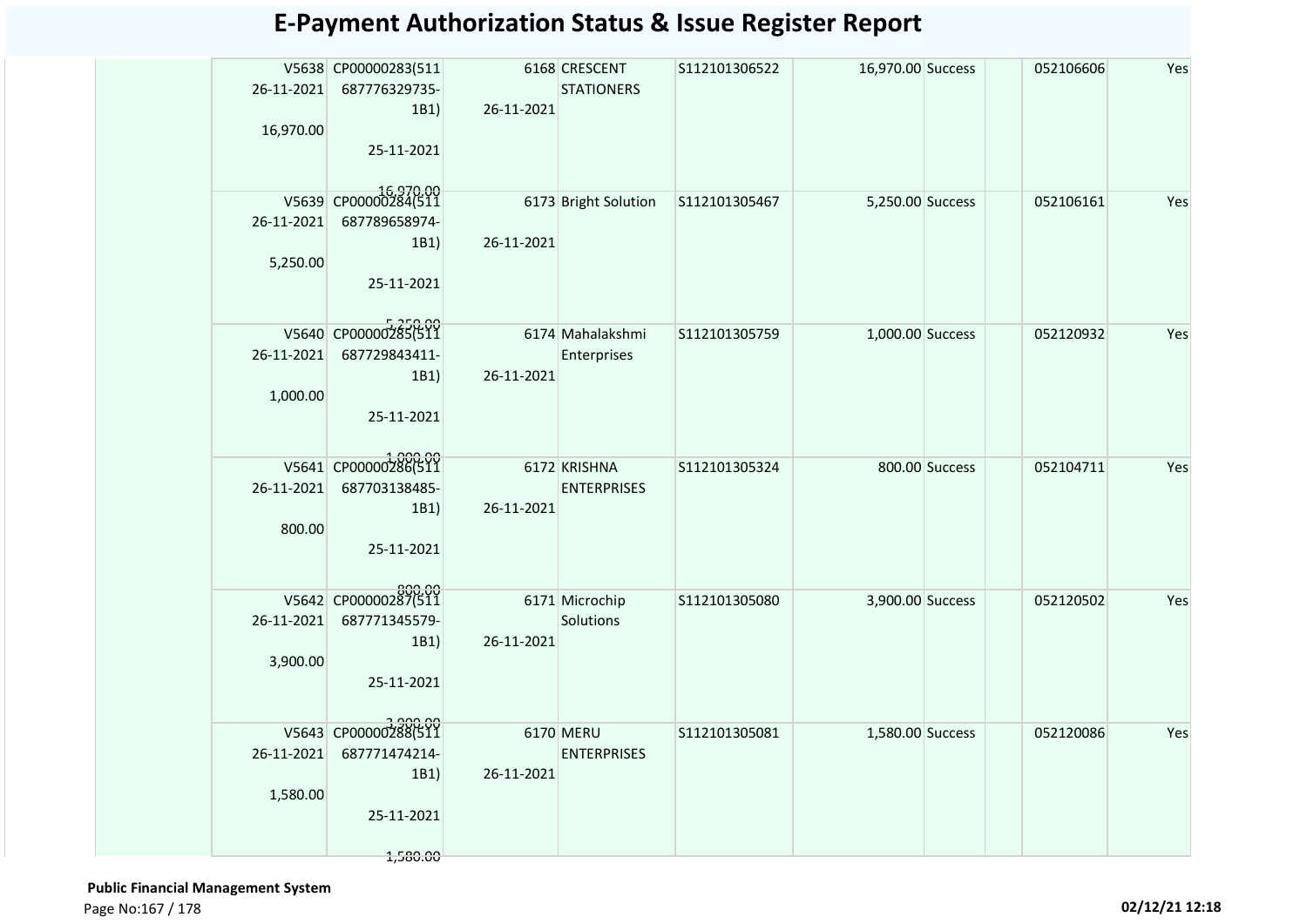|    |                               | 26-11-2021<br>700.00            | V5644 CP00000289(511<br>687760206764-<br>1B1)<br>25-11-2021 | 26-11-2021 | 6169 Priya Enterprises S112101306462      |                                |                                      | 700.00 Success | 052122376              | Yes        |
|----|-------------------------------|---------------------------------|-------------------------------------------------------------|------------|-------------------------------------------|--------------------------------|--------------------------------------|----------------|------------------------|------------|
|    |                               | 26-11-2021<br>10,749.00         | V5645 CP00000290(511<br>687746156917-<br>1B1)<br>25-11-2021 | 26-11-2021 | 6166 GOPAL<br><b>ENTERPRISES</b>          | S112101306483                  | 10,749.00 Success                    |                | 052122821              | Yes        |
|    |                               | 26-11-2021<br>3,270.00          | V5657 CP00000291(511<br>687775378144-<br>1B1)<br>25-11-2021 | 26-11-2021 | 6167 CRESCENT<br><b>STATIONERS</b>        | S112101414441                  | 3,270.00 Success                     |                | 055172944              | Yes        |
| 16 | <b>Issue Date: 29-11-2021</b> |                                 | 3,270.00                                                    |            |                                           |                                | 73,26,825.00                         |                |                        |            |
|    | 225427 [Under<br>Secretary]   | V5672<br>29-11-2021<br>2,041.00 | CP00004356<br>24-11-2021<br>2.041.00                        | 25-11-2021 | 6122 SHAHBAZ<br><b>AHMAD</b>              | S112101774363                  | 2,041.00 Success                     |                | 089630936              | Yes        |
|    |                               | V5674<br>29-11-2021             | CP00004380(EH<br>02021110030)                               |            | 6129 Yogesh Sahu                          | S112101772773                  | 5,000.00 Success                     |                | 089630231              | Yes        |
|    |                               | 60,000.00                       | 25-11-2021                                                  |            | 25-11-2021 Ajay Singh Mahar S112101772774 |                                | 5,000.00 Success                     |                | 089630270              | Yes        |
|    |                               |                                 | 60,000.00                                                   |            | Nitin Kumar<br>Ramkishan                  | S112101772775<br>S112101772776 | 5,000.00 Success<br>5,000.00 Success |                | 089630286<br>089630331 | Yes<br>Yes |
|    |                               |                                 |                                                             |            | Manoj Kumar                               | S112101772777                  | 5,000.00 Success                     |                | 089630346              | Yes        |
|    |                               |                                 |                                                             |            | Yadav<br><b>Tapan Meena</b>               | S112101772778                  | 5,000.00 Success                     |                | 089630355              | Yes        |
|    |                               |                                 |                                                             |            |                                           |                                |                                      |                |                        |            |
|    |                               |                                 |                                                             |            | <b>Onkar Singh</b>                        | S112101772779                  | 5,000.00 Success                     |                | 089630383              | Yes        |
|    |                               |                                 |                                                             |            |                                           |                                |                                      |                |                        |            |

 **Public Financial Management System**  Page No:168 / 178 **02/12/21 12:18**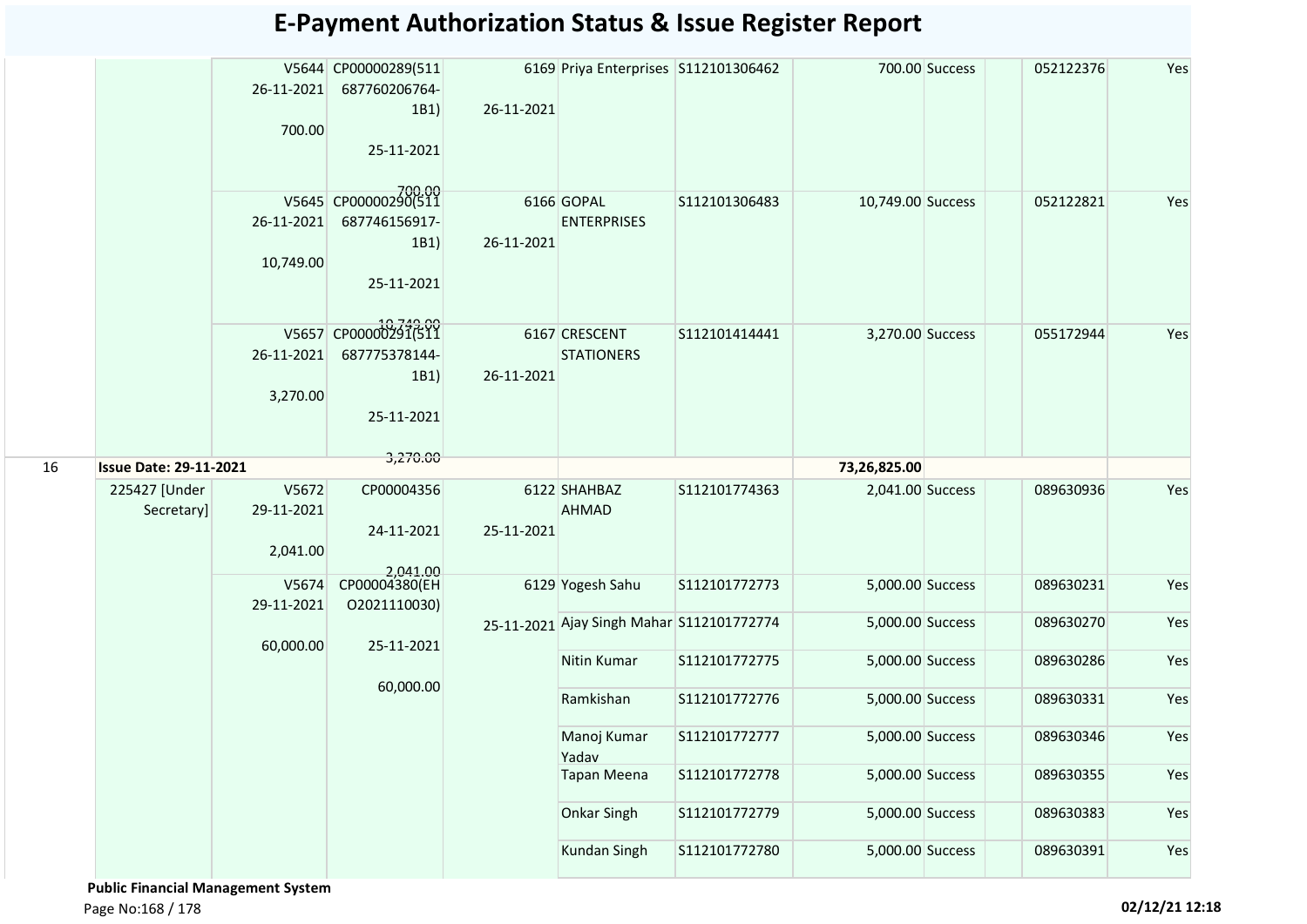|                                           |                     |                                 |            | Nitesh Ranjan                            | S112101772781 | 5,000.00 Success     |                | 089630404 | Yes |
|-------------------------------------------|---------------------|---------------------------------|------------|------------------------------------------|---------------|----------------------|----------------|-----------|-----|
|                                           |                     |                                 |            | Manoj<br>Madhukar                        | S112101772782 | 5,000.00 Success     |                | 089630431 | Yes |
|                                           |                     |                                 |            | Ravi Singh                               | S112101772783 | 5,000.00 Success     |                | 089630468 | Yes |
|                                           |                     |                                 |            | Rahul                                    | S112101772784 | 5,000.00 Success     |                | 089630512 | Yes |
|                                           | V5682<br>29-11-2021 | CP00004195<br>17-11-2021        | 29-11-2021 | 6221 Mr SUSHIL K<br><b>SATPUTE</b>       | S112101820373 | 11,920.00 Success    |                | 092059786 | Yes |
|                                           | 11,920.00           |                                 |            |                                          |               |                      |                |           |     |
|                                           | V5683<br>29-11-2021 | 11,920.00<br>CP00004344         |            | 6225 AKHILESH<br><b>KUMAR</b>            | S112101820305 | 4,814.00 Success     |                | 092059377 | Yes |
|                                           | 4,814.00            | 24-11-2021<br>4,814.00          | 29-11-2021 |                                          |               |                      |                |           |     |
|                                           | V5685<br>29-11-2021 | CP00004409                      |            | 6204 KPMG Advisory<br>Services Pvt. Ltd. | S112101827115 | 51,78,150.00 Success |                | 092077549 | Yes |
|                                           | 5,178,150.00        | 29-11-2021<br>5,504,700.00      | 29-11-2021 |                                          |               |                      |                |           |     |
| 225438 [Asstt<br><b>Accounts Officer]</b> | V5673<br>29-11-2021 | CP00000397                      |            | 6196 ANIL KUMAR                          | S112101774219 |                      | 942.00 Success | 089630766 | Yes |
|                                           | 942.00              | 24-11-2021<br>942.00            | 29-11-2021 |                                          |               |                      |                |           |     |
|                                           | 29-11-2021          | V5675 CP00000399(202<br>111013) |            | 6199 AICA GR B AAO<br><b>ASSOCIATION</b> | S112101774576 |                      | 50.00 Success  | 092023546 | Yes |
|                                           | 162,690.00          | 29-11-2021                      |            | 29-11-2021 Sundeep Hira                  | S112101774577 | 32,726.00 Success    |                | 092023555 | Yes |
|                                           |                     |                                 |            | Archna Atwal                             | S112101774578 | 60,790.00 Success    |                | 092023563 | Yes |
|                                           |                     | 376,734.00                      |            | Sudhir Kumar                             | S112101774579 | 69,124.00 Success    |                | 092023571 | Yes |
|                                           | 29-11-2021          | V5676 CP00000400(202<br>111014) |            | 6200 Suman Bala                          | S112101774947 | 42,682.00 Success    |                | 092023718 | Yes |
|                                           | 484,169.00          | 29-11-2021                      |            | 29-11-2021 Manoj Kumar<br>Mishra         | S112101774948 | 32,296.00 Success    |                | 092023727 | Yes |
|                                           |                     |                                 |            | Ashwani Kumar<br>Sharma                  | S112101774949 | 57,072.00 Success    |                | 092023736 | Yes |
|                                           |                     | 824,338.00                      |            |                                          |               |                      |                |           |     |

 **Public Financial Management System**  Page No:169 / 178 **02/12/21 12:18**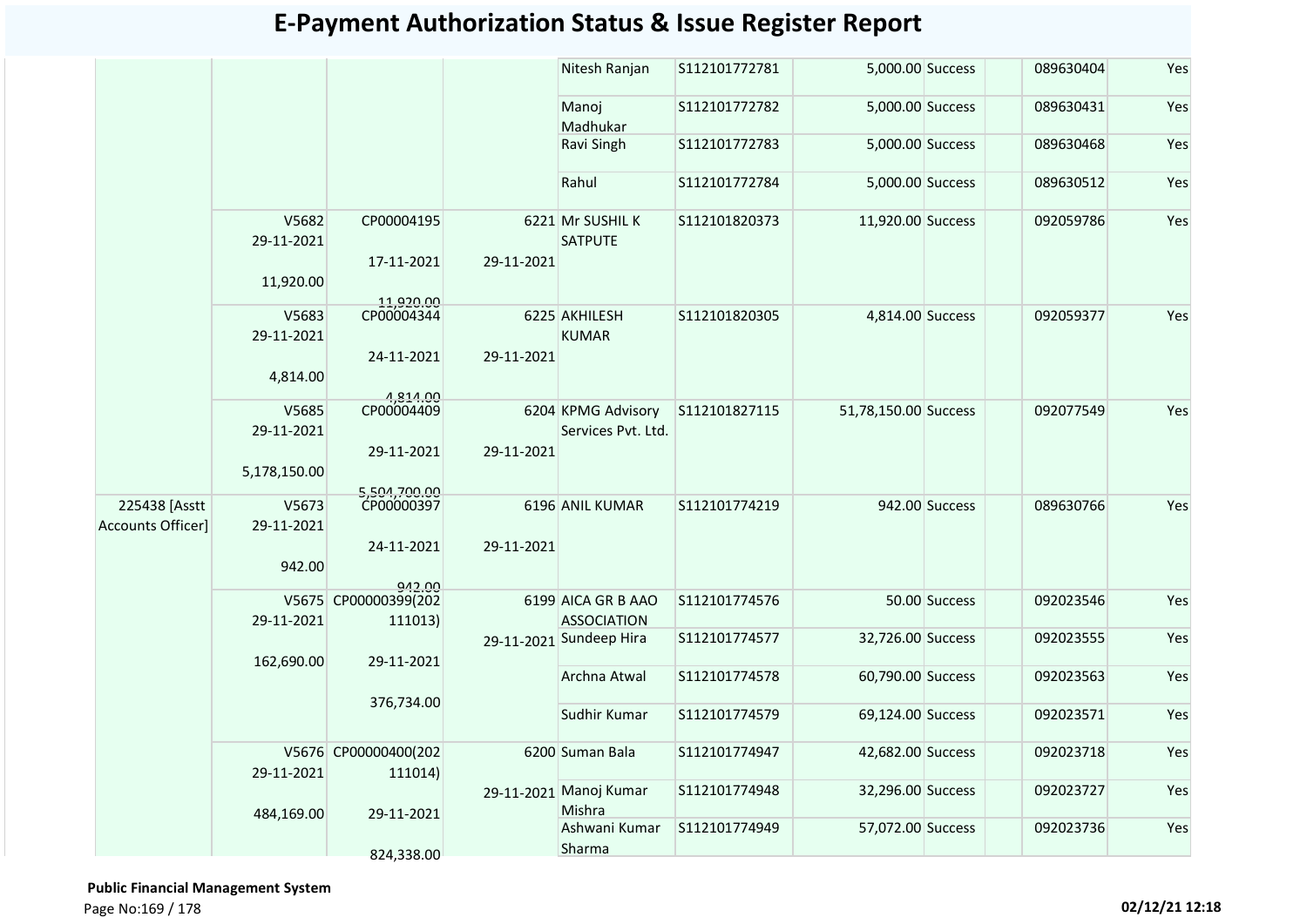|            | 824,338.00                      |                                           |               |                     |                |           |     |
|------------|---------------------------------|-------------------------------------------|---------------|---------------------|----------------|-----------|-----|
|            |                                 | David<br>Rambiellien                      | S112101774950 | 52,898.00 Success   |                | 092023743 | Yes |
|            |                                 | Neelam Kumari                             | S112101774951 | 55,116.00 Success   |                | 092023765 | Yes |
|            |                                 | Mange Ram                                 | S112101774952 | 38,304.00 Success   |                | 092023770 | Yes |
|            |                                 | Vijay Chander                             | S112101774953 | 39,597.00 Success   |                | 092023775 | Yes |
|            |                                 | <b>AICA</b><br><b>EMPLOYEES</b>           | S112101774954 |                     | 480.00 Success | 092023779 | Yes |
|            |                                 | Jaipal Singh                              | S112101774955 | 39,273.00 Success   |                | 092023783 | Yes |
|            |                                 | Man Singh                                 | S112101774956 | 39,893.00 Success   |                | 092023787 | Yes |
|            |                                 | Pradeep Singh<br>Negi                     | S112101774957 | 44,086.00 Success   |                | 092023792 | Yes |
|            |                                 | Ramanand<br>Paswan                        | S112101774958 | 42,472.00 Success   |                | 092023796 | Yes |
| 29-11-2021 | V5677 CP00000401(202<br>111010) | 6198 Anil Kumar                           | S112101775851 | 1,04,026.00 Success |                | 092024188 | Yes |
| 241,948.00 | 29-11-2021                      | 29-11-2021 AIA OF PAO CIVIL S112101775852 |               |                     | 150.00 Success | 092024193 | Yes |
|            | 448,060.00                      | Jyoti Mehta                               | S112101775853 | 57,876.00 Success   |                | 092024199 | Yes |
|            |                                 | Jai Krishan Uniyal S112101775854          |               | 79,896.00 Success   |                | 092024204 | Yes |
| 29-11-2021 | V5678 CP00000402(202<br>111012) | 6197 Dharmendra<br>Kumar                  | S112101775970 | 69,186.00 Success   |                | 092024366 | Yes |
| 810,370.00 | 29-11-2021                      | 29-11-2021 Puja Kumari                    | S112101775971 | 50,849.00 Success   |                | 092024372 | Yes |
|            | 902,721.00                      | Abhishek Rana                             | S112101775972 | 50,849.00 Success   |                | 092024378 | Yes |
|            |                                 | Nekhita Talwar                            | S112101775973 | 32,852.00 Success   |                | 092024382 | Yes |
|            |                                 | Pradeep Chandra S112101775974             |               | 32,352.00 Success   |                | 092024386 | Yes |
|            |                                 | Gaurav Solanki                            | S112101775975 | 30,035.00 Success   |                | 092024391 | Yes |
|            |                                 | Ayu Raj                                   | S112101775976 | 30,035.00 Success   |                | 092024396 | Yes |
|            |                                 | Sachin Kumar                              | S112101775977 | 32,352.00 Success   |                | 092024402 | Yes |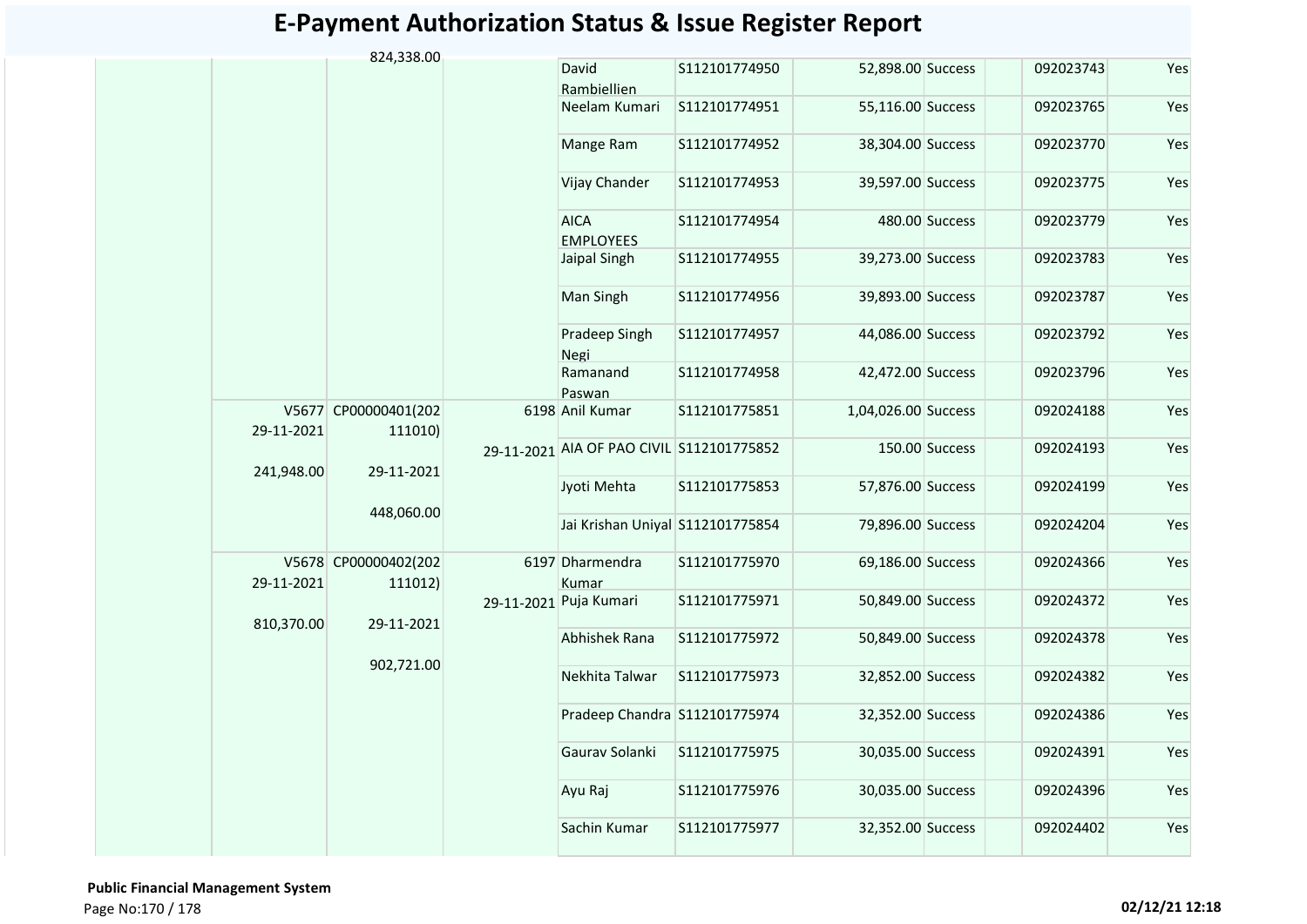|    |                               |                                 |            | Tanuj Kumar                                    | S112101775978 | 31,193.00 Success   |               | 092024406 | Yes |
|----|-------------------------------|---------------------------------|------------|------------------------------------------------|---------------|---------------------|---------------|-----------|-----|
|    |                               |                                 |            | Vinit Kumar                                    | S112101775979 | 31,193.00 Success   |               | 092024411 | Yes |
|    |                               |                                 |            | Tanisha                                        | S112101775980 | 28,381.00 Success   |               | 092024415 | Yes |
|    |                               |                                 |            | Krishan Kumar                                  | S112101775981 | 28,131.00 Success   |               | 092024420 | Yes |
|    |                               |                                 |            | Prashant<br>Srivastava                         | S112101775982 | 64,194.00 Success   |               | 092024425 | Yes |
|    |                               |                                 |            | <b>AICA</b><br><b>EMPLOYEES</b>                | S112101775983 | 1,120.00 Success    |               | 092024432 | Yes |
|    |                               |                                 |            | Auchitya Kumar<br>Singh                        | S112101775984 | 48,252.00 Success   |               | 092024440 | Yes |
|    |                               |                                 |            | Ajit Kumar Singh S112101775985                 |               | 65,869.00 Success   |               | 092024449 | Yes |
|    |                               |                                 |            | Pravin Kumar                                   | S112101775986 | 69,186.00 Success   |               | 092024458 | Yes |
|    |                               |                                 |            | Sanjay Shokeen                                 | S112101775987 | 48,275.00 Success   |               | 092024467 | Yes |
|    |                               |                                 |            | Pawan Kumar                                    | S112101775988 | 66,066.00 Success   |               | 092024478 | Yes |
|    | 29-11-2021                    | V5679 CP00000403(202<br>111011) |            | 6202 Subhash Chandra S112101776081             |               | 1,39,683.00 Success |               | 092024569 | Yes |
|    | 214,253.00                    | 29-11-2021                      |            | 29-11-2021 AICA GR B AAO<br><b>ASSOCIATION</b> | S112101776082 |                     | 50.00 Success | 092024574 | Yes |
|    |                               |                                 |            | Ismeet Kaur<br><b>Bhasin</b>                   | S112101776083 | 74,520.00 Success   |               | 092024579 | Yes |
|    |                               | 283,245.00                      |            | 6201 Rajesh Kumar                              | S112101775147 | 1,39,528.00 Success |               | 092024111 | Yes |
|    | 29-11-2021                    | 111009)                         |            |                                                |               |                     |               |           |     |
|    | 139,528.00                    | 29-11-2021                      | 29-11-2021 |                                                |               |                     |               |           |     |
|    |                               |                                 |            |                                                |               |                     |               |           |     |
|    | V5684                         | 315,368.00<br>CP00000407        |            | 6220 SUDHIR KUMAR S112101820414                |               | 16,000.00 Success   |               | 092059962 | Yes |
|    | 29-11-2021                    |                                 |            |                                                |               |                     |               |           |     |
|    |                               | 29-11-2021                      | 29-11-2021 |                                                |               |                     |               |           |     |
|    | 16,000.00                     |                                 |            |                                                |               |                     |               |           |     |
|    |                               | 16,000.00                       |            |                                                |               |                     |               |           |     |
| 17 | <b>Issue Date: 30-11-2021</b> |                                 |            |                                                |               | 74,74,29,459.00     |               |           |     |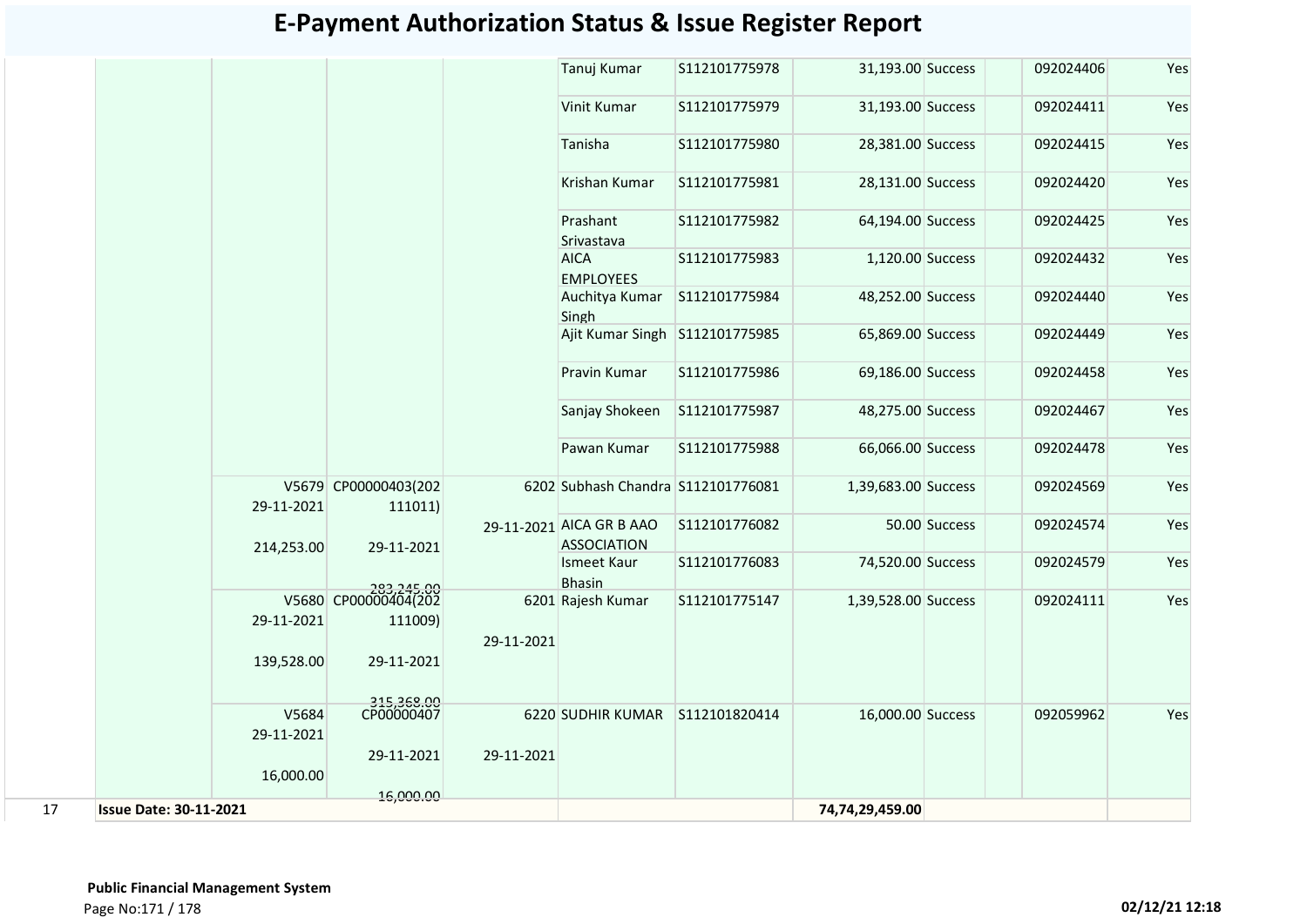| <b>Accounts Officer]</b><br>30-11-2021               |                      |                                 |               |                      | 5,056.00 Success | 105549218 | Yes |
|------------------------------------------------------|----------------------|---------------------------------|---------------|----------------------|------------------|-----------|-----|
| 30-11-2021<br>5,056.00                               | 30-11-2021           |                                 |               |                      |                  |           |     |
| 5,056.00<br>CP00000181                               |                      |                                 |               |                      |                  |           |     |
| V5687<br>30-11-2021                                  |                      | 6232 DHARAM PAL<br><b>SINGH</b> | S112101871141 | 1,916.00 Success     |                  | 105545821 | Yes |
| 30-11-2021                                           | 30-11-2021           |                                 |               |                      |                  |           |     |
| 1,916.00                                             |                      |                                 |               |                      |                  |           |     |
| 1,916.00<br>CP00000183<br>V5713                      |                      | 6250 NPS TRUSTEE                | S112101894908 | 30,71,645.00 Success |                  | 107544204 | Yes |
| 30-11-2021                                           |                      | <b>BANK</b>                     |               |                      |                  |           |     |
| 30-11-2021                                           | 30-11-2021           |                                 |               |                      |                  |           |     |
| 3,071,645.00                                         |                      |                                 |               |                      |                  |           |     |
|                                                      |                      |                                 |               |                      |                  |           |     |
| 3,071,645.00<br>CP00004385<br>225427 [Under<br>V5690 |                      | 6234 Govt. of India             | S112101892682 | 2,80,277.00 Success  |                  | 106547510 | Yes |
| Secretary]<br>30-11-2021                             |                      | Press                           |               |                      |                  |           |     |
| 26-11-2021                                           | 30-11-2021           |                                 |               |                      |                  |           |     |
| 280,277.00                                           |                      |                                 |               |                      |                  |           |     |
| 280,277.00                                           |                      |                                 |               |                      |                  |           |     |
| CP00004430<br>V5691<br>30-11-2021                    |                      | 6238 Pragati                    | S112101895038 | 23,102.00 Success    |                  | 106550326 | Yes |
|                                                      | 30-11-2021 Interiors | Corporate                       |               |                      |                  |           |     |
| 30-11-2021                                           |                      |                                 |               |                      |                  |           |     |
| 23,102.00<br>23,500,00                               |                      |                                 |               |                      |                  |           |     |
| V5692 CP00004394(511                                 |                      | 6209 SANTOSH SALES              | S112101892613 | 2,212.00 Success     |                  | 106547268 | Yes |
| 30-11-2021<br>687767624510-                          |                      | <b>AGENCY</b>                   |               |                      |                  |           |     |
|                                                      | 29-11-2021<br>1B1)   |                                 |               |                      |                  |           |     |
| 2,212.00                                             |                      |                                 |               |                      |                  |           |     |
| 26-11-2021                                           |                      |                                 |               |                      |                  |           |     |
|                                                      |                      |                                 |               |                      |                  |           |     |
| V5693 CP00004395(511                                 |                      | 6214 DOLPHIN                    |               |                      |                  |           |     |
| 687787126253-<br>30-11-2021                          |                      |                                 | S112101892347 | 2,258.00 Success     |                  | 106544199 | Yes |
|                                                      | 29-11-2021 GRAPHICS  | <b>PRINTO</b>                   |               |                      |                  |           |     |
| 2,258.00                                             | 1B1)                 |                                 |               |                      |                  |           |     |
| 26-11-2021                                           |                      |                                 |               |                      |                  |           |     |
|                                                      |                      |                                 |               |                      |                  |           |     |
|                                                      | 2,297.00             |                                 |               |                      |                  |           |     |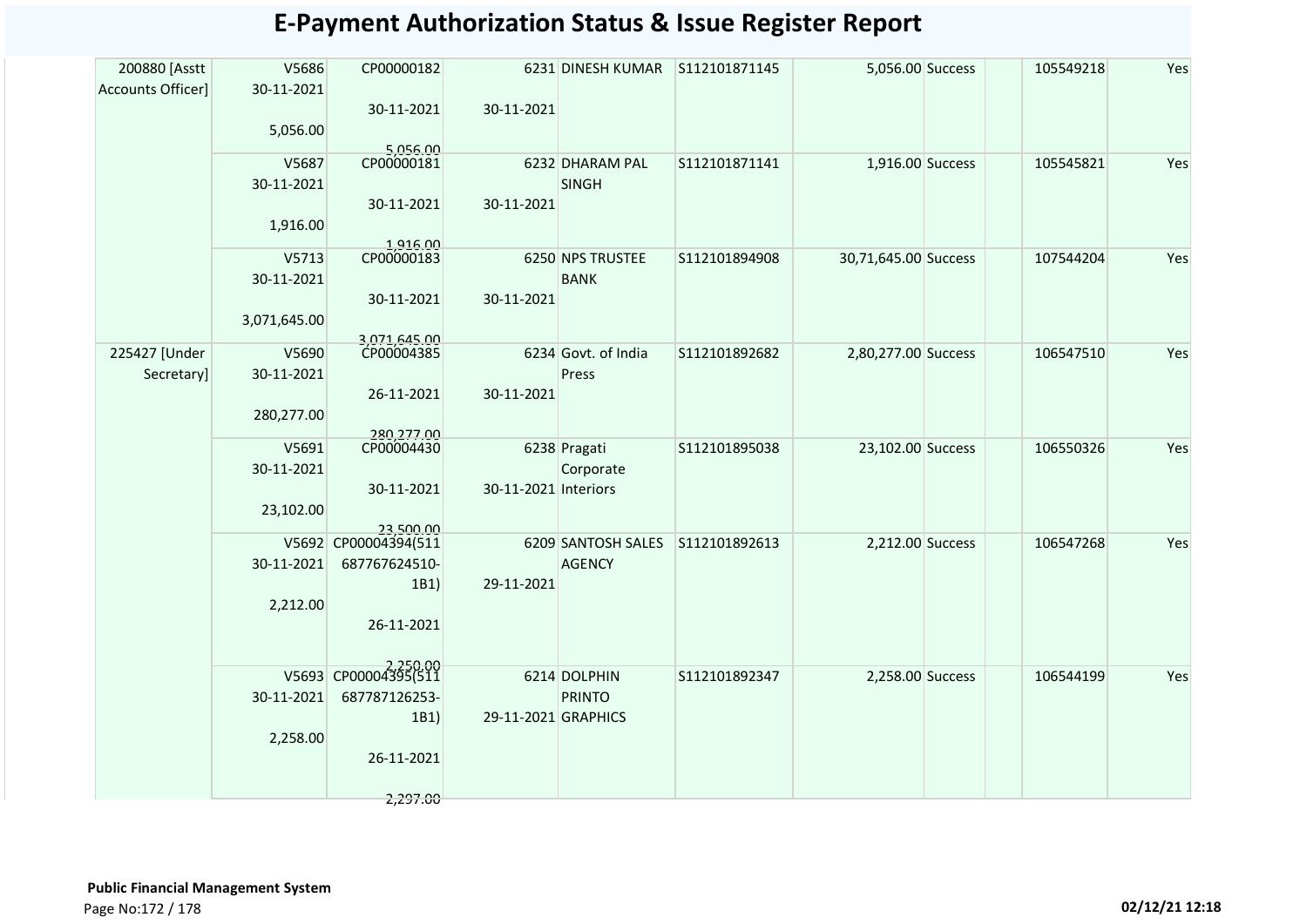| 30-11-2021<br>8,847.00 | V5694 CP00004396(511<br>687781927101-<br>1B1<br>26-11-2021              |                             | 6212 KAMAL NAYAN S112101892495<br><b>MARKETING</b><br>29-11-2021 ASSOCIATES PVT<br><b>LTD</b> |               | 8,847.00 Success | 106544607 | Yes |
|------------------------|-------------------------------------------------------------------------|-----------------------------|-----------------------------------------------------------------------------------------------|---------------|------------------|-----------|-----|
| 30-11-2021<br>5,898.00 | V5695 CP00004397(511<br>687778946650-<br>1B1)<br>26-11-2021             | 29-11-2021                  | 6213 SUB URBAN<br><b>PRESS</b>                                                                | S112101892433 | 5,898.00 Success | 106544398 | Yes |
| 30-11-2021<br>4,900.00 | V5696 CP00004400(511<br>687783003411-<br>1B1)<br>26-11-2021             | 6211 AIR<br>29-11-2021 AND  | <b>CONDITIONING</b><br><b>REFERIGERATION</b><br><b>CORPORATION</b>                            | S112101892534 | 4,900.00 Success | 106544791 | Yes |
| 30-11-2021<br>4,822.00 | V5697 CP00004401(511<br>687779711749-<br>1B1)<br>26-11-2021             | 6210 AIR<br>29-11-2021 AND  | <b>CONDITIONING</b><br><b>REFERIGERATION</b><br><b>CORPORATION</b>                            | S112101892573 | 4,822.00 Success | 106547023 | Yes |
| 30-11-2021<br>3,938.00 | V5698 CP00004402(511<br>687781018638-<br>1B1)<br>26-11-2021             | 29-11-2021                  | 6215 SET TELE<br><b>SYSTEMS</b>                                                               | S112101892270 | 3,938.00 Success | 106540972 | Yes |
| 30-11-2021<br>3,441.00 | V5699 CP00004403(511<br>687782375087-<br>1B1)<br>26-11-2021<br>3,500.00 | 6216 SET TELE<br>29-11-2021 | <b>SYSTEMS</b>                                                                                | S112101892231 | 3,441.00 Success | 106540770 | Yes |

 **Public Financial Management System**  Page No:173 / 178 **02/12/21 12:18**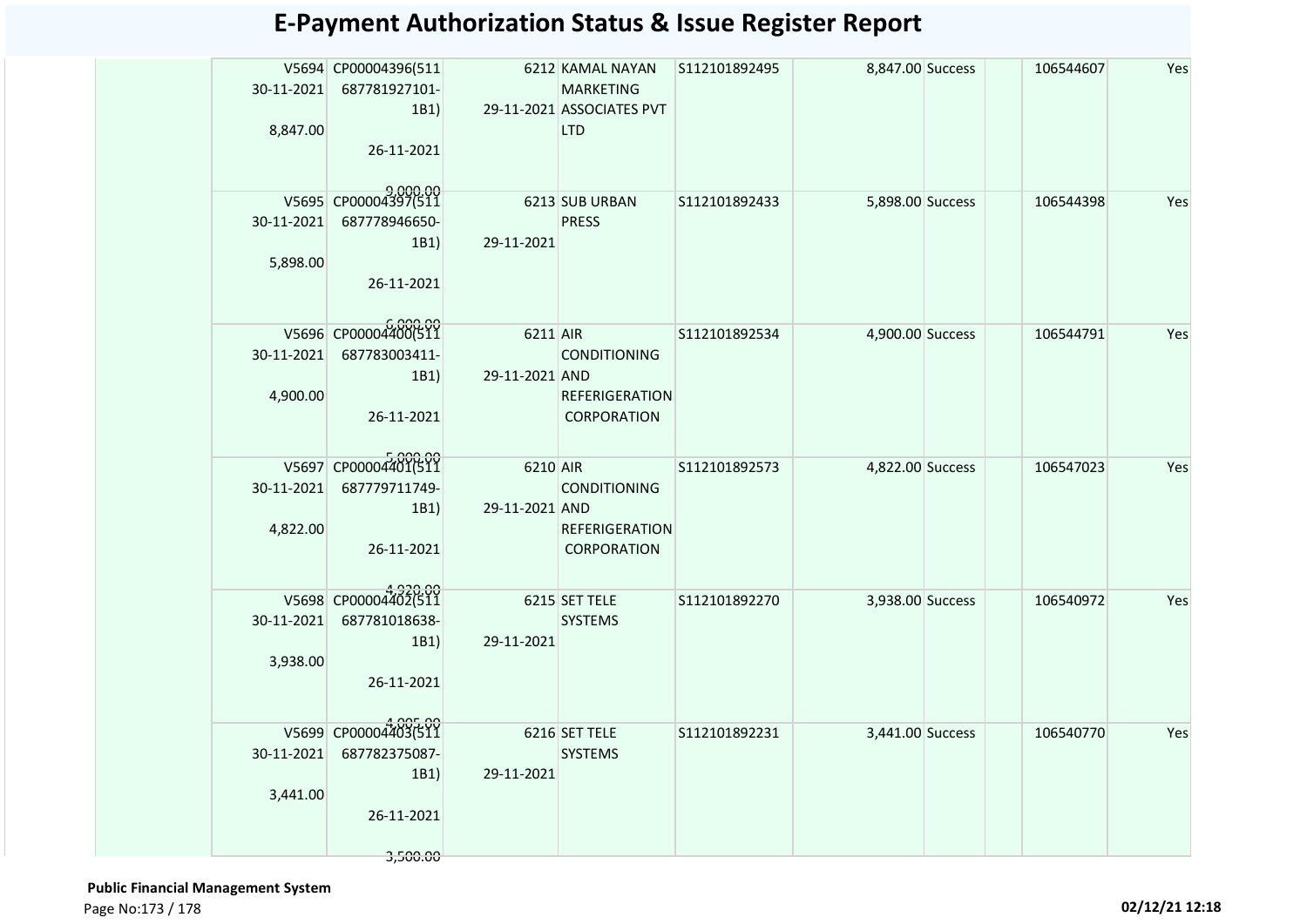| 30-11-2021<br>590.00              | V5700 CP00004427(511<br>687725876817-<br>1B1)<br>30-11-2021             | 30-11-2021 GRAPHICS | 6235 DOLPHIN<br><b>PRINTO</b>                           | S112101892707 |                     | 590.00 Success | 106547686 | Yes |
|-----------------------------------|-------------------------------------------------------------------------|---------------------|---------------------------------------------------------|---------------|---------------------|----------------|-----------|-----|
| 30-11-2021<br>1,966.00            | V5701 CP00004428(511<br>687748439064-<br>1B1)<br>30-11-2021             | 30-11-2021          | 6236 SUB URBAN<br><b>PRESS</b>                          | S112101894956 | 1,966.00 Success    |                | 106547897 | Yes |
| 30-11-2021<br>6,193.00            | V5702 CP00004429(511<br>687769667771-<br>1B1)<br>30-11-2021             | 30-11-2021          | 6237 SUB URBAN<br><b>PRESS</b>                          | S112101895015 | 6,193.00 Success    |                | 106550110 | Yes |
| V5706<br>30-11-2021<br>2,890.00   | CP00004405<br>26-11-2021<br>2,890.00                                    | 29-11-2021          | 6219 Sumita Dawra                                       | S112101900213 | 2,890.00 Success    |                | 106919993 | Yes |
| V5707<br>30-11-2021<br>4,842.00   | CP00004404<br>26-11-2021<br>4,940.00                                    | 6217 AIR            | CONDITIONING<br>29-11-2021 REFRIGERATION<br>CORPORATION | S112101900375 | 4,842.00 Success    |                | 106907103 | Yes |
| V5708<br>30-11-2021<br>176,630.00 | CP00004406<br>26-11-2021<br>176,630.00                                  | 29-11-2021          | 6218 JIWAN SERVICE<br><b>STATION</b>                    | S112101900292 | 1,76,630.00 Success |                | 106922173 | Yes |
| 30-11-2021<br>2,458.00            | V5709 CP00004393(511<br>687712610545-<br>1B1)<br>26-11-2021<br>2,500.00 | 29-11-2021          | 6208 SANTOSH SALES<br><b>AGENCY</b>                     | S112101900971 | 2,458.00 Success    |                | 106907294 | Yes |

 **Public Financial Management System** 

Page No:174 / 178 **02/12/21 12:18**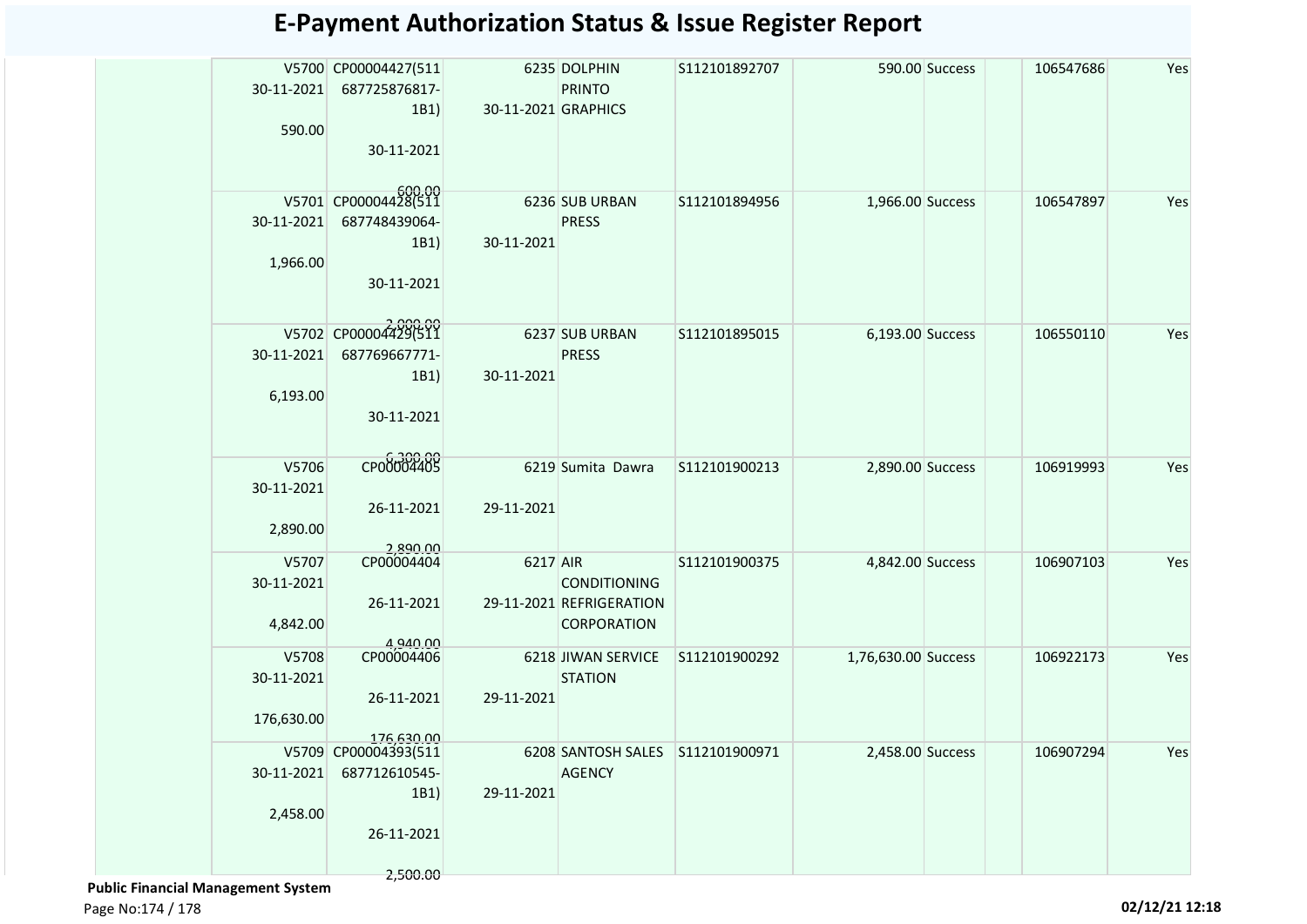| 30-11-2021<br>14,465.00          | V5710 CP00004398(511<br>687728410050-<br>1B1)<br>26-11-2021 | 29-11-2021        | 6206 Vashist Electric<br>Works                    | S112101899937 | 14,465.00 Success | 106919781 | Yes |
|----------------------------------|-------------------------------------------------------------|-------------------|---------------------------------------------------|---------------|-------------------|-----------|-----|
| 30-11-2021<br>4,910.00           | V5711 CP00004399(511<br>687749156729-<br>1B1)<br>26-11-2021 | 29-11-2021        | 6207 Harman India                                 | S112101899809 | 4,910.00 Success  | 106904744 | Yes |
| V5712<br>30-11-2021<br>25,120.00 | CP00004422<br>30-11-2021                                    | 30-11-2021 Odisha | 6240 Pr. Accountant<br>General(A&E)<br>Bhubneswar | S112101900885 | 25,120.00 Success | 106922683 | Yes |
| V5714<br>30-11-2021<br>3,160.00  | 25,120.00<br>CP00003720<br>29-10-2021<br>3.160.00           | 30-11-2021        | 6228 Mr MAHKAR<br><b>SINGH</b>                    | S112101910901 | 3,160.00 Success  | 107866210 | Yes |
| V5716<br>30-11-2021<br>16,400.00 | CP00004417<br>29-11-2021<br>16,400.00                       | 30-11-2021        | 6243 Mr RAMESH                                    | S112101922355 | 16,400.00 Success | 108853618 | Yes |
| V5719<br>30-11-2021<br>28,700.00 | CP00004411<br>29-11-2021<br>28,700.00                       | 30-11-2021        | 6242 Mr PAN SINGH<br><b>RAWAT</b>                 | S112101922583 | 28,700.00 Success | 108853871 | Yes |
| V5720<br>30-11-2021<br>23,100.00 | CP00004415<br>29-11-2021<br>23,100.00                       | 30-11-2021        | 6244 Smt SONWATI                                  | S112101917196 | 23,100.00 Success | 108851706 | Yes |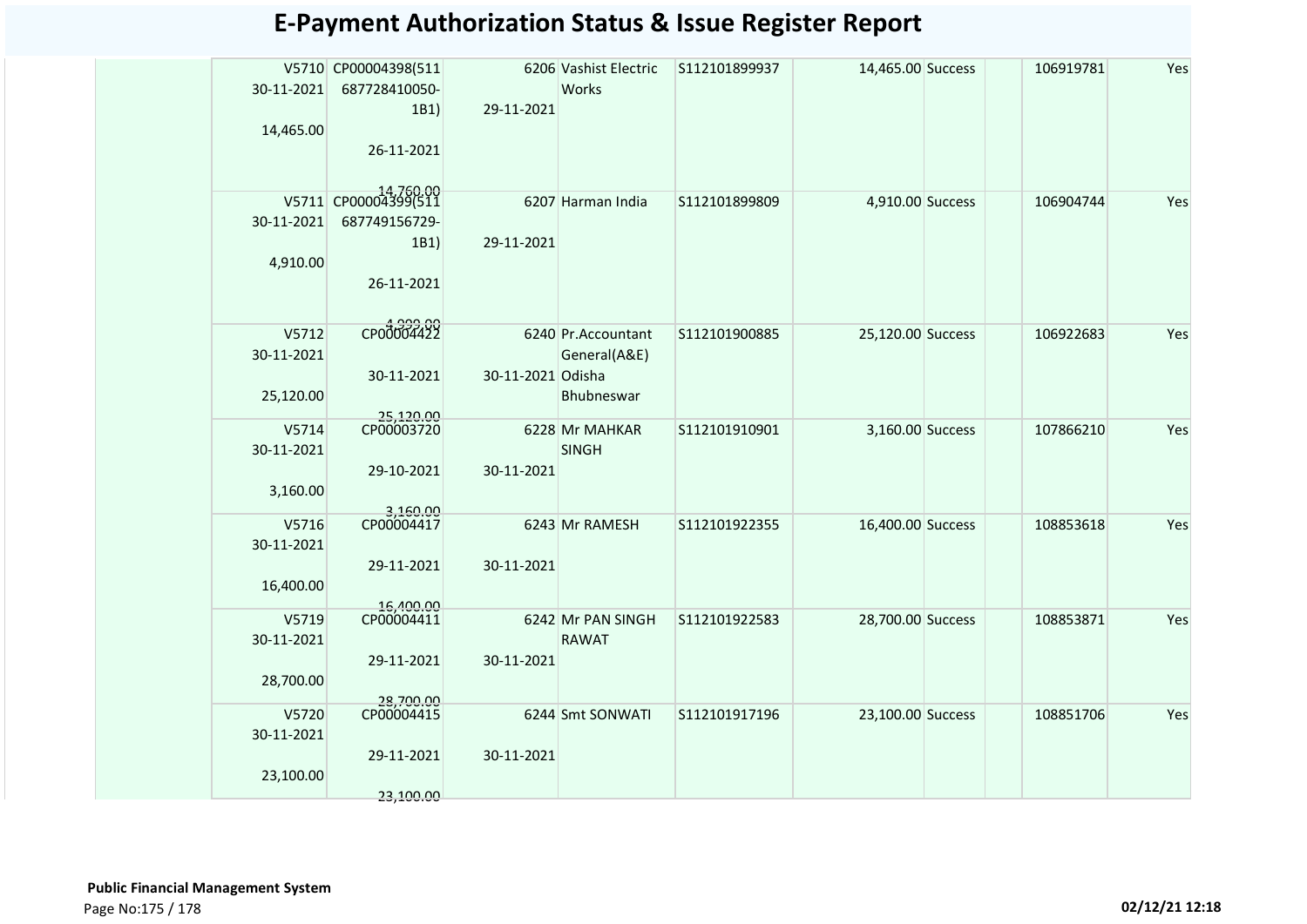| V5721<br>30-11-2021 | CP00004416                             |            | 6241 Mr KIRAN PAL<br><b>SINGH</b>  | S112101922631 | 15,000.00 Success       | 108854312 | Yes |
|---------------------|----------------------------------------|------------|------------------------------------|---------------|-------------------------|-----------|-----|
| 15,000.00           | 29-11-2021<br>15,000.00                | 30-11-2021 |                                    |               |                         |           |     |
| V5723               | CP00004410                             |            | 6227 Rajendra Ratnoo S112101910844 |               | 8,040.00 Success        | 108837384 | Yes |
| 30-11-2021          |                                        |            |                                    |               |                         |           |     |
|                     |                                        |            |                                    |               |                         |           |     |
|                     | 29-11-2021                             | 30-11-2021 |                                    |               |                         |           |     |
| 8,040.00            |                                        |            |                                    |               |                         |           |     |
|                     | 8.040.00                               |            |                                    |               |                         |           |     |
| V5726               | CP00004386                             |            | 6249 NEDFI CENTRAL S112101916016   |               | 42,16,38,456.00 Success | 108850062 | Yes |
| 30-11-2021          |                                        |            |                                    |               |                         |           |     |
|                     | 26-11-2021                             | 30-11-2021 |                                    |               |                         |           |     |
| 421,638,456.00      |                                        |            |                                    |               |                         |           |     |
|                     | 421.638.456.00                         |            |                                    |               |                         |           |     |
| V5727               | CP00004425                             |            | 6247 HEALTHCARE                    | S112101916071 | 2,10,00,000.00 Success  | 108850472 | Yes |
| 30-11-2021          |                                        |            | <b>TECHNOLOGY</b>                  |               |                         |           |     |
|                     |                                        |            |                                    |               |                         |           |     |
|                     | 30-11-2021                             |            | 30-11-2021 INNOVATION              |               |                         |           |     |
| 21,000,000.00       |                                        |            | <b>CENTRE</b>                      |               |                         |           |     |
|                     | 21,000,000,00                          |            |                                    |               |                         |           |     |
| V5728               | CP00004424                             | 6248 AIC   |                                    | S112101916117 | 1,26,00,000.00 Success  | 108850702 | Yes |
| 30-11-2021          |                                        |            | <b>PONDICHERRY</b>                 |               |                         |           |     |
|                     | 30-11-2021                             |            | 30-11-2021 ENGINEERING             |               |                         |           |     |
| 12,600,000.00       |                                        |            | <b>COLLEGE FOUN</b>                |               |                         |           |     |
|                     | 12,600,000.00                          |            |                                    |               |                         |           |     |
| V5729               | CP00004421                             |            | 6257 NATIONAL                      | S112101917049 | 25,34,00,000.00 Success | 108851332 | Yes |
| 30-11-2021          |                                        |            | <b>INSTITUTE OF</b>                |               |                         |           |     |
|                     | 29-11-2021                             |            | 30-11-2021 DESIGN ASSAM            |               |                         |           |     |
|                     |                                        |            |                                    |               |                         |           |     |
| 253,400,000.00      |                                        |            |                                    |               |                         |           |     |
|                     | 253.400.000.00<br>V5730 CP00004466(202 |            | 6258 Bahadur Singh                 | S112101923841 | 31,807.00 Success       | 108859070 | Yes |
|                     |                                        |            |                                    |               |                         |           |     |
| 30-11-2021          | 111067)                                |            | Meena                              |               |                         |           |     |
|                     |                                        | 30-11-2021 |                                    |               |                         |           |     |
| 31,807.00           | 30-11-2021                             |            |                                    |               |                         |           |     |
|                     |                                        |            |                                    |               |                         |           |     |
|                     |                                        |            |                                    |               |                         |           |     |
| V5731               | 35,687.00<br>CP00004465                |            | 6261 RITES LTD.                    | S112101929395 | 11,94,368.00 Success    | 108866155 | Yes |
| 30-11-2021          |                                        |            |                                    |               |                         |           |     |
|                     | 30-11-2021                             | 30-11-2021 |                                    |               |                         |           |     |
| 1,194,368.00        |                                        |            |                                    |               |                         |           |     |
|                     |                                        |            |                                    |               |                         |           |     |
|                     | 1,333,000.00                           |            |                                    |               |                         |           |     |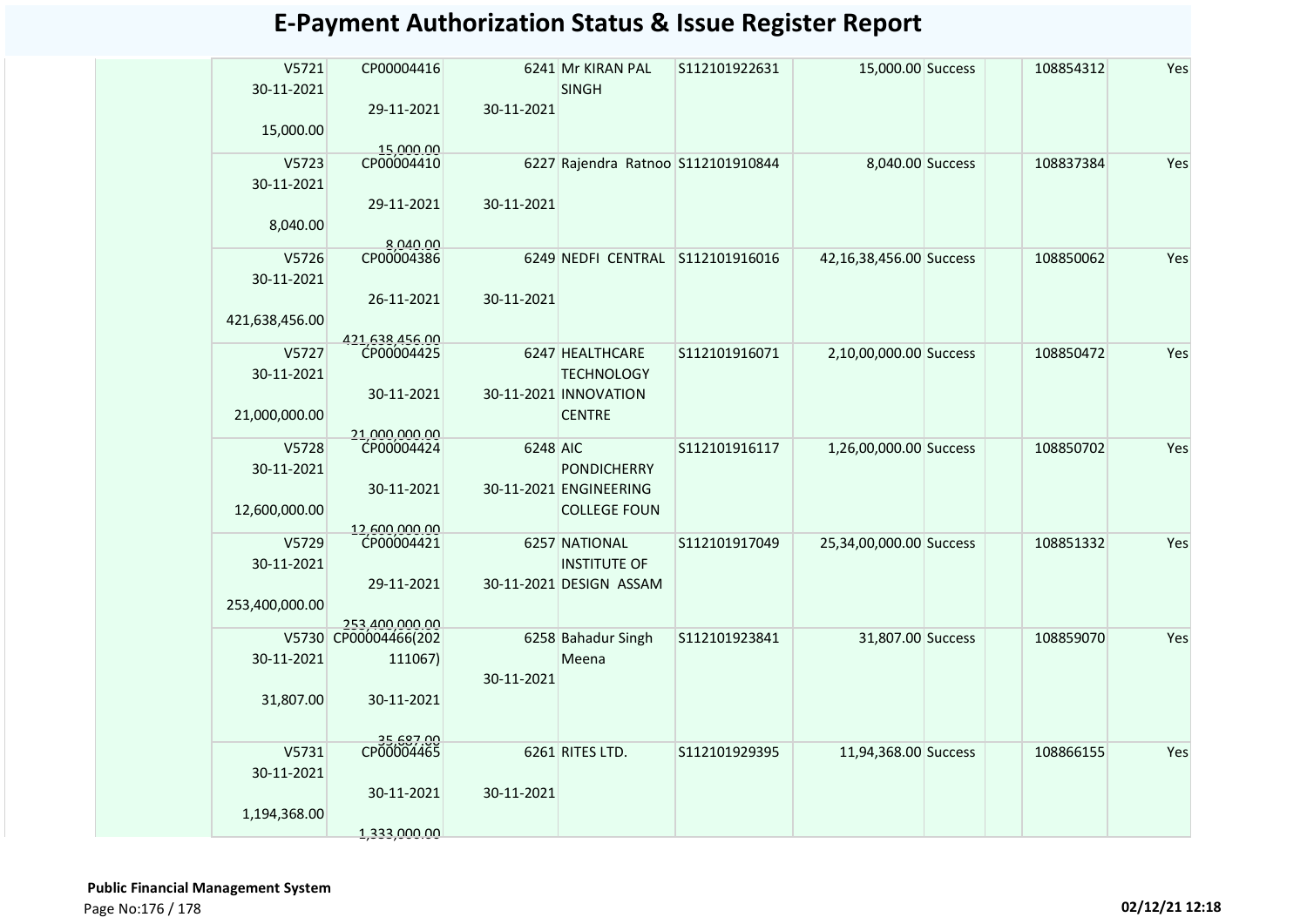|                          | V5732<br>30-11-2021 | CP00004457                         |                   | 6263 BANGALORE<br><b>BIOINNOVATION</b> | S112101930438 | 1,26,00,000.00 Success |                | 108868482 | Yes |
|--------------------------|---------------------|------------------------------------|-------------------|----------------------------------------|---------------|------------------------|----------------|-----------|-----|
|                          | 12,600,000.00       | 30-11-2021                         | 30-11-2021 CENTRE |                                        |               |                        |                |           |     |
|                          | V5733               | 12,600,000.00<br>CP00004458        |                   | 6262 KIITTECHNOLOG S112101930455       |               | 2,10,00,000.00 Success |                | 108868646 | Yes |
|                          | 30-11-2021          |                                    |                   | <b>Y BUSINESS</b>                      |               |                        |                |           |     |
|                          | 21,000,000.00       | 30-11-2021                         |                   | 30-11-2021 INCUBATOR                   |               |                        |                |           |     |
| 225428 [Section          | V5715               | 21.000.000.00<br>CP00000275        |                   | 6149 Chitra Wadhwa                     | S112101921209 |                        | 100.00 Success | 108853409 | Yes |
| Officer]                 | 30-11-2021          |                                    |                   |                                        |               |                        |                |           |     |
|                          |                     | 24-11-2021                         | 25-11-2021        |                                        |               |                        |                |           |     |
|                          | 100.00              | 100.00                             |                   |                                        |               |                        |                |           |     |
| 225429 [Section          | V5717               | CP00000437                         |                   | 6222 Pratap News                       | S112101910606 | 12,793.00 Success      |                | 108837253 | Yes |
| Officer]                 | 30-11-2021          |                                    |                   | Agency                                 |               |                        |                |           |     |
|                          |                     | 29-11-2021                         | 29-11-2021        |                                        |               |                        |                |           |     |
|                          | 12,793.00           |                                    |                   |                                        |               |                        |                |           |     |
|                          | V5718               | 12,793.00<br>CP00000436            |                   | 6223 Sudhansu                          | S112101910777 | 1,155.00 Success       |                | 108837319 | Yes |
|                          | 30-11-2021          |                                    |                   | Sekhar Das                             |               |                        |                |           |     |
|                          |                     | 29-11-2021                         | 29-11-2021        |                                        |               |                        |                |           |     |
|                          | 1,155.00            |                                    |                   |                                        |               |                        |                |           |     |
|                          |                     | 1,155.00<br>V5722 CP00000438(511   |                   | 6255 Oval Innovations S112101909730    |               | 35,976.00 Success      |                | 108836554 | Yes |
|                          | 30-11-2021          | 687704879361-                      |                   | Private Limited                        |               |                        |                |           |     |
|                          |                     | 1B1)                               | 30-11-2021        |                                        |               |                        |                |           |     |
|                          | 35,976.00           |                                    |                   |                                        |               |                        |                |           |     |
|                          |                     | 29-11-2021                         |                   |                                        |               |                        |                |           |     |
|                          |                     |                                    |                   |                                        |               |                        |                |           |     |
|                          | V5724               | CP00000442                         |                   | 6256 VELOCIS                           | S112101910543 | 1,21,967.00 Success    |                | 108837192 | Yes |
|                          | 30-11-2021          |                                    |                   | <b>SYSTEMS</b>                         |               |                        |                |           |     |
|                          |                     | 30-11-2021                         |                   | 30-11-2021 PRIVATE LIMITED             |               |                        |                |           |     |
|                          | 121,967.00          |                                    |                   |                                        |               |                        |                |           |     |
| 225438 [Asstt            |                     | 126,247.00<br>V5703 CP00000410(202 |                   | 6230 Tanisha                           | S112101891976 | 6,934.00 Success       |                | 106540360 | Yes |
| <b>Accounts Officer]</b> | 30-11-2021          | 111007)                            |                   |                                        |               |                        |                |           |     |
|                          |                     |                                    | 30-11-2021        |                                        |               |                        |                |           |     |
|                          | 6,934.00            | 30-11-2021                         |                   |                                        |               |                        |                |           |     |
|                          |                     |                                    |                   |                                        |               |                        |                |           |     |
|                          |                     | 6,944.00                           |                   |                                        |               |                        |                |           |     |

 **Public Financial Management System**